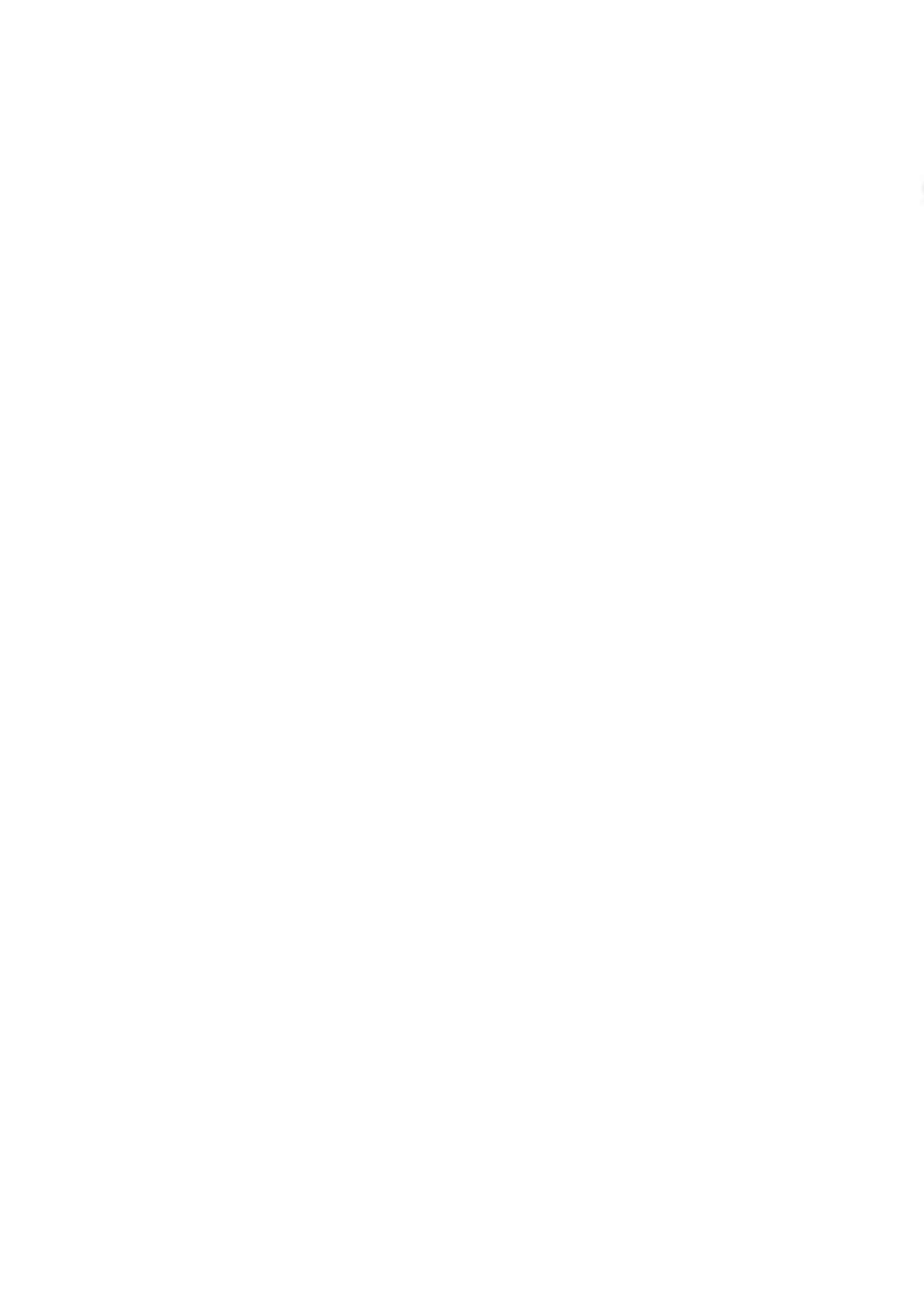

## **Contents**

| List of Code directories along with their Ownership | 5. |
|-----------------------------------------------------|----|
| Code Directory Meta Data                            | 13 |
| Code Directories - Sample Values                    | 66 |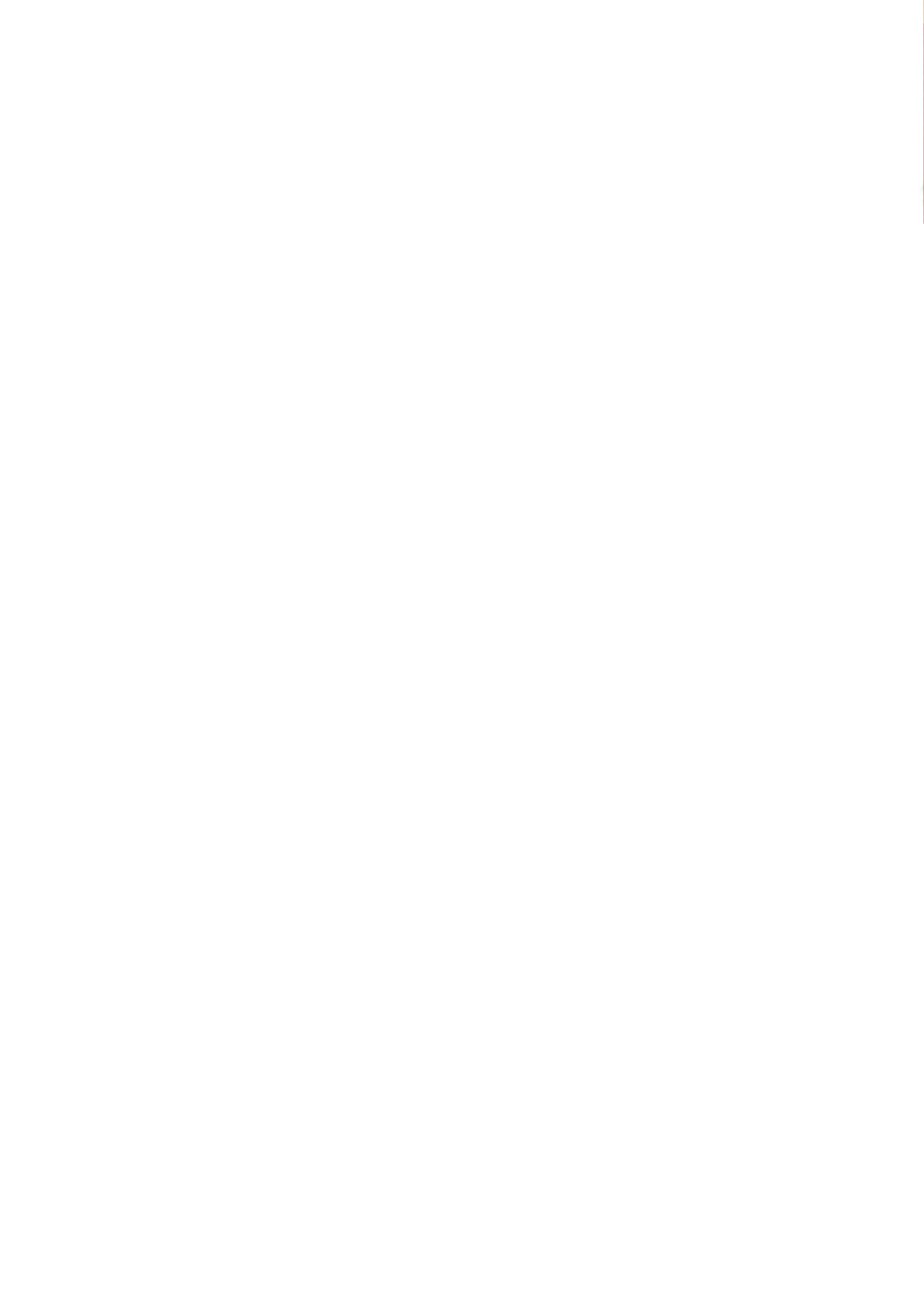## **List of Code directories along with their Ownership**

| <b>Ref No</b><br>of Code<br><b>Directory</b> | <b>Name of Code</b><br><b>Directory</b>            | <b>Proposed</b><br><b>Ownership (with</b><br><b>Update Rights)</b> | <b>Source of Code Directory</b>       |
|----------------------------------------------|----------------------------------------------------|--------------------------------------------------------------------|---------------------------------------|
| CD05.001                                     | <b>Facility Master</b>                             | MDDS - Health<br>Domain Committee                                  | MDDS - Health Domain Committee        |
| CD05.002                                     | <b>Facility Type</b>                               | MDDS - Health<br>Domain Committee                                  | MDDS - Health Domain Committee        |
| CD05.003                                     | Ownership<br>Authority                             | MDDS - Health<br>Domain Committee                                  | MDDS - Health Domain Committee        |
| CD05.004                                     | <b>Inventory Store</b><br>Master                   | MDDS - Health<br>Domain Committee                                  | To be Populated by Implementer        |
| CD05.005                                     | Facility Area<br>Coverage                          | MDDS - Health<br>Domain Committee                                  | MDDS - Health Domain Committee        |
| CD05.006                                     | <b>Blood Group</b>                                 | <b>MDDS - Health</b><br>Domain Committee                           | API Medicine Text Book                |
| CD05.007                                     | Alternate UHID<br><b>Type</b>                      | MDDS - Health<br>Domain Committee                                  | MDDS - Health Domain Committee        |
| CD05.008                                     | Health Individual<br>Care Provider<br>Number Type  | MDDS - Health<br>Domain Committee                                  | MDDS - Health Domain Committee        |
| CD05.009                                     | Health Service<br>Provider Role                    | MDDS - Health<br>Domain Committee                                  | MDDS - Health Domain Committee        |
| CD05.010                                     | <b>Health Service</b><br>Provider Type             | <b>MDDS - Health</b><br>Domain Committee                           | MDDS - Health Domain Committee        |
| CD05.011                                     | <b>Medical Specialty</b><br><b>Type</b>            | MDDS - Health<br>Domain Committee                                  | MDDS - Health Domain Committee        |
| CD05.012                                     | Registration<br>Authority                          | MDDS - Health<br>Domain Committee                                  | MDDS - Health Domain Committee        |
| CD05.013                                     | Healthcare<br>Application<br>Master                | MDDS - Health<br>Domain Committee                                  | MDDS - Health Domain Committee        |
| CD05.014                                     | Healthcare<br><b>Insurance Plan</b><br><b>Type</b> | <b>MDDS - Health</b><br>Domain Committee                           | MDDS - Health Domain Committee        |
| CD05.015                                     | Admission Type                                     | MDDS - Health<br>Domain Committee                                  | HL7 V2.7                              |
| CD05.016                                     | Discharge Status                                   | MDDS - Health<br><b>Domain Committee</b>                           | <b>MDDS - Health Domain Committee</b> |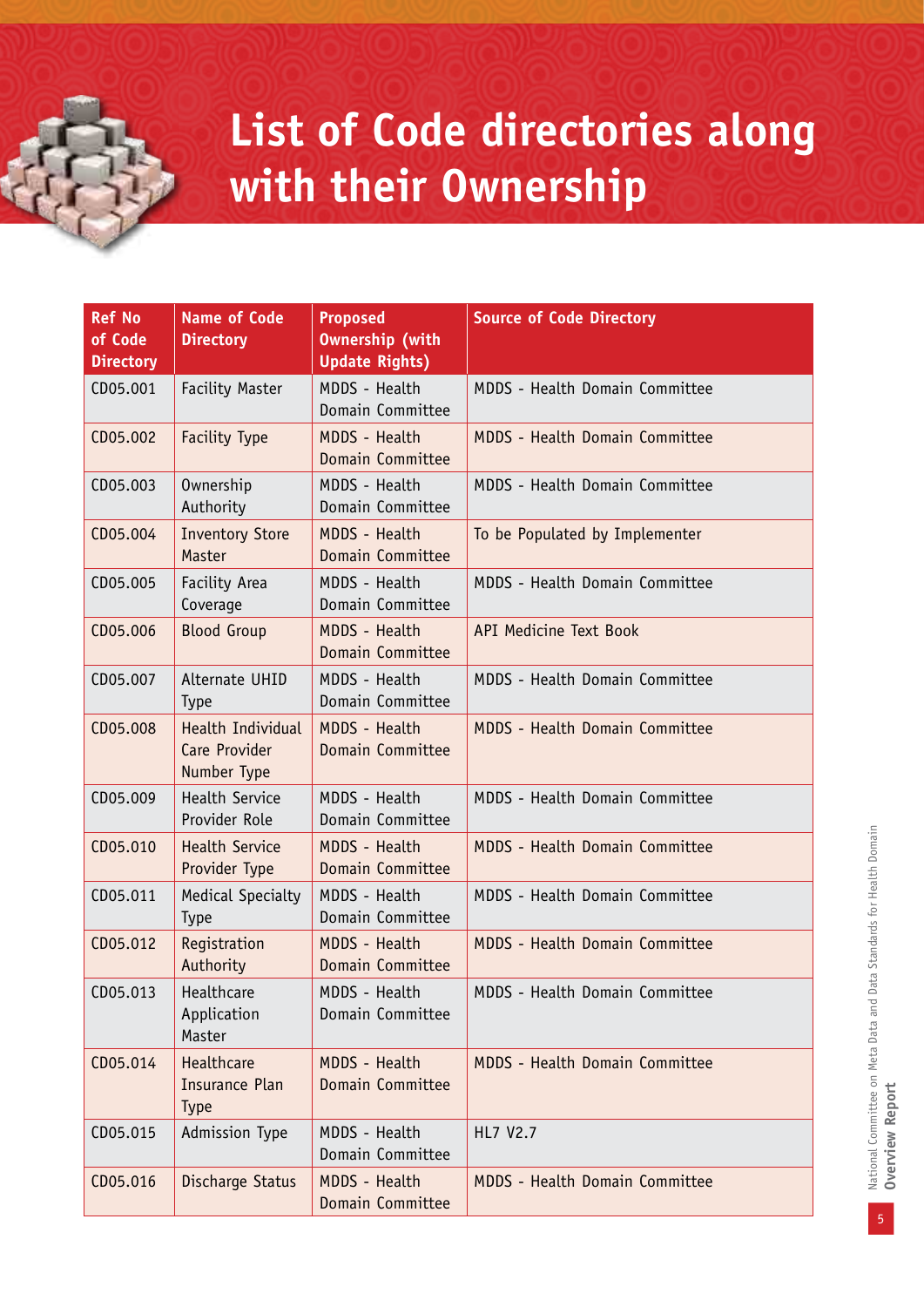| <b>Ref No</b><br>of Code<br><b>Directory</b> | <b>Name of Code</b><br><b>Directory</b>      | <b>Proposed</b><br><b>Ownership (with</b><br><b>Update Rights)</b> | <b>Source of Code Directory</b>                          |  |
|----------------------------------------------|----------------------------------------------|--------------------------------------------------------------------|----------------------------------------------------------|--|
| CD05.017                                     | Employee Master                              | MDDS - Health<br>Domain Committee                                  | To be Populated by Implementer                           |  |
| CD05.018                                     | <b>Allergy Product</b>                       | MDDS - Health<br>Domain Committee                                  | MDDS - Health Domain Committee                           |  |
| CD05.019                                     | ICD - 10 Codes                               | World Health<br>Organization (WHO)                                 | World Health Organization (WHO)                          |  |
| CD05.020                                     | Severity Codes                               | MDDS - Health<br>Domain Committee                                  | MDDS - Health Domain Committee                           |  |
| CD05.021                                     | <b>Status Codes</b>                          | MDDS - Health<br>Domain Committee                                  | MDDS - Health Domain Committee                           |  |
| CD05.022                                     | <b>Health Condition</b><br><b>Type</b>       | World Health<br>Organization (WHO)                                 | World Health Organization (WHO)                          |  |
| CD05.023                                     | Medication<br>Frequency                      | MDDS - Health<br>Domain Committee                                  | MDDS - Health Domain Committee                           |  |
| CD05.024                                     | <b>LOINC</b>                                 | <b>LOINC</b>                                                       | <b>LOINC</b>                                             |  |
| CD05.025                                     | Units of<br>Measurement                      | MDDS - Health<br>Domain Committee                                  | Standards International                                  |  |
| CD05.026                                     | <b>Body Site</b>                             | MDDS - Health<br>Domain Committee                                  | <b>HL7 V2.7</b>                                          |  |
| CD05.027                                     | Service Tariff                               | MDDS - Health<br>Domain Committee                                  | To be Populated by Implementer                           |  |
| CD05.028                                     | Package                                      | MDDS - Health<br>Domain Committee                                  | To be Populated by Implementer                           |  |
| CD05.029                                     | Claims Documents<br>Submission Check<br>List | MDDS - Health<br>Domain Committee                                  | Insurance Regulatory and Development<br>Authority (IRDA) |  |
| CD05.030                                     | System of<br>Medicine                        | MDDS - Health<br>Domain Committee                                  | MDDS - Health Domain Committee                           |  |
| CD05.031                                     | <b>Blood Screening</b><br>Check list         | MDDS - Health<br>Domain Committee                                  | NACO                                                     |  |
| CD05.032                                     | Code System<br><b>Qualifier</b>              | MDDS - Health<br>Domain Committee                                  | MDDS - Health Domain Committee                           |  |
| CD05.033                                     | Organ Systems                                | MDDS - Health<br>Domain Committee                                  | CCI Volume 4                                             |  |
| CD05.034                                     | Non-Clinical<br>Document Type                | MDDS - Health<br>Domain Committee                                  | MDDS - Health Domain Committee                           |  |
| CD05.035                                     | Advance Directive<br><b>Type</b>             | MDDS - Health<br>Domain Committee                                  | MDDS - Health Domain Committee                           |  |
| CD05.036                                     | Immunization<br>Product                      | MDDS - Health<br>Domain Committee                                  | World Health Organization (WHO)                          |  |
| CD05.037                                     | Immunization<br>Refusal Reason               | MDDS - Health<br>Domain Committee                                  | MDDS - Health Domain Committee                           |  |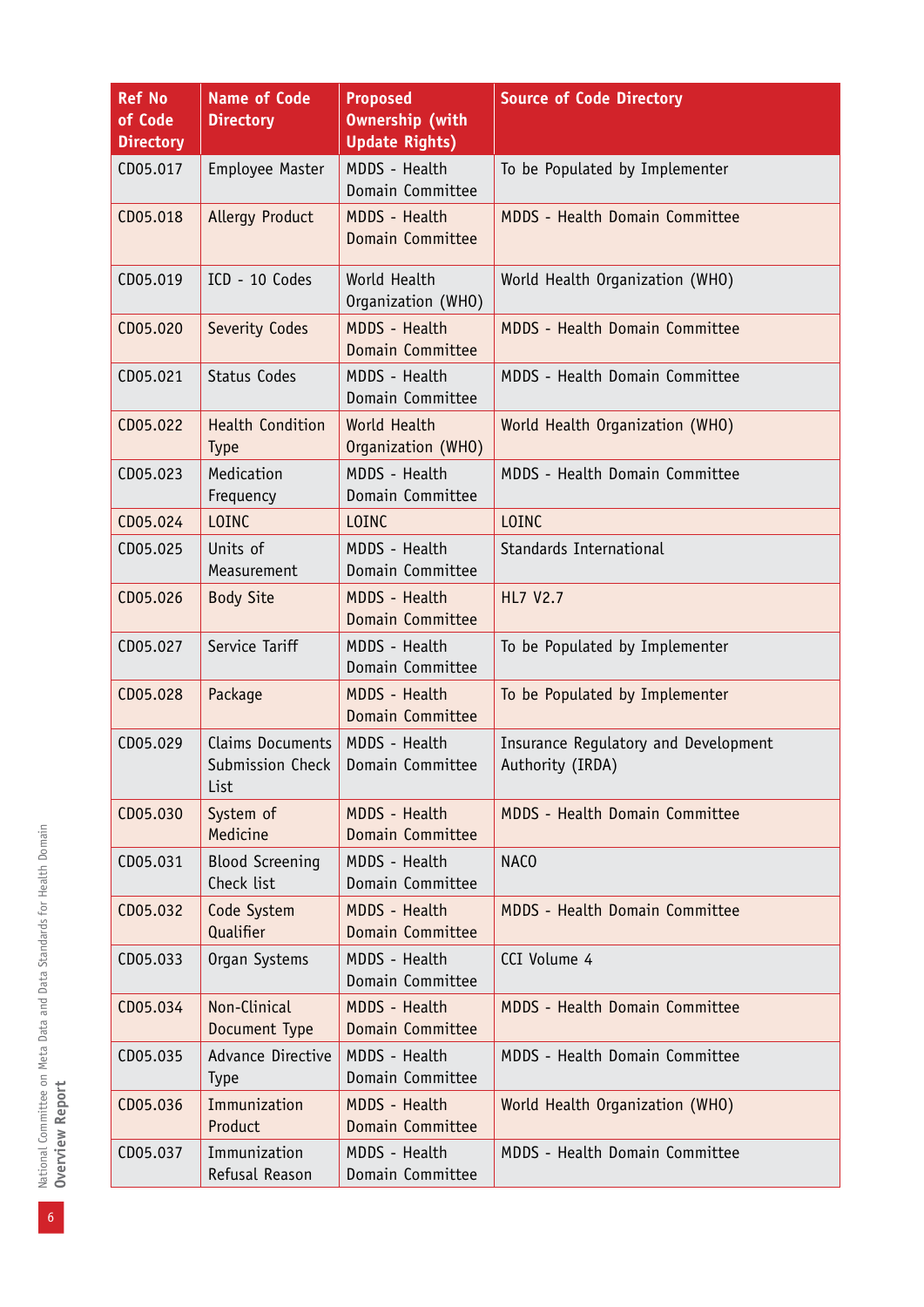| <b>Ref No</b><br>of Code<br><b>Directory</b> | <b>Name of Code</b><br><b>Directory</b>         | <b>Proposed</b><br><b>Ownership (with</b><br><b>Update Rights)</b>            | <b>Source of Code Directory</b>                                  |  |
|----------------------------------------------|-------------------------------------------------|-------------------------------------------------------------------------------|------------------------------------------------------------------|--|
| CD05.038                                     | <b>Result Status</b>                            | <b>MDDS - Health</b><br>Domain Committee                                      | HL7 V2.7                                                         |  |
| CD05.039                                     | <b>Test Result</b><br>Reference Range           | MDDS - Health<br>Domain Committee                                             | To be Populated by Implementer                                   |  |
| CD05.040                                     | <b>Test Result</b><br>Category                  | MDDS - Health<br>Domain Committee                                             | <b>LOINC</b>                                                     |  |
| CD05.041                                     | Vital Signs Result<br><b>Type</b>               | MDDS - Health<br>Domain Committee                                             | MDDS - Health Domain Committee                                   |  |
| CD05.042                                     | Homeopathic<br>Generic Drug                     | <b>MDDS - Health</b><br>Domain Committee                                      | To be Populated by Implementer                                   |  |
| CD05.043                                     | Procedure Code                                  | Canadian<br>Classification of<br><b>Health Intervention</b><br>(CCI) Volume 4 | Canadian Classification of Health Intervention<br>(CCI) Volume 4 |  |
| CD05.044                                     | Procedure Type                                  | Canadian<br>Classification of<br><b>Health Intervention</b><br>(CCI) Volume 3 | Canadian Classification of Health Intervention<br>(CCI) Volume 3 |  |
| CD05.045                                     | Non-Drug Item<br><b>Brand</b>                   | MDDS - Health<br>Domain Committee                                             | To be Populated by Implementer                                   |  |
| CD05.046                                     | Clinical Document<br><b>Type</b>                | MDDS - Health<br>Domain Committee                                             | MDDS - Health Domain Committee                                   |  |
| CD05.047                                     | Encounter Type                                  | MDDS - Health<br>Domain Committee                                             | MDDS - Health Domain Committee                                   |  |
| CD05.048                                     | <b>Priority Codes</b>                           | MDDS - Health<br>Domain Committee                                             | MDDS - Health Domain Committee                                   |  |
| CD05.049                                     | Specimen Type                                   | MDDS - Health<br>Domain Committee                                             | HL7 V2.7                                                         |  |
| CD05.050                                     | Specimen<br>Collection<br>Method                | MDDS - Health<br>Domain Committee                                             | <b>HL7 V2.7</b>                                                  |  |
| CD05.051                                     | Specimen Risk                                   | MDDS - Health<br>Domain Committee                                             | MDDS - Health Domain Committee                                   |  |
| CD05.052                                     | Specimen<br>Rejection                           | <b>MDDS - Health</b><br>Domain Committee                                      | HL7 V2.7                                                         |  |
| CD05.053                                     | Alternate<br>Identifier Code<br><b>Type</b>     | MDDS - Health<br>Domain Committee                                             | MDDS - Health Domain Committee                                   |  |
| CD05.054                                     | Contact Type                                    | MDDS - Health<br>Domain Committee                                             | MDDS - Health Domain Committee                                   |  |
| CD05.055                                     | <b>WHO</b> Tabulation<br>Lists for<br>Morbidity | World Health<br>Organization (WHO)                                            | WHO ICD-10                                                       |  |
| CD05.056                                     | <b>General Mortality</b>                        | World Health<br>Organization (WHO)                                            | WHO ICD-10                                                       |  |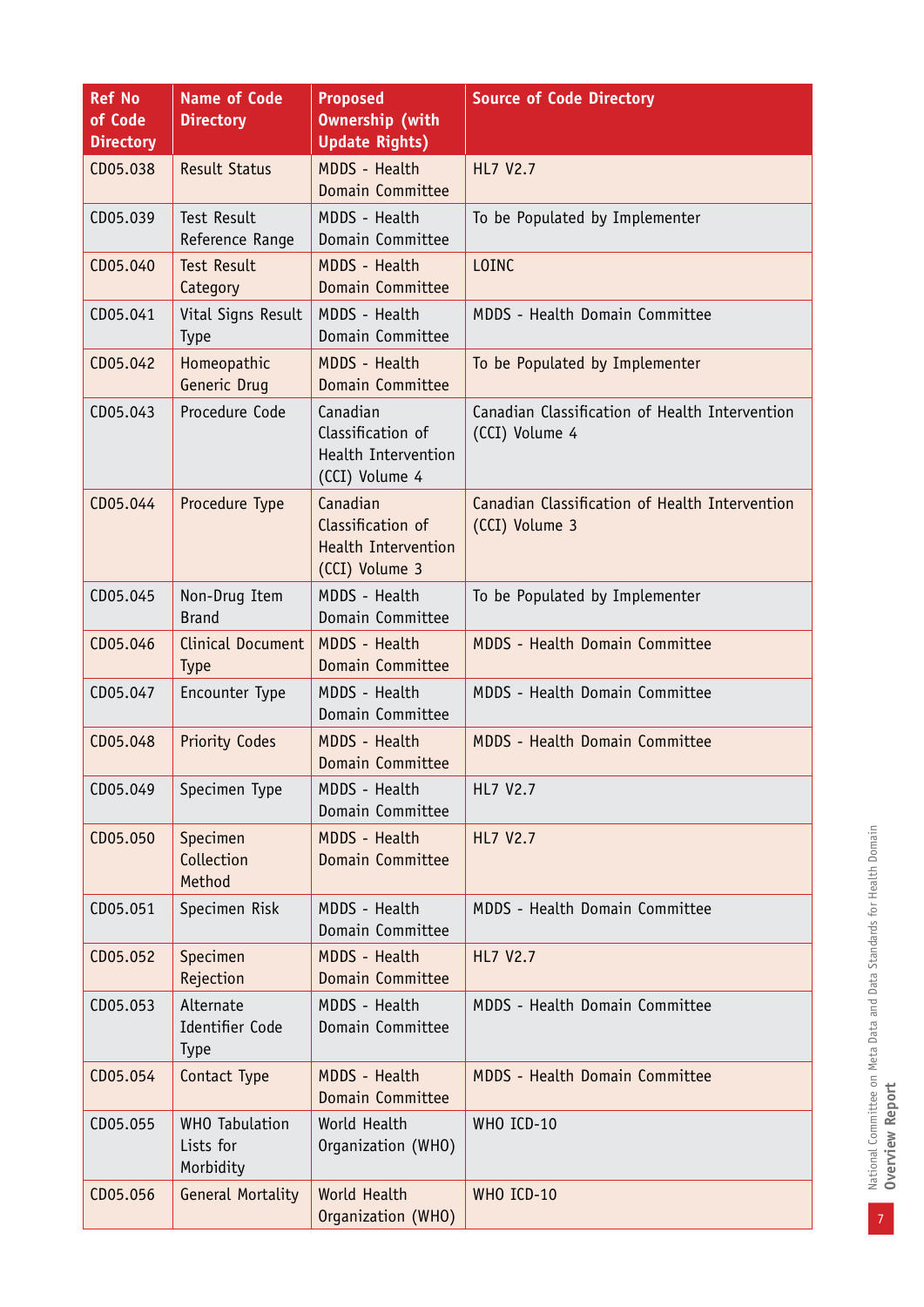| <b>Ref No</b><br>of Code<br><b>Directory</b> | <b>Name of Code</b><br><b>Directory</b>                                                            | <b>Proposed</b><br><b>Ownership (with</b><br><b>Update Rights)</b> | <b>Source of Code Directory</b>                                                 |
|----------------------------------------------|----------------------------------------------------------------------------------------------------|--------------------------------------------------------------------|---------------------------------------------------------------------------------|
| CD05.057                                     | Infant Mortality                                                                                   | World Health<br>Organization (WHO)                                 | WHO ICD-10                                                                      |
| CD05.058                                     | Disability<br>Classification<br>Type                                                               | <b>World Health</b><br>Organization (WHO)                          | WHO International Classification of<br>Functioning, Disability and Health (ICF) |
| CD05.059                                     | <b>WHO</b><br>International<br>Classification<br>of Functioning,<br>Disability and<br>Health (ICF) | World Health<br>Organization (WHO)                                 | WHO International Classification of<br>Functioning, Disability and Health (ICF) |
| CD05.060                                     | Homeopathic<br><b>Brand Drug</b>                                                                   | MDDS - Health<br>Domain Committee                                  | To be Populated by Implementer                                                  |
| CD05.061                                     | Examination Type                                                                                   | MDDS - Health<br>Domain Committee                                  | MDDS - Health Domain Committee                                                  |
| CD05.062                                     | <b>Facility Beds</b>                                                                               | MDDS - Health<br>Domain Committee                                  | MDDS - Health Domain Committee                                                  |
| CD05.063                                     | Facility Human<br>Resources Type                                                                   | MDDS - Health<br>Domain Committee                                  | MDDS - Health Domain Committee                                                  |
| CD05.064                                     | Administrative<br>Linked or Referral<br>Facility                                                   | MDDS - Health<br>Domain Committee                                  | MDDS - Health Domain Committee                                                  |
| CD05.065                                     | Ambulatory<br><b>Status</b>                                                                        | MDDS - Health<br>Domain Committee                                  | HL7 V2.7                                                                        |
| CD05.066                                     | Cause of Injury                                                                                    | MDDS - Health<br>Domain Committee                                  | MDDS - Health Domain Committee                                                  |
| CD05.067                                     | Referral Category                                                                                  | MDDS - Health<br>Domain Committee                                  | HL7 V2.7                                                                        |
| CD05.068                                     | Room Type                                                                                          | MDDS - Health<br>Domain Committee                                  | MDDS - Health Domain Committee                                                  |
| CD05.069                                     | <b>Bed Status</b>                                                                                  | MDDS - Health<br>Domain Committee                                  | MDDS - Health Domain Committee                                                  |
| CD05.070                                     | Discharge Type                                                                                     | MDDS - Health<br>Domain Committee                                  | MDDS - Health Domain Committee                                                  |
| CD05.071                                     | Functional<br>Dependence                                                                           | MDDS - Health<br>Domain Committee                                  | MDDS - Health Domain Committee                                                  |
| CD05.072                                     | Pain Character                                                                                     | MDDS - Health<br>Domain Committee                                  | MDDS - Health Domain Committee                                                  |
| CD05.073                                     | Pain Aggravating<br>Factors                                                                        | MDDS - Health<br>Domain Committee                                  | MDDS - Health Domain Committee                                                  |
| CD05.074                                     | Pain Relieving<br><b>Factors</b>                                                                   | MDDS - Health<br>Domain Committee                                  | MDDS - Health Domain Committee                                                  |
| CD05.075                                     | Effects of Pain                                                                                    | MDDS - Health<br>Domain Committee                                  | MDDS - Health Domain Committee                                                  |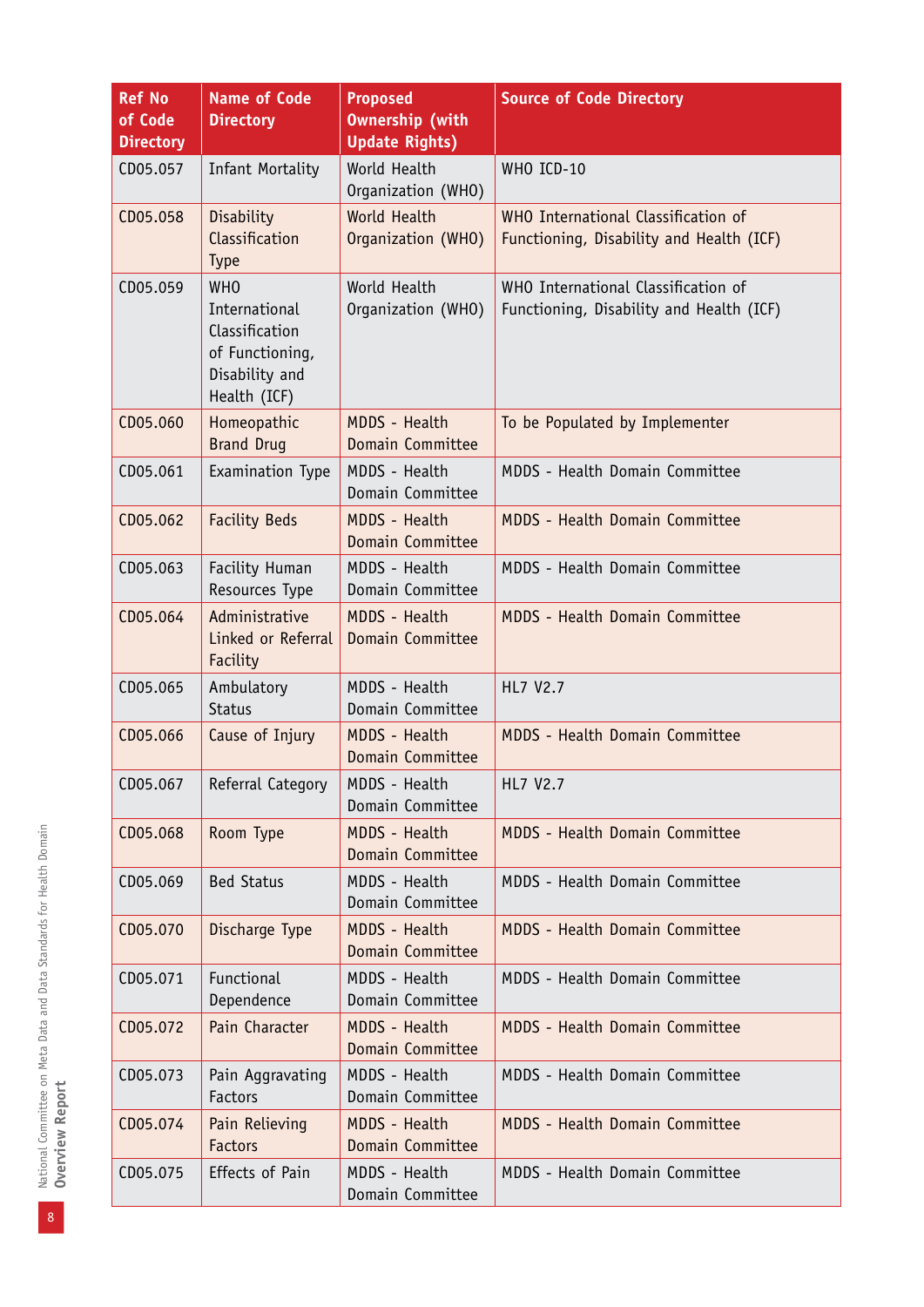| <b>Ref No</b><br>of Code<br><b>Directory</b> | <b>Name of Code</b><br><b>Directory</b>               | <b>Proposed</b><br><b>Ownership (with</b><br><b>Update Rights)</b> | <b>Source of Code Directory</b> |  |
|----------------------------------------------|-------------------------------------------------------|--------------------------------------------------------------------|---------------------------------|--|
| CD05.076                                     | OT Type                                               | <b>MDDS - Health</b><br>Domain Committee                           | MDDS - Health Domain Committee  |  |
| CD05.077                                     | Scheduling Status                                     | MDDS - Health<br>Domain Committee                                  | MDDS - Health Domain Committee  |  |
| CD05.078                                     | Type of<br>Anesthesia                                 | MDDS - Health<br>Domain Committee                                  | MDDS - Health Domain Committee  |  |
| CD05.079                                     | OT Checklist                                          | MDDS - Health<br>Domain Committee                                  | MDDS - Health Domain Committee  |  |
| CD05.080                                     | Service Type                                          | <b>MDDS - Health</b><br>Domain Committee                           | MDDS - Health Domain Committee  |  |
| CD05.081                                     | OT Preference<br>Card                                 | MDDS - Health<br>Domain Committee                                  | To be Populated by Implementer  |  |
| CD05.082                                     | <b>Inventory Store</b><br><b>Type</b>                 | MDDS - Health<br>Domain Committee                                  | MDDS - Health Domain Committee  |  |
| CD05.083                                     | <b>Blood Component</b>                                | MDDS - Health<br>Domain Committee                                  | MDDS - Health Domain Committee  |  |
| CD05.084                                     | Donation Type                                         | MDDS - Health<br>Domain Committee                                  | MDDS - Health Domain Committee  |  |
| CD05.085                                     | Transfusion<br><b>Status</b>                          | MDDS - Health<br>Domain Committee                                  | HL7 V2.7                        |  |
| CD05.086                                     | <b>Blood Bank</b><br>Master                           | MDDS - Health<br>Domain Committee                                  | To be Populated by Implementer  |  |
| CD05.087                                     | Transfusion<br><b>Adverse Reaction</b><br><b>Type</b> | MDDS - Health<br>Domain Committee                                  | HL7 V2.7                        |  |
| CD05.088                                     | Ward                                                  | MDDS - Health<br>Domain Committee                                  | To be Populated by Implementer  |  |
| CD05.089                                     | <b>Bed</b>                                            | MDDS - Health<br>Domain Committee                                  | To be Populated by Implementer  |  |
| CD05.090                                     | Department                                            | MDDS - Health<br>Domain Committee                                  | <b>AIIMS</b>                    |  |
| CD05.091                                     | Bed Type                                              | MDDS - Health<br>Domain Committee                                  | MDDS - Health Domain Committee  |  |
| CD05.092                                     | Sterilization<br>Cycle                                | MDDS - Health<br>Domain Committee                                  | <b>HL7 V2.7</b>                 |  |
| CD05.093                                     | Maintenance<br>Cycle                                  | MDDS - Health<br>Domain Committee                                  | HL7 V2.7                        |  |
| CD05.094                                     | Radiology Center<br>Master                            | <b>MDDS - Health</b><br>Domain Committee                           | To be Populated by Implementer  |  |
| CD05.095                                     | Academic<br>Qualification<br>Level                    | MDDS - Health<br>Domain Committee                                  | MDDS - Health Domain Committee  |  |
| CD05.096                                     | Academic<br><b>Qualification Type</b>                 | MDDS - Health<br>Domain Committee                                  | MDDS - Health Domain Committee  |  |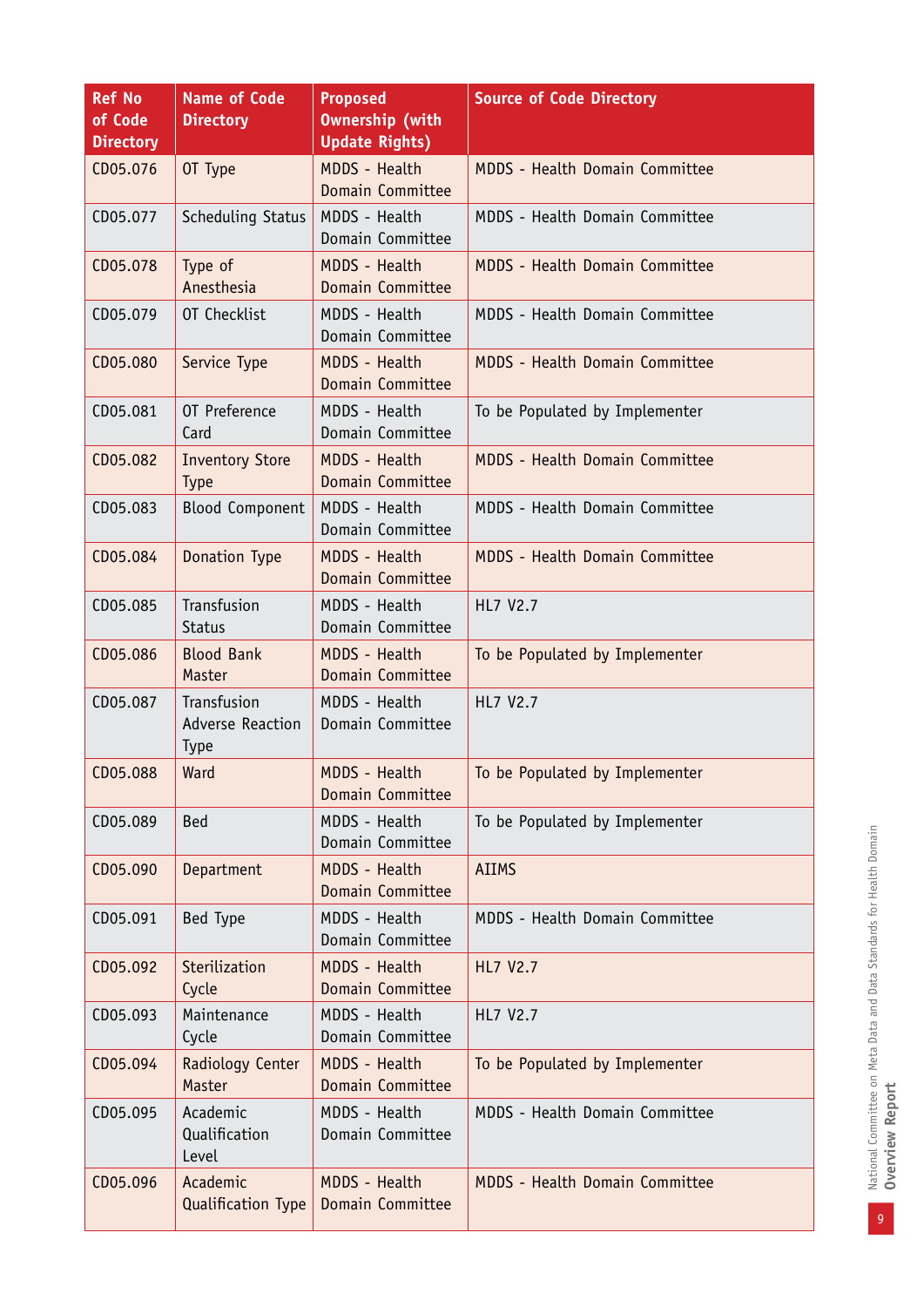| <b>Ref No</b><br>of Code<br><b>Directory</b> | <b>Name of Code</b><br><b>Directory</b>  | <b>Proposed</b><br><b>Ownership (with</b><br><b>Update Rights)</b> | <b>Source of Code Directory</b>                                                      |  |
|----------------------------------------------|------------------------------------------|--------------------------------------------------------------------|--------------------------------------------------------------------------------------|--|
| CD05.097                                     | Employment Type                          | MDDS - Health<br>Domain Committee                                  | MDDS - Health Domain Committee                                                       |  |
| CD05.098                                     | Authority                                | <b>MDDS - Health</b><br>Domain Committee                           | To be Populated by Implementer                                                       |  |
| CD05.099                                     | Employee<br>Designation                  | MDDS - Health<br>Domain Committee                                  | MDDS - Health Domain Committee                                                       |  |
| CD05.100                                     | HR Training<br>Program                   | MDDS - Health<br>Domain Committee                                  | MDDS - Health Domain Committee                                                       |  |
| CD05.101                                     | Mode of Payment                          | MDDS - Health<br>Domain Committee                                  | MDDS - Health Domain Committee                                                       |  |
| CD05.102                                     | Board or<br>University                   | MDDS - Health<br>Domain Committee                                  | Council of Boards of School Education in<br>India, University Grant Commission (UGC) |  |
| CD05.103                                     | Ownership<br>Authority Type              | MDDS - Health<br>Domain Committee                                  | MDDS - Health Domain Committee                                                       |  |
| CD05.104                                     | Generic Drug                             | National Formulary<br>of India                                     | National Formulary of India                                                          |  |
| CD05.105                                     | <b>Brand Drug</b>                        | MDDS - Health<br>Domain Committee                                  | To be Populated by Implementer                                                       |  |
| CD05.106                                     | Drug<br>Classification                   | National Formulary<br>of India                                     | National Formulary of India                                                          |  |
| CD05.107                                     | Drug Marketing<br><b>Status</b>          | MDDS - Health<br>Domain Committee                                  | MDDS - Health Domain Committee                                                       |  |
| CD05.108                                     | Medication<br>Physical Form              | Food and Drug<br>Administration                                    | Food and Drug Administration                                                         |  |
| CD05.109                                     | Pharmaceutical<br>Unit of<br>Measurement | Food and Drug<br>Administration                                    | Food and Drug Administration                                                         |  |
| CD05.110                                     | Medication<br>Package Type               | Food and Drug<br>Administration                                    | Food and Drug Administration                                                         |  |
| CD05.111                                     | Route of<br>Administration               | Food and Drug<br>Administration                                    | Food and Drug Administration                                                         |  |
| CD05.112                                     | Manufacturer<br>Master                   | MDDS - Health<br>Domain Committee                                  | To be Populated by Implementer                                                       |  |
| CD05.113                                     | Non-Drug Item<br>Classification          | MDDS - Health<br>Domain Committee                                  | MDDS - Health Domain Committee                                                       |  |
| CD05.114                                     | Non-Drug Item                            | <b>MDDS</b> - Health<br>Domain Committee                           | Central Drug Standard Control Organization<br>(CDSCO) - MoHFW                        |  |
| CD05.115                                     | Equipment<br>Classification              | MDDS - Health<br>Domain Committee                                  | <b>RMSC</b>                                                                          |  |
| CD05.116                                     | Equipments                               | MDDS - Health<br>Domain Committee                                  | <b>RMSC</b>                                                                          |  |
| CD05.117                                     | Supplier Master                          | MDDS - Health<br>Domain Committee                                  | To be Populated by Implementer                                                       |  |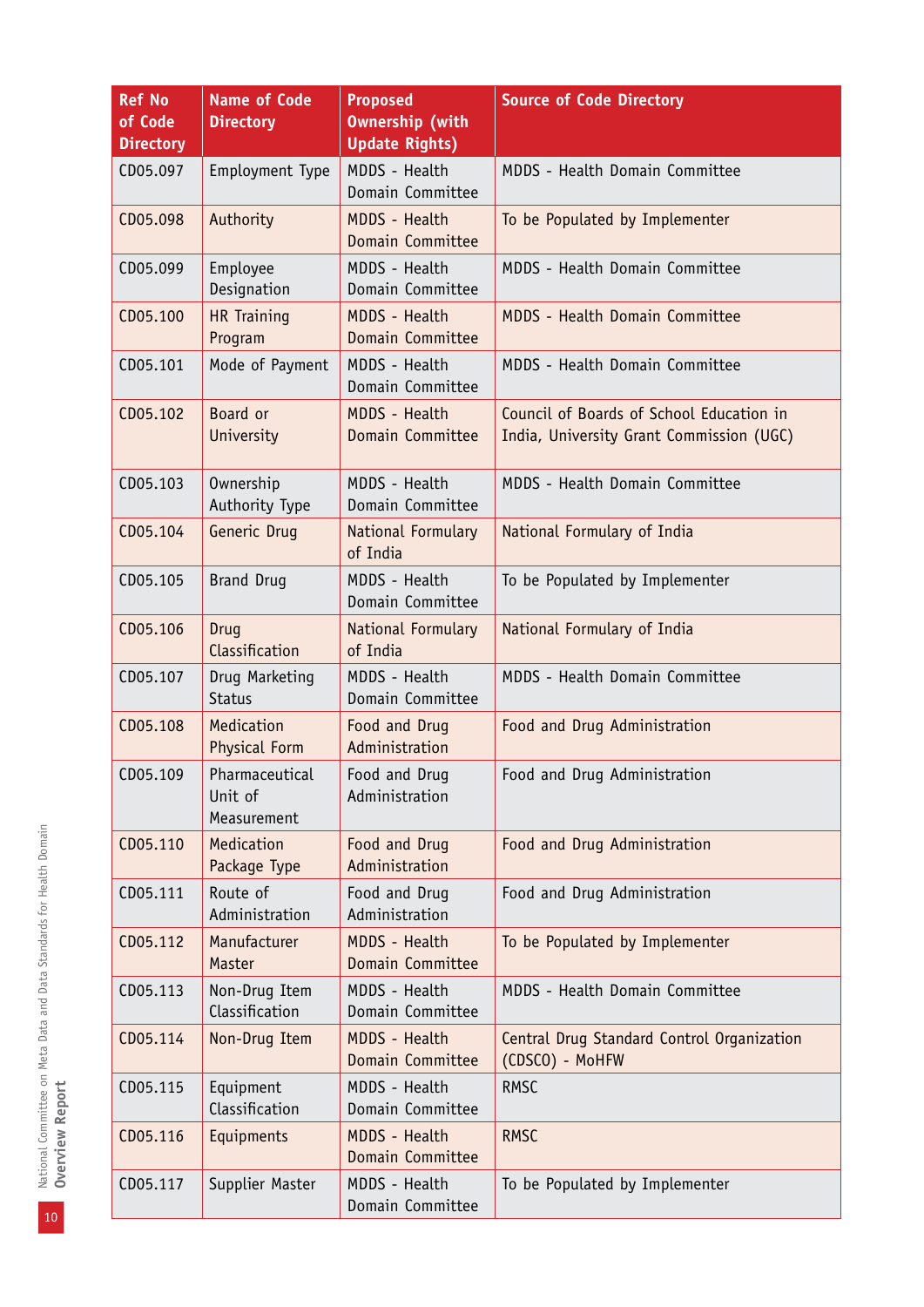| <b>Ref No</b><br>of Code<br><b>Directory</b> | <b>Name of Code</b><br><b>Directory</b>           | <b>Proposed</b><br><b>Ownership (with</b><br><b>Update Rights)</b>    | <b>Source of Code Directory</b>                                 |
|----------------------------------------------|---------------------------------------------------|-----------------------------------------------------------------------|-----------------------------------------------------------------|
| CD05.118                                     | Third Party<br>Administrator                      | <b>Insurance</b><br>Regulatory and<br>Development<br>Authority (IRDA) | <b>Insurance Regulatory and Development</b><br>Authority (IRDA) |
| CD05.119                                     | Insurance<br>Company                              | Insurance<br>Regulatory and<br>Development<br>Authority (IRDA)        | Insurance Regulatory and Development<br>Authority (IRDA)        |
| CD05.120                                     | <b>Address Type</b>                               | <b>MDDS - Health</b><br>Domain Committee                              | MDDS - Health Domain Committee                                  |
| CD05.121                                     | Order Status                                      | MDDS - Health<br>Domain Committee                                     | <b>HL7 V2.7</b>                                                 |
| CD05.122                                     | Laboratory Master                                 | MDDS - Health<br>Domain Committee                                     | To be Populated by Implementer                                  |
| CD05.123                                     | <b>Medication Status</b>                          | MDDS - Health<br>Domain Committee                                     | MDDS - Health Domain Committee                                  |
| CD05.124                                     | Verbal Autopsy                                    | World Health<br>Organization (WHO)                                    | World Health Organization (WHO)                                 |
| CD05.125                                     | Line of Treatment                                 | MDDS - Health<br>Domain Committee                                     | MDDS - Health Domain Committee                                  |
| CD05.126                                     | <b>Floor Master</b>                               | MDDS - Health<br>Domain Committee                                     | To be Populated by Implementer                                  |
| CD05.127                                     | Outreach Service<br>Purpose                       | MDDS - Health<br>Domain Committee                                     | MDDS - Health Domain Committee                                  |
| CD05.128                                     | Employment<br><b>Status</b>                       | MDDS - Health<br>Domain Committee                                     | MDDS - Health Domain Committee                                  |
| CD05.129                                     | <b>Medical Reasons</b><br>for Unscheduled<br>Trip | MDDS - Health<br>Domain Committee                                     | LOINC                                                           |
| CD05.130                                     | <b>Medical Reasons</b><br>for Scheduled<br>Trip   | MDDS - Health<br>Domain Committee                                     | <b>LOINC</b>                                                    |
| CD05.131                                     | Ambulance Type                                    | MDDS - Health<br>Domain Committee                                     | MDDS - Health Domain Committee                                  |
| CD05.132                                     | Triage<br>Prioritization                          | MDDS - Health<br>Domain Committee                                     | MDDS - Health Domain Committee                                  |
| CD05.133                                     | Employee Pay<br><b>Band</b>                       | MDDS - Health<br>Domain Committee                                     | MDDS - Health Domain Committee                                  |
| CD05.134                                     | Employee Grade                                    | MDDS - Health<br>Domain Committee                                     | MDDS - Health Domain Committee                                  |
| CD05.135                                     | <b>Test Result</b><br>Interpretation              | MDDS - Health<br>Domain Committee                                     | MDDS - Health Domain Committee                                  |
| CD05.136                                     | Ayurvedic Generic<br><b>Drugs</b>                 | MDDS - Health<br>Domain Committee                                     | MDDS - Health Domain Committee                                  |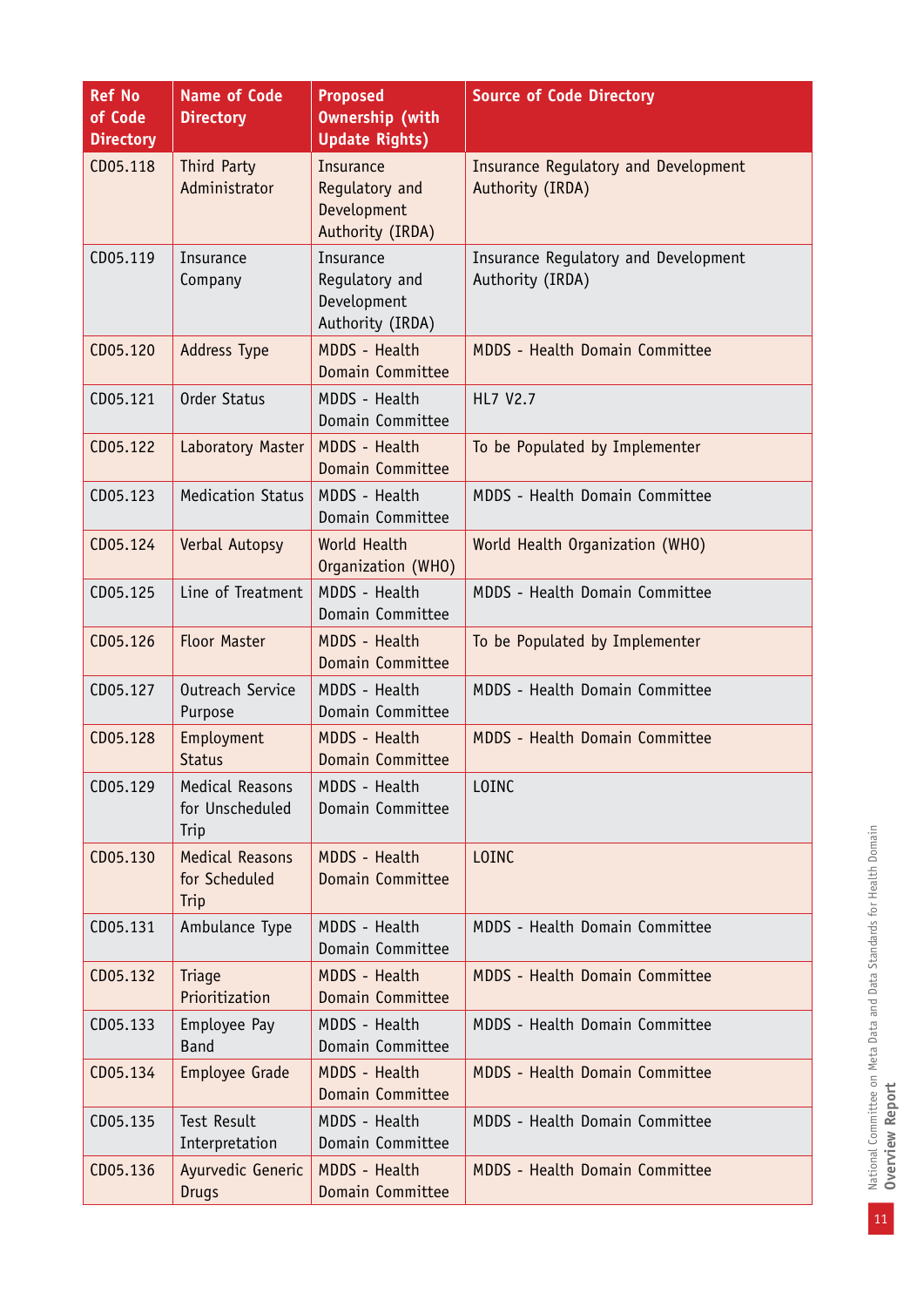| <b>Ref No</b><br>of Code<br><b>Directory</b> | <b>Name of Code</b><br><b>Directory</b> | <b>Proposed</b><br><b>Ownership (with</b><br><b>Update Rights)</b> | <b>Source of Code Directory</b> |
|----------------------------------------------|-----------------------------------------|--------------------------------------------------------------------|---------------------------------|
| CD05.137                                     | Ayurvedic Brand<br>Drugs                | MDDS - Health<br>Domain Committee                                  | MDDS - Health Domain Committee  |
| CD05.138                                     | Unani Generic<br>Drugs                  | MDDS - Health<br>Domain Committee                                  | MDDS - Health Domain Committee  |
| CD05.139                                     | Unani Brand<br>Drugs                    | MDDS - Health<br>Domain Committee                                  | MDDS - Health Domain Committee  |
| CD05.140                                     | <b>Facility Services</b><br>Master      | MDDS - Health<br>Domain Committee                                  | MDDS - Health Domain Committee  |
| CD05.141                                     | Source of<br>Payment                    | MDDS - Health<br>Domain Committee                                  | MDDS - Health Domain Committee  |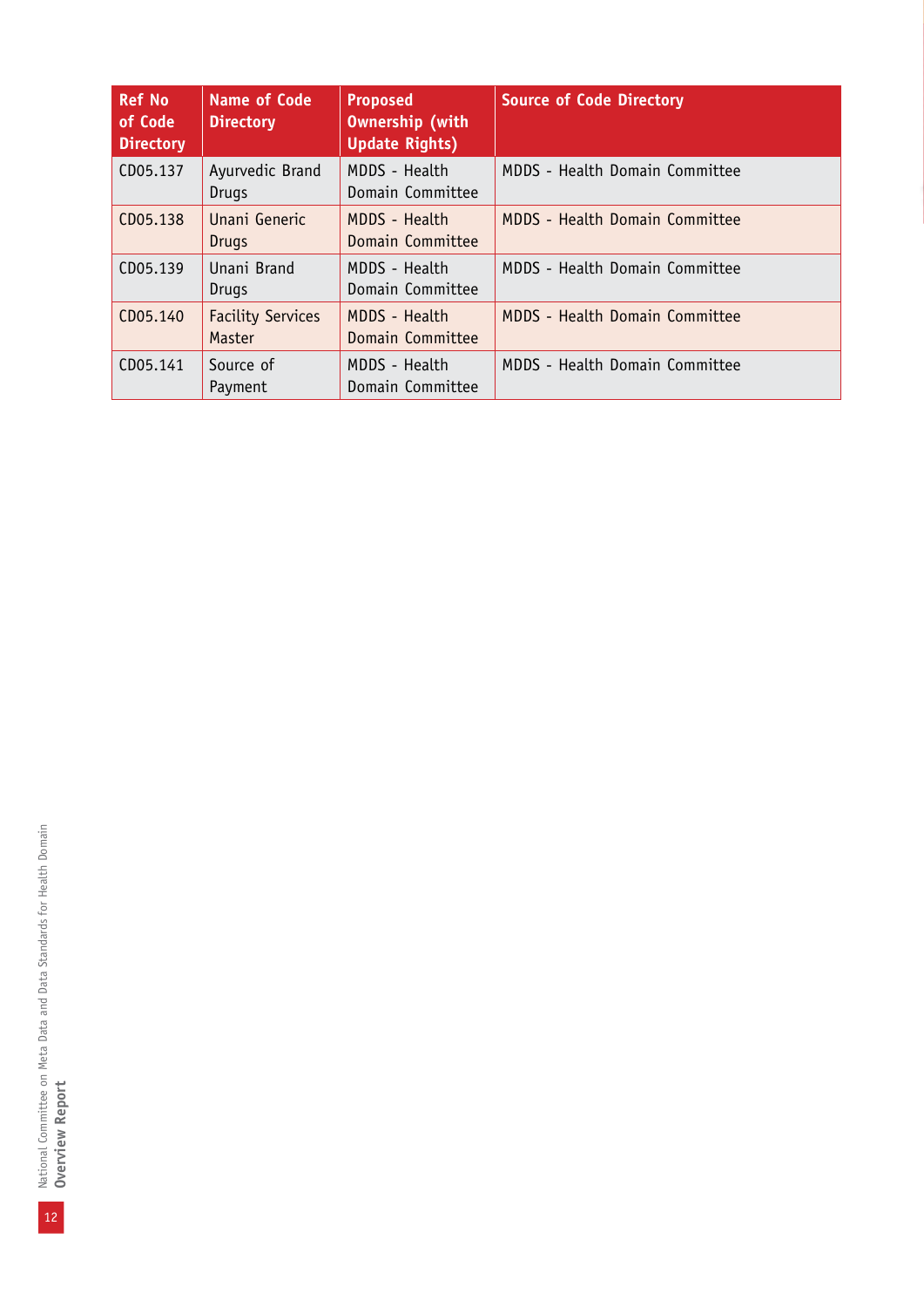# **Code Directory Meta Data**

|                                                                 | Code Directory of Facility (CD05.001)       |                                                                                                                                                                                                                                   |                              |                               |
|-----------------------------------------------------------------|---------------------------------------------|-----------------------------------------------------------------------------------------------------------------------------------------------------------------------------------------------------------------------------------|------------------------------|-------------------------------|
| <b>Ref No.</b><br>of Data<br><b>Element</b> for<br>its Metadata | <b>Name of Data</b><br><b>Element</b>       | <b>Description of Data Element</b>                                                                                                                                                                                                | <b>Data</b><br><b>Format</b> | <b>Maximum</b><br><b>Size</b> |
| 05.008.0001                                                     | Unique Facility<br>Identification<br>Number | Unique Facility Identification assigned<br>to healthcare facility providing care to<br>patient. This code will be unique to<br>identify and search a facility (both in<br>public or private organizations) based<br>on unique ID. | Integer                      | 10                            |
| 05.008.0025                                                     | Global Unique<br>Identifier (GUID)          | Facility GUID is a 16-bit number (byte<br>string), which will be generated by<br>any number of programs and database<br>systems according to a standardized<br>algorithm.                                                         | bits                         | 16                            |
| 05.008.0033                                                     | <b>Facility Name</b>                        | Name of Facility in English                                                                                                                                                                                                       | Varchar                      | 60                            |
| 05.008.0002                                                     | <b>Facility Type</b><br>Code                | Code describe the type of facility such<br>as district hospital, sub center etc.<br>Values: Refer Code Directory CD05.002                                                                                                         | Integer                      | $\overline{c}$                |
| G02.03-00-02                                                    | Premises<br>Identifier                      | House Number./DoorNumber/House<br>Identifier/Flat Number<br>Building Number./Plot Number<br>$\bullet$<br>Building Name/BuildingIdentifier<br>$\bullet$                                                                            | Varchar                      | 60                            |
| G02.03-01-03                                                    | Sub Locality -1                             | Block Name/Number or any other qualifier<br>Street Number /Name/Mohalla/<br>$\bullet$<br>Sector Number/any other qualifier                                                                                                        | Varchar                      | 60                            |
| G02.03-02-03                                                    | Sub Locality - 2                            | Major/Minor Land mark In Urban Land<br>region (Town) or Rural Land region<br>(Revenue village) for easy location of<br>Premises                                                                                                   | Varchar                      | 60                            |
| G02.03-03-03                                                    | Locality                                    | Area Number/Area Name/Suburb/Sub<br>district in case of Village/any other<br>qualifier                                                                                                                                            | Varchar                      | 60                            |
| G02.04-01                                                       | PIN                                         | Postal Index Number                                                                                                                                                                                                               | Integer                      | $6\,$                         |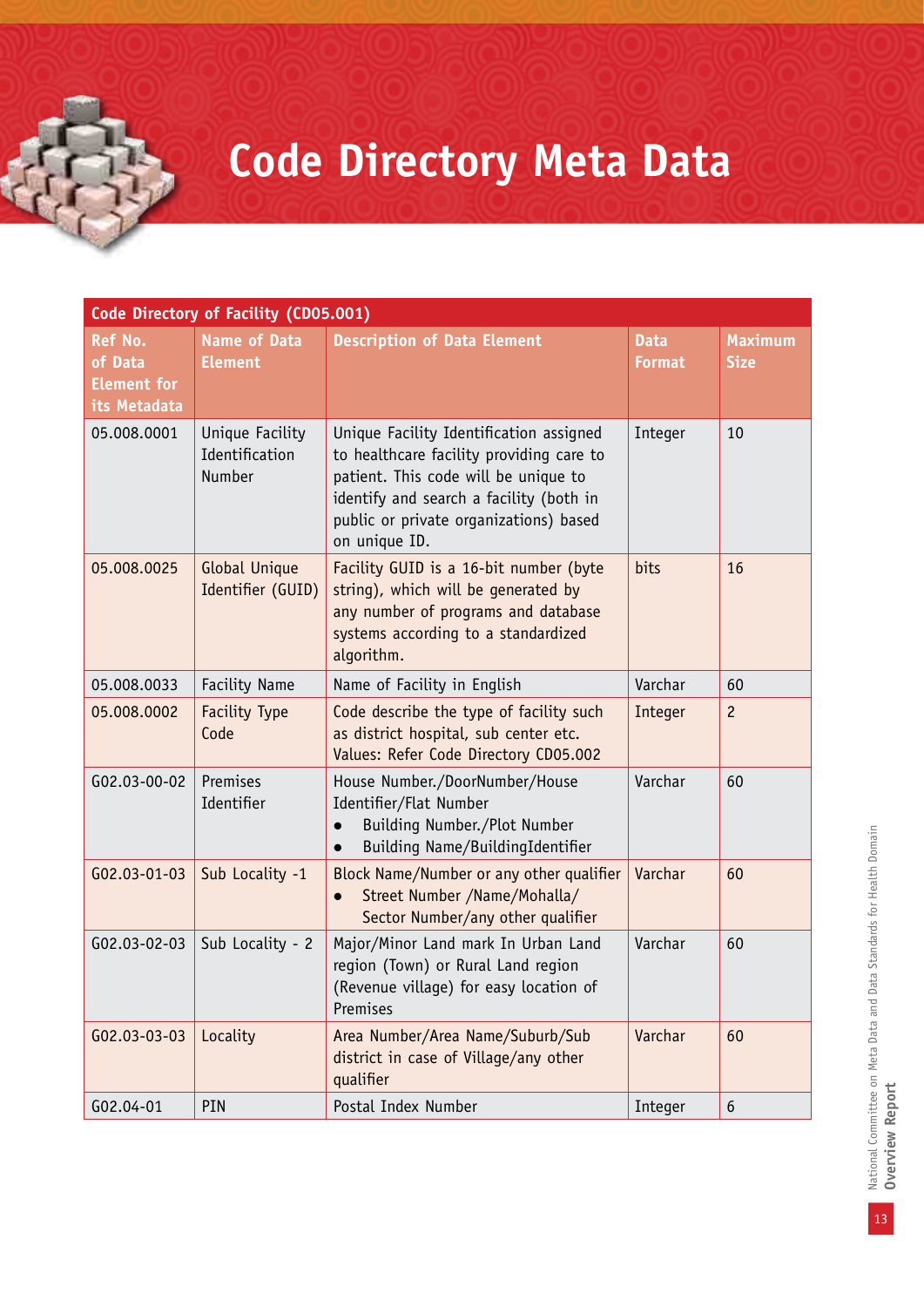|                                                                 | Code Directory of Facility (CD05.001) |                                                                                                                                                                                                                                                                                                                                  |                              |                               |
|-----------------------------------------------------------------|---------------------------------------|----------------------------------------------------------------------------------------------------------------------------------------------------------------------------------------------------------------------------------------------------------------------------------------------------------------------------------|------------------------------|-------------------------------|
| <b>Ref No.</b><br>of Data<br><b>Element for</b><br>its Metadata | <b>Name of Data</b><br><b>Element</b> | <b>Description of Data Element</b>                                                                                                                                                                                                                                                                                               | <b>Data</b><br><b>Format</b> | <b>Maximum</b><br><b>Size</b> |
| G02.01                                                          | State Land<br>region Code<br>(LRC)    | A unique land region code allocated<br>by Office of RGI at National level, for<br>administrative unit, State for the purpose<br>of interoperability among e-Governance<br>applications, while exchanging the Land<br>region related data                                                                                         | Integer                      | $\overline{c}$                |
| G02.02-01                                                       | State Name                            | State Name in English                                                                                                                                                                                                                                                                                                            | Varchar                      | 50                            |
| G02.01                                                          | District LRC                          | A unique code allocated by Office<br>of RGI at National level, for<br>administrative unit, District for the<br>purpose of interoperability among<br>e-Governance applications, while<br>exchanging the Land region related data                                                                                                  | Integer                      | $\overline{3}$                |
| G02.02-01                                                       | District Name                         | District Name in English                                                                                                                                                                                                                                                                                                         | Varchar                      | 50                            |
| G02.01                                                          | Taluka LRC                            | A unique code allocated by Office of<br>RGI at National level, for administrative<br>unit, Sub-District (Taluka) for the<br>purpose of interoperability among<br>e-Governance applications, while<br>exchanging the Land region related data                                                                                     | Integer                      | 5                             |
| G02.02-01                                                       | Taluka Name                           | Taluka (sub district) Name in English                                                                                                                                                                                                                                                                                            | Varchar                      | 50                            |
| G02.01                                                          | Village LRC                           | A unique code allocated by Office of<br>RGI at National level, for administrative<br>unit, Revenue Village for the purpose<br>of interoperability among e-Governance<br>applications, while exchanging the Land<br>region related data                                                                                           | Integer                      | 6                             |
| G02.02-01                                                       | Village Name                          | Rural Land region ( Revenue Village )<br>name in English                                                                                                                                                                                                                                                                         | Varchar                      | 50                            |
| G02.01                                                          | Town LRC                              | A unique code allocated by Office of<br>RGI at National level, for Urban Land<br>Region (Town) for the purpose of<br>interoperability among e-Governance<br>applications, while exchanging the<br>Land region related data Here, Town<br>can be a Town Panchayat/Census town/<br>Municipality, Corporation or a Notified<br>Area | Integer                      | 6                             |
| G02.02-01                                                       | Town Name                             | Urban Land Region (Town) Name in<br>English                                                                                                                                                                                                                                                                                      | Varchar                      | 50                            |
| G02.05-00-01                                                    | Longitude                             | Longitude to describe the location of<br>facility                                                                                                                                                                                                                                                                                | Varchar                      | 20                            |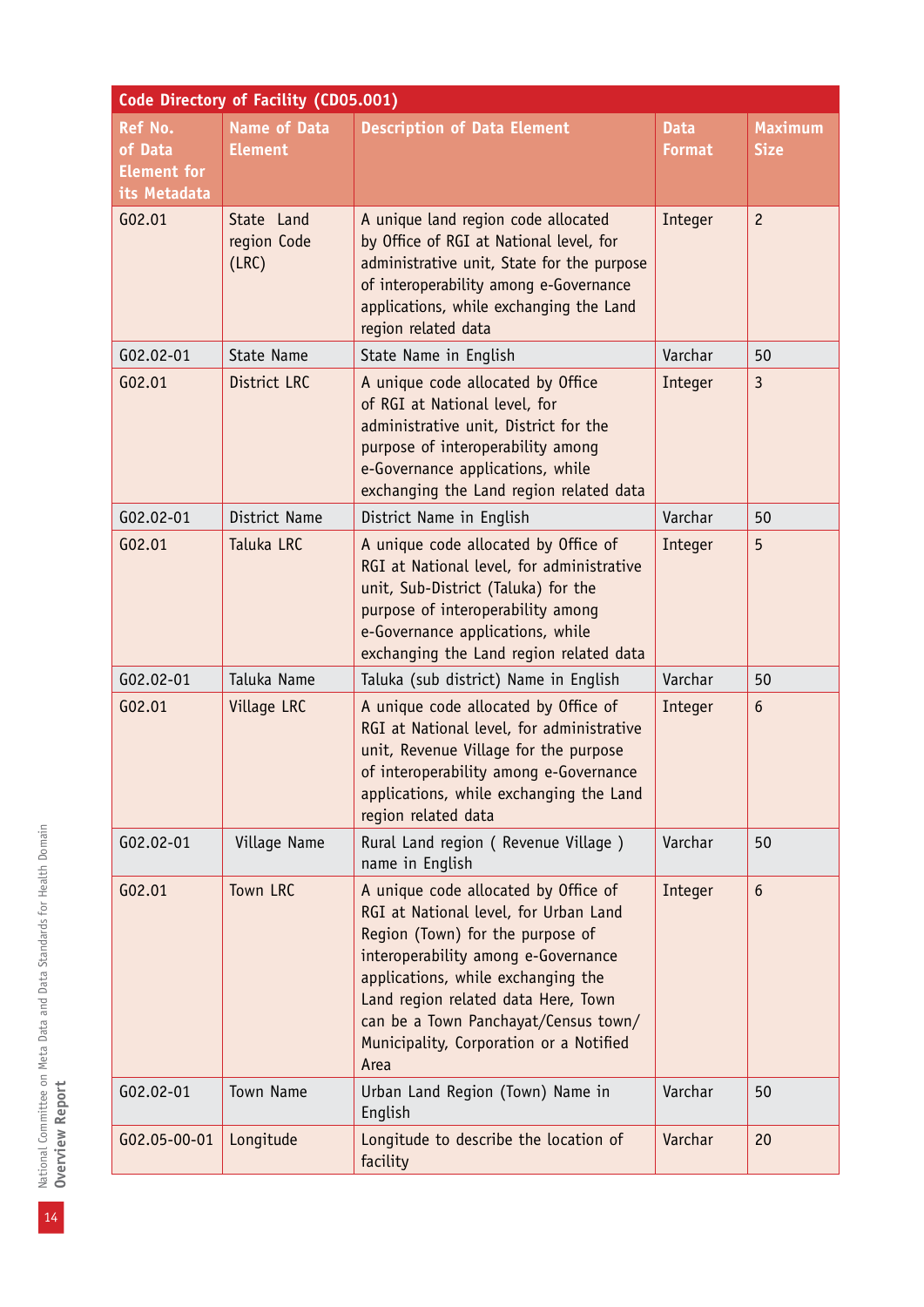|                                                                 | Code Directory of Facility (CD05.001)           |                                                                                                                                     |                              |                               |  |  |
|-----------------------------------------------------------------|-------------------------------------------------|-------------------------------------------------------------------------------------------------------------------------------------|------------------------------|-------------------------------|--|--|
| <b>Ref No.</b><br>of Data<br><b>Element for</b><br>its Metadata | <b>Name of Data</b><br><b>Element</b>           | <b>Description of Data Element</b>                                                                                                  | <b>Data</b><br><b>Format</b> | <b>Maximum</b><br><b>Size</b> |  |  |
| G02.05-00-02                                                    | Latitude                                        | Latitude to describe the location of<br>facility                                                                                    | Varchar                      | 20                            |  |  |
| G02.05-00-03                                                    | Altitude                                        | Altitude to describe the location of<br>facility                                                                                    | Varchar                      | 20                            |  |  |
| 05.008.0011                                                     | Facility<br><b>Operational</b><br><b>Status</b> | The status of the facility will indicate<br>its operational status, such as<br>"Operational", "Closed", or "Under<br>construction". | Integer                      | $\overline{c}$                |  |  |
| 05.008.0012                                                     | Facility<br>Population<br>covered               | Population covered under the facility<br>services.                                                                                  | Integer                      | 10                            |  |  |
| 05.008.0013                                                     | Access to<br>Facility<br>Indicator              | Flag indicating whether the access to<br>the facility is difficult or easy In case of<br>Hilly/Desert areas it is difficult         | Integer                      | $\mathbf{1}$                  |  |  |
| 05.008.0008                                                     | <b>Facility Region</b><br>Indicator             | Flag to indicate whether facility is rural/<br>urban<br>Rural<br>1.<br>Urban<br>2.                                                  | Integer                      | $\mathbf{1}$                  |  |  |
| G00.08                                                          | <b>VND</b>                                      | Defines Version number of the<br>data record to be used for tracing<br>history of changes.                                          | Char                         | 5                             |  |  |
| G00.01                                                          | <b>DOUD</b>                                     | Date of last Update for record                                                                                                      | Date (dd/<br>$mm/$ yyyy $)$  | 10                            |  |  |

| Code Directory of Facility Type (CD05.002)            |                                       |                                                                                                     |                              |                               |  |
|-------------------------------------------------------|---------------------------------------|-----------------------------------------------------------------------------------------------------|------------------------------|-------------------------------|--|
| Ref No. of Data<br><b>Element for its</b><br>Metadata | <b>Name of Data</b><br><b>Element</b> | <b>Description of Data Element</b>                                                                  | <b>Data</b><br><b>Format</b> | <b>Maximum</b><br><b>Size</b> |  |
| 05.008.0002                                           | Facility Type<br>Code                 | Code describe the type of facility such<br>as district hospital, sub center etc.                    | Integer                      | $\overline{c}$                |  |
| 05.008.0027                                           | <b>Facility Type</b><br>Description   | Description of Facility Type in English                                                             | Varchar                      | 40                            |  |
| 05.008.0028                                           | Facility Type<br>Short Name           | Short description of facility Type e.g.<br>SC for Sub center, PHC for Primary<br>health center etc. | Varchar                      | 15                            |  |
| G00.08                                                | <b>VND</b>                            | Defines Version number of the<br>data record to be used for tracing<br>history of changes.          | Char                         | 5                             |  |
| G00.01                                                | <b>DOUD</b>                           | Date of last Update for record                                                                      | Date $(dd/$<br>mm/yyyy)      | 10                            |  |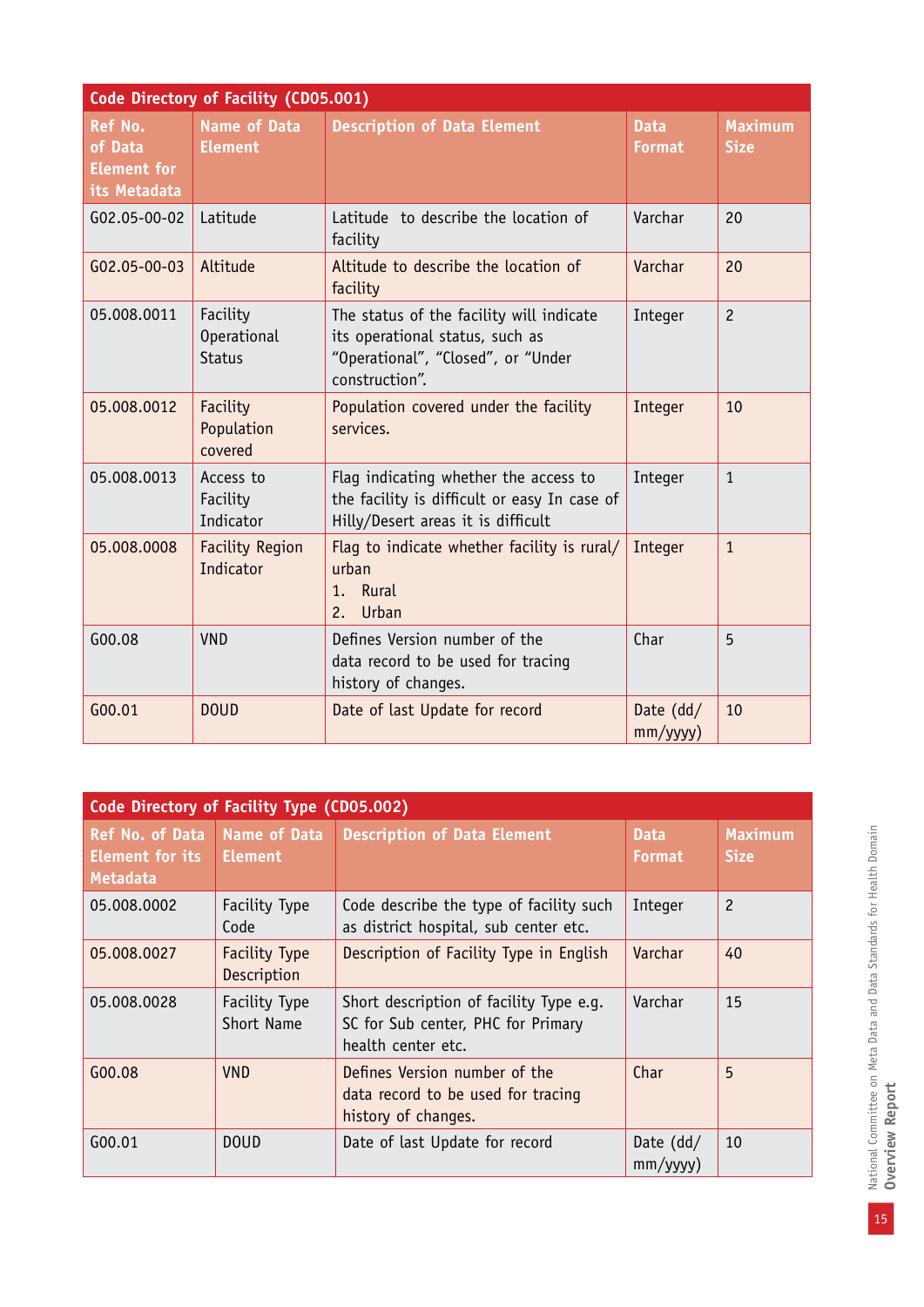|                                                                 | Code Directory of Ownership Authority (CD05.003)                   |                                                                                                                                                                                                                                                                                                                                                                                                                   |                              |                               |  |  |
|-----------------------------------------------------------------|--------------------------------------------------------------------|-------------------------------------------------------------------------------------------------------------------------------------------------------------------------------------------------------------------------------------------------------------------------------------------------------------------------------------------------------------------------------------------------------------------|------------------------------|-------------------------------|--|--|
| <b>Ref No.</b><br>of Data<br><b>Element</b> for<br>its Metadata | <b>Name of Data</b><br><b>Element</b>                              | <b>Description of Data Element</b>                                                                                                                                                                                                                                                                                                                                                                                | <b>Data</b><br><b>Format</b> | <b>Maximum</b><br><b>Size</b> |  |  |
| 05.008.0005                                                     | Ownership<br>Authority Facility<br>Identification<br><b>Number</b> | Unique Facility Identification Number<br>of facility that has ownership authority<br>over the owned by facility.<br>Refer CD05.001                                                                                                                                                                                                                                                                                | Integer                      | 10                            |  |  |
| 05.008.0033                                                     | Ownership<br><b>Facility Name</b>                                  | Name of Ownership Facility in English                                                                                                                                                                                                                                                                                                                                                                             | Varchar                      | 60                            |  |  |
| G01.01                                                          | Ownership<br>Authority Person<br>Identification<br>Number          | Unique person identification of the<br>person.<br>UID of a person will be used as<br>Identifier if person is owner of the<br>owned by facility                                                                                                                                                                                                                                                                    | Integer                      | 10                            |  |  |
| 05.008.0001                                                     | Owned by<br>Facility<br>Identification<br>Number                   | Unique Facility Identification Number of<br>the facility that is owned by ownership<br>authority facility or person/s.<br><b>Refer CD05.001</b>                                                                                                                                                                                                                                                                   | Integer                      | 10                            |  |  |
| 05.008.0033                                                     | Owned by<br><b>Facility Name</b>                                   | Name of the owned by facility in English                                                                                                                                                                                                                                                                                                                                                                          | Varchar                      | 60                            |  |  |
| 05.008.0006                                                     | Facility<br>Ownership<br><b>Authority Type</b>                     | Code representing the owner of the<br>facility, the data element can take<br>following values:<br>Value List are<br>Facility<br>1.<br>Person<br>2.<br>Central -ESI<br>3.<br>Central - CGHS<br>4.<br>Central - HRD<br>5.<br>Central - other ministries<br>6.<br>Central - Railways<br>7.<br>8. Central - Military<br>9. State Government<br>10. Private - for profit<br>11. Private - not for profit<br>12. Others | Integer                      | $\overline{c}$                |  |  |
| 05.008.0007                                                     | Facility Owning<br>Relationship<br>code                            | Code represents the relationship<br>between owners and owned by facility.<br>Values are<br>1. Complete Ownership<br>2. Management Control<br>3. Financing                                                                                                                                                                                                                                                         | Integer                      | 1                             |  |  |
| G00.08                                                          | <b>VND</b>                                                         | Defines Version number of the<br>data record to be used for tracing<br>history of changes.                                                                                                                                                                                                                                                                                                                        | Char                         | 5                             |  |  |
| G00.01                                                          | <b>DOUD</b>                                                        | Date of last Update for ownership<br>authority record                                                                                                                                                                                                                                                                                                                                                             | Date (dd/<br>$mm/$ yyyy $)$  | 10                            |  |  |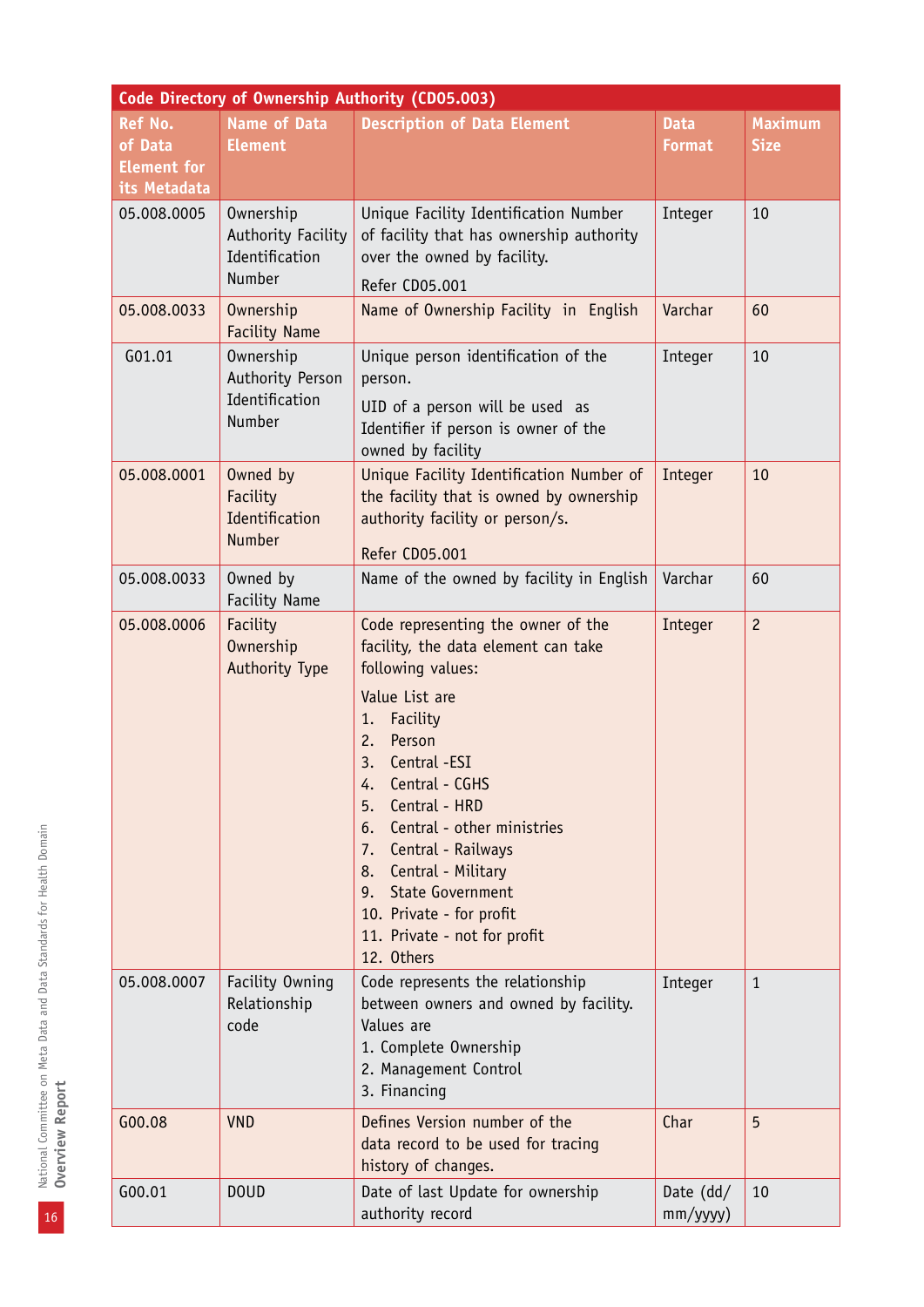| Code Directory of Inventory Store Master (CD05.004)             |                                       |                                                                                            |                              |                               |  |
|-----------------------------------------------------------------|---------------------------------------|--------------------------------------------------------------------------------------------|------------------------------|-------------------------------|--|
| <b>Ref No.</b><br>of Data<br><b>Element for</b><br>its Metadata | <b>Name of Data</b><br><b>Element</b> | <b>Description of Data Element</b>                                                         | <b>Data</b><br><b>Format</b> | <b>Maximum</b><br><b>Size</b> |  |
| 05.031.0048                                                     | <b>Inventory Store</b><br>ID          | It is an identifier for the local drug<br>distribution store.                              | Integer                      | 10                            |  |
| 05.031.0179                                                     | Store Name                            | Name of the Store                                                                          | Varchar                      | 99                            |  |
| G00.08                                                          | VND.                                  | Defines Version number of the<br>data record to be used for tracing<br>history of changes. | Char                         | 5                             |  |
| G00.01                                                          | <b>DOUD</b>                           | Date of last Update for record                                                             | Date $(dd/$<br>mm/yyyy)      | 10                            |  |

| Code Directory of Facility Area Coverage (CD05.005)             |                                             |                                                                                                                                                                                                                                                     |                               |                               |  |
|-----------------------------------------------------------------|---------------------------------------------|-----------------------------------------------------------------------------------------------------------------------------------------------------------------------------------------------------------------------------------------------------|-------------------------------|-------------------------------|--|
| <b>Ref No.</b><br>of Data<br><b>Element for</b><br>its Metadata | <b>Name of Data</b><br><b>Element</b>       | <b>Description of Data Element</b>                                                                                                                                                                                                                  | <b>Data</b><br><b>Format</b>  | <b>Maximum</b><br><b>Size</b> |  |
| 05.008.0001                                                     | Unique Facility<br>Identification<br>Number | Unique Facility Identification assigned<br>to healthcare facility providing care to<br>patient. This code will be unique to<br>identify and search a facility (both in<br>public or private organizations) based<br>on unique ID.<br>Refer CD05.001 | Integer                       | 10                            |  |
| 05.008.0033                                                     | <b>Facility Name</b>                        | Name of Sub center or Urban Facility in<br>English                                                                                                                                                                                                  | Varchar                       | 60                            |  |
| G02.01                                                          | Land Region<br>Code (LRC)                   | Land Region Code of village or Town                                                                                                                                                                                                                 | Integer                       | $6\phantom{1}$                |  |
| G02.02-01                                                       | Name of Land<br>Region in<br>English        | Name of Land region (Village or Town)<br>in English                                                                                                                                                                                                 | Varchar                       | 50                            |  |
| 05.008.0029                                                     | Percentage<br>Population<br>Covered         | % of Population covered                                                                                                                                                                                                                             | Number                        | $\overline{3}$                |  |
| 05.008.0011                                                     | <b>Operational</b><br><b>Status</b>         | Active or Inactive                                                                                                                                                                                                                                  | Char                          | $\mathbf{1}$                  |  |
| G00.08                                                          | <b>VND</b>                                  | Defines Version number of the<br>data record to be used for tracing<br>history of changes.                                                                                                                                                          | Char                          | 5                             |  |
| G00.01                                                          | <b>DOUD</b>                                 | Date of last Update for record                                                                                                                                                                                                                      | Date $(dd/$<br>$mm/$ yyyy $)$ | 10                            |  |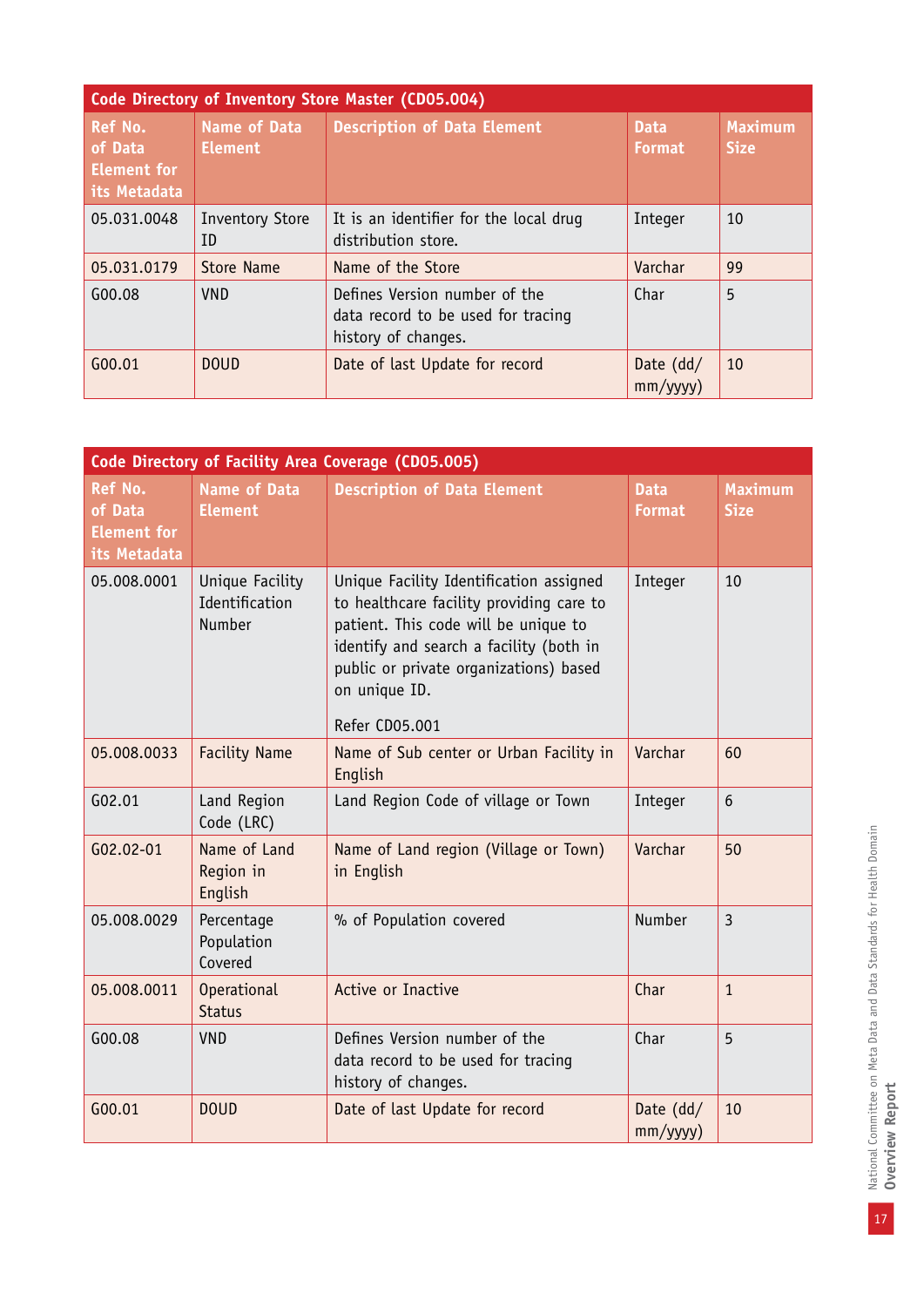| Code Directory of Blood Group (CD05.006)                        |                                       |                                                                                            |                              |                               |  |
|-----------------------------------------------------------------|---------------------------------------|--------------------------------------------------------------------------------------------|------------------------------|-------------------------------|--|
| <b>Ref No.</b><br>of Data<br><b>Element for</b><br>its Metadata | <b>Name of Data</b><br><b>Element</b> | <b>Description of Data Element</b>                                                         | <b>Data</b><br><b>Format</b> | <b>Maximum</b><br><b>Size</b> |  |
| 05.027.0007                                                     | <b>Blood Group</b><br>Code            | Code of Blood Group                                                                        | Integer                      | 1                             |  |
| 05.027.0032                                                     | <b>Blood Group</b><br>Description     | Description of Blood Group                                                                 | Varchar                      | 10                            |  |
| G00.08                                                          | <b>VND</b>                            | Defines Version number of the<br>data record to be used for tracing<br>history of changes. | Char                         | 5                             |  |
| $G_{00.01}$                                                     | <b>DOUD</b>                           | Date of last Update for record                                                             | Date $(dd/$<br>mm/yyyy)      | 10                            |  |

| Code Directory of Alternate UHID Type (CD05.007)                |                                           |                                                                                            |                              |                               |  |
|-----------------------------------------------------------------|-------------------------------------------|--------------------------------------------------------------------------------------------|------------------------------|-------------------------------|--|
| <b>Ref No.</b><br>of Data<br><b>Element for</b><br>its Metadata | <b>Name of Data</b><br><b>Element</b>     | <b>Description of Data Element</b>                                                         | <b>Data</b><br><b>Format</b> | <b>Maximum</b><br><b>Size</b> |  |
| 05.002.0001                                                     | Alternate UHID<br>Type Code               | Code of Alternate UHID Type.                                                               | Integer                      | $\overline{c}$                |  |
| 05.002.0030                                                     | Alternate UHID<br><b>Type Description</b> | Description of Alternate UHID Type                                                         | Varchar                      | 99                            |  |
| G00.08                                                          | <b>VND</b>                                | Defines Version number of the<br>data record to be used for tracing<br>history of changes. | Char                         | 5                             |  |
| G00.01                                                          | <b>DOUD</b>                               | Date of last Update for record                                                             | Date $(dd/$<br>mm/yyyy)      | 10                            |  |

|                                                                 | Code Directory of Health Individual Care Provider Number Type (CD05.008) |                                                                                                                       |                               |                               |  |
|-----------------------------------------------------------------|--------------------------------------------------------------------------|-----------------------------------------------------------------------------------------------------------------------|-------------------------------|-------------------------------|--|
| <b>Ref No.</b><br>of Data<br><b>Element</b> for<br>its Metadata | <b>Name of Data</b><br><b>Element</b>                                    | <b>Description of Data Element</b>                                                                                    | <b>Data</b><br><b>Format</b>  | <b>Maximum</b><br><b>Size</b> |  |
| 05.005.0002                                                     | Health<br>Individual Care<br>Provider Number<br>Type Code                | Code of Health Individual Care provider<br>Type e.g. Medical Registration Number,<br>Nursing Registration number etc. | Integer                       | $\overline{c}$                |  |
| 05.005.0013                                                     | Health<br>Individual Care<br>Provider Number<br><b>Type Description</b>  | Description of Health Individual Care<br>Provider Type                                                                | Varchar                       | 99                            |  |
| G00.08                                                          | <b>VND</b>                                                               | Defines Version number of the data<br>record to be used for tracing history of<br>changes.                            | Char                          | 5                             |  |
| G00.01                                                          | <b>DOUD</b>                                                              | Date of last Update for record                                                                                        | Date $(dd/$<br>$mm/$ yyyy $)$ | 10                            |  |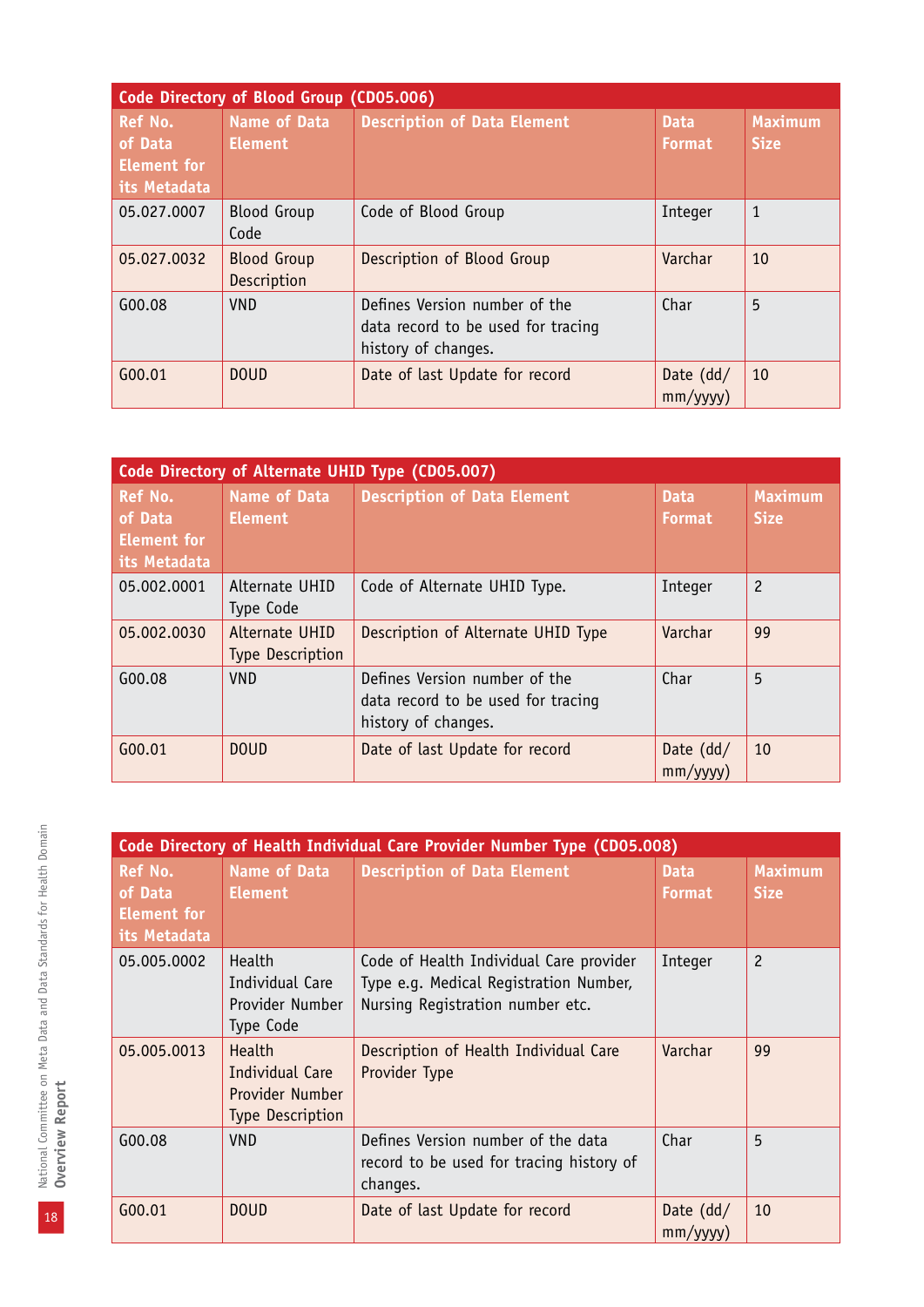|                                                                 | Code Directory of Health Service Provider Role (CD05.009) |                                                                                            |                              |                               |  |  |
|-----------------------------------------------------------------|-----------------------------------------------------------|--------------------------------------------------------------------------------------------|------------------------------|-------------------------------|--|--|
| <b>Ref No.</b><br>of Data<br><b>Element for</b><br>its Metadata | <b>Name of Data</b><br><b>Element</b>                     | <b>Description of Data Element</b>                                                         | <b>Data</b><br><b>Format</b> | <b>Maximum</b><br><b>Size</b> |  |  |
| 05.005.0010                                                     | <b>Health Service</b><br>Provider Role<br>Code            | Health Service Provider Role Code                                                          | Integer                      | $\overline{c}$                |  |  |
| 05.005.0014                                                     | <b>Health Service</b><br>Provider Role<br>Name            | Description of Health Service Provider<br>Role                                             | Varchar                      | 40                            |  |  |
| G00.08                                                          | <b>VND</b>                                                | Defines Version number of the data<br>record to be used for tracing history of<br>changes. | Char                         | 5                             |  |  |
| G00.01                                                          | <b>DOUD</b>                                               | Date of last Update for record                                                             | Date $(dd/$<br>mm/yyy)       | 10                            |  |  |

|                                                          |                                                |                                                                                                                                                                                          | Code Directory of Health Service Provider Type (CD05.010) |                               |  |  |  |
|----------------------------------------------------------|------------------------------------------------|------------------------------------------------------------------------------------------------------------------------------------------------------------------------------------------|-----------------------------------------------------------|-------------------------------|--|--|--|
| Ref No.<br>of Data<br><b>Element for</b><br>its Metadata | <b>Name of Data</b><br><b>Element</b>          | <b>Description of Data Element</b>                                                                                                                                                       | <b>Data</b><br><b>Format</b>                              | <b>Maximum</b><br><b>Size</b> |  |  |  |
| 05.005.0012                                              | <b>Health Service</b><br>Provider Type<br>Code | Health Service Provider Type Code                                                                                                                                                        | Integer                                                   | $\overline{c}$                |  |  |  |
| 05.005.0016                                              | <b>Health Service</b><br>Provider Type<br>Name | Description of Health Service Provider<br><b>Type</b>                                                                                                                                    | Varchar                                                   | 99                            |  |  |  |
| 05.005.0015                                              | Registration<br>Authority Name                 | The registration authority to which this<br>provider type belongs to. In case any<br>Health Service provider type does not<br>have a registration authority, this value<br>will be null. | Varchar                                                   | 99                            |  |  |  |
| G00.08                                                   | <b>VND</b>                                     | Defines Version number of the<br>data record to be used for tracing<br>history of changes.                                                                                               | Char                                                      | 5                             |  |  |  |
| G00.01                                                   | <b>DOUD</b>                                    | Date of last Update for record                                                                                                                                                           | Date(dd/<br>$mm/$ yyyy $)$                                | 10                            |  |  |  |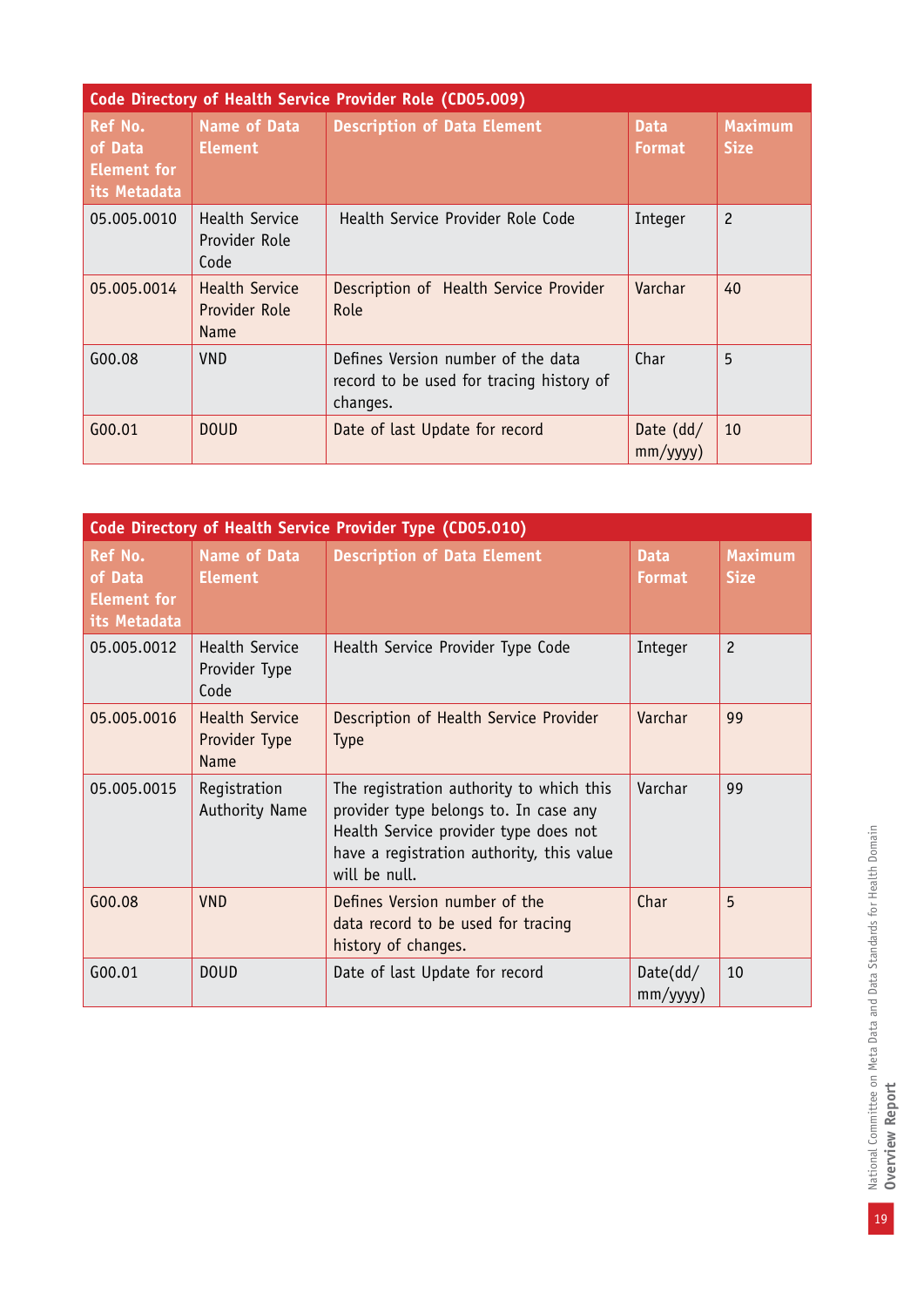| Code Directory of Medical Specialty Type (CD05.011)      |                                              |                                                                                            |                              |                               |  |
|----------------------------------------------------------|----------------------------------------------|--------------------------------------------------------------------------------------------|------------------------------|-------------------------------|--|
| Ref No.<br>of Data<br><b>Element</b> for<br>its Metadata | <b>Name of Data</b><br><b>Element</b>        | <b>Description of Data Element</b>                                                         | <b>Data</b><br><b>Format</b> | <b>Maximum</b><br><b>Size</b> |  |
| 05.008.0010                                              | <b>Medical Specialty</b><br>Type Code        | Medical Specialty Type Code                                                                | Integer                      | 3                             |  |
| 05.008.0030                                              | <b>Medical Specialty</b><br><b>Type Name</b> | Description of Medical Specialty Type                                                      | Varchar                      | 40                            |  |
| G00.08                                                   | <b>VND</b>                                   | Defines Version number of the<br>data record to be used for tracing<br>history of changes. | Char                         | 5                             |  |
| G00.01                                                   | <b>DOUD</b>                                  | Date of last Update for record                                                             | Date(dd/<br>mm/yyyy)         | 10                            |  |

| Code Directory of Registration Authority (CD05.012)             |                                       |                                                                                            |                              |                               |  |
|-----------------------------------------------------------------|---------------------------------------|--------------------------------------------------------------------------------------------|------------------------------|-------------------------------|--|
| <b>Ref No.</b><br>of Data<br><b>Element for</b><br>its Metadata | <b>Name of Data</b><br><b>Element</b> | <b>Description of Data Element</b>                                                         | <b>Data</b><br><b>Format</b> | <b>Maximum</b><br><b>Size</b> |  |
| 05.005.0003                                                     | Registration<br>Authority Code        | Registration Authority Code                                                                | Integer                      | 3                             |  |
| 05.005.0015                                                     | Registration<br><b>Authority Name</b> | Name of Registration Authority                                                             | Varchar                      | 99                            |  |
| G00.08                                                          | <b>VND</b>                            | Defines Version number of the<br>data record to be used for tracing<br>history of changes. | Char                         | 5                             |  |
| G00.01                                                          | <b>DOUD</b>                           | Date of last Update for record                                                             | Date $(dd/$<br>mm/yyyy)      | 10                            |  |

| Code Directory of Healthcare Application Master (CD05.013)      |                                            |                                                                                            |                              |                               |
|-----------------------------------------------------------------|--------------------------------------------|--------------------------------------------------------------------------------------------|------------------------------|-------------------------------|
| <b>Ref No.</b><br>of Data<br><b>Element for</b><br>its Metadata | <b>Name of Data</b><br><b>Element</b>      | <b>Description of Data Element</b>                                                         | <b>Data</b><br><b>Format</b> | <b>Maximum</b><br><b>Size</b> |
| 05.001.0019                                                     | Healthcare<br>Application<br><b>Number</b> | ID or code representing Healthcare<br>Application e.g. MCTS.IDSP, HMIS etc.                | Integer                      | 5                             |
| 05.001.0028                                                     | Healthcare<br>Application<br><b>Name</b>   | Description of Healthcare Application                                                      | Varchar                      | 99                            |
| G00.08                                                          | <b>VND</b>                                 | Defines Version number of the<br>data record to be used for tracing<br>history of changes. | Char                         | 5                             |
| G00.01                                                          | <b>DOUD</b>                                | Date of last Update for record                                                             | Date(dd/<br>mm/yyyy)         | 10                            |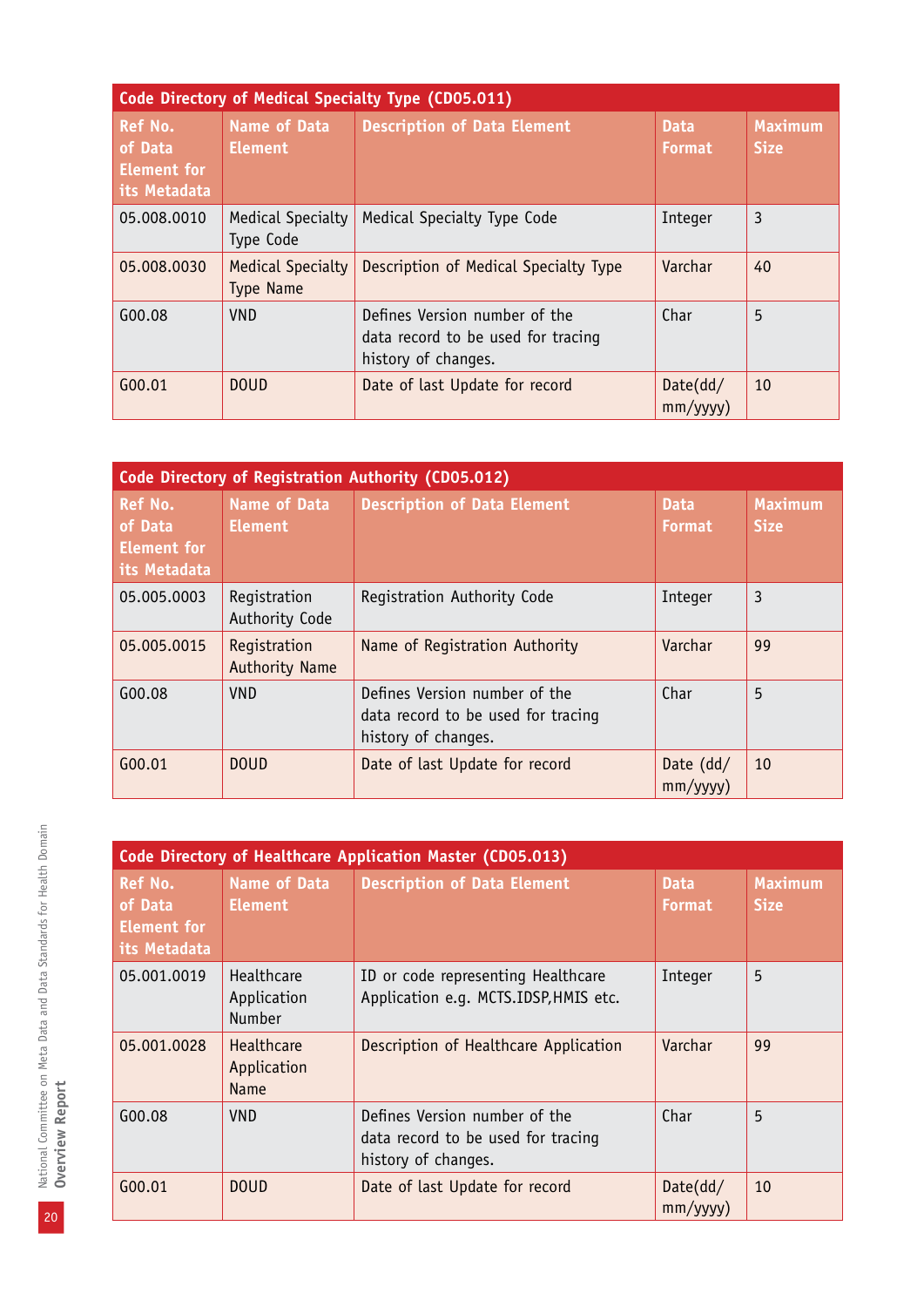|                                                                 | Code Directory of Healthcare Plan Type (CD05.014) |                                                                                            |                         |                               |  |
|-----------------------------------------------------------------|---------------------------------------------------|--------------------------------------------------------------------------------------------|-------------------------|-------------------------------|--|
| <b>Ref No.</b><br>of Data<br><b>Element for</b><br>its Metadata | <b>Name of Data</b><br><b>Element</b>             | <b>Description of Data Element</b>                                                         | <b>Data</b><br>Format   | <b>Maximum</b><br><b>Size</b> |  |
| 05.006.0005                                                     | Health Insurance<br>Plan Type Code                | Healthcare Insurance plan Type Code                                                        | Integer                 | $\mathbf{1}$                  |  |
| 05.006.0034                                                     | Health Insurance<br>Plan Type<br>Description      | Description of Healthcare Insurance plan<br><b>Type</b>                                    | Varchar                 | 99                            |  |
| G00.08                                                          | <b>VND</b>                                        | Defines Version number of the<br>data record to be used for tracing<br>history of changes. | Char                    | 5                             |  |
| G00.01                                                          | <b>DOUD</b>                                       | Date of last Update for record                                                             | Date $(dd/$<br>mm/yyyy) | 10                            |  |

|                                                                 | Code Directory of Admission Type (CD05.015) |                                                                                                                     |                              |                               |
|-----------------------------------------------------------------|---------------------------------------------|---------------------------------------------------------------------------------------------------------------------|------------------------------|-------------------------------|
| <b>Ref No.</b><br>of Data<br><b>Element for</b><br>its Metadata | <b>Name of Data</b><br><b>Element</b>       | <b>Description of Data Element</b>                                                                                  | <b>Data</b><br><b>Format</b> | <b>Maximum</b><br><b>Size</b> |
| 05.012.0006                                                     | <b>Admission Type</b><br>Code               | Admission Type Code                                                                                                 | Integer                      | $\mathbf{1}$                  |
| 05.012.0049                                                     | <b>Admission Type</b><br>Description        | Description of Admission Type It<br>Indicates the circumstances under which<br>the patient was or will be admitted. | Varchar                      | 99                            |
| G00.08                                                          | <b>VND</b>                                  | Defines Version number of the<br>data record to be used for tracing<br>history of changes.                          | Char                         | 5                             |
| G00.01                                                          | <b>DOUD</b>                                 | Date of last Update for record                                                                                      | Date(dd/<br>mm/yyyy)         | 10                            |

|                                                                 | Code Directory of Discharge Status (CD05.016) |                                                                                            |                              |                               |
|-----------------------------------------------------------------|-----------------------------------------------|--------------------------------------------------------------------------------------------|------------------------------|-------------------------------|
| <b>Ref No.</b><br>of Data<br><b>Element for</b><br>its Metadata | <b>Name of Data</b><br><b>Element</b>         | <b>Description of Data Element</b>                                                         | <b>Data</b><br><b>Format</b> | <b>Maximum</b><br><b>Size</b> |
| 05.012.0041                                                     | Discharge Status<br>Code                      | Discharge Status Code                                                                      | Integer                      | $\overline{c}$                |
| 05.012.0050                                                     | Discharge Status<br>Description               | Description of Discharge Status (e.g.<br>Death, Transfer to another facility etc.)         | Varchar                      | 99                            |
| G00.08                                                          | <b>VND</b>                                    | Defines Version number of the<br>data record to be used for tracing<br>history of changes. | Char                         | 5                             |
| G00.01                                                          | <b>DOUD</b>                                   | Date of last Update for record                                                             | Date(dd/<br>mm/yyyy)         | 10                            |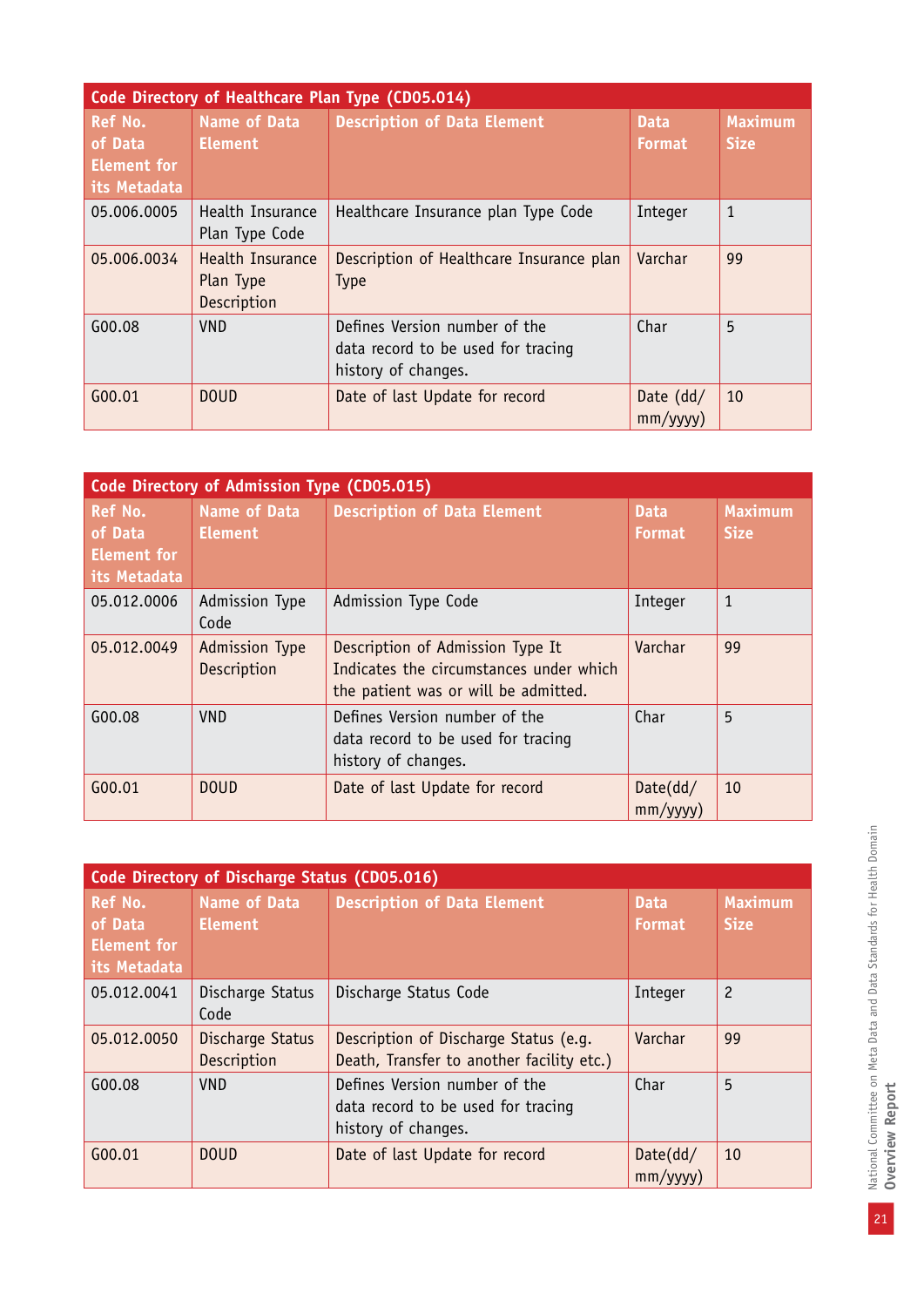|                                                          | Code Directory of Employee Master(CD05.017) |                                                                                                                     |                              |                               |  |  |
|----------------------------------------------------------|---------------------------------------------|---------------------------------------------------------------------------------------------------------------------|------------------------------|-------------------------------|--|--|
| Ref No.<br>of Data<br><b>Element for</b><br>its Metadata | <b>Name of Data</b><br><b>Element</b>       | <b>Description of Data Element</b>                                                                                  | <b>Data</b><br><b>Format</b> | <b>Maximum</b><br><b>Size</b> |  |  |
| 05.004.0053                                              | Employee ID                                 | An identifier to uniquely identify each<br>employee. To be populated during<br>implementation for each application. | Varchar                      | 18                            |  |  |
| 05.004.0001                                              | <b>Employee Name</b>                        | Name of the Employee                                                                                                | Varchar                      |                               |  |  |
| 05.004.144                                               | Organization<br>Name                        | Name of Employee Organization. To be<br>filled during implementation                                                |                              |                               |  |  |
| 05.004.0056                                              | Designation<br>Code                         | Data to come from CD05.099                                                                                          |                              |                               |  |  |
| G00.08                                                   | <b>VND</b>                                  | Defines Version number of the<br>data record to be used for tracing<br>history of changes.                          | Char                         | 5                             |  |  |
| G00.01                                                   | <b>DOUD</b>                                 | Date of last Update for record                                                                                      | Date(dd/<br>$mm/$ yyyy $)$   | 10                            |  |  |

|                                                          | Code Directory of Allergy Product (CD05.018) |                                                                                            |                              |                               |  |  |
|----------------------------------------------------------|----------------------------------------------|--------------------------------------------------------------------------------------------|------------------------------|-------------------------------|--|--|
| Ref No.<br>of Data<br><b>Element for</b><br>its Metadata | <b>Name of Data</b><br><b>Element</b>        | <b>Description of Data Element</b>                                                         | <b>Data</b><br><b>Format</b> | <b>Maximum</b><br><b>Size</b> |  |  |
| 05.018.0001                                              | Allergy Product<br>Code                      | Allergy product Code                                                                       | Integer                      | 5                             |  |  |
| 05.018.0012                                              | <b>Allergy Product</b><br>Description        | Description of Allergy product                                                             | Varchar                      | 99                            |  |  |
| G00.08                                                   | <b>VND</b>                                   | Defines Version number of the<br>data record to be used for tracing<br>history of changes. | Char                         | 5                             |  |  |
| G00.01                                                   | <b>DOUD</b>                                  | Date of last Update for record                                                             | Date(dd/<br>$mm/$ yyyy $)$   | 10                            |  |  |

| Code Directory of ICD10 Master (CD05.019)                       |                                       |                                                                                            |                              |                               |  |
|-----------------------------------------------------------------|---------------------------------------|--------------------------------------------------------------------------------------------|------------------------------|-------------------------------|--|
| <b>Ref No.</b><br>of Data<br><b>Element for</b><br>its Metadata | <b>Name of Data</b><br><b>Element</b> | <b>Description of Data Element</b>                                                         | <b>Data</b><br><b>Format</b> | <b>Maximum</b><br><b>Size</b> |  |
| 05.020.0003                                                     | ICD10 Code                            | ICD10 Code                                                                                 | Varchar                      | 10                            |  |
| 05.020.0002                                                     | ICD <sub>10</sub><br>Description      | Description of ICD10 code                                                                  | Varchar                      | 99                            |  |
| G00.08                                                          | <b>VND</b>                            | Defines Version number of the<br>data record to be used for tracing<br>history of changes. | Char                         | 5                             |  |
| G00.01                                                          | <b>DOUD</b>                           | Date of last Update for record                                                             | Date(dd/<br>mm/yyyy)         | 10                            |  |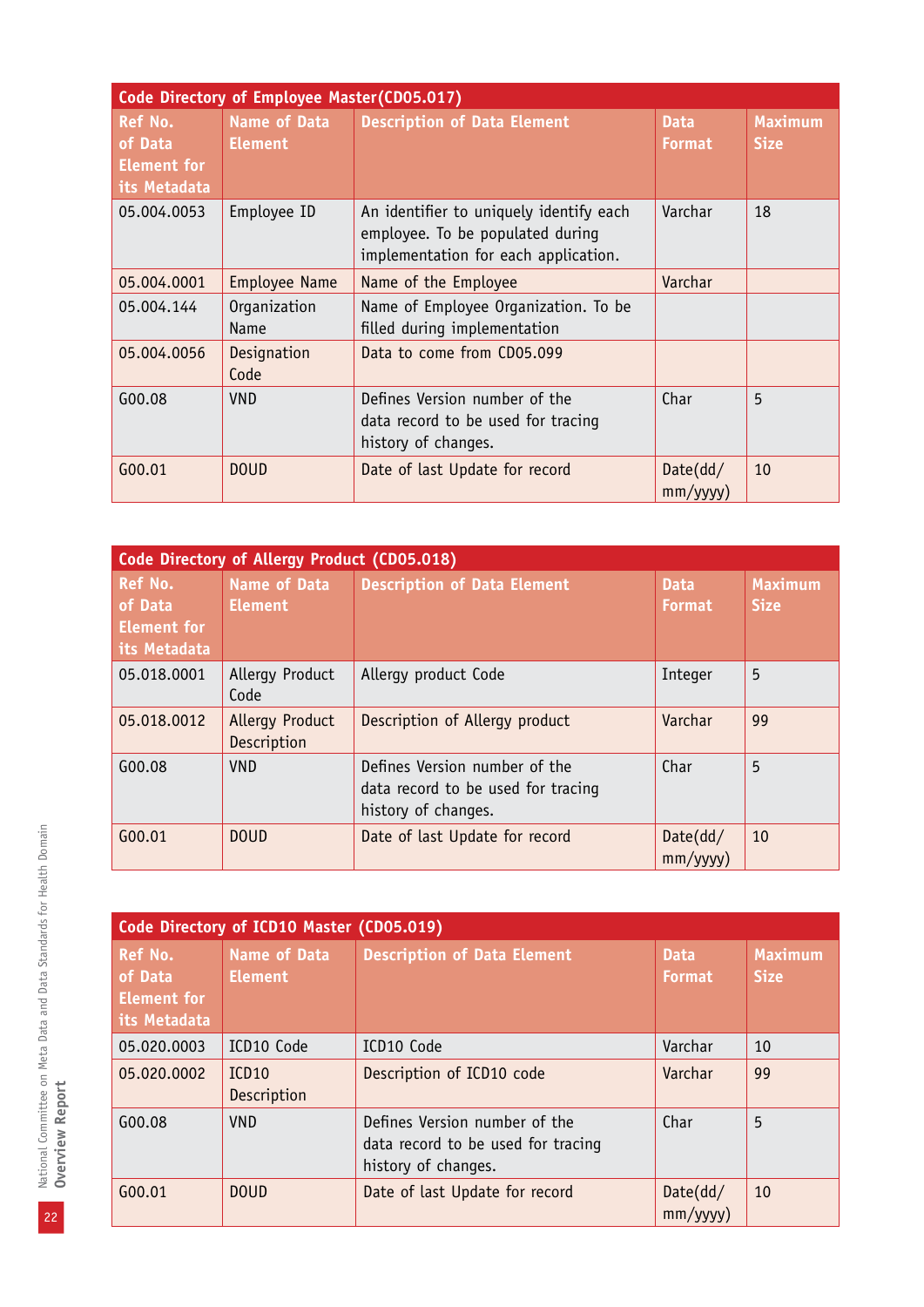| Code Directory of Severity codes Master (CD05.020)       |                                       |                                                                                            |                              |                        |  |
|----------------------------------------------------------|---------------------------------------|--------------------------------------------------------------------------------------------|------------------------------|------------------------|--|
| Ref No.<br>of Data<br><b>Element for</b><br>its Metadata | <b>Name of Data</b><br><b>Element</b> | <b>Description of Data Element</b>                                                         | <b>Data</b><br><b>Format</b> | <b>Maximum</b><br>Size |  |
| 05.018.0006                                              | Severity Code                         | Severity Code                                                                              | Integer                      | $\overline{c}$         |  |
| 05.018.0013                                              | Severity<br>Description               | Description of Severity Code                                                               | Varchar                      | 40                     |  |
| G00.08                                                   | <b>VND</b>                            | Defines Version number of the<br>data record to be used for tracing<br>history of changes. | Char                         | 5                      |  |
| G00.01                                                   | <b>DOUD</b>                           | Date of last Update for record                                                             | Date(dd/<br>mm/yyyy)         | 10                     |  |

|                                                          | Code Directory of Status Codes (CD05.021) |                                                                                            |                              |                               |  |  |
|----------------------------------------------------------|-------------------------------------------|--------------------------------------------------------------------------------------------|------------------------------|-------------------------------|--|--|
| Ref No.<br>of Data<br><b>Element for</b><br>its Metadata | <b>Name of Data</b><br><b>Element</b>     | <b>Description of Data Element</b>                                                         | <b>Data</b><br><b>Format</b> | <b>Maximum</b><br><b>Size</b> |  |  |
| 05.020.0007                                              | Status Code                               | Status Code. To be used to define Health<br>condition, Allergy.                            | Integer                      | $\overline{c}$                |  |  |
| 05.020.0012                                              | <b>Status</b><br>Description              | Description of Status Code. To be used<br>to define Health condition, Allergy.             | Varchar                      | 40                            |  |  |
| G00.08                                                   | <b>VND</b>                                | Defines Version number of the<br>data record to be used for tracing<br>history of changes. | Char                         | 5                             |  |  |
| G00.01                                                   | <b>DOUD</b>                               | Date of last Update for record                                                             | Date(dd/<br>$mm/$ yyyy $)$   | 10                            |  |  |

| Code Directory of Health Condition Type (CD05.022)       |                                             |                                                                                                   |                              |                               |  |
|----------------------------------------------------------|---------------------------------------------|---------------------------------------------------------------------------------------------------|------------------------------|-------------------------------|--|
| Ref No.<br>of Data<br><b>Element for</b><br>its Metadata | <b>Name of Data</b><br><b>Element</b>       | <b>Description of Data Element</b>                                                                | <b>Data</b><br><b>Format</b> | <b>Maximum</b><br><b>Size</b> |  |
| 05.020.0001                                              | Health condition<br>Type Code               | Health condition type Code                                                                        | Integer                      | $\overline{3}$                |  |
| 05.020.0013                                              | <b>Health Condition</b><br><b>Type Name</b> | Description of Health condition type. It<br>is standard 22 classifications of diseases<br>by WHO. | Varchar                      | 99                            |  |
| 05.020.0014                                              | ICD 10 Code<br>Range                        | Range of the ICD10 codes used for<br>health condition type name                                   | Varchar                      | 10                            |  |
| G00.08                                                   | <b>VND</b>                                  | Defines Version number of the<br>data record to be used for tracing<br>history of changes.        | Char                         | 5                             |  |
| G00.01                                                   | <b>DOUD</b>                                 | Date of last Update for record                                                                    | Date(dd/<br>mm/yyyy)         | 10                            |  |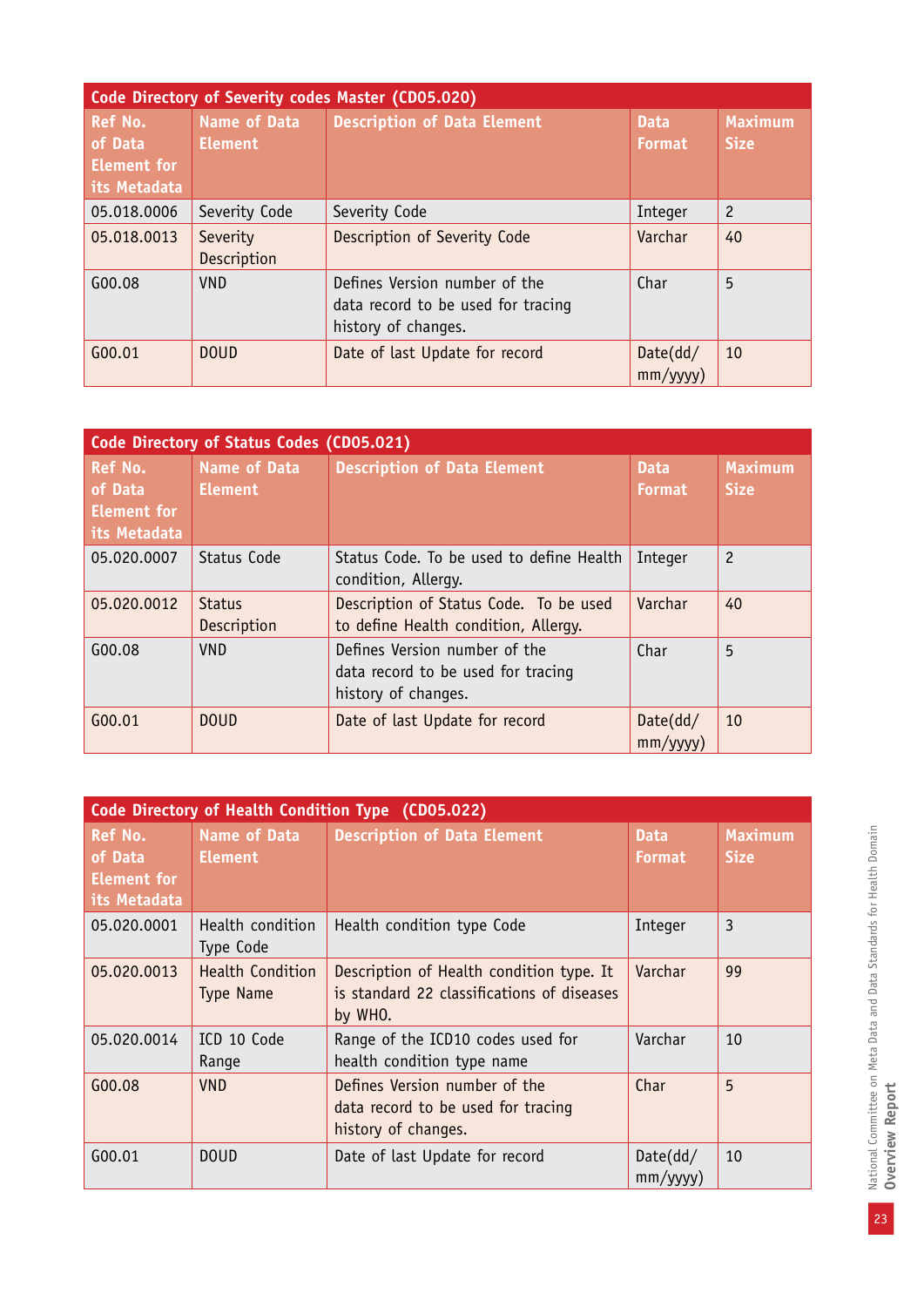|                                                                 | Code Directory of Medication Frequency (CD05.023) |                                                                                         |                              |                               |  |
|-----------------------------------------------------------------|---------------------------------------------------|-----------------------------------------------------------------------------------------|------------------------------|-------------------------------|--|
| <b>Ref No.</b><br>of Data<br><b>Element for</b><br>its Metadata | <b>Name of Data</b><br><b>Element</b>             | <b>Description of Data Element</b>                                                      | <b>Data</b><br><b>Format</b> | <b>Maximum</b><br><b>Size</b> |  |
| 05.023.0003                                                     | Medication<br>Frequency Code                      | Medication Frequency Code                                                               | Varchar                      | 5                             |  |
| 05.023.0030                                                     | Medication<br>Frequency<br>Description            | Description of Medication Frequency                                                     | Varchar                      | 99                            |  |
| G00.08                                                          | <b>VND</b>                                        | Defines Version number of the data record<br>to be used for tracing history of changes. | Char                         | 5                             |  |
| G00.01                                                          | <b>DOUD</b>                                       | Date of last Update for record                                                          | Date $(dd/$<br>mm/yyy)       | 10                            |  |

| Code Directory of LOINC (CD05.024)                       |                                       |                                                                                         |                        |                        |  |
|----------------------------------------------------------|---------------------------------------|-----------------------------------------------------------------------------------------|------------------------|------------------------|--|
| Ref No.<br>of Data<br><b>Element for</b><br>its Metadata | <b>Name of Data</b><br><b>Element</b> | <b>Description of Data Element</b>                                                      | <b>Data</b><br>Format  | Maximum<br><b>Size</b> |  |
| 05.021.0003                                              | LOINC Code                            | LOINC of the Lab Procedure                                                              | Varchar                | 10                     |  |
| 05.021.0031                                              | LOTNC.<br>Description                 | Name of the Lab Procedure                                                               | Varchar                | 99                     |  |
| 05.021.0032                                              | <b>LOINC Class</b>                    | Class as per LOINC e.g. Chem, Radio etc.                                                | Varchar                | 99                     |  |
| G00.08                                                   | <b>VND</b>                            | Defines Version number of the data record<br>to be used for tracing history of changes. | Char                   | 5                      |  |
| G00.01                                                   | <b>DOUD</b>                           | Date of last Update for record                                                          | Date $(dd/$<br>mm/yyy) | 10                     |  |

|                                                                 | Code Directory of Units of Measurement (CD05.025) |                                                                                         |                              |                               |  |
|-----------------------------------------------------------------|---------------------------------------------------|-----------------------------------------------------------------------------------------|------------------------------|-------------------------------|--|
| <b>Ref No.</b><br>of Data<br><b>Element for</b><br>its Metadata | <b>Name of Data</b><br><b>Element</b>             | <b>Description of Data Element</b>                                                      | <b>Data</b><br><b>Format</b> | <b>Maximum</b><br><b>Size</b> |  |
| 05.001.0018                                                     | Unit of<br><b>Measurement</b><br>Code             | Units of measurement Code                                                               | Integer                      | $\overline{c}$                |  |
| 05.001.0029                                                     | Unit of<br>Measurement<br><b>Name</b>             | Description of Units of measurement                                                     | Varchar                      | 60                            |  |
| 05.001.0030                                                     | Unit of<br>Measurement<br>Short Name              | Short Name of Units of measurement                                                      | Varchar                      | 20                            |  |
| G00.08                                                          | <b>VND</b>                                        | Defines Version number of the data record<br>to be used for tracing history of changes. | Char                         | 5                             |  |
| G00.01                                                          | <b>DOUD</b>                                       | Date of last Update for record                                                          | Date $(dd/$<br>mm/yyyy)      | 10                            |  |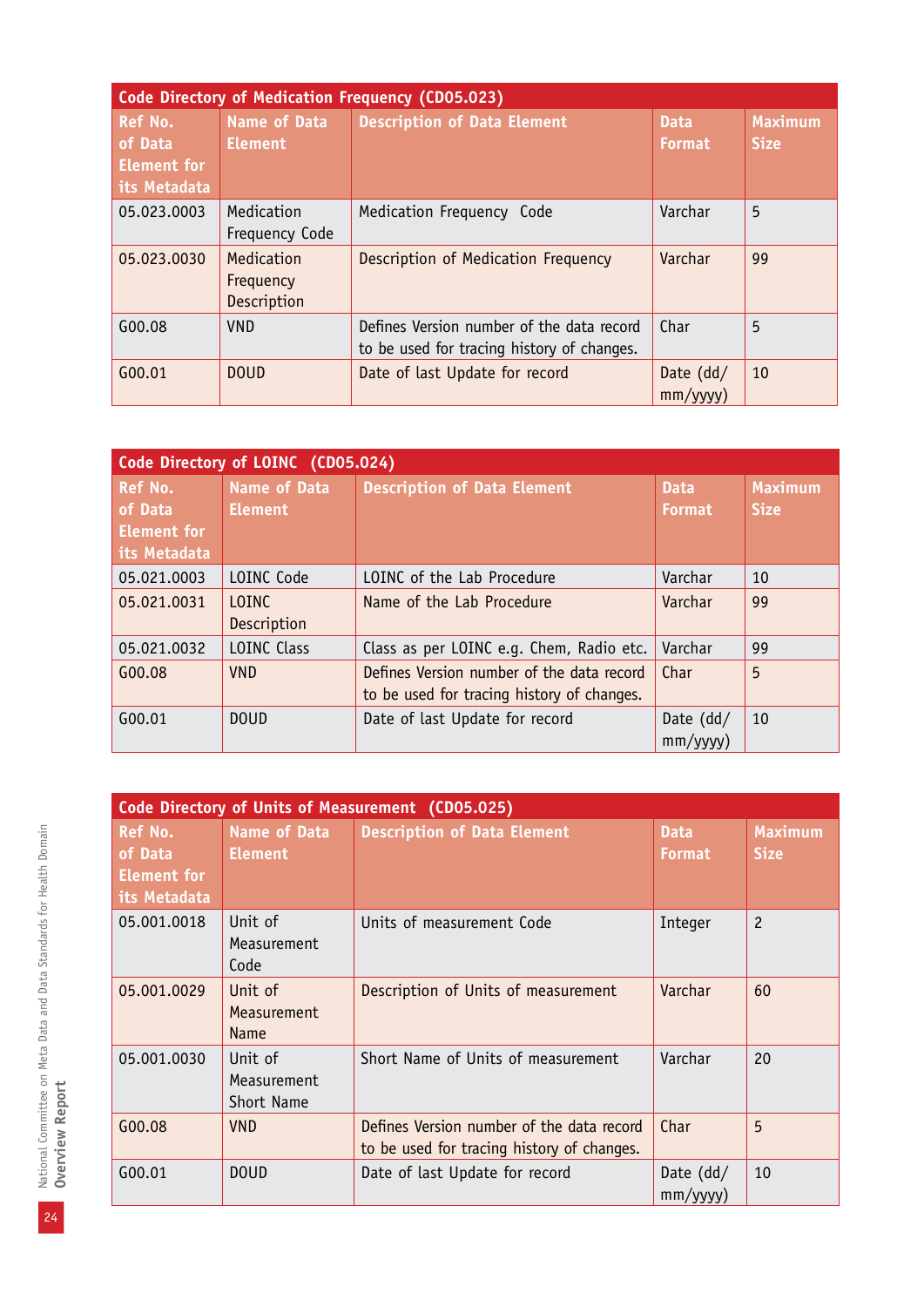| Code Directory of Body Site Master (CD05.026)                   |                                       |                                                                                         |                         |                               |  |
|-----------------------------------------------------------------|---------------------------------------|-----------------------------------------------------------------------------------------|-------------------------|-------------------------------|--|
| <b>Ref No.</b><br>of Data<br><b>Element for</b><br>its Metadata | <b>Name of Data</b><br><b>Element</b> | <b>Description of Data Element</b>                                                      | <b>Data</b><br>Format,  | <b>Maximum</b><br><b>Size</b> |  |
| 05.021.0030                                                     | Body Site Code                        | Body Site Code                                                                          | Integer                 | 3                             |  |
| 05.021.0033                                                     | <b>Body Site Name</b>                 | Description of Body Site                                                                | Varchar                 | 60                            |  |
| G00.08                                                          | <b>VND</b>                            | Defines Version number of the data record<br>to be used for tracing history of changes. | Char                    | 5                             |  |
| G00.01                                                          | <b>DOUD</b>                           | Date of last Update for record                                                          | Date $(dd/$<br>mm/yyyy) | 10                            |  |

| Code Directory of Service Tariff (CD05.027)              |                                       |                                                                                         |                              |                               |
|----------------------------------------------------------|---------------------------------------|-----------------------------------------------------------------------------------------|------------------------------|-------------------------------|
| <b>Ref No.</b><br>of Data<br>Element for<br>its Metadata | <b>Name of Data</b><br><b>Element</b> | <b>Description of Data Element</b>                                                      | <b>Data</b><br><b>Format</b> | <b>Maximum</b><br><b>Size</b> |
| 05.007.0037                                              | Service Item<br>Code                  | An unique identifier assigned to Service<br>Item                                        | Integer                      | 5                             |
| 05.007.0018                                              | Service Item<br><b>Name</b>           | Name of Service Item. Data will come<br>from CD05.080                                   | Varchar                      | 99                            |
| 05.007.0019                                              | Service Item<br>Price                 | Price of Service Item. To be populated<br>by Implementer                                | Decimal<br>(10, 2)           | 10                            |
| G00.08                                                   | <b>VND</b>                            | Defines Version number of the data record<br>to be used for tracing history of changes. | Char                         | 5                             |
| G00.01                                                   | <b>DOUD</b>                           | Date of last Update for record                                                          | Date $(dd/$<br>mm/yyyy)      | 10                            |

|                                                          | Code Directory of Package (CD05.028)  |                                                                                         |                               |                        |  |  |  |
|----------------------------------------------------------|---------------------------------------|-----------------------------------------------------------------------------------------|-------------------------------|------------------------|--|--|--|
| Ref No.<br>of Data<br><b>Element for</b><br>its Metadata | <b>Name of Data</b><br><b>Element</b> | <b>Description of Data Element</b>                                                      | <b>Data</b><br><b>Format</b>  | Maximum<br><b>Size</b> |  |  |  |
| 05.007.0038                                              | Package Code                          | An unique identifier assigned to a<br>Package                                           | Integer                       | 5                      |  |  |  |
| 05.007.0020                                              | Package Name                          | Name of Package                                                                         | Varchar                       | 99                     |  |  |  |
| 05.007.0021                                              | Package Price                         | Price of Package. To be populated by<br>Implementer.                                    | Decimal<br>(10, 2)            | 10                     |  |  |  |
| G00.08                                                   | <b>VND</b>                            | Defines Version number of the data record<br>to be used for tracing history of changes. | Char                          | 5                      |  |  |  |
| G00.01                                                   | <b>DOUD</b>                           | Date of last Update for record                                                          | Date $(dd/$<br>$mm/$ yyyy $)$ | 10                     |  |  |  |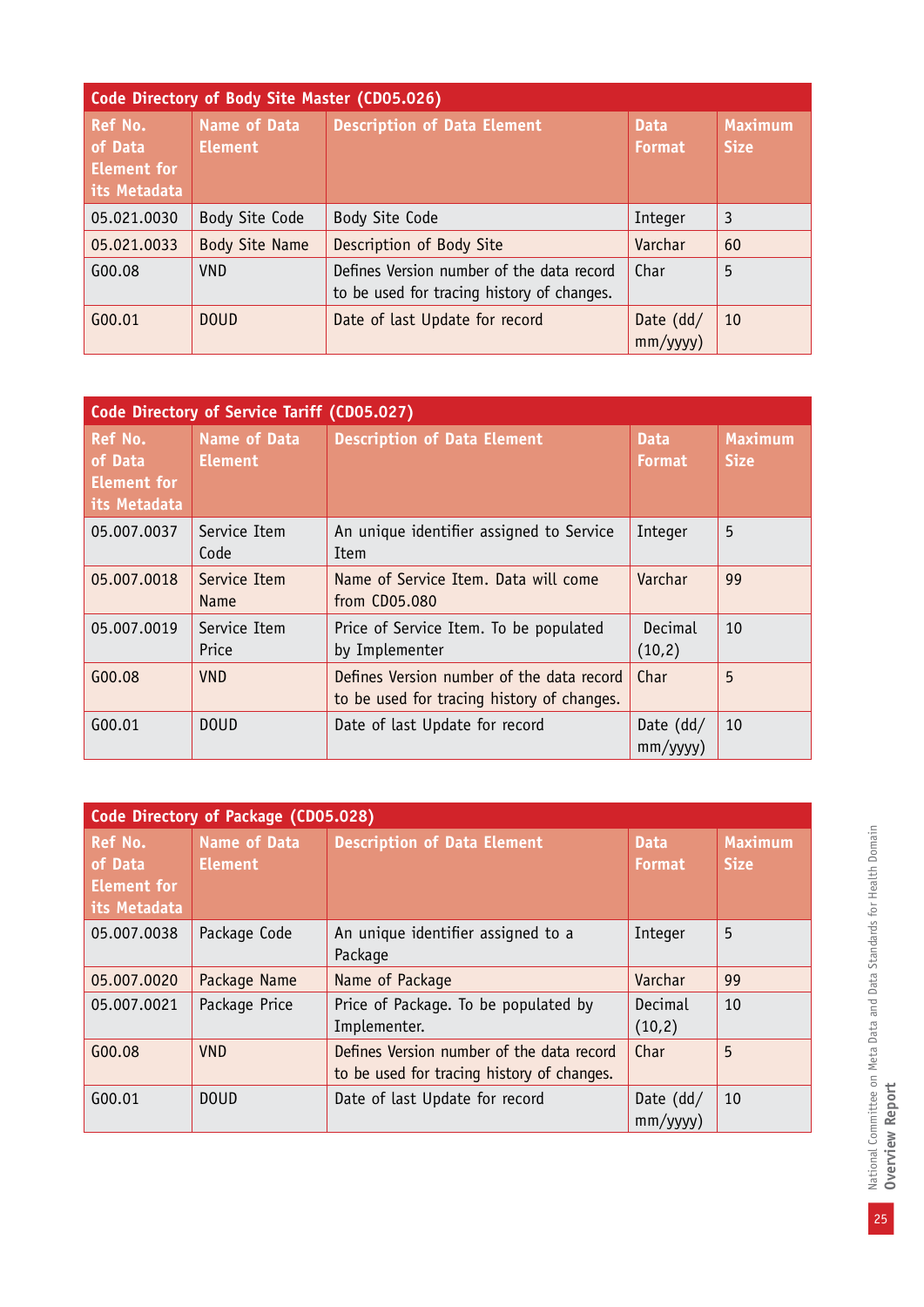| Code Directory of Claims Submission Checklist (CD05.029) |                                |                                                                                         |                              |                        |
|----------------------------------------------------------|--------------------------------|-----------------------------------------------------------------------------------------|------------------------------|------------------------|
| <b>Ref No.</b><br>of Data<br>Element for<br>its Metadata | Name of Data<br><b>Element</b> | <b>Description of Data Element</b>                                                      | <b>Data</b><br><b>Format</b> | Maximum<br><b>Size</b> |
| 05.006.0033                                              | Checklist Item<br>Code         | An unique identifier assigned to a check                                                | Integer                      | $\overline{c}$         |
| 05.006.035                                               | Checklist Item<br>Name         | Name of the Check                                                                       | Varchar                      | 99                     |
| G00.08                                                   | <b>VND</b>                     | Defines Version number of the data record<br>to be used for tracing history of changes. | Char                         | 5                      |
| G00.01                                                   | <b>DOUD</b>                    | Date of last Update for record                                                          | Date $(dd/$<br>mm/yyyy)      | 10                     |

| Code Directory of System of Medicine (CD05.030)          |                                       |                                                                                         |                              |                        |  |
|----------------------------------------------------------|---------------------------------------|-----------------------------------------------------------------------------------------|------------------------------|------------------------|--|
| Ref No.<br>of Data<br><b>Element for</b><br>its Metadata | <b>Name of Data</b><br><b>Element</b> | <b>Description of Data Element</b>                                                      | <b>Data</b><br><b>Format</b> | Maximum<br><b>Size</b> |  |
| 05.001.0022                                              | System of<br>Medicine Code            | Code representing various systems of<br>medicine.                                       | Integer                      | $\overline{c}$         |  |
| 05.001.0031                                              | System of<br><b>Medicine Name</b>     | Name of system of medicine. For eqs:<br>Unani system, Ayurveda, Siddha etc.             | Varchar                      | 60                     |  |
| G00.08                                                   | <b>VND</b>                            | Defines Version number of the data record<br>to be used for tracing history of changes. | Char                         | 5                      |  |
| G00.01                                                   | <b>DOUD</b>                           | Date of last Update for record                                                          | Date (dd/<br>mm/yyyy)        | 10                     |  |

|                                                                 | Code Directory of Blood Screening Check List (CD05.031) |                                                                                         |                              |                               |  |
|-----------------------------------------------------------------|---------------------------------------------------------|-----------------------------------------------------------------------------------------|------------------------------|-------------------------------|--|
| <b>Ref No.</b><br>of Data<br><b>Element for</b><br>its Metadata | <b>Name of Data</b><br><b>Element</b>                   | <b>Description of Data Element</b>                                                      | <b>Data</b><br><b>Format</b> | <b>Maximum</b><br><b>Size</b> |  |
| 05.027.0015                                                     | Checklist Item<br>Code                                  | An unique identifier assigned to a lab<br>screening test                                | Integer                      | $\overline{c}$                |  |
| 05.027.0032                                                     | Checklist Item<br>Name                                  | Name of the lab screening test                                                          | Varchar                      | 99                            |  |
| G00.08                                                          | <b>VND</b>                                              | Defines Version number of the data record<br>to be used for tracing history of changes. | Char                         | 5                             |  |
| G00.01                                                          | <b>DOUD</b>                                             | Date of last Update for record                                                          | Date $(dd/$<br>mm/yyyy)      | 10                            |  |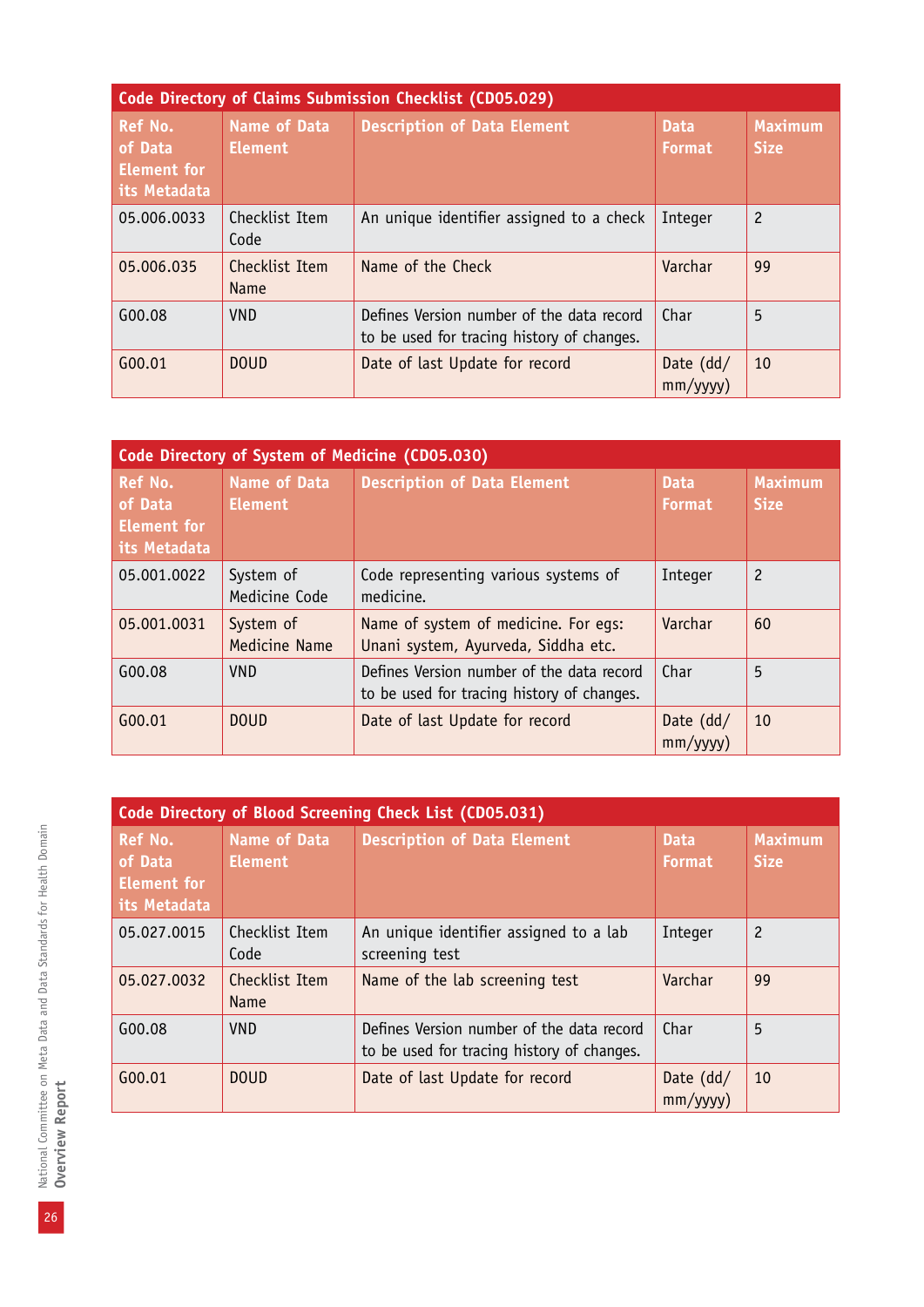| Code Directory of Code System Qualifier (CD05.032)              |                                       |                                                                                         |                              |                               |  |
|-----------------------------------------------------------------|---------------------------------------|-----------------------------------------------------------------------------------------|------------------------------|-------------------------------|--|
| <b>Ref No.</b><br>of Data<br><b>Element for</b><br>its Metadata | <b>Name of Data</b><br><b>Element</b> | <b>Description of Data Element</b>                                                      | <b>Data</b><br><b>Format</b> | <b>Maximum</b><br><b>Size</b> |  |
| 05.001.0021                                                     | Code System<br>Qualifier              | An identifier for the Code System                                                       | Varchar                      | 15                            |  |
| 05.001.0032                                                     | Coding System<br>Name                 | Description of Code System                                                              | Varchar                      | 60                            |  |
| G00.08                                                          | <b>VND</b>                            | Defines Version number of the data record<br>to be used for tracing history of changes. | Char                         | 5                             |  |
| G00.01                                                          | <b>DOUD</b>                           | Date of last Update for record                                                          | Date $(dd/$<br>mm/yyyy)      | 10                            |  |

| Code Directory of Organ System Master (CD05.033)         |                                       |                                                                                         |                               |                               |  |
|----------------------------------------------------------|---------------------------------------|-----------------------------------------------------------------------------------------|-------------------------------|-------------------------------|--|
| <b>Ref No.</b><br>of Data<br>Element for<br>its Metadata | <b>Name of Data</b><br><b>Element</b> | <b>Description of Data Element</b>                                                      | <b>Data</b><br><b>Format</b>  | <b>Maximum</b><br><b>Size</b> |  |
| 05.016.0003                                              | Organ System<br>Code                  | Code for organ System                                                                   | Integer                       | $\overline{c}$                |  |
| 05.016.0004                                              | Organ System<br><b>Name</b>           | Name of the Organ System                                                                | Varchar                       | 60                            |  |
| G00.08                                                   | <b>VND</b>                            | Defines Version number of the data record<br>to be used for tracing history of changes. | Char                          | 5                             |  |
| G00.01                                                   | <b>DOUD</b>                           | Date of last Update for record                                                          | Date $(dd/$<br>$mm/$ yyyy $)$ | 10                            |  |

| Code Directory of Non-Clinical Document Type (CD05.034)         |                                              |                                                                                         |                              |                               |  |
|-----------------------------------------------------------------|----------------------------------------------|-----------------------------------------------------------------------------------------|------------------------------|-------------------------------|--|
| <b>Ref No.</b><br>of Data<br><b>Element for</b><br>its Metadata | <b>Name of Data</b><br><b>Element</b>        | <b>Description of Data Element</b>                                                      | <b>Data</b><br><b>Format</b> | <b>Maximum</b><br><b>Size</b> |  |
| 05.001.0025                                                     | Non-Clinical<br>Document Type<br>Code        | Code for Non-Clinical Document Type                                                     | Integer                      | $\overline{c}$                |  |
| 05.001.0033                                                     | Non-Clinical<br>Document Type<br><b>Name</b> | Description of Non-Clinical Document<br><b>Type Name</b>                                | Varchar                      | 99                            |  |
| G00.08                                                          | <b>VND</b>                                   | Defines Version number of the data record<br>to be used for tracing history of changes. | Char                         | 5                             |  |
| G00.01                                                          | <b>DOUD</b>                                  | Date of last Update for record                                                          | Date (dd/<br>mm/yyyy)        | 10                            |  |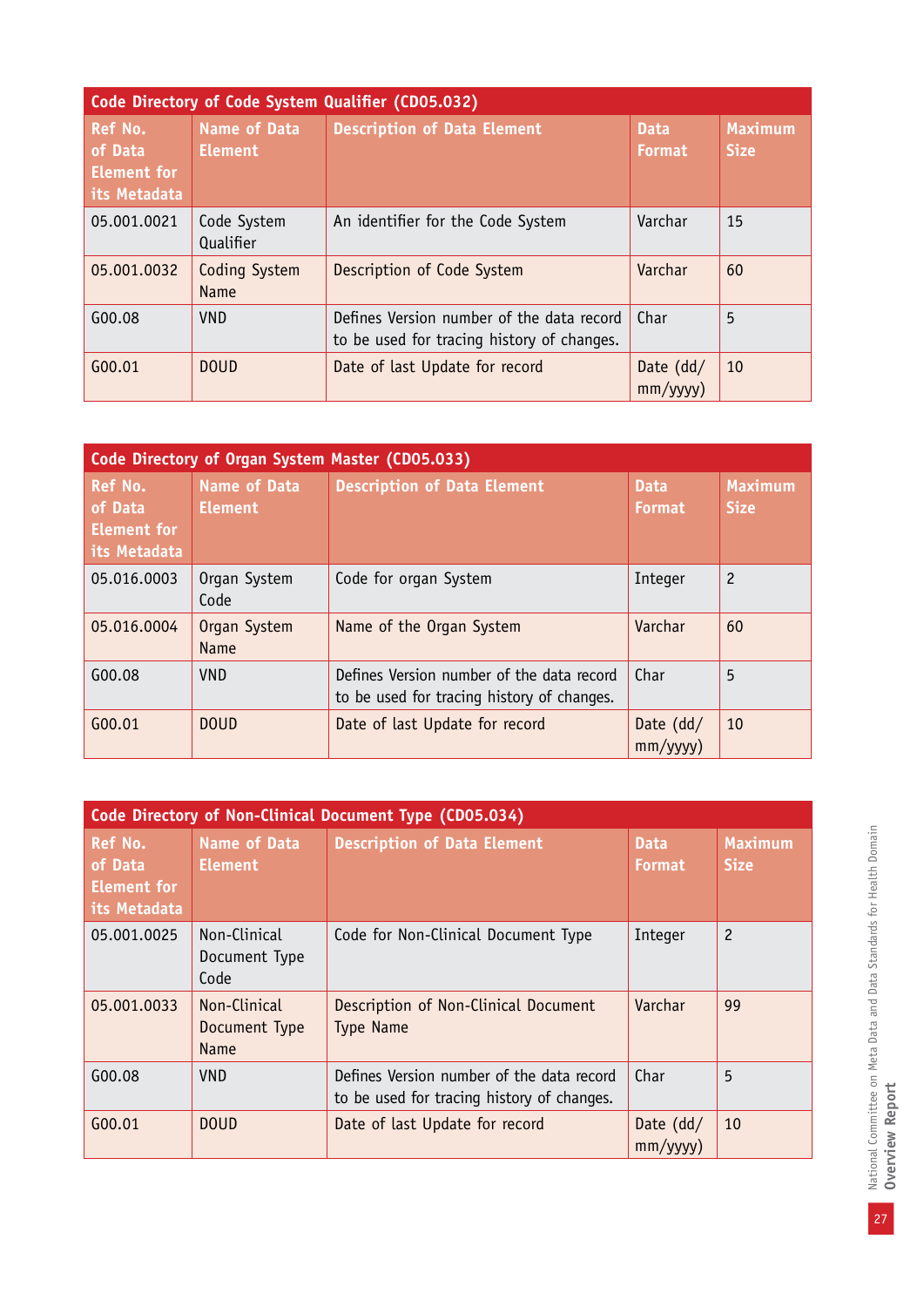| Code Directory of Advance Directive Type (CD05.035)             |                                          |                                                                                         |                              |                        |
|-----------------------------------------------------------------|------------------------------------------|-----------------------------------------------------------------------------------------|------------------------------|------------------------|
| <b>Ref No.</b><br>of Data<br><b>Element for</b><br>its Metadata | <b>Name of Data</b><br><b>Element</b>    | <b>Description of Data Element</b>                                                      | <b>Data</b><br><b>Format</b> | Maximum<br><b>Size</b> |
| 05.011.0001                                                     | Advance<br>Directive Type<br>Code        | Advance Directive Type Code                                                             | Integer                      | $\overline{c}$         |
| 05.011.0006                                                     | Advance<br>Directive Type<br>Description | Description of Advance Directive Type                                                   | Varchar                      | 60                     |
| G00.08                                                          | <b>VND</b>                               | Defines Version number of the data record<br>to be used for tracing history of changes. | Char                         | 5                      |
| G00.01                                                          | <b>DOUD</b>                              | Date of last Update for record                                                          | Date $(dd/$<br>mm/yyy)       | 10                     |

| Code Directory of Immunization Product (CD05.036)               |                                        |                                                                                         |                              |                               |
|-----------------------------------------------------------------|----------------------------------------|-----------------------------------------------------------------------------------------|------------------------------|-------------------------------|
| <b>Ref No.</b><br>of Data<br><b>Element</b> for<br>its Metadata | <b>Name of Data</b><br><b>Element</b>  | <b>Description of Data Element</b>                                                      | <b>Data</b><br><b>Format</b> | <b>Maximum</b><br><b>Size</b> |
| 05.024.0005                                                     | Immunization<br>product Code           | Code of Immunization product                                                            | Integer                      | 3                             |
| 05.024.0009                                                     | Immunization<br>Product<br>Description | Description of Immunization product<br>qiven                                            | Varchar                      | 60                            |
| G00.08                                                          | <b>VND</b>                             | Defines Version number of the data record<br>to be used for tracing history of changes. | Char                         | 5                             |
| G00.01                                                          | <b>DOUD</b>                            | Date of last Update for record                                                          | Date $(dd/$<br>mm/yyyy)      | 10                            |

|                                                                 | Code Directory of Immunization Refusal Reason (CD05.037) |                                                                                         |                              |                               |  |
|-----------------------------------------------------------------|----------------------------------------------------------|-----------------------------------------------------------------------------------------|------------------------------|-------------------------------|--|
| <b>Ref No.</b><br>of Data<br><b>Element for</b><br>its Metadata | <b>Name of Data</b><br><b>Element</b>                    | <b>Description of Data Element</b>                                                      | <b>Data</b><br><b>Format</b> | <b>Maximum</b><br><b>Size</b> |  |
| 05.024.0001                                                     | Immunization<br>Refusal Reason<br>Code                   | Code of Immunization refusal reason                                                     | Integer                      | $\overline{c}$                |  |
| 05.024.0010                                                     | Description of<br>Refusal Reason                         | Description of Refusal Reason                                                           | Varchar                      | 60                            |  |
| G00.08                                                          | <b>VND</b>                                               | Defines Version number of the data record<br>to be used for tracing history of changes. | Char                         | 5                             |  |
| G00.01                                                          | <b>DOUD</b>                                              | Date of last Update for record                                                          | Date $(dd/$<br>mm/yyyy)      | 10                            |  |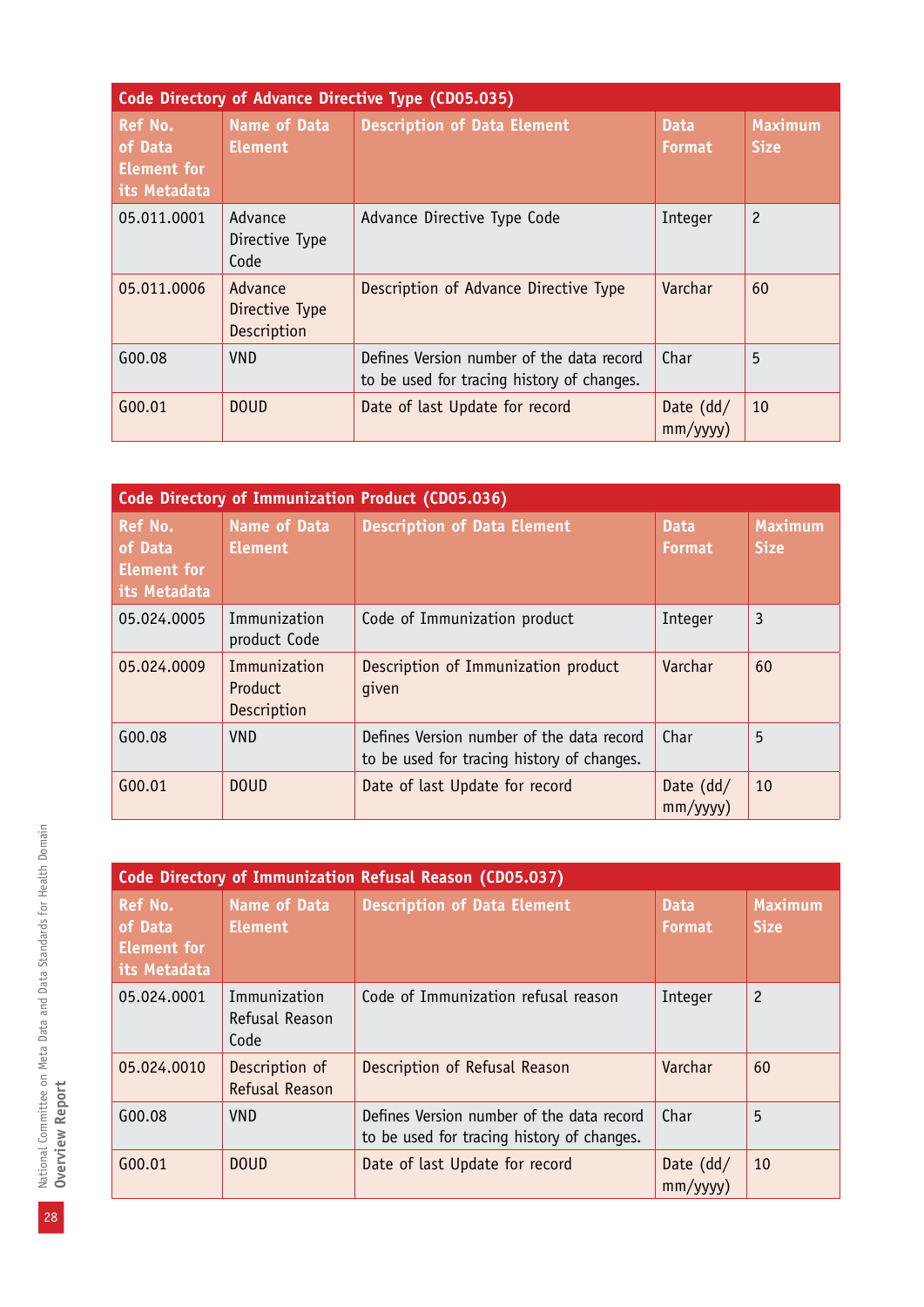| Code Directory of Result Status (CD05.038)                      |                                        |                                                                                         |                              |                               |  |
|-----------------------------------------------------------------|----------------------------------------|-----------------------------------------------------------------------------------------|------------------------------|-------------------------------|--|
| <b>Ref No.</b><br>of Data<br><b>Element for</b><br>its Metadata | <b>Name of Data</b><br><b>Element</b>  | <b>Description of Data Element</b>                                                      | <b>Data</b><br><b>Format</b> | <b>Maximum</b><br><b>Size</b> |  |
| 05.017.0003                                                     | Result Status<br>code                  | Observation code                                                                        | Integer                      | $\overline{c}$                |  |
| 05.017.0011                                                     | Description of<br><b>Result Status</b> | Description of Result Status                                                            | Varchar                      | 99                            |  |
| G00.08                                                          | <b>VND</b>                             | Defines Version number of the data record<br>to be used for tracing history of changes. | Char                         | 5                             |  |
| G00.01                                                          | <b>DOUD</b>                            | Date of last Update for record                                                          | Date $(dd/$<br>mm/yyy)       | 10                            |  |

| Code Directory of Test Result Reference Range (CD05.039) |                                       |                                                                                         |                               |                               |
|----------------------------------------------------------|---------------------------------------|-----------------------------------------------------------------------------------------|-------------------------------|-------------------------------|
| Ref No.<br>of Data<br><b>Element for</b><br>its Metadata | <b>Name of Data</b><br><b>Element</b> | <b>Description of Data Element</b>                                                      | <b>Data</b><br><b>Format</b>  | <b>Maximum</b><br><b>Size</b> |
| 05.017.0002                                              | Test Code                             | This list will come from CD05.024 for lab<br>tests and CD05.041 for Vital Signs         | Integer                       | 10                            |
| 05.017.0012                                              | Description                           | This list will come from CD05.024 for lab<br>tests and CD05.041 for Vital Signs         | Varchar                       | 99                            |
| 05.017.0013                                              | Short Name                            | Short Name                                                                              | Varchar                       | 20                            |
| 05.017.0007                                              | Lower Limit                           | Lower Limit of test result range                                                        | Varchar                       | $\overline{7}$                |
| 05.017.0008                                              | Upper Limit                           | Upper Limit of test result range                                                        | Varchar                       | 7                             |
| 05.017.0014                                              | Optimum Range                         | Optimum Range for result                                                                | Varchar                       | $\overline{7}$                |
| G01.03                                                   | Gender of Patient                     | Gender of Patient                                                                       | Char                          | 1                             |
| 05.003.0003                                              | Age                                   | age of patient                                                                          | Integer                       | 3                             |
| G00.08                                                   | <b>VND</b>                            | Defines Version number of the data record<br>to be used for tracing history of changes. | Char                          | 5                             |
| G00.01                                                   | <b>DOUD</b>                           | Date of last Update for record                                                          | Date $(dd/$<br>$mm/$ yyyy $)$ | 10                            |

| Code Directory of Test Result Category (CD05.040)               |                                          |                                                                                                                         |                               |                               |  |
|-----------------------------------------------------------------|------------------------------------------|-------------------------------------------------------------------------------------------------------------------------|-------------------------------|-------------------------------|--|
| <b>Ref No.</b><br>of Data<br><b>Element for</b><br>its Metadata | <b>Name of Data</b><br><b>Element</b>    | <b>Description of Data Element</b>                                                                                      | <b>Data</b><br><b>Format</b>  | <b>Maximum</b><br><b>Size</b> |  |
| 05.021.0009                                                     | Test Result<br>Category Code             | Test Result Category Code e.g. Vitals<br>Signs, Laboratory Observations etc.                                            | Integer                       | $\overline{c}$                |  |
| 05.021.0034                                                     | Description of<br><b>Result Category</b> | Description of Test observation or<br>results e.g. Laboratory observations,<br>Radiology Observations, Vital signs etc. | Varchar                       | 40                            |  |
| G00.08                                                          | <b>VND</b>                               | Defines Version number of the data record<br>to be used for tracing history of changes.                                 | Char                          | 5                             |  |
| G00.01                                                          | <b>DOUD</b>                              | Date of last Update for record                                                                                          | Date $(dd/$<br>$mm/$ yyyy $)$ | 10                            |  |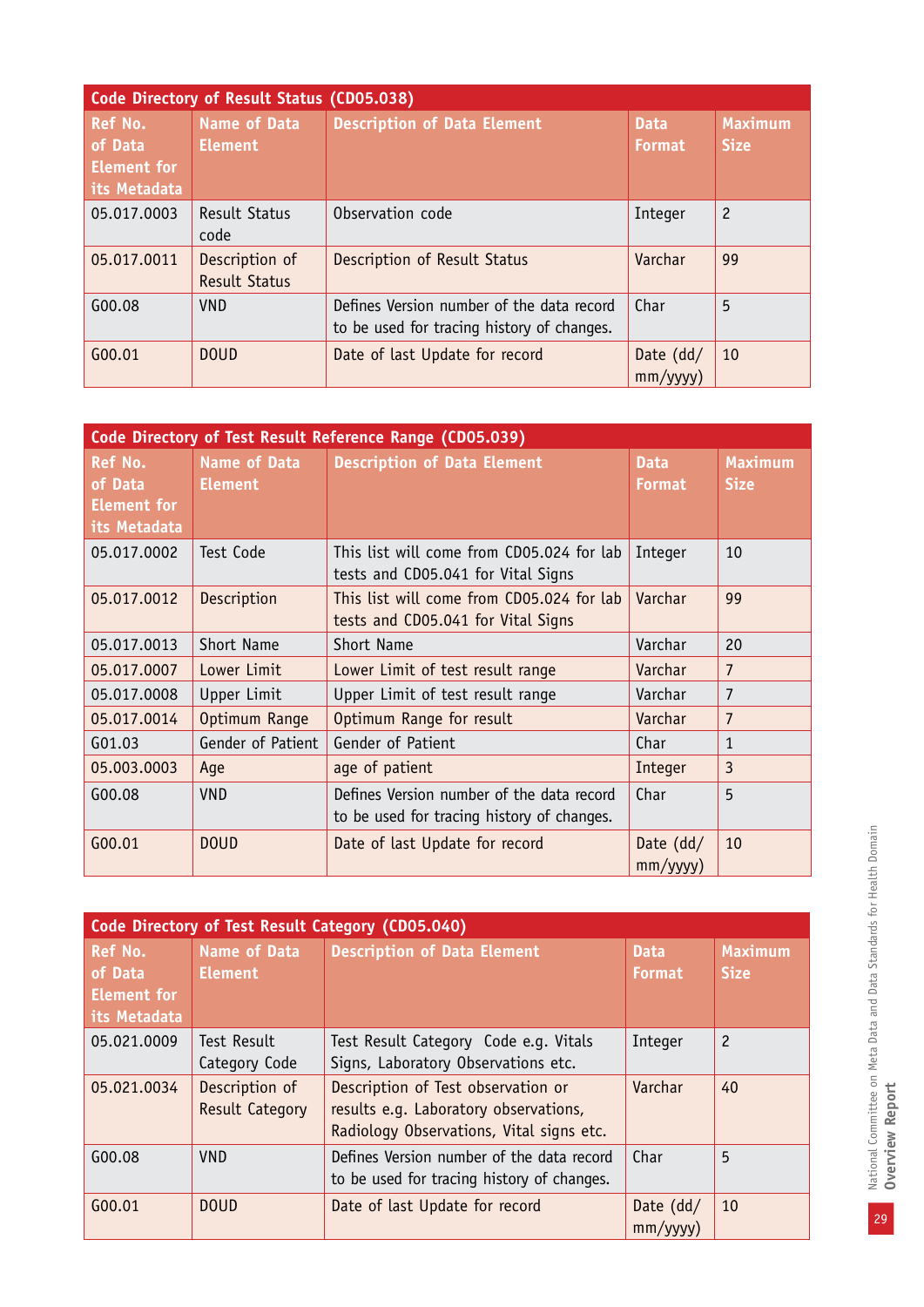| Code Directory of Vital Signs Result Type (CD05.041)     |                                |                                                                                         |                              |                               |  |
|----------------------------------------------------------|--------------------------------|-----------------------------------------------------------------------------------------|------------------------------|-------------------------------|--|
| Ref No.<br>of Data<br><b>Element for</b><br>its Metadata | Name of Data<br><b>Element</b> | <b>Description of Data Element</b>                                                      | <b>Data</b><br><b>Format</b> | <b>Maximum</b><br><b>Size</b> |  |
| 05.017.0002                                              | Vital Signs Type<br>Code       | Identifier for Vital Signs Result Type                                                  | Integer                      | $\overline{c}$                |  |
| 05.017.0014                                              | Vital Signs Type<br>Name       | Description of Vital Signs Result Type                                                  | Varchar                      | 99                            |  |
| G00.08                                                   | <b>VND</b>                     | Defines Version number of the data record<br>to be used for tracing history of changes. | Char                         | 5                             |  |
| G00.01                                                   | <b>DOUD</b>                    | Date of last Update for record                                                          | Date $(dd/$<br>mm/yyyy)      | 10                            |  |

|                                                                 | Code Directory of Homeopathic Generic Drug (CD05.042) |                                                                                         |                              |                               |  |
|-----------------------------------------------------------------|-------------------------------------------------------|-----------------------------------------------------------------------------------------|------------------------------|-------------------------------|--|
| <b>Ref No.</b><br>of Data<br><b>Element for</b><br>its Metadata | Name of Data<br><b>Element</b>                        | <b>Description of Data Element</b>                                                      | <b>Data</b><br><b>Format</b> | <b>Maximum</b><br><b>Size</b> |  |
| 05.021.0026                                                     | Homeopathic<br>Generic Drug<br>Code                   | An Identifier for Homeopathic Generic<br>Drug                                           | Varchar                      | 10                            |  |
| 05.031.0161                                                     | Homeopathic<br>Generic Drug<br>Name                   | Name of Homeopathic Generic Drug                                                        | Varchar                      | 254                           |  |
| G00.08                                                          | <b>VND</b>                                            | Defines Version number of the data record<br>to be used for tracing history of changes. | Char                         | 5                             |  |
| G00.01                                                          | <b>DOUD</b>                                           | Date of last Update for record                                                          | Date $(dd/$<br>mm/yyyy)      | 10                            |  |

|                                                   | Code Directory of Procedure code Master (CD05.043) |                                                                                         |                              |                               |  |
|---------------------------------------------------|----------------------------------------------------|-----------------------------------------------------------------------------------------|------------------------------|-------------------------------|--|
| Ref No.<br>of Data<br>Element for<br>its Metadata | <b>Name of Data</b><br><b>Element</b>              | <b>Description of Data Element</b>                                                      | <b>Data</b><br><b>Format</b> | <b>Maximum</b><br><b>Size</b> |  |
| 05.008.0009                                       | CCI Code                                           | CCI Code for Service or Interventions                                                   | Varchar                      | 10                            |  |
| 05.026.0001                                       | CCT Code<br>Description                            | Description of CCI service or<br>intervention code                                      | Varchar                      | 254                           |  |
| G00.08                                            | <b>VND</b>                                         | Defines Version number of the data record<br>to be used for tracing history of changes. | Char                         | 5                             |  |
| G00.01                                            | <b>DOUD</b>                                        | Date of last Update for record                                                          | Date $(dd/$<br>mm/yyy)       | 10                            |  |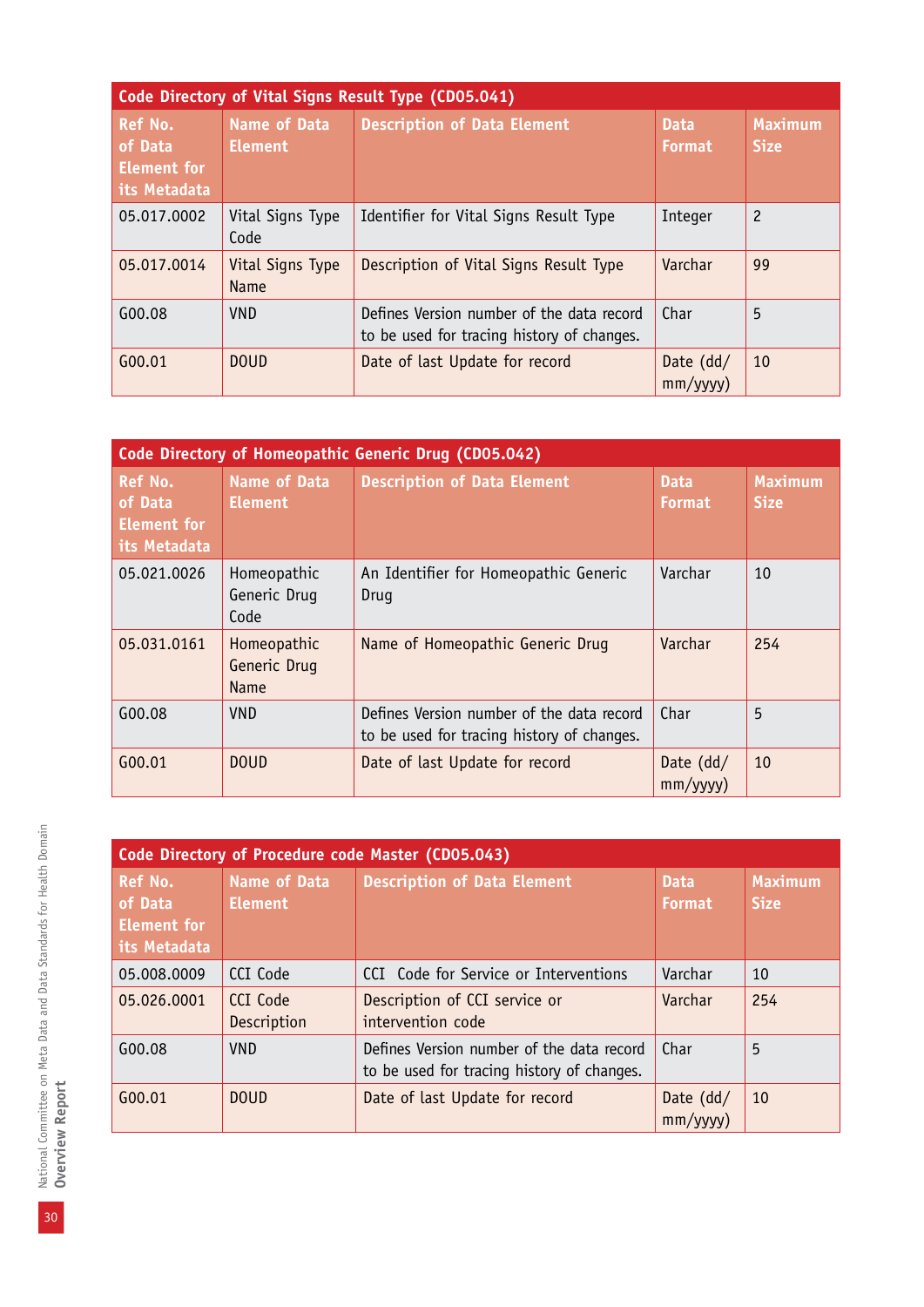| <b>Code Directory of Procedure Type (CD05.044)</b>       |                                       |                                                                                         |                              |                               |  |
|----------------------------------------------------------|---------------------------------------|-----------------------------------------------------------------------------------------|------------------------------|-------------------------------|--|
| Ref No.<br>of Data<br><b>Element for</b><br>its Metadata | <b>Name of Data</b><br><b>Element</b> | <b>Description of Data Element</b>                                                      | <b>Data</b><br><b>Format</b> | <b>Maximum</b><br><b>Size</b> |  |
| 05.026.0004                                              | Procedure Type<br>Code                | Procedure Type Code                                                                     | Integer                      | 3                             |  |
| 05.026.0008                                              | Procedure Type<br>Description         | Description of Procedure Type                                                           | Varchar                      | 99                            |  |
| G00.08                                                   | <b>VND</b>                            | Defines Version number of the data record<br>to be used for tracing history of changes. | Char                         | 5                             |  |
| G00.01                                                   | <b>DOUD</b>                           | Date of last Update for record                                                          | Date (dd/<br>mm/yyyy)        | 10                            |  |

| Code Directory of Non-Drug Item Brand (CD05.045)         |                                       |                                                                                         |                         |                               |
|----------------------------------------------------------|---------------------------------------|-----------------------------------------------------------------------------------------|-------------------------|-------------------------------|
| Ref No.<br>of Data<br><b>Element</b> for<br>its Metadata | <b>Name of Data</b><br><b>Element</b> | <b>Description of Data Element</b>                                                      | <b>Data</b><br>Format   | <b>Maximum</b><br><b>Size</b> |
| 05.031.0020                                              | Non-Drug Item<br><b>Brand Code</b>    | Code for the brands of non-drug<br>inventory items                                      | Varchar                 | 20                            |
| 05.031.0019                                              | Non-Drug Item<br><b>Brand Name</b>    | Name of the brand of non-drug<br>inventory items                                        | Varchar                 | 99                            |
| G00.08                                                   | <b>VND</b>                            | Defines Version number of the data record<br>to be used for tracing history of changes. | Char                    | 5                             |
| G00.01                                                   | <b>DOUD</b>                           | Date of last Update for record                                                          | Date $(dd/$<br>mm/yyyy) | 10                            |

| Code Directory of Clinical Document Type (CD05.046)             |                                          |                                                                                         |                               |                               |  |
|-----------------------------------------------------------------|------------------------------------------|-----------------------------------------------------------------------------------------|-------------------------------|-------------------------------|--|
| <b>Ref No.</b><br>of Data<br><b>Element for</b><br>its Metadata | <b>Name of Data</b><br><b>Element</b>    | <b>Description of Data Element</b>                                                      | <b>Data</b><br><b>Format</b>  | <b>Maximum</b><br><b>Size</b> |  |
| 05.019.0006                                                     | Clinical<br>Document Type<br>Code        | Clinical Document Type Code                                                             | Integer                       | $\overline{c}$                |  |
| 05.019.0015                                                     | Clinical<br>Document Type<br>Description | Description of Clinical Document Type                                                   | Varchar                       | 99                            |  |
| G00.08                                                          | <b>VND</b>                               | Defines Version number of the data record<br>to be used for tracing history of changes. | Char                          | 5                             |  |
| G00.01                                                          | <b>DOUD</b>                              | Date of last Update for record                                                          | Date $(dd/$<br>$mm/$ yyyy $)$ | 10                            |  |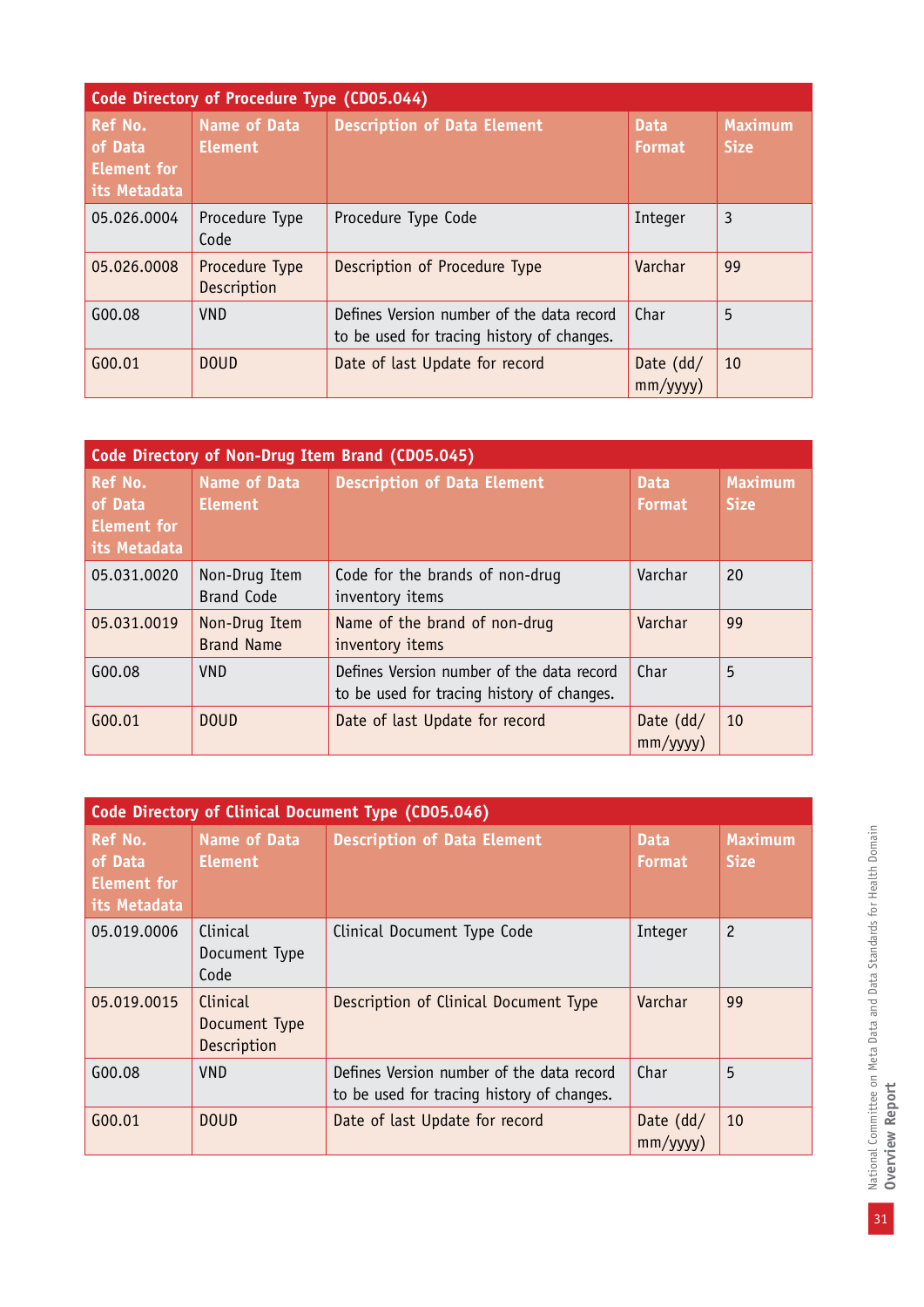| Code Directory of Encounter Type (CD05.047)              |                                       |                                                                                         |                              |                               |
|----------------------------------------------------------|---------------------------------------|-----------------------------------------------------------------------------------------|------------------------------|-------------------------------|
| Ref No.<br>of Data<br><b>Element for</b><br>its Metadata | <b>Name of Data</b><br><b>Element</b> | <b>Description of Data Element</b>                                                      | <b>Data</b><br><b>Format</b> | <b>Maximum</b><br><b>Size</b> |
| 05.010.0002                                              | Encounter Type<br>Code                | Encounter Type Code                                                                     | Integer                      | $\overline{c}$                |
| 05.003.0009                                              | Encounter Type<br>Description         | Description of Encounter Type                                                           | Varchar                      | 99                            |
| G00.08                                                   | <b>VND</b>                            | Defines Version number of the data record<br>to be used for tracing history of changes. | Char                         | 5                             |
| G(00.01)                                                 | <b>DOUD</b>                           | Date of last Update for record                                                          | Date $(dd/$<br>mm/yyyy)      | 10                            |

| Code Directory of Priority Codes (CD05.048)              |                                |                                                                                         |                              |                               |  |
|----------------------------------------------------------|--------------------------------|-----------------------------------------------------------------------------------------|------------------------------|-------------------------------|--|
| Ref No.<br>of Data<br><b>Element for</b><br>its Metadata | Name of Data<br><b>Element</b> | <b>Description of Data Element</b>                                                      | <b>Data</b><br><b>Format</b> | <b>Maximum</b><br><b>Size</b> |  |
| 05.025.0012                                              | Priority Type<br>Code          | Priority Code                                                                           | Integer                      | $\overline{c}$                |  |
| 05.025.0018                                              | Priority Type<br>Description   | Description of Priority                                                                 | Varchar                      | 60                            |  |
| G00.08                                                   | VND.                           | Defines Version number of the data record<br>to be used for tracing history of changes. | Char                         | 5                             |  |
| G00.01                                                   | DOLID                          | Date of last Update for record                                                          | Date $(dd/$<br>mm/yyy)       | 10                            |  |

|                                                          | Code Directory of Specimen Type (CD05.049) |                                                                                         |                              |                               |  |
|----------------------------------------------------------|--------------------------------------------|-----------------------------------------------------------------------------------------|------------------------------|-------------------------------|--|
| Ref No.<br>of Data<br><b>Element for</b><br>its Metadata | <b>Name of Data</b><br><b>Element</b>      | <b>Description of Data Element</b>                                                      | <b>Data</b><br><b>Format</b> | <b>Maximum</b><br><b>Size</b> |  |
| 05.021.0011                                              | Specimen Type<br>Code                      | Specimen Type Code                                                                      | Integer                      | 3                             |  |
| 05.021.0035                                              | Specimen Type<br>Description               | Description of Specimen Type                                                            | Varchar                      | 60                            |  |
| G00.08                                                   | <b>VND</b>                                 | Defines Version number of the data record<br>to be used for tracing history of changes. | Char                         | 5                             |  |
| G00.01                                                   | <b>DOUD</b>                                | Date of last Update for record                                                          | Date $(dd/$<br>mm/yyyy)      | 10                            |  |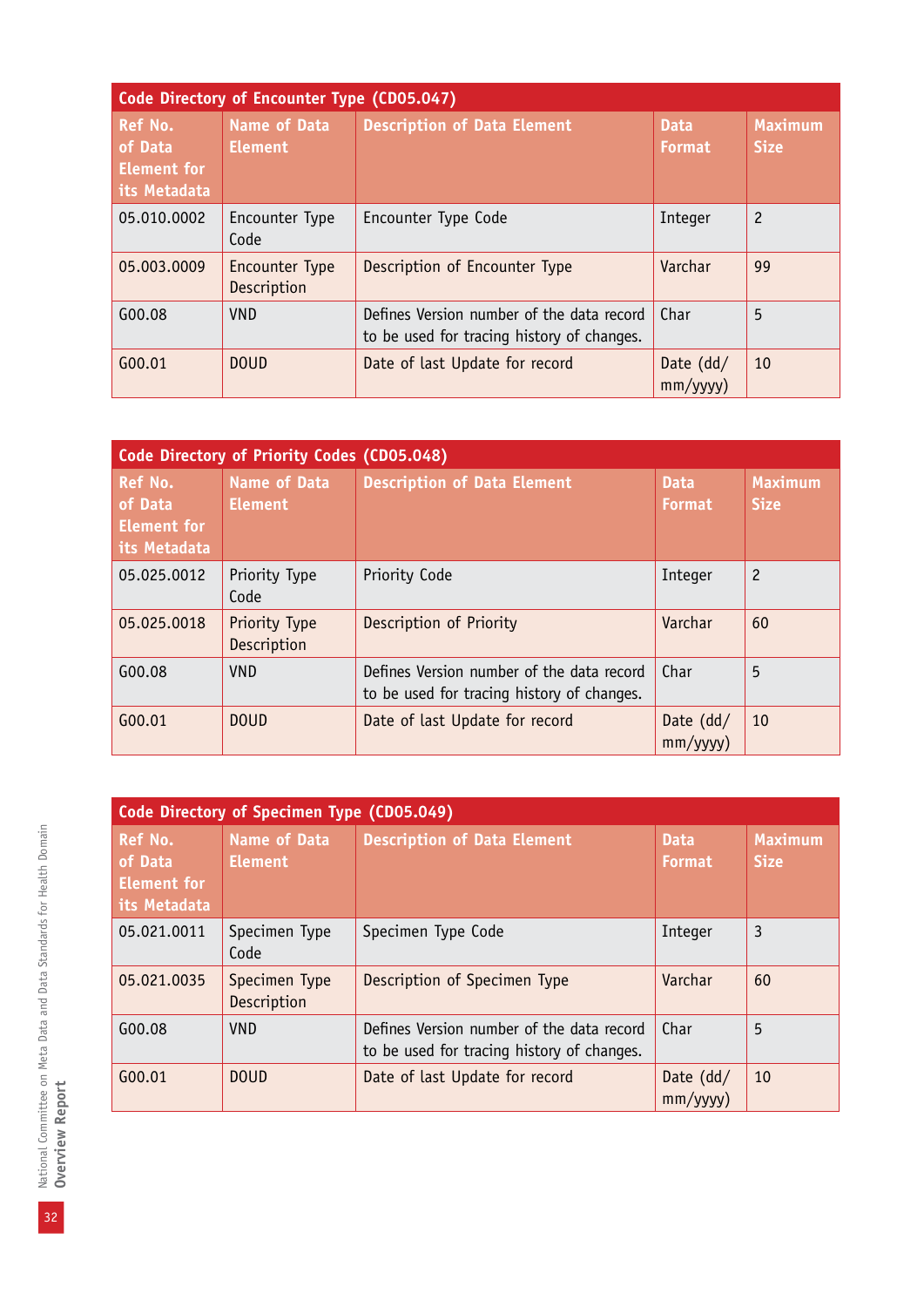|                                                                 | <b>Code Directory of Specimen Collection Method (CD05.050)</b> |                                                                                         |                              |                               |  |  |
|-----------------------------------------------------------------|----------------------------------------------------------------|-----------------------------------------------------------------------------------------|------------------------------|-------------------------------|--|--|
| <b>Ref No.</b><br>of Data<br><b>Element for</b><br>its Metadata | <b>Name of Data</b><br><b>Element</b>                          | <b>Description of Data Element</b>                                                      | <b>Data</b><br><b>Format</b> | <b>Maximum</b><br><b>Size</b> |  |  |
| 05.021.0012                                                     | Specimen<br>Collection<br>Method Code                          | Specimen Collection Code                                                                | Integer                      | $\overline{c}$                |  |  |
| 05.021.0036                                                     | Specimen<br>Collection<br>Method<br>Description                | Description of Specimen Collection                                                      | Varchar                      | 60                            |  |  |
| G00.08                                                          | VND.                                                           | Defines Version number of the data record<br>to be used for tracing history of changes. | Char                         | 5                             |  |  |
| G00.01                                                          | <b>DOUD</b>                                                    | Date of last Update for record                                                          | Date $(dd/$<br>mm/yyyy)      | 10                            |  |  |

| Code Directory of Specimen Risk (CD05.051)               |                                       |                                                                                         |                              |                               |  |
|----------------------------------------------------------|---------------------------------------|-----------------------------------------------------------------------------------------|------------------------------|-------------------------------|--|
| Ref No.<br>of Data<br><b>Element for</b><br>its Metadata | <b>Name of Data</b><br><b>Element</b> | <b>Description of Data Element</b>                                                      | <b>Data</b><br><b>Format</b> | <b>Maximum</b><br><b>Size</b> |  |
| 05.021.0014                                              | Specimen Risk<br>Code                 | Code of Specimen Risk                                                                   | <b>Integer</b>               | $\overline{c}$                |  |
| 05.021.0037                                              | Specimen Risk<br>Description          | Description of Specimen Risk                                                            | Varchar                      | 99                            |  |
| G00.08                                                   | <b>VND</b>                            | Defines Version number of the data record<br>to be used for tracing history of changes. | Char                         | 5                             |  |
| G00.01                                                   | <b>DOUD</b>                           | Date of last Update for record                                                          | Date (dd/<br>$mm/$ yyyy $)$  | 10                            |  |

| Code Directory of Specimen Rejection (CD05.052)   |                                       |                                                                                         |                              |                               |  |
|---------------------------------------------------|---------------------------------------|-----------------------------------------------------------------------------------------|------------------------------|-------------------------------|--|
| Ref No.<br>of Data<br>Element for<br>its Metadata | <b>Name of Data</b><br><b>Element</b> | <b>Description of Data Element</b>                                                      | <b>Data</b><br><b>Format</b> | <b>Maximum</b><br><b>Size</b> |  |
| 05.021.0020                                       | Specimen<br>Rejection Code            | Code of Specimen Rejection                                                              | <b>Integer</b>               | $\overline{c}$                |  |
| 05.021.0038                                       | Description of<br>Rejection           | Description of Specimen Rejection                                                       | Varchar                      | 60                            |  |
| G00.08                                            | <b>VND</b>                            | Defines Version number of the data record<br>to be used for tracing history of changes. | Char                         | 5                             |  |
| G00.01                                            | <b>DOUD</b>                           | Date of last Update for record                                                          | Date $(dd/$<br>mm/yyyy)      | 10                            |  |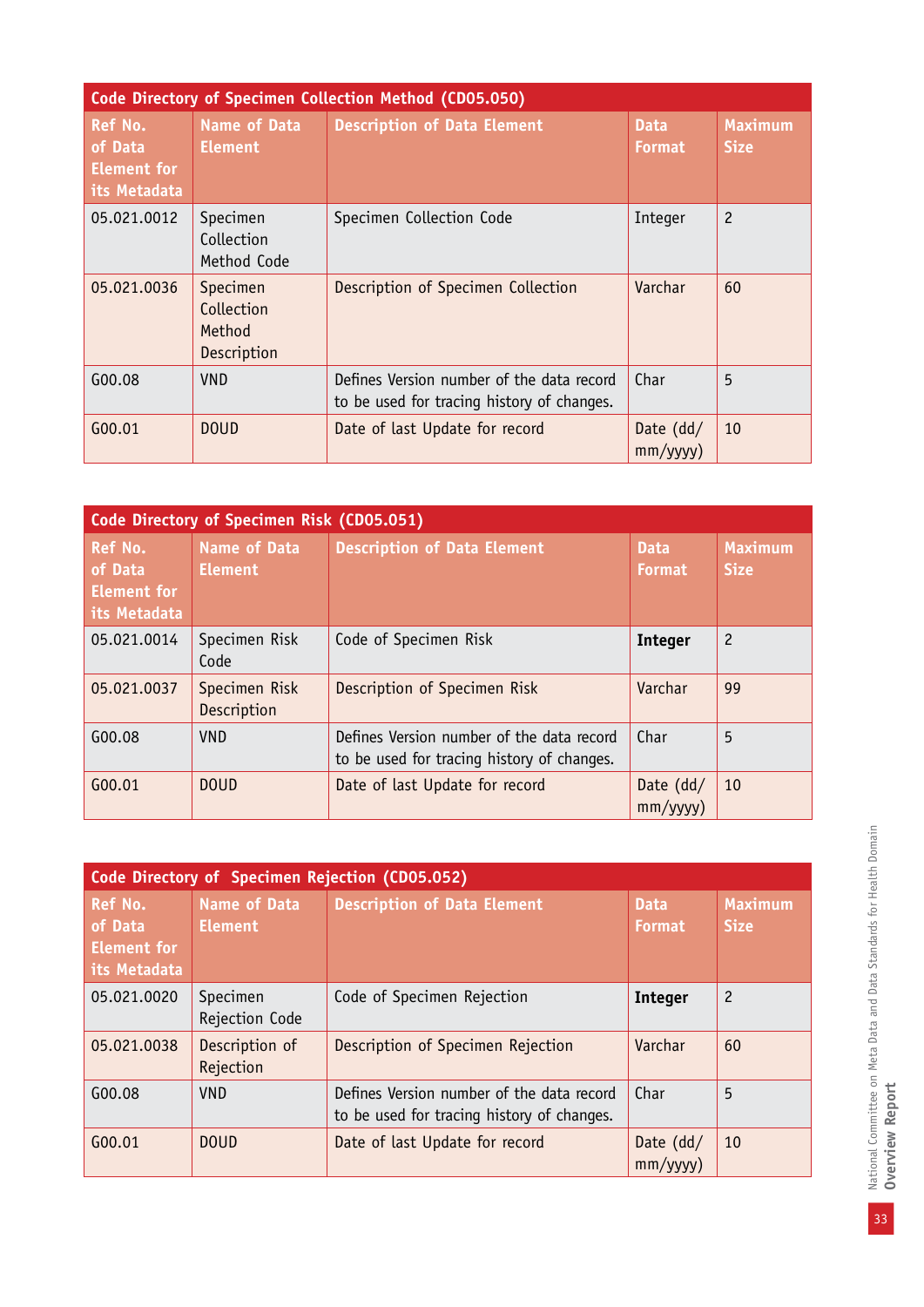| Code Directory of Alternate Identifier Type Master (CD05.053)   |                                             |                                                                                                                                                                                                           |                               |                               |  |
|-----------------------------------------------------------------|---------------------------------------------|-----------------------------------------------------------------------------------------------------------------------------------------------------------------------------------------------------------|-------------------------------|-------------------------------|--|
| <b>Ref No.</b><br>of Data<br><b>Element for</b><br>its Metadata | <b>Name of Data</b><br><b>Element</b>       | <b>Description of Data Element</b>                                                                                                                                                                        | <b>Data</b><br><b>Format</b>  | <b>Maximum</b><br><b>Size</b> |  |
| 05.001.0003                                                     | Alternate<br>Identifier Type<br>Code        | Code of Alternate Identifier Type                                                                                                                                                                         | Integer                       | $\overline{c}$                |  |
| 05.001.0034                                                     | Alternate<br>Identifier Type<br>Description | Alternate Identifier type will be any<br>identifier which is not patient or provider<br>related and specific to application. For<br>eqs: Some applications use Bar codes,<br>RFID, Smart card umbers etc. | Varchar                       | 254                           |  |
| G00.08                                                          | <b>VND</b>                                  | Defines Version number of the data record<br>to be used for tracing history of changes.                                                                                                                   | Char                          | 5                             |  |
| G00.01                                                          | <b>DOUD</b>                                 | Date of last Update for record                                                                                                                                                                            | Date $(dd/$<br>$mm/$ yyyy $)$ | 10                            |  |

| Code Directory of Contact Type (CD05.054)                |                                       |                                                                                               |                              |                               |  |
|----------------------------------------------------------|---------------------------------------|-----------------------------------------------------------------------------------------------|------------------------------|-------------------------------|--|
| Ref No.<br>of Data<br><b>Element for</b><br>its Metadata | <b>Name of Data</b><br><b>Element</b> | <b>Description of Data Element</b>                                                            | <b>Data</b><br><b>Format</b> | <b>Maximum</b><br><b>Size</b> |  |
| 05.002.0010                                              | Contact Type<br>Code                  | Code representing Contact Type (e.g.<br>Next of Kin, quardian, beneficiary, agent<br>$etc.$ ) | Integer                      | $\overline{2}$                |  |
| 05.002.0031                                              | Contact Type<br>Description           | Description of Contact Type                                                                   | Varchar                      | 40                            |  |
| G00.08                                                   | VND.                                  | Defines Version number of the data record<br>to be used for tracing history of changes.       | Char                         | 5                             |  |
| G00.01                                                   | <b>DOUD</b>                           | Date of last Update for record                                                                | Date $(dd/$<br>mm/yyy)       | 10                            |  |

|                                                                 | Code Directory of WHO Tabulation List of Morbidity (CD05.055) |                                                                                         |                              |                               |  |
|-----------------------------------------------------------------|---------------------------------------------------------------|-----------------------------------------------------------------------------------------|------------------------------|-------------------------------|--|
| <b>Ref No.</b><br>of Data<br><b>Element for</b><br>its Metadata | <b>Name of Data</b><br><b>Element</b>                         | <b>Description of Data Element</b>                                                      | <b>Data</b><br><b>Format</b> | <b>Maximum</b><br><b>Size</b> |  |
| 05.035.0004                                                     | Morbid Code                                                   | Unique identifier assigned to identify<br>the morbid condition                          | Integer                      | 3                             |  |
| 05.035.0003                                                     | <b>Tabulation List</b><br>for Morbidity                       | Name of the morbid condition                                                            | Varchar                      | 99                            |  |
| 05.035.0006                                                     | ICD-10 Code                                                   | ICD-10 code of the morbid condition                                                     | Varchar                      | 10                            |  |
| G00.08                                                          | <b>VND</b>                                                    | Defines Version number of the data record<br>to be used for tracing history of changes. | Char                         | 5                             |  |
| G00.01                                                          | <b>DOUD</b>                                                   | Date of last Update for record                                                          | Date $(dd/$<br>mm/yyyy)      | 10                            |  |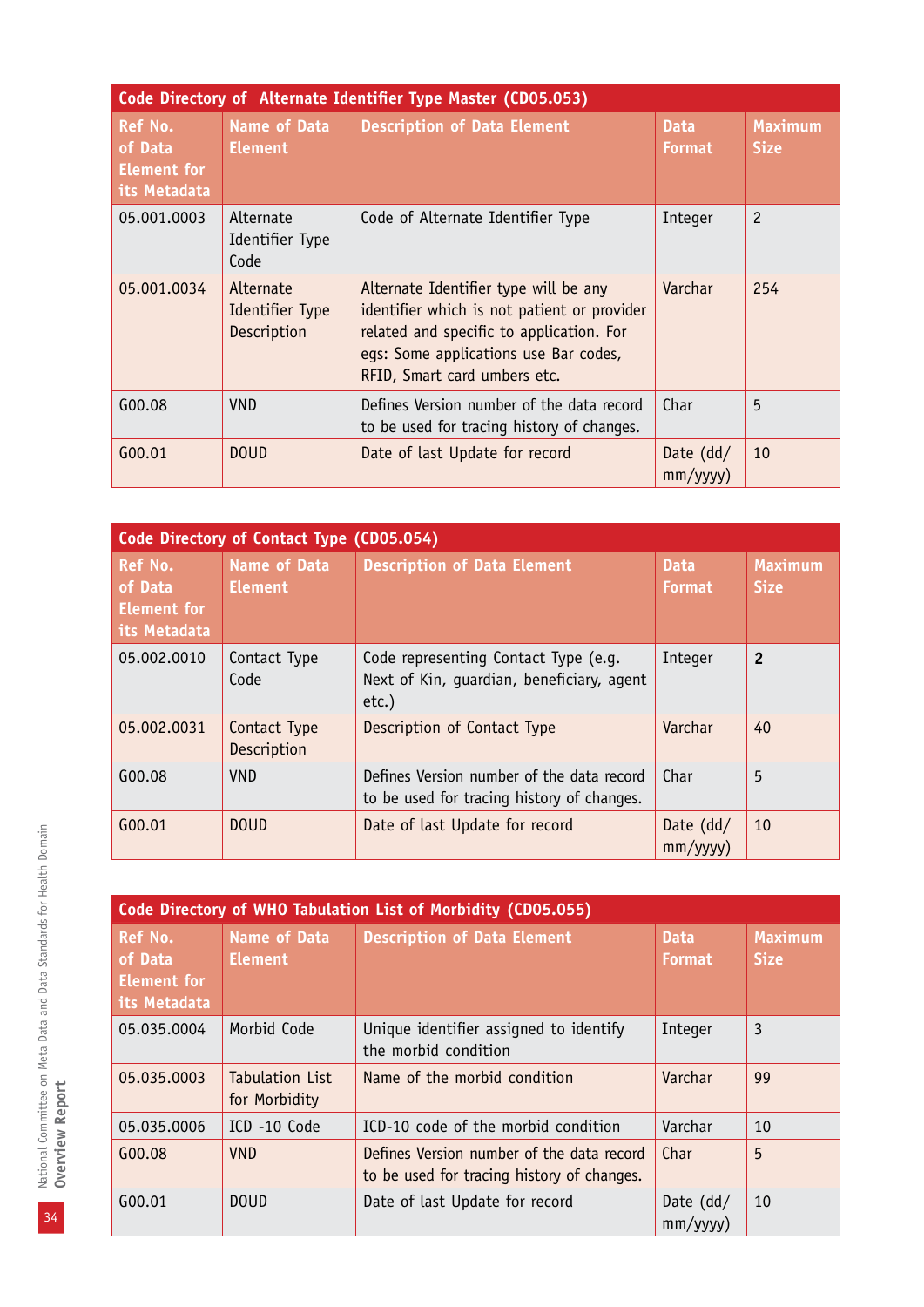| Code Directory of General Mortality (CD05.056)                  |                                       |                                                                                         |                              |                               |  |  |
|-----------------------------------------------------------------|---------------------------------------|-----------------------------------------------------------------------------------------|------------------------------|-------------------------------|--|--|
| <b>Ref No.</b><br>of Data<br><b>Element for</b><br>its Metadata | <b>Name of Data</b><br><b>Element</b> | <b>Description of Data Element</b>                                                      | <b>Data</b><br><b>Format</b> | <b>Maximum</b><br><b>Size</b> |  |  |
| 05.037.0005                                                     | Cause of Death<br>Code                | Unique identifier assigned to identify<br>the cause of death                            | Varchar                      | 5                             |  |  |
| 05.037.0004                                                     | Cause of Death<br><b>Name</b>         | Name of cause of death                                                                  | Varchar                      | 99                            |  |  |
| 05.037.0007                                                     | ICD -10 Code                          | ICD-10 code for cause of death                                                          | Varchar                      | 10                            |  |  |
| G00.08                                                          | <b>VND</b>                            | Defines Version number of the data record<br>to be used for tracing history of changes. | Char                         | 5                             |  |  |
| G00.01                                                          | <b>DOUD</b>                           | Date of last Update for record                                                          | Date $(dd/$<br>mm/yyy)       | 10                            |  |  |

| <b>Code Directory of Infant Mortality (CD05.057)</b>     |                                       |                                                                                         |                              |                               |  |
|----------------------------------------------------------|---------------------------------------|-----------------------------------------------------------------------------------------|------------------------------|-------------------------------|--|
| Ref No.<br>of Data<br><b>Element for</b><br>its Metadata | <b>Name of Data</b><br><b>Element</b> | <b>Description of Data Element</b>                                                      | <b>Data</b><br><b>Format</b> | <b>Maximum</b><br><b>Size</b> |  |
| 05.037.0005                                              | Cause of Death<br>Code                | Unique identifier assigned to identify<br>the cause of death                            | Varchar                      | 5                             |  |
| 05.037.0004                                              | Cause of Death<br><b>Name</b>         | Name of cause of death for Infants                                                      | Varchar                      | 99                            |  |
| 05.037.0007                                              | ICD-10 Code                           | ICD-10 code for cause of death                                                          | Varchar                      | 10                            |  |
| G00.08                                                   | <b>VND</b>                            | Defines Version number of the data record<br>to be used for tracing history of changes. | Char                         | 5                             |  |
| G00.01                                                   | <b>DOUD</b>                           | Date of last Update for record                                                          | Date $(dd/$<br>mm/yyyy)      | 10                            |  |

|                                                          | Code Directory of Disability Type (CD05.058) |                                                                                         |                              |                               |
|----------------------------------------------------------|----------------------------------------------|-----------------------------------------------------------------------------------------|------------------------------|-------------------------------|
| Ref No.<br>of Data<br><b>Element for</b><br>its Metadata | <b>Name of Data</b><br><b>Element</b>        | <b>Description of Data Element</b>                                                      | <b>Data</b><br><b>Format</b> | <b>Maximum</b><br><b>Size</b> |
| 05.036.0002                                              | Disability Type<br>Code                      | Unique identifier assigned to identify<br>the Disability Type                           | Integer                      | 1                             |
| 05.036.0006                                              | Name of the<br>Disability Type               | Name of Disability Type                                                                 | Varchar                      | 99                            |
| 05.036.0007                                              | ICF Type Code                                | ICF Code for Disability Type                                                            | Varchar                      | 10                            |
| G00.08                                                   | <b>VND</b>                                   | Defines Version number of the data record<br>to be used for tracing history of changes. | Char                         | 5                             |
| G00.01                                                   | <b>DOUD</b>                                  | Date of last Update for record                                                          | Date $(dd/$<br>mm/yyyy)      | 10                            |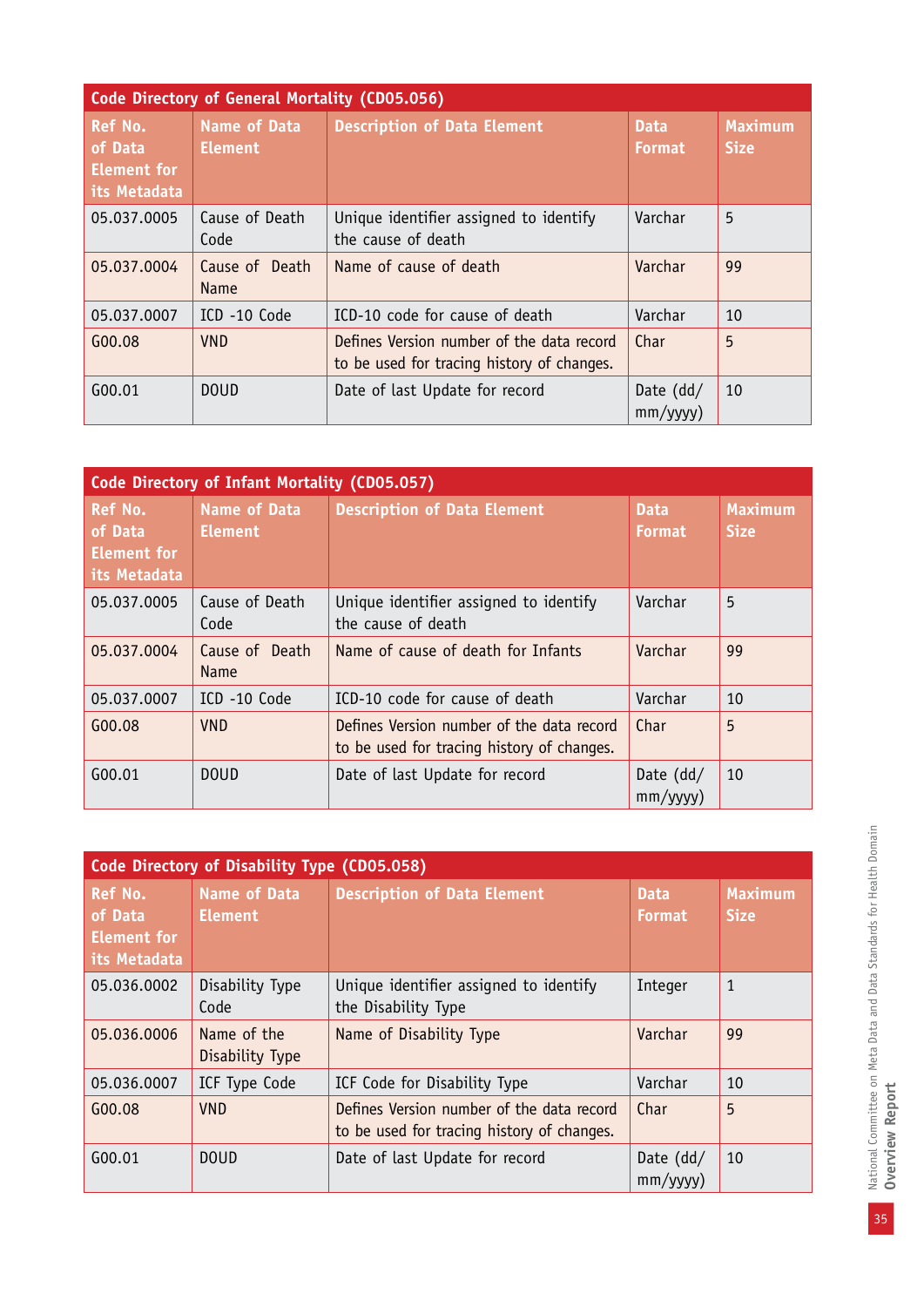|                  | Code Directory of WHO International Classification of Functioning, Disability and Health Codes |  |  |  |
|------------------|------------------------------------------------------------------------------------------------|--|--|--|
| (ICF) (CD05.059) |                                                                                                |  |  |  |

| <b>Ref No.</b><br>of Data<br><b>Element</b> for<br>its Metadata | <b>Name of Data</b><br><b>Element</b> | <b>Description of Data Element</b>                                                      | <b>Data</b><br><b>Format</b> | <b>Maximum</b><br><b>Size</b> |
|-----------------------------------------------------------------|---------------------------------------|-----------------------------------------------------------------------------------------|------------------------------|-------------------------------|
| 05.036.0004                                                     | Disability<br>Condition Code          | Unique identifier assigned to identify<br>the Disability Condition                      | Varchar                      | 3                             |
| 05.036.0003                                                     | Disability<br><b>Condition Name</b>   | Name of Disability Condition                                                            | Varchar                      | 99                            |
| 05.036.0004                                                     | ICF Code                              | ICF Code for Disability Condition                                                       | Varchar                      | 10                            |
| G00.08                                                          | <b>VND</b>                            | Defines Version number of the data record<br>to be used for tracing history of changes. | Char                         | 5                             |
| G00.01                                                          | <b>DOUD</b>                           | Date of last Update for record                                                          | Date $(dd/$<br>mm/yyyy)      | 10                            |

|                                                          | Code Directory of Homeopathic Brand Drug (CD05.060) |                                                                                         |                               |                               |  |
|----------------------------------------------------------|-----------------------------------------------------|-----------------------------------------------------------------------------------------|-------------------------------|-------------------------------|--|
| Ref No.<br>of Data<br><b>Element for</b><br>its Metadata | <b>Name of Data</b><br><b>Element</b>               | <b>Description of Data Element</b>                                                      | <b>Data</b><br><b>Format</b>  | <b>Maximum</b><br><b>Size</b> |  |
| 05.031.0162                                              | Homeopathic<br>Brand Drug Code                      | An Identifier for Homeopathic Brand<br>Drug                                             | Varchar                       | 10                            |  |
| 05.031.0161                                              | Homeopathic<br><b>Brand Drug</b><br><b>Name</b>     | Name of Homeopathic Brand Drug                                                          | Varchar                       | 254                           |  |
| G00.08                                                   | VND.                                                | Defines Version number of the data record<br>to be used for tracing history of changes. | Char                          | 5                             |  |
| G00.01                                                   | <b>DOUD</b>                                         | Date of last Update for record                                                          | Date $(dd/$<br>$mm/$ yyyy $)$ | 10                            |  |

| Code Directory of Examination Type (CD05.061)                   |                                       |                                                                                         |                         |                               |
|-----------------------------------------------------------------|---------------------------------------|-----------------------------------------------------------------------------------------|-------------------------|-------------------------------|
| <b>Ref No.</b><br>of Data<br><b>Element for</b><br>its Metadata | <b>Name of Data</b><br><b>Element</b> | <b>Description of Data Element</b>                                                      | <b>Data</b><br>Format   | <b>Maximum</b><br><b>Size</b> |
| 05.016.0001                                                     | Examination<br>Type Code              | Unique identifier assigned to identify<br>the Examination Type                          | Integer                 | 3                             |
| 05.016.0005                                                     | Examination<br>Type Description       | Description of Examination Type                                                         | Varchar                 | 99                            |
| G00.08                                                          | <b>VND</b>                            | Defines Version number of the data record<br>to be used for tracing history of changes. | Char                    | 5                             |
| G00.01                                                          | <b>DOUD</b>                           | Date of last Update for record                                                          | Date $(dd/$<br>mm/yyyy) | 10                            |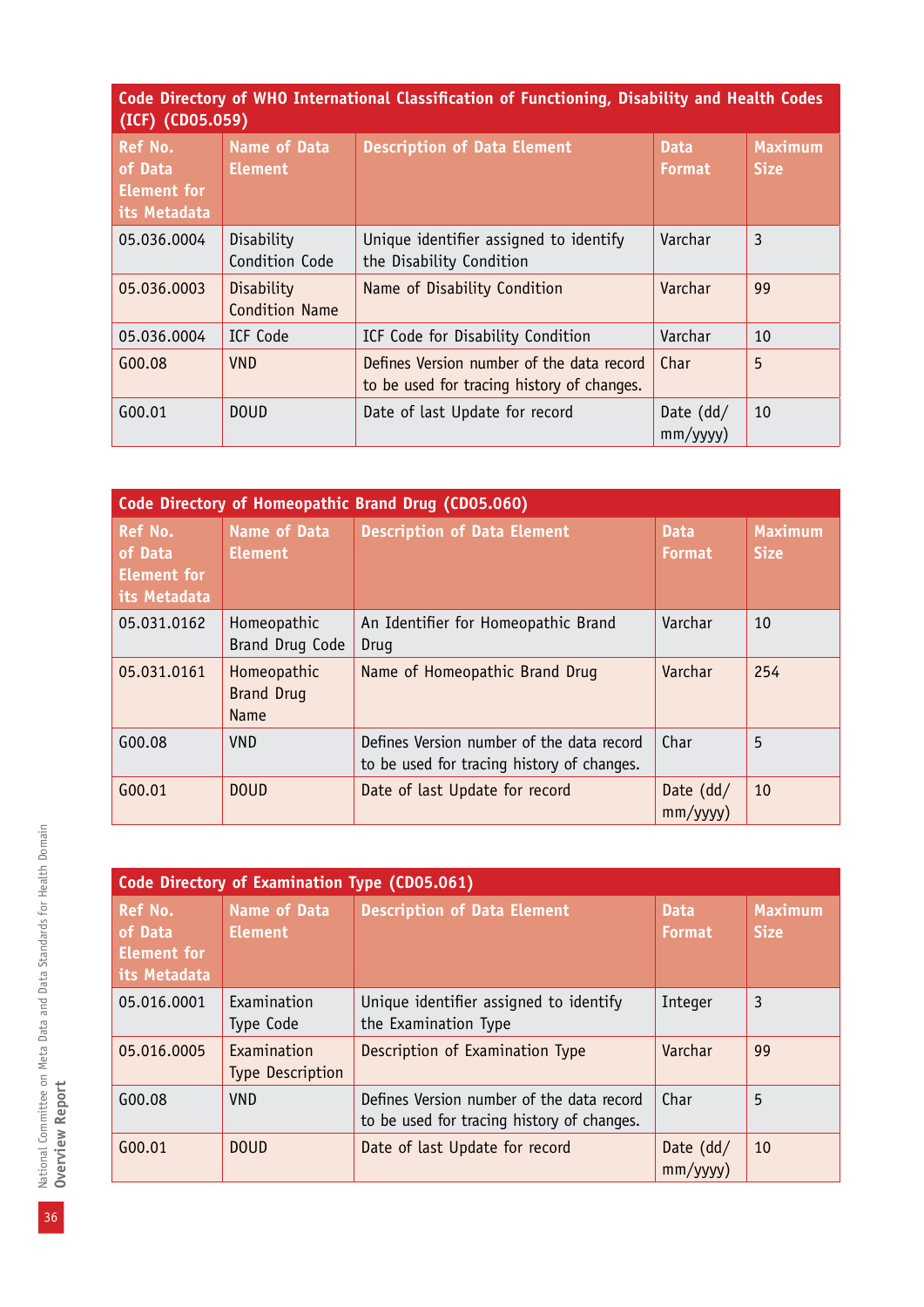| Code Directory of Facility Beds (CD05.062)                      |                                                    |                                                                                                                                                                                                                                                     |                              |                               |  |
|-----------------------------------------------------------------|----------------------------------------------------|-----------------------------------------------------------------------------------------------------------------------------------------------------------------------------------------------------------------------------------------------------|------------------------------|-------------------------------|--|
| <b>Ref No.</b><br>of Data<br><b>Element for</b><br>its Metadata | Name of Data<br><b>Element</b>                     | <b>Description of Data Element</b>                                                                                                                                                                                                                  | <b>Data</b><br><b>Format</b> | <b>Maximum</b><br><b>Size</b> |  |
| 05.008.0001                                                     | Unique Facility<br>Identification<br><b>Number</b> | Unique Facility Identification assigned<br>to healthcare facility providing care to<br>patient. This code will be unique to<br>identify and search a facility (both in<br>public or private organizations) based<br>on unique ID.<br>Refer CD05.001 | Integer                      | 10                            |  |
| 05.008.0033                                                     | <b>Facility Name</b>                               | Name of the facility in English                                                                                                                                                                                                                     | Varchar                      | 60                            |  |
| 05.008.0018                                                     | Number of Beds                                     | Number of beds in the facility                                                                                                                                                                                                                      | Integer                      | 4                             |  |
| 05.008.0017                                                     | Bed Type Code                                      | Code representing Bed status Type                                                                                                                                                                                                                   | Integer                      | $\mathbf{1}$                  |  |
| G00.08                                                          | <b>VND</b>                                         | Defines Version number of the data record<br>to be used for tracing history of changes.                                                                                                                                                             | Char                         | 5                             |  |
| G00.01                                                          | <b>DOUD</b>                                        | Date of last Update for record                                                                                                                                                                                                                      | Date(dd/<br>$mm/$ yyyy $)$   | 10                            |  |

| Code Directory of Facility Human Resources (CD05.063)           |                                                    |                                                                                                                                                                                                                                                     |                               |                               |
|-----------------------------------------------------------------|----------------------------------------------------|-----------------------------------------------------------------------------------------------------------------------------------------------------------------------------------------------------------------------------------------------------|-------------------------------|-------------------------------|
| <b>Ref No.</b><br>of Data<br><b>Element for</b><br>its Metadata | <b>Name of Data</b><br><b>Element</b>              | <b>Description of Data Element</b>                                                                                                                                                                                                                  | <b>Data</b><br><b>Format</b>  | <b>Maximum</b><br><b>Size</b> |
| 05.008.0001                                                     | Unique Facility<br>Identification<br><b>Number</b> | Unique Facility Identification assigned<br>to healthcare facility providing care to<br>patient. This code will be unique to<br>identify and search a facility (both in<br>public or private organizations) based<br>on unique ID.<br>Refer CD05.001 | <b>Integer</b>                | 10                            |
| 05.008.0033                                                     | <b>Facility Name</b>                               | Name of the facility in English                                                                                                                                                                                                                     | Varchar                       | 60                            |
| 05.008.0014                                                     | Number of<br>personnel                             | Total count of human resource/<br>personnel working in a facility                                                                                                                                                                                   | Integer                       | 4                             |
| 05.004.0056                                                     | Employee<br>Designation Code                       | This indicates exact designation of<br>an employee in the organization. E.g.<br>Medical Officer, Staff Nurse etc.<br>Values: Refer Code Directory CD05.099                                                                                          | Integer                       | $\overline{3}$                |
| G00.08                                                          | <b>VND</b>                                         | Defines Version number of the data record<br>to be used for tracing history of changes.                                                                                                                                                             | Char                          | 5                             |
| G00.01                                                          | <b>DOUD</b>                                        | Date of last Update for record                                                                                                                                                                                                                      | Date $(dd/$<br>$mm/$ yyyy $)$ | 10                            |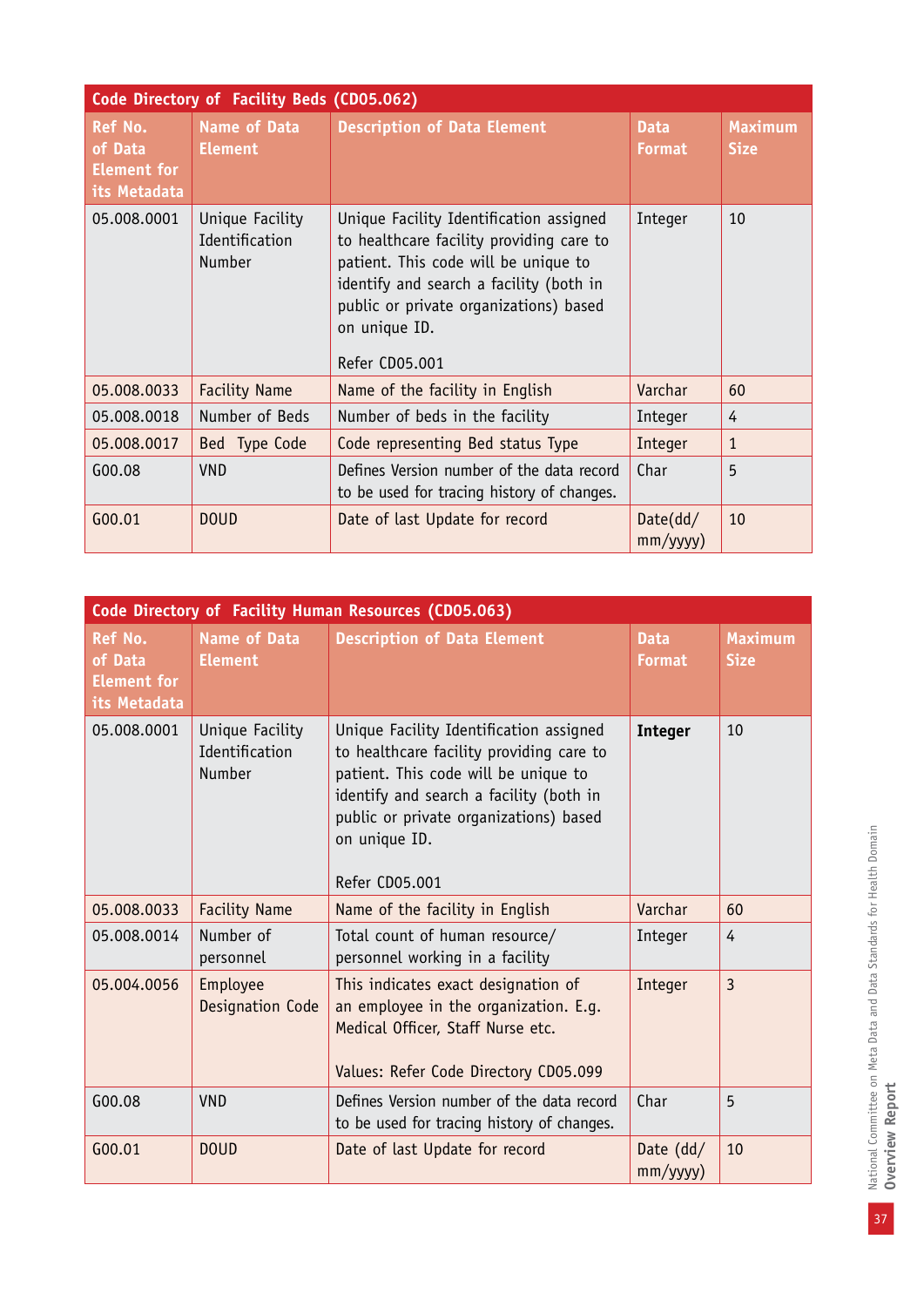| Code Directory of Administrative Linked or Referral Facility (CD05.064) |                                                                            |                                                                                                                                                                                                                                                     |                              |                               |  |
|-------------------------------------------------------------------------|----------------------------------------------------------------------------|-----------------------------------------------------------------------------------------------------------------------------------------------------------------------------------------------------------------------------------------------------|------------------------------|-------------------------------|--|
| <b>Ref No.</b><br>of Data<br><b>Element for</b><br>its Metadata         | <b>Name of Data</b><br><b>Element</b>                                      | <b>Description of Data Element</b>                                                                                                                                                                                                                  | <b>Data</b><br><b>Format</b> | <b>Maximum</b><br><b>Size</b> |  |
| 05.008.0001                                                             | Unique Facility<br>Identification<br>Number                                | Unique Facility Identification assigned<br>to healthcare facility providing care to<br>patient. This code will be unique to<br>identify and search a facility (both in<br>public or private organizations) based<br>on unique ID.<br>Refer CD05.001 | <b>Integer</b>               | 10                            |  |
| 05.008.0033                                                             | <b>Facility Name</b>                                                       | Name of the facility in English                                                                                                                                                                                                                     | Varchar                      | 60                            |  |
| 05.008.0023                                                             | Administrative<br>Linked/<br>Referral Facility<br>Identification<br>Number | Unique Facility Identification assigned<br>to Administrative linked/Referred facility<br>Refer CD05.001                                                                                                                                             | Integer                      | 10                            |  |
| 05.008.0033                                                             | Administrative<br>linked/referral<br>facility name                         | Name of the administrative linked/<br>referred facility in English                                                                                                                                                                                  | Varchar                      | 60                            |  |
| 05.008.0031                                                             | Administrative/<br>Referral Flaq                                           | Flag indicating whether facility is<br>Administrative linked facility or Referral<br>1. Administrative<br>2. Referral                                                                                                                               | Integer                      | $\mathbf{1}$                  |  |
| G00.08                                                                  | <b>VND</b>                                                                 | Defines Version number of the<br>data record to be used for tracing<br>history of changes.                                                                                                                                                          | Char                         | 5                             |  |
| G00.01                                                                  | <b>DOUD</b>                                                                | Date of last Update for record                                                                                                                                                                                                                      | Date (dd/<br>mm/yyyy)        | 10                            |  |

|                                                          | Code Directory of Ambulatory Status (CD05.065) |                                                                                            |                              |                               |  |
|----------------------------------------------------------|------------------------------------------------|--------------------------------------------------------------------------------------------|------------------------------|-------------------------------|--|
| Ref No.<br>of Data<br><b>Element for</b><br>its Metadata | <b>Name of Data</b><br><b>Element</b>          | <b>Description of Data Element</b>                                                         | <b>Data</b><br><b>Format</b> | <b>Maximum</b><br><b>Size</b> |  |
| 05.013.0004                                              | Ambulatory<br>Status Code                      | Unique identifier assigned to identify<br>ambulatory status                                | Char                         | $\overline{c}$                |  |
| 05.013.0016                                              | Ambulatory<br><b>Status Name</b>               | Name of ambulatory status                                                                  | Varchar                      | 50                            |  |
| G00.08                                                   | <b>VND</b>                                     | Defines Version number of the<br>data record to be used for tracing<br>history of changes. | Char                         | 5                             |  |
| G00.01                                                   | <b>DOUD</b>                                    | Date of last Update for record                                                             | Date $(dd/$<br>mm/yyyy)      | 10                            |  |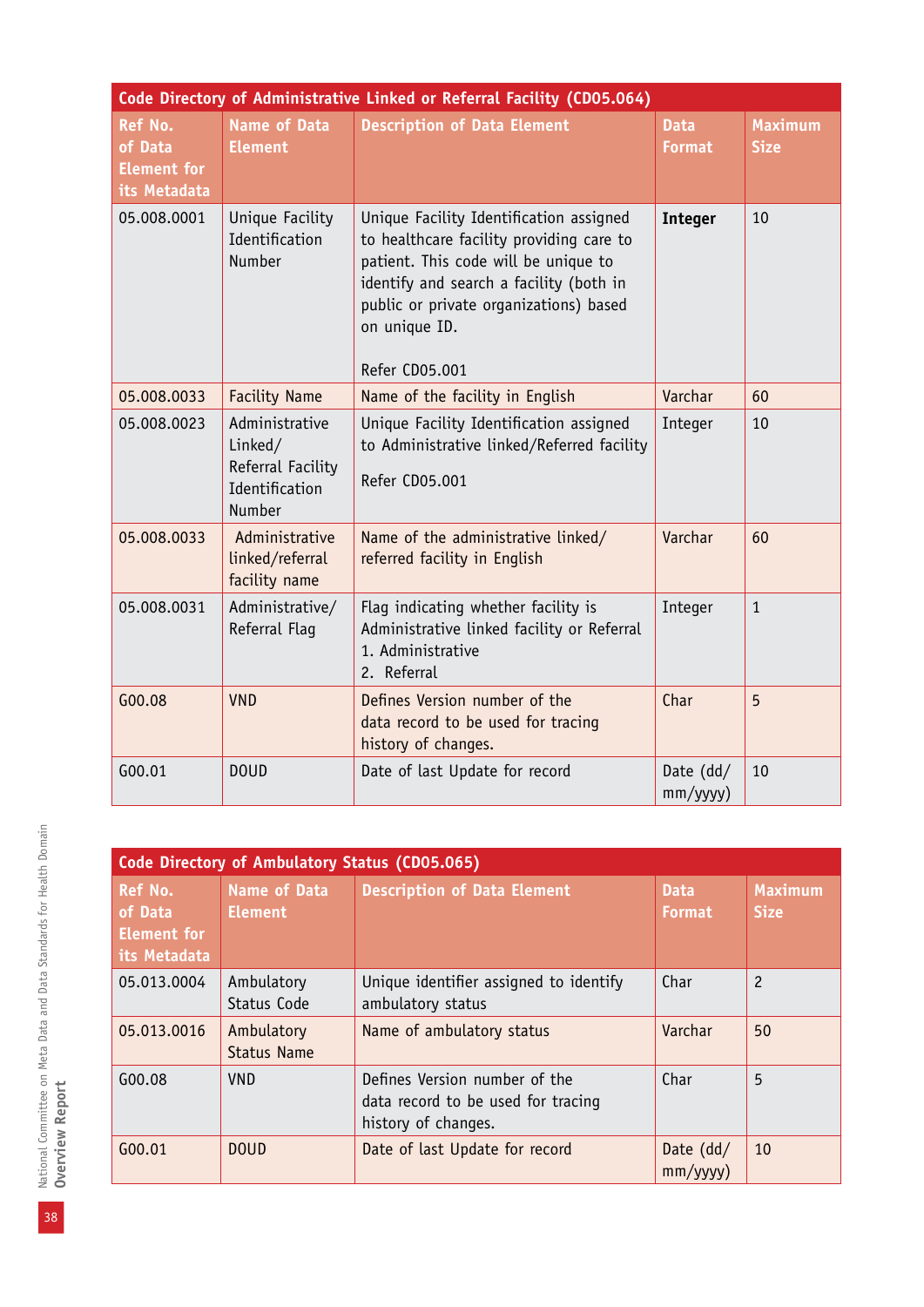| Code Directory of Cause of Injury (CD05.066)             |                                       |                                                                                            |                              |                               |  |
|----------------------------------------------------------|---------------------------------------|--------------------------------------------------------------------------------------------|------------------------------|-------------------------------|--|
| Ref No.<br>of Data<br><b>Element for</b><br>its Metadata | <b>Name of Data</b><br><b>Element</b> | <b>Description of Data Element</b>                                                         | <b>Data</b><br><b>Format</b> | <b>Maximum</b><br><b>Size</b> |  |
| 05.013.0007                                              | Cause of Injury<br>Code               | Unique identifier assigned to identify<br>Cause of Injury                                  | Integer                      | $\overline{c}$                |  |
| 05.013.0017                                              | Cause of Injury<br><b>Name</b>        | Name of the cause of Injury                                                                | Varchar                      | 50                            |  |
| G00.08                                                   | <b>VND</b>                            | Defines Version number of the data<br>record to be used for tracing history of<br>changes. | Char                         | 5                             |  |
| G00.01                                                   | <b>DOUD</b>                           | Date of last Update for record                                                             | Date $(dd/$<br>mm/yyyy)      | 10                            |  |

| Code Directory of Referral Category (CD05.067)           |                                       |                                                                                            |                              |                               |  |
|----------------------------------------------------------|---------------------------------------|--------------------------------------------------------------------------------------------|------------------------------|-------------------------------|--|
| Ref No.<br>of Data<br><b>Element for</b><br>its Metadata | <b>Name of Data</b><br><b>Element</b> | <b>Description of Data Element</b>                                                         | <b>Data</b><br><b>Format</b> | <b>Maximum</b><br><b>Size</b> |  |
| 05.013.0009                                              | Referral Category<br>Code             | Unique identifier assigned to identify<br>Referral Category                                | Char                         | $\mathbf{1}$                  |  |
| 05.013.0018                                              | Referral Category<br><b>Name</b>      | Name of the cause of Injury                                                                | Varchar                      | 50                            |  |
| G00.08                                                   | <b>VND</b>                            | Defines Version number of the data<br>record to be used for tracing history of<br>changes. | Char                         | 5                             |  |
| G00.01                                                   | <b>DOUD</b>                           | Date of last Update for record                                                             | Date $(dd/$<br>mm/yyy)       | 10                            |  |

| Code Directory of Room Type (CD05.068)                          |                                       |                                                                                            |                              |                               |  |
|-----------------------------------------------------------------|---------------------------------------|--------------------------------------------------------------------------------------------|------------------------------|-------------------------------|--|
| <b>Ref No.</b><br>of Data<br><b>Element for</b><br>its Metadata | <b>Name of Data</b><br><b>Element</b> | <b>Description of Data Element</b>                                                         | <b>Data</b><br><b>Format</b> | <b>Maximum</b><br><b>Size</b> |  |
| 05.006.0018                                                     | Room Type Code                        | Unique identifier assigned to identify<br>Room type                                        | Integer                      | $\overline{c}$                |  |
| 05.006.0036                                                     | Room Type Name                        | Name of room type                                                                          | Varchar                      | 50                            |  |
| G00.08                                                          | <b>VND</b>                            | Defines Version number of the<br>data record to be used for tracing<br>history of changes. | Char                         | 5                             |  |
| G00.01                                                          | <b>DOUD</b>                           | Date of last Update for record                                                             | Date $(dd/$<br>mm/yyyy)      | 10                            |  |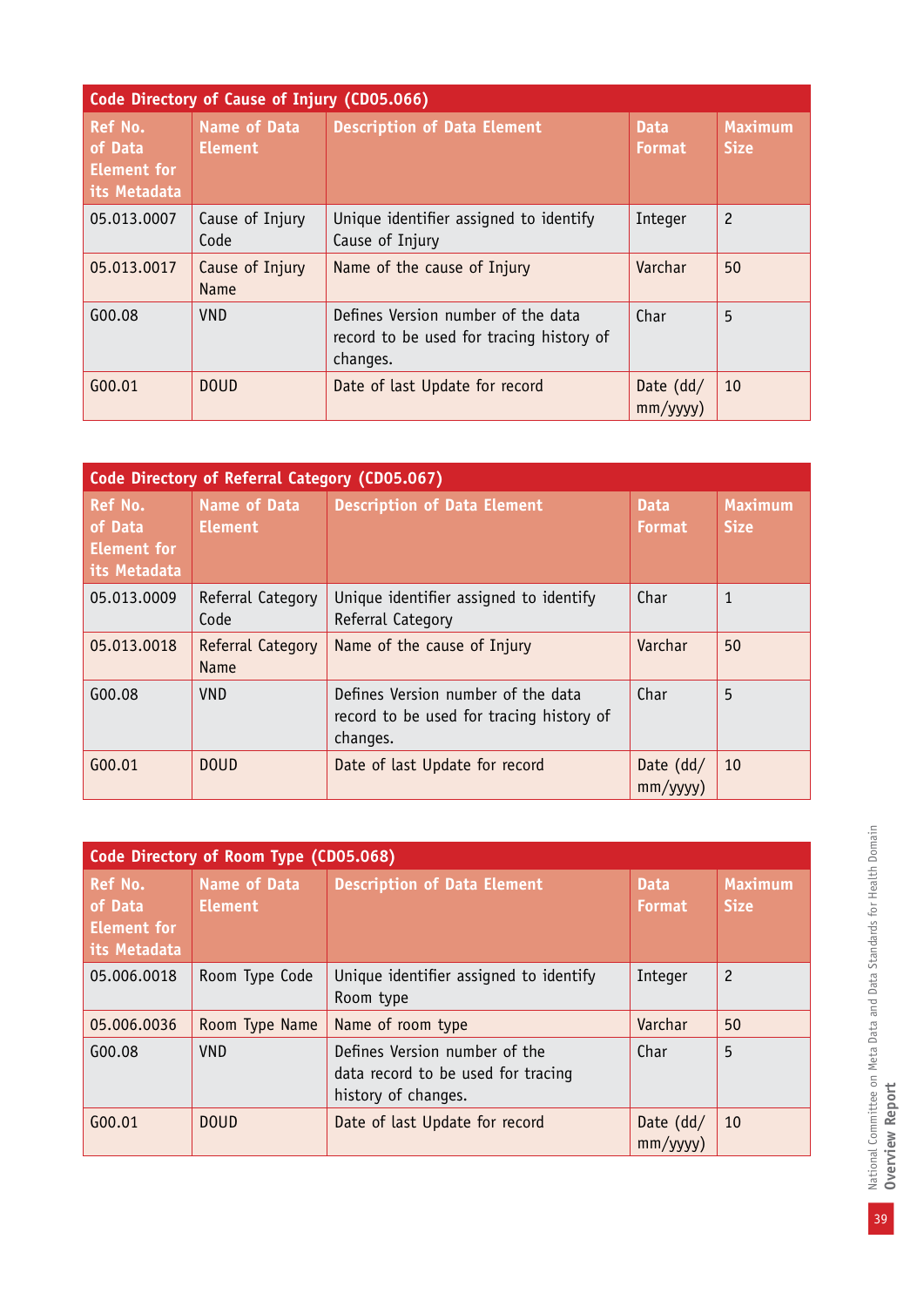| Code Directory of Bed Status (CD05.069)           |                                       |                                                                                            |                              |                               |  |
|---------------------------------------------------|---------------------------------------|--------------------------------------------------------------------------------------------|------------------------------|-------------------------------|--|
| Ref No.<br>of Data<br>Element for<br>its Metadata | <b>Name of Data</b><br><b>Element</b> | <b>Description of Data Element</b>                                                         | <b>Data</b><br><b>Format</b> | <b>Maximum</b><br><b>Size</b> |  |
| 05.012.0012                                       | <b>Bed Status Code</b>                | Unique identifier assigned to identify<br><b>Bed Status Category</b>                       | Integer                      | 1                             |  |
| 05.012.0051                                       | <b>Bed Status Name</b>                | Name of the Bed Status                                                                     | Varchar                      | 25                            |  |
| G00.08                                            | <b>VND</b>                            | Defines Version number of the<br>data record to be used for tracing<br>history of changes. | Char                         | 5                             |  |
| G00.01                                            | <b>DOUD</b>                           | Date of last Update for record                                                             | Date $(dd/$<br>mm/yyy)       | 10                            |  |

| Code Directory of Discharge Type (CD05.070)              |                                       |                                                                                            |                              |                        |  |
|----------------------------------------------------------|---------------------------------------|--------------------------------------------------------------------------------------------|------------------------------|------------------------|--|
| Ref No.<br>of Data<br><b>Element for</b><br>its Metadata | <b>Name of Data</b><br><b>Element</b> | <b>Description of Data Element</b>                                                         | <b>Data</b><br><b>Format</b> | Maximum<br><b>Size</b> |  |
| 05.012.0033                                              | Discharge Type<br>Code                | Unique identifier assigned to identify<br>Discharge Type                                   | Integer                      | $\mathbf{1}$           |  |
| 05.012.0052                                              | Discharge Type<br>Name                | Name of the Discharge Type                                                                 | Varchar                      | 25                     |  |
| G00.08                                                   | <b>VND</b>                            | Defines Version number of the<br>data record to be used for tracing<br>history of changes. | Char                         | 5                      |  |
| G00.01                                                   | <b>DOUD</b>                           | Date of last Update for record                                                             | Date $(dd/$<br>mm/yyyy)      | 10                     |  |

|                                                          | Code Directory of Functional Dependence (CD05.071) |                                                                                            |                              |                               |  |
|----------------------------------------------------------|----------------------------------------------------|--------------------------------------------------------------------------------------------|------------------------------|-------------------------------|--|
| Ref No.<br>of Data<br><b>Element for</b><br>its Metadata | Name of Data<br><b>Element</b>                     | <b>Description of Data Element</b>                                                         | <b>Data</b><br><b>Format</b> | <b>Maximum</b><br><b>Size</b> |  |
| 05.028.0001                                              | <b>Functional</b><br>Dependence<br>Code            | Unique identifier assigned to identify<br><b>Functional Dependence</b>                     | Integer                      | $\mathbf{1}$                  |  |
| 05.028.0022                                              | <b>Functional</b><br>Dependence<br>Name            | Name of Functional Dependence                                                              | Varchar                      | 50                            |  |
| G00.08                                                   | <b>VND</b>                                         | Defines Version number of the<br>data record to be used for tracing<br>history of changes. | Char                         | 5                             |  |
| G00.01                                                   | <b>DOUD</b>                                        | Date of last Update for record                                                             | Date $(dd/$<br>mm/yyy)       | 10                            |  |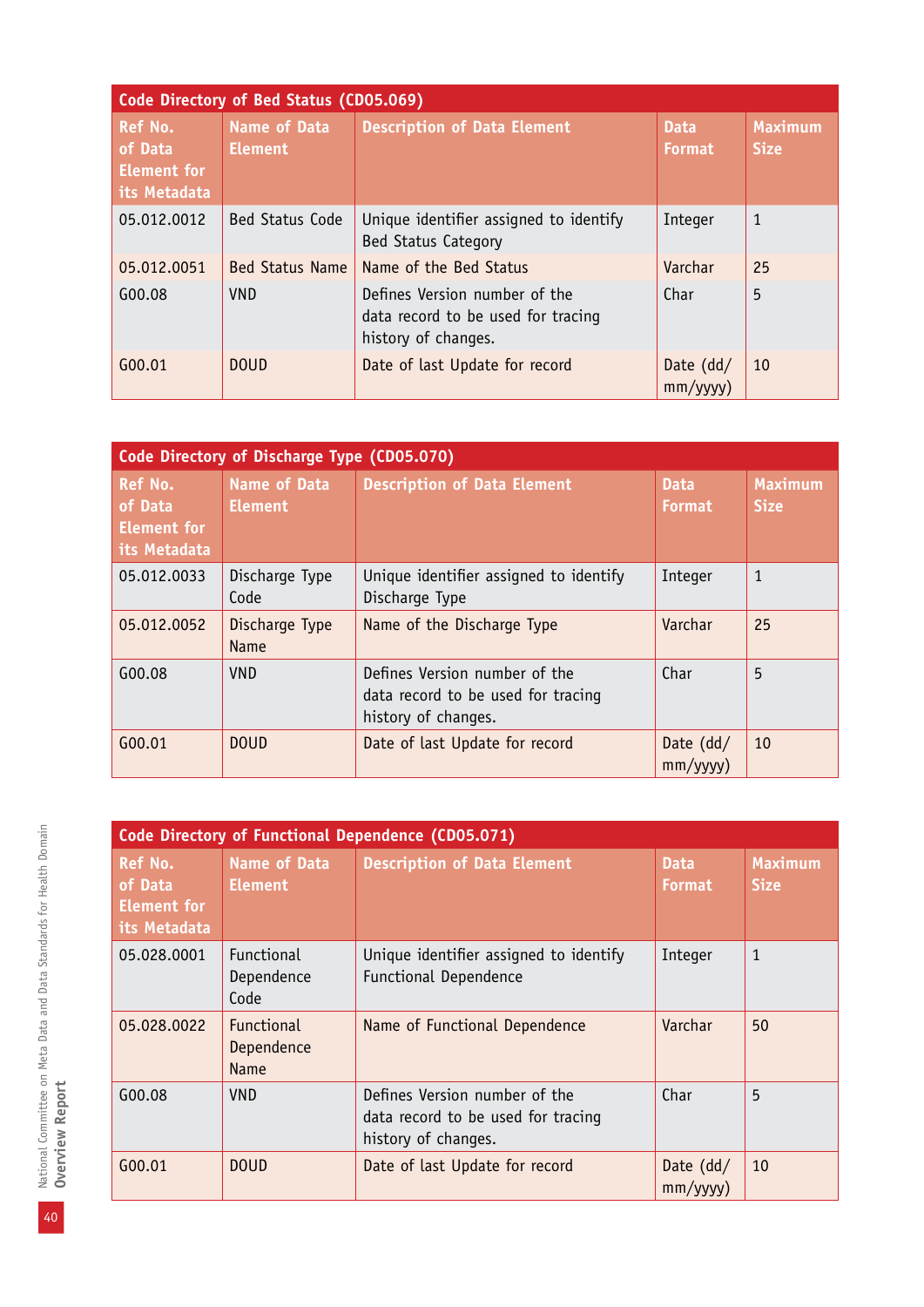| Code Directory of Pain Character (CD05.072)              |                                       |                                                                                            |                              |                               |  |
|----------------------------------------------------------|---------------------------------------|--------------------------------------------------------------------------------------------|------------------------------|-------------------------------|--|
| Ref No.<br>of Data<br><b>Element for</b><br>its Metadata | <b>Name of Data</b><br><b>Element</b> | <b>Description of Data Element</b>                                                         | <b>Data</b><br><b>Format</b> | <b>Maximum</b><br><b>Size</b> |  |
| 05.028.0006                                              | Pain Character<br>Code                | Unique identifier assigned to identify<br>Pain Character                                   | Integer                      | $\overline{c}$                |  |
| 05.028.0023                                              | Pain Character<br><b>Name</b>         | Name of Pain Character                                                                     | Varchar                      | 50                            |  |
| G00.08                                                   | <b>VND</b>                            | Defines Version number of the<br>data record to be used for tracing<br>history of changes. | Char                         | 5                             |  |
| G00.01                                                   | <b>DOUD</b>                           | Date of last Update for record                                                             | Date $(dd/$<br>mm/yyyy)      | 10                            |  |

| Code Directory of Pain Aggravating Factors (CD05.073)           |                                        |                                                                                            |                              |                               |  |
|-----------------------------------------------------------------|----------------------------------------|--------------------------------------------------------------------------------------------|------------------------------|-------------------------------|--|
| <b>Ref No.</b><br>of Data<br><b>Element for</b><br>its Metadata | <b>Name of Data</b><br><b>Element</b>  | <b>Description of Data Element</b>                                                         | <b>Data</b><br><b>Format</b> | <b>Maximum</b><br><b>Size</b> |  |
| 05.028.0010                                                     | Pain Aggravating<br>Factor Code        | Unique identifier assigned to identify<br>Pain Aggravating Factor                          | Integer                      | $\overline{c}$                |  |
| 05.028.0024                                                     | Pain Aggravating<br><b>Factor Name</b> | Name of Pain Aggravating Factor                                                            | Varchar                      | 50                            |  |
| G00.08                                                          | <b>VND</b>                             | Defines Version number of the<br>data record to be used for tracing<br>history of changes. | Char                         | 5                             |  |
| G00.01                                                          | <b>DOUD</b>                            | Date of last Update for record                                                             | Date $(dd/$<br>mm/yyyy)      | 10                            |  |

| Code Directory of Pain Relieving Factors (CD05.074)      |                                       |                                                                                            |                              |                               |  |
|----------------------------------------------------------|---------------------------------------|--------------------------------------------------------------------------------------------|------------------------------|-------------------------------|--|
| Ref No.<br>of Data<br><b>Element for</b><br>its Metadata | <b>Name of Data</b><br><b>Element</b> | <b>Description of Data Element</b>                                                         | <b>Data</b><br><b>Format</b> | <b>Maximum</b><br><b>Size</b> |  |
| 05.028.0011                                              | Pain Relieving<br>Factor Code         | Unique identifier assigned to identify<br>Pain Relieving Factor                            | Integer                      | $\overline{c}$                |  |
| 05.028.0025                                              | Pain Relieving<br><b>Factor Name</b>  | Name of Pain Relieving Factor                                                              | Varchar                      | 50                            |  |
| G00.08                                                   | <b>VND</b>                            | Defines Version number of the<br>data record to be used for tracing<br>history of changes. | Char                         | 5                             |  |
| G00.01                                                   | <b>DOUD</b>                           | Date of last Update for record                                                             | Date $(dd/$<br>mm/yyyy)      | 10                            |  |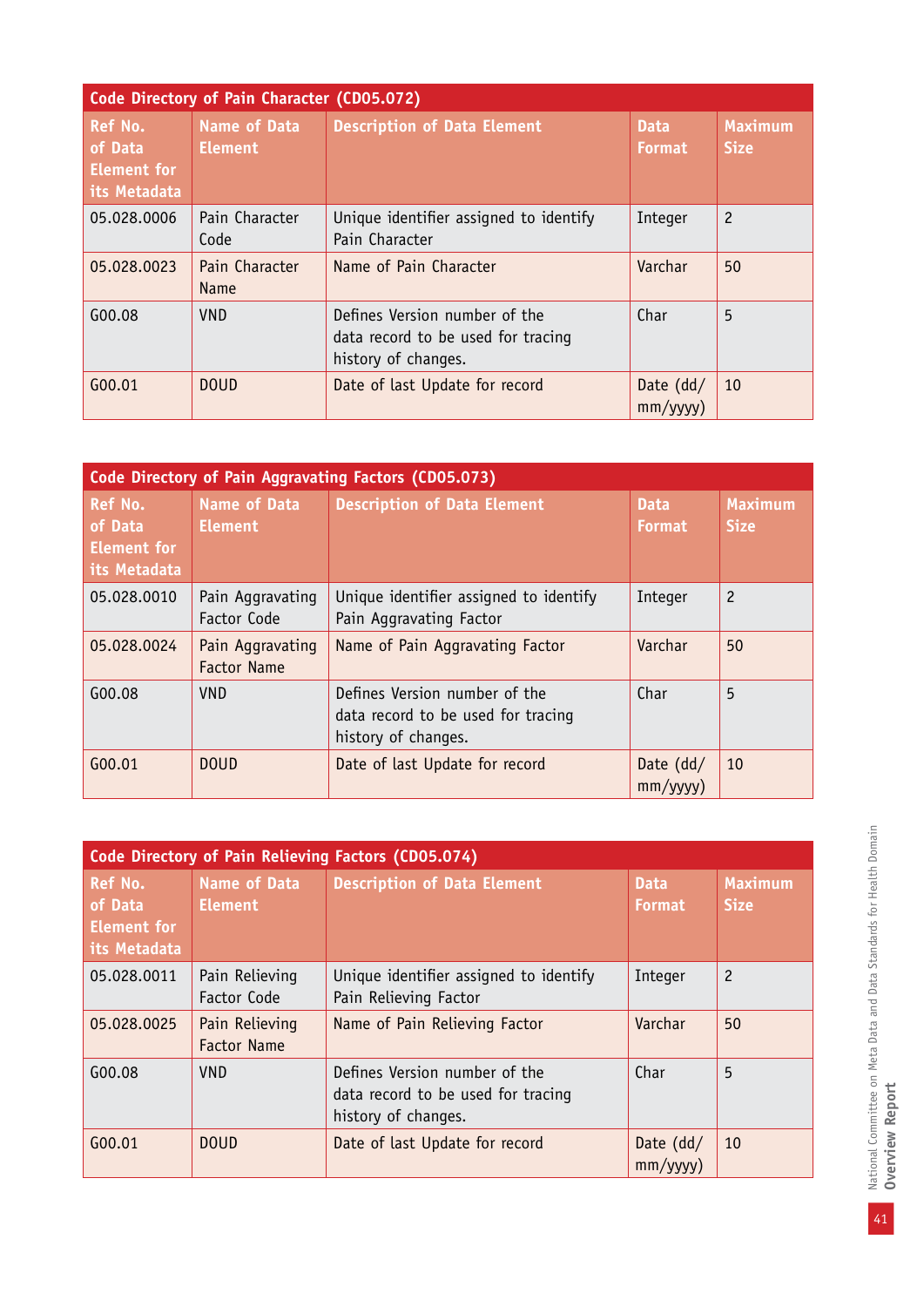| Code Directory of Pain Effects (CD05.075)                |                                       |                                                                                            |                              |                               |  |
|----------------------------------------------------------|---------------------------------------|--------------------------------------------------------------------------------------------|------------------------------|-------------------------------|--|
| Ref No.<br>of Data<br><b>Element</b> for<br>its Metadata | <b>Name of Data</b><br><b>Element</b> | <b>Description of Data Element</b>                                                         | <b>Data</b><br><b>Format</b> | <b>Maximum</b><br><b>Size</b> |  |
| 05.028.0012                                              | Pain Effect Code                      | Unique identifier assigned to identify<br>Pain Effect                                      | Integer                      | $\overline{c}$                |  |
| 05.028.0026                                              | Pain Effect<br>Name                   | Name of Pain Effect                                                                        | Varchar                      | 50                            |  |
| G00.08                                                   | <b>VND</b>                            | Defines Version number of the<br>data record to be used for tracing<br>history of changes. | Char                         | 5                             |  |
| G00.01                                                   | <b>DOUD</b>                           | Date of last Update for record                                                             | Date $(dd/$<br>mm/yyyy)      | 10                            |  |

| Code Directory of OT Type (CD05.076)                            |                                       |                                                                                            |                              |                               |
|-----------------------------------------------------------------|---------------------------------------|--------------------------------------------------------------------------------------------|------------------------------|-------------------------------|
| <b>Ref No.</b><br>of Data<br><b>Element for</b><br>its Metadata | <b>Name of Data</b><br><b>Element</b> | <b>Description of Data Element</b>                                                         | <b>Data</b><br><b>Format</b> | <b>Maximum</b><br><b>Size</b> |
| 05.029.0004                                                     | OT Type Code                          | Unique identifier assigned to identify OT                                                  | Integer                      | 3                             |
| 05.029.0028                                                     | OT Type Name                          | Name of OT                                                                                 | Varchar                      | 99                            |
| G00.08                                                          | <b>VND</b>                            | Defines Version number of the<br>data record to be used for tracing<br>history of changes. | Char                         | 5                             |
| G00.01                                                          | <b>DOUD</b>                           | Date of last Update for record                                                             | Date $(dd/$<br>mm/yyyy)      | 10                            |

|                                                   | Code Directory of Scheduling Status (CD05.077) |                                                                                            |                              |                               |  |
|---------------------------------------------------|------------------------------------------------|--------------------------------------------------------------------------------------------|------------------------------|-------------------------------|--|
| Ref No.<br>of Data<br>Element for<br>its Metadata | <b>Name of Data</b><br><b>Element</b>          | <b>Description of Data Element</b>                                                         | <b>Data</b><br><b>Format</b> | <b>Maximum</b><br><b>Size</b> |  |
| 05.029.0009                                       | Scheduling<br>Status Code                      | Unique code for OT Scheduling status.                                                      | Integer                      | $\overline{c}$                |  |
| 05.029.0029                                       | Scheduling<br><b>Status</b><br>Description     | Name of OT Scheduling status.                                                              | Varchar                      | 50                            |  |
| G00.08                                            | <b>VND</b>                                     | Defines Version number of the<br>data record to be used for tracing<br>history of changes. | Char                         | 5                             |  |
| G00.01                                            | <b>DOUD</b>                                    | Date of last Update for record                                                             | Date $(dd/$<br>mm/yyy)       | 10                            |  |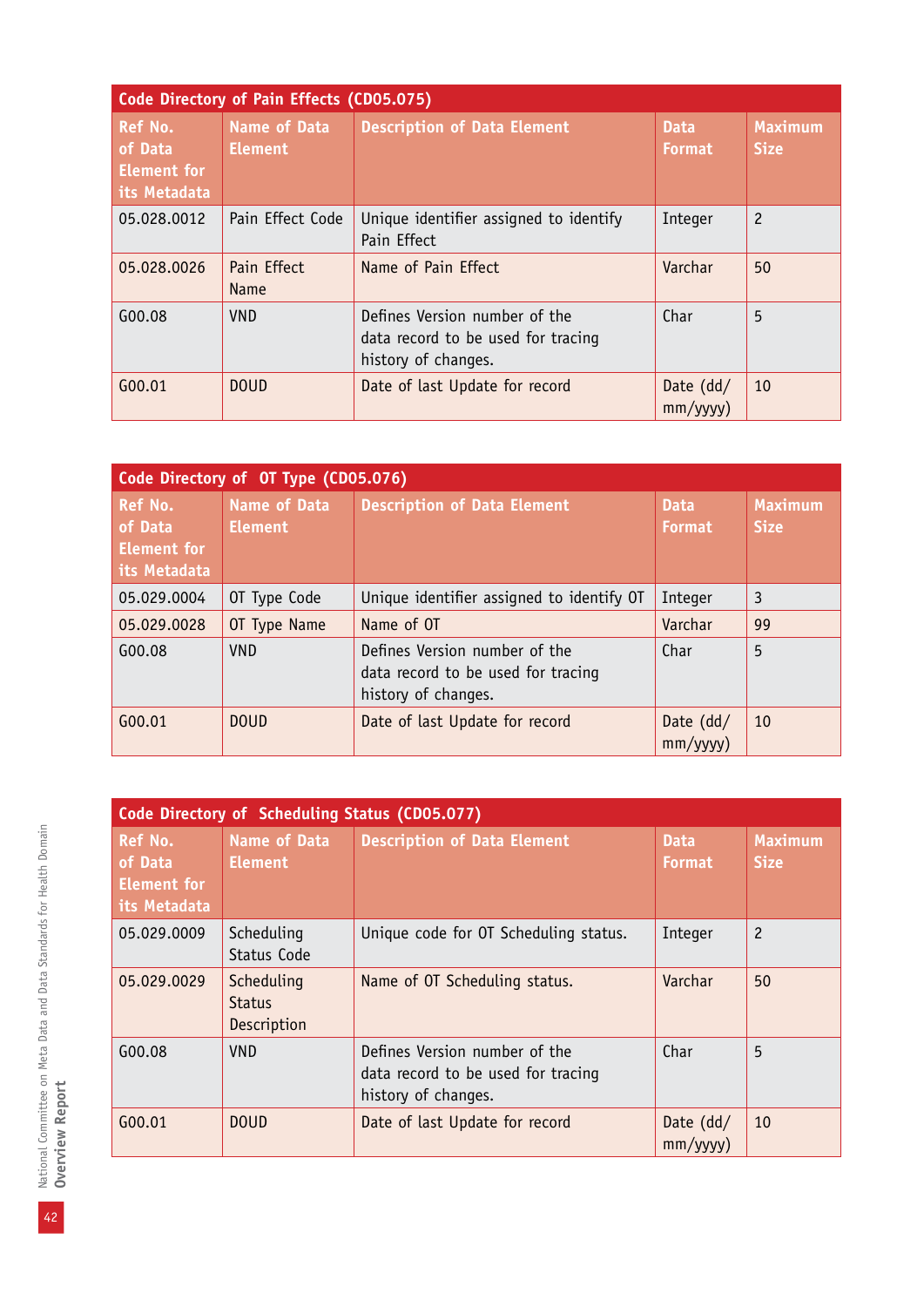| Code Directory of Type of Anesthesia (CD05.078)                 |                                       |                                                                                            |                              |                               |  |
|-----------------------------------------------------------------|---------------------------------------|--------------------------------------------------------------------------------------------|------------------------------|-------------------------------|--|
| <b>Ref No.</b><br>of Data<br><b>Element</b> for<br>its Metadata | <b>Name of Data</b><br><b>Element</b> | <b>Description of Data Element</b>                                                         | <b>Data</b><br><b>Format</b> | <b>Maximum</b><br><b>Size</b> |  |
| 05.029.0016                                                     | Type of<br>Anesthesia Code            | Unique code for Type of Anesthesia                                                         | Integer                      | $\overline{c}$                |  |
| 05.029.0030                                                     | Type of<br>Anesthesia Name            | Name of Type of Anesthesia                                                                 | Varchar                      | 50                            |  |
| G00.08                                                          | <b>VND</b>                            | Defines Version number of the<br>data record to be used for tracing<br>history of changes. | Char                         | 5                             |  |
| G00.01                                                          | <b>DOUD</b>                           | Date of last Update for record                                                             | Date $(dd/$<br>mm/yyyy)      | 10                            |  |

|                                                          | Code Directory of OT Checklist (CD05.079) |                                                                                            |                               |                               |  |
|----------------------------------------------------------|-------------------------------------------|--------------------------------------------------------------------------------------------|-------------------------------|-------------------------------|--|
| Ref No.<br>of Data<br><b>Element</b> for<br>its Metadata | <b>Name of Data</b><br><b>Element</b>     | <b>Description of Data Element</b>                                                         | <b>Data</b><br>Format         | <b>Maximum</b><br><b>Size</b> |  |
| 05.029.0018                                              | OT Checklist<br>Code                      | Unique code for OT checklist                                                               | Integer                       | $\overline{c}$                |  |
| 05.029.0031                                              | OT Checklist<br>Name                      | Name of OT checklist                                                                       | Varchar                       | 50                            |  |
| G00.08                                                   | <b>VND</b>                                | Defines Version number of the<br>data record to be used for tracing<br>history of changes. | Char                          | 5                             |  |
| G00.01                                                   | <b>DOUD</b>                               | Date of last Update for record                                                             | Date $(dd/$<br>$mm/$ yyyy $)$ | 10                            |  |

| Code Directory of Service Type (CD05.080)                |                                       |                                                                                            |                              |                               |
|----------------------------------------------------------|---------------------------------------|--------------------------------------------------------------------------------------------|------------------------------|-------------------------------|
| Ref No.<br>of Data<br><b>Element for</b><br>its Metadata | <b>Name of Data</b><br><b>Element</b> | <b>Description of Data Element</b>                                                         | <b>Data</b><br><b>Format</b> | <b>Maximum</b><br><b>Size</b> |
| 05.007.0008                                              | Service Type<br>Code                  | Unique code for Service Type.                                                              | Integer                      | $\overline{c}$                |
| 05.007.0038                                              | Service Type<br>Name                  | Description for Service Types.                                                             | Varchar                      | 50                            |
| 05.007.0039                                              | Reference Values                      | Applicable Service Type Code Directories                                                   | Varchar                      | 99                            |
| G00.08                                                   | <b>VND</b>                            | Defines Version number of the<br>data record to be used for tracing<br>history of changes. | Char                         | 5                             |
| G00.01                                                   | <b>DOUD</b>                           | Date of last Update for record                                                             | Date $(dd/$<br>mm/yyyy)      | 10                            |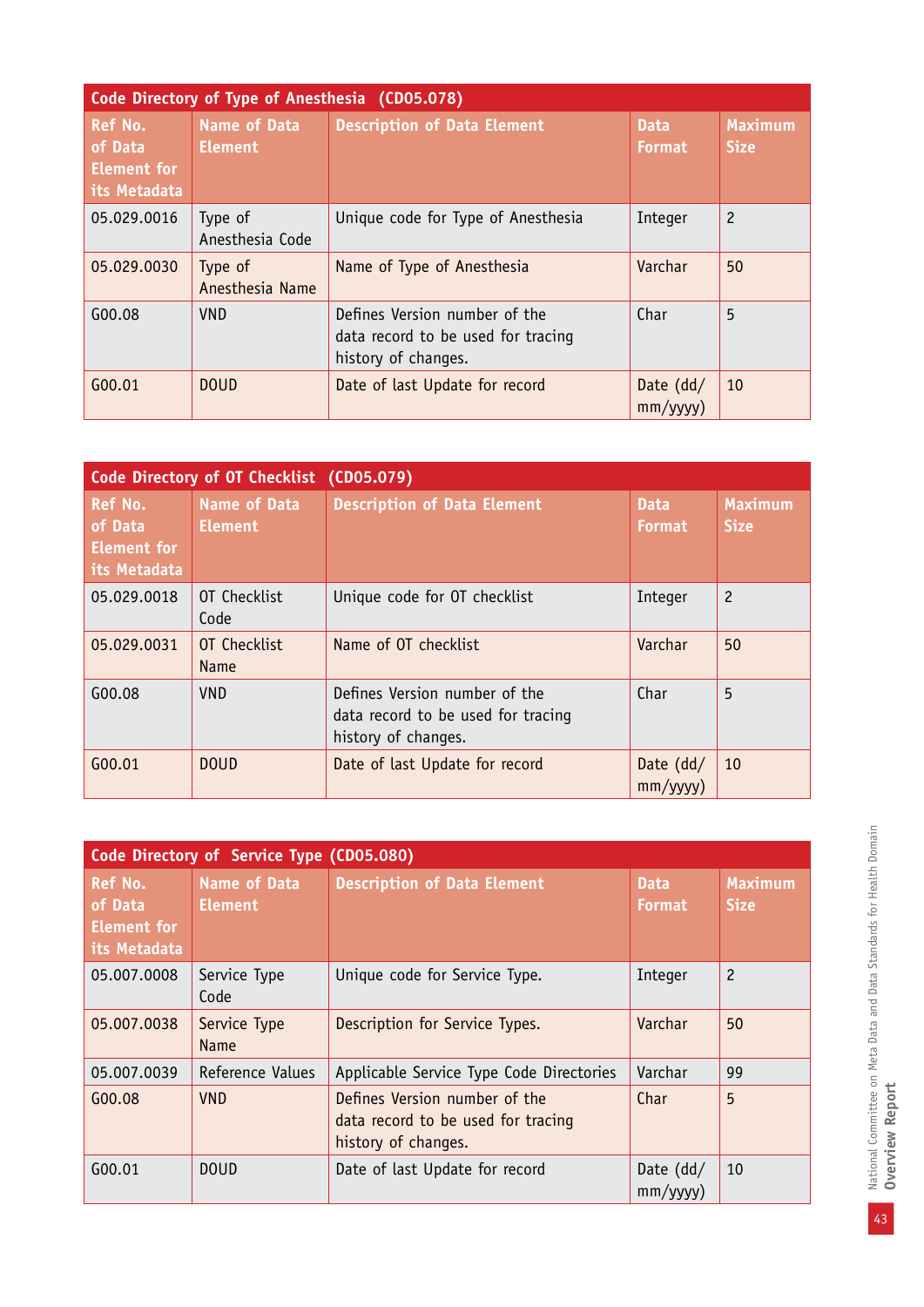| Code Directory of OT Preference Card (CD05.081)                 |                                |                                                                                            |                              |                               |
|-----------------------------------------------------------------|--------------------------------|--------------------------------------------------------------------------------------------|------------------------------|-------------------------------|
| <b>Ref No.</b><br>of Data<br><b>Element for</b><br>its Metadata | Name of Data<br><b>Element</b> | <b>Description of Data Element</b>                                                         | <b>Data</b><br><b>Format</b> | <b>Maximum</b><br><b>Size</b> |
| 05.029.0020                                                     | Item Code                      | Unique code of OT Preference card                                                          | Integer                      | $\overline{c}$                |
| 05.029.0032                                                     | Item Description               | Description of item                                                                        | Varchar                      | 99                            |
| 05.029.0033                                                     | Item Category                  | It is the preferred or standard category<br>as desired by surgeon                          | Varchar                      | 20                            |
| G00.08                                                          | <b>VND</b>                     | Defines Version number of the<br>data record to be used for tracing<br>history of changes. | Char                         | 5                             |
| G00.01                                                          | <b>DOUD</b>                    | Date of last Update for record                                                             | Date $(dd/$<br>mm/yyyy)      | 10                            |

| Code Directory of Inventory Store Type (CD05.082)        |                                       |                                                                                            |                               |                               |  |
|----------------------------------------------------------|---------------------------------------|--------------------------------------------------------------------------------------------|-------------------------------|-------------------------------|--|
| Ref No.<br>of Data<br><b>Element</b> for<br>its Metadata | <b>Name of Data</b><br><b>Element</b> | <b>Description of Data Element</b>                                                         | <b>Data</b><br><b>Format</b>  | <b>Maximum</b><br><b>Size</b> |  |
| 05.031.0049                                              | <b>Inventory Store</b><br>Type Code   | Unique code for Inventory store type                                                       | Varchar                       | 20                            |  |
| 05.031.0163                                              | <b>Inventory Store</b><br><b>Type</b> | Inventory store type name                                                                  | Varchar                       | 99                            |  |
| G00.08                                                   | <b>VND</b>                            | Defines Version number of the<br>data record to be used for tracing<br>history of changes. | Char                          | 5                             |  |
| G00.01                                                   | <b>DOUD</b>                           | Date of last Update for record                                                             | Date $(dd/$<br>$mm/$ yyyy $)$ | 10                            |  |

|                                                   | Code Directory of Blood Components (CD05.083) |                                                                                            |                              |                               |  |
|---------------------------------------------------|-----------------------------------------------|--------------------------------------------------------------------------------------------|------------------------------|-------------------------------|--|
| Ref No.<br>of Data<br>Element for<br>its Metadata | <b>Name of Data</b><br><b>Element</b>         | <b>Description of Data Element</b>                                                         | <b>Data</b><br><b>Format</b> | <b>Maximum</b><br><b>Size</b> |  |
| 05.027.0014                                       | Blood<br>Components<br>Code                   | Unique code for Blood component                                                            | Integer                      | $\overline{c}$                |  |
| 05.027.0033                                       | <b>Blood</b><br>Component Name                | Name of blood component like packed<br>RBCs, platelets, FFP etc.                           | Varchar                      | 50                            |  |
| G00.08                                            | <b>VND</b>                                    | Defines Version number of the<br>data record to be used for tracing<br>history of changes. | Char                         | 5                             |  |
| G00.01                                            | <b>DOUD</b>                                   | Date of last Update for record                                                             | Date $(dd/$<br>mm/yyyy)      | 10                            |  |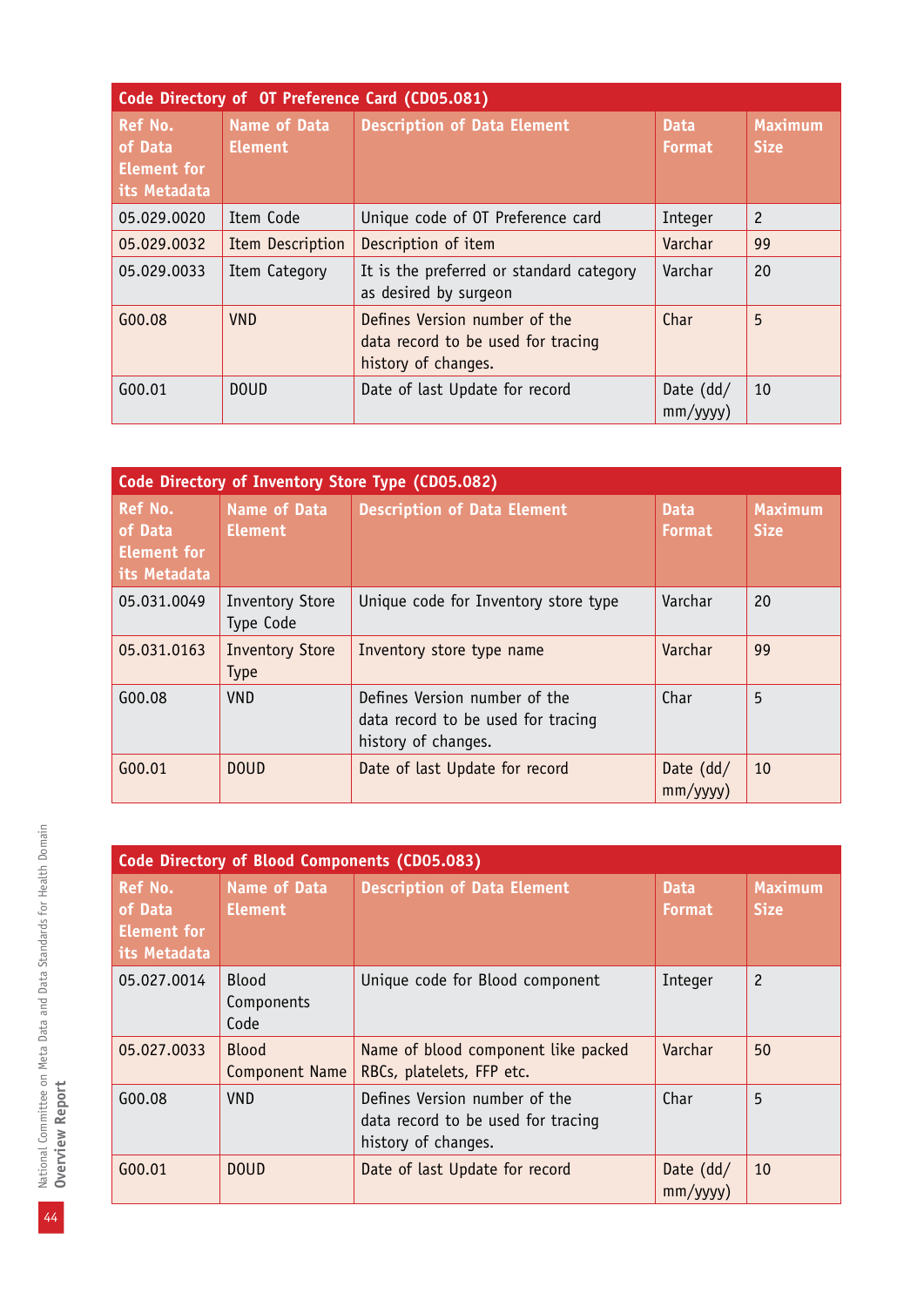| <b>Code Directory of Donation Type (CD05.084)</b>               |                                       |                                                                                            |                              |                               |  |
|-----------------------------------------------------------------|---------------------------------------|--------------------------------------------------------------------------------------------|------------------------------|-------------------------------|--|
| <b>Ref No.</b><br>of Data<br><b>Element for</b><br>its Metadata | <b>Name of Data</b><br><b>Element</b> | <b>Description of Data Element</b>                                                         | <b>Data</b><br><b>Format</b> | <b>Maximum</b><br><b>Size</b> |  |
| 05.027.0017                                                     | Donation Type<br>Code                 | Unique code for Donation Type                                                              | Integer                      | $\overline{c}$                |  |
| 05.027.0034                                                     | Donation Type<br>Name                 | Name of Donation Type like Voluntary,<br>replacement etc.                                  | Varchar                      | 50                            |  |
| G00.08                                                          | <b>VND</b>                            | Defines Version number of the data<br>record to be used for tracing history of<br>changes. | Char                         | 5                             |  |
| G00.01                                                          | <b>DOUD</b>                           | Date of last Update for record                                                             | Date $(dd/$<br>mm/yyyy)      | 10                            |  |

| Code Directory of Transfusion Status (CD05.085)                 |                                       |                                                                                            |                              |                               |  |
|-----------------------------------------------------------------|---------------------------------------|--------------------------------------------------------------------------------------------|------------------------------|-------------------------------|--|
| <b>Ref No.</b><br>of Data<br><b>Element for</b><br>its Metadata | <b>Name of Data</b><br><b>Element</b> | <b>Description of Data Element</b>                                                         | <b>Data</b><br><b>Format</b> | <b>Maximum</b><br><b>Size</b> |  |
| 05.027.0027                                                     | Transfusion<br>Status Code            | Unique code for Donation Type                                                              | Integer                      | $\overline{c}$                |  |
| 05.027.0035                                                     | Transfusion<br><b>Status Name</b>     | Name of transfusion status like unused,<br>transfused etc.                                 | Varchar                      | 50                            |  |
| G00.08                                                          | <b>VND</b>                            | Defines Version number of the<br>data record to be used for tracing<br>history of changes. | Char                         | 5                             |  |
| G00.01                                                          | <b>DOUD</b>                           | Date of last Update for record                                                             | Date $(dd/$<br>mm/yyyy)      | 10                            |  |

| Code Directory of Blood Bank Master (CD05.086)           |                                       |                                                                                            |                              |                               |
|----------------------------------------------------------|---------------------------------------|--------------------------------------------------------------------------------------------|------------------------------|-------------------------------|
| Ref No.<br>of Data<br><b>Element for</b><br>its Metadata | <b>Name of Data</b><br><b>Element</b> | <b>Description of Data Element</b>                                                         | <b>Data</b><br><b>Format</b> | <b>Maximum</b><br><b>Size</b> |
| 05.027.0001                                              | <b>Blood Bank ID</b>                  | Unique code for Indication Type                                                            | Integer                      | $\overline{c}$                |
|                                                          | <b>Blood Bank</b><br><b>Name</b>      | Name of Indications like therapeutic,<br>surgery etc.                                      | Varchar                      | 50                            |
| 05.027.0002                                              | <b>Blood Bank Type</b>                | Type of Blood Bank                                                                         | Integer                      | 1                             |
| G00.08                                                   | <b>VND</b>                            | Defines Version number of the data<br>record to be used for tracing history of<br>changes. | Char                         | 5                             |
| G00.01                                                   | <b>DOUD</b>                           | Date of last Update for record                                                             | Date $(dd/$<br>mm/yyyy)      | 10                            |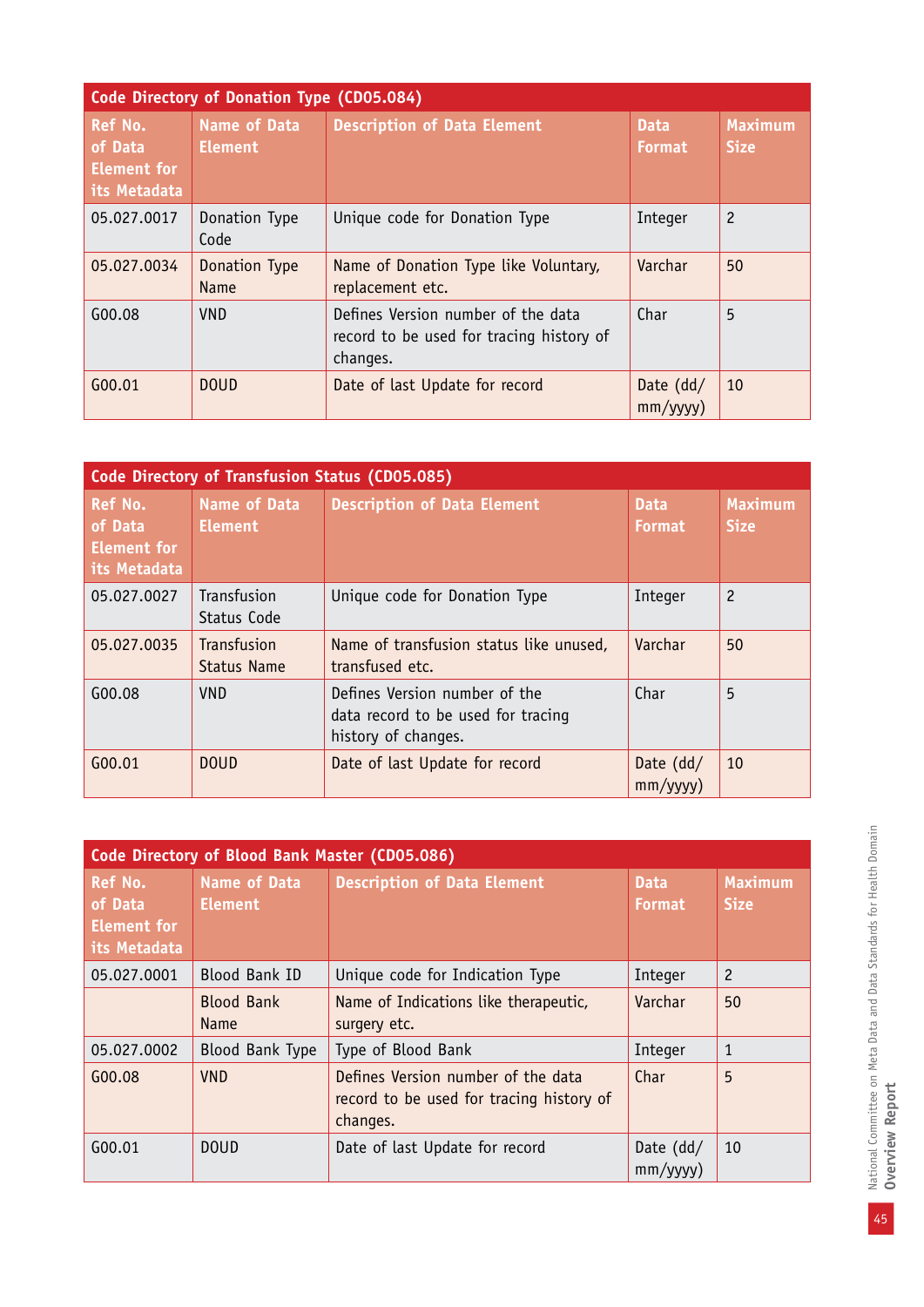|                                                          | Code Directory of Transfusion Adverse Reaction Type (CD05.087) |                                                                                            |                              |                               |  |  |
|----------------------------------------------------------|----------------------------------------------------------------|--------------------------------------------------------------------------------------------|------------------------------|-------------------------------|--|--|
| Ref No.<br>of Data<br><b>Element for</b><br>its Metadata | <b>Name of Data</b><br><b>Element</b>                          | <b>Description of Data Element</b>                                                         | <b>Data</b><br><b>Format</b> | <b>Maximum</b><br><b>Size</b> |  |  |
| 05.027.0031                                              | Adverse<br>Reaction Type<br>Code                               | Unique code for Adverse Reaction Type                                                      | Integer                      | $\overline{c}$                |  |  |
| 05.027.0036                                              | Adverse<br>Reaction Type<br>Name                               | Name of Adverse Reaction like<br>Anaphylactic reaction, ABO<br>incompatibility etc.        | Varchar                      | 50                            |  |  |
| G00.08                                                   | VND.                                                           | Defines Version number of the<br>data record to be used for tracing<br>history of changes. | Char                         | 5                             |  |  |
| G00.01                                                   | <b>DOUD</b>                                                    | Date of last Update for record                                                             | Date $(dd/$<br>mm/yyy)       | 10                            |  |  |

| Code Directory of Ward (CD05.088)                               |                                       |                                                                                            |                              |                               |
|-----------------------------------------------------------------|---------------------------------------|--------------------------------------------------------------------------------------------|------------------------------|-------------------------------|
| <b>Ref No.</b><br>of Data<br><b>Element for</b><br>its Metadata | <b>Name of Data</b><br><b>Element</b> | <b>Description of Data Element</b>                                                         | <b>Data</b><br><b>Format</b> | <b>Maximum</b><br><b>Size</b> |
| 05.012.0016                                                     | <b>Ward Code</b>                      | Unique Identifier for the Ward within a<br>facility                                        | Integer                      | $\overline{c}$                |
| 05.008.0016                                                     | Ward Name                             | Name of the ward                                                                           | Varchar                      | 99                            |
| G00.08                                                          | VND.                                  | Defines Version number of the<br>data record to be used for tracing<br>history of changes. | Char                         | 5                             |
| G(00.01)                                                        | <b>DOUD</b>                           | Date of last Update for record                                                             | Date $(dd/$<br>mm/yyyy)      | 10                            |

| Code Directory of Bed (CD05.089)                                |                                       |                                                                                            |                              |                               |
|-----------------------------------------------------------------|---------------------------------------|--------------------------------------------------------------------------------------------|------------------------------|-------------------------------|
| <b>Ref No.</b><br>of Data<br><b>Element for</b><br>its Metadata | <b>Name of Data</b><br><b>Element</b> | <b>Description of Data Element</b>                                                         | <b>Data</b><br><b>Format</b> | <b>Maximum</b><br><b>Size</b> |
| 05.012.0055                                                     | Bed Code                              | Unique Identifier for the Bed within a<br>ward                                             | Integer                      | $\overline{c}$                |
| 05.012.0017                                                     | <b>Bed Name</b>                       | Name of the bed                                                                            | Varchar                      | 99                            |
| G00.08                                                          | <b>VND</b>                            | Defines Version number of the<br>data record to be used for tracing<br>history of changes. | Char                         | 5                             |
| G00.01                                                          | <b>DOUD</b>                           | Date of last Update for record                                                             | Date $(dd/$<br>mm/yyyy)      | 10                            |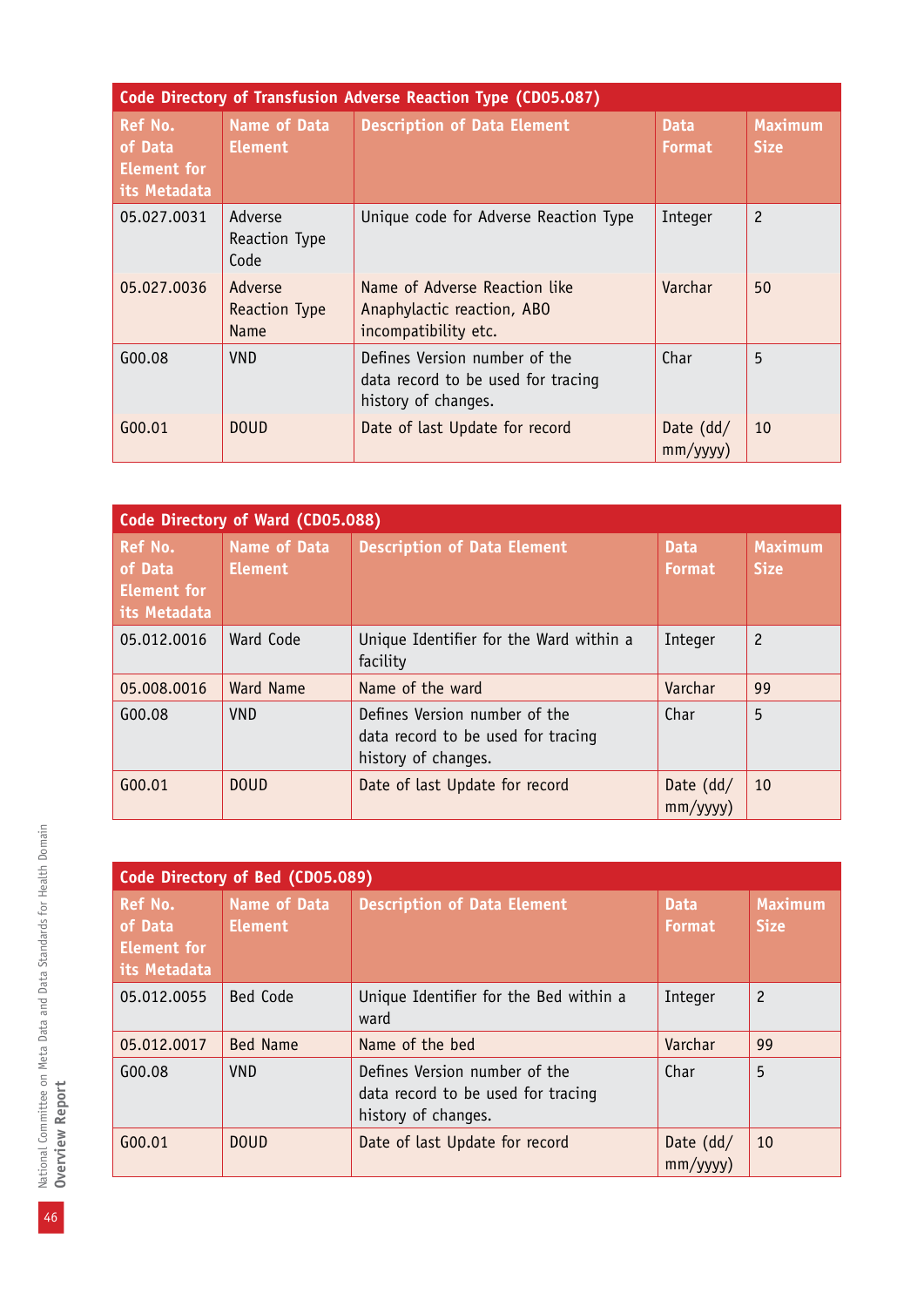| <b>Code Directory of Department (CD05.090)</b>                  |                                       |                                                                                            |                              |                               |
|-----------------------------------------------------------------|---------------------------------------|--------------------------------------------------------------------------------------------|------------------------------|-------------------------------|
| <b>Ref No.</b><br>of Data<br><b>Element for</b><br>its Metadata | <b>Name of Data</b><br><b>Element</b> | <b>Description of Data Element</b>                                                         | <b>Data</b><br><b>Format</b> | <b>Maximum</b><br><b>Size</b> |
| 05.012.0007                                                     | Department Code                       | Unique Identifier for the department<br>within a facility                                  | Integer                      | $\overline{c}$                |
| 05.008.0016                                                     | Department<br><b>Name</b>             | Name of the department                                                                     | Varchar                      | 99                            |
| G00.08                                                          | <b>VND</b>                            | Defines Version number of the<br>data record to be used for tracing<br>history of changes. | Char                         | 5                             |
| G00.01                                                          | <b>DOUD</b>                           | Date of last Update for record                                                             | Date $(dd/$<br>mm/yyyy)      | 10                            |

| Code Directory of Bed Type (CD05.091)                           |                                       |                                                                                            |                              |                               |
|-----------------------------------------------------------------|---------------------------------------|--------------------------------------------------------------------------------------------|------------------------------|-------------------------------|
| <b>Ref No.</b><br>of Data<br><b>Element</b> for<br>its Metadata | <b>Name of Data</b><br><b>Element</b> | <b>Description of Data Element</b>                                                         | <b>Data</b><br><b>Format</b> | <b>Maximum</b><br><b>Size</b> |
| 05.008.0017                                                     | Bed Type Code                         | Bed Type Code                                                                              | Integer                      | $\mathbf{1}$                  |
| 05.008.0032                                                     | Bed Type Name                         | Bed Type Name                                                                              | Varchar                      | 50                            |
| G00.08                                                          | <b>VND</b>                            | Defines Version number of the<br>data record to be used for tracing<br>history of changes. | Char                         | 5                             |
| G00.01                                                          | <b>DOUD</b>                           | Date of last Update for record                                                             | Date $(dd/$<br>mm/yyy)       | 10                            |

| Code Directory of Sterilization Cycle (CD05.092)  |                                       |                                                                                            |                              |                               |  |
|---------------------------------------------------|---------------------------------------|--------------------------------------------------------------------------------------------|------------------------------|-------------------------------|--|
| Ref No.<br>of Data<br>Element for<br>its Metadata | <b>Name of Data</b><br><b>Element</b> | <b>Description of Data Element</b>                                                         | <b>Data</b><br><b>Format</b> | <b>Maximum</b><br><b>Size</b> |  |
| 05.030.0002                                       | Sterilization<br>Cycle Code           | Unique code for Sterilization Cycle                                                        | Integer                      | $\overline{c}$                |  |
| 05.030.0018                                       | Sterilization<br>Cycle Name           | Method of Sterilization like chemical<br>wash, high temp exposure etc.                     | Varchar                      | 50                            |  |
| 05.030.0019                                       | Comments                              | Comment based on method used in<br>sterilization                                           | Varchar                      | 255                           |  |
| G00.08                                            | <b>VND</b>                            | Defines Version number of the<br>data record to be used for tracing<br>history of changes. | Char                         | 5                             |  |
| G00.01                                            | <b>DOUD</b>                           | Date of last Update for record                                                             | Date $(dd/$<br>mm/yyyy)      | 10                            |  |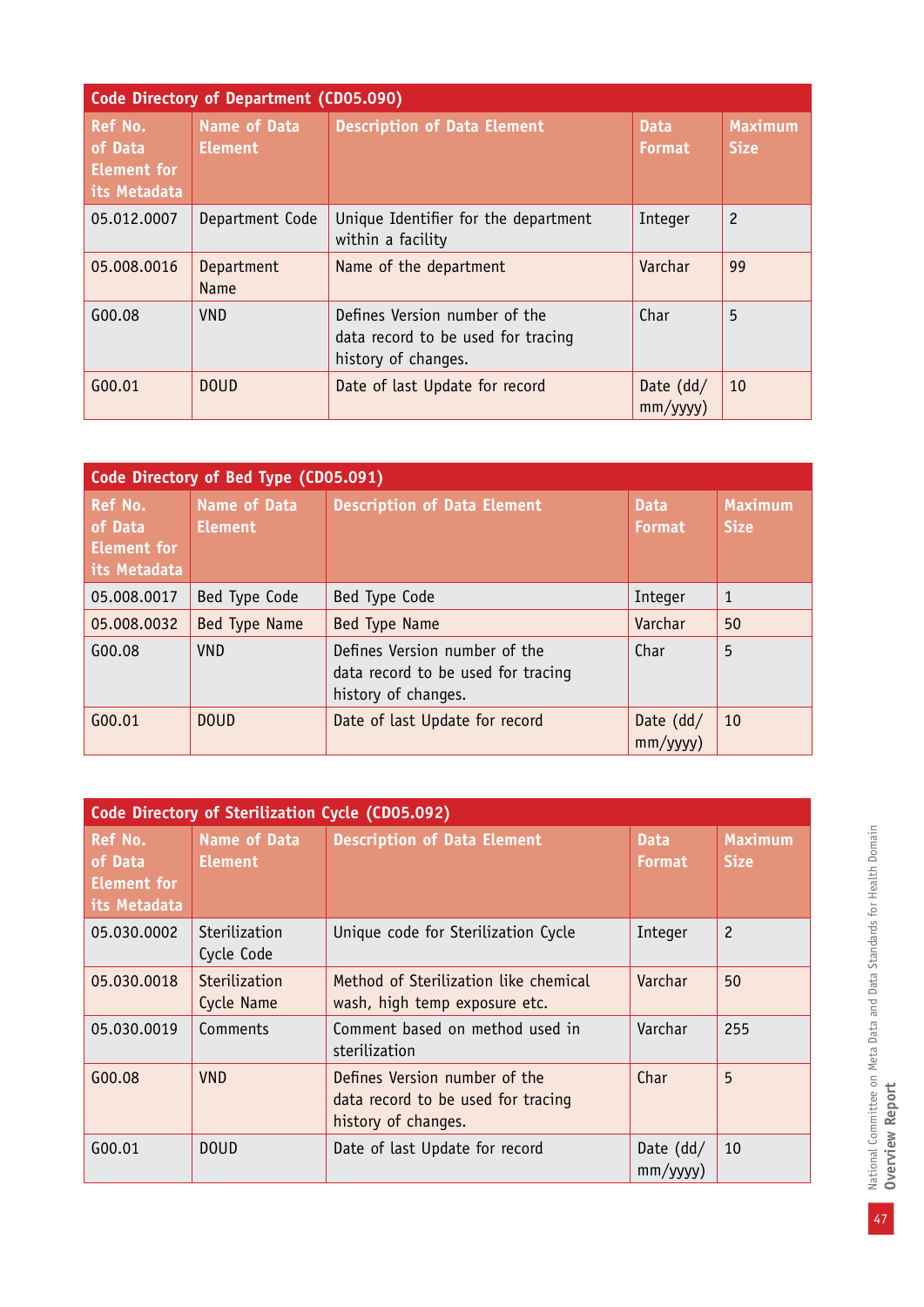| Code Directory of Maintenance Cycle (CD05.093)           |                                       |                                                                                            |                               |                               |  |
|----------------------------------------------------------|---------------------------------------|--------------------------------------------------------------------------------------------|-------------------------------|-------------------------------|--|
| Ref No.<br>of Data<br><b>Element for</b><br>its Metadata | <b>Name of Data</b><br><b>Element</b> | <b>Description of Data Element</b>                                                         | <b>Data</b><br><b>Format</b>  | <b>Maximum</b><br><b>Size</b> |  |
| 05.030.0003                                              | Maintenance<br>Cycle Code             | Unique code for Maintenance Cycle                                                          | Integer                       | $\overline{c}$                |  |
| 05.030.0020                                              | Maintenance<br>Cycle Name             | Name of maintenance cycle like<br>sharpen, polishing etc.                                  | Varchar                       | 50                            |  |
| G00.08                                                   | VND.                                  | Defines Version number of the<br>data record to be used for tracing<br>history of changes. | Char                          | 5                             |  |
| G00.01                                                   | <b>DOUD</b>                           | Date of last Update for record                                                             | Date $(dd/$<br>$mm/$ yyyy $)$ | 10                            |  |

|                                                          | Code Directory of Radiology Center Master (CD05.094) |                                                                                            |                              |                               |  |  |
|----------------------------------------------------------|------------------------------------------------------|--------------------------------------------------------------------------------------------|------------------------------|-------------------------------|--|--|
| Ref No.<br>of Data<br><b>Element for</b><br>its Metadata | <b>Name of Data</b><br><b>Element</b>                | <b>Description of Data Element</b>                                                         | <b>Data</b><br><b>Format</b> | <b>Maximum</b><br><b>Size</b> |  |  |
| 05.022.0001                                              | Radiology Center<br>ID                               | Unique ID of the Radiology Center                                                          | Integer                      | 10                            |  |  |
| 05.022.0011                                              | Radiology Center<br>Name                             | Name of the Radiology Center                                                               | Varchar                      | 99                            |  |  |
| 05.022.0002                                              | Radiology Center<br><b>Type</b>                      | Type of Radiology Center                                                                   | Integer                      | $\mathbf{1}$                  |  |  |
| G00.08                                                   | <b>VND</b>                                           | Defines Version number of the<br>data record to be used for tracing<br>history of changes. | Char                         | 5                             |  |  |
| G00.01                                                   | <b>DOUD</b>                                          | Date of last Update for record                                                             | Date $(dd/$<br>mm/yyyy)      | 10                            |  |  |

|                                                          | Code Directory of Academic Qualification Level (CD05.095) |                                                                                                  |                               |                               |  |
|----------------------------------------------------------|-----------------------------------------------------------|--------------------------------------------------------------------------------------------------|-------------------------------|-------------------------------|--|
| Ref No.<br>of Data<br><b>Element for</b><br>its Metadata | <b>Name of Data</b><br><b>Element</b>                     | <b>Description of Data Element</b>                                                               | <b>Data</b><br><b>Format</b>  | <b>Maximum</b><br><b>Size</b> |  |
| 05.004.0012                                              | Qualification<br>Level Code                               | HR Qualification Level Code                                                                      | Integer                       | $\overline{c}$                |  |
| 05.004.0145                                              | Qualification<br>Level Name                               | Description of Employee qualification<br>level (e.g. Post Graduate, Doctorate,<br>Graduate etc.) | Varchar                       | 99                            |  |
| G00.08                                                   | <b>VND</b>                                                | Defines Version number of the data record<br>to be used for tracing history of changes.          | Char                          | 5                             |  |
| G00.01                                                   | <b>DOUD</b>                                               | Date of last Update for record                                                                   | Date $(dd/$<br>$mm/$ yyyy $)$ | 10                            |  |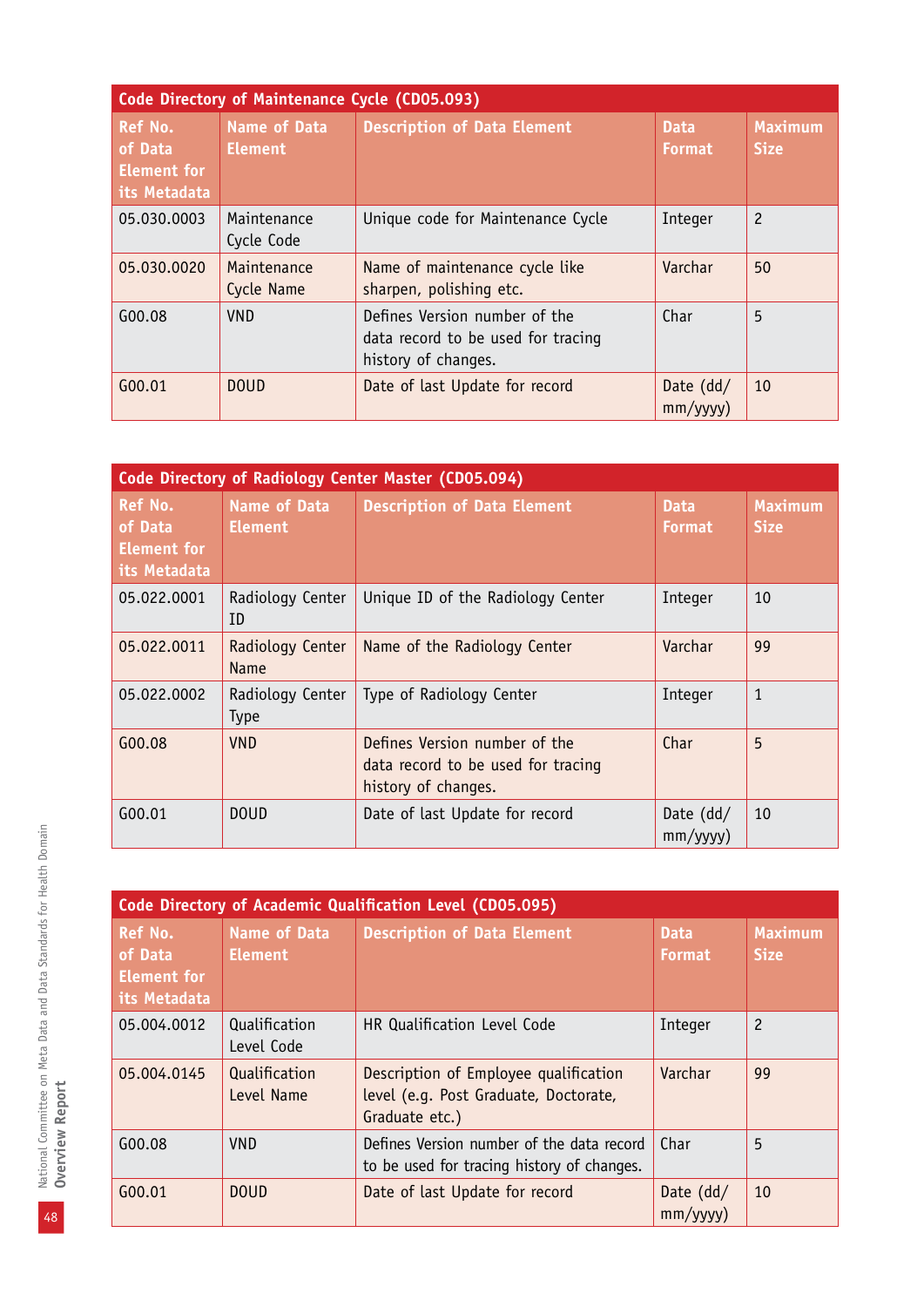| Code Directory of Academic Qualification Type (CD05.096) |                                       |                                                                                            |                              |                               |
|----------------------------------------------------------|---------------------------------------|--------------------------------------------------------------------------------------------|------------------------------|-------------------------------|
| Ref No.<br>of Data<br><b>Element</b> for<br>its Metadata | <b>Name of Data</b><br><b>Element</b> | <b>Description of Data Element</b>                                                         | <b>Data</b><br><b>Format</b> | <b>Maximum</b><br><b>Size</b> |
| 05.004.0013                                              | Qualification<br>Type Code            | HR Qualification Type Code                                                                 | Integer                      | $\overline{c}$                |
| 05.004.0146                                              | Qualification<br><b>Type Name</b>     | Description of Employee qualification<br>type (e.g. MBBS, MD etc.)                         | Varchar                      | 60                            |
| G00.08                                                   | <b>VND</b>                            | Defines Version number of the<br>data record to be used for tracing<br>history of changes. | Char                         | 5                             |
| G00.01                                                   | <b>DOUD</b>                           | Date of last Update for record                                                             | Date $(dd/$<br>mm/yyyy)      | 10                            |

| Code Directory of Employment Type (CD05.097)             |                                       |                                                                                            |                              |                               |
|----------------------------------------------------------|---------------------------------------|--------------------------------------------------------------------------------------------|------------------------------|-------------------------------|
| Ref No.<br>of Data<br><b>Element for</b><br>its Metadata | <b>Name of Data</b><br><b>Element</b> | <b>Description of Data Element</b>                                                         | <b>Data</b><br><b>Format</b> | <b>Maximum</b><br><b>Size</b> |
| 05.004.0055                                              | Employment Type<br>Code               | Unique code for the type of employment                                                     | Integer                      | 1                             |
| 05.004.0147                                              | Employment Type<br><b>Name</b>        | Unique name for the type of<br>employment                                                  | Varchar                      | 60                            |
| G00.08                                                   | <b>VND</b>                            | Defines Version number of the<br>data record to be used for tracing<br>history of changes. | Char                         | 5                             |
| G00.01                                                   | <b>DOUD</b>                           | Date of last Update for record                                                             | Date $(dd/$<br>mm/yyyy)      | 10                            |

| Code Directory of Authority (CD05.098)                   |                                       |                                                                                                          |                              |                               |
|----------------------------------------------------------|---------------------------------------|----------------------------------------------------------------------------------------------------------|------------------------------|-------------------------------|
| Ref No.<br>of Data<br><b>Element for</b><br>its Metadata | <b>Name of Data</b><br><b>Element</b> | <b>Description of Data Element</b>                                                                       | <b>Data</b><br><b>Format</b> | <b>Maximum</b><br><b>Size</b> |
| 05.015.0028                                              | Authority Code                        | Code of Authority                                                                                        | Integer                      | 3                             |
| 05.015.0030                                              | <b>Authority Name</b>                 | Name of Authority. This can be<br>requesting or approving authority for<br>any service based on context. | Varchar                      | 99                            |
| G00.08                                                   | <b>VND</b>                            | Defines Version number of the<br>data record to be used for tracing<br>history of changes.               | Char                         | 5                             |
| G00.01                                                   | <b>DOUD</b>                           | Date of last Update for record                                                                           | Date $(dd/$<br>mm/yyyy)      | 10                            |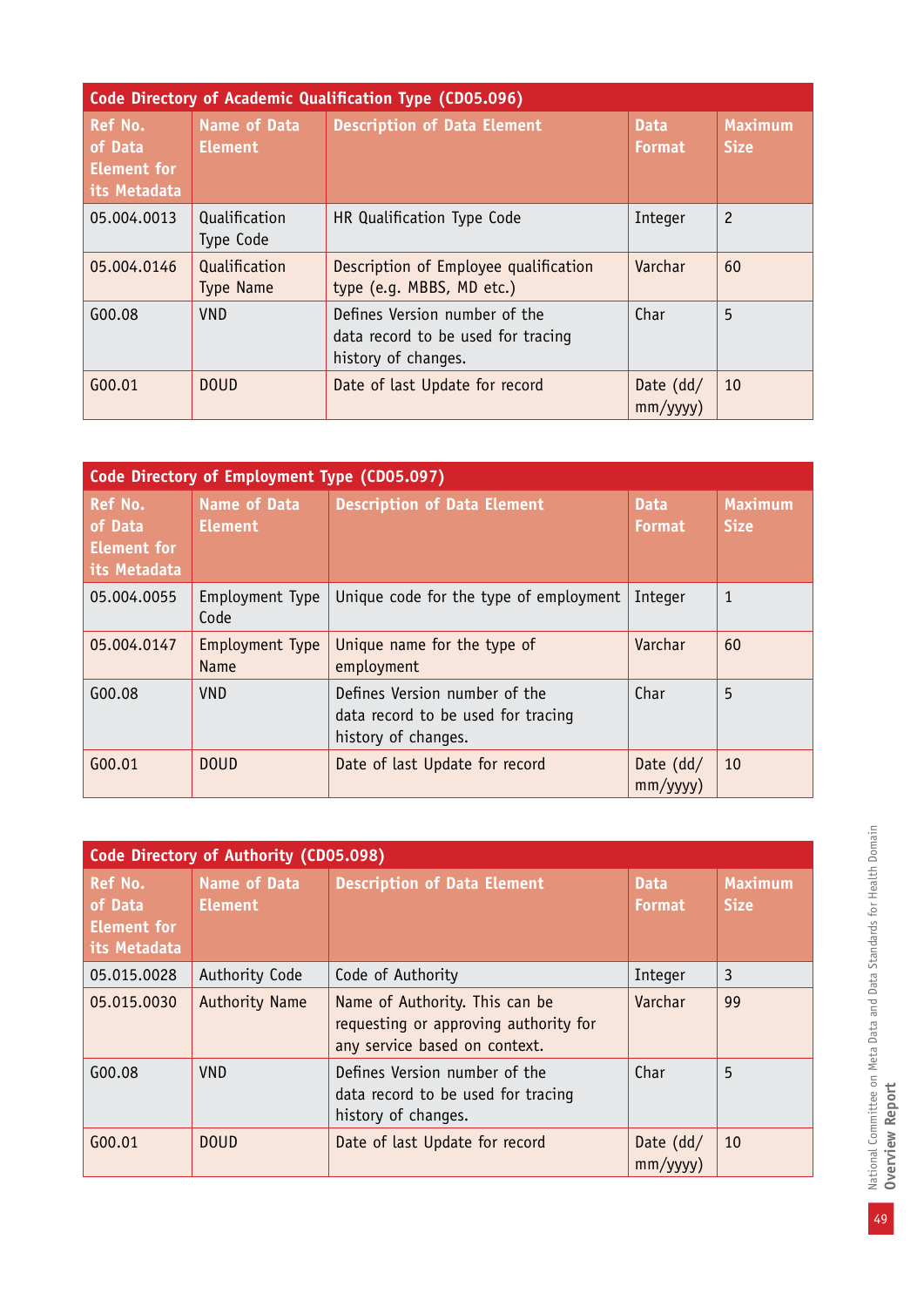| Code Directory of Employee Designation (CD05.099)               |                                       |                                                                                            |                               |                               |  |
|-----------------------------------------------------------------|---------------------------------------|--------------------------------------------------------------------------------------------|-------------------------------|-------------------------------|--|
| <b>Ref No.</b><br>of Data<br><b>Element</b> for<br>its Metadata | <b>Name of Data</b><br><b>Element</b> | <b>Description of Data Element</b>                                                         | <b>Data</b><br><b>Format</b>  | <b>Maximum</b><br><b>Size</b> |  |
| 05.004.0056                                                     | Designation<br>Code                   | Code of Employee Designation                                                               | Integer                       | 3                             |  |
| 05.004.0148                                                     | Designation<br>Name                   | Description of Employee Designation                                                        | Varchar                       | 60                            |  |
| G00.08                                                          | <b>VND</b>                            | Defines Version number of the<br>data record to be used for tracing<br>history of changes. | Char                          | 5                             |  |
| G00.01                                                          | <b>DOUD</b>                           | Date of last Update for record                                                             | Date $(dd/$<br>$mm/$ yyyy $)$ | 10                            |  |

|                                                          | Code Directory of Clinical HR Training Program (CD05.100) |                                                                                            |                              |                               |  |
|----------------------------------------------------------|-----------------------------------------------------------|--------------------------------------------------------------------------------------------|------------------------------|-------------------------------|--|
| Ref No. of<br>Data Element<br>for its<br><b>Metadata</b> | <b>Name of Data</b><br><b>Element</b>                     | <b>Description of Data Element</b>                                                         | <b>Data</b><br><b>Format</b> | <b>Maximum</b><br><b>Size</b> |  |
| 05.004.0075                                              | Clinical Training<br>Program Code                         | Code of Clinical Training Program.                                                         | Integer                      | $\overline{c}$                |  |
| 05.004.0149                                              | <b>Training Program</b><br><b>Name</b>                    | Description of Training Program                                                            | Varchar                      | 99                            |  |
| G00.08                                                   | <b>VND</b>                                                | Defines Version number of the<br>data record to be used for tracing<br>history of changes. | Char                         | 5                             |  |
| G00.01                                                   | <b>DOUD</b>                                               | Date of last Update for record                                                             | Date $(dd/$<br>mm/yyy)       | 10                            |  |

|                                                          | Code Directory of Mode of Payment (CD05.101) |                                                                                            |                              |                               |  |
|----------------------------------------------------------|----------------------------------------------|--------------------------------------------------------------------------------------------|------------------------------|-------------------------------|--|
| Ref No.<br>of Data<br><b>Element for</b><br>its Metadata | <b>Name of Data</b><br><b>Element</b>        | <b>Description of Data Element</b>                                                         | <b>Data</b><br><b>Format</b> | <b>Maximum</b><br><b>Size</b> |  |
| 05.001.0014                                              | Code                                         | Mode of Payment   Code of Mode of Payment                                                  | Integer                      | $\mathbf{1}$                  |  |
| 05.001.0035                                              | Mode of Payment<br>Name                      | Name of Mode of Payment                                                                    | Varchar                      | 99                            |  |
| $G_{00.08}$                                              | <b>VND</b>                                   | Defines Version number of the<br>data record to be used for tracing<br>history of changes. | Char                         | 5                             |  |
| G00.01                                                   | <b>DOUD</b>                                  | Date of last Update for record                                                             | Date (dd/<br>mm/yyy)         | 10                            |  |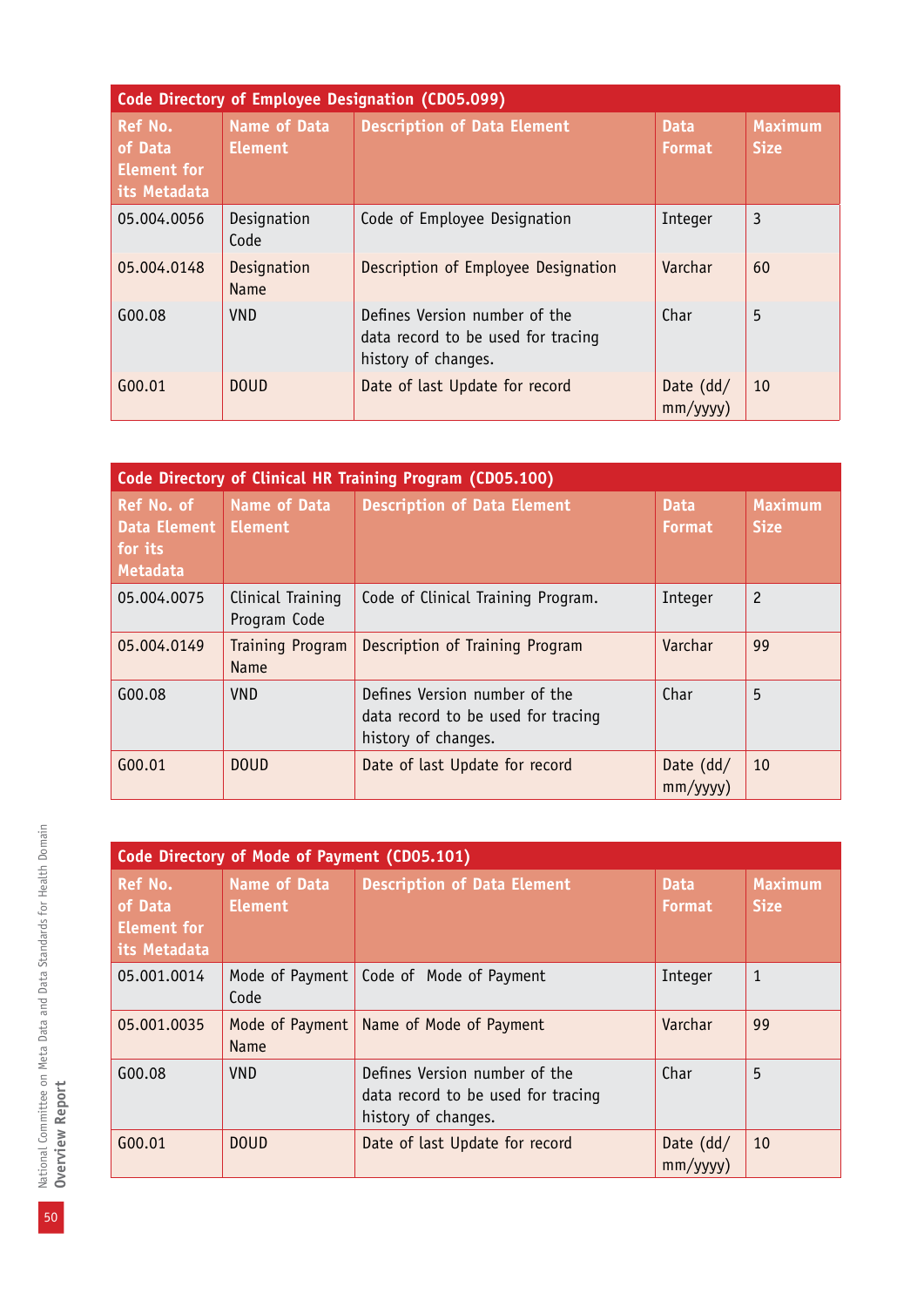| Code Directory of Board or University (CD05.102)                |                                       |                                                                                            |                               |                               |
|-----------------------------------------------------------------|---------------------------------------|--------------------------------------------------------------------------------------------|-------------------------------|-------------------------------|
| <b>Ref No.</b><br>of Data<br><b>Element for</b><br>its Metadata | <b>Name of Data</b><br><b>Element</b> | <b>Description of Data Element</b>                                                         | <b>Data</b><br><b>Format</b>  | <b>Maximum</b><br><b>Size</b> |
| 05.004.0020                                                     | Board or<br>University Code           | Code of Affiliated Board or University                                                     | Integer                       | 4                             |
| 05.004.0150                                                     | Board or<br>University Name           | Name of Affiliated Board or University                                                     | Varchar                       | 99                            |
| 05.004.0151                                                     | Board or<br>University Flag           | 1. Board<br>2. University<br>3. Others                                                     | Integer                       | $\mathbf{1}$                  |
| 05.004.0152                                                     | Deemed Status                         | Indicates if the board/University has<br>received deemed status                            | Integer                       | $\mathbf{1}$                  |
| G00.08                                                          | <b>VND</b>                            | Defines Version number of the data<br>record to be used for tracing history of<br>changes. | Char                          | 5                             |
| G00.01                                                          | <b>DOUD</b>                           | Date of last Update for record                                                             | Date $(dd/$<br>$mm/$ yyyy $)$ | 10                            |

| Code Directory of Ownership Authority Type (CD05.103)           |                                            |                                                                                            |                              |                               |
|-----------------------------------------------------------------|--------------------------------------------|--------------------------------------------------------------------------------------------|------------------------------|-------------------------------|
| <b>Ref No.</b><br>of Data<br><b>Element for</b><br>its Metadata | <b>Name of Data</b><br><b>Element</b>      | <b>Description of Data Element</b>                                                         | <b>Data</b><br><b>Format</b> | <b>Maximum</b><br><b>Size</b> |
| 05.008.0006                                                     | Ownership<br>Authority Type<br>Code        | Unique Code of Ownership Authority<br><b>Type</b>                                          | Integer                      | $\overline{c}$                |
| 05.008.0026                                                     | Ownership<br>Authority Type<br><b>Name</b> | Description of Ownership Authority Type                                                    | Varchar                      | 50                            |
| G00.08                                                          | <b>VND</b>                                 | Defines Version number of the data<br>record to be used for tracing history of<br>changes. | Char                         | 5                             |
| G00.01                                                          | <b>DOUD</b>                                | Date of last Update for record                                                             | Date $(dd/$<br>mm/yyyy)      | 10                            |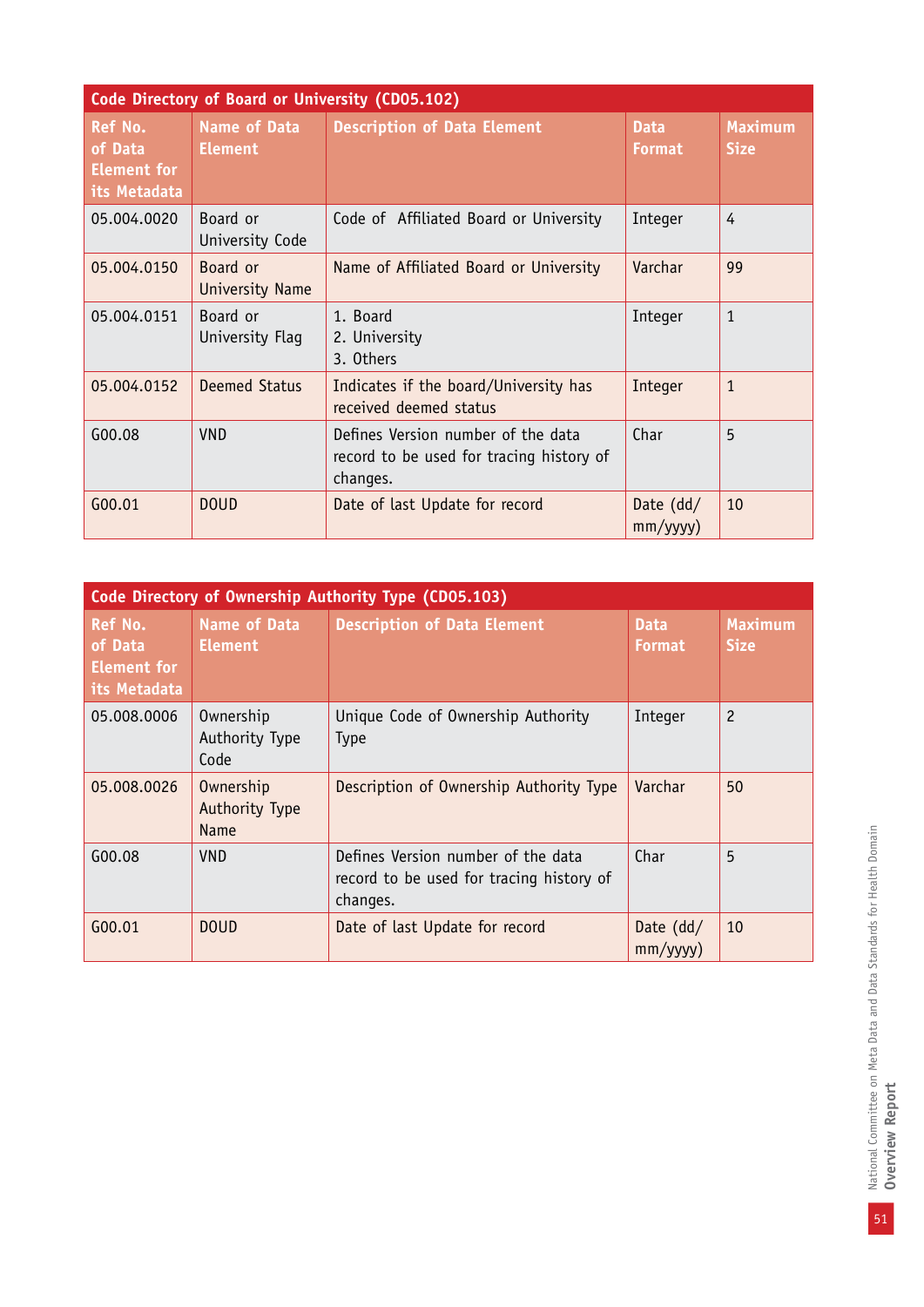| Code Directory of Generic Drug (CD05.104)                |                                       |                                                                                                        |                               |                               |  |
|----------------------------------------------------------|---------------------------------------|--------------------------------------------------------------------------------------------------------|-------------------------------|-------------------------------|--|
| Ref No.<br>of Data<br><b>Element for</b><br>its Metadata | <b>Name of Data</b><br><b>Element</b> | <b>Description of Data Element</b>                                                                     | <b>Data</b><br><b>Format</b>  | <b>Maximum</b><br><b>Size</b> |  |
| 05.031.0004                                              | Generic Drug<br>Code (NFI)            | A unique identifier to identify a Generic<br>Drug (from NFI)                                           | Integer                       | 5                             |  |
| 05.031.0164                                              | Generic Drug<br>Name (NFI)            | Name of the generic drug (from NFI)                                                                    | Varchar                       | 250                           |  |
| 05.031.0165                                              | <b>NELM Indicator</b>                 | This indicates if the drug code is part<br>of the NELM of India                                        | Integer                       | $\mathbf{1}$                  |  |
| 05.031.0166                                              | <b>Usage Category</b>                 | This indicates whether the drug is to be<br>used in Primary, Secondary or Tertiary<br>$(P, S, T)$ care | Char                          | $\mathbf{1}$                  |  |
| 05.023.0001                                              | Drug Class                            | Code indicating the Drug class of<br>Medication product.                                               | Integer                       | $\overline{c}$                |  |
| G00.08                                                   | <b>VND</b>                            | Defines Version number of the<br>data record to be used for tracing<br>history of changes.             | Char                          | 5                             |  |
| G00.01                                                   | <b>DOUD</b>                           | Date of last Update for record                                                                         | Date $(dd/$<br>$mm/$ yyyy $)$ | 10                            |  |

| Code Directory of Brand Drug Directory (CD05.105)               |                                       |                                                                                            |                               |                               |
|-----------------------------------------------------------------|---------------------------------------|--------------------------------------------------------------------------------------------|-------------------------------|-------------------------------|
| <b>Ref No.</b><br>of Data<br><b>Element for</b><br>its Metadata | <b>Name of Data</b><br><b>Element</b> | <b>Description of Data Element</b>                                                         | <b>Data</b><br><b>Format</b>  | <b>Maximum</b><br><b>Size</b> |
| 05.031.0006                                                     | Brand Drug ID                         | An identifier to identify a Brand Drug<br>inventory uniquely                               | Integer                       | 10                            |
| 05.031.0005                                                     | <b>Brand Drug</b><br><b>Name</b>      | A brand name drug is a drug marketed<br>under a proprietary, trademark-protected<br>name   | Varchar                       | 99                            |
| 05.031.0167                                                     | Manufacturer ID                       | Identifier of Drug Manufacturer                                                            | Varchar                       | 50                            |
| G00.08                                                          | VND.                                  | Defines Version number of the<br>data record to be used for tracing<br>history of changes. | Char                          | 5                             |
| G00.01                                                          | <b>DOUD</b>                           | Date of last Update for record                                                             | Date $(dd/$<br>$mm/$ yyyy $)$ | 10                            |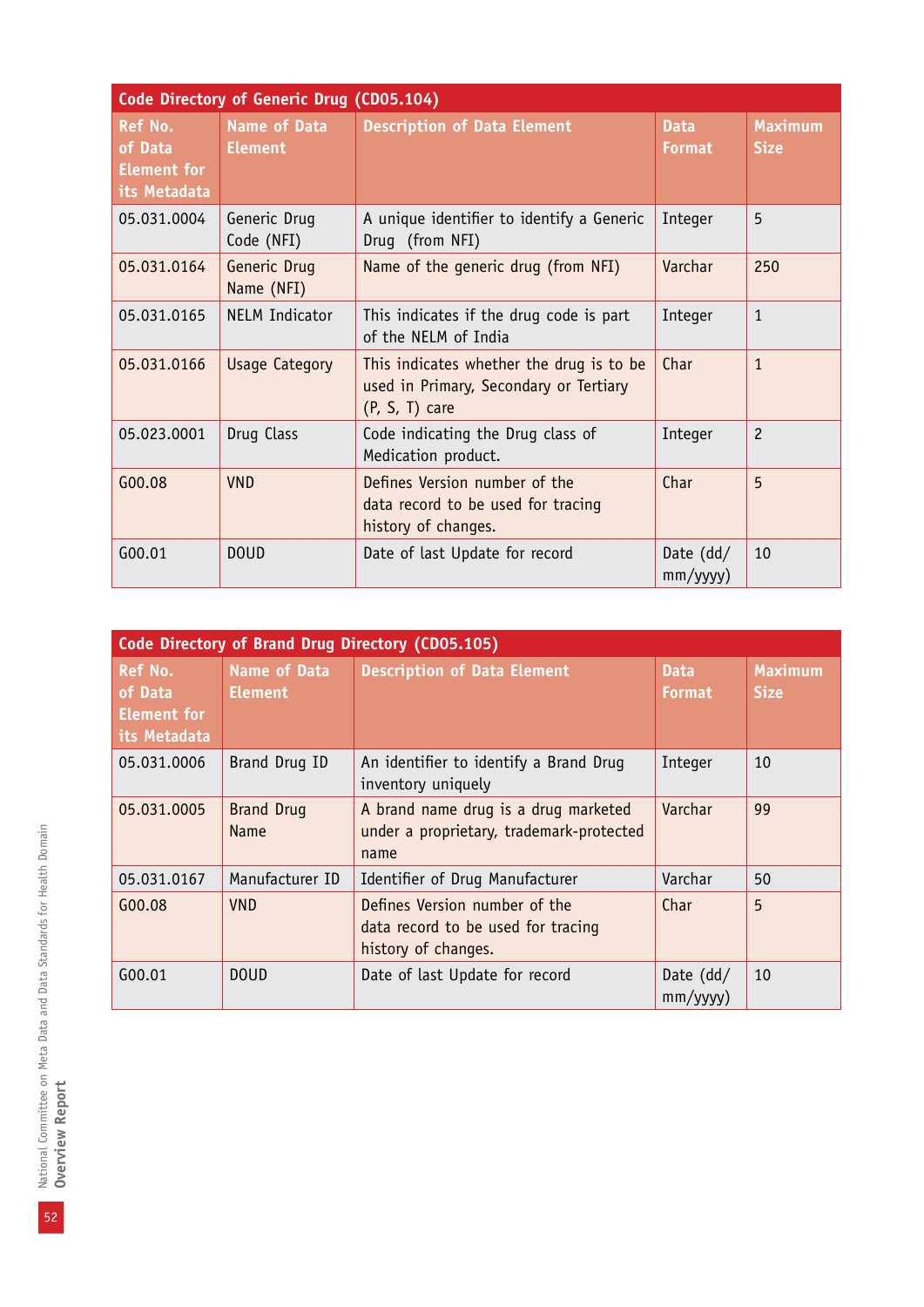|                                                                 | Code Directory of Drug Classification (CD05.106) |                                                                                            |                               |                               |
|-----------------------------------------------------------------|--------------------------------------------------|--------------------------------------------------------------------------------------------|-------------------------------|-------------------------------|
| <b>Ref No.</b><br>of Data<br><b>Element for</b><br>its Metadata | <b>Name of Data</b><br><b>Element</b>            | <b>Description of Data Element</b>                                                         | <b>Data</b><br><b>Format</b>  | <b>Maximum</b><br><b>Size</b> |
| 05.031.0007                                                     | Drug<br>Classification<br>Type Code              | Unique identifier assigned to identify<br>Drug Classification Type                         | Integer                       | $\overline{c}$                |
| 05.031.0168                                                     | Drug<br>Classification<br><b>Type Name</b>       | Name of Drug Classification                                                                | Varchar                       | 99                            |
| G00.08                                                          | <b>VND</b>                                       | Defines Version number of the<br>data record to be used for tracing<br>history of changes. | Char                          | 5                             |
| G00.01                                                          | <b>DOUD</b>                                      | Date of last Update for record                                                             | Date $(dd/$<br>$mm/$ yyyy $)$ | 10                            |

| Code Directory of Drug Marketing Status (CD05.107)              |                                       |                                                                                            |                              |                               |
|-----------------------------------------------------------------|---------------------------------------|--------------------------------------------------------------------------------------------|------------------------------|-------------------------------|
| <b>Ref No.</b><br>of Data<br><b>Element for</b><br>its Metadata | <b>Name of Data</b><br><b>Element</b> | <b>Description of Data Element</b>                                                         | <b>Data</b><br><b>Format</b> | <b>Maximum</b><br><b>Size</b> |
| 05.031.0009                                                     | Drug Marketing<br>Status Code         | Unique identifier assigned to identify<br>Drug Marketing Status                            | Integer                      | 1                             |
| 05.031.0169                                                     | Drug Marketing<br><b>Status Name</b>  | Name of Drug Marketing Status                                                              | Varchar                      | 50                            |
| G00.08                                                          | <b>VND</b>                            | Defines Version number of the<br>data record to be used for tracing<br>history of changes. | Char                         | 5                             |
| G00.01                                                          | <b>DOUD</b>                           | Date of last Update for record                                                             | Date $(dd/$<br>mm/yyyy)      | 10                            |

| <b>Code Directory of Medication Physical Form (CD05.108)</b>    |                                       |                                                                                            |                              |                               |  |
|-----------------------------------------------------------------|---------------------------------------|--------------------------------------------------------------------------------------------|------------------------------|-------------------------------|--|
| <b>Ref No.</b><br>of Data<br><b>Element for</b><br>its Metadata | <b>Name of Data</b><br><b>Element</b> | <b>Description of Data Element</b>                                                         | <b>Data</b><br><b>Format</b> | <b>Maximum</b><br><b>Size</b> |  |
| 05.031.0010                                                     | Physical Form<br>Code                 | Unique identifier assigned to identify<br>Physical Form of a medicine                      | Varchar                      | 6                             |  |
| 05.031.0170                                                     | Physical Form<br><b>Name</b>          | Name of Physical Form                                                                      | Varchar                      | 99                            |  |
| G00.08                                                          | <b>VND</b>                            | Defines Version number of the<br>data record to be used for tracing<br>history of changes. | Char                         | 5                             |  |
| G00.01                                                          | <b>DOUD</b>                           | Date of last Update for record                                                             | Date (dd/<br>$mm/$ yyyy $)$  | 10                            |  |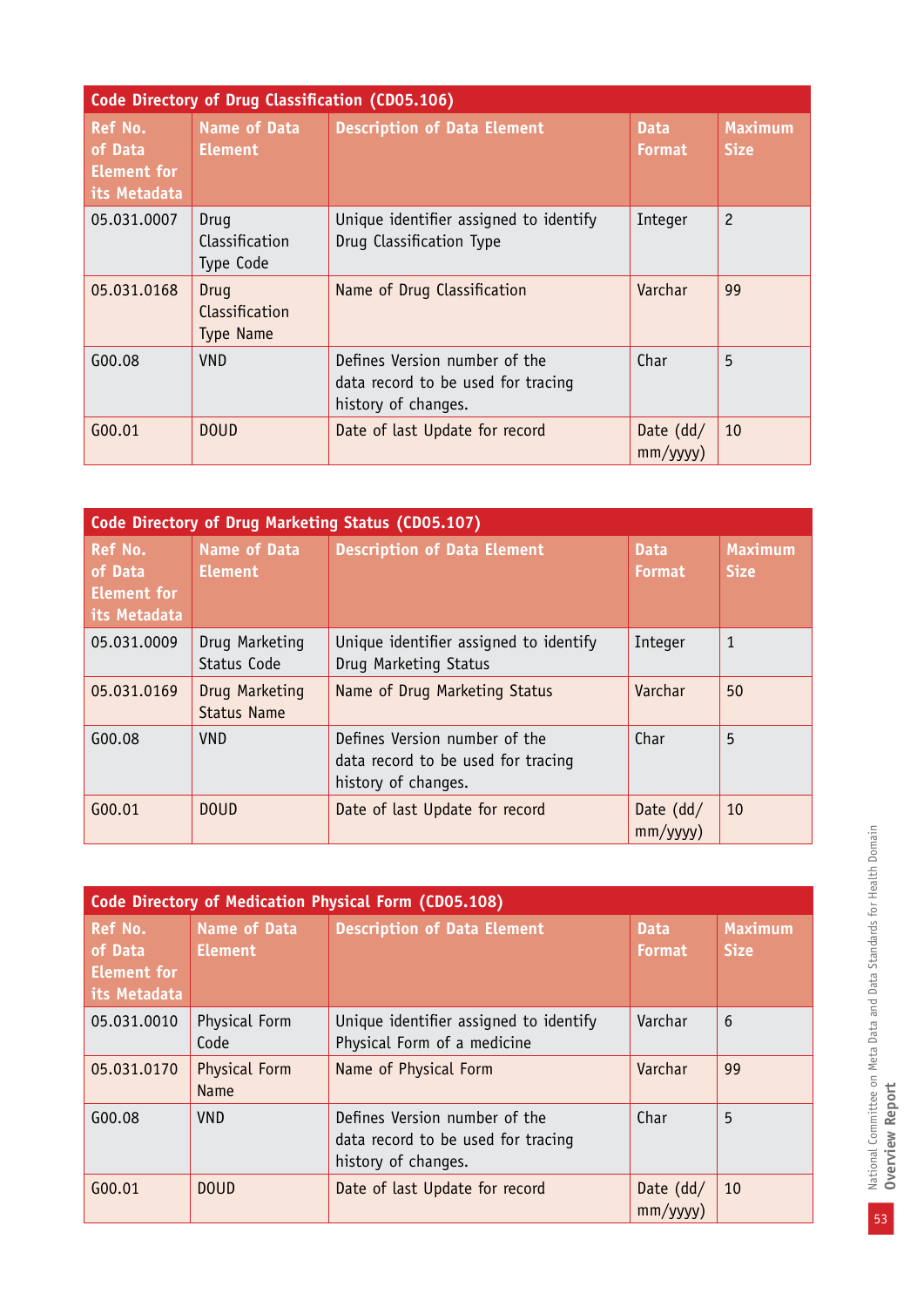| Code Directory of Pharmaceutical Unit of Measurement (CD05.109) |                                            |                                                                                         |                               |                               |  |
|-----------------------------------------------------------------|--------------------------------------------|-----------------------------------------------------------------------------------------|-------------------------------|-------------------------------|--|
| Ref No.<br>of Data<br><b>Element for</b><br>its Metadata        | <b>Name of Data</b><br><b>Element</b>      | <b>Description of Data Element</b>                                                      | <b>Data</b><br><b>Format</b>  | <b>Maximum</b><br><b>Size</b> |  |
| 05.023.0021                                                     | Unit of<br>Measurement<br>Type Code        | Unique identifier assigned to identify<br>Measurement Type                              | Varchar                       | 25                            |  |
| 05.023.0031                                                     | Unit of<br>Measurement<br><b>Type Name</b> | Name of Measurement Type                                                                | Varchar                       | 50                            |  |
| G00.08                                                          | VND.                                       | Defines Version number of the data record<br>to be used for tracing history of changes. | Char                          | 5                             |  |
| G00.01                                                          | <b>DOUD</b>                                | Date of last Update for record                                                          | Date $(dd/$<br>$mm/$ yyyy $)$ | 10                            |  |

| Code Directory of Medication Package Type (CD05.110)     |                                       |                                                                                         |                               |                               |
|----------------------------------------------------------|---------------------------------------|-----------------------------------------------------------------------------------------|-------------------------------|-------------------------------|
| <b>Ref No.</b><br>of Data<br>Element for<br>its Metadata | <b>Name of Data</b><br><b>Element</b> | <b>Description of Data Element</b>                                                      | <b>Data</b><br><b>Format</b>  | <b>Maximum</b><br><b>Size</b> |
| 05.031.0012                                              | Medication<br>Package Type<br>Code    | Unique identifier assigned to identify<br>Packaging Type                                | Varchar                       | 6                             |
| 05.031.0171                                              | Medication<br>Package Type<br>Name    | Name of Packaging Type                                                                  | Varchar                       | 99                            |
| G00.08                                                   | <b>VND</b>                            | Defines Version number of the data record<br>to be used for tracing history of changes. | Char                          | 5                             |
| G00.01                                                   | <b>DOUD</b>                           | Date of last Update for record                                                          | Date $(dd/$<br>$mm/$ yyyy $)$ | 10                            |

|                                                                 | Code Directory of Route of Administration (CD05.111) |                                                                                         |                               |                               |
|-----------------------------------------------------------------|------------------------------------------------------|-----------------------------------------------------------------------------------------|-------------------------------|-------------------------------|
| <b>Ref No.</b><br>of Data<br><b>Element for</b><br>its Metadata | <b>Name of Data</b><br><b>Element</b>                | <b>Description of Data Element</b>                                                      | <b>Data</b><br><b>Format</b>  | <b>Maximum</b><br><b>Size</b> |
| 05.023.0002                                                     | Route of<br>Administration<br>Type Code              | Unique identifier assigned to identify<br>Route of Administration Type Code             | Varchar                       | 6                             |
| 05.031.0172                                                     | Route of<br>Administration<br><b>Type Name</b>       | Name of Route Administration Type                                                       | Varchar                       | 99                            |
| G00.08                                                          | VND                                                  | Defines Version number of the data record<br>to be used for tracing history of changes. | Char                          | 5                             |
| G00.01                                                          | <b>DOUD</b>                                          | Date of last Update for record                                                          | Date $(dd/$<br>$mm/$ yyyy $)$ | 10                            |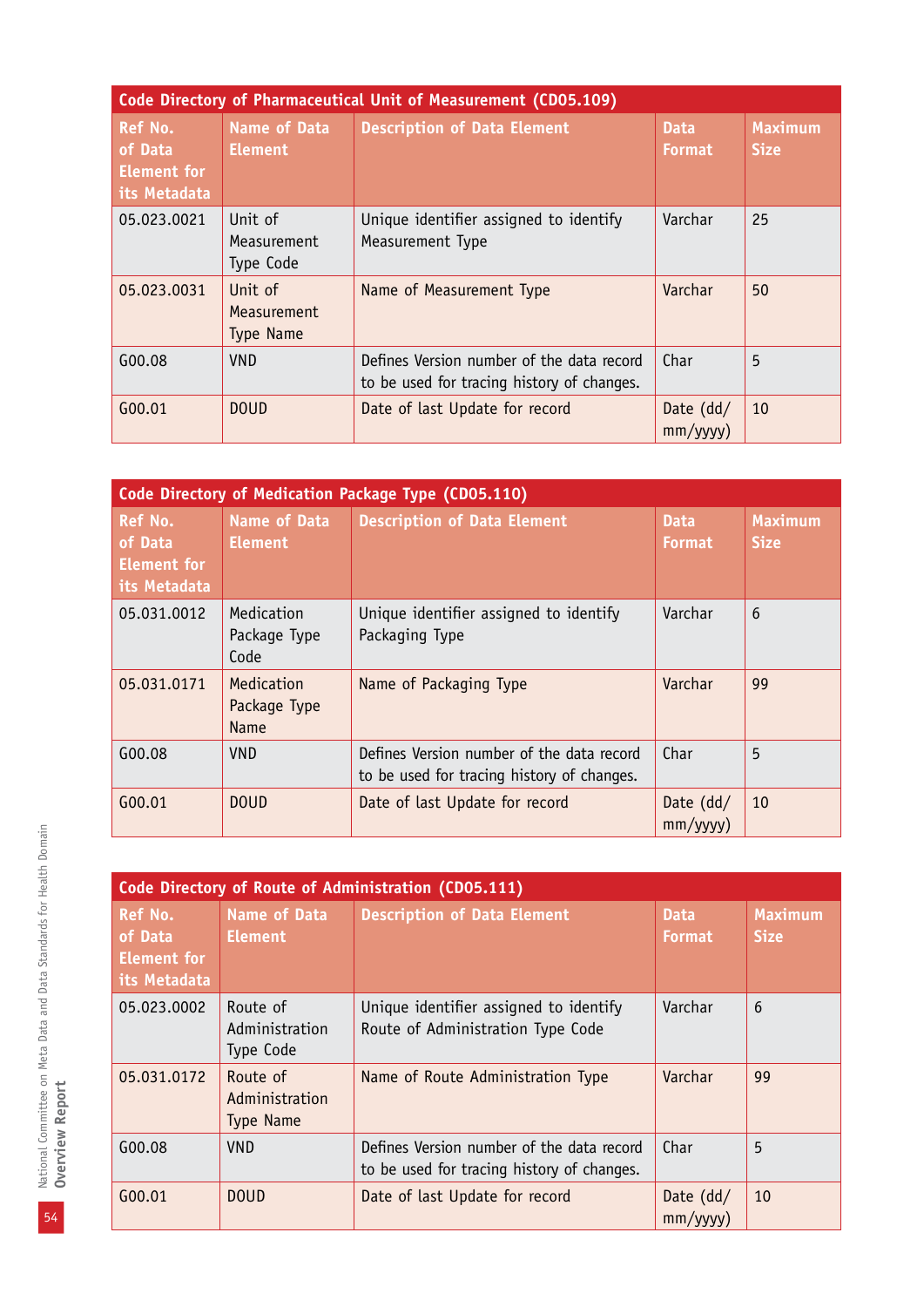| Code Directory of Manufacturers (CD05.112)                      |                                       |                                                                                         |                              |                               |
|-----------------------------------------------------------------|---------------------------------------|-----------------------------------------------------------------------------------------|------------------------------|-------------------------------|
| <b>Ref No.</b><br>of Data<br><b>Element for</b><br>its Metadata | <b>Name of Data</b><br><b>Element</b> | <b>Description of Data Element</b>                                                      | <b>Data</b><br><b>Format</b> | <b>Maximum</b><br><b>Size</b> |
| 05.031.0167                                                     | Manufacturer ID                       | Unique identifier assigned to identify<br>Manufacturer                                  | Varchar                      | 50                            |
| 05.031.0014                                                     | Manufacturer<br><b>Name</b>           | Name of Manufacturer                                                                    | Varchar                      | 99                            |
| G(02.03)                                                        | Manufacturer<br><b>Address</b>        | Address of Manufacturer                                                                 | Varchar                      | 254                           |
| G00.08                                                          | <b>VND</b>                            | Defines Version number of the data record<br>to be used for tracing history of changes. | Char                         | 5                             |
| G00.01                                                          | <b>DOUD</b>                           | Date of last Update for record                                                          | Date $(dd/$<br>mm/yyy)       | 10                            |

| Code Directory of Non-Drug Item Classification (CD05.113) |                                         |                                                                                         |                               |                               |
|-----------------------------------------------------------|-----------------------------------------|-----------------------------------------------------------------------------------------|-------------------------------|-------------------------------|
| <b>Ref No.</b><br>of Data<br>Element for<br>its Metadata  | <b>Name of Data</b><br><b>Element</b>   | <b>Description of Data Element</b>                                                      | <b>Data</b><br><b>Format</b>  | <b>Maximum</b><br><b>Size</b> |
| 05.031.0162                                               | Non-Drug Item<br>Classification<br>Code | Unique identifier assigned to identify<br>Non-Drug Item Classification Code             | Integer                       | $\mathbf{1}$                  |
| 05.031.0180                                               | Non-Drug Item<br>Classification<br>Name | Name of Non-Drug Item Classification                                                    | Varchar                       | 99                            |
| G00.08                                                    | <b>VND</b>                              | Defines Version number of the data record<br>to be used for tracing history of changes. | Char                          | 5                             |
| G00.01                                                    | <b>DOUD</b>                             | Date of last Update for record                                                          | Date $(dd/$<br>$mm/$ yyyy $)$ | 10                            |

| Code Directory of Non-Drug Items (CD05.114)                     |                                       |                                                                                            |                              |                               |  |
|-----------------------------------------------------------------|---------------------------------------|--------------------------------------------------------------------------------------------|------------------------------|-------------------------------|--|
| <b>Ref No.</b><br>of Data<br><b>Element for</b><br>its Metadata | <b>Name of Data</b><br><b>Element</b> | <b>Description of Data Element</b>                                                         | <b>Data</b><br><b>Format</b> | <b>Maximum</b><br><b>Size</b> |  |
| 05.031.0173                                                     | Non-Drug Item<br>Code                 | Unique identifier assigned to identify<br>Non-Drug Item                                    | Varchar                      | 50                            |  |
| 05.031.0018                                                     | Non-Drug Item<br><b>Name</b>          | Name of Non-Drug Item                                                                      | Varchar                      | 99                            |  |
| G00.08                                                          | <b>VND</b>                            | Defines Version number of the<br>data record to be used for tracing<br>history of changes. | Char                         | 5                             |  |
| G00.01                                                          | <b>DOUD</b>                           | Date of last Update for record                                                             | Date $(dd/$<br>mm/yyyy)      | 10                            |  |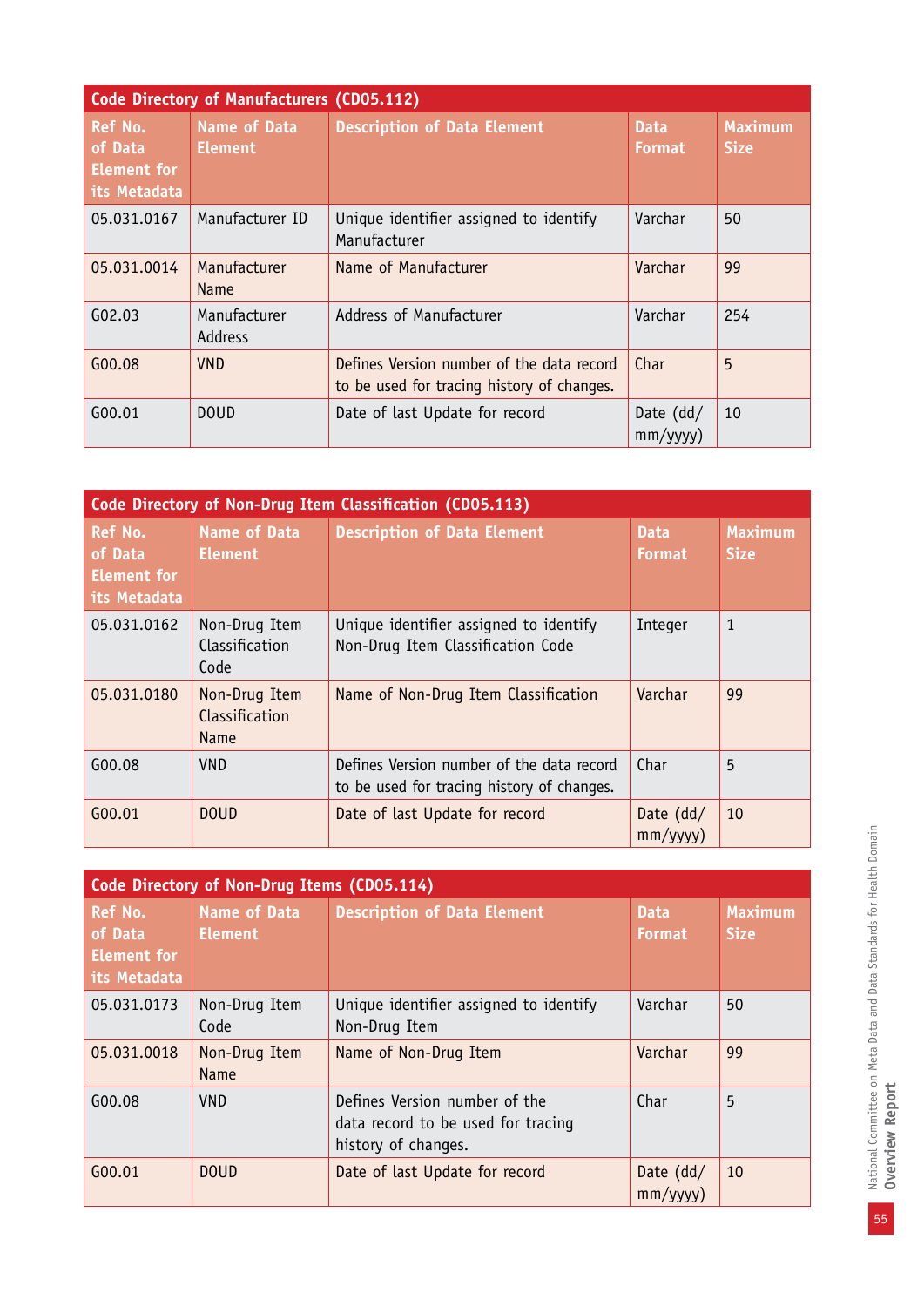|                                                          | Code Directory of Equipment Classification (CD05.115) |                                                                                         |                               |                               |  |
|----------------------------------------------------------|-------------------------------------------------------|-----------------------------------------------------------------------------------------|-------------------------------|-------------------------------|--|
| Ref No.<br>of Data<br><b>Element for</b><br>its Metadata | <b>Name of Data</b><br><b>Element</b>                 | <b>Description of Data Element</b>                                                      | <b>Data</b><br><b>Format</b>  | <b>Maximum</b><br><b>Size</b> |  |
| 05.031.0022                                              | Equipment<br>Classification<br>Code                   | Unique identifier assigned to identify<br>Equipment Classification Code                 | Varchar                       | 3                             |  |
| 05.031.0174                                              | Equipment<br>Classification<br>Name                   | Name of Equipment Classification Name                                                   | Varchar                       | 99                            |  |
| G00.08                                                   | <b>VND</b>                                            | Defines Version number of the data record<br>to be used for tracing history of changes. | Char                          | 5                             |  |
| G00.01                                                   | <b>DOUD</b>                                           | Date of last Update for record                                                          | Date $(dd/$<br>$mm/$ yyyy $)$ | 10                            |  |

| Code Directory of Equipments (CD05.116)                  |                                       |                                                                                         |                               |                               |
|----------------------------------------------------------|---------------------------------------|-----------------------------------------------------------------------------------------|-------------------------------|-------------------------------|
| <b>Ref No.</b><br>of Data<br>Element for<br>its Metadata | <b>Name of Data</b><br><b>Element</b> | <b>Description of Data Element</b>                                                      | <b>Data</b><br><b>Format</b>  | <b>Maximum</b><br><b>Size</b> |
| 05.031.0023                                              | Equipment Code                        | Unique identifier assigned to identify an<br>Equipment                                  | Varchar                       | 10                            |
| 05.031.0023                                              | Equipment Name                        | Name of the Equipment                                                                   | Varchar                       | 99                            |
| G00.08                                                   | <b>VND</b>                            | Defines Version number of the data record<br>to be used for tracing history of changes. | Char                          | 5                             |
| G00.01                                                   | <b>DOUD</b>                           | Date of last Update for record                                                          | Date $(dd/$<br>$mm/$ yyyy $)$ | 10                            |

| Code Directory of Supplier Master (CD05.117)                    |                                       |                                                                                         |                               |                               |
|-----------------------------------------------------------------|---------------------------------------|-----------------------------------------------------------------------------------------|-------------------------------|-------------------------------|
| <b>Ref No.</b><br>of Data<br><b>Element for</b><br>its Metadata | <b>Name of Data</b><br><b>Element</b> | <b>Description of Data Element</b>                                                      | <b>Data</b><br><b>Format</b>  | <b>Maximum</b><br><b>Size</b> |
| 05.031.0024                                                     | Supplier ID                           | Unique identifier assigned to identify<br>Supplier                                      | Varchar                       | 50                            |
| 05.031.0025                                                     | Supplier Name                         | Name of Supplier                                                                        | Varchar                       | 99                            |
| 05.031.0026                                                     | Supplier License<br><b>Number</b>     |                                                                                         |                               |                               |
| 05.031.0175                                                     | Supplier PAN                          | Supplier PAN                                                                            | Varchar                       | 10                            |
| 05.031.0027                                                     | Supplier TIN                          | Supplier TIN                                                                            | Varchar                       | 20                            |
| G02.03                                                          | Supplier Address                      | Supplier Address                                                                        |                               |                               |
| G00.08                                                          | <b>VND</b>                            | Defines Version number of the data record<br>to be used for tracing history of changes. | Char                          | 5                             |
| G00.01                                                          | <b>DOUD</b>                           | Date of last Update for record                                                          | Date $(dd/$<br>$mm/$ yyyy $)$ | 10                            |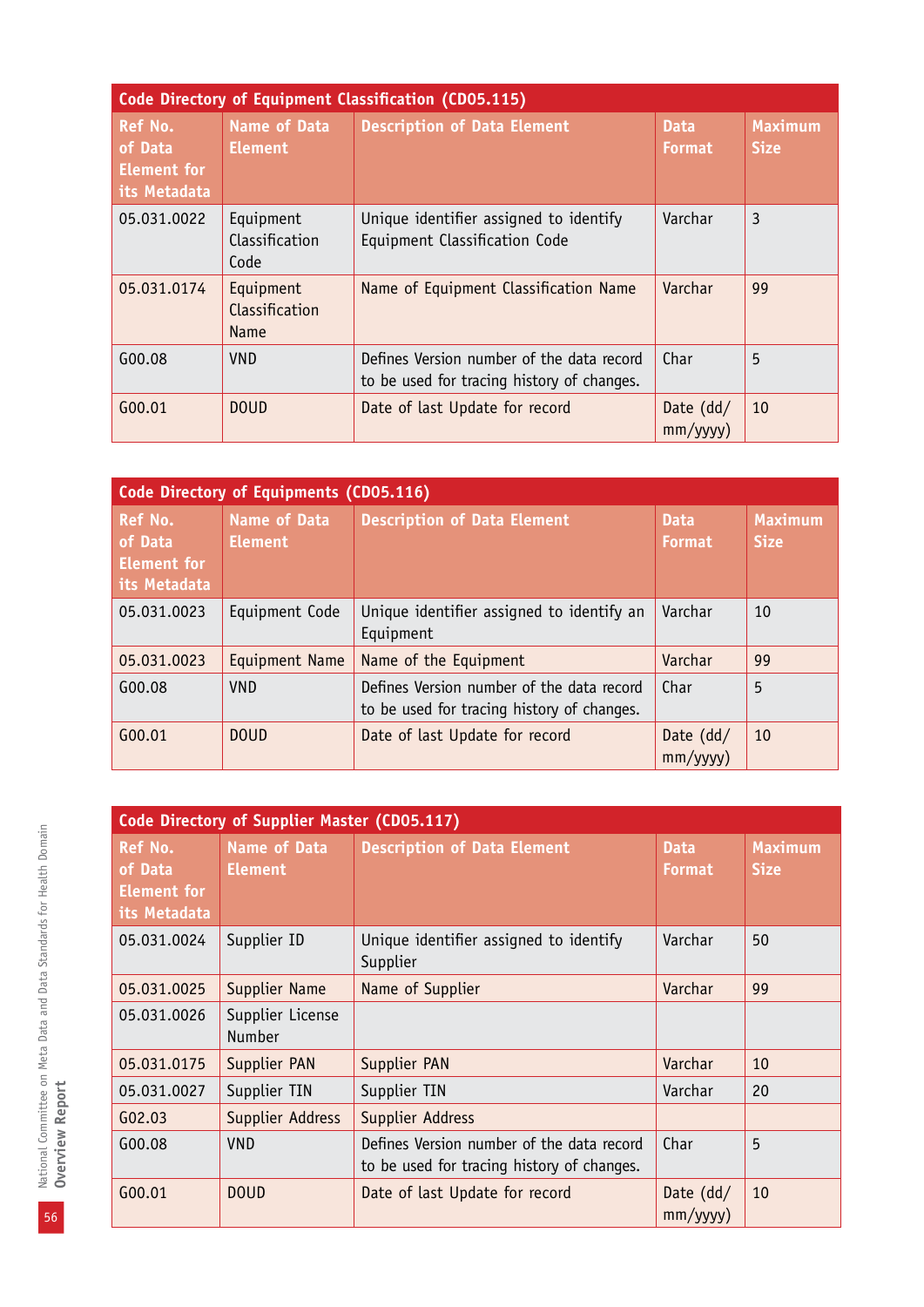| Code Directory of TPA (CD05.118)                                |                                       |                                                                                            |                               |                               |
|-----------------------------------------------------------------|---------------------------------------|--------------------------------------------------------------------------------------------|-------------------------------|-------------------------------|
| <b>Ref No.</b><br>of Data<br><b>Element for</b><br>its Metadata | <b>Name of Data</b><br><b>Element</b> | <b>Description of Data Element</b>                                                         | <b>Data</b><br><b>Format</b>  | <b>Maximum</b><br><b>Size</b> |
| 05.006.0001                                                     | TPA Code                              | An unique identifier assigned to TPA by<br>IRDA                                            | Integer                       | 3                             |
| 05.006.0002                                                     | <b>TPA Name</b>                       | Name of TPA                                                                                | Varchar                       | 99                            |
| G00.08                                                          | <b>VND</b>                            | Defines Version number of the<br>data record to be used for tracing<br>history of changes. | Char                          | 5                             |
| G00.01                                                          | <b>DOUD</b>                           | Date of last Update for record                                                             | Date $(dd/$<br>$mm/$ yyyy $)$ | 10                            |

| Code Directory of Insurance Company (CD05.119)           |                                       |                                                                                            |                              |                               |
|----------------------------------------------------------|---------------------------------------|--------------------------------------------------------------------------------------------|------------------------------|-------------------------------|
| Ref No.<br>of Data<br><b>Element for</b><br>its Metadata | <b>Name of Data</b><br><b>Element</b> | <b>Description of Data Element</b>                                                         | <b>Data</b><br><b>Format</b> | <b>Maximum</b><br><b>Size</b> |
| 05.007.0013                                              | <b>Insurance</b><br>Company Code      | An unique identifier assigned to<br>Insurance company                                      | Integer                      | 3                             |
| 05.007.0012                                              | Insurance<br>Company Name             | Name of Insurance Company                                                                  | Varchar                      | 99                            |
| G00.08                                                   | <b>VND</b>                            | Defines Version number of the<br>data record to be used for tracing<br>history of changes. | Char                         | 5                             |
| G00.01                                                   | <b>DOUD</b>                           | Date of last Update for record                                                             | Date $(dd/$<br>mm/yyyy)      | 10                            |

| Code Directory of Address Type (CD05.120)                |                                       |                                                                                            |                              |                               |  |
|----------------------------------------------------------|---------------------------------------|--------------------------------------------------------------------------------------------|------------------------------|-------------------------------|--|
| Ref No.<br>of Data<br><b>Element for</b><br>its Metadata | <b>Name of Data</b><br><b>Element</b> | <b>Description of Data Element</b>                                                         | <b>Data</b><br><b>Format</b> | <b>Maximum</b><br><b>Size</b> |  |
| 05.003.0010                                              | Address Type<br>Code                  | An unique identifier assigned to address<br>type                                           | Char                         | $\mathbf{1}$                  |  |
| 05.003.0021                                              | <b>Address Type</b><br><b>Name</b>    | Name of Address Type                                                                       | Varchar                      | 50                            |  |
| G00.08                                                   | <b>VND</b>                            | Defines Version number of the<br>data record to be used for tracing<br>history of changes. | Char                         | 5                             |  |
| G00.01                                                   | <b>DOUD</b>                           | Date of last Update for record                                                             | Date $(dd/$<br>mm/yyyy)      | 10                            |  |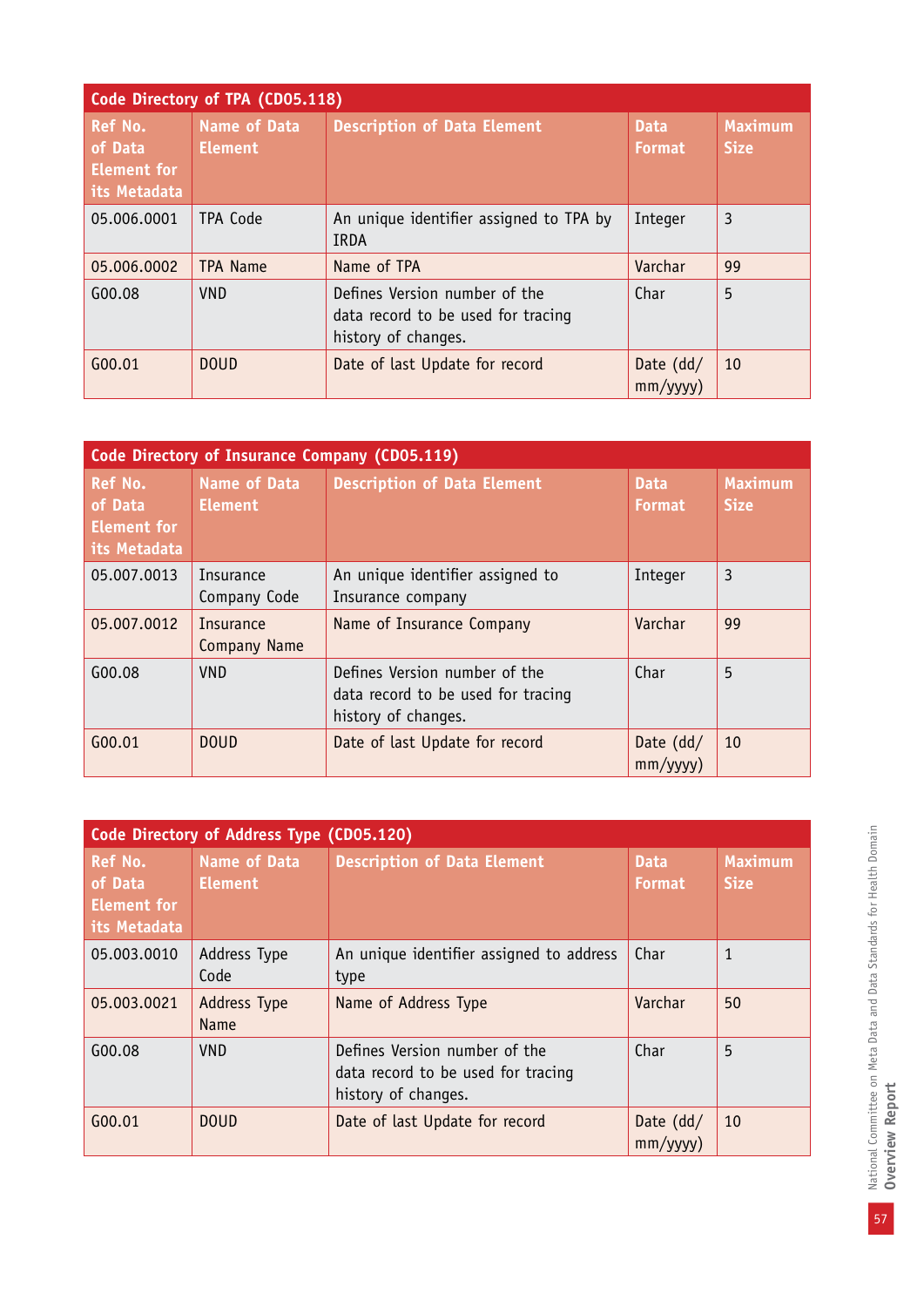| Code Directory of Order Status Master (CD05.121)         |                                       |                                                                                            |                              |                               |
|----------------------------------------------------------|---------------------------------------|--------------------------------------------------------------------------------------------|------------------------------|-------------------------------|
| Ref No.<br>of Data<br><b>Element for</b><br>its Metadata | <b>Name of Data</b><br><b>Element</b> | <b>Description of Data Element</b>                                                         | <b>Data</b><br><b>Format</b> | <b>Maximum</b><br><b>Size</b> |
| 05.025.0008                                              | Order Status<br>Code                  | An unique identifier assigned to Order<br><b>Status</b>                                    | Char                         | $\overline{c}$                |
| 05.025.0019                                              | Order Status<br>Name                  | Name of Order Status                                                                       | Varchar                      | 99                            |
| G00.08                                                   | <b>VND</b>                            | Defines Version number of the<br>data record to be used for tracing<br>history of changes. | Char                         | 5                             |
| G00.01                                                   | <b>DOUD</b>                           | Date of last Update for record                                                             | Date $(dd/$<br>mm/yyy)       | 10                            |

| Code Directory of Laboratory Master (CD05.122)                  |                                       |                                                                                            |                              |                               |
|-----------------------------------------------------------------|---------------------------------------|--------------------------------------------------------------------------------------------|------------------------------|-------------------------------|
| <b>Ref No.</b><br>of Data<br><b>Element for</b><br>its Metadata | <b>Name of Data</b><br><b>Element</b> | <b>Description of Data Element</b>                                                         | <b>Data</b><br><b>Format</b> | <b>Maximum</b><br><b>Size</b> |
| 05.021.0023                                                     | Lab ID                                | An unique identifier assigned to Lab<br>center                                             | Integer                      | $\overline{c}$                |
| 05.021.0039                                                     | Lab Name                              | Name of Result Status                                                                      | Varchar                      | 99                            |
| 05.021.0024                                                     | Lab Type                              | Type of lab                                                                                | Integer                      | $\mathbf{1}$                  |
| G00.08                                                          | <b>VND</b>                            | Defines Version number of the<br>data record to be used for tracing<br>history of changes. | Char                         | 5                             |
| G00.01                                                          | <b>DOUD</b>                           | Date of last Update for record                                                             | Date $(dd/$<br>mm/yyy)       | 10                            |

|                                                          | Code Directory of Medication Status (CD05.123) |                                                                                            |                              |                               |  |
|----------------------------------------------------------|------------------------------------------------|--------------------------------------------------------------------------------------------|------------------------------|-------------------------------|--|
| Ref No.<br>of Data<br><b>Element for</b><br>its Metadata | <b>Name of Data</b><br><b>Element</b>          | <b>Description of Data Element</b>                                                         | <b>Data</b><br><b>Format</b> | <b>Maximum</b><br><b>Size</b> |  |
| 05.023.0010                                              | Medication<br>Status Code                      | An unique identifier assigned to<br><b>Medication Status</b>                               | Integer                      | $\overline{c}$                |  |
| 05.023.0032                                              | Medication<br>Status Name                      | Name of Medication Status                                                                  | Varchar                      | 99                            |  |
| G00.08                                                   | <b>VND</b>                                     | Defines Version number of the<br>data record to be used for tracing<br>history of changes. | Char                         | 5                             |  |
| $G_{00.01}$                                              | <b>DOUD</b>                                    | Date of last Update for record                                                             | Date $(dd/$<br>mm/yyy)       | 10                            |  |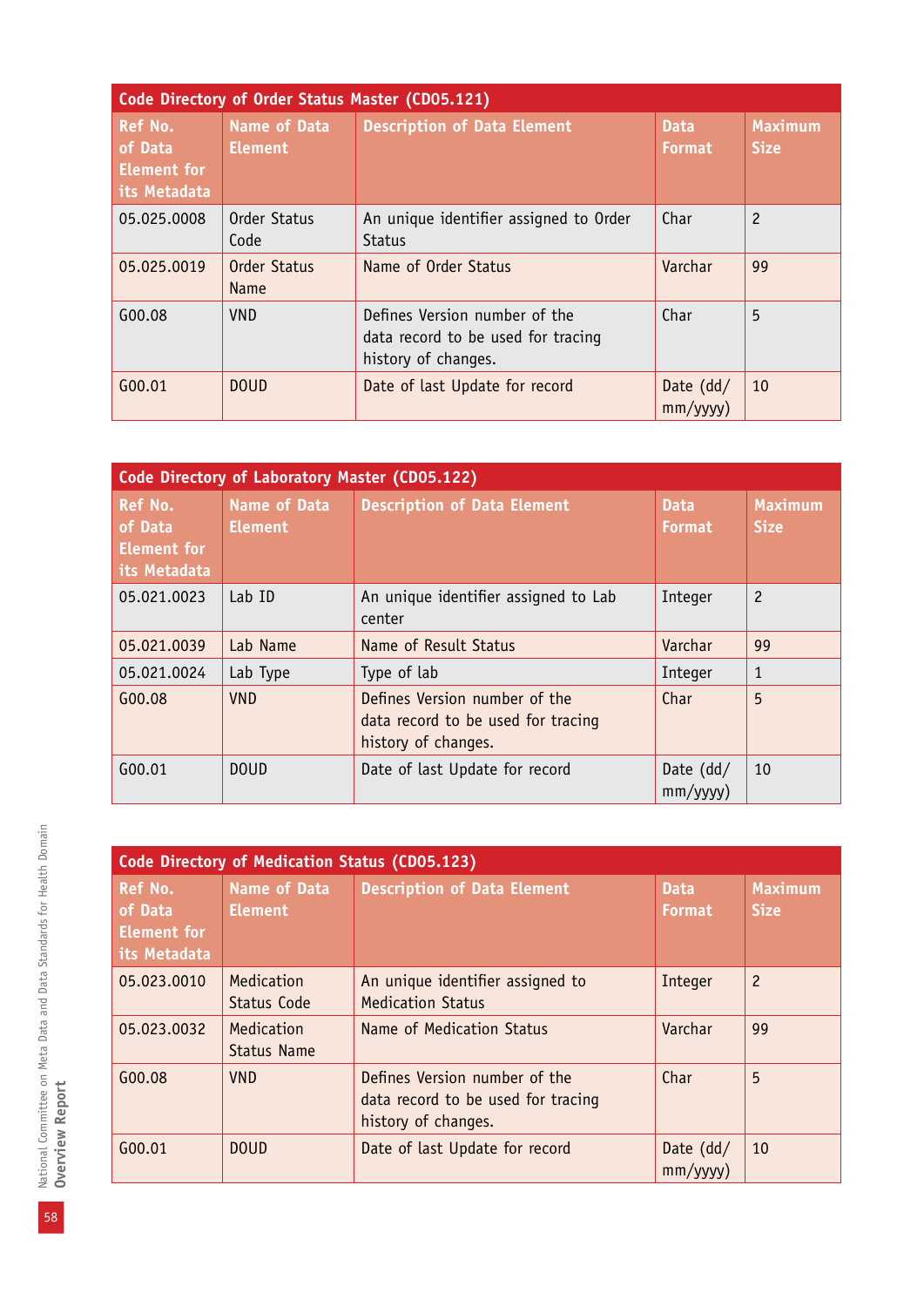| Code Directory of Verbal Autopsy Master (CD05.124)              |                                       |                                                                                            |                              |                               |
|-----------------------------------------------------------------|---------------------------------------|--------------------------------------------------------------------------------------------|------------------------------|-------------------------------|
| <b>Ref No.</b><br>of Data<br><b>Element for</b><br>its Metadata | <b>Name of Data</b><br><b>Element</b> | <b>Description of Data Element</b>                                                         | <b>Data</b><br><b>Format</b> | <b>Maximum</b><br><b>Size</b> |
| 05.037.0005                                                     | Verbal Autopsy<br>Code                | Unique identifier assigned to identify<br>the verbal autopsy                               | Integer                      | 3                             |
| 05.037.0007                                                     | Verbal Autopsy<br><b>Name</b>         | Name of the verbal autopsy                                                                 | Varchar                      | 99                            |
| 05.020.0003                                                     | ICD -10 Code                          | ICD-10 code of the verbal autopsy                                                          | Varchar                      | 10                            |
| G00.08                                                          | <b>VND</b>                            | Defines Version number of the<br>data record to be used for tracing<br>history of changes. | Char                         | 5                             |
| G00.01                                                          | <b>DOUD</b>                           | Date of last Update for record                                                             | Date $(dd/$<br>mm/yyy)       | 10                            |

| Code Directory of Line of Treatment (CD05.125)           |                                       |                                                                                            |                              |                               |
|----------------------------------------------------------|---------------------------------------|--------------------------------------------------------------------------------------------|------------------------------|-------------------------------|
| Ref No.<br>of Data<br><b>Element</b> for<br>its Metadata | <b>Name of Data</b><br><b>Element</b> | <b>Description of Data Element</b>                                                         | <b>Data</b><br><b>Format</b> | <b>Maximum</b><br><b>Size</b> |
| 05.013.0014                                              | Line of Treatment<br>Code             | Unique identifier assigned to identify<br>the line of treatment                            | Integer                      | $\overline{c}$                |
| 05.013.0019                                              | Line of Treatment<br>Name             | Name of the line of treatment                                                              | Varchar                      | 99                            |
| G00.08                                                   | <b>VND</b>                            | Defines Version number of the<br>data record to be used for tracing<br>history of changes. | Char                         | 5                             |
| G00.01                                                   | <b>DOUD</b>                           | Date of last Update for record                                                             | Date $(dd/$<br>mm/yyyy)      | 10                            |

| Code Directory of Floor (CD05.126)                              |                                       |                                                                                            |                              |                               |
|-----------------------------------------------------------------|---------------------------------------|--------------------------------------------------------------------------------------------|------------------------------|-------------------------------|
| <b>Ref No.</b><br>of Data<br><b>Element for</b><br>its Metadata | <b>Name of Data</b><br><b>Element</b> | <b>Description of Data Element</b>                                                         | <b>Data</b><br><b>Format</b> | <b>Maximum</b><br><b>Size</b> |
| 05.012.0008                                                     | Floor Code                            | Unique Identifier for a floor in the<br>facility                                           | Integer                      | $\overline{c}$                |
| 05.012.0056                                                     | <b>Floor Name</b>                     | Name of the floor                                                                          | Varchar                      | 99                            |
| G00.08                                                          | <b>VND</b>                            | Defines Version number of the<br>data record to be used for tracing<br>history of changes. | Char                         | 5                             |
| $G_{00.01}$                                                     | <b>DOUD</b>                           | Date of last Update for record                                                             | Date $(dd/$<br>mm/yyyy)      | 10                            |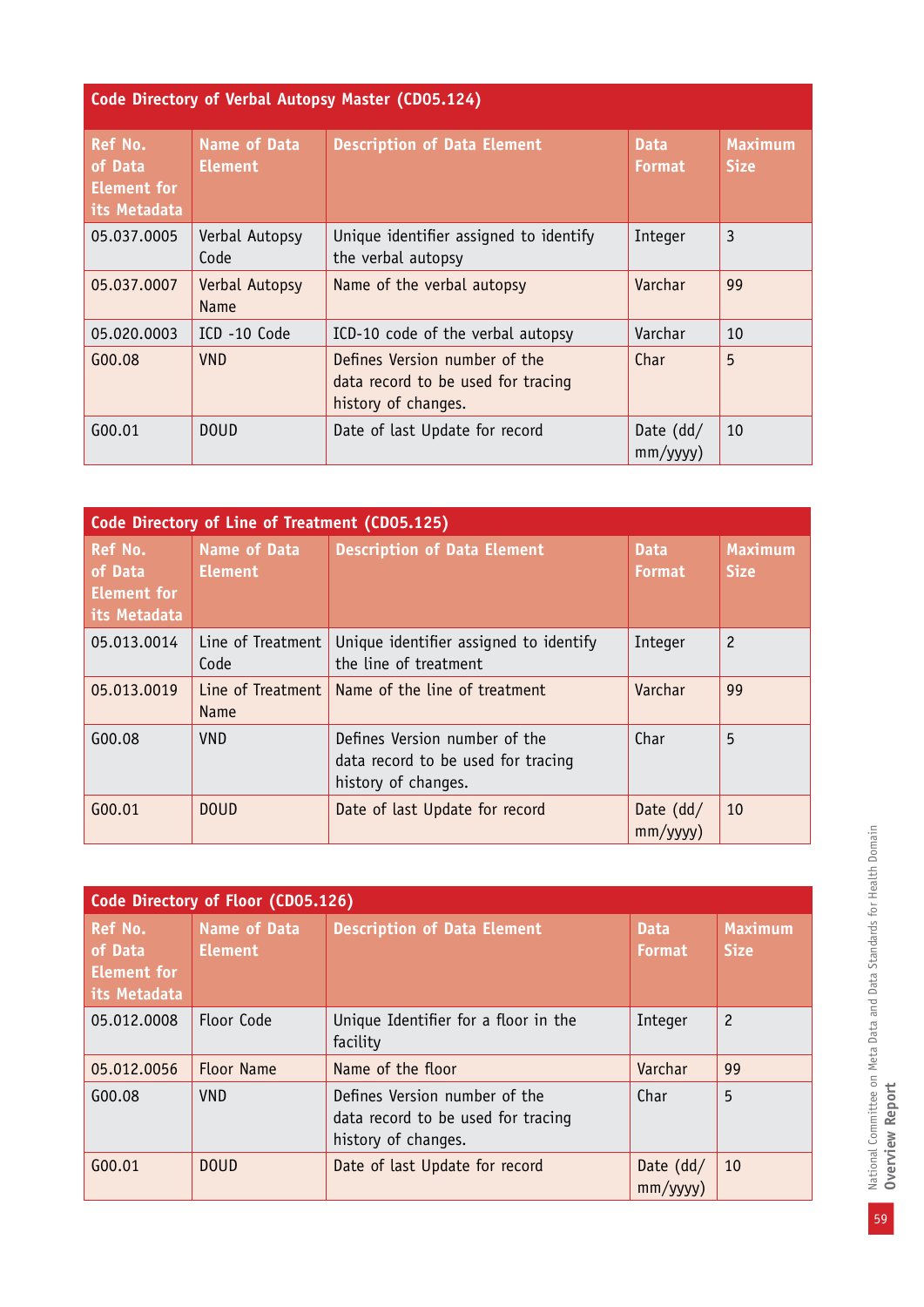| Code Directory of Outreach Service Purpose (CD05.127)    |                                  |                                                                                         |                              |                               |
|----------------------------------------------------------|----------------------------------|-----------------------------------------------------------------------------------------|------------------------------|-------------------------------|
| <b>Ref No.</b><br>of Data<br>Element for<br>its Metadata | Name of Data<br><b>Element</b>   | <b>Description of Data Element</b>                                                      | <b>Data</b><br><b>Format</b> | <b>Maximum</b><br><b>Size</b> |
| 05.014.0004                                              | Outreach Service<br>Purpose Code | Unique Identifier for a Service Purpose                                                 | Integer                      | $\overline{c}$                |
| 05.014.0011                                              | Outreach Service<br>Purpose Name | Name of Service Purpose                                                                 | Varchar                      | 99                            |
| G00.08                                                   | <b>VND</b>                       | Defines Version number of the data record<br>to be used for tracing history of changes. | Char                         | 5                             |
| G00.01                                                   | <b>DOUD</b>                      | Date of last Update for record                                                          | Date $(dd/$<br>mm/yyyy)      | 10                            |

|                                                          | Code Directory of Employment Status (CD05.128) |                                                                                         |                              |                               |  |
|----------------------------------------------------------|------------------------------------------------|-----------------------------------------------------------------------------------------|------------------------------|-------------------------------|--|
| Ref No.<br>of Data<br><b>Element for</b><br>its Metadata | <b>Name of Data</b><br><b>Element</b>          | <b>Description of Data Element</b>                                                      | <b>Data</b><br><b>Format</b> | <b>Maximum</b><br><b>Size</b> |  |
| 05.004.0054                                              | Employment<br>Status Code                      | Unique Identifier for an employment<br>status                                           | Integer                      | $\overline{c}$                |  |
| 05.004.0153                                              | Employment<br><b>Status Name</b>               | Description of employment status                                                        | Varchar                      | 99                            |  |
| G00.08                                                   | <b>VND</b>                                     | Defines Version number of the data record<br>to be used for tracing history of changes. | Char                         | 5                             |  |
| G00.01                                                   | <b>DOUD</b>                                    | Date of last Update for record                                                          | Date (dd/<br>mm/yyyy)        | 10                            |  |

|                                                          | Code Directory of Medication Reason for Unscheduled Trip (CD05.129) |                                                                                         |                              |                               |  |
|----------------------------------------------------------|---------------------------------------------------------------------|-----------------------------------------------------------------------------------------|------------------------------|-------------------------------|--|
| Ref No.<br>of Data<br><b>Element for</b><br>its Metadata | <b>Name of Data</b><br><b>Element</b>                               | <b>Description of Data Element</b>                                                      | <b>Data</b><br><b>Format</b> | <b>Maximum</b><br><b>Size</b> |  |
| 05.038.0032                                              | Medication<br>Reason for<br>Unscheduled Trip<br>Code                | Unique Identifier for medical reason                                                    | Integer                      | 3                             |  |
| 05.038.0064                                              | Medication<br>Reason for<br>Unscheduled Trip<br>Name                | Description of medical reason                                                           | Varchar                      | 99                            |  |
| G00.08                                                   | <b>VND</b>                                                          | Defines Version number of the data record<br>to be used for tracing history of changes. | Char                         | 5                             |  |
| G00.01                                                   | <b>DOUD</b>                                                         | Date of last Update for record                                                          | Date $(dd/$<br>mm/yyyy)      | 10                            |  |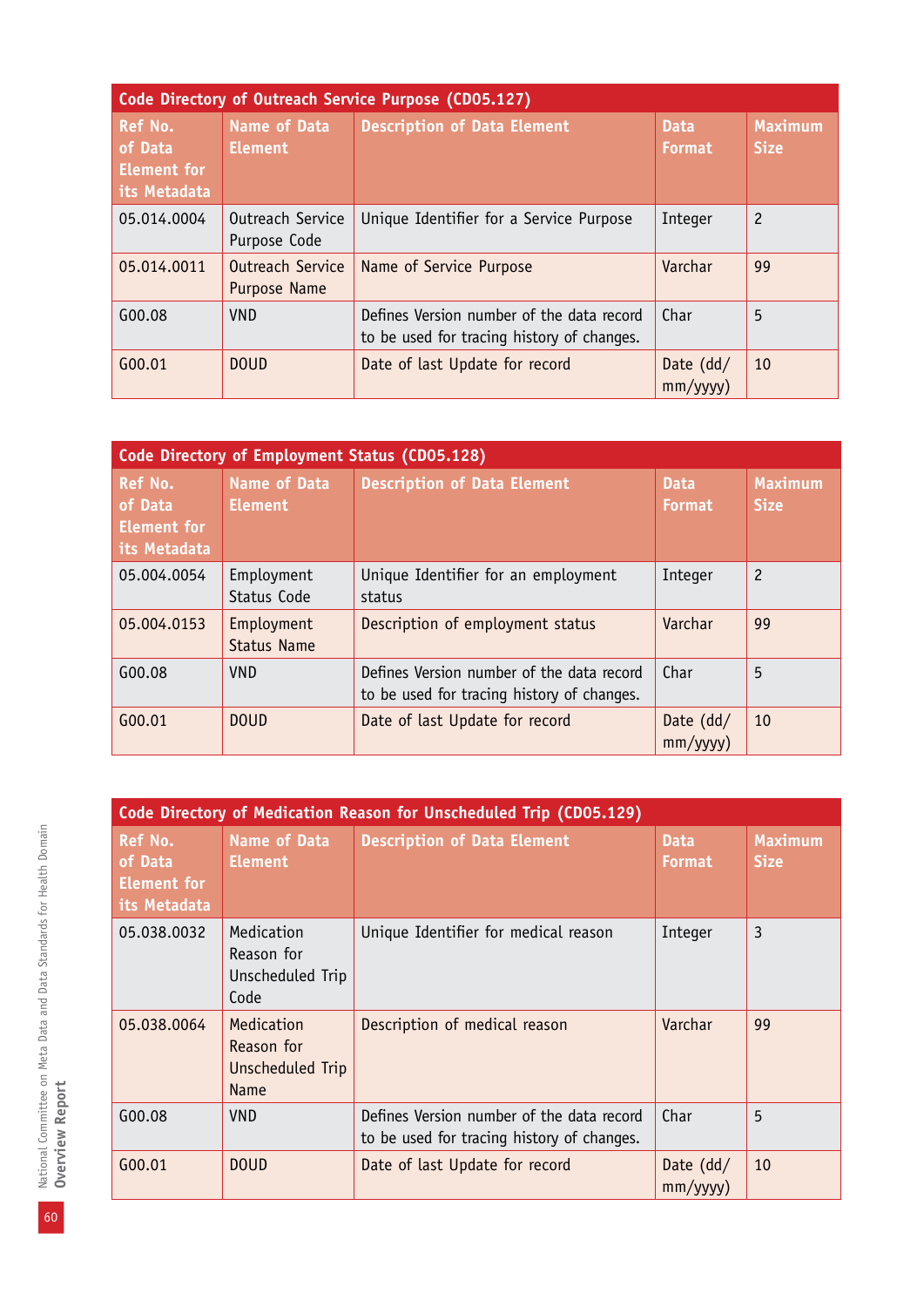| Code Directory of Medication Reason for Scheduled Trip (CD05.130) |                                                        |                                                                                            |                               |                               |
|-------------------------------------------------------------------|--------------------------------------------------------|--------------------------------------------------------------------------------------------|-------------------------------|-------------------------------|
| <b>Ref No.</b><br>of Data<br><b>Element for</b><br>its Metadata   | Name of Data<br><b>Element</b>                         | <b>Description of Data Element</b>                                                         | <b>Data</b><br><b>Format</b>  | <b>Maximum</b><br><b>Size</b> |
| 05.038.0033                                                       | <b>Medication Reason</b><br>for Scheduled Trip<br>Code | Unique Identifier for medical reason                                                       | Integer                       | 3                             |
| 05.038.0065                                                       | <b>Medication Reason</b><br>for Scheduled Trip<br>Name | Description of medical reason                                                              | Varchar                       | 99                            |
| G00.08                                                            | <b>VND</b>                                             | Defines Version number of the data<br>record to be used for tracing history of<br>changes. | Char                          | 5                             |
| G00.01                                                            | <b>DOUD</b>                                            | Date of last Update for record                                                             | Date $(dd/$<br>$mm/$ yyyy $)$ | 10                            |

| Code Directory of Ambulance Type (CD05.131)                     |                                |                                                                                            |                              |                               |
|-----------------------------------------------------------------|--------------------------------|--------------------------------------------------------------------------------------------|------------------------------|-------------------------------|
| <b>Ref No.</b><br>of Data<br><b>Element for</b><br>its Metadata | Name of Data<br><b>Element</b> | <b>Description of Data Element</b>                                                         | <b>Data</b><br><b>Format</b> | <b>Maximum</b><br><b>Size</b> |
| 05.038.0008                                                     | Ambulance Type<br>Code         | Unique Identifier for Ambulance Type                                                       | Integer                      | $\overline{c}$                |
| 05.038.0066                                                     | Ambulance Type<br><b>Name</b>  | Name of Ambulance Type                                                                     | Varchar                      | 99                            |
| G00.08                                                          | <b>VND</b>                     | Defines Version number of the<br>data record to be used for tracing<br>history of changes. | Char                         | 5                             |
| G00.01                                                          | <b>DOUD</b>                    | Date of last Update for record                                                             | Date $(dd/$<br>mm/yyyy)      | 10                            |

| Code Directory of Triage Prioritization Code (CD05.132)  |                                      |                                                                                                                                                                                  |                               |                               |
|----------------------------------------------------------|--------------------------------------|----------------------------------------------------------------------------------------------------------------------------------------------------------------------------------|-------------------------------|-------------------------------|
| <b>Ref No.</b><br>of Data<br>Element for<br>its Metadata | Name of Data<br><b>Element</b>       | <b>Description of Data Element</b>                                                                                                                                               | <b>Data</b><br><b>Format</b>  | <b>Maximum</b><br><b>Size</b> |
| 05.015.0011                                              | Triage Prioritization<br>Code        | Unique Identifier for Triage Prioritization                                                                                                                                      | Integer                       | $\overline{c}$                |
| 05.015.0031                                              | Triage Prioritization<br><b>Name</b> | Name of Triage Prioritization                                                                                                                                                    | Varchar                       | 99                            |
| G00.08                                                   | <b>VND</b>                           | Defines Version number of the data record<br>to be used for tracing history of changes<br>in the values of the record related to the<br>Organization Authority code master data. | Char                          | 5                             |
| G00.01                                                   | <b>DOUD</b>                          | Date of last Update for record                                                                                                                                                   | Date $(dd/$<br>$mm/$ yyyy $)$ | 10                            |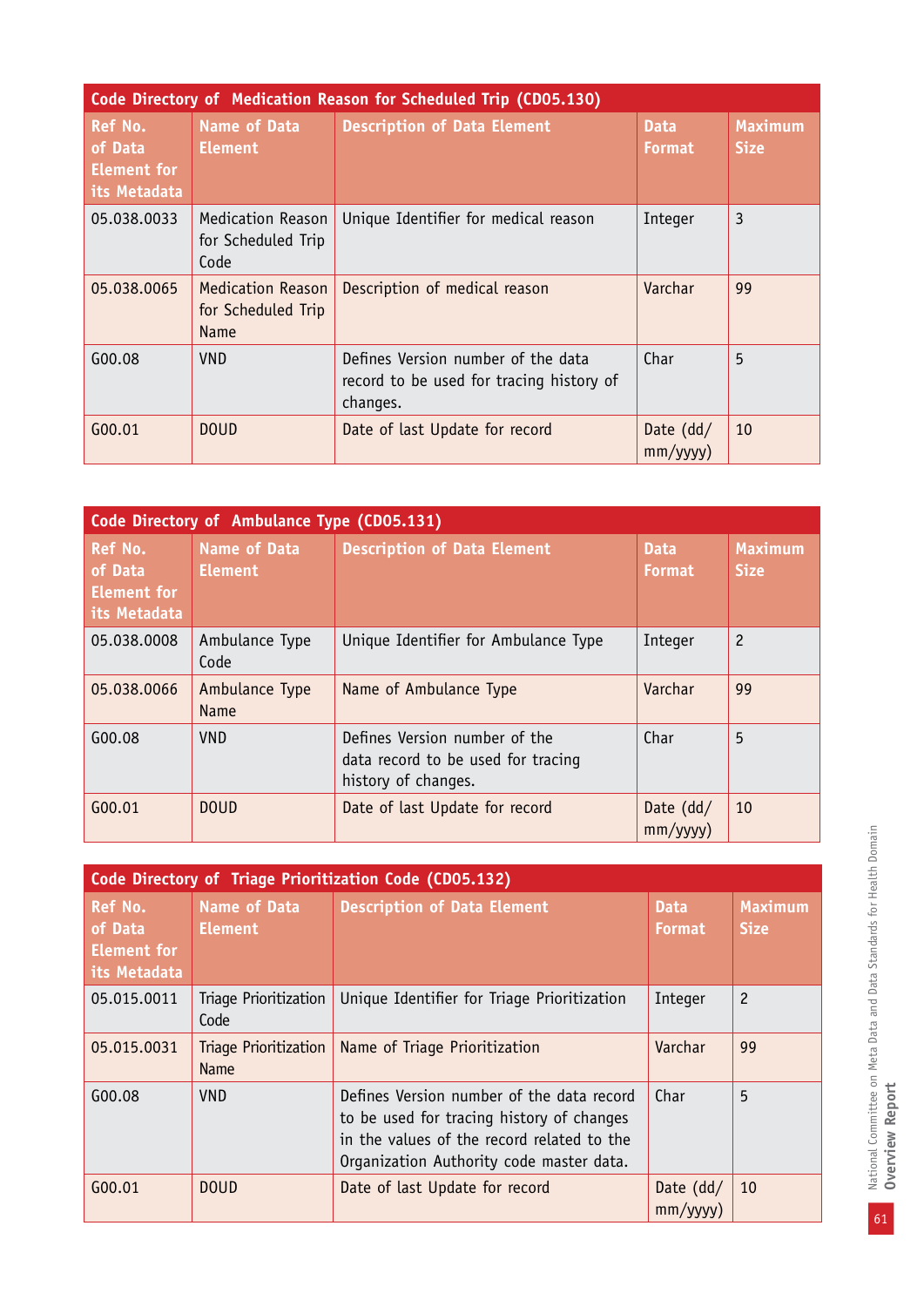| Code Directory of Employee Pay Band (CD05.133)           |                                       |                                                                                                                                                                                     |                              |                               |  |
|----------------------------------------------------------|---------------------------------------|-------------------------------------------------------------------------------------------------------------------------------------------------------------------------------------|------------------------------|-------------------------------|--|
| Ref No.<br>of Data<br><b>Element for</b><br>its Metadata | <b>Name of Data</b><br><b>Element</b> | <b>Description of Data Element</b>                                                                                                                                                  | <b>Data</b><br><b>Format</b> | <b>Maximum</b><br><b>Size</b> |  |
| 05.004.0058                                              | Employee Pay<br><b>Band Code</b>      | Unique Identifier for Employee Pay Band                                                                                                                                             | Integer                      | $\overline{c}$                |  |
| 05.004.0154                                              | Employee Pay<br><b>Band Name</b>      | Name of Employee Pay Band                                                                                                                                                           | Varchar                      | 99                            |  |
| G00.08                                                   | VND                                   | Defines Version number of the<br>data record to be used for tracing<br>history of changes in the values of<br>the record related to the Organization<br>Authority code master data. | Char                         | 5                             |  |
| G00.01                                                   | <b>DOUD</b>                           | Date of last Update for record                                                                                                                                                      | Date $(dd/$<br>mm/yyyy)      | 10                            |  |

|                                                          | Code Directory of Employee Grade (CD05.134) |                                                                                         |                               |    |  |  |  |  |
|----------------------------------------------------------|---------------------------------------------|-----------------------------------------------------------------------------------------|-------------------------------|----|--|--|--|--|
| Ref No.<br>of Data<br><b>Element for</b><br>its Metadata | Name of Data<br><b>Element</b>              | <b>Description of Data Element</b><br><b>Data</b><br><b>Format</b>                      |                               |    |  |  |  |  |
| 05.004.0059                                              | Employee Grade<br>Code                      | Unique Identifier for Employee Grade                                                    | Integer                       | 3  |  |  |  |  |
| 05.004.0155                                              | Employee Grade<br><b>Name</b>               | Name of Employee Grade                                                                  | Varchar                       | 99 |  |  |  |  |
| G00.08                                                   | <b>VND</b>                                  | Defines Version number of the data record<br>to be used for tracing history of changes. | Char                          | 5  |  |  |  |  |
| G00.01                                                   | <b>DOUD</b>                                 | Date of last Update for record                                                          | Date $(dd/$<br>$mm/$ yyyy $)$ | 10 |  |  |  |  |

|                                                                 | Code Directory of Test Result Interpretation (CD05.135) |                                                                                                                                   |                              |                               |  |  |  |  |
|-----------------------------------------------------------------|---------------------------------------------------------|-----------------------------------------------------------------------------------------------------------------------------------|------------------------------|-------------------------------|--|--|--|--|
| <b>Ref No.</b><br>of Data<br><b>Element for</b><br>its Metadata | Name of Data<br><b>Element</b>                          | <b>Description of Data Element</b>                                                                                                | <b>Data</b><br><b>Format</b> | <b>Maximum</b><br><b>Size</b> |  |  |  |  |
| 05.017.0006                                                     | <b>Test Result</b><br>Interpretation<br>Code            | Unique Identifier for Test Result<br>interpretation                                                                               | Integer                      | $\overline{c}$                |  |  |  |  |
| 05.017.0016                                                     | Test Result<br>Interpretation<br>Description            | Name of Test Result interpretation.<br>Interpretation will be based on test<br>result reference range code directory<br>CD05.039. | Varchar                      | 99                            |  |  |  |  |
| G00.08                                                          | <b>VND</b>                                              | Defines Version number of the data record<br>to be used for tracing history of changes.                                           | Char                         | 5                             |  |  |  |  |
| G00.01                                                          | <b>DOUD</b>                                             | Date of last Update for record                                                                                                    | Date $(dd/$<br>mm/yyyy)      | 10                            |  |  |  |  |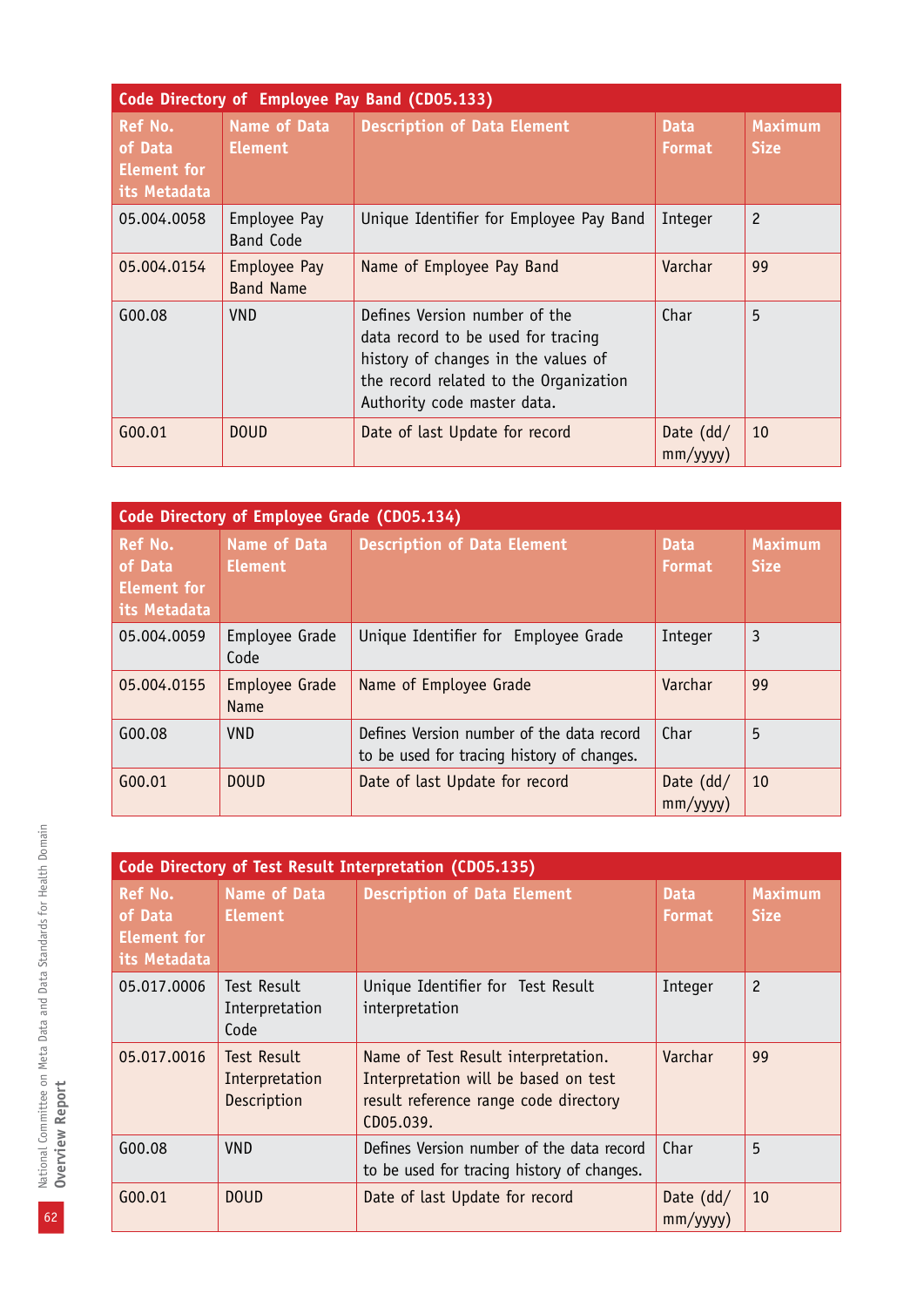|                                                                 | Code Directory of Ayurvedic Generic Drug (CD05.136) |                                                                                            |                              |                               |  |  |  |  |
|-----------------------------------------------------------------|-----------------------------------------------------|--------------------------------------------------------------------------------------------|------------------------------|-------------------------------|--|--|--|--|
| <b>Ref No.</b><br>of Data<br><b>Element for</b><br>its Metadata | <b>Name of Data</b><br><b>Element</b>               | <b>Description of Data Element</b>                                                         | <b>Data</b><br><b>Format</b> | <b>Maximum</b><br><b>Size</b> |  |  |  |  |
| 05.031.0176                                                     | Ayurvedic<br>Generic Drug<br>Code                   | An Identifier for Ayurvedic Generic Drug                                                   | Varchar                      | 10                            |  |  |  |  |
| 05.031.0156                                                     | Ayurvedic<br>Generic Drug<br><b>Name</b>            | Name of Ayurvedic Generic Drug                                                             | Varchar                      | 254                           |  |  |  |  |
| G00.08                                                          | <b>VND</b>                                          | Defines Version number of the<br>data record to be used for tracing<br>history of changes. | Char                         | 5                             |  |  |  |  |
| G00.01                                                          | <b>DOUD</b>                                         | Date of last Update for record                                                             | Date $(dd/$<br>mm/yyyy)      | 10                            |  |  |  |  |

|                                                                 | Code Directory of Ayurvedic Brand Drug (CD05.137) |                                                                                         |                              |                               |  |  |  |  |  |
|-----------------------------------------------------------------|---------------------------------------------------|-----------------------------------------------------------------------------------------|------------------------------|-------------------------------|--|--|--|--|--|
| <b>Ref No.</b><br>of Data<br><b>Element for</b><br>its Metadata | <b>Name of Data</b><br><b>Element</b>             | <b>Description of Data Element</b>                                                      | <b>Data</b><br><b>Format</b> | <b>Maximum</b><br><b>Size</b> |  |  |  |  |  |
| 05.031.0176                                                     | Ayurvedic Brand<br>Drug Code                      | An Identifier for Ayurvedic Brand Drug                                                  | Varchar                      | 10                            |  |  |  |  |  |
| 05.031.0157                                                     | Ayurvedic Brand<br>Drug Name                      | Name of Ayurvedic Brand Drug                                                            | Varchar                      | 254                           |  |  |  |  |  |
| G00.08                                                          | <b>VND</b>                                        | Defines Version number of the data record<br>to be used for tracing history of changes. | Char                         | 5                             |  |  |  |  |  |
| G00.01                                                          | <b>DOUD</b>                                       | Date of last Update for record                                                          | Date $(dd/$<br>mm/yyyy)      | 10                            |  |  |  |  |  |

|                                                          |                                       | Code Directory of Unani Generic Drug (CD05.138)                                         |                              |                               |
|----------------------------------------------------------|---------------------------------------|-----------------------------------------------------------------------------------------|------------------------------|-------------------------------|
| Ref No.<br>of Data<br><b>Element for</b><br>its Metadata | <b>Name of Data</b><br><b>Element</b> | <b>Description of Data Element</b>                                                      | <b>Data</b><br><b>Format</b> | <b>Maximum</b><br><b>Size</b> |
| 05.031.0177                                              | Unani Generic<br>Drug Code            | An Identifier for Unani Generic Drug                                                    | Varchar                      | 10                            |
| 05.031.0158                                              | Unani Generic<br>Drug Name            | Name of Unani Generic Drug                                                              | Varchar                      | 254                           |
| G00.08                                                   | <b>VND</b>                            | Defines Version number of the data record<br>to be used for tracing history of changes. | Char                         | 5                             |
| G00.01                                                   | <b>DOUD</b>                           | Date of last Update for record                                                          | Date $(dd/$<br>mm/yyyy)      | 10                            |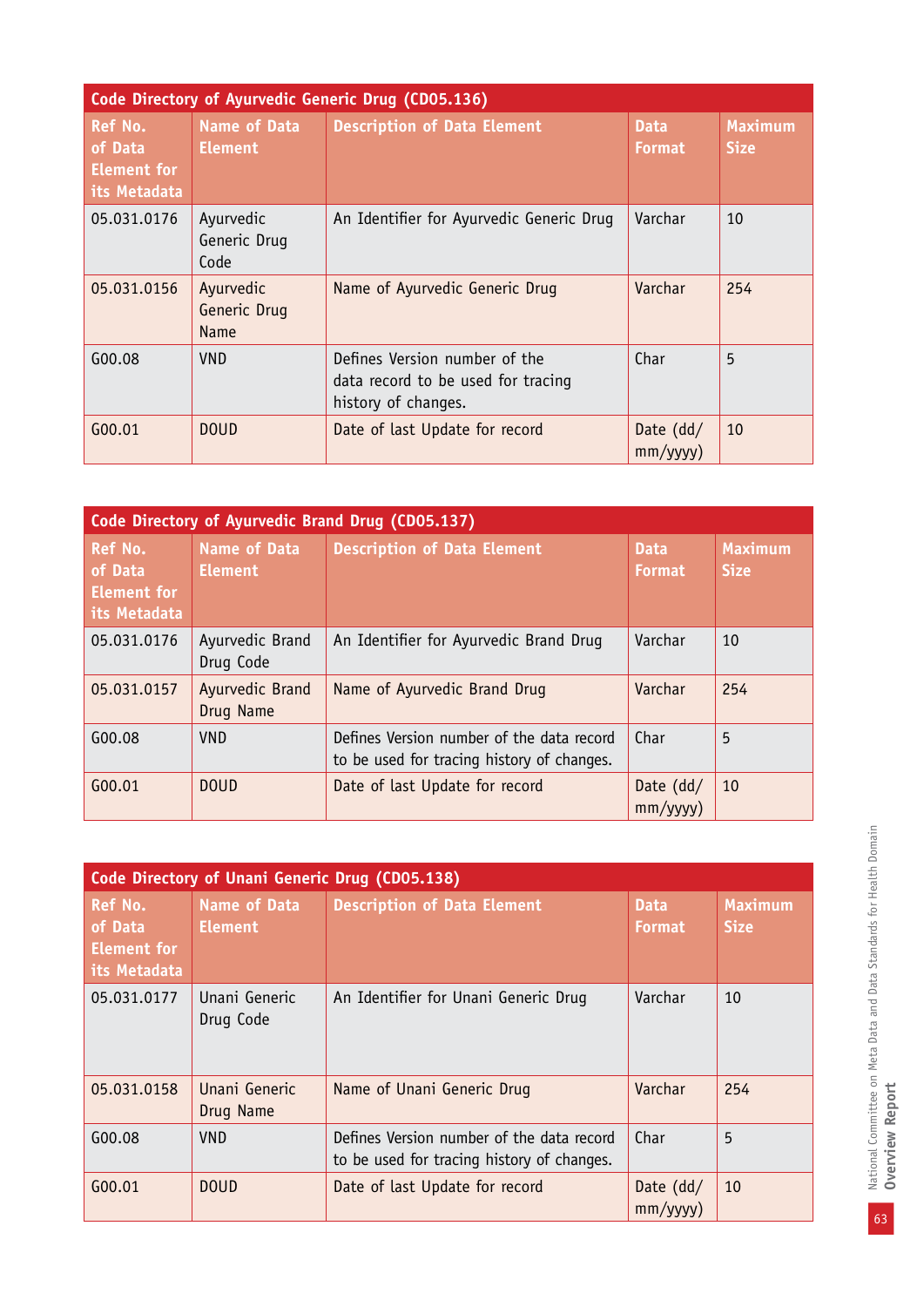|                                                                 | Code Directory of Unani Brand Drug (CD05.139) |                                                                                         |                               |                               |  |  |  |  |
|-----------------------------------------------------------------|-----------------------------------------------|-----------------------------------------------------------------------------------------|-------------------------------|-------------------------------|--|--|--|--|
| <b>Ref No.</b><br>of Data<br><b>Element for</b><br>its Metadata | Name of Data<br><b>Element</b>                | <b>Description of Data Element</b>                                                      | <b>Data</b><br><b>Format</b>  | <b>Maximum</b><br><b>Size</b> |  |  |  |  |
| 05.031.0178                                                     | Unani Brand<br>Drug Code                      | An Identifier for Unani Brand Drug                                                      | Varchar                       | 10                            |  |  |  |  |
| 05.031.0159                                                     | Unani Brand<br>Drug Name                      | Name of Unani Brand Drug                                                                | Varchar                       | 254                           |  |  |  |  |
| G00.08                                                          | <b>VND</b>                                    | Defines Version number of the data record<br>to be used for tracing history of changes. | Char                          | 5                             |  |  |  |  |
| G00.01                                                          | <b>DOUD</b>                                   | Date of last Update for record                                                          | Date $(dd/$<br>$mm/$ yyyy $)$ | <b>10</b>                     |  |  |  |  |

|                                                                 | Code Directory of Facility Service Master (CD05.140) |                                                                                                                                                                                                                                                                    |                              |                               |  |  |  |  |
|-----------------------------------------------------------------|------------------------------------------------------|--------------------------------------------------------------------------------------------------------------------------------------------------------------------------------------------------------------------------------------------------------------------|------------------------------|-------------------------------|--|--|--|--|
| <b>Ref No.</b><br>of Data<br><b>Element for</b><br>its Metadata | <b>Name of Data</b><br><b>Element</b>                | <b>Description of Data Element</b>                                                                                                                                                                                                                                 | <b>Data</b><br><b>Format</b> | <b>Maximum</b><br><b>Size</b> |  |  |  |  |
| 05.008.0001                                                     | Unique Facility<br>Identification<br>Number          | Unique Facility Identification assigned<br>to healthcare facility providing care to<br>patient. This code will be unique to<br>identify and search a facility (both in<br>public or private organizations) based<br>on unique ID.<br>Refer Code Directory CD05.001 | Integer                      | 10                            |  |  |  |  |
| 05.008.0009                                                     | <b>Facility Service</b><br>Code                      | Code of the service offered under this<br>facility<br>CCI code in case of services or LOINC<br>code (in case of lab tests).<br>If system of Medicine is not Allopathic<br>e.g. Ayurvedic, then a default value<br>'AYU' will be supplied in this data<br>element.  | Varchar                      | 10                            |  |  |  |  |
| 05.008.0010                                                     | <b>Facility Specialty</b><br>code                    | Code of the specialty linked with the<br>services offered by the facility.<br>Refer CD05.011                                                                                                                                                                       | Integer                      | $\overline{c}$                |  |  |  |  |
| 05.001.0022                                                     | System of<br>Medicine code                           | System of Medicine code (e.g. Allopathy,<br>Ayurvedic etc.)<br>Refer Code Directory CD05.030                                                                                                                                                                       | Integer                      | $\overline{c}$                |  |  |  |  |
| G00.08                                                          | <b>VND</b>                                           | Defines Version number of the data record<br>to be used for tracing history of changes.                                                                                                                                                                            | Char                         | 5                             |  |  |  |  |
| G00.01                                                          | <b>DOUD</b>                                          | Date of last Update for record                                                                                                                                                                                                                                     | Date $(dd/$<br>mm/yyyy)      | 10                            |  |  |  |  |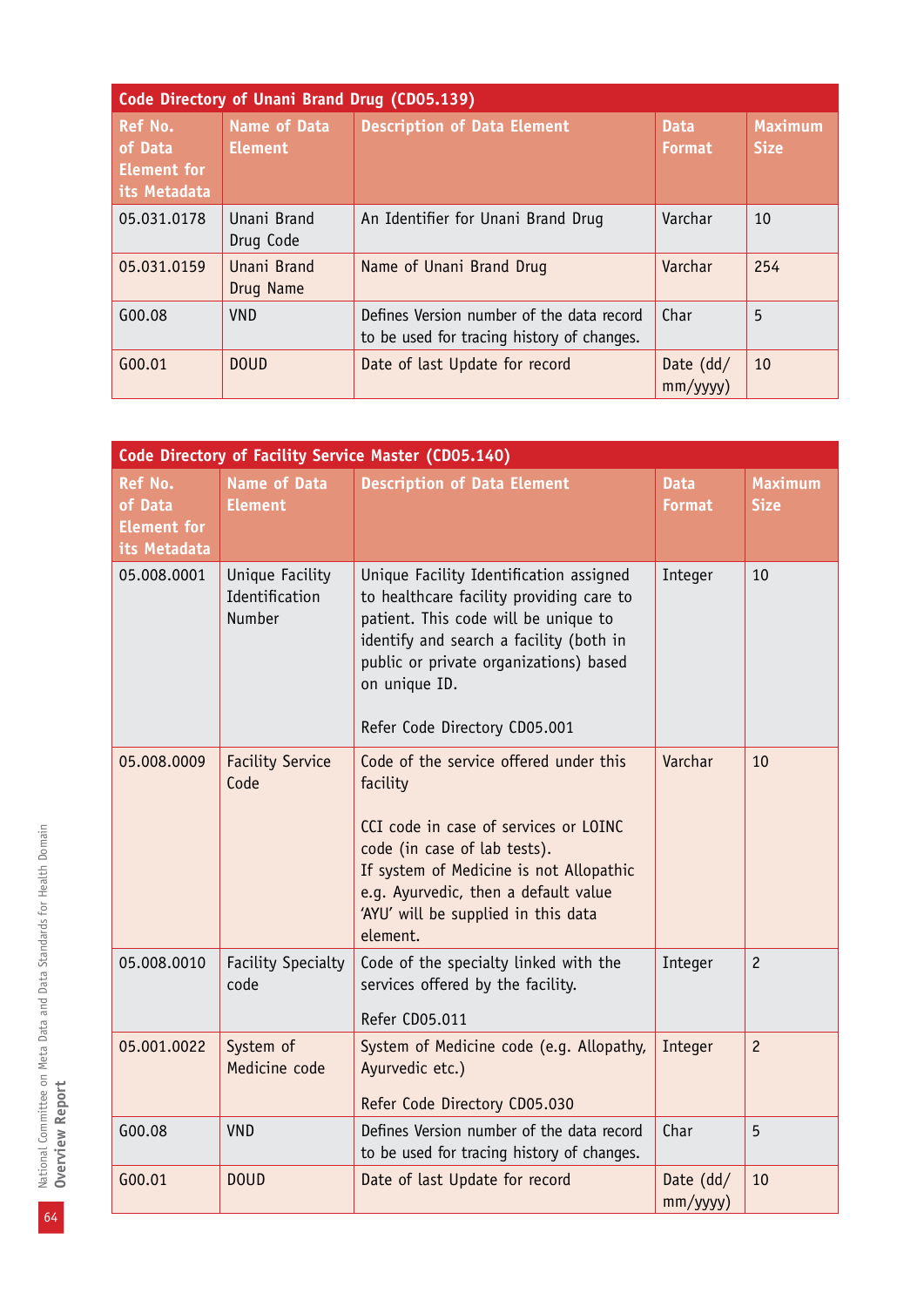|                                                                 | Code Directory of Source of Payment (CD05.141) |                                                                                            |                               |                               |  |  |  |  |
|-----------------------------------------------------------------|------------------------------------------------|--------------------------------------------------------------------------------------------|-------------------------------|-------------------------------|--|--|--|--|
| <b>Ref No.</b><br>of Data<br><b>Element for</b><br>its Metadata | <b>Name of Data</b><br><b>Element</b>          | <b>Description of Data Element</b>                                                         | <b>Data</b><br><b>Format</b>  | <b>Maximum</b><br><b>Size</b> |  |  |  |  |
| 05.006.0008                                                     | Source of<br>Payment Code                      | Unique code for Source of Payment                                                          | Varchar                       | $\overline{c}$                |  |  |  |  |
| 05.006.0038                                                     | Source of<br>Payment<br>Description            | Description of Source of Payment                                                           | Varchar                       | 99                            |  |  |  |  |
| G00.08                                                          | <b>VND</b>                                     | Defines Version number of the<br>data record to be used for tracing<br>history of changes. | Char                          | 5                             |  |  |  |  |
| G00.01                                                          | <b>DOUD</b>                                    | Date of last Update for record                                                             | Date $(dd/$<br>$mm/$ yyyy $)$ | 10                            |  |  |  |  |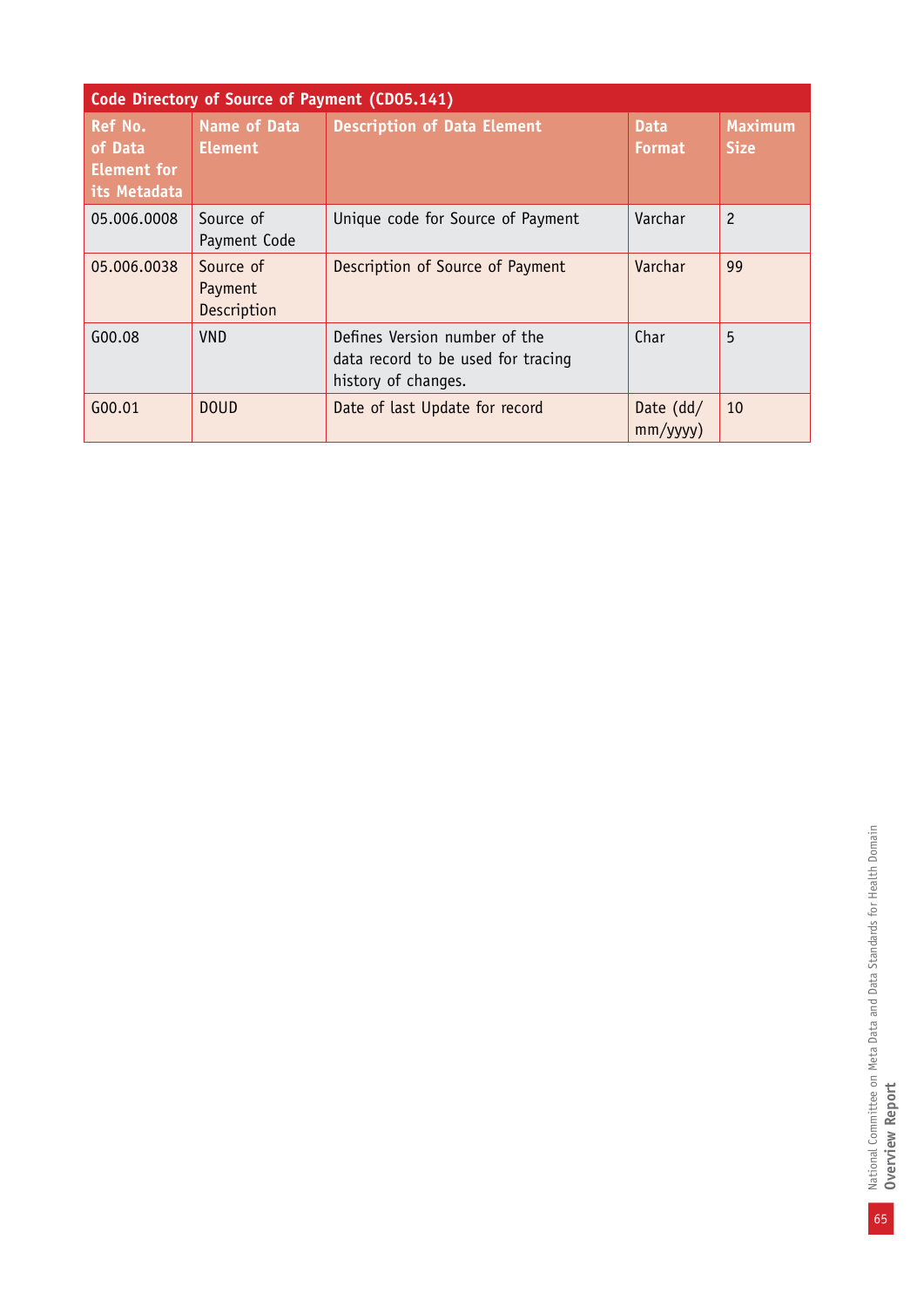## **Code Directories- Sample Values**

- Values in the code directories are sample values.  $\overline{\mathbf{v}}$
- Some of the code directories are implementation specific and needs to be populated by implementers.  $\pmb{\mathcal{Y}}$

|                                       |                                   |               |                    |                     | <b>Facility Master CD05.001</b>                         |                          |          |     |                                 |            |              |               |            |             |             |              |          |           |           |          |          |                             |                             |                              |                           |
|---------------------------------------|-----------------------------------|---------------|--------------------|---------------------|---------------------------------------------------------|--------------------------|----------|-----|---------------------------------|------------|--------------|---------------|------------|-------------|-------------|--------------|----------|-----------|-----------|----------|----------|-----------------------------|-----------------------------|------------------------------|---------------------------|
|                                       |                                   |               |                    |                     | <b>Owner: MDDS - Health Domain Committee</b>            |                          |          |     |                                 |            |              |               |            |             |             |              |          |           |           |          |          |                             |                             |                              |                           |
| Unique Facility Identification Number | Global Unique Identifier<br>(TID) | Facility Name | Facility Type Code | Premises Identifier | Sub Locality -1                                         | Sub Locality -<br>$\sim$ | Locality | PIN | State<br>Land region Code (LRC) | State Name | District LRC | District Name | Taluka LRC | Taluka Name | Village LRC | Village Name | Town LRC | Town Name | Longitude | Latitude | Altitude | Facility Operational Status | Facility Population covered | Access to Facility Indicator | Facility Region Indicator |
|                                       |                                   |               |                    |                     |                                                         |                          |          |     |                                 |            |              |               |            |             |             |              |          |           |           |          |          |                             |                             |                              |                           |
|                                       |                                   |               |                    |                     |                                                         |                          |          |     |                                 |            |              |               |            |             |             |              |          |           |           |          |          |                             |                             |                              |                           |
|                                       |                                   |               |                    |                     |                                                         |                          |          |     |                                 |            |              |               |            |             |             |              |          |           |           |          |          |                             |                             |                              |                           |
|                                       |                                   |               |                    |                     |                                                         |                          |          |     |                                 |            |              |               |            |             |             |              |          |           |           |          |          |                             |                             |                              |                           |
|                                       |                                   |               |                    |                     |                                                         |                          |          |     |                                 |            |              |               |            |             |             |              |          |           |           |          |          |                             |                             |                              |                           |
|                                       |                                   |               |                    |                     |                                                         |                          |          |     |                                 |            |              |               |            |             |             |              |          |           |           |          |          |                             |                             |                              |                           |
|                                       |                                   |               |                    |                     | Note: To be populated by MDDS - Health Domain Committee |                          |          |     |                                 |            |              |               |            |             |             |              |          |           |           |          |          |                             |                             |                              |                           |
|                                       |                                   |               |                    |                     |                                                         |                          |          |     |                                 |            |              |               |            |             |             |              |          |           |           |          |          |                             |                             |                              |                           |
|                                       |                                   |               |                    |                     |                                                         |                          |          |     |                                 |            |              |               |            |             |             |              |          |           |           |          |          |                             |                             |                              |                           |
|                                       |                                   |               |                    |                     |                                                         |                          |          |     |                                 |            |              |               |            |             |             |              |          |           |           |          |          |                             |                             |                              |                           |
|                                       |                                   |               |                    |                     |                                                         |                          |          |     |                                 |            |              |               |            |             |             |              |          |           |           |          |          |                             |                             |                              |                           |
|                                       |                                   |               |                    |                     |                                                         |                          |          |     |                                 |            |              |               |            |             |             |              |          |           |           |          |          |                             |                             |                              |                           |
|                                       |                                   |               |                    |                     |                                                         |                          |          |     |                                 |            |              |               |            |             |             |              |          |           |           |          |          |                             |                             |                              |                           |
|                                       |                                   |               |                    |                     |                                                         |                          |          |     |                                 |            |              |               |            |             |             |              |          |           |           |          |          |                             |                             |                              |                           |

66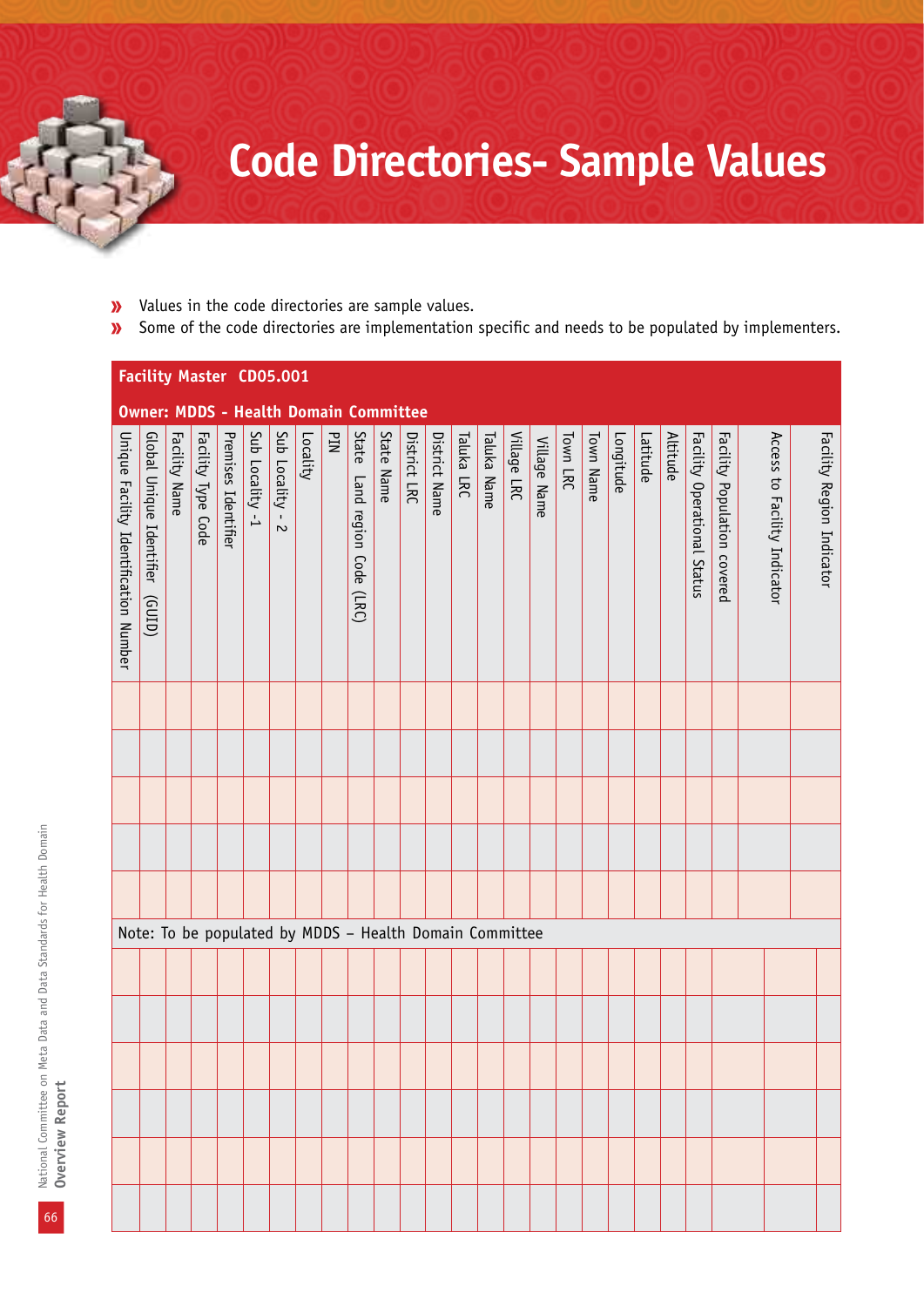| Facility Type (CD05.002)  |                                              |                                 |  |  |  |  |  |  |
|---------------------------|----------------------------------------------|---------------------------------|--|--|--|--|--|--|
|                           | <b>Owner: MDDS - Health Domain Committee</b> |                                 |  |  |  |  |  |  |
| <b>Facility Type Code</b> | <b>Facility Type Description</b>             | <b>Facility Short Type Name</b> |  |  |  |  |  |  |
| 01                        | Sub Centre                                   | <b>SC</b>                       |  |  |  |  |  |  |
| 02                        | <b>Primary Health Centre</b>                 | PHC                             |  |  |  |  |  |  |
| 03                        | Community Health Centre                      | <b>CHC</b>                      |  |  |  |  |  |  |
| 04                        | District Hospital                            | <b>DH</b>                       |  |  |  |  |  |  |
| 05                        | Sub District Hospital                        | SDH                             |  |  |  |  |  |  |
| 06                        | <b>Dispensaries</b>                          | <b>DIS</b>                      |  |  |  |  |  |  |
| 07                        | Clinics                                      | CL                              |  |  |  |  |  |  |
| 08                        | Drug Warehouse                               | <b>DW</b>                       |  |  |  |  |  |  |
| 09                        | <b>Nursing Homes</b>                         | <b>NH</b>                       |  |  |  |  |  |  |
| 10                        | Urban Health Post                            | <b>UHP</b>                      |  |  |  |  |  |  |
| 11                        | Urban Family Welfare Centre                  | <b>UFWC</b>                     |  |  |  |  |  |  |
| 12                        | Polyclinic                                   | <b>PLCL</b>                     |  |  |  |  |  |  |
| 13                        | Medical College Hospital                     | <b>MCH</b>                      |  |  |  |  |  |  |
| 18                        | Urban Primary Health Centre                  | <b>UPHC</b>                     |  |  |  |  |  |  |
| 19                        | Urban Community Health Centre                | <b>UCHC</b>                     |  |  |  |  |  |  |
| 20                        | <b>Maternity Hospitals</b>                   | <b>MH</b>                       |  |  |  |  |  |  |
| 21                        | Public Sector Undertaking Hospitals          | <b>PSUH</b>                     |  |  |  |  |  |  |
| 24                        | <b>Township Hospitals</b>                    | <b>TH</b>                       |  |  |  |  |  |  |
| 25                        | Pharmacy                                     | PH                              |  |  |  |  |  |  |
| 26                        | Mortuary                                     | <b>MOR</b>                      |  |  |  |  |  |  |
| 27                        | Anganwadi Centre                             | AWC                             |  |  |  |  |  |  |
| 28                        | Nutritional Rehabilitation Centre            | <b>NRC</b>                      |  |  |  |  |  |  |
| 29                        | Gram Arogya Kendra                           | GAK                             |  |  |  |  |  |  |
| 30                        | <b>Blood Bank</b>                            | <b>BB</b>                       |  |  |  |  |  |  |
| 31                        | <b>Blood Storage Center</b>                  | <b>BSC</b>                      |  |  |  |  |  |  |
| 32                        | Pathology Lab                                | PL.                             |  |  |  |  |  |  |
| 33                        | Radiology Center                             | <b>RC</b>                       |  |  |  |  |  |  |
| 34                        | Ambulance Call Center                        | <b>ACC</b>                      |  |  |  |  |  |  |
| 35                        | General Hospital                             | GH                              |  |  |  |  |  |  |
| 36                        | <b>Super Specialty Hospital</b>              | <b>SSH</b>                      |  |  |  |  |  |  |
| 37                        | <b>Others</b>                                | OTH                             |  |  |  |  |  |  |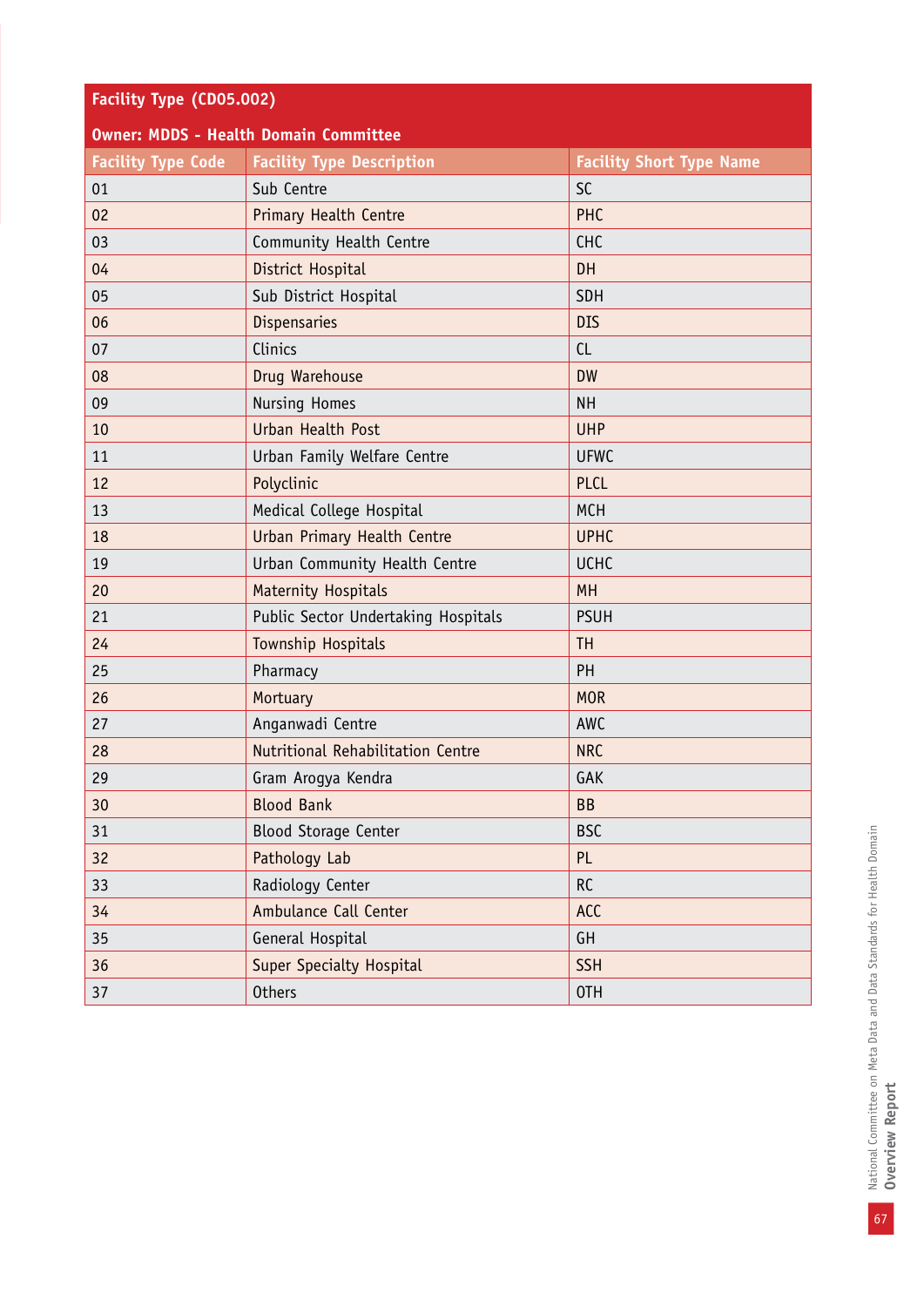| <b>Ownership Authority (CD05.003)</b>                                                             |                                                         |                                                                                                 |                                                                              |                                                      |                                                                        |                                                          |  |  |  |
|---------------------------------------------------------------------------------------------------|---------------------------------------------------------|-------------------------------------------------------------------------------------------------|------------------------------------------------------------------------------|------------------------------------------------------|------------------------------------------------------------------------|----------------------------------------------------------|--|--|--|
|                                                                                                   | <b>Owner: MDDS - Health Domain Committee</b>            |                                                                                                 |                                                                              |                                                      |                                                                        |                                                          |  |  |  |
| <b>Ownership</b><br><b>Authority</b><br><b>Facility</b><br><b>Identification</b><br><b>Number</b> | <b>Ownership</b><br><b>Facility</b><br><b>Name</b>      | <b>Ownership</b><br><b>Authority</b><br><b>Person</b><br><b>Identification</b><br><b>Number</b> | <b>Owned by</b><br><b>Facility</b><br><b>Identification</b><br><b>Number</b> | <b>Owned</b><br>by<br><b>Facility</b><br><b>Name</b> | <b>Facility</b><br><b>Ownership</b><br><b>Authority</b><br><b>Type</b> | <b>Facility</b><br><b>Owning</b><br>Relationship<br>Code |  |  |  |
|                                                                                                   | Note: To be populated by MDDS - Health Domain Committee |                                                                                                 |                                                                              |                                                      |                                                                        |                                                          |  |  |  |
|                                                                                                   |                                                         |                                                                                                 |                                                                              |                                                      |                                                                        |                                                          |  |  |  |
|                                                                                                   |                                                         |                                                                                                 |                                                                              |                                                      |                                                                        |                                                          |  |  |  |
|                                                                                                   |                                                         |                                                                                                 |                                                                              |                                                      |                                                                        |                                                          |  |  |  |
|                                                                                                   |                                                         |                                                                                                 |                                                                              |                                                      |                                                                        |                                                          |  |  |  |
|                                                                                                   |                                                         |                                                                                                 |                                                                              |                                                      |                                                                        |                                                          |  |  |  |
|                                                                                                   |                                                         |                                                                                                 |                                                                              |                                                      |                                                                        |                                                          |  |  |  |
|                                                                                                   |                                                         |                                                                                                 |                                                                              |                                                      |                                                                        |                                                          |  |  |  |
|                                                                                                   |                                                         |                                                                                                 |                                                                              |                                                      |                                                                        |                                                          |  |  |  |
|                                                                                                   |                                                         |                                                                                                 |                                                                              |                                                      |                                                                        |                                                          |  |  |  |

|                              | <b>Inventory Store Master (CD05.004)</b>                |  |  |  |  |  |
|------------------------------|---------------------------------------------------------|--|--|--|--|--|
|                              | <b>Owner: MDDS - Health Domain Committee</b>            |  |  |  |  |  |
| Inventory<br><b>Store ID</b> | <b>Inventory Store Name</b>                             |  |  |  |  |  |
|                              |                                                         |  |  |  |  |  |
|                              | Note: To be populated by MDDS - Health Domain Committee |  |  |  |  |  |
|                              |                                                         |  |  |  |  |  |
|                              |                                                         |  |  |  |  |  |
|                              |                                                         |  |  |  |  |  |
|                              |                                                         |  |  |  |  |  |

| <b>Facility Area Coverage (CD05.005)</b><br><b>Owner: MDDS - Health Domain Committee</b> |                      |                                  |                                                           |                                                   |                                     |
|------------------------------------------------------------------------------------------|----------------------|----------------------------------|-----------------------------------------------------------|---------------------------------------------------|-------------------------------------|
| <b>Unique</b><br><b>Facility</b><br>Identification<br><b>Number</b>                      | <b>Facility Name</b> | <b>Land Region</b><br>Code (LRC) | <b>Name of Land</b><br><b>Region in</b><br><b>English</b> | Percentage<br><b>Population</b><br><b>Covered</b> | <b>Operational</b><br><b>Status</b> |
|                                                                                          |                      |                                  |                                                           |                                                   |                                     |
| Note: To be populated by MDDS - Health Domain Committee                                  |                      |                                  |                                                           |                                                   |                                     |
|                                                                                          |                      |                                  |                                                           |                                                   |                                     |
|                                                                                          |                      |                                  |                                                           |                                                   |                                     |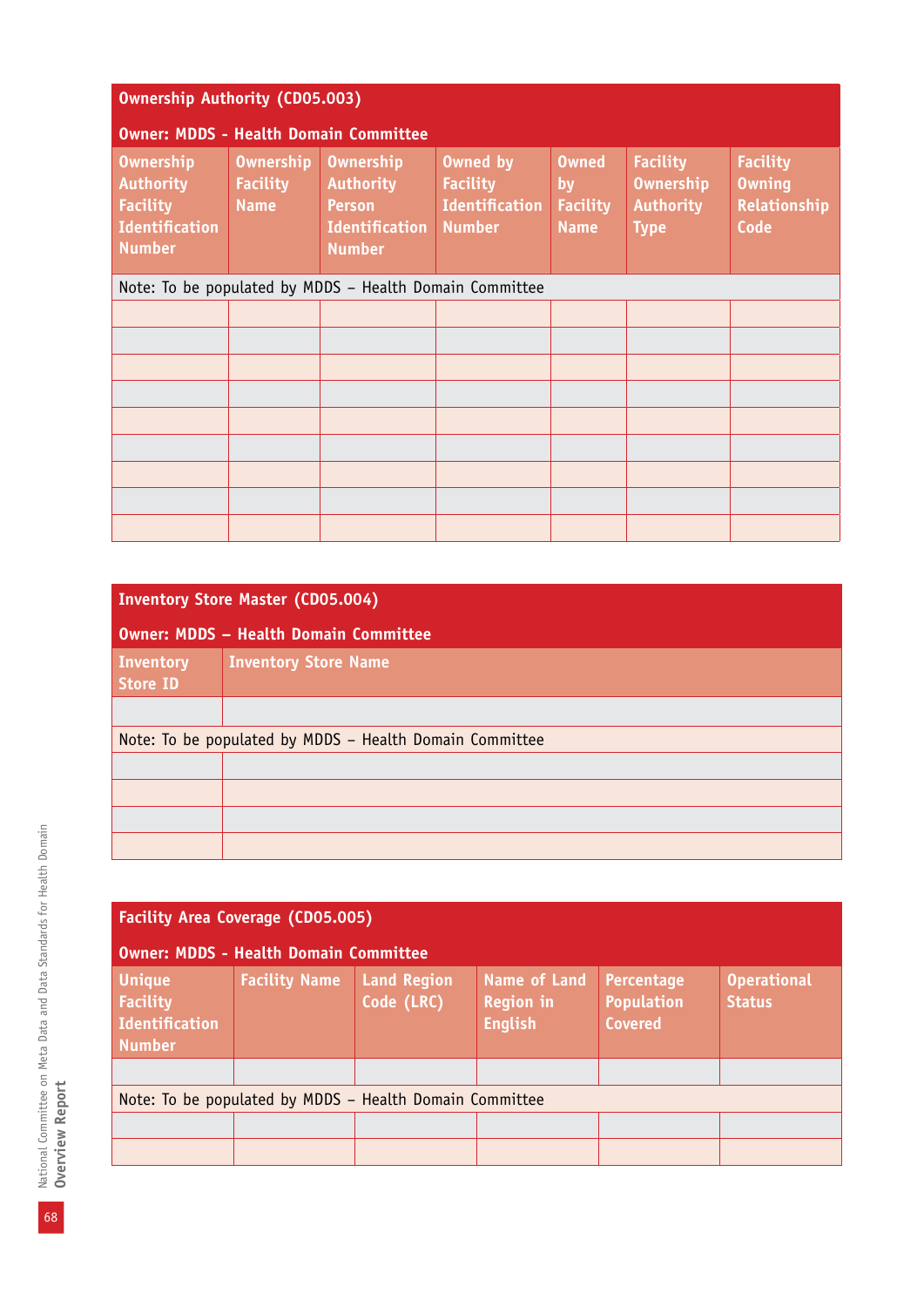## **Blood Group (CD05.006)**

## **Owner: MDDS - Health Domain Committee**

| <b>Blood Group Code</b> | <b>Blood Group Description</b> |
|-------------------------|--------------------------------|
|                         | $A+$                           |
| 2                       | $A -$                          |
| 3                       | $B+$                           |
| 4                       | $B -$                          |
| 5                       | $AB+$                          |
| 6                       | $AB -$                         |
|                         | $0+$                           |
| 8                       | $0 -$                          |

| <b>Alternate UHID Type (CD05.007)</b>        |                                                                         |  |
|----------------------------------------------|-------------------------------------------------------------------------|--|
| <b>Owner: MDDS - Health Domain Committee</b> |                                                                         |  |
| Alternate<br><b>UHID Type</b><br>Code        | <b>Alternate UHID Type Description</b>                                  |  |
| 01                                           | <b>PAN</b>                                                              |  |
| 02                                           | Passport Number                                                         |  |
| 03                                           | Voter ID                                                                |  |
| 04                                           | Driving License                                                         |  |
| 05                                           | Identifier(s) assigned by central/state or local Government authorities |  |
| 06                                           | <b>Ration Card Number</b>                                               |  |
| 07                                           | <b>BPL Card Number</b>                                                  |  |
| 08                                           | <b>Other</b>                                                            |  |

| Health Individual Care Provider Number Type (CD05.008)                                          |                                                                                               |  |  |
|-------------------------------------------------------------------------------------------------|-----------------------------------------------------------------------------------------------|--|--|
| <b>Owner: MDDS - Health Domain Committee</b>                                                    |                                                                                               |  |  |
| <b>Health</b><br><b>Individual</b><br><b>Care Number</b><br><b>Provider</b><br><b>Type Code</b> | Health Individual Care Provider Number Type Description                                       |  |  |
| 01                                                                                              | Medical Registration numbers assigned by MCI                                                  |  |  |
| 02                                                                                              | Nursing Registration number assigned to Nurse or Nursing Midwife by Indian Nursing<br>council |  |  |
| 03                                                                                              | Dental Surgeon Registration number assigned by Dental Council of India                        |  |  |
| 04                                                                                              | Provider ID assigned by Military organizations                                                |  |  |
| 05                                                                                              | Registration number assigned by Pharmacy Council of India                                     |  |  |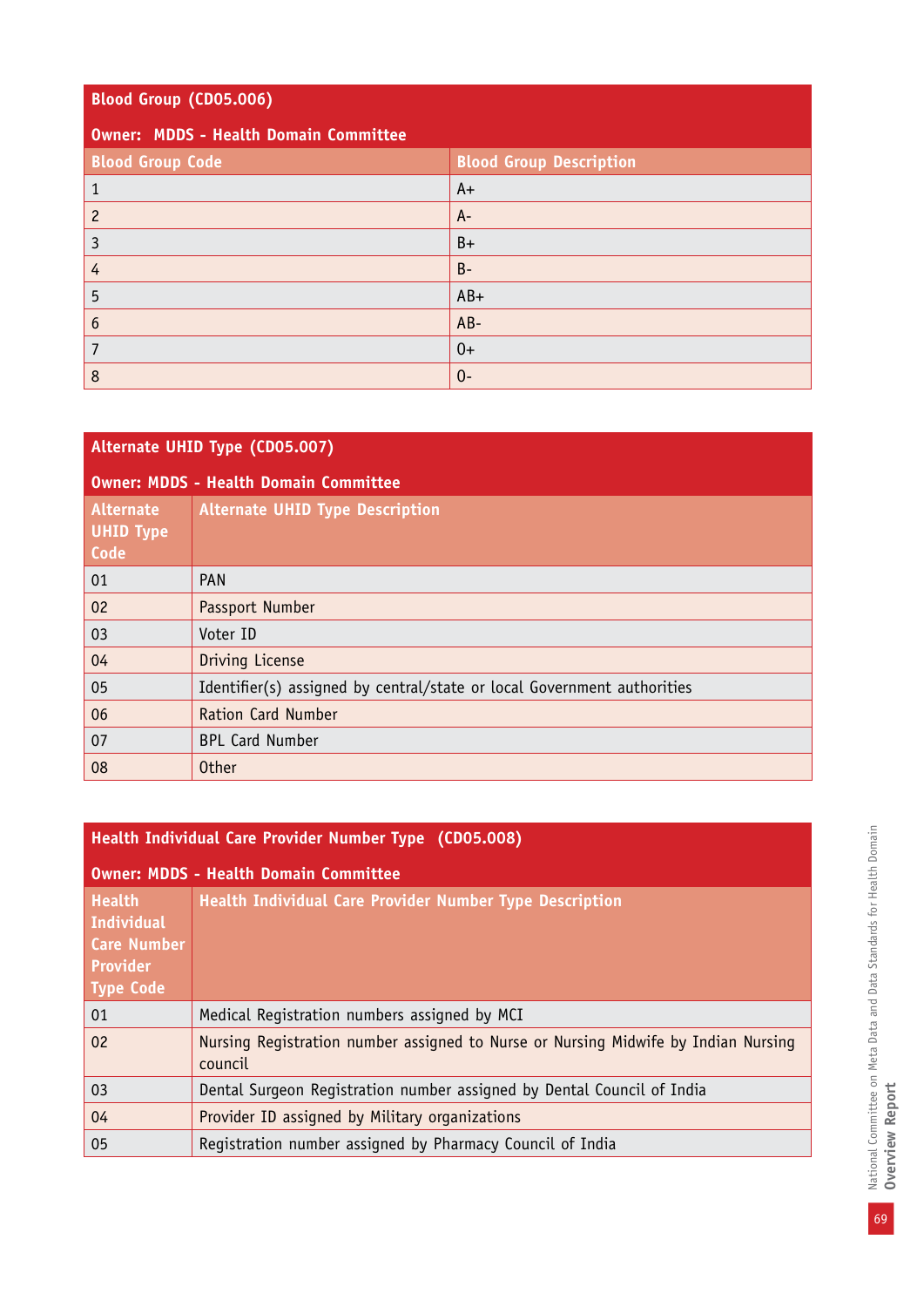| Health Individual Care Provider Number Type (CD05.008)                                          |                                                                                                    |  |  |
|-------------------------------------------------------------------------------------------------|----------------------------------------------------------------------------------------------------|--|--|
| <b>Owner: MDDS - Health Domain Committee</b>                                                    |                                                                                                    |  |  |
| <b>Health</b><br><b>Individual</b><br><b>Care Number</b><br><b>Provider</b><br><b>Type Code</b> | Health Individual Care Provider Number Type Description                                            |  |  |
| 06                                                                                              | Medical Practitioner Registration numbers assigned by Central Council of Indian<br>Medicine (CCIM) |  |  |
| 07                                                                                              | Medical Practitioner Registration numbers assigned by Central Council of Homeopathy<br>(CCH)       |  |  |
| 08                                                                                              | Medical Practitioner Registration numbers assigned by State Council                                |  |  |
| 09                                                                                              | None - use UID                                                                                     |  |  |
| 10                                                                                              | None - Alternate UID                                                                               |  |  |
| 11                                                                                              | <b>Others</b>                                                                                      |  |  |

| Health Service Provider Role (CD05.009)                                |                                          |  |  |
|------------------------------------------------------------------------|------------------------------------------|--|--|
| <b>Owner: MDDS - Health Domain Committee</b>                           |                                          |  |  |
| <b>Health</b><br><b>Service</b><br><b>Provider</b><br><b>Role Code</b> | <b>Health Service Provider Role Name</b> |  |  |
| 01                                                                     | Primary Care Provider                    |  |  |
| 02                                                                     | Referring Provider                       |  |  |
| 03                                                                     | Treating Provider                        |  |  |
| 04                                                                     | <b>Attending Provider</b>                |  |  |
| 05                                                                     | Admitting Provider                       |  |  |
| 06                                                                     | Consulting Provider                      |  |  |
| 07                                                                     | Ordering Provider                        |  |  |
| 08                                                                     | <b>Dispensing Provider</b>               |  |  |
| 09                                                                     | Discharge Provider                       |  |  |
| 10                                                                     | Secondary Care Provider                  |  |  |
| 11                                                                     | Tertiary Care Provider                   |  |  |
| 12                                                                     | <b>Transfusion Provider</b>              |  |  |
| 13                                                                     | <b>Others</b>                            |  |  |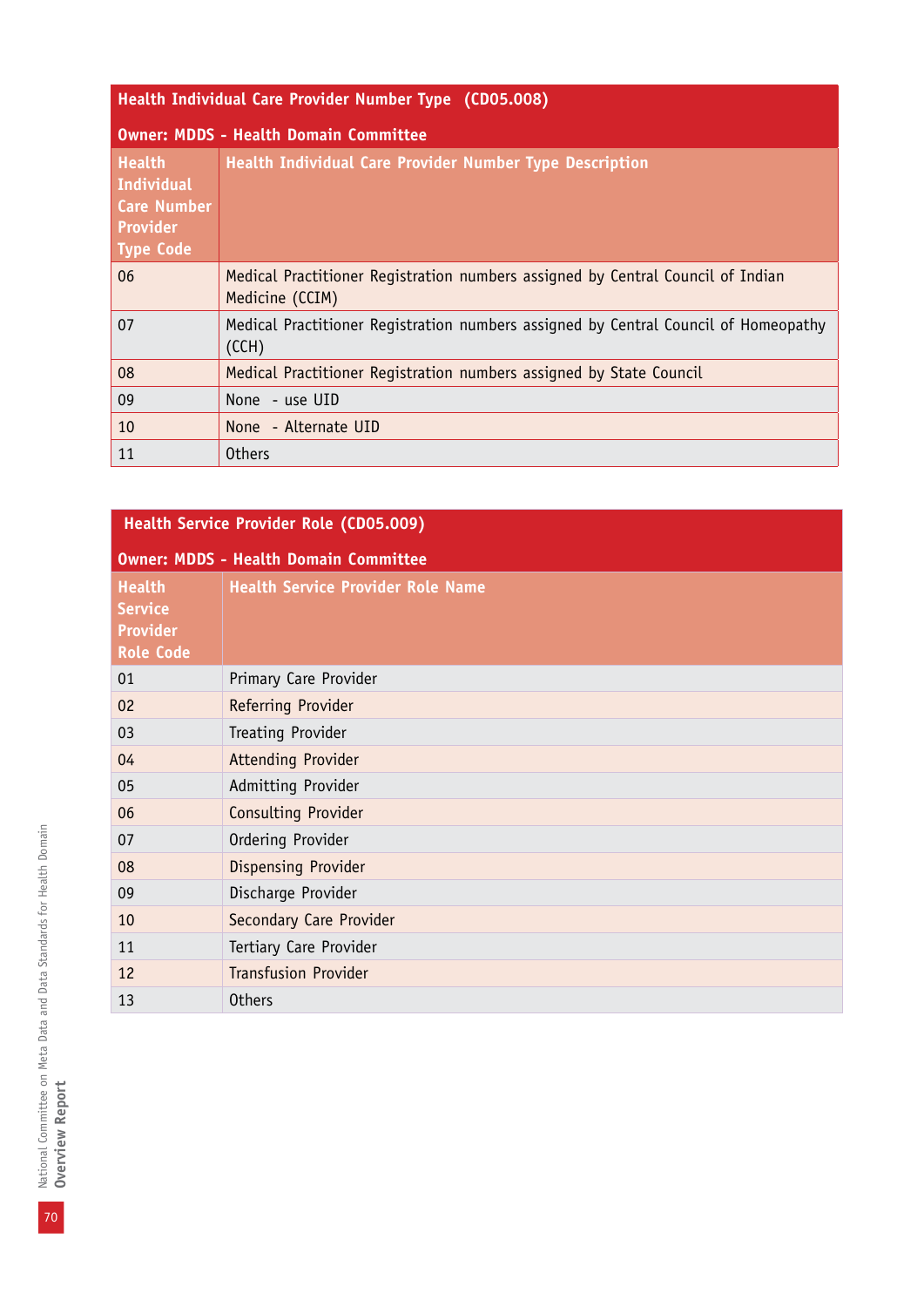| Health Service Provider Type (CD05.010)                                |                                                    |                                    |  |
|------------------------------------------------------------------------|----------------------------------------------------|------------------------------------|--|
| <b>Owner: MDDS - Health Domain Committee</b>                           |                                                    |                                    |  |
| <b>Health</b><br><b>Service</b><br><b>Provider</b><br><b>Type Code</b> | <b>Health Service Provider Type Name</b>           | <b>Registration Authority Name</b> |  |
| 01                                                                     | General Physicians                                 | Medical Council of India           |  |
| 02                                                                     | Dentist                                            | Dental Council of India            |  |
| 03                                                                     | Nursing practitioner                               | Indian Nursing Council             |  |
| 04                                                                     | Pharmacist                                         | Pharmacy council of India          |  |
| 05                                                                     | Auxiliary Nurse Midwife                            | N/A                                |  |
| 06                                                                     | Military surgeon                                   | Medical Council of India           |  |
| 07                                                                     | Cardio Thoracic And Vascular Surgery<br>Specialist | Medical Council of India           |  |
| 08                                                                     | Cardiologist                                       | Medical Council of India           |  |
| 09                                                                     | Allergy Specialist                                 | Medical Council of India           |  |
| 10                                                                     | Chest Physician                                    | Medical Council of India           |  |
| 11                                                                     | Clinical Psychologist                              | Medical Council of India           |  |
| 12                                                                     | Cosmetic Dentist                                   | Dental Council of India            |  |
| 13                                                                     | Cosmetic Surgeon                                   | Medical Council of India           |  |
| 14                                                                     | Endodontist                                        | Medical Council of India           |  |
| 15                                                                     | ENT specialist                                     | Medical Council of India           |  |
| 16                                                                     | Critical Care specialist                           | Medical Council of India           |  |
| 17                                                                     | Dental Implants & Cosmetic Dentist                 | Dental Council of India            |  |
| 18                                                                     | Dermatologist - Venereology And<br>Leprology       | Medical Council of India           |  |
| 19                                                                     | Dermatologist                                      | Medical Council of India           |  |
| 20                                                                     | <b>Facial Plastic Surgeon</b>                      | Medical Council of India           |  |
| 21                                                                     | Diabetologist                                      | Medical Council of India           |  |
| 22                                                                     | Endocrinologist                                    | Medical Council of India           |  |
| 23                                                                     | Dietician and Nutritionist                         | N/A                                |  |
| 24                                                                     | Diabetologist & Internal Medicine                  | Medical Council of India           |  |
| 25                                                                     | Gastrosurgeon                                      | Medical Council of India           |  |
| 26                                                                     | Gastroenterologist                                 | Medical Council of India           |  |
| 27                                                                     | General Medicine Specialist                        | Medical Council of India           |  |
| 28                                                                     | General Surgeon                                    | Medical Council of India           |  |
| 29                                                                     | General Surgeon & Laparoscopic Surgeon             | Medical Council of India           |  |
| 30                                                                     | Gynecologist & Ultrasonologist                     | Medical Council of India           |  |
| 31                                                                     | Head & Neck Surgeon                                | Medical Council of India           |  |
| 32                                                                     | Head & Neck Surgical Oncologist                    | Medical Council of India           |  |
| 33                                                                     | Hepato Pancreato Biliary Surgeon                   | Medical Council of India           |  |
| 34                                                                     | <b>Infectious Disease Specialist</b>               | Medical Council of India           |  |
| 35                                                                     | Internal Medicine specialist                       | Medical Council of India           |  |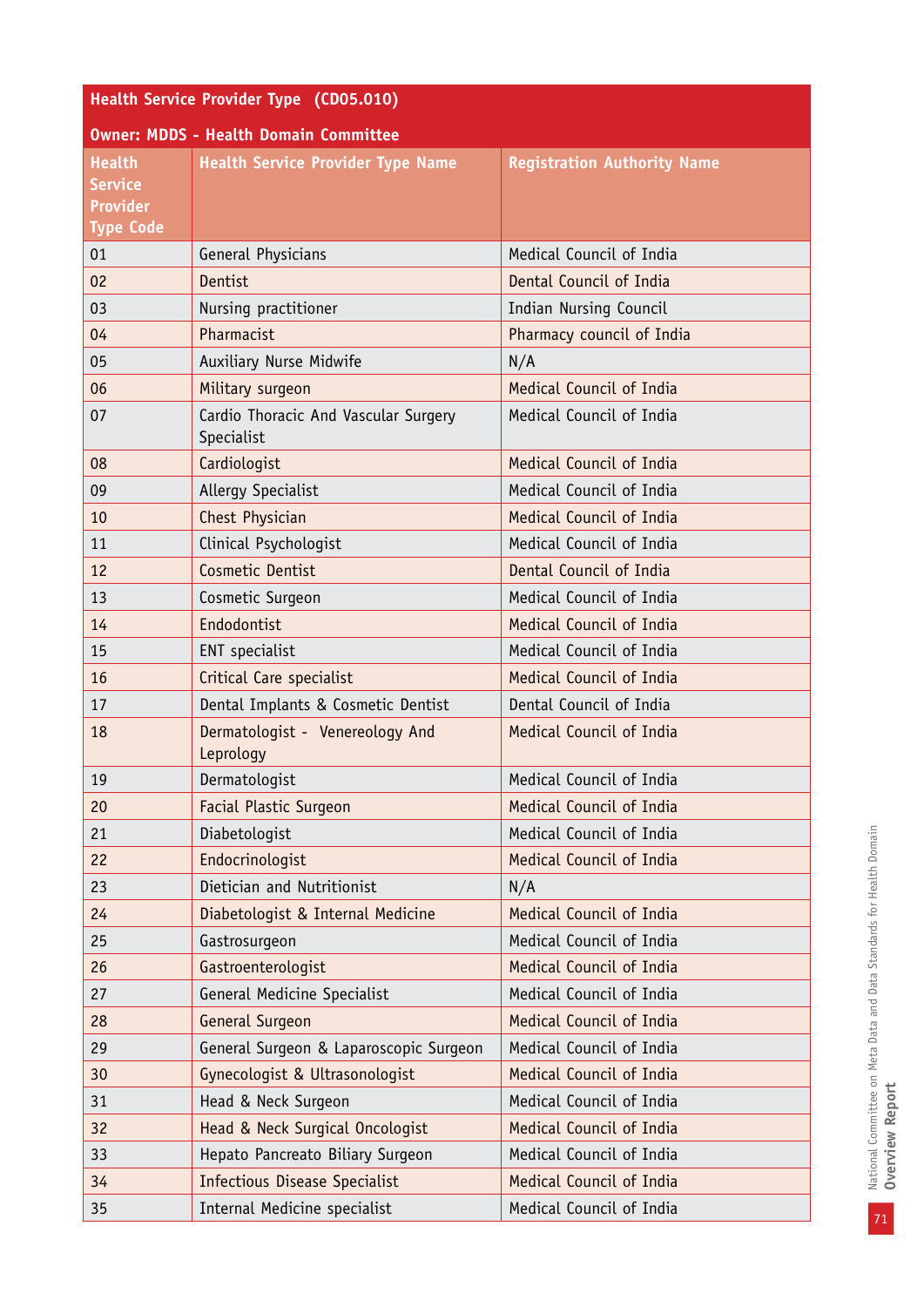| Health Service Provider Type (CD05.010)      |                                           |                                    |  |
|----------------------------------------------|-------------------------------------------|------------------------------------|--|
| <b>Owner: MDDS - Health Domain Committee</b> |                                           |                                    |  |
| <b>Health</b><br><b>Service</b>              | <b>Health Service Provider Type Name</b>  | <b>Registration Authority Name</b> |  |
| <b>Provider</b>                              |                                           |                                    |  |
| <b>Type Code</b>                             |                                           |                                    |  |
| 36                                           | Internal Medicine & Diabetologist         | Medical Council of India           |  |
| 37                                           | Neuro Surgeon                             | Medical Council of India           |  |
| 38                                           | Resident Physician                        | Medical Council of India           |  |
| 39                                           | Respiratory Allergy And Sleep Medicine    | Medical Council of India           |  |
| 40                                           | Rheumatologist                            | Medical Council of India           |  |
| 41                                           | Sexual Medicine Specialist                | Medical Council of India           |  |
| 42                                           | Spine Surgeon                             | Medical Council of India           |  |
| 43                                           | Sports Medicine Specialist                | Medical Council of India           |  |
| 44                                           | Surgical Gastroenterologist               | Medical Council of India           |  |
| 45                                           | Surgical Oncologist                       | Medical Council of India           |  |
| 46                                           | Urologist                                 | Medical Council of India           |  |
| 47                                           | Physiotherapist                           | N/A                                |  |
| 48                                           | Physiotherapy & Rehabilitation Specialist | N/A                                |  |
| 49                                           | Plastic and Cosmetic Surgeon              | Medical Council of India           |  |
| 50                                           | Plastic Surgeon                           | Medical Council of India           |  |
| 51                                           | Podiatrist                                | Medical Council of India           |  |
| 52                                           | Prosthodontist & Implantologist           | Dental Council of India            |  |
| 53                                           | Psychiatrist                              | Medical Council of India           |  |
| 54                                           | Pulmonologist                             | Medical Council of India           |  |
| 55                                           | Radiation Oncologist                      | Medical Council of India           |  |
| 56                                           | Radiologist                               | Medical Council of India           |  |
| 57                                           | Laparoscopic And Robotic Surgeon          | Medical Council of India           |  |
| 58                                           | Medical Gastroenterologist                | Medical Council of India           |  |
| 59                                           | Medical Oncologist                        | Medical Council of India           |  |
| 60                                           | Nephrologist                              | Medical Council of India           |  |
| 61                                           | Neurologist                               | Medical Council of India           |  |
| 62                                           | Neurology & Neuro Surgeon                 | Medical Council of India           |  |
| 63                                           | Neuropsychiatrist                         | Medical Council of India           |  |
| 64                                           | Neurosurgeon                              | Medical Council of India           |  |
| 65                                           | Obstetrician & Gynecologist               | Medical Council of India           |  |
| 66                                           | Oncologist                                | Medical Council of India           |  |
| 67                                           | Ophthalmologist                           | Medical Council of India           |  |
| 68                                           | Oral & Maxillofacial Surgeon              | Dental Council of India            |  |
| 69                                           | Orthodontist                              | Dental Council of India            |  |
| 70                                           | Orthopedic Surgeon                        | Medical Council of India           |  |
| 71                                           | Orthopedician                             | Medical Council of India           |  |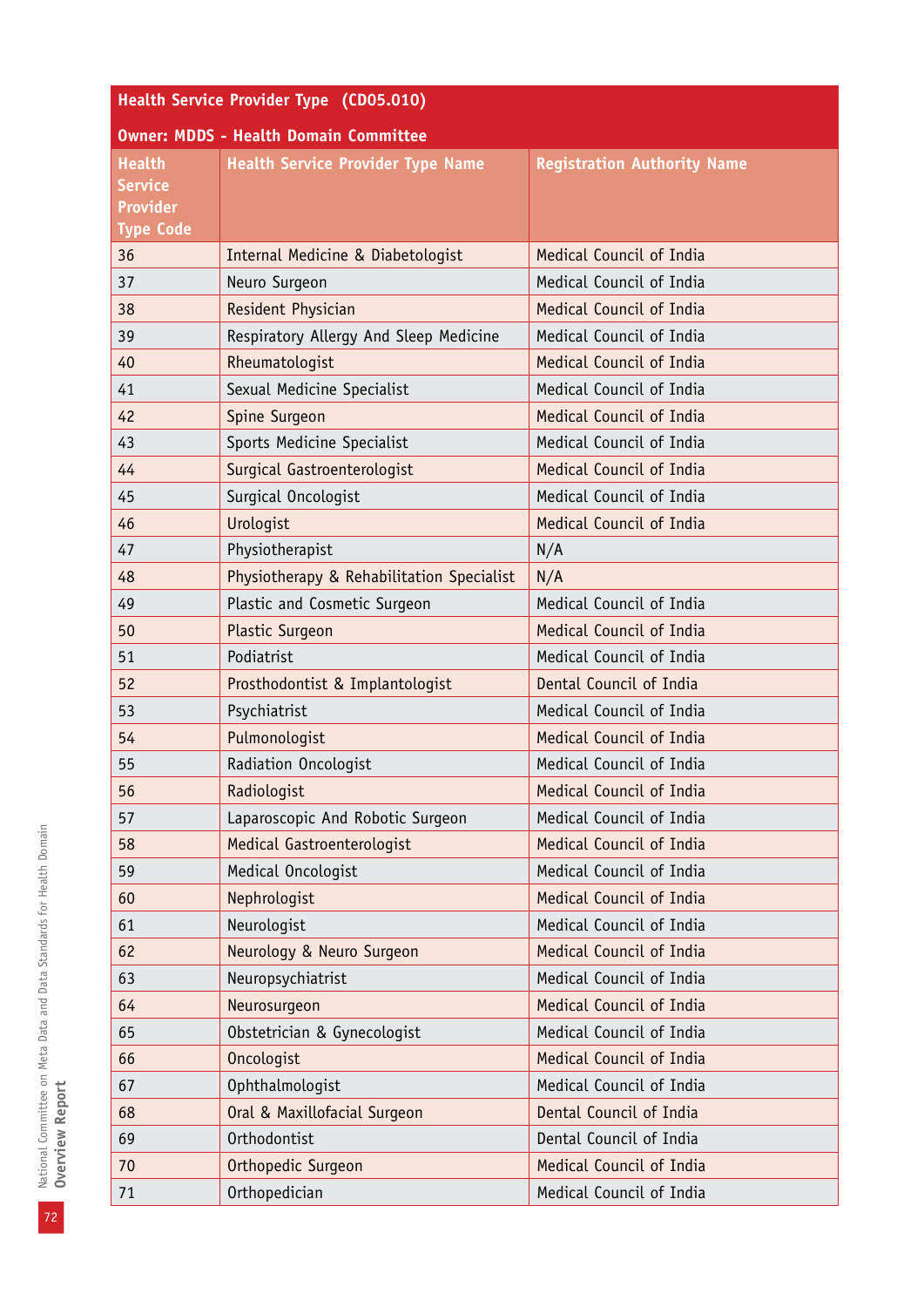| Health Service Provider Type (CD05.010)                                |                                                    |                                    |
|------------------------------------------------------------------------|----------------------------------------------------|------------------------------------|
| <b>Owner: MDDS - Health Domain Committee</b>                           |                                                    |                                    |
| <b>Health</b><br><b>Service</b><br><b>Provider</b><br><b>Type Code</b> | <b>Health Service Provider Type Name</b>           | <b>Registration Authority Name</b> |
| 72                                                                     | Orthopedics & Sports Medicine specialist           | Medical Council of India           |
| 73                                                                     | Orthopedics And Spine Surgery specialist           | Medical Council of India           |
| 74                                                                     | Orthopedics And Upper Limb Surgery<br>specialist   | Medical Council of India           |
| 75                                                                     | Pediatric Endocrinologist                          | Medical Council of India           |
| 76                                                                     | Pediatric Ophthalmologist And Squint<br>specialist | Medical Council of India           |
| 77                                                                     | Pediatrician                                       | Medical Council of India           |
| 78                                                                     | Pediatrics & Neonatologist                         | Medical Council of India           |
| 79                                                                     | Paediatrics - Nephrologist                         | Medical Council of India           |
| 80                                                                     | Paediatrics - Neurologist                          | Medical Council of India           |
| 81                                                                     | Paediatrics - Surgeon                              | Medical Council of India           |
| 82                                                                     | Pathologist                                        | Medical Council of India           |
| 83                                                                     | Peadodontist (child dentistry)                     | Dental Council of India            |
| 84                                                                     | Pediatric Pulmonologist                            | Medical Council of India           |
| 85                                                                     | Periodontist                                       | Dental Council of India            |
| 86                                                                     | Periodontist And Implantologist                    | Dental Council of India            |
| 87                                                                     | Peripheral Vascular Surgeon                        | Medical Council of India           |
| 88                                                                     | Physical Medicine & Rehabilitation<br>specialist   | Medical Council of India           |
| 89                                                                     | Physician & Diabetologist                          | Medical Council of India           |
| 90                                                                     | <b>ASHA</b>                                        | N/A                                |
| 91                                                                     | Other Community Health Worker                      | N/A                                |
| 92                                                                     | <b>Others</b>                                      | N/A                                |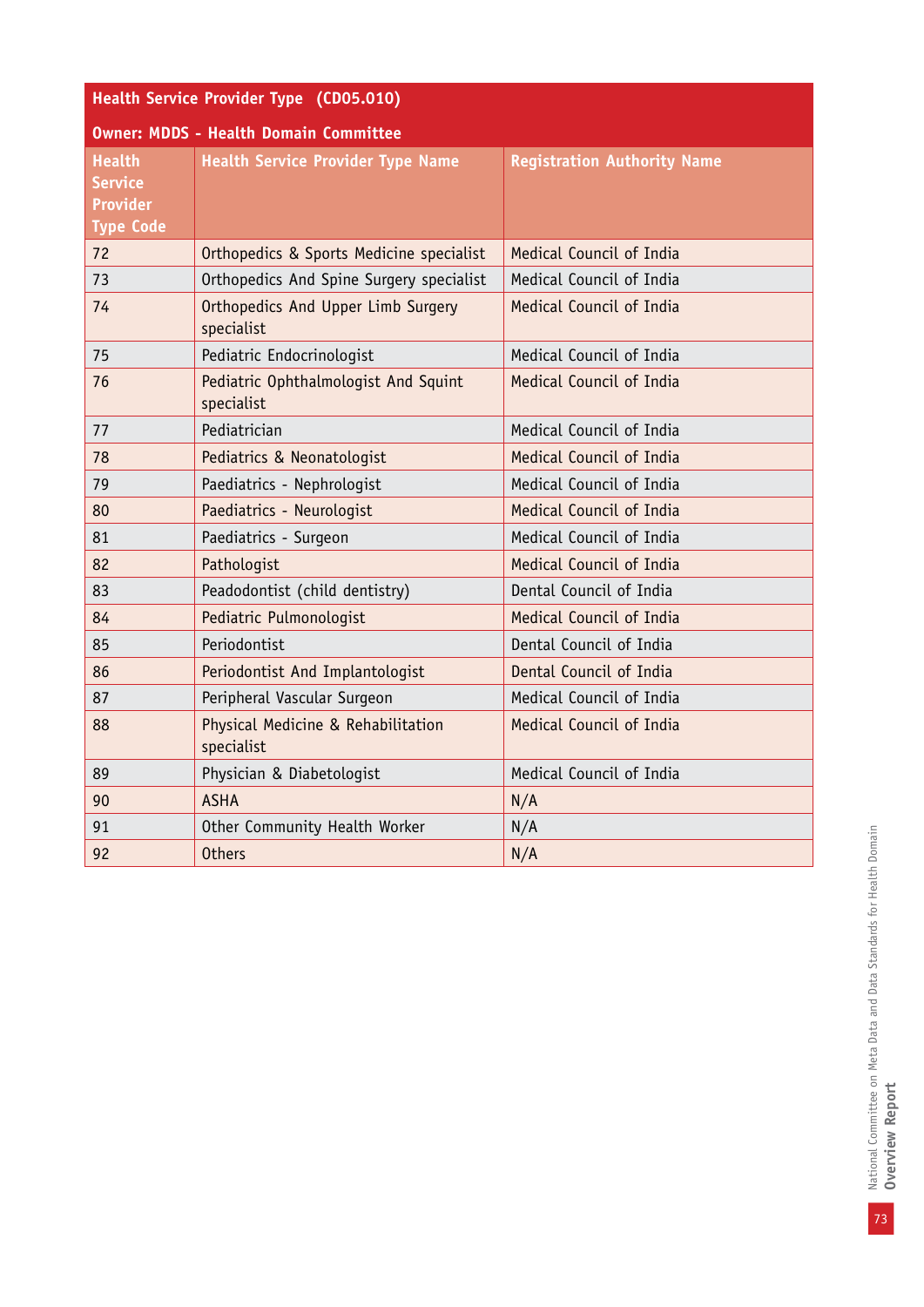| <b>Medical Specialty Type (CD05.011)</b>     |                                          |  |
|----------------------------------------------|------------------------------------------|--|
| <b>Owner: MDDS - Health Domain Committee</b> |                                          |  |
| <b>Medical</b>                               | <b>Medical Specialty Type Name</b>       |  |
| <b>Specialty</b><br><b>Type Code</b>         |                                          |  |
| 01                                           | General Medicine                         |  |
| 02                                           | Dental surgery                           |  |
| 03                                           | Nursing                                  |  |
| 04                                           | Pharmacy                                 |  |
| 05                                           | Nursing Midwifery                        |  |
| 06                                           | Military surgeons                        |  |
| 07                                           | Cardio Thoracic and Vascular Surgery     |  |
| 08                                           | Cardiology                               |  |
| 09                                           | Allergy                                  |  |
| 10                                           | <b>Chest Medicine</b>                    |  |
| 11                                           | Clinical Psychology                      |  |
| 12                                           | Cosmetic Dentistry                       |  |
| 13                                           | Cosmetic Surgery                         |  |
| 14                                           | Endodontics                              |  |
| 15                                           | <b>ENT</b>                               |  |
| 16                                           | Critical Care                            |  |
| 17                                           | Dental Implants & Cosmetic Dentistry     |  |
| 18                                           | Dermatology Venereology and Leprology    |  |
| 19                                           | Dermatology                              |  |
| 20                                           | <b>Facial Plastic Surgery</b>            |  |
| 21                                           | Diabetology                              |  |
| 22                                           | Endocrinology                            |  |
| 23                                           | Diet and Nutrition                       |  |
| 24                                           | Diabetology & Internal Medicine          |  |
| 25                                           | Gastrosurgery                            |  |
| 26                                           | Gastroenterology                         |  |
| 27                                           | General Medicine                         |  |
| 28                                           | <b>General Surgery</b>                   |  |
| 29                                           | General Surgery & Laparoscopic Surgery   |  |
| 30                                           | Gynecology & Ultrasonology               |  |
| 31                                           | Head & Neck Surgery                      |  |
| 32                                           | Head & Neck Surgical Oncology            |  |
| 33                                           | Hepato Pancreato Biliary Surgery         |  |
| 34                                           | Infectious Disease medicine              |  |
| 35                                           | <b>Internal Medicine</b>                 |  |
| 36                                           | <b>Internal Medicine &amp; Diabetics</b> |  |
| 37                                           | Neuro Surgery                            |  |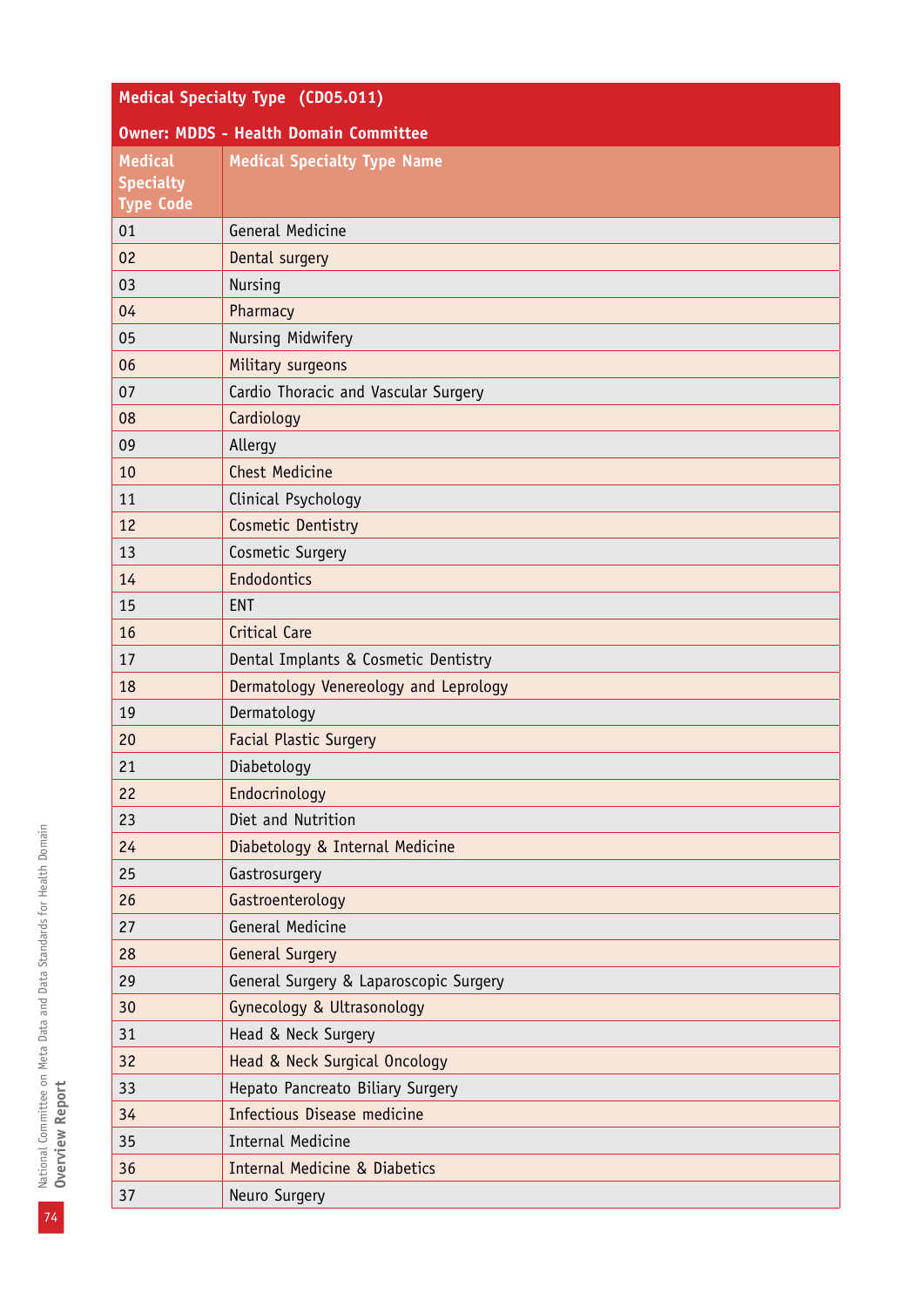| Medical Specialty Type (CD05.011)            |                                        |  |
|----------------------------------------------|----------------------------------------|--|
| <b>Owner: MDDS - Health Domain Committee</b> |                                        |  |
| <b>Medical</b>                               | <b>Medical Specialty Type Name</b>     |  |
| <b>Specialty</b><br><b>Type Code</b>         |                                        |  |
|                                              |                                        |  |
| 38                                           | Resident Physicians                    |  |
| 39                                           | Respiratory Allergy And Sleep Medicine |  |
| 40                                           | Rheumatology                           |  |
| 41                                           | Sexual Medicine                        |  |
| 42                                           | Spine Surgery                          |  |
| 43                                           | Sports Medicine                        |  |
| 44                                           | Surgical Gastroenterology              |  |
| 45                                           | Surgical Oncology                      |  |
| 46                                           | Urology                                |  |
| 47                                           | Physiotherapy                          |  |
| 48                                           | Physiotherapy & Rehabilitation         |  |
| 49                                           | Plastic and Cosmetic Surgery           |  |
| 50                                           | <b>Plastic Surgery</b>                 |  |
| 51                                           | Podiatry                               |  |
| 52                                           | Prosthodontics & Implants              |  |
| 53                                           | Psychiatry                             |  |
| 54                                           | Pulmonology                            |  |
| 55                                           | Radiation Oncology                     |  |
| 56                                           | Radiology                              |  |
| 57                                           | Laparoscopic and Robotic Surgery       |  |
| 58                                           | Medical Gastroenterology               |  |
| 59                                           | Medical Oncology                       |  |
| 60                                           | Nephrology                             |  |
| 61                                           | Neurology                              |  |
| 62                                           | Neurology & Neuro Surgery              |  |
| 63                                           | Neuropsychiatry                        |  |
| 64                                           | Neurosurgery                           |  |
| 65                                           | Obstetrics & Gynecology                |  |
| 66                                           | <b>Oncology</b>                        |  |
| 67                                           | Ophthalmology                          |  |
| 68                                           | Oral & Maxillofacial Surgery           |  |
| 69                                           | Ortho Dontia                           |  |
| 70                                           | Orthopedic Surgeon                     |  |
| 71                                           | Orthopedics                            |  |
| 72                                           | Orthopedics & Sports Medicine          |  |
| 73                                           | Orthopedics And Spine Surgery          |  |
| 74                                           | Orthopedics And Upper Limb Surgery     |  |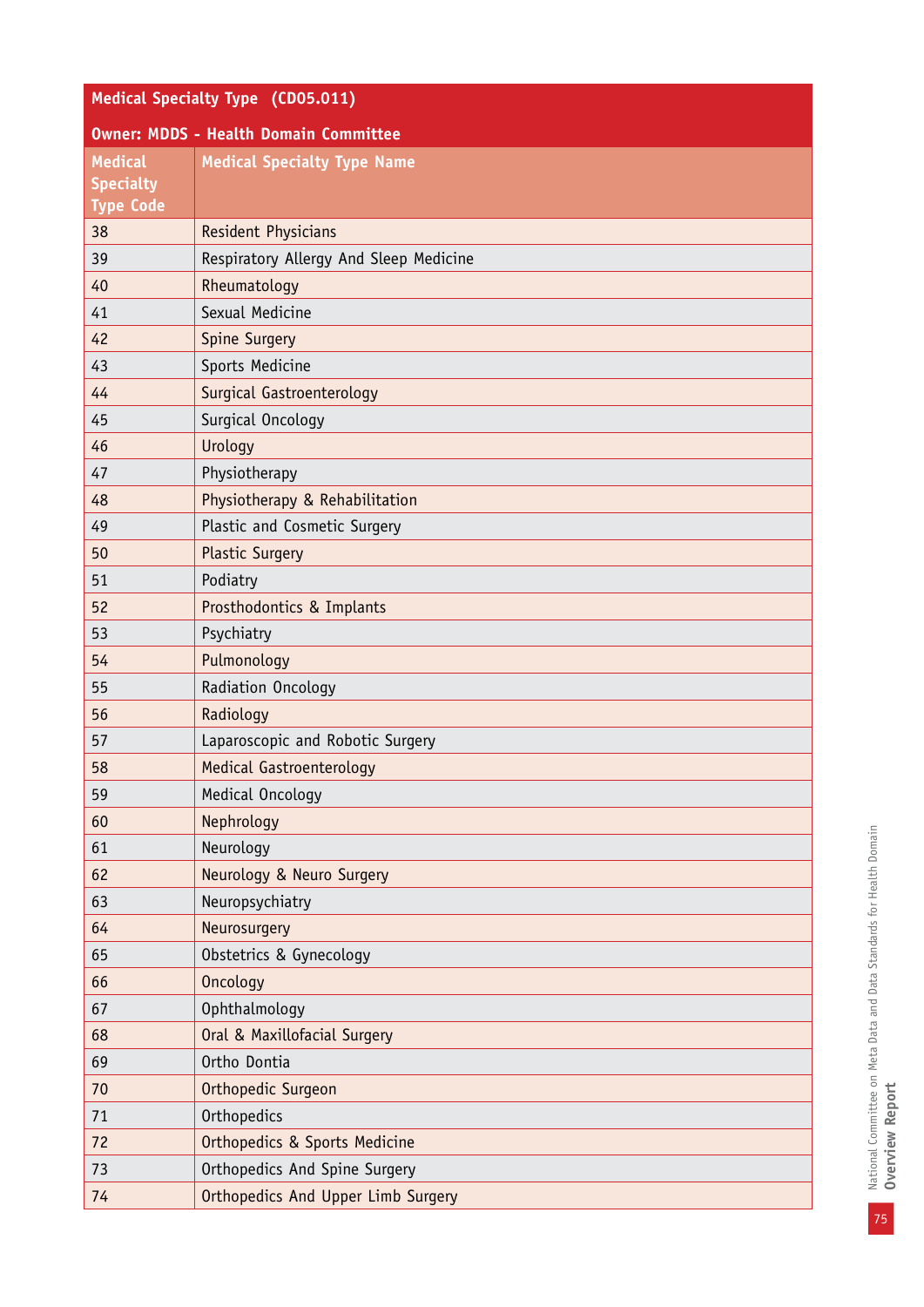| <b>Medical Specialty Type (CD05.011)</b>               |                                              |  |
|--------------------------------------------------------|----------------------------------------------|--|
|                                                        | <b>Owner: MDDS - Health Domain Committee</b> |  |
| <b>Medical</b><br><b>Specialty</b><br><b>Type Code</b> | <b>Medical Specialty Type Name</b>           |  |
| 75                                                     | Pediatric Endocrinology                      |  |
| 76                                                     | Pediatric Ophthalmology And Squint           |  |
| 77                                                     | Paediatrics                                  |  |
| 78                                                     | Paediatrics & Neonatology                    |  |
| 79                                                     | Paediatrics - Nephrology                     |  |
| 80                                                     | Paediatrics - Neurology                      |  |
| 81                                                     | Paediatrics - Surgery                        |  |
| 82                                                     | Pathology                                    |  |
| 83                                                     | Peadodontology (Child Dentistry)             |  |
| 84                                                     | Pediatric Pulmonology                        |  |
| 85                                                     | Periodontia                                  |  |
| 86                                                     | Periodontology and Implantology              |  |
| 87                                                     | Peripheral Vascular Surgery                  |  |
| 88                                                     | Physical Medicine & Rehabilitation           |  |
| 89                                                     | Physician & Diabetology                      |  |

# **Registration Authority (CD05.012)**

| <b>Owner: MDDS - Health Domain Committee</b> |                                         |
|----------------------------------------------|-----------------------------------------|
| Registration<br>Authority<br>Code            | <b>Registration Authority Type Name</b> |
| 01                                           | Dental Council India                    |
| 02                                           | Medical Council of India                |
| 03                                           | Nursing Council of India                |
| 04                                           | Pharmacy Council of India               |
| 05                                           | Central Council of Indian Medicine      |
| 06                                           | Central Council of Homeopathy           |
| 07                                           | State Council/Board                     |
| 08                                           | <b>Others</b>                           |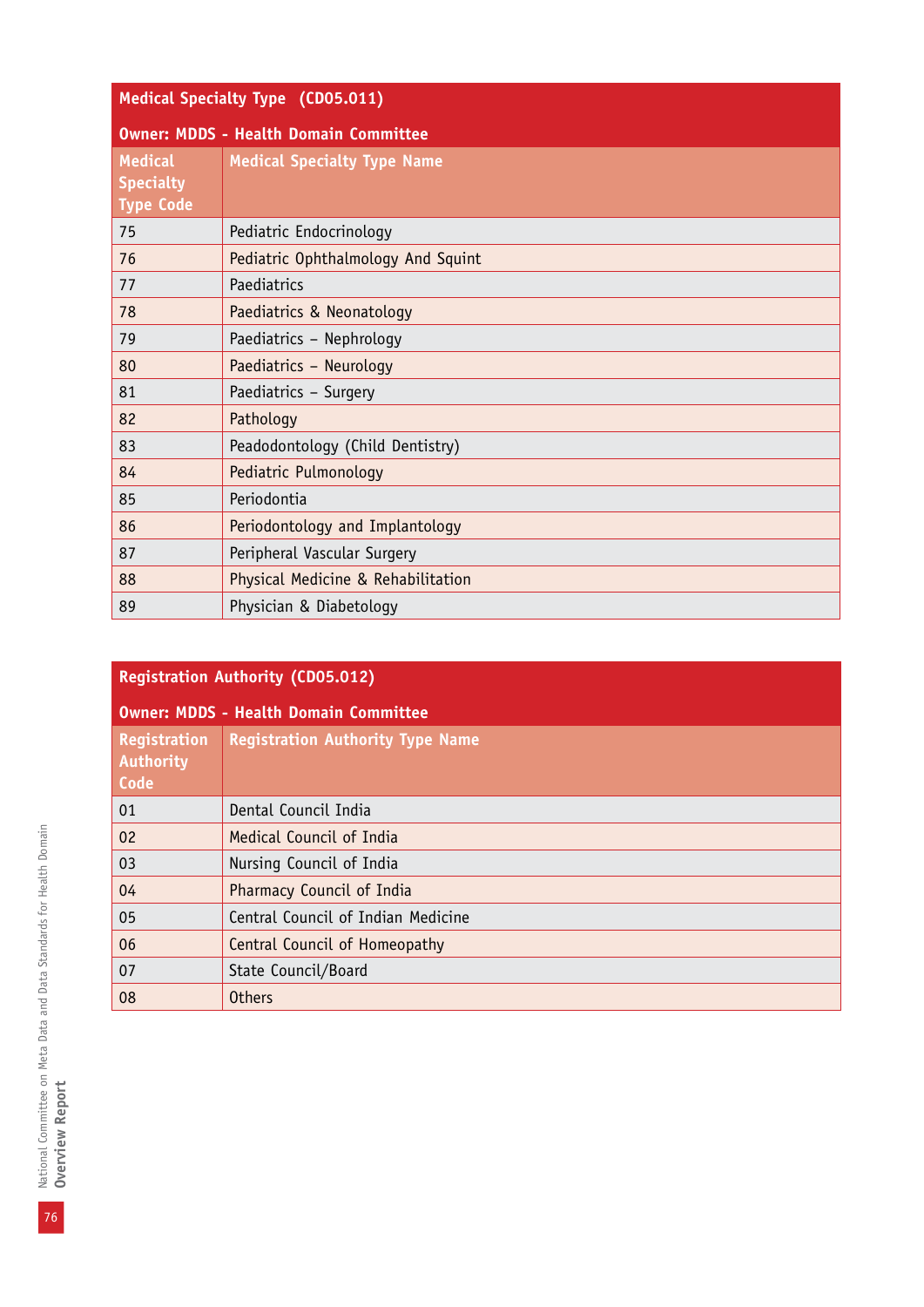| <b>Healthcare Application Master (CD05.013)</b>          |                                    |
|----------------------------------------------------------|------------------------------------|
| <b>Owner: MDDS - Health Domain Committee</b>             |                                    |
| <b>Healthcare</b><br><b>Application</b><br><b>Number</b> | <b>Healthcare Application Name</b> |
| 00001                                                    | <b>MCTS</b>                        |
| 00002                                                    | <b>HMIS</b>                        |
| 00003                                                    | <b>IDSP</b>                        |
| 00004                                                    | SIMS-NACO                          |
| 00005                                                    | RNTCP - Epicenter                  |
| 00006                                                    | RNTCP - Nikshay                    |
| 00007                                                    | <b>DHIS 2.0</b>                    |
| 00008                                                    | ProMIS                             |
| 00009                                                    | e-Aushadhi-Rajasthan               |
| 00010                                                    | e-Mamta-Gujarat                    |
| 00011                                                    | e-Mahtari-Chhattisgarh             |
| 00012                                                    | PICME-Tamil Nadu                   |
| 00013                                                    | PCTS- Rajasthan                    |
| 00014                                                    | <b>MCTS- Tripura</b>               |
| 00015                                                    | <b>Others</b>                      |

| Health Insurance Plan Type CD05.014                           |                                               |
|---------------------------------------------------------------|-----------------------------------------------|
| <b>Owner: MDDS - Health Domain Committee</b>                  |                                               |
| <b>Health</b><br><b>Insurance</b><br><b>Plan Type</b><br>Code | <b>Health Insurance Plan Type Description</b> |
| 01                                                            | Public Sector                                 |
| 02                                                            | Private Sector                                |

## **Admission Type CD05.015**

| Owner: MDDS - Health Domain Committee |                                   |
|---------------------------------------|-----------------------------------|
| Admission<br><b>Type Code</b>         | <b>Admission Type Description</b> |
| 01                                    | Emergency                         |
| 02                                    | Urgent                            |
| 03                                    | Elective                          |
| 04                                    | Newborn                           |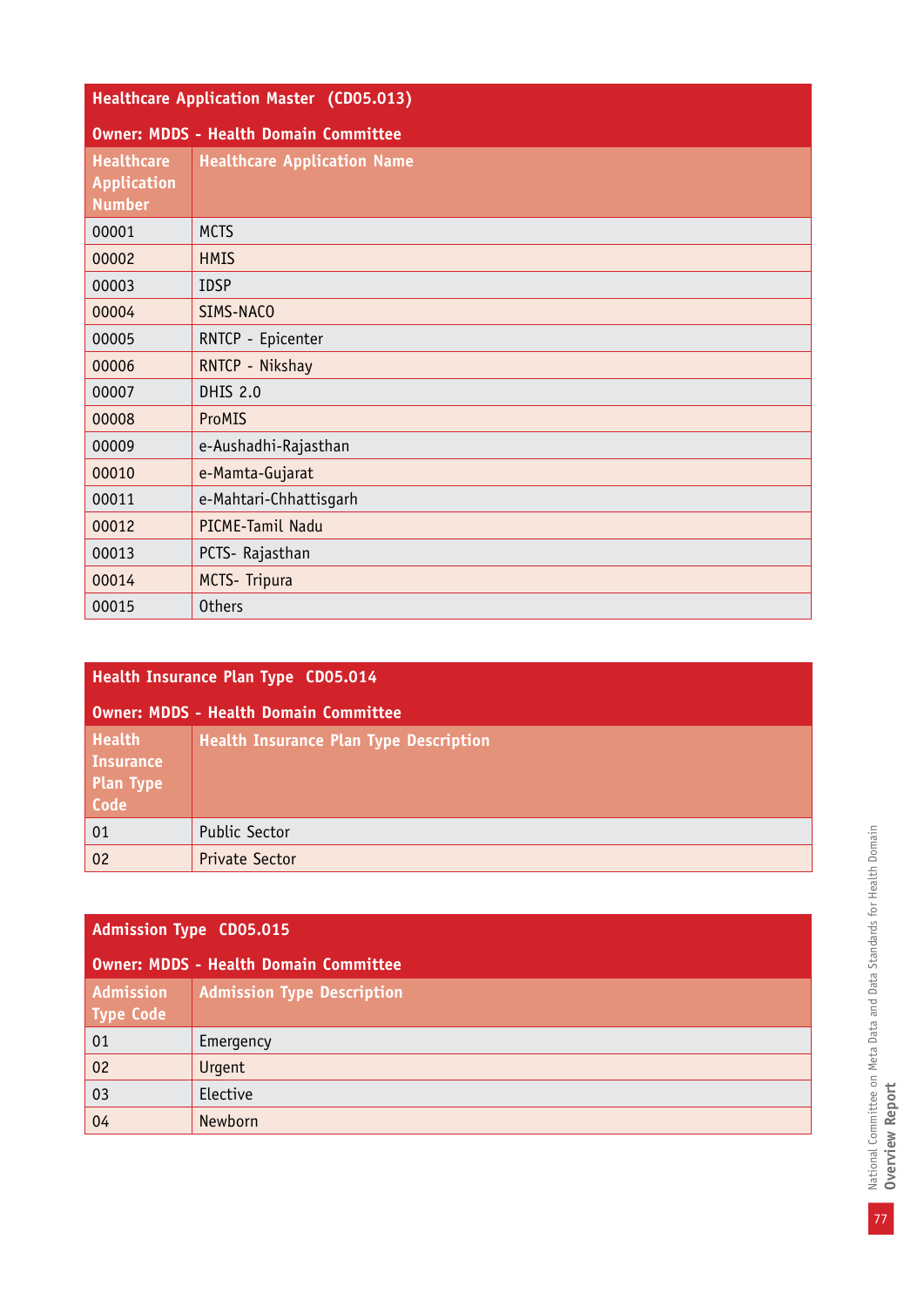| Discharge Status (CD05.016) |  |
|-----------------------------|--|
|-----------------------------|--|

| Owner: MDDS - Health Domain Committee  |                                     |
|----------------------------------------|-------------------------------------|
| <b>Discharge</b><br><b>Status Code</b> | <b>Discharge Status Description</b> |
| 01                                     | Discharge to home/ self-care        |
| 02                                     | Transfer to other hospital          |
| 03                                     | Transfer to other department        |
| 04                                     | Death                               |

| Employee Master (CD05.017)                   |                      |                          |                         |
|----------------------------------------------|----------------------|--------------------------|-------------------------|
| <b>Owner: MDDS - Health Domain Committee</b> |                      |                          |                         |
| Employee<br>$\vert$ ID                       | <b>Employee Name</b> | <b>Organization Name</b> | <b>Designation Code</b> |
|                                              |                      |                          |                         |
| Note: To be populated by Implementer         |                      |                          |                         |
|                                              |                      |                          |                         |
|                                              |                      |                          |                         |
|                                              |                      |                          |                         |
|                                              |                      |                          |                         |

| Allergy Product (CD05.018)            |                                              |  |
|---------------------------------------|----------------------------------------------|--|
|                                       | <b>Owner: MDDS - Health Domain Committee</b> |  |
| <b>Allergy</b><br><b>Product Code</b> | <b>Allergy Product Description</b>           |  |
| 01                                    | Food                                         |  |
| 02                                    | Environmental Agent                          |  |
| 03                                    | Medicine                                     |  |
| 04                                    | Animal                                       |  |
| 05                                    | Pollen                                       |  |
| 06                                    | Plant                                        |  |
| 07                                    | Metal                                        |  |
| 08                                    | Fabric                                       |  |
| 09                                    | Other Product                                |  |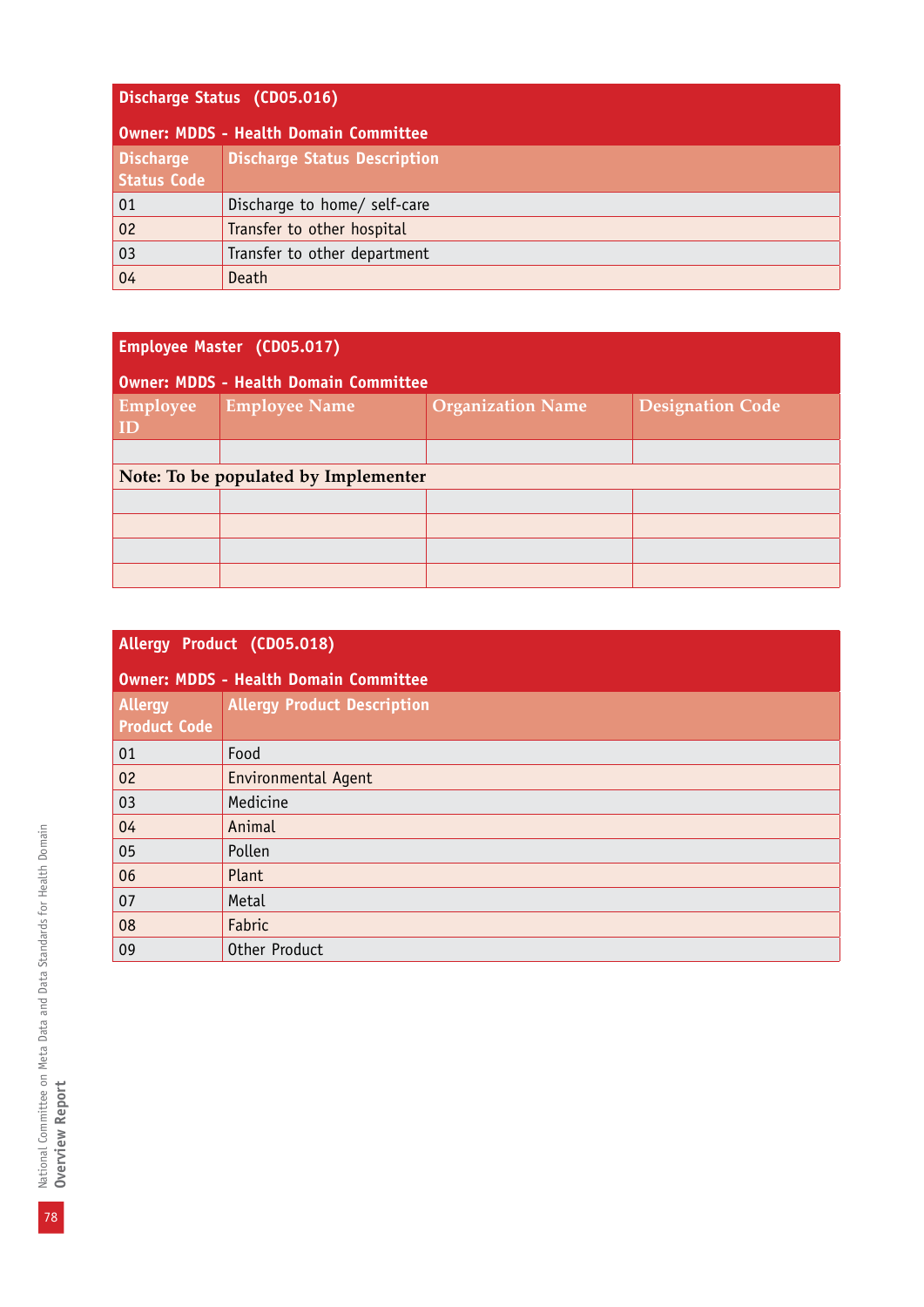| ICD-10 codes (CD05.019)                       |                                                                                                                    |  |
|-----------------------------------------------|--------------------------------------------------------------------------------------------------------------------|--|
| <b>Owner: World Health Organization (WHO)</b> |                                                                                                                    |  |
|                                               | ICD-10 Code ICD-10 Code Description                                                                                |  |
| A00                                           | Cholera                                                                                                            |  |
| A01                                           | Typhoid and Paratyphoid fevers                                                                                     |  |
|                                               |                                                                                                                    |  |
|                                               |                                                                                                                    |  |
|                                               | For more values, please refer to the following source:<br>http://apps.who.int/classifications/icd10/browse/2010/en |  |

## **Severity Codes (CD05.020)**

| <b>Owner: MDDS - Health Domain Committee</b> |                              |  |
|----------------------------------------------|------------------------------|--|
| Severity<br>Code                             | <b>Severity Description</b>  |  |
| 01                                           | Mild                         |  |
| 02                                           | Moderate                     |  |
| 03                                           | Severe                       |  |
| 04                                           | Potentially Life Threatening |  |
| 05                                           | Anaphylaxis                  |  |
| 06                                           | Fatal                        |  |
| 07                                           | Toxicosis                    |  |

| Status Codes (CD05.021)               |                    |  |
|---------------------------------------|--------------------|--|
| Owner: MDDS - Health Domain Committee |                    |  |
| <b>Status Code</b>                    | Status Description |  |
| 01                                    | Active             |  |
| 02                                    | Inactive           |  |
| 03                                    | Resolved           |  |
| 04                                    | Relapsed           |  |
| 05                                    | Remitted           |  |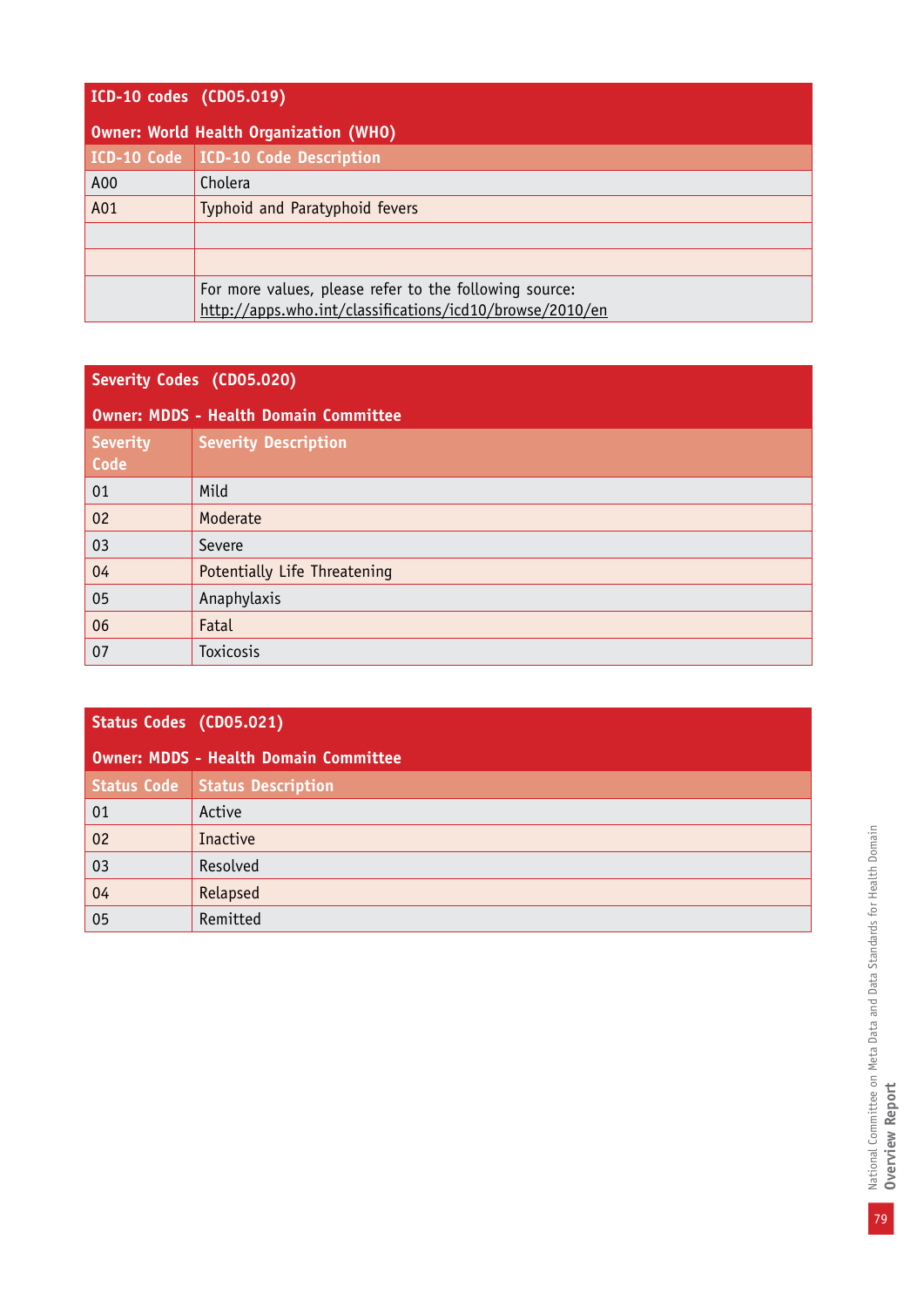| Health Condition Type (CD05.022)                      |                                                                                                           |                          |
|-------------------------------------------------------|-----------------------------------------------------------------------------------------------------------|--------------------------|
| <b>Owner: World Health Organization (WHO)</b>         |                                                                                                           |                          |
| <b>Health</b><br><b>Condition</b><br><b>Type Code</b> | <b>Health Condition Type Name</b>                                                                         | <b>ICD-10 Code range</b> |
| 01                                                    | Certain infectious and parasitic diseases                                                                 | A00-B99                  |
| 02                                                    | Neoplasms                                                                                                 | $COO-D48$                |
| 03                                                    | Diseases of the blood and blood-forming<br>organs and certain disorders involving<br>the immune mechanism | D50-D89                  |
| 04                                                    | Endocrine, nutritional and metabolic<br>diseases                                                          | E00-E90                  |
| 05                                                    | Mental and behavioral disorders                                                                           | F00-F99                  |
| 06                                                    | Diseases of the nervous system                                                                            | $G00-G99$                |
| 07                                                    | Diseases of the eye and adnexa                                                                            | H00-H59                  |
| 08                                                    | Diseases of the ear and mastoid process                                                                   | H60-H95                  |
| 09                                                    | Diseases of the circulatory system                                                                        | $IO0 - I99$              |
| 10                                                    | Diseases of the respiratory system                                                                        | J00-J99                  |
| 11                                                    | Diseases of the digestive system                                                                          | K00-K93                  |
| 12                                                    | Diseases of the skin and subcutaneous<br>tissue                                                           | $LOO-L99$                |
| 13                                                    | Diseases of the musculoskeletal system<br>and connective tissue                                           | M00-M99                  |
| 14                                                    | Diseases of the genitourinary system                                                                      | N00-N99                  |
| 15                                                    | Pregnancy, childbirth and the puerperium                                                                  | 000-099                  |
| 16                                                    | Certain conditions originating in the<br>perinatal period                                                 | P00-P96                  |
| 17                                                    | Congenital malformations, deformations<br>and chromosomal abnormalities                                   | $Q00 - Q99$              |
| 18                                                    | Symptoms, signs and abnormal clinical<br>and laboratory findings, not elsewhere<br>classified             | R00-R99                  |
| 19                                                    | Injury, poisoning and certain other<br>consequences of external causes.                                   | S00-T98                  |
| 20                                                    | External causes of morbidity and<br>mortality                                                             | V01-Y98                  |
| 21                                                    | Factors influencing health status and<br>contact with health services                                     | Z00-Z99                  |
| 22                                                    | Codes for special purposes                                                                                | U00-U99                  |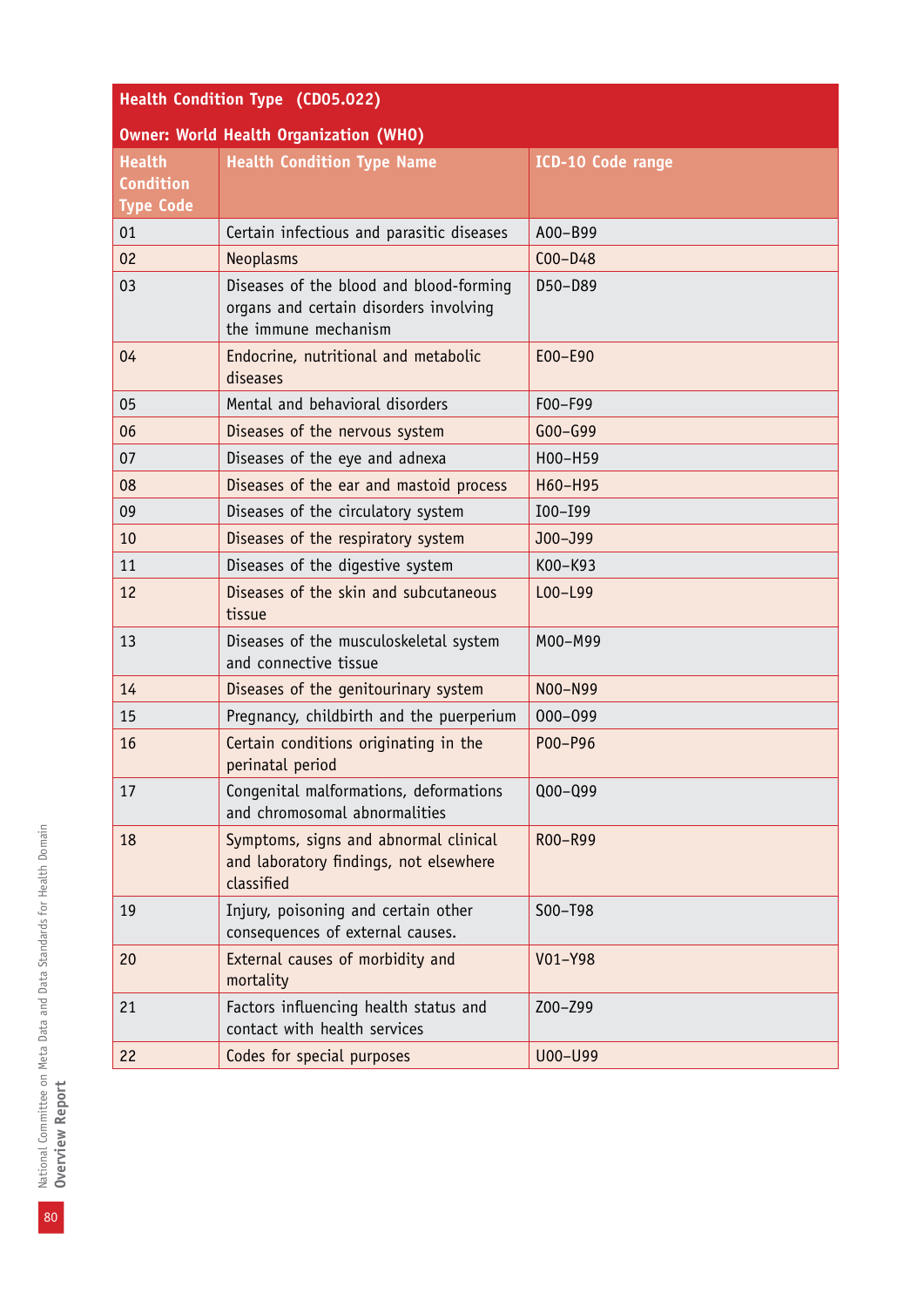| <b>Medication Frequency (CD05.023)</b>        |                                              |  |
|-----------------------------------------------|----------------------------------------------|--|
|                                               | <b>Owner: MDDS - Health Domain Committee</b> |  |
| <b>Medication</b><br><b>Frequency</b><br>Code | <b>Medication Frequency Description</b>      |  |
| 0 <sub>D</sub>                                | Once a day                                   |  |
| <b>BD</b>                                     | Twice a day                                  |  |
| <b>TID</b>                                    | Thrice a day                                 |  |
| QID                                           | Four times a day                             |  |
| AC                                            | Before meals                                 |  |
| PC                                            | After meals                                  |  |
| S <sub>0</sub> S                              | As required                                  |  |
| QH                                            | Hourly                                       |  |
| Q2H                                           | Every 2 hours                                |  |
| <b>HS</b>                                     | <b>Before Sleep</b>                          |  |
| Q4H                                           | Every 4 hours                                |  |
| <b>STAT</b>                                   | <b>Now</b>                                   |  |

| LOINC (CD05.024)  |                                                                        |                    |
|-------------------|------------------------------------------------------------------------|--------------------|
|                   | <b>Owner: Logical Observation Identifiers Names and Codes</b>          |                    |
| <b>LOINC Code</b> | <b>LOINC Description</b>                                               | <b>LOINC Class</b> |
| 2085-9            | Cholesterol in HDL [Mass/volume] in<br>Serum or Plasma                 | Chem               |
| 18262-6           | Cholesterol in LDL [Mass/volume] in<br>Serum or Plasma by Direct assay | Chem               |
|                   |                                                                        |                    |
|                   | For more values, please follow the source<br>qiven below:              |                    |
|                   | http://search.loinc.org/h                                              |                    |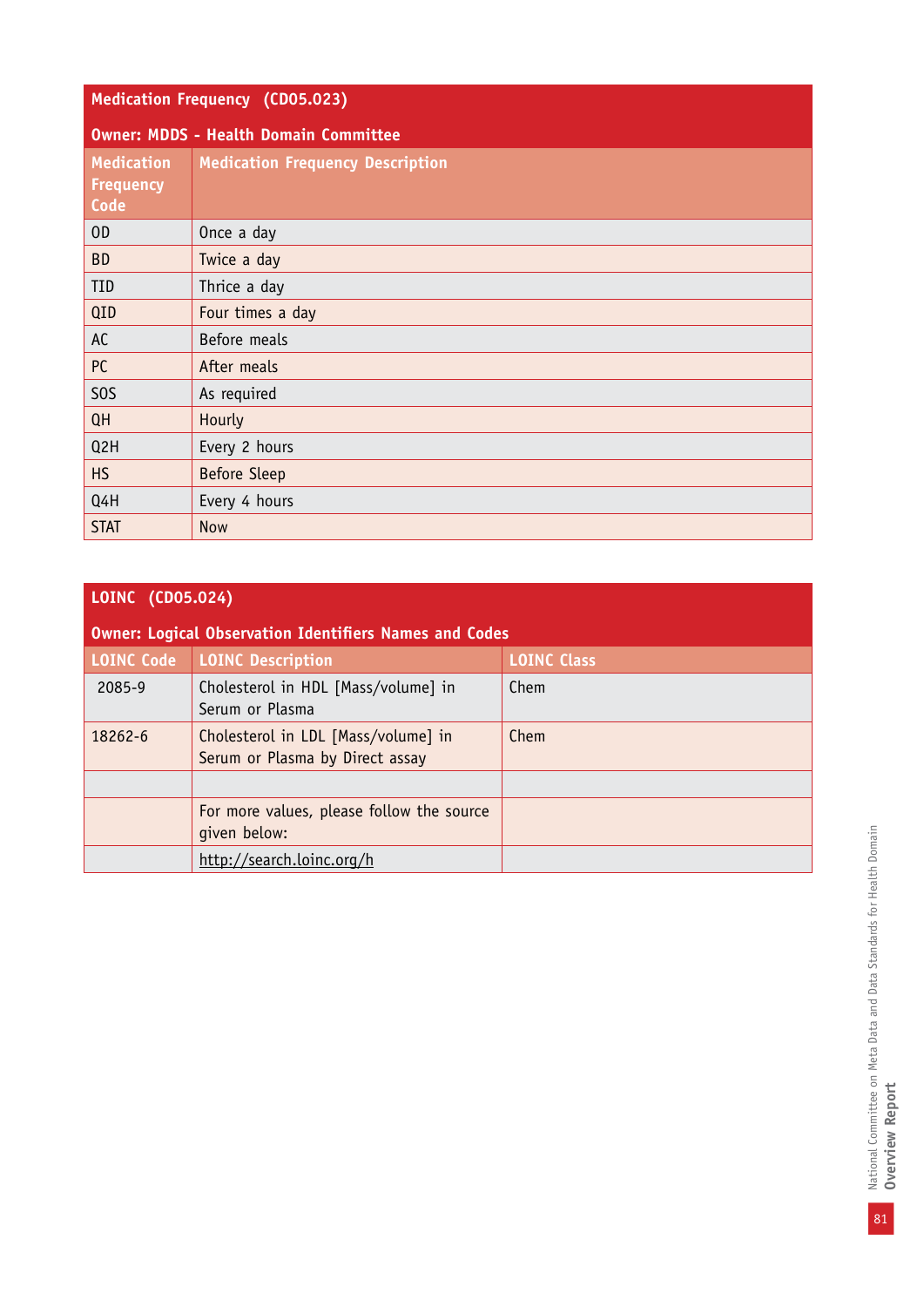| Unit of Measurement (CD05.025) |                                              |                                       |
|--------------------------------|----------------------------------------------|---------------------------------------|
|                                | <b>Owner: MDDS - Health Domain Committee</b> |                                       |
| Unit of                        | <b>Unit of Measurement Name</b>              | <b>Unit of Measurement Short Name</b> |
| <b>Measurement</b>             |                                              |                                       |
| <b>Code</b>                    |                                              |                                       |
| 01                             | Kilograms                                    | Kg                                    |
| 02                             | Grams                                        | Gram(s)                               |
| 03                             | Milligrams                                   | Mg                                    |
| 04                             | <b>Meters</b>                                | M                                     |
| 05                             | Kilometers                                   | Km                                    |
| 06                             | Centimeter                                   | Cm                                    |
| 07                             | Millimeters                                  | mm                                    |
| 08                             | Year(s)                                      | <b>Yrs</b>                            |
| 09                             | Month(s)                                     | mth(s)                                |
| 10                             | Week(s)                                      | Weeks                                 |
| 11                             | Per 24 hours                                 | $/24$ hrs                             |
| 12                             | Per day                                      | /day                                  |
| 13                             | Per hour                                     | $/$ hr                                |
| 14                             | Per minute                                   | $/$ min                               |
| 15                             | Days                                         | Days                                  |
| 16                             | <b>Hours</b>                                 | <b>Hrs</b>                            |
| 17                             | Minutes                                      | Min                                   |
| 18                             | Second(s)                                    | $\mathsf{S}$                          |
| 19                             | Degree Celsius                               | OC                                    |
| 20                             | Degree Fahrenheit                            | 0F                                    |
| 21                             | Millimeter of mercury                        | Mmhg                                  |
| 22                             | Liter                                        | L                                     |
| 23                             | Milliliter                                   | Ml                                    |
| 24                             | Milligram every 6 hours                      | mg/6hrs                               |
| 25                             | Milligram every 2 hours                      | mg/2hr                                |
| 26                             | Milligram per 100 mL                         | mg/100 mL                             |
| 27                             | Microgram(s)                                 | Mc                                    |
| 28                             | Micromole                                    | Mm                                    |
| 29                             | Ratio                                        | $\vdots$                              |
| 30                             | Mole                                         | ${\sf M}$                             |
| 31                             | pH                                           | Ph                                    |
| 32                             | Milligram per liter                          | mg/L                                  |
| 33                             | Parts Per Million                            | Ppm                                   |
| 34                             | <b>International Units</b>                   | IU                                    |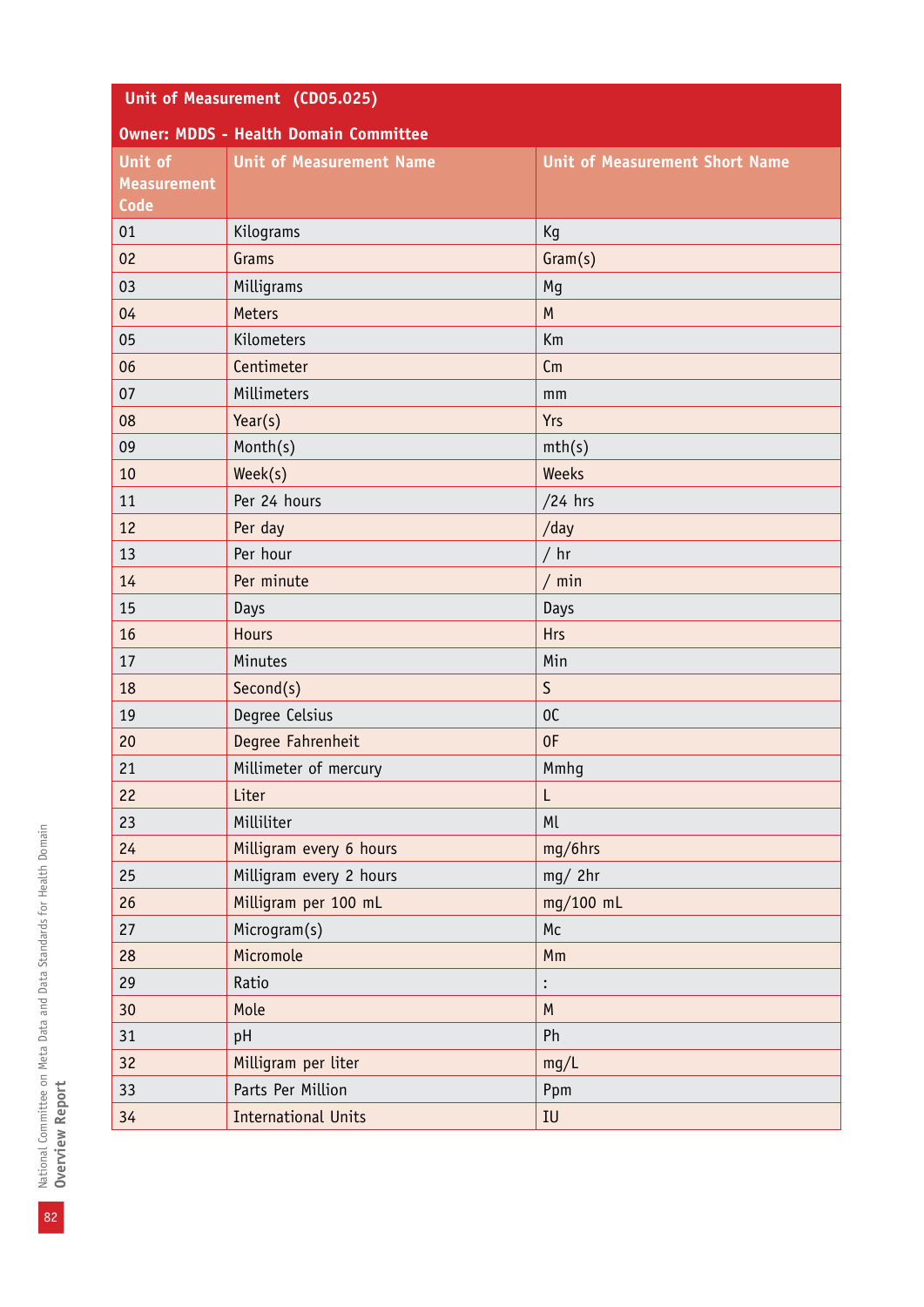#### **Body Site (CD05.026)**

#### **Owner: MDDS - Health Domain Committee**

| <b>Body Site</b><br>Code | <b>Body Site Name</b>   |
|--------------------------|-------------------------|
| 01                       | <b>Bilateral Ears</b>   |
| 02                       | <b>Bilateral Nares</b>  |
| 03                       | Left Arm                |
| 04                       | Left Ear                |
| 05                       | Left Foot               |
|                          |                         |
| 06                       | <b>Chest Tube</b>       |
| 07                       | <b>Buttocks</b>         |
| 08                       | Left Anterior Chest     |
| 09                       | Left Antecubital Fossa  |
| 10                       | Left Deltoid            |
| 11                       | Left External Jugular   |
| 12                       | Left Gluteus Medius     |
| 13                       | Left Hand               |
| 14                       | Left Internal Jugular   |
| 15                       | Left Lower Abd Quadrant |
| 16                       | Left Lower Forearm      |
| 17                       | Left Mid Forearm        |
| 18                       | Left Naris              |
| 19                       | Left Posterior Chest    |
| 20                       | Left Subclavian         |
| 21                       | Left Thigh              |
| 22                       | Left Upper Arm          |
| 23                       | Left Upper Abd Quadrant |
| 24                       | Left Upper Forearm      |
| 25                       | Left Ventragluteal      |
| 26                       | Left Vastus Lateralis   |
| 27                       | Nebulized               |

#### **Body Site (CD05.026)**

#### **Owner: MDDS - Health Domain Committee**

| <b>Body Site</b><br><b>Code</b> | <b>Body Site Name</b>       |
|---------------------------------|-----------------------------|
| 28                              | Right Eye                   |
| 29                              | Left Eye                    |
| 30                              | <b>Bilateral Eyes</b>       |
| 31                              | Perianal                    |
| 32                              | Perineal                    |
| 33                              | Right Arm                   |
| 34                              | <b>Right Anterior Chest</b> |
| 35                              | Right Antecubital Fossa     |
| 36                              | Right Deltoid               |
| 37                              | Right Ear                   |
| 38                              | Right External Jugular      |
| 39                              | Right Foot                  |
| 40                              | Right Gluteus Medius        |
| 41                              | Right Hand                  |
| 42                              | Right Internal Jugular      |
| 43                              | Rt Lower Abd Quadrant       |
| 44                              | Right Lower Forearm         |
| 45                              | Right Mid Forearm           |
| 46                              | <b>Right Naris</b>          |
| 47                              | Right Posterior Chest       |
| 48                              | Right Subclavian            |
| 49                              | Right Thigh                 |
| 50                              | Right Upper Arm             |
| 51                              | Right Upper Abd Quadrant    |
| 52                              | Right Upper Forearm         |
| 53                              | Right Ventragluteal         |
| 54                              | Right Vastus Lateralis      |

#### **Service Tariff (CD05.027)**

|      | <b>Owner: MDDS - Health Domain Committee</b>                                    |                           |
|------|---------------------------------------------------------------------------------|---------------------------|
| Code | <b>Service Item   Service Item Name</b>                                         | <b>Service Item Price</b> |
|      | Note: To be populated by Implementer per Service types as described in CD05.080 |                           |
|      |                                                                                 |                           |
|      |                                                                                 |                           |
|      |                                                                                 |                           |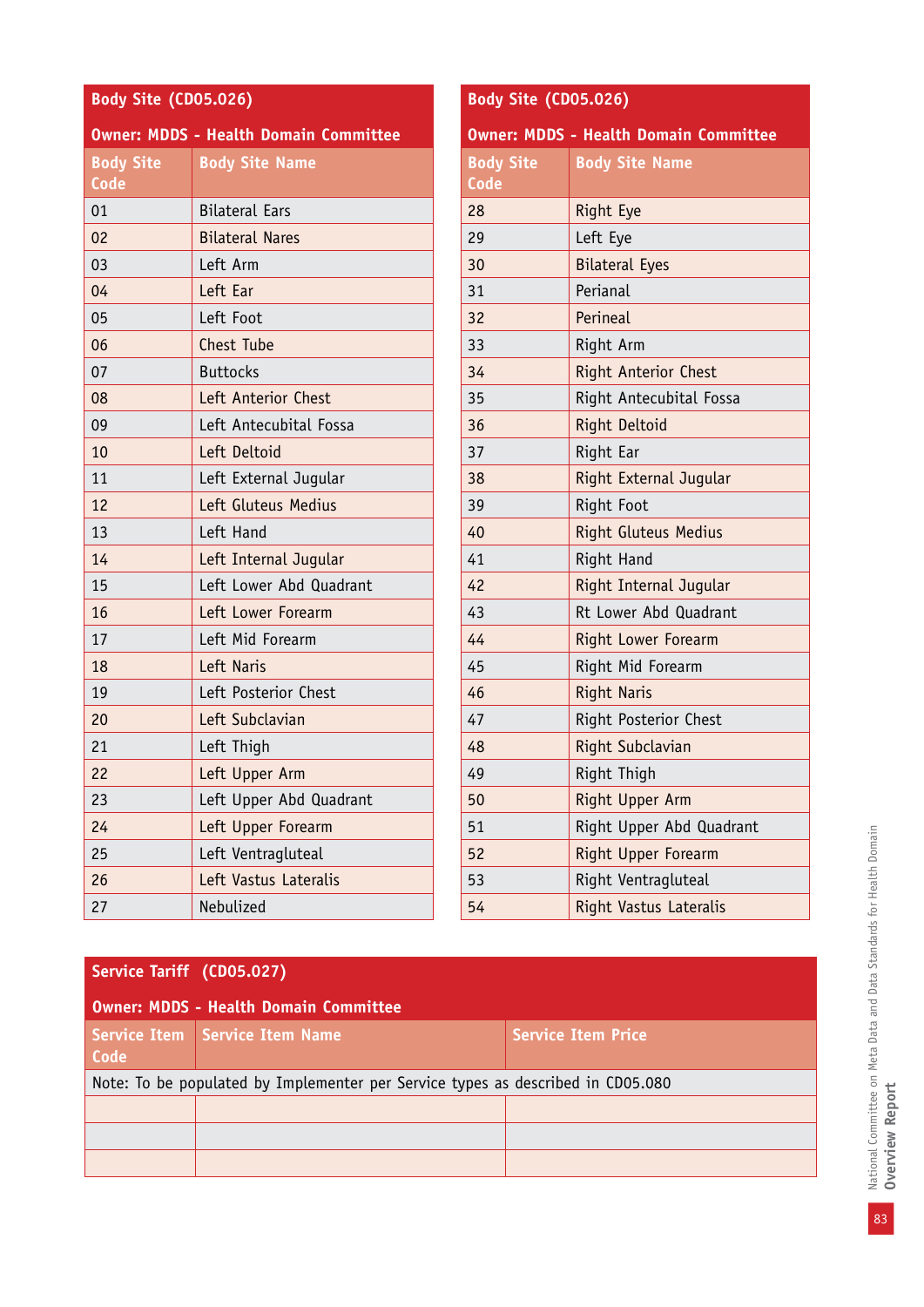## **Package (CD05.028)**

| Owner: MDDS - Health Domain Committee |                             |                      |
|---------------------------------------|-----------------------------|----------------------|
|                                       | Package Code   Package Name | <b>Package Price</b> |
| Note: To be populated by Implementer  |                             |                      |
|                                       |                             |                      |
|                                       |                             |                      |
|                                       |                             |                      |

| <b>Claim Submission Checklist (CD05.029)</b> |                                                           |  |
|----------------------------------------------|-----------------------------------------------------------|--|
| <b>Owner: MDDS - Health Domain Committee</b> |                                                           |  |
| <b>Checklist</b>                             | <b>Checklist Item Name</b>                                |  |
| <b>Item Code</b>                             |                                                           |  |
| 01                                           | Claim form duly signed                                    |  |
| 02                                           | Original Preauthorization Request                         |  |
| 03                                           | Copy of the Pre-authorization approval letter             |  |
| 04                                           | Copy of the photo ID Card of patient verified by hospital |  |
| 05                                           | Hospital Discharge Summary                                |  |
| 06                                           | <b>Operation Theatre Notes</b>                            |  |
| 07                                           | Hospital Main Bill                                        |  |
| 08                                           | Hospital Break up Bill                                    |  |
| 09                                           | <b>Investigation Reports</b>                              |  |
| 10                                           | CT/MRI/USG/HPE Investigation Reports                      |  |
| 11                                           | Doctor's reference slip for investigation                 |  |
| 12                                           | ECG                                                       |  |
| 13                                           | <b>Pharmacy Bills</b>                                     |  |
| 14                                           | MLC Report & Police FIR                                   |  |
| 15                                           | Original Death Summary from Hospital where applicable     |  |
| 16                                           | <b>Others</b>                                             |  |

| System of Medicine (CD05.030)     |                                              |  |  |
|-----------------------------------|----------------------------------------------|--|--|
|                                   | <b>Owner: MDDS - Health Domain Committee</b> |  |  |
| System of<br><b>Medicine Code</b> | <b>System of Medicine Name</b>               |  |  |
| 01                                | Allopathy                                    |  |  |
| 02                                | Ayurveda                                     |  |  |
| 03                                | Homeopathy                                   |  |  |
| 04                                | Unani                                        |  |  |
| 05                                | Siddha                                       |  |  |
| 06                                | Chinese                                      |  |  |
| 07                                | Tibetan                                      |  |  |
| 08                                | Yoga                                         |  |  |
| 09                                | Naturopathy                                  |  |  |
| 10                                | Acupuncture                                  |  |  |
| 11                                | Acupressure                                  |  |  |
| 12                                | <b>Others</b>                                |  |  |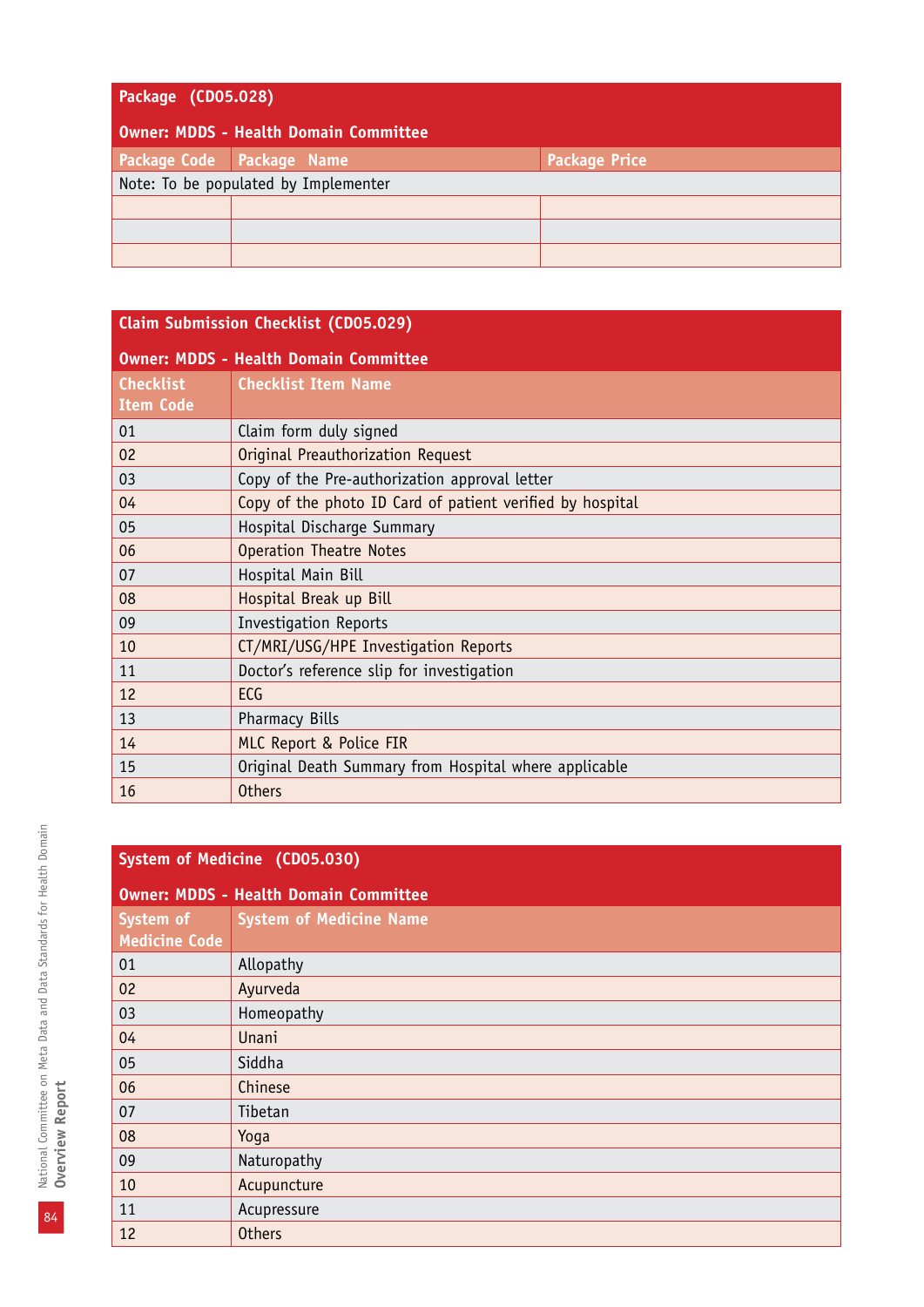#### **Blood Screening Check list (CD05.031)**

| <b>Owner: MDDS - Health Domain Committee</b> |                                       |  |
|----------------------------------------------|---------------------------------------|--|
| <b>Checklist</b><br><b>Item Code</b>         | <b>Checklist Item Name</b>            |  |
| 01                                           | Test for Syphilis - VDRL              |  |
| 02                                           | Test for Hepatitis A & B - HBsAg      |  |
| 03                                           | Test for Hepatitis C - ELISA          |  |
| 04                                           | Test for HIV antibodies 1 & 2 - ELISA |  |
| 05                                           | Test for Malaria - MP                 |  |
| 06                                           | <b>Platelet Count</b>                 |  |

**Code System Qualifier (CD05.032)**

| <b>Owner: MDDS - Health Domain Committee</b> |                                                                    |  |  |  |
|----------------------------------------------|--------------------------------------------------------------------|--|--|--|
| Coding                                       | <b>Coding System Name</b>                                          |  |  |  |
| <b>System Code</b>                           |                                                                    |  |  |  |
| $ICD-10$                                     | International Classification of Diseases, Tenth Edition            |  |  |  |
| <b>LOINC</b>                                 | Logical Observation Identifiers Names and Codes                    |  |  |  |
| <b>RxNORM</b>                                | <b>RxNORM</b>                                                      |  |  |  |
| <b>CCI</b>                                   | Canadian Classification of Health Interventions                    |  |  |  |
| CPT-4                                        | Current Procedural Terminology, 4th Edition                        |  |  |  |
| SNOMED-CT                                    | Systematized Nomenclature of Medicine Clinical Terms               |  |  |  |
| $ICD-9$                                      | International Classification of Diseases, Ninth Edition            |  |  |  |
| <b>TCF</b>                                   | International Classification of Functioning, Disability and Health |  |  |  |
| Mortality                                    | WHO tabulation lists for Mortality                                 |  |  |  |
| Code                                         |                                                                    |  |  |  |
| Morbidity                                    | WHO tabulation lists for Morbidity                                 |  |  |  |
| Code                                         |                                                                    |  |  |  |

### **Organ System (CD05.033)**

| <b>Owner: MDDS - Health Domain Committee</b> |                                                                                                             |  |  |  |
|----------------------------------------------|-------------------------------------------------------------------------------------------------------------|--|--|--|
| <b>Organ</b>                                 | <b>Organ System Name</b>                                                                                    |  |  |  |
| <b>System Code</b>                           |                                                                                                             |  |  |  |
| 01                                           | Nervous System                                                                                              |  |  |  |
| 02                                           | Eye and Ocular Adnexa                                                                                       |  |  |  |
| 03                                           | Ear and Mastoid (process)                                                                                   |  |  |  |
| 04                                           | Orocraniofacial Region                                                                                      |  |  |  |
| 05                                           | Respiratory System                                                                                          |  |  |  |
| 06                                           | Cardiovascular System                                                                                       |  |  |  |
| 07                                           | Lymphatic System                                                                                            |  |  |  |
| 08                                           | Digestive and Hepatobiliary Tracts and Other Sites within the Abdominal Cavity Not<br>Elsewhere Classified. |  |  |  |
| 09                                           | Genitourinary System                                                                                        |  |  |  |
| 10                                           | Musculoskeletal System                                                                                      |  |  |  |
| 11                                           | Skin, Subcutaneous Tissue and Breast                                                                        |  |  |  |
| 12                                           | Body System Not Elsewhere Classified                                                                        |  |  |  |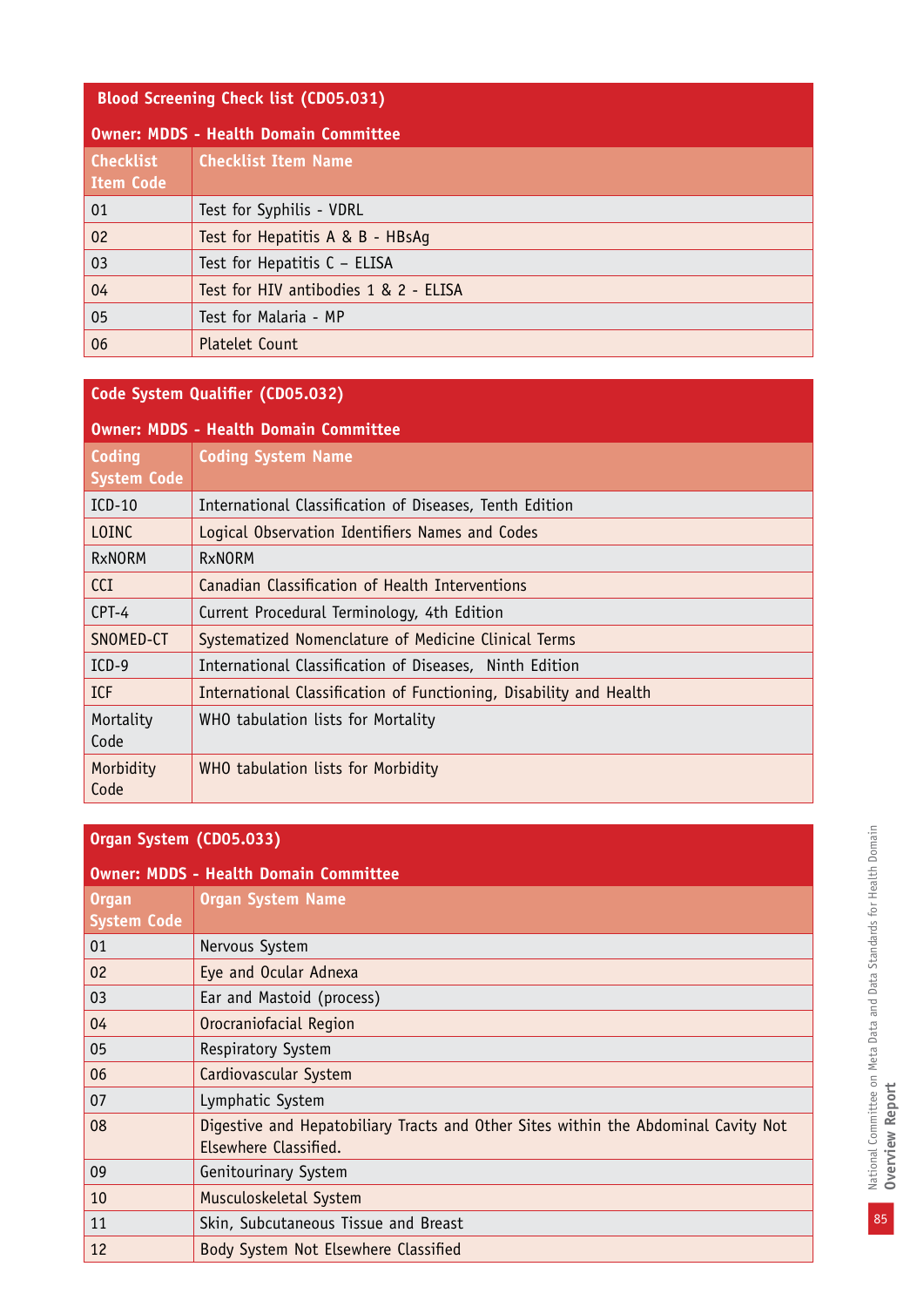#### **Non-Clinical Document Type (CD05.034)**

| <b>Owner: MDDS - Health Domain Committee</b>        |                                        |  |
|-----------------------------------------------------|----------------------------------------|--|
| <b>Non-Clinical</b><br><b>Document</b><br>Type Code | <b>Non-Clinical Document Type Name</b> |  |
| 01                                                  | Consent Form                           |  |
| 02                                                  | Pre-authorization Form                 |  |
| 03                                                  | Indent Request Form                    |  |
| 04                                                  | Supplier contract Form                 |  |
| 05                                                  | Grievance Form                         |  |
| 06                                                  | Feedback Form                          |  |
| 07                                                  | <b>Others</b>                          |  |

| <b>Advance Directive Type (CD05.035)</b>               |                                                |  |
|--------------------------------------------------------|------------------------------------------------|--|
|                                                        | <b>Owner: MDDS - Health Domain Committee</b>   |  |
| <b>Advance</b><br><b>Directive</b><br><b>Type Code</b> | <b>Advance Directive Type Description</b>      |  |
| 01                                                     | Patient Living Will                            |  |
| 02                                                     | Organ Donation Directive                       |  |
| 03                                                     | Healthcare Proxy Directive                     |  |
| 04                                                     | Next of Kin                                    |  |
| 05                                                     | Directive for Body Donation for Research       |  |
| 06                                                     | Directive for Body Disposal - cremation/Burial |  |
| 07                                                     | Do not reveal Donor                            |  |

#### **Immunization Product (CD05.036)**

| <b>Owner: MDDS - Health Domain Committee</b> |                                               |  |  |  |
|----------------------------------------------|-----------------------------------------------|--|--|--|
|                                              | Immunization Immunization Product Description |  |  |  |
| <b>Product Code</b>                          |                                               |  |  |  |
| 01                                           | <b>BCG</b>                                    |  |  |  |
| 02                                           | Hepatitis B                                   |  |  |  |
| 03                                           | Polio                                         |  |  |  |
| 04                                           | <b>DTP</b>                                    |  |  |  |
| 05                                           | Hemophillus Influenzae Type B (Hib)           |  |  |  |
| 06                                           | Rota Virus                                    |  |  |  |
| 07                                           | Measles                                       |  |  |  |
| 08                                           | Rubella                                       |  |  |  |
| 09                                           | Human Papilloma Virus (HPV)                   |  |  |  |
| 10                                           | Japanese Encephalitis                         |  |  |  |
| 11                                           | Yellow Fever                                  |  |  |  |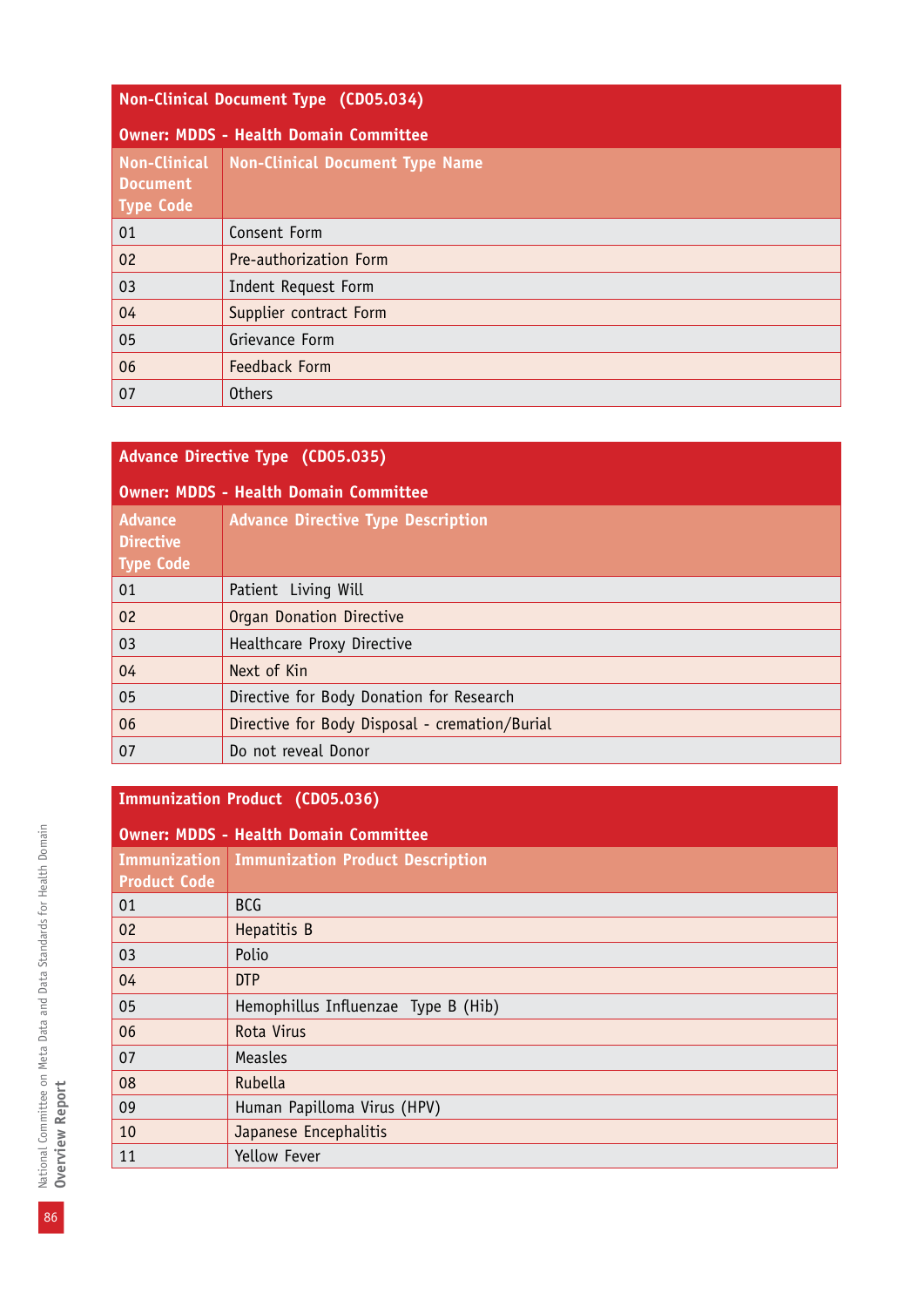#### **Immunization Product (CD05.036)**

| <b>Owner: MDDS - Health Domain Committee</b> |                                               |  |  |
|----------------------------------------------|-----------------------------------------------|--|--|
|                                              | Immunization Immunization Product Description |  |  |
| <b>Product Code</b>                          |                                               |  |  |
| 12                                           | <b>Tick Borne Encephalitis</b>                |  |  |
| 13                                           | Typhoid                                       |  |  |
| 14                                           | Cholera                                       |  |  |
| 15                                           | Meningococcal                                 |  |  |
| 16                                           | Hepatitis A                                   |  |  |
| 17                                           | Hepatitis B                                   |  |  |
| 18                                           | <b>Rabies</b>                                 |  |  |
| 19                                           | Mumps                                         |  |  |
| 20                                           | Influenza                                     |  |  |
| 21                                           | Pneumococcal Conjugate                        |  |  |
| 22                                           | <b>Others</b>                                 |  |  |

#### **Immunization Refusal Reason (CD05.037)**

| Owner: MDDS - Health Domain Committee |                                      |  |  |  |
|---------------------------------------|--------------------------------------|--|--|--|
| Immunization                          | <b>Description of Refusal Reason</b> |  |  |  |
| <b>Refusal</b>                        |                                      |  |  |  |
| <b>Reason Code</b>                    |                                      |  |  |  |
| 01                                    | Religious Belief                     |  |  |  |
| 02                                    | <b>Adverse Reaction</b>              |  |  |  |
| 03                                    | Care Giver Refused                   |  |  |  |
| 04                                    | No Reason                            |  |  |  |

#### **Result Status (CD05.038)**

| <b>Owner: MDDS - Health Domain Committee</b> |                                                                                   |  |  |  |
|----------------------------------------------|-----------------------------------------------------------------------------------|--|--|--|
| <b>Result Status</b>                         | <b>Description of Result Status</b>                                               |  |  |  |
| Code                                         |                                                                                   |  |  |  |
| 01                                           | Preliminary, A verified early result is available, final results not yet obtained |  |  |  |
| 02                                           | Complete, final results stored and verified                                       |  |  |  |
| 03                                           | Order received; specimen not yet received                                         |  |  |  |
| 04                                           | No results available; specimen received, procedure incomplete                     |  |  |  |
| 05                                           | No results available; procedure scheduled, but not done                           |  |  |  |
| 06                                           | Results stored; not yet verified                                                  |  |  |  |
| 07                                           | No results available; Order canceled.                                             |  |  |  |
| 08                                           | No results; Insufficient/unusable specimen                                        |  |  |  |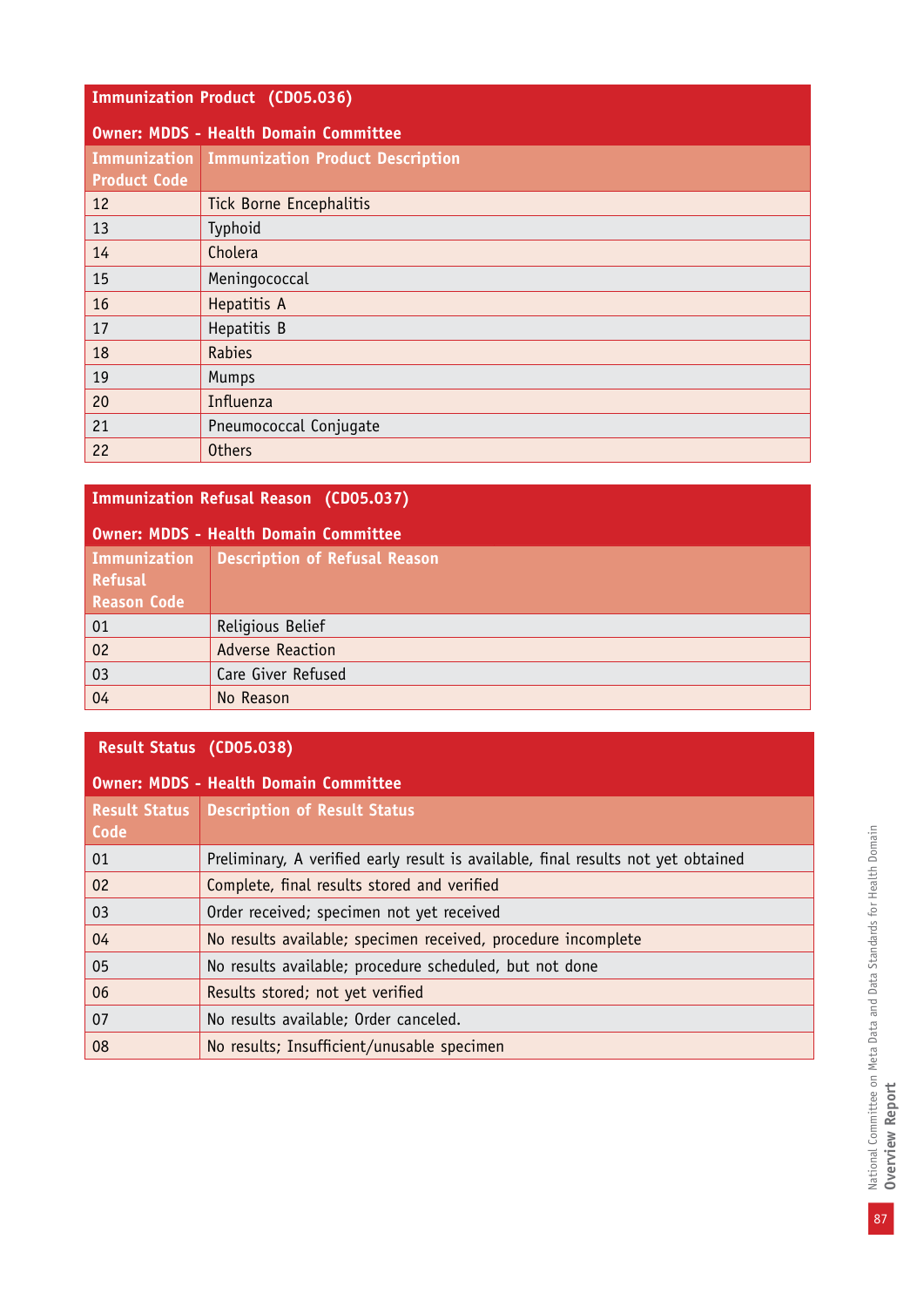| Test Result Reference Range (CD05.039)       |                    |                             |                       |                       |                                |                                    |     |
|----------------------------------------------|--------------------|-----------------------------|-----------------------|-----------------------|--------------------------------|------------------------------------|-----|
| <b>Owner: MDDS - Health Domain Committee</b> |                    |                             |                       |                       |                                |                                    |     |
| <b>Test Code</b>                             | <b>Description</b> | <b>Short</b><br><b>Name</b> | <b>Lower</b><br>limit | <b>Upper</b><br>limit | <b>Optimum</b><br><b>Range</b> | <b>Gender of</b><br><b>Patient</b> | Age |
|                                              |                    |                             |                       |                       |                                |                                    |     |
| Note: To be populated by Implementer         |                    |                             |                       |                       |                                |                                    |     |
|                                              |                    |                             |                       |                       |                                |                                    |     |
|                                              |                    |                             |                       |                       |                                |                                    |     |
|                                              |                    |                             |                       |                       |                                |                                    |     |
|                                              |                    |                             |                       |                       |                                |                                    |     |
|                                              |                    |                             |                       |                       |                                |                                    |     |

| <b>Test Result Category (CD05.040)</b>        |                                       |  |
|-----------------------------------------------|---------------------------------------|--|
| <b>Owner: MDDS - Health Domain Committee</b>  |                                       |  |
| <b>Test Result</b><br><b>Category</b><br>Code | <b>Description of Result Category</b> |  |
| 01                                            | Vital Signs                           |  |
| 02                                            | Laboratory Results                    |  |
| 03                                            | Radiology Results                     |  |
| 04                                            | <b>Blood Bank Screening</b>           |  |

| Vital Signs Result Type (CD05.041)     |                                              |  |
|----------------------------------------|----------------------------------------------|--|
|                                        | <b>Owner: MDDS - Health Domain Committee</b> |  |
| <b>Vital Signs</b><br><b>Type Code</b> | <b>Vital Signs Type Name</b>                 |  |
| 01                                     | Body Height                                  |  |
| 02                                     | Body Weight                                  |  |
| 03                                     | Systolic Blood Pressure                      |  |
| 04                                     | Diastolic Blood Pressure                     |  |
| 05                                     | Pulse Rate                                   |  |
| 06                                     | <b>Respiratory Rate</b>                      |  |
| 07                                     | Temperature                                  |  |
| 08                                     | <b>Heart Rate</b>                            |  |
| 09                                     | Head Circumference                           |  |
| 10                                     | Oxygen Saturation                            |  |
| 11                                     | <b>Others</b>                                |  |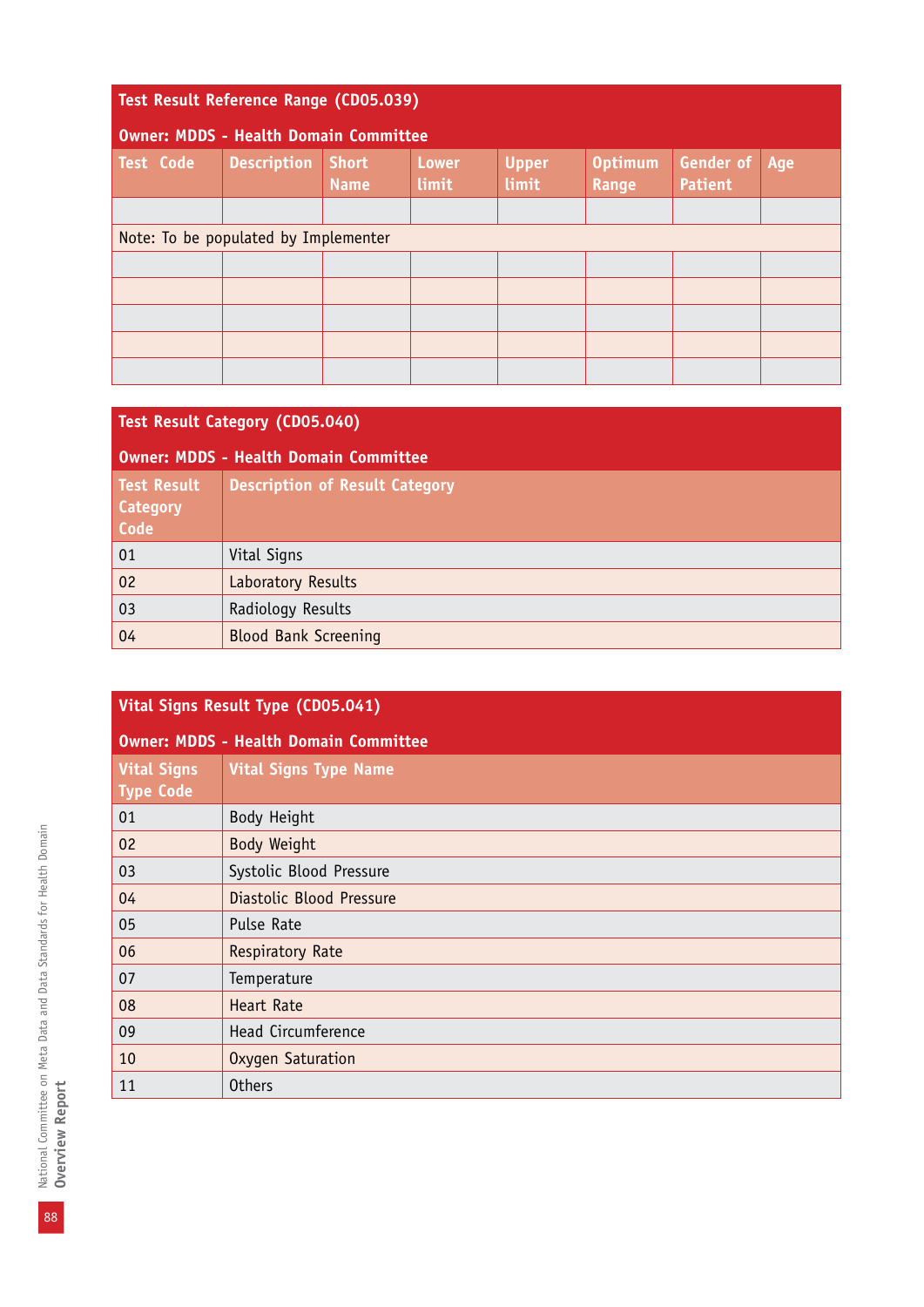| Homeopathic Generic Drug (CD05.042)          |                                      |  |  |
|----------------------------------------------|--------------------------------------|--|--|
| <b>Owner: MDDS - Health Domain Committee</b> |                                      |  |  |
| Homeopathic                                  | Homeopathic Generic Drug Name        |  |  |
| <b>Generic Drug Code</b>                     |                                      |  |  |
|                                              |                                      |  |  |
|                                              | Note: To be populated by Implementer |  |  |
|                                              |                                      |  |  |
|                                              |                                      |  |  |
|                                              |                                      |  |  |
|                                              |                                      |  |  |

| <b>Procedure Codes CD05.043</b>                                      |                                                                                                     |  |
|----------------------------------------------------------------------|-----------------------------------------------------------------------------------------------------|--|
| <b>Owner: Canadian Classifications of Health Interventions (CCI)</b> |                                                                                                     |  |
| <b>CCI Code</b>                                                      | <b>CCI Code Description</b>                                                                         |  |
| 2.AA.71.HA                                                           | Biopsy, meninges and Dura mater of brain using percutaneous (needle)<br>approach through fontanelle |  |
| 2.AA.71.RW                                                           | Biopsy, meninges and Dura mater of brain using burr hole approach with<br>needle aspiration         |  |
|                                                                      | For more values, please refer to the following source:                                              |  |
|                                                                      | http://www.cihi.ca/CIHI-ext-portal/pdf/internet/CCI_VOLUME_THREE_2012_EN                            |  |
|                                                                      | http://www.cihi.ca/CIHI-ext-portal/pdf/internet/CCI_VOLUME_FOUR_2012_EN                             |  |

| Procedure Type (CDO5.044)                                            |                                                                                         |  |
|----------------------------------------------------------------------|-----------------------------------------------------------------------------------------|--|
| <b>Owner: Canadian Classifications of Health Interventions (CCI)</b> |                                                                                         |  |
| Code                                                                 | <b>Procedure Type   Procedure Type Description</b>                                      |  |
| 001                                                                  | Physical/Physiological Therapeutic Interventions                                        |  |
| 002                                                                  | Diagnostic Interventions                                                                |  |
| 003                                                                  | Diagnostic Imaging Interventions                                                        |  |
| 004                                                                  | Lab Interventions (refer to LOINC)                                                      |  |
| 005                                                                  | Obstetrical and Fetal Interventions                                                     |  |
| 006                                                                  | Cognitive, Psychosocial and Sensory Therapeutic Interventions                           |  |
| 007                                                                  | Other Healthcare Interventions                                                          |  |
| 008                                                                  | Therapeutic Interventions Strengthening the Immune System and/or Genetic<br>Composition |  |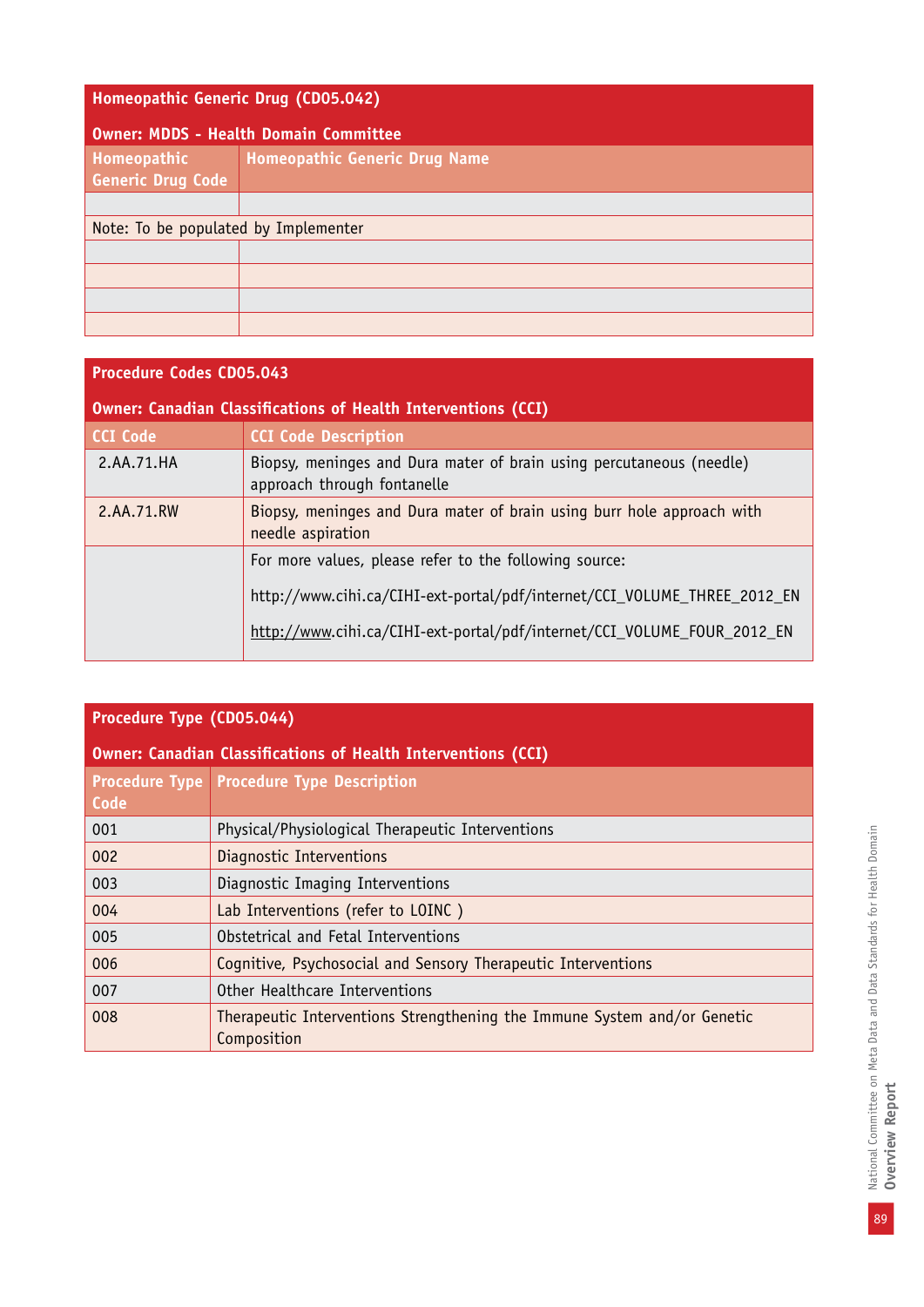| Non-Drug Item Brand (CD05.045)               |                                 |
|----------------------------------------------|---------------------------------|
| <b>Owner: MDDS - Health Domain Committee</b> |                                 |
| <b>Non-Drug</b><br><b>Item Brand</b><br>Code | <b>Non-Drug Item Brand Name</b> |
|                                              |                                 |
| Note: To be populated by Implementer         |                                 |
|                                              |                                 |
|                                              |                                 |

| Clinical Document Type (CD05.046)            |                                                              |  |
|----------------------------------------------|--------------------------------------------------------------|--|
| <b>Owner: MDDS - Health Domain Committee</b> |                                                              |  |
| <b>Clinical</b>                              | <b>Clinical Document Type Description</b>                    |  |
| <b>Document</b>                              |                                                              |  |
| <b>Type Code</b>                             |                                                              |  |
| 01                                           | Initial Assessment                                           |  |
| 02                                           | <b>Admission Note</b>                                        |  |
| 03                                           | Progress Notes - subjective, objective, assessment, protocol |  |
| 04                                           | Process Notes - Psychotherapy                                |  |
| 05                                           | Past Medical History                                         |  |
| 06                                           | Personal History                                             |  |
| 07                                           | Past Surgical History                                        |  |
| 08                                           | <b>Family History</b>                                        |  |
| 09                                           | Medication History                                           |  |
| 10                                           | <b>Immunization History</b>                                  |  |
| 11                                           | Social History                                               |  |
| 12                                           | Menstrual and Obstetric History                              |  |
| 13                                           | Past Clinical Inferences                                     |  |
| 14                                           | Past Lab Results                                             |  |
| 15                                           | Past Radiology Results                                       |  |
| 16                                           | Past Orders                                                  |  |
| 17                                           | Discharge Summary                                            |  |
| 18                                           | Clinical note                                                |  |
| 19                                           | Birth certificate                                            |  |
| 20                                           | Death certificate                                            |  |
| 21                                           | Prescription Note                                            |  |
| 22                                           | Referral Summary                                             |  |
| 23                                           | <b>Nursing Notes</b>                                         |  |
| 24                                           | <b>Surgery Notes</b>                                         |  |
| 25                                           | Preoperative Notes                                           |  |
| 26                                           | Postoperative Notes                                          |  |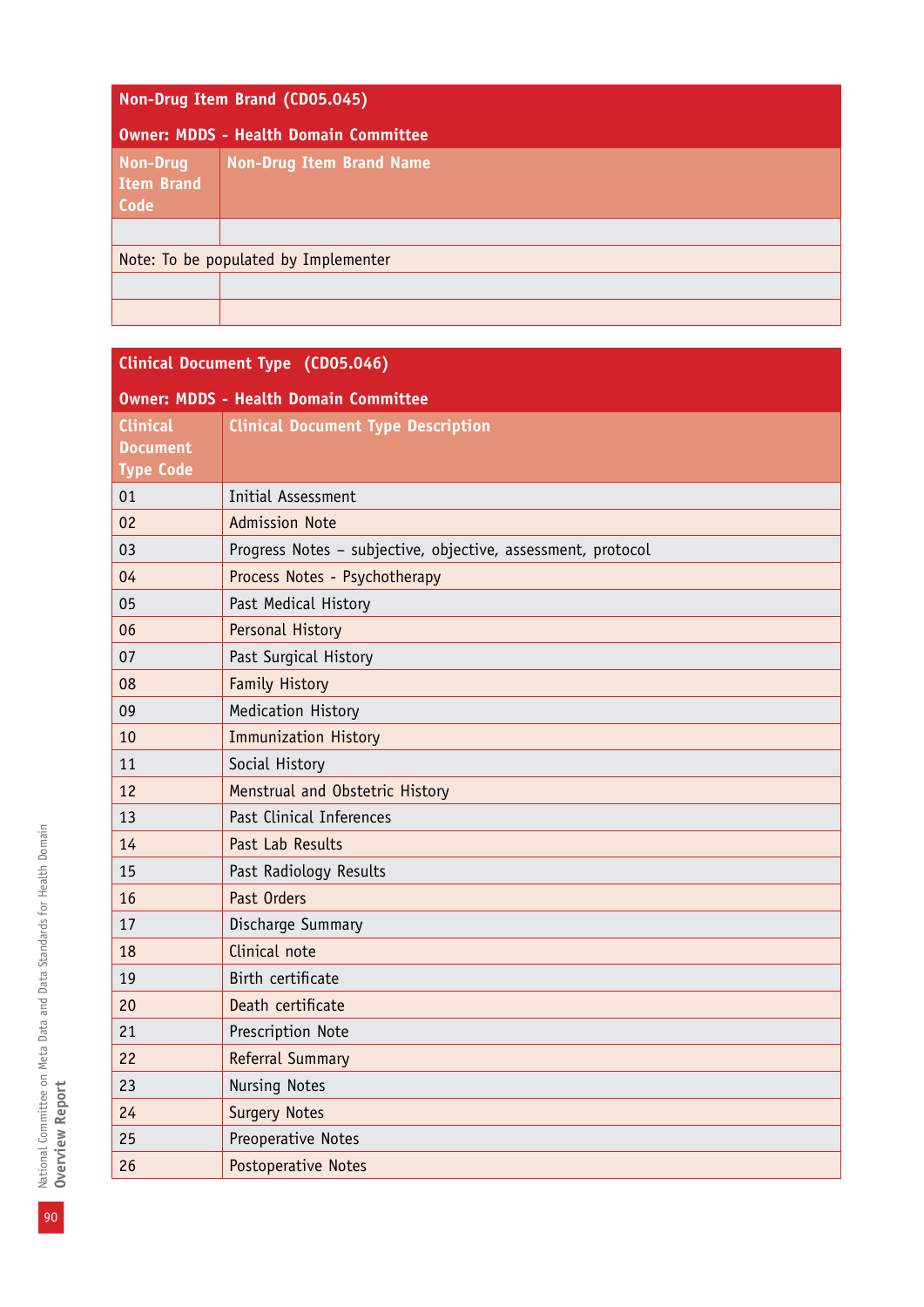| Clinical Document Type (CD05.046)                      |                                           |
|--------------------------------------------------------|-------------------------------------------|
| <b>Owner: MDDS - Health Domain Committee</b>           |                                           |
| <b>Clinical</b><br><b>Document</b><br><b>Type Code</b> | <b>Clinical Document Type Description</b> |
| 27                                                     | <b>PAC Notes</b>                          |
| 28                                                     | Anesthesia Notes                          |
| 29                                                     | Care Plan                                 |
| 30                                                     | <b>Procedure Summary</b>                  |
| 31                                                     | <b>Transfer Summary</b>                   |
| 32                                                     | <b>Others</b>                             |

## **Encounter Type (CD05.047)**

| <b>Owner: MDDS - Health Domain Committee</b> |                                   |
|----------------------------------------------|-----------------------------------|
| <b>Encounter</b><br><b>Type Code</b>         | <b>Encounter Type Description</b> |
| 01                                           | Outpatient                        |
| 02                                           | Inpatient                         |
| 03                                           | Emergency                         |
| 04                                           | Outreach - Home Visit             |
| 05                                           | Outreach - Mobile Medical Unit    |
| 06                                           | Outreach - Health Mela            |
| 07                                           | Outreach - Health Camps           |
| 08                                           | <b>Others</b>                     |

## **Priority Codes (CD05.048)**

| <b>Owner: MDDS - Health Domain Committee</b> |                                                |  |
|----------------------------------------------|------------------------------------------------|--|
| Code                                         | <b>Priority Type Priority Type Description</b> |  |
| 01                                           | Routine                                        |  |
| 02                                           | Expedited                                      |  |
| 03                                           | Urgent                                         |  |
| 04                                           | Stat                                           |  |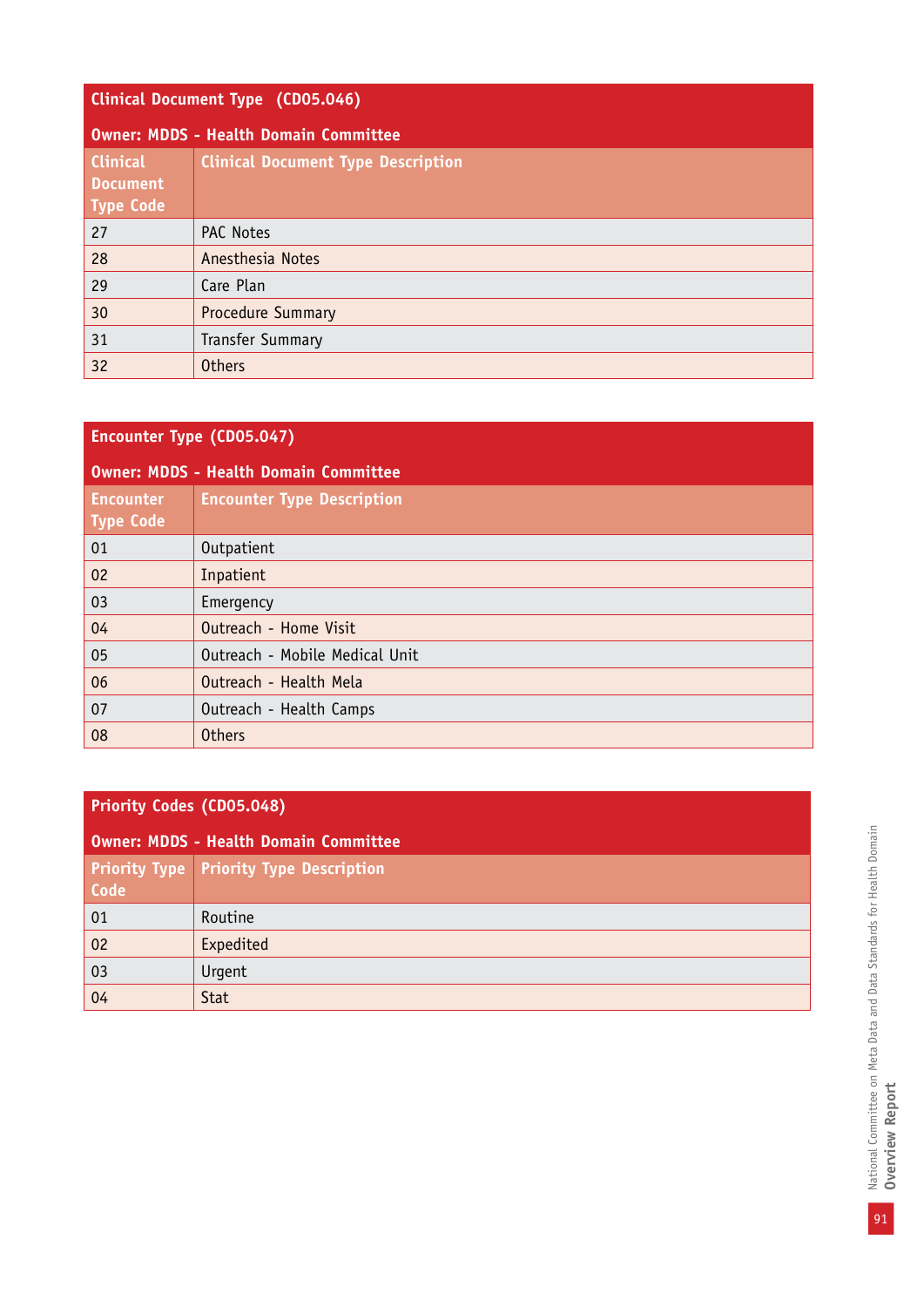| Specimen Type (CD05.049)                     |                                  |  |
|----------------------------------------------|----------------------------------|--|
| <b>Owner: MDDS - Health Domain Committee</b> |                                  |  |
| Specimen<br><b>Type</b><br>Code              | <b>Specimen Type Description</b> |  |
| 001                                          | Abscess                          |  |
| 002                                          | <b>Tissue</b>                    |  |
| 003                                          | Amputation                       |  |
| 004                                          | Aspirate                         |  |
| 005                                          | Autopsy                          |  |
| 006                                          | <b>Blister</b>                   |  |
| 007                                          | Boil                             |  |
| 008                                          | Cyst                             |  |
| 009                                          | Discharge                        |  |
| 010                                          | Fistula                          |  |
| 011                                          | Tissue, Acne                     |  |
| 012                                          | Fluid, Acne                      |  |
| 013                                          | Air Sample                       |  |
| 014                                          | Allograft                        |  |
| 015                                          | Amputation                       |  |
| 016                                          | Catheter Tip, Angio              |  |
| 017                                          | Catheter Tip, Arterial           |  |
| 018                                          | Serum, Acute                     |  |
| 019                                          | Environmental, Autoclave Ampule  |  |
| 020                                          | Environment, Attest              |  |
| 021                                          | Blood bag                        |  |
| 022                                          | Cyst, Baker's                    |  |
| 023                                          | <b>Bite</b>                      |  |
| 024                                          | <b>Bleb</b>                      |  |
| 025                                          | <b>Bone</b>                      |  |
| 026                                          | <b>Bowel contents</b>            |  |
| 027                                          | Blood product unit               |  |
| 028                                          | Burn                             |  |
| 029                                          | <b>Brush</b>                     |  |
| 030                                          | <b>Bubo</b>                      |  |
| 031                                          | Bulla/Bullae                     |  |
| 032                                          | <b>Biopsy</b>                    |  |
| 033                                          | Calculus (=Stone)                |  |
| 034                                          | Carbuncle                        |  |
| 035                                          | Catheter                         |  |
| 036                                          | Bite, Cat                        |  |
| 037                                          | Clippings                        |  |

| Specimen Type (CD05.049)                     |                                           |  |
|----------------------------------------------|-------------------------------------------|--|
| <b>Owner: MDDS - Health Domain Committee</b> |                                           |  |
|                                              | <b>Specimen Specimen Type Description</b> |  |
| <b>Type</b>                                  |                                           |  |
| Code                                         |                                           |  |
| 038                                          | Conjunctiva                               |  |
| 039                                          | Colostrum                                 |  |
| 040                                          | Biopsy, Cone                              |  |
| 041                                          | Scratch, Cat                              |  |
| 042                                          | Serum, Convalescent                       |  |
| 043                                          | <b>Catheter Insertion Site</b>            |  |
| 044                                          | Fluid, Cystostomy Tube                    |  |
| 045                                          | Fluid, Cyst                               |  |
| 046                                          | Blood, Cell Saver                         |  |
| 047                                          | Catheter tip                              |  |
| 048                                          | Site, CVP                                 |  |
| 049                                          | Catheter Tip, CVP                         |  |
| 050                                          | Nodule, Cystic                            |  |
| 051                                          | Bite, Dog                                 |  |
| 052                                          | Sputum, Deep Cough                        |  |
| 053                                          | Ulcer, Decubitus                          |  |
| 054                                          | Brush, Esophageal                         |  |
| 055                                          | Environmental, Water (Deionized)          |  |
| 056                                          | Dialysate                                 |  |
| 057                                          | Diverticulum                              |  |
| 058                                          | Drain                                     |  |
| 059                                          | Drainage, Tube                            |  |
| 060                                          | Drainage, Penrose                         |  |
| 061                                          | Ear wax (cerumen)                         |  |
| 062                                          | Environmental, Isolette                   |  |
| 063                                          | Electrode                                 |  |
| 064                                          | Environmental, Unidentified<br>Substance  |  |
| 065                                          | Environmental, Other Substance            |  |
| 066                                          | Environmental, Soil                       |  |
| 067                                          | Environmental, Solution (Sterile)         |  |
| 068                                          | Aspirate, Endotrach                       |  |
| 069                                          | Catheter Tip, Endotracheal                |  |
| 070                                          | Tube, Endotracheal                        |  |
| 071                                          | Environmental, Whirlpool                  |  |
| 072                                          | Gas, exhaled (=breath)                    |  |
| 073                                          | Shunt, External                           |  |
|                                              |                                           |  |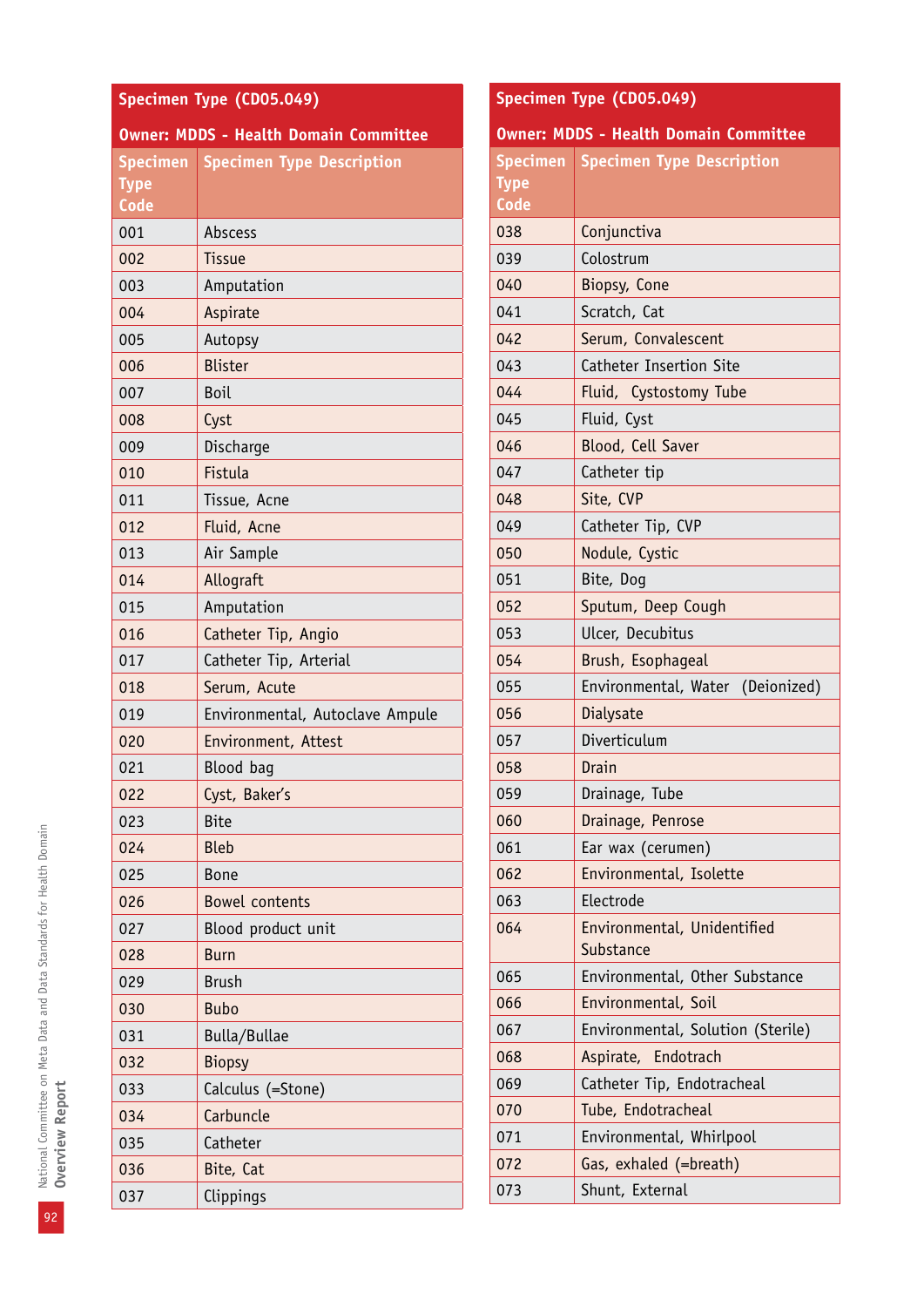| Specimen Type (CD05.049)                     |                                           |  |
|----------------------------------------------|-------------------------------------------|--|
| <b>Owner: MDDS - Health Domain Committee</b> |                                           |  |
|                                              | <b>Specimen</b> Specimen Type Description |  |
| <b>Type</b>                                  |                                           |  |
| Code                                         |                                           |  |
| 074                                          | Exudate                                   |  |
| 075                                          | Environmental, Water (Well)               |  |
| 076                                          | Blood, Fetal                              |  |
| 077                                          | Fluid, Abdomen                            |  |
| 078                                          | Fluid, Other                              |  |
| 079                                          | Filter                                    |  |
| 080                                          | Fluid, Body unsp                          |  |
| 081                                          | Fluid                                     |  |
| 082                                          | Catheter Tip, Foley                       |  |
| 083                                          | Fluid, Respiratory                        |  |
| 084                                          | Scalp, Fetal                              |  |
| 085                                          | Furuncle                                  |  |
| 086                                          | Gas                                       |  |
| 087                                          | Aspirate, Gastric                         |  |
| 088                                          | Antrum, Gastric                           |  |
| 089                                          | Brushing, Gastric                         |  |
| 090                                          | Drainage, Gastric                         |  |
| 091                                          | Fluid/contents, Gastric                   |  |
| 092                                          | Genital vaginal                           |  |
| 093                                          | Graft                                     |  |
| 094                                          | Granuloma                                 |  |
| 095                                          | Catheter, Groshong                        |  |
| 096                                          | Solution, Gastrostomy                     |  |

## **Specimen Type (CD05.049)**

#### **Owner: MDDS - Health Domain Committee**

| <b>Specimen</b><br><b>Type</b><br>Code | <b>Specimen Type Description</b>         |
|----------------------------------------|------------------------------------------|
| 097                                    | Biopsy, Gastric                          |
| 098                                    | Tube, Gastric                            |
| 099                                    | Drainage Tube, Drainage<br>(Gastrostomy) |
| 100                                    | Bite, Human                              |
| 101                                    | Blood, Autopsy                           |
| 102                                    | Catheter Tip, Hemaquit                   |
| 103                                    | Catheter Tip, Hemovac                    |
| 104                                    | Tissue, Herniated                        |
| 105                                    | Drain, Hemovac                           |
| 106                                    | <b>Insufficient Tissue</b>               |
| 107                                    | Not abnormal                             |
| 108                                    | Abnormal-not categorized                 |
| 109                                    | Mechanical abnormal                      |
| 110                                    | Growth alteration                        |
| 111                                    | Degeneration & necrosis                  |
| 112                                    | Non-acute inflammation                   |
| 113                                    | Non-malignant neoplasm                   |
| 114                                    | Malignant neoplasm                       |
| 115                                    | No tissue expected                       |
| 116                                    | Basal cell carcinoma                     |
| 117                                    | Carcinoma-unspecified type               |
| 118                                    | Additional tissue required               |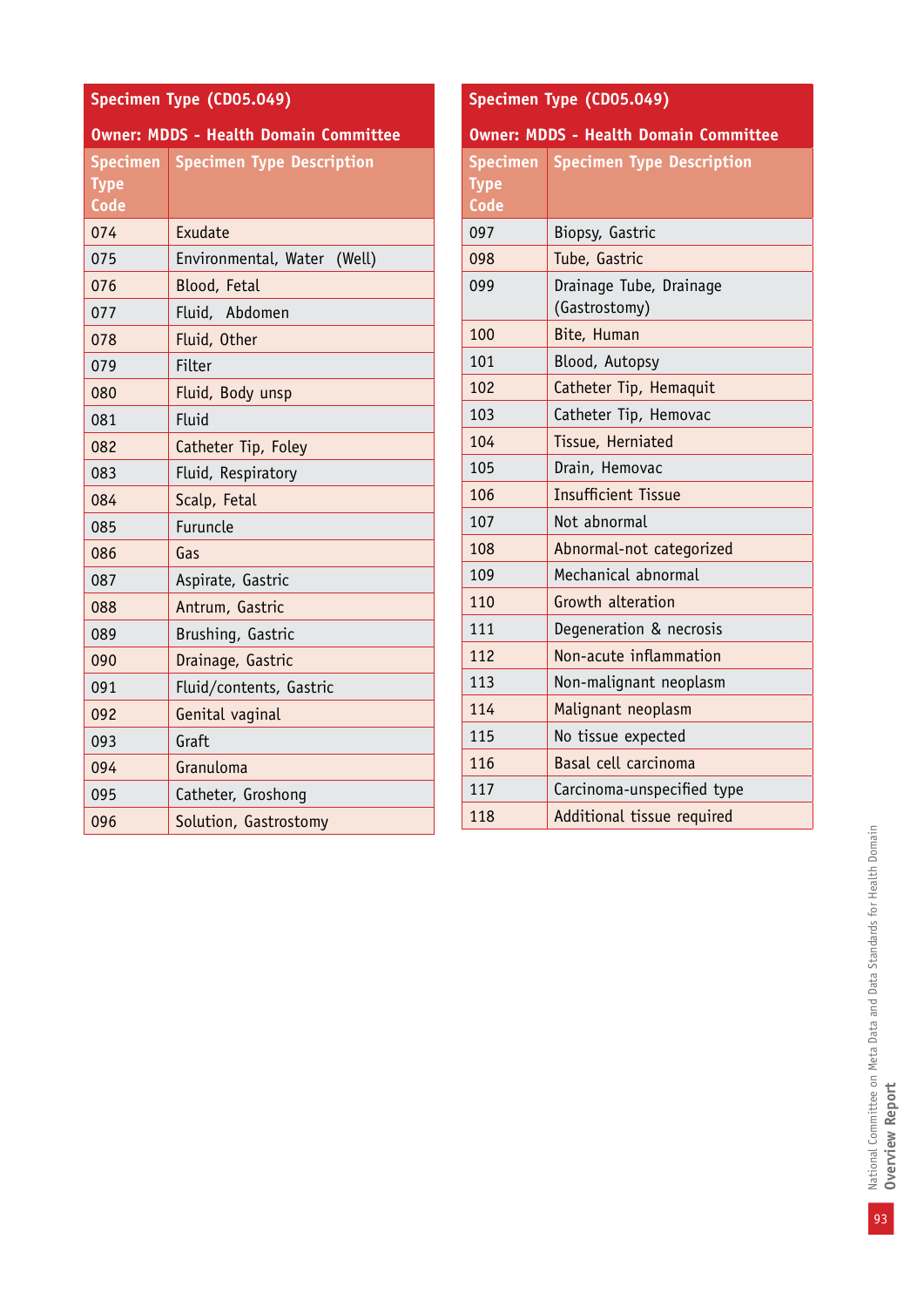| Specimen Collection Method (CD05.050)                                |                                                         |                                                                      | Specimen Collection Method (CD05.050)                   |
|----------------------------------------------------------------------|---------------------------------------------------------|----------------------------------------------------------------------|---------------------------------------------------------|
| <b>Owner: MDDS - Health Domain Committee</b>                         |                                                         |                                                                      | <b>Owner: MDDS - Health Domain Committee</b>            |
| <b>Specimen</b><br><b>Collection</b><br><b>Method</b><br><b>Code</b> | <b>Specimen Collection Method</b><br><b>Description</b> | <b>Specimen</b><br><b>Collection</b><br><b>Method</b><br><b>Code</b> | <b>Specimen Collection Method</b><br><b>Description</b> |
| 01                                                                   | Blood Culture, Aerobic Bottle                           | 24                                                                   | Pace, Gen-Probe                                         |
| 02                                                                   | Blood Culture, Anaerobic Bottle                         | 25                                                                   | Pinworm Prep                                            |
| 03                                                                   | <b>Biopsy</b>                                           | 26                                                                   | Aterial puncture                                        |
| 04                                                                   | Capillary Specimen                                      | 27                                                                   | Pump Prime                                              |
| 05                                                                   | Catheterized                                            | 28                                                                   | Pump Specimen                                           |
| 06                                                                   | <b>Scrapings</b>                                        | 29                                                                   | Quality Control For Micro                               |
| 07                                                                   | Swab                                                    | 30                                                                   | Scalp, Fetal Vein                                       |
| 08                                                                   | Venipuncture                                            | 31                                                                   | Shaving                                                 |
| 09                                                                   | Plates, Anaerobic                                       | 32                                                                   | Swab                                                    |
| 10                                                                   | Plates, Blood Agar                                      | 33                                                                   | Swab, Dacron tipped                                     |
| 11                                                                   | Blood Culture, Aerobic Bottle                           | 34                                                                   | Transport Media, Anaerobic                              |
| 12                                                                   | Blood Culture, Pediatric Bottle                         | 35                                                                   | Transport Media, Chalamydia                             |
| 13                                                                   | Line, CVP                                               | 36                                                                   | Transport Media, M4                                     |
| 14                                                                   | Environmental, Plate                                    | 37                                                                   | Transport Media, Mycoplasma                             |
| 15                                                                   | Environmental, Swab                                     | 38                                                                   | Transport Media,                                        |
| 16                                                                   | Aspiration, Fine Needle                                 | 39                                                                   | Plate, Thayer-Martin                                    |
| 17                                                                   | Plate, Cough                                            | 40                                                                   | Transport Media, PVA                                    |
| 18                                                                   | Line, Arterial                                          | 41                                                                   | Transport Media, Stool Culture                          |
| 19                                                                   | Line, Venous                                            | 42                                                                   | Transport Media, Ureaplasma                             |
| 20                                                                   | Martin-Lewis Agar                                       | 43                                                                   | Transport Media, Viral                                  |
| 21                                                                   | Mod. Martin-Lewis Agar                                  | 44                                                                   | Venipuncture                                            |
| 22                                                                   | Plate, Martin-Lewis                                     | 45                                                                   | Swab, Wooden Shaft                                      |
| 23                                                                   | Plate, New York City                                    |                                                                      |                                                         |

| <b>Owner: MDDS - Health Domain Committee</b> |                                                     |  |
|----------------------------------------------|-----------------------------------------------------|--|
| <b>Specimen</b><br><b>Risk Code</b>          | <b>Specimen Risk Description</b>                    |  |
| 01                                           | Infectious substances affecting humans              |  |
| 02                                           | Infectious substances affecting animals             |  |
| 03                                           | <b>Biohazard</b>                                    |  |
| 04                                           | Corrosive                                           |  |
| 05                                           | Injury Hazard                                       |  |
| 06                                           | Poison                                              |  |
| 07                                           | Radioactive                                         |  |
| 08                                           | Insufficient quantity of specimen/unusable specimen |  |

National Committee on Meta Data and Data Standards for Health Domain<br>**Overview Report** 94National Committee on Meta Data and Data Standards for Health Domain **Overview Report**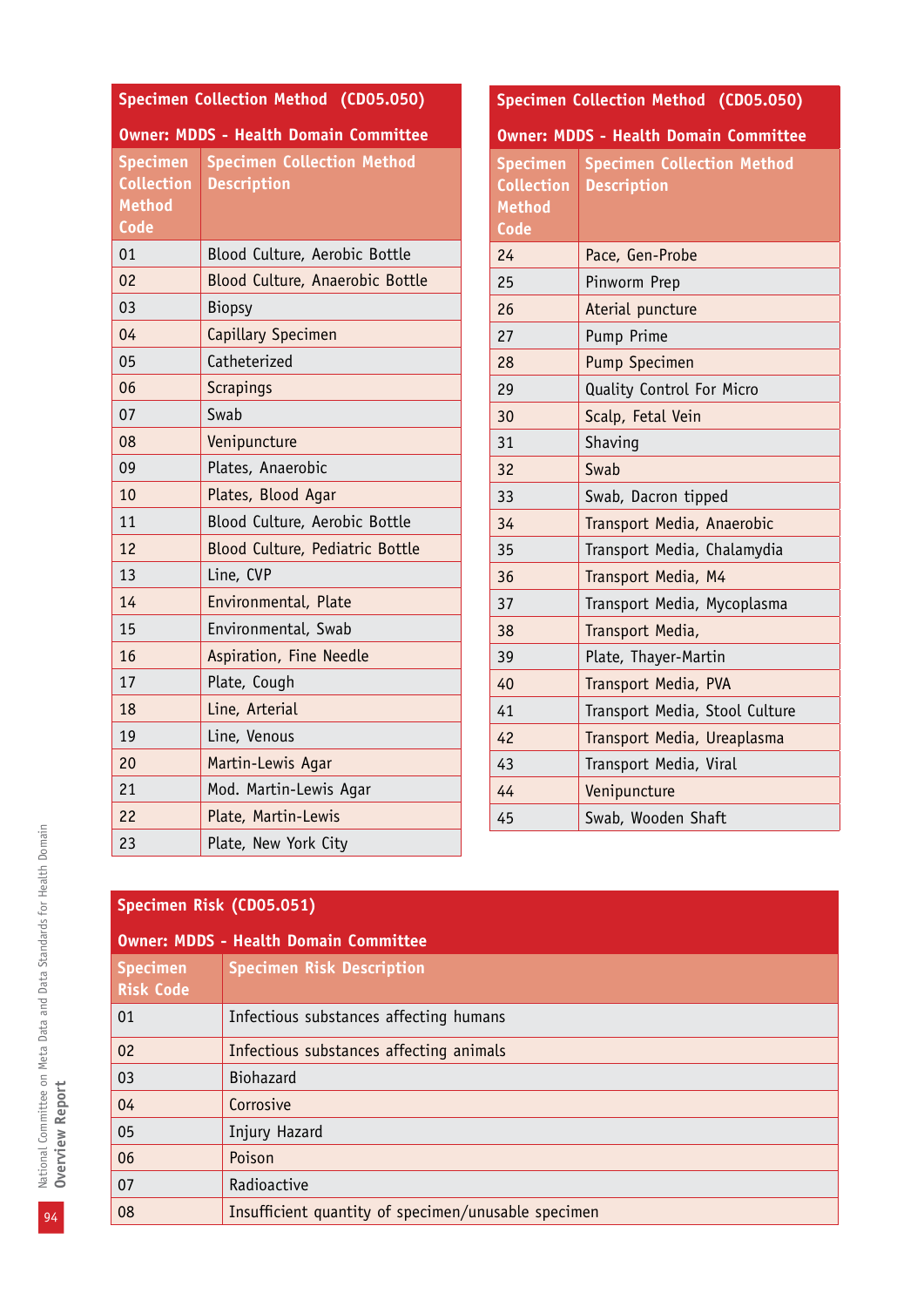| <b>Specimen Rejection (CD05.052)</b> |                                                       |  |
|--------------------------------------|-------------------------------------------------------|--|
|                                      | <b>Owner: MDDS - Health Domain Committee</b>          |  |
| <b>Specimen</b><br>Rejection<br>Code | <b>Description of Rejection</b>                       |  |
| 01                                   | Specimen improperly labeled                           |  |
| 02                                   | Specimen unlabeled                                    |  |
| 03                                   | Specimen improperly collected                         |  |
| 04                                   | Specimen improperly preserved                         |  |
| 05                                   | Outside of container contaminated                     |  |
| 06                                   | Patient not properly prepared for test                |  |
| 07                                   | Insufficient quantity of specimen                     |  |
| 08                                   | Containers received "empty"                           |  |
| 09                                   | Improper storage                                      |  |
| 10                                   | Improper transfer/ delay in delivery of sample to Lab |  |
| 11                                   | <b>Other</b>                                          |  |

## **Alternate Identifier Type CD05.053**

| <b>Owner: MDDS - Health Domain Committee</b> |  |  |  |
|----------------------------------------------|--|--|--|
|----------------------------------------------|--|--|--|

| <b>Alternate</b><br><b>Identifier</b><br><b>Type Code</b> | <b>Alternate Identifier Type Description</b> |
|-----------------------------------------------------------|----------------------------------------------|
| 01                                                        | Bar Code                                     |
| 02                                                        | <b>RFID</b>                                  |
| 03                                                        | Smart Card                                   |
| 04                                                        | Magnetic Stripe Card                         |
| 05                                                        | NFC Card (Near Field Communication)          |
| 06                                                        | Digital Signature                            |
| 07                                                        | <b>Blackberry Code</b>                       |
| 08                                                        | <b>Biometric</b>                             |
| 09                                                        | <b>MAC Address</b>                           |
| 10                                                        | IP Address                                   |
| 11                                                        | <b>IMEI Number</b>                           |
| 12                                                        | <b>Others</b>                                |

## **Contact Type CD05.054**

| <b>Owner: MDDS - Health Domain Committee</b> |                                         |  |
|----------------------------------------------|-----------------------------------------|--|
|                                              | Contact Type   Contact Type Description |  |
| Code                                         |                                         |  |
| 01                                           | Immediate Emergency Contact             |  |
| 02                                           | Next of kin                             |  |
| 03                                           | Family relation                         |  |
| 04                                           | Guardian                                |  |
| 05                                           | Agent                                   |  |
| 06                                           | <b>Others</b>                           |  |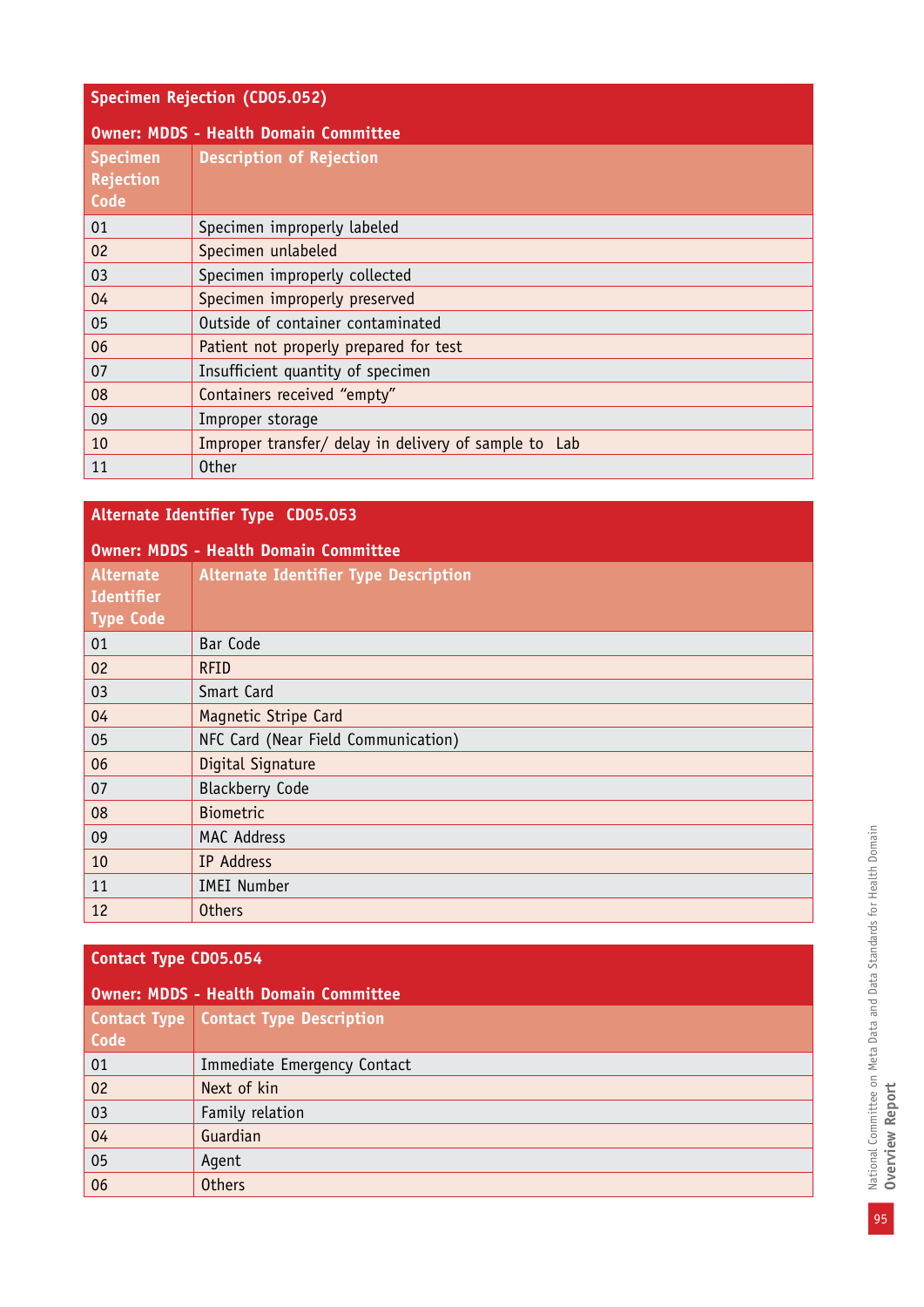| <b>WHO Tabulation Lists for Morbidity CD05.055</b> |                                                                      |                                               |  |
|----------------------------------------------------|----------------------------------------------------------------------|-----------------------------------------------|--|
| <b>Owner: World Health Organization (WHO)</b>      |                                                                      |                                               |  |
|                                                    | Morbidity Code   Tabulation list for Morbidity                       | ICD 10 Code                                   |  |
| 001                                                | Cholera                                                              | A00                                           |  |
| 002                                                | Typhoid and paratyphoid fevers                                       | A01                                           |  |
| 003                                                | Shigellosis                                                          | A03                                           |  |
| 004                                                | Amoebiasis                                                           | A06                                           |  |
| 005                                                | Diarrhoea and gastroenteritis of presumed infectious origin          | A09                                           |  |
| 006                                                | Other intestinal infectious diseases                                 | A02, A04-A05,<br>A07-A08                      |  |
| 007                                                | Respiratory tuberculosis                                             | A15-A16                                       |  |
| 008                                                | Other tuberculosis                                                   | A17-A19                                       |  |
| 009                                                | Plague                                                               | A20                                           |  |
| 010                                                | <b>Brucellosis</b>                                                   | A23                                           |  |
| 011                                                | Leprosy                                                              | A30                                           |  |
| 012                                                | Tetanus neonatorum                                                   | A33                                           |  |
| 013                                                | Other tetanus                                                        | A34-A35                                       |  |
| 014                                                | Diphtheria                                                           | A36                                           |  |
| 015                                                | Whooping cough                                                       | A37                                           |  |
| 016                                                | Meningococcal infection                                              | A39                                           |  |
| 017                                                | Sepsis                                                               | A40-A41                                       |  |
| 018                                                | Other bacterial diseases                                             | A21-A22, A24-A28,<br>A31-A32, A38,<br>A42-A49 |  |
| 019                                                | Congenital syphilis                                                  | A50                                           |  |
| 020                                                | Early syphilis                                                       | A51                                           |  |
| 021                                                | Other syphilis                                                       | A52-A53                                       |  |
| 022                                                | Gonococcal infection                                                 | A54                                           |  |
| 023                                                | Sexually transmitted chlamydial diseases                             | A55-A56                                       |  |
| 024                                                | Other infections with a predominantly sexual mode of<br>transmission | A57-A64                                       |  |
| 025                                                | Relapsing fevers                                                     | A68                                           |  |
| 026                                                | <b>Trachoma</b>                                                      | A71                                           |  |
| 027                                                | Typhus fever                                                         | A75                                           |  |
| 028                                                | Acute poliomyelitis                                                  | A80                                           |  |
| 029                                                | Rabies                                                               | A82                                           |  |
| 030                                                | Viral encephalitis                                                   | A83-A86                                       |  |
| 031                                                | Yellow fever                                                         | A95                                           |  |
| 032                                                | Other arthropod-borne viral fevers and viral hemorrhagic<br>fevers   | A90-A94, A96-A99                              |  |
| 033                                                | Herpesviral infections                                               | <b>B00</b>                                    |  |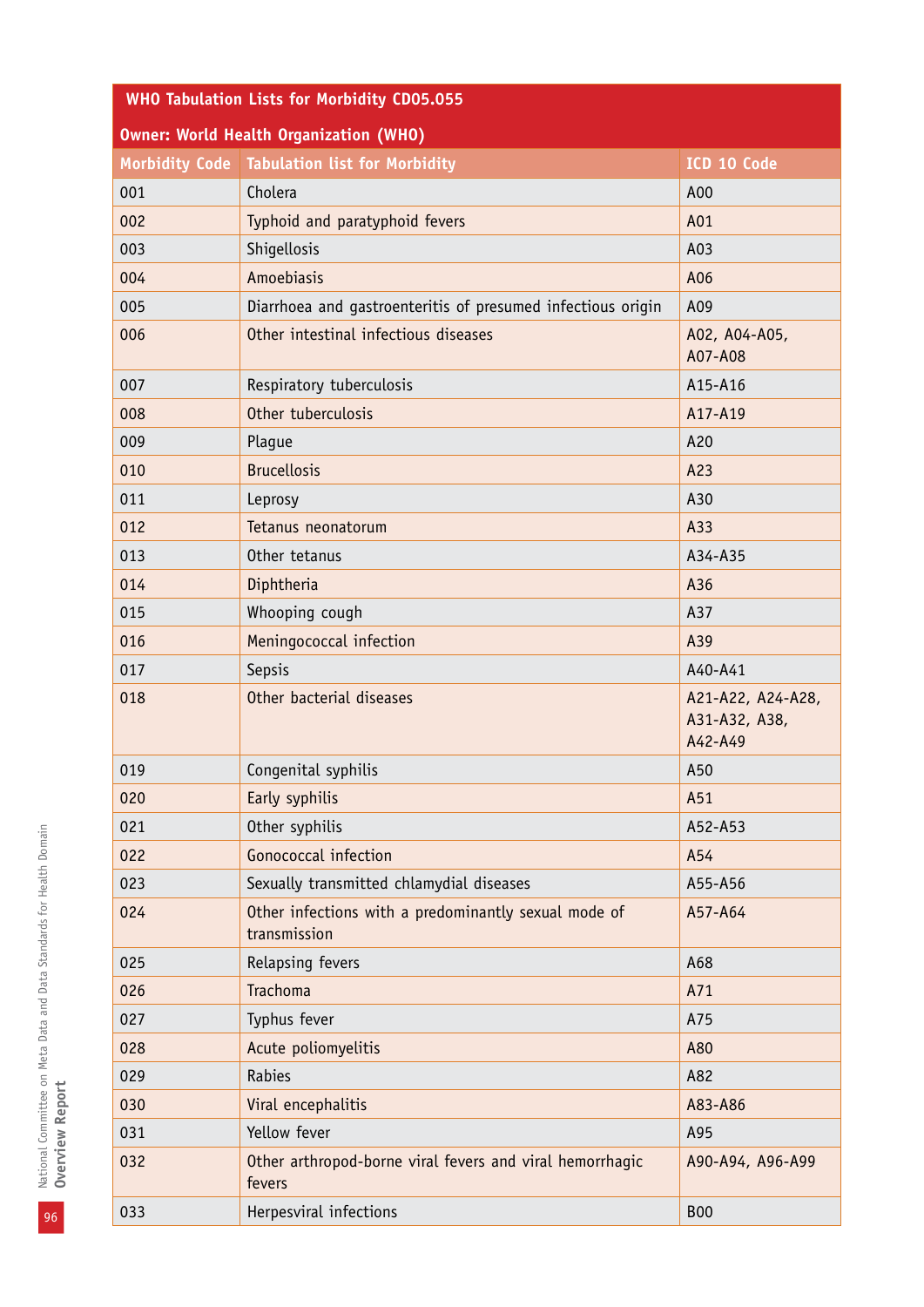| <b>WHO Tabulation Lists for Morbidity CD05.055</b> |                                                                             |                                                                             |  |
|----------------------------------------------------|-----------------------------------------------------------------------------|-----------------------------------------------------------------------------|--|
| <b>Owner: World Health Organization (WHO)</b>      |                                                                             |                                                                             |  |
|                                                    | Morbidity Code   Tabulation list for Morbidity                              | ICD 10 Code                                                                 |  |
| 034                                                | Varicella and zoster                                                        | B01-B02                                                                     |  |
| 035                                                | Measles                                                                     | <b>B05</b>                                                                  |  |
| 036                                                | Rubella                                                                     | <b>B06</b>                                                                  |  |
| 037                                                | Acute hepatitis B                                                           | <b>B16</b>                                                                  |  |
| 038                                                | Other viral hepatitis                                                       | B15, B17-B19                                                                |  |
| 039                                                | Human immunodeficiency virus [HIV] disease                                  | B20-B24                                                                     |  |
| 040                                                | <b>Mumps</b>                                                                | <b>B26</b>                                                                  |  |
| 041                                                | Other viral diseases                                                        | A81, A87-A89,<br>B03-B04, B07-B09,<br>B25, B27-B34                          |  |
| 042                                                | Mycoses                                                                     | B35-B49                                                                     |  |
| 043                                                | Malaria                                                                     | B50-B54                                                                     |  |
| 044                                                | Leishmaniasis                                                               | <b>B55</b>                                                                  |  |
| 045                                                | Trypanosomiasis                                                             | B56-B57                                                                     |  |
| 046                                                | Schistosomiasis                                                             | <b>B65</b>                                                                  |  |
| 047                                                | Other fluke infections                                                      | <b>B66</b>                                                                  |  |
| 048                                                | Echinococcosis                                                              | <b>B67</b>                                                                  |  |
| 049                                                | Dracunculiasis                                                              | <b>B72</b>                                                                  |  |
| 050                                                | Onchocerciasis                                                              | <b>B73</b>                                                                  |  |
| 051                                                | <b>Filariasis</b>                                                           | <b>B74</b>                                                                  |  |
| 052                                                | Hookworm diseases                                                           | <b>B76</b>                                                                  |  |
| 053                                                | Other helminthiases                                                         | B68-B71, B75,<br>B77-B83                                                    |  |
| 054                                                | Sequelae of tuberculosis                                                    | <b>B90</b>                                                                  |  |
| 055                                                | Sequelae of poliomyelitis                                                   | <b>B91</b>                                                                  |  |
| 056                                                | Sequelae of leprosy                                                         | <b>B92</b>                                                                  |  |
| 057                                                | Other infectious and parasitic diseases                                     | A65-A67, A69-A70,<br>A74, A77-A79, B58-<br>B64, B85-B89, B94,<br><b>B99</b> |  |
| 058                                                | Malignant neoplasm of lip, oral cavity and pharynx                          | $COO-C14$                                                                   |  |
| 059                                                | Malignant neoplasm of oesophagus                                            | C <sub>15</sub>                                                             |  |
| 060                                                | Malignant neoplasm of stomach                                               | C16                                                                         |  |
| 061                                                | Malignant neoplasm of colon                                                 | C18                                                                         |  |
| 062                                                | Malignant neoplasm of rectosigmoid junction, rectum, anus<br>and anal canal | $C19-C21$                                                                   |  |
| 063                                                | Malignant neoplasm of liver and intrahepatic bile ducts                     | C <sub>22</sub>                                                             |  |
| 064                                                | Malignant neoplasm of pancreas                                              | C <sub>25</sub>                                                             |  |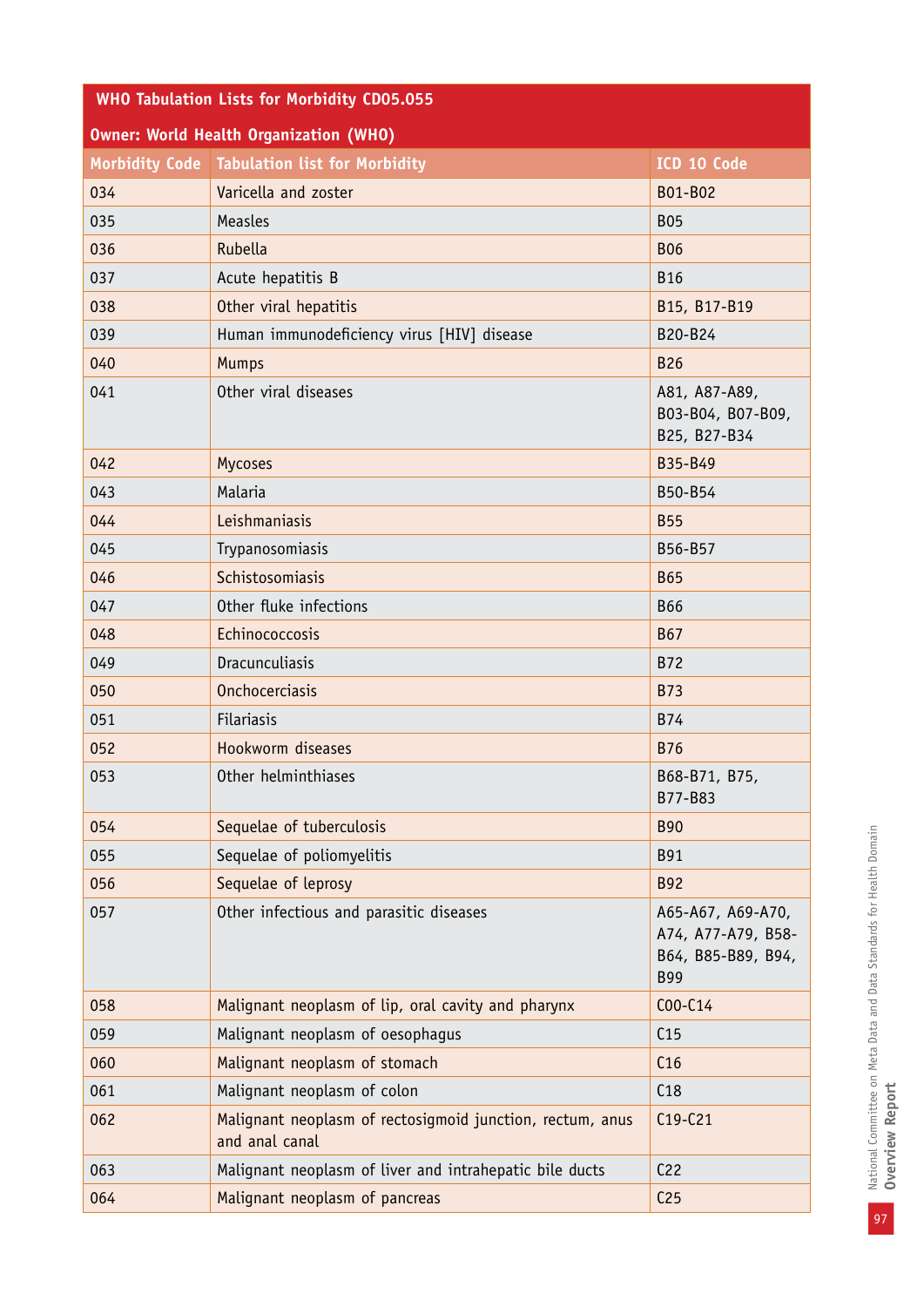| WHO Tabulation Lists for Morbidity CD05.055   |                                                                                        |                                                        |  |
|-----------------------------------------------|----------------------------------------------------------------------------------------|--------------------------------------------------------|--|
| <b>Owner: World Health Organization (WHO)</b> |                                                                                        |                                                        |  |
|                                               | Morbidity Code   Tabulation list for Morbidity                                         | ICD 10 Code                                            |  |
| 065                                           | Other malignant neoplasms of digestive organs                                          | C17, C23-C24, C26                                      |  |
| 066                                           | Malignant neoplasms of larynx                                                          | C32                                                    |  |
| 067                                           | Malignant neoplasm of trachea, bronchus and lung                                       | $C33-C34$                                              |  |
| 068                                           | Other malignant neoplasms of respiratory and intrathoracic<br>organs                   | C30-C31, C37-C39                                       |  |
| 069                                           | Malignant neoplasm of bone and articular cartilage                                     | $C40-C41$                                              |  |
| 070                                           | Malignant melanoma of skin                                                             | C <sub>43</sub>                                        |  |
| 071                                           | Other malignant neoplasms of skin                                                      | C <sub>44</sub>                                        |  |
| 072                                           | Malignant neoplasms of mesothelial and soft tissue                                     | $C45-C49$                                              |  |
| 073                                           | Malignant neoplasm of breast                                                           | C50                                                    |  |
| 074                                           | Malignant neoplasm of cervix uteri                                                     | C53                                                    |  |
| 075                                           | Malignant neoplasm of other and unspecified parts of uterus                            | $C54-C55$                                              |  |
| 076                                           | Other malignant neoplasms of female genital organs                                     | C51-C52, C56-C58                                       |  |
| 077                                           | Malignant neoplasm of prostate                                                         | C61                                                    |  |
| 078                                           | Other malignant neoplasms of male genital organs                                       | C60, C62-C63                                           |  |
| 079                                           | Malignant neoplasm of bladder                                                          | C67                                                    |  |
| 080                                           | Other malignant neoplasms of urinary tract                                             | C64-C66, C68                                           |  |
| 081                                           | Malignant neoplasm of eye and adnexa                                                   | C69                                                    |  |
| 082                                           | Malignant neoplasm of brain                                                            | C <sub>71</sub>                                        |  |
| 083                                           | Malignant neoplasm of other parts of central nervous system                            | C70, C72                                               |  |
| 084                                           | Malignant neoplasm of other, ill-defined, secondary,<br>unspecified and multiple sites | C73-C80, C97                                           |  |
| 085                                           | Hodgkin disease                                                                        | C81                                                    |  |
| 086                                           | Non-Hodgkin lymphoma                                                                   | C82-C85                                                |  |
| 087                                           | Leukemia                                                                               | C91-C95                                                |  |
| 088                                           | Other malignant neoplasms of lymphoid, hematopoietic and<br>related tissue             | C88-C90, C96                                           |  |
| 089                                           | Carcinoma in situ of cervix uteri                                                      | D <sub>06</sub>                                        |  |
| 090                                           | Benign neoplasm of skin                                                                | D22-D23                                                |  |
| 091                                           | Benign neoplasm of breast                                                              | D <sub>24</sub>                                        |  |
| 092                                           | Leiomyoma of uterus                                                                    | D <sub>25</sub>                                        |  |
| 093                                           | Benign neoplasm of ovary                                                               | D <sub>27</sub>                                        |  |
| 094                                           | Benign neoplasm of urinary organs                                                      | D30                                                    |  |
| 095                                           | Benign neoplasm of brain and other parts of central nervous<br>system                  | D33                                                    |  |
| 096                                           | Other in situ and benign neoplasms and neoplasms of<br>uncertain and unknown behavior  | D00-D05, D07-D21,<br>D26, D28-D29,<br>D31-D32, D34-D48 |  |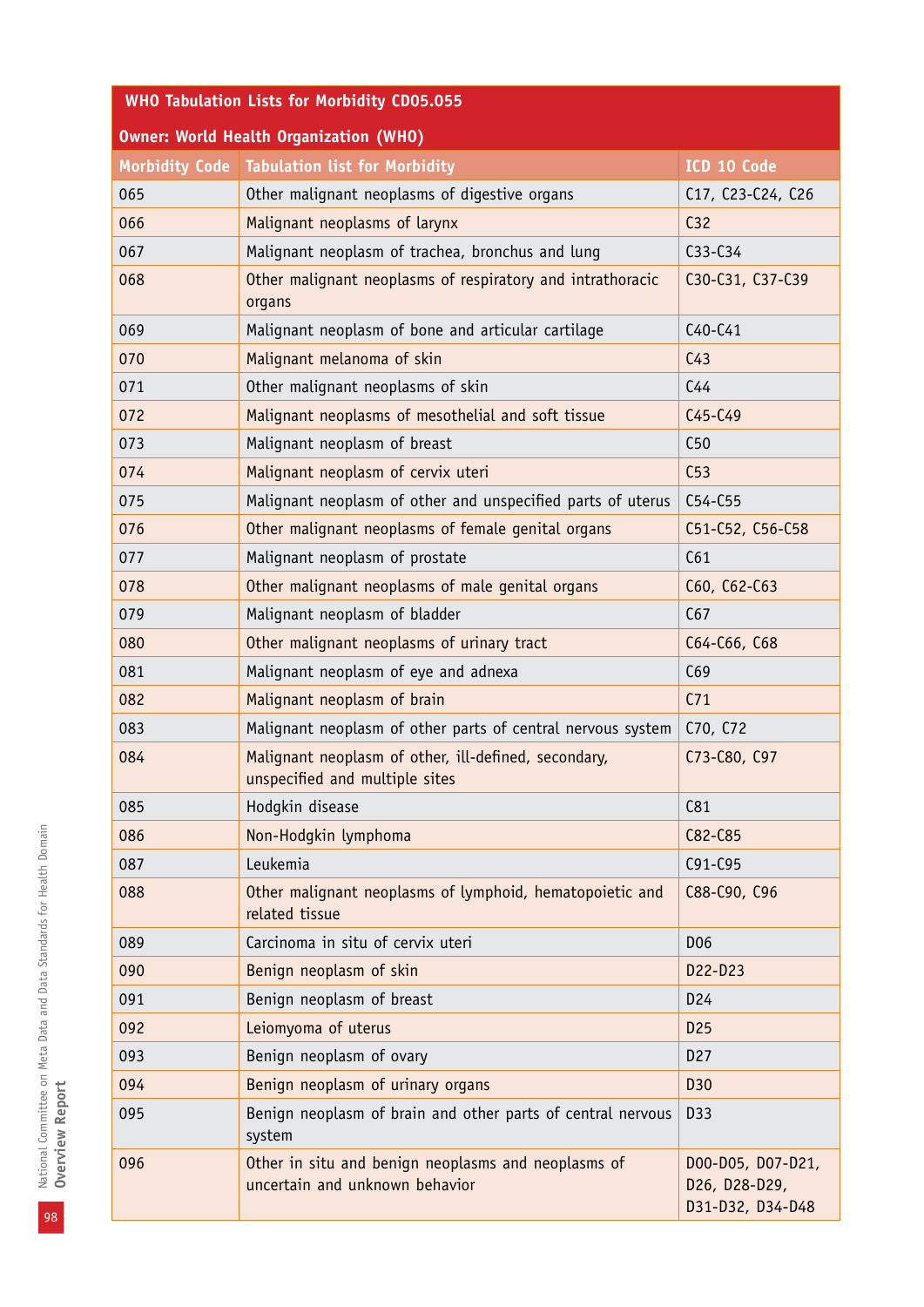| <b>WHO Tabulation Lists for Morbidity CD05.055</b> |                                                                                |                                                |  |
|----------------------------------------------------|--------------------------------------------------------------------------------|------------------------------------------------|--|
| <b>Owner: World Health Organization (WHO)</b>      |                                                                                |                                                |  |
|                                                    | Morbidity Code   Tabulation list for Morbidity                                 | ICD 10 Code                                    |  |
| 097                                                | Iron deficiency anemia                                                         | D <sub>50</sub>                                |  |
| 098                                                | Other anemia                                                                   | D51-D64                                        |  |
| 099                                                | Hemorrhagic conditions and other diseases of blood and<br>blood-forming organs | D65-D77                                        |  |
| 100                                                | Certain disorders involving the immune mechanism                               | D80-D89                                        |  |
| 101                                                | Iodine-deficiency-related thyroid disorders                                    | E00-E02                                        |  |
| 102                                                | Thyrotoxicosis                                                                 | <b>E05</b>                                     |  |
| 103                                                | Other disorders of thyroid                                                     | E03-E04, E06-E07                               |  |
| 104                                                | Diabetes mellitus                                                              | E10-E14                                        |  |
| 105                                                | Malnutrition                                                                   | E40-E46                                        |  |
| 106                                                | Vitamin A deficiency                                                           | E <sub>50</sub>                                |  |
| 107                                                | Other vitamin deficiencies                                                     | E51-E56                                        |  |
| 108                                                | Sequelae of malnutrition and other nutritional deficiencies                    | E64                                            |  |
| 109                                                | <b>Obesity</b>                                                                 | E66                                            |  |
| 110                                                | Volume depletion                                                               | E86                                            |  |
| 111                                                | Other endocrine, nutritional and metabolic disorders                           | E15-E35, E58-E63,<br>E65, E67-E85,<br>E87- E90 |  |
| 112                                                | Dementia                                                                       | F00-F03                                        |  |
| 113                                                | Mental and behavioral disorders due to use of alcohol                          | F <sub>10</sub>                                |  |
| 114                                                | Mental and behavioral disorders due to other psychoactive<br>substance use     | F11-F19                                        |  |
| 115                                                | Schizophrenia, schizotypal, and delusional disorders                           | F20-F29                                        |  |
| 116                                                | Mood [affective] disorders                                                     | F30-F39                                        |  |
| 117                                                | Neurotic, stress-related, and somatoform disorders                             | F40-F48                                        |  |
| 118                                                | Mental retardation                                                             | F70-F79                                        |  |
| 119                                                | Other mental and behavioral disorders                                          | F04-F09, F50-F69,<br>F80-F99                   |  |
| 120                                                | Inflammatory diseases of the central nervous system                            | G00-G09                                        |  |
| 121                                                | Parkinson's disease                                                            | G20                                            |  |
| 122                                                | Alzheimer disease                                                              | G30                                            |  |
| 123                                                | Multiple sclerosis                                                             | G35                                            |  |
| 124                                                | Epilepsy                                                                       | G40-G41                                        |  |
| 125                                                | Migraine and other headache syndromes                                          | G43-G44                                        |  |
| 126                                                | Transient cerebral ischemic attacks and related syndromes                      | G45                                            |  |
| 127                                                | Nerve, nerve root and plexus disorders                                         | G50-G59                                        |  |
| 128                                                | Cerebral palsy and other paralytic syndromes                                   | G80-G83                                        |  |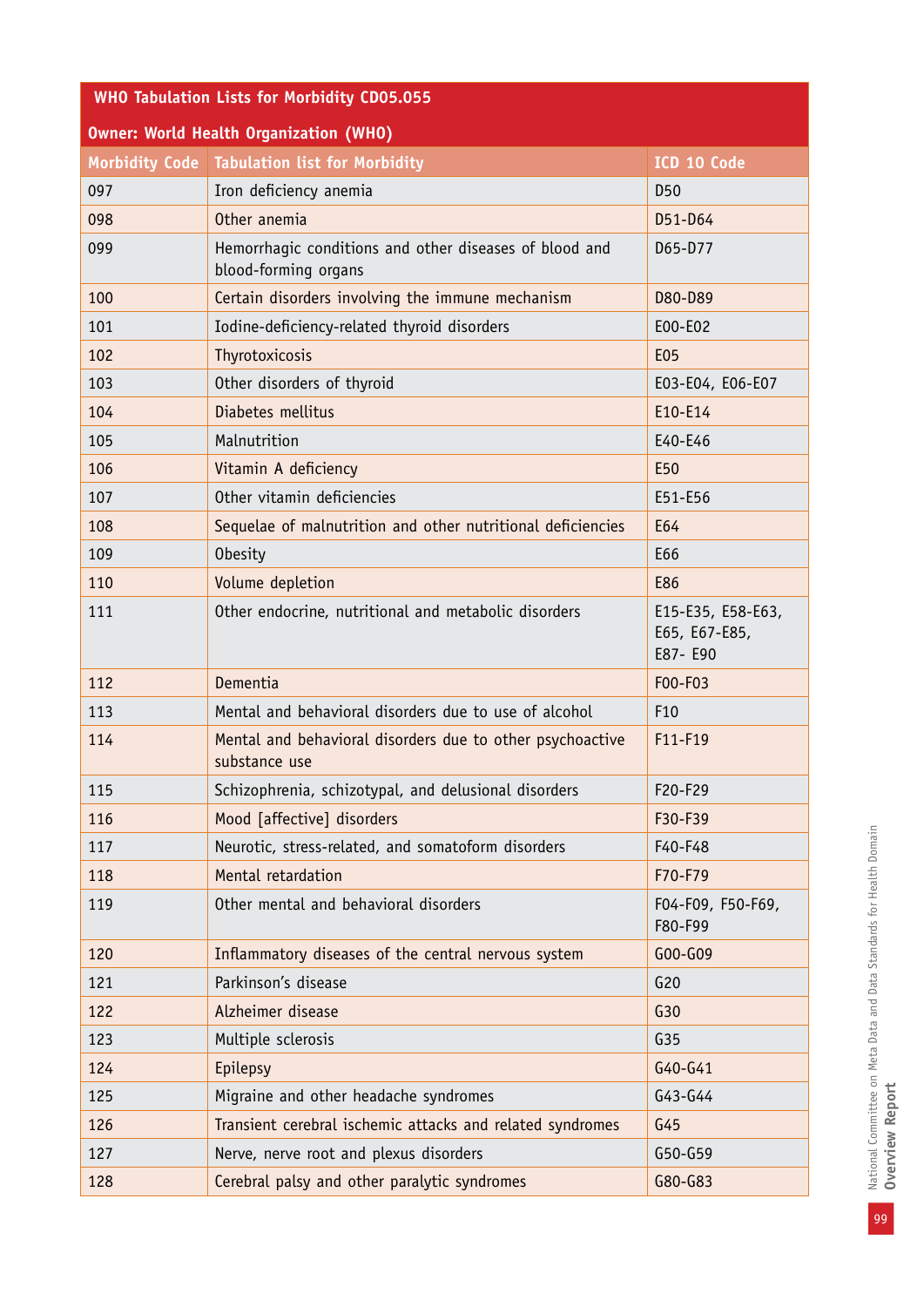| <b>WHO Tabulation Lists for Morbidity CD05.055</b> |                                                            |                                                                         |  |
|----------------------------------------------------|------------------------------------------------------------|-------------------------------------------------------------------------|--|
| <b>Owner: World Health Organization (WHO)</b>      |                                                            |                                                                         |  |
|                                                    | Morbidity Code   Tabulation list for Morbidity             | ICD 10 Code                                                             |  |
| 129                                                | Other diseases of the nervous system                       | G10-G14, G21-G26,<br>G31-G32, G36-G37,<br>G46-G47, G60-G73,<br>G90-G99  |  |
| 130                                                | Inflammation of eyelid                                     | H00-H01                                                                 |  |
| 131                                                | Conjunctivitis and other disorders of conjunctiva          | H10-H13                                                                 |  |
| 132                                                | Keratitis and other disorders of sclera and cornea         | H15-H19                                                                 |  |
| 133                                                | Cataract and other disorders of lens                       | H25-H28                                                                 |  |
| 134                                                | Retinal detachments and breaks                             | H33                                                                     |  |
| 135                                                | Glaucoma                                                   | H40-H42                                                                 |  |
| 136                                                | Strabismus                                                 | H49-H50                                                                 |  |
| 137                                                | Disorders of refraction and accommodation                  | H <sub>52</sub>                                                         |  |
| 138                                                | Blindness and low vision                                   | H <sub>54</sub>                                                         |  |
| 139                                                | Other diseases of the eye and adnexa                       | H02-H06, H20-H22,<br>H30-H32, H34-H36,<br>H43-H48, H51, H53,<br>H55-H59 |  |
| 140                                                | Otitis media and other disorders of middle ear and mastoid | H65-H75                                                                 |  |
| 141                                                | Hearing loss                                               | H90-H91                                                                 |  |
| 142                                                | Other diseases of the ear and mastoid process              | Н60-Н62, Н80-Н83,<br>H92-H95                                            |  |
| 143                                                | Acute rheumatic fever                                      | I00-I02                                                                 |  |
| 144                                                | Chronic rheumatic heart disease                            | I05-I09                                                                 |  |
| 145                                                | Essential (primary) hypertension                           | I10                                                                     |  |
| 146                                                | Other hypertensive diseases                                | I11-I15                                                                 |  |
| 147                                                | Acute myocardial infarction                                | I21-I22                                                                 |  |
| 148                                                | Other ischemic heart diseases                              | I20, I23-I25                                                            |  |
| 149                                                | Pulmonary embolism                                         | I26                                                                     |  |
| 150                                                | Conduction disorders and cardiac arrhythmias               | I44-I49                                                                 |  |
| 151                                                | Heart failure                                              | I50                                                                     |  |
| 152                                                | Other heart diseases                                       | I27-I43, I51-I52                                                        |  |
| 153                                                | Intracranial hemorrhage                                    | I60-I62                                                                 |  |
| 154                                                | Cerebral infarction                                        | I63                                                                     |  |
| 155                                                | Stroke, not specified as hemorrhage or infarction          | I64                                                                     |  |
| 156                                                | Other cerebrovascular diseases                             | I65-I69                                                                 |  |
| 157                                                | Atherosclerosis                                            | I70                                                                     |  |
| 158                                                | Other peripheral vascular diseases                         | I73                                                                     |  |
| 159                                                | Arterial embolism and thrombosis                           | I74                                                                     |  |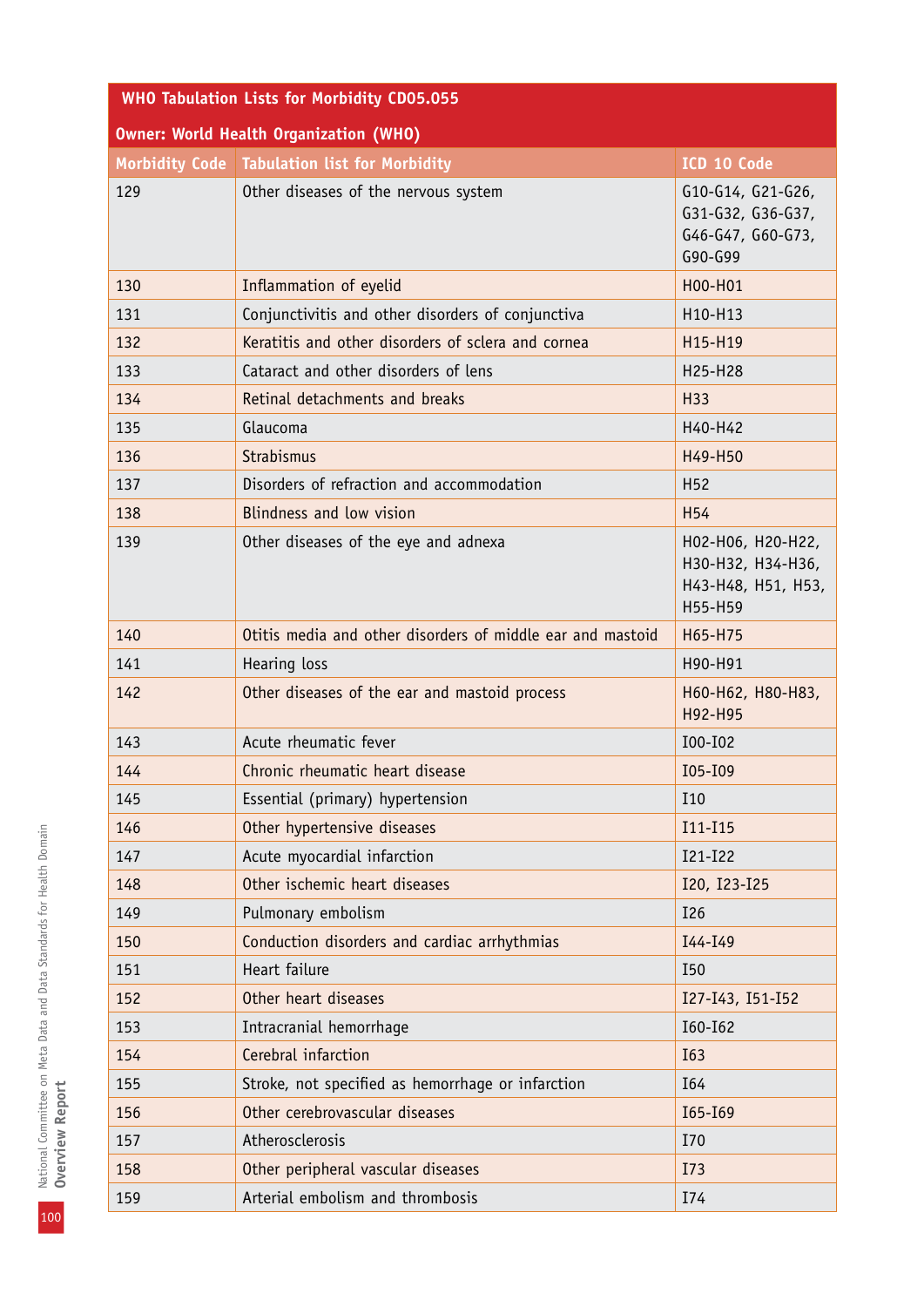| <b>WHO Tabulation Lists for Morbidity CD05.055</b> |                                                                           |                          |  |
|----------------------------------------------------|---------------------------------------------------------------------------|--------------------------|--|
| <b>Owner: World Health Organization (WHO)</b>      |                                                                           |                          |  |
|                                                    | Morbidity Code   Tabulation list for Morbidity                            | ICD 10 Code              |  |
| 160                                                | Other diseases of arteries, arterioles and capillaries                    | I71-I72, I77-I79         |  |
| 161                                                | Phlebitis, thrombophlebitis, venous embolism and<br>thrombosis            | I80-I82                  |  |
| 162                                                | Varicose veins of lower extremities                                       | I83                      |  |
| 163                                                | Hemorrhoids                                                               | I84                      |  |
| 164                                                | Other diseases of the circulatory system                                  | I85-I99                  |  |
| 165                                                | Acute pharyngitis and acute tonsillitis                                   | J02-J03                  |  |
| 166                                                | Acute laryngitis and tracheitis                                           | J04                      |  |
| 167                                                | Other acute upper respiratory infections                                  | J00-J01, J05-J06         |  |
| 168                                                | Influenza                                                                 | J09-J11                  |  |
| 169                                                | Pneumonia                                                                 | J12-J18                  |  |
| 170                                                | Acute bronchitis and acute bronchiolitis                                  | J20-J21                  |  |
| 171                                                | Chronic sinusitis                                                         | J32                      |  |
| 172                                                | Other diseases of nose and nasal sinuses                                  | J30-J31, J33-J34         |  |
| 173                                                | Chronic disease of tonsils and adenoids                                   | <b>J35</b>               |  |
| 174                                                | Other diseases of upper respiratory tract                                 | J36-J39                  |  |
| 175                                                | Bronchitis, emphysema and other chronic obstructive<br>pulmonary diseases | J40-J44                  |  |
| 176                                                | Asthma                                                                    | J45-J46                  |  |
| 177                                                | <b>Bronchiectasis</b>                                                     | J47                      |  |
| 178                                                | Pneumoconiosis                                                            | J60-J65                  |  |
| 179                                                | Other diseases of the respiratory system                                  | J22, J66-J99             |  |
| 180                                                | Dental caries                                                             | K02                      |  |
| 181                                                | Other disorders of teeth and supporting structures                        | K00-K01, K03-K08         |  |
| 182                                                | Other diseases of the oral cavity, salivary glands and jaws               | K09-K14                  |  |
| 183                                                | Gastric and duodenal ulcer                                                | K25-K27                  |  |
| 184                                                | Gastritis and duodenitis                                                  | K29                      |  |
| 185                                                | Other diseases of oesophagus, stomach and duodenum                        | K20-K23, K28,<br>K30-K31 |  |
| 186                                                | Diseases of appendix                                                      | K35-K38                  |  |
| 187                                                | Inguinal hernia                                                           | K40                      |  |
| 188                                                | Other hernia                                                              | K41-K46                  |  |
| 189                                                | Crohn disease and ulcerative colitis                                      | K50-K51                  |  |
| 190                                                | Paralytic ileus and intestinal obstruction without hernia                 | K56                      |  |
| 191                                                | Diverticular disease of intestine                                         | K57                      |  |
| 192                                                | Other diseases of intestines and peritoneum                               | K52-K55, K58-K67         |  |
| 193                                                | Alcoholic liver disease                                                   | K70                      |  |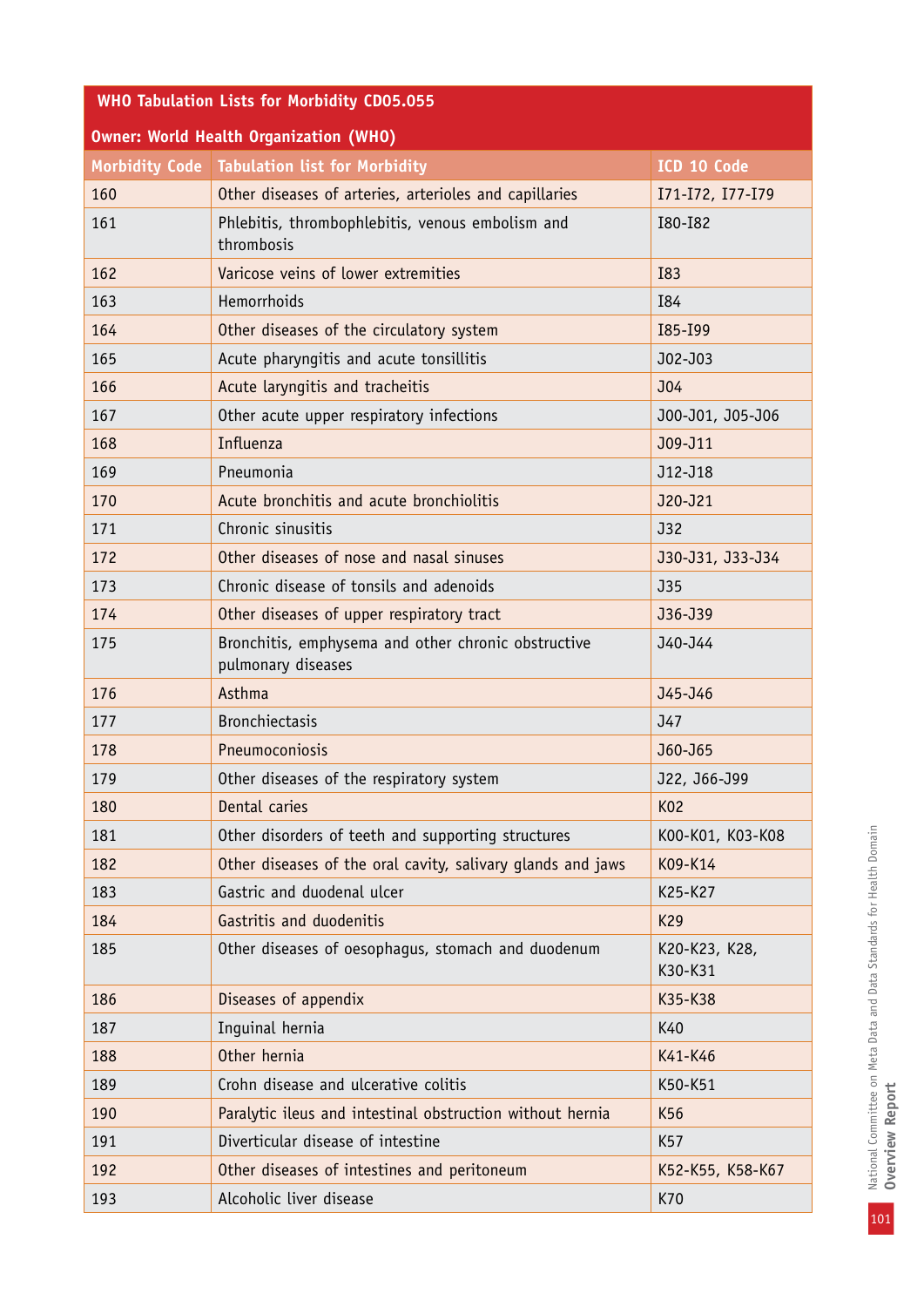| <b>WHO Tabulation Lists for Morbidity CD05.055</b> |                                                                       |                  |  |
|----------------------------------------------------|-----------------------------------------------------------------------|------------------|--|
| <b>Owner: World Health Organization (WHO)</b>      |                                                                       |                  |  |
|                                                    | Morbidity Code   Tabulation list for Morbidity                        | ICD 10 Code      |  |
| 194                                                | Other diseases of liver                                               | K71-K77          |  |
| 195                                                | Cholelithiasis and cholecystitis                                      | K80-K81          |  |
| 196                                                | Acute pancreatitis and other diseases of the pancreas                 | K85-K86          |  |
| 197                                                | Other diseases of the digestive system                                | K82-K83, K87-K93 |  |
| 198                                                | Infections of the skin and subcutaneous tissue                        | L00-L08          |  |
| 199                                                | Other diseases of the skin and subcutaneous                           | L10-L99          |  |
| 200                                                | Rheumatoid arthritis and other inflammatory<br>polyarthropathies      | M05-M14          |  |
| 201                                                | Arthrosis                                                             | M15-M19          |  |
| 202                                                | Acquired deformities of limbs                                         | M20-M21          |  |
| 203                                                | Other disorders of joints                                             | M00-M03, M22-M25 |  |
| 204                                                | Systemic connective tissue disorders                                  | M30-M36          |  |
| 205                                                | Cervical and other intervertebral disc disorders                      | M50-M51          |  |
| 206                                                | Other dorsopathies                                                    | M40-M49, M53-M54 |  |
| 207                                                | Soft tissue disorders                                                 | M60-M79          |  |
| 208                                                | Disorders of bone density and structure                               | M80-M85          |  |
| 209                                                | Osteomyelitis                                                         | M86              |  |
| 210                                                | Other diseases of the musculoskeletal system and<br>connective tissue | M87-M99          |  |
| 211                                                | Acute and rapidly progressive nephritic syndromes                     | N00-N01          |  |
| 212                                                | Other glomerular diseases                                             | N02-N08          |  |
| 213                                                | Renal tubulo-interstitial diseases                                    | N10-N16          |  |
| 214                                                | Renal failure                                                         | N17-N19          |  |
| 215                                                | Urolithiasis                                                          | N20-N23          |  |
| 216                                                | Cystitis                                                              | N30              |  |
| 217                                                | Other diseases of the urinary system                                  | N25-N29, N31-N39 |  |
| 218                                                | Hyperplasia of prostate                                               | N40              |  |
| 219                                                | Other disorders of prostate                                           | N41-N42          |  |
| 220                                                | Hydrocele and spermatocele                                            | N43              |  |
| 221                                                | Redundant prepuce, phimosis and paraphimosis                          | N47              |  |
| 222                                                | Other diseases of male genital organs                                 | N44-N46, N48-N51 |  |
| 223                                                | Disorders of the breast                                               | N60-N64          |  |
| 224                                                | Salpingitis and oophoritis                                            | N70              |  |
| 225                                                | Inflammatory disease of cervix uteri                                  | N72              |  |
| 226                                                | Other inflammatory diseases of female pelvic organs                   | N71, N73-N77     |  |
| 227                                                | Endometriosis                                                         | N80              |  |
| 228                                                | Female genital prolapse                                               | N81              |  |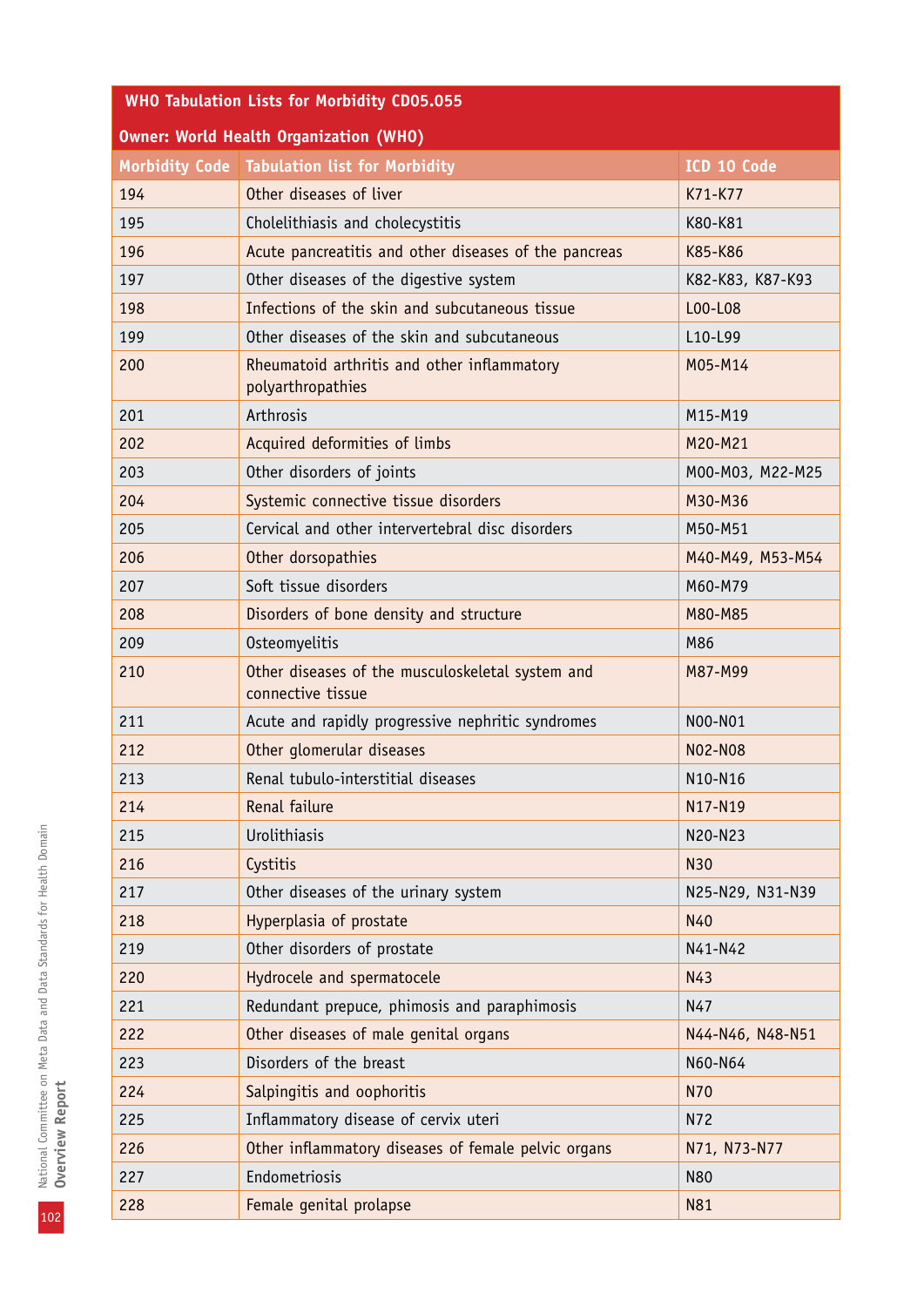| <b>WHO Tabulation Lists for Morbidity CD05.055</b> |                                                                                                                   |                                                   |  |
|----------------------------------------------------|-------------------------------------------------------------------------------------------------------------------|---------------------------------------------------|--|
| <b>Owner: World Health Organization (WHO)</b>      |                                                                                                                   |                                                   |  |
|                                                    | Morbidity Code   Tabulation list for Morbidity                                                                    | ICD 10 Code                                       |  |
| 229                                                | Noninflammatory disorders of ovary, fallopian tube and<br>N83<br>broad ligament                                   |                                                   |  |
| 230                                                | Disorders of menstruation                                                                                         | N91-N92                                           |  |
| 231                                                | Menopausal and other perimenopausal disorders                                                                     | N95                                               |  |
| 232                                                | Female infertility                                                                                                | N97                                               |  |
| 233                                                | Other disorders of genitourinary tract                                                                            | N82, N84-N90,<br>N93-N94, N96,<br>N98-N99         |  |
| 234                                                | Spontaneous abortion                                                                                              | 003                                               |  |
| 235                                                | Medical abortion                                                                                                  | 004                                               |  |
| 236                                                | Other pregnancies with abortive outcome                                                                           | 000-002, 005-008                                  |  |
| 237                                                | Edema, proteinuria and hypertensive disorders in pregnancy,<br>childbirth and the puerperium                      | 010-016                                           |  |
| 238                                                | Placenta praevia, premature separation of placenta and<br>antepartum hemorrhage                                   | 044-046                                           |  |
| 239                                                | Other maternal care related to fetus and amniotic cavity<br>and possible delivery problems                        | 030-043, 047-048                                  |  |
| 240                                                | Obstructed labor                                                                                                  | 064-066                                           |  |
| 241                                                | Postpartum hemorrhage                                                                                             | 072                                               |  |
| 242                                                | Other complications of pregnancy and delivery                                                                     | 020-029, 060-063,<br>067-071, 073-075,<br>081-084 |  |
| 243                                                | Single spontaneous delivery                                                                                       | 080                                               |  |
| 244                                                | Complications predominantly related to the puerperium and<br>other obstetric conditions, not elsewhere classified | 085-099                                           |  |
| 245                                                | Fetus and newborn affected by maternal factors and by<br>complications of pregnancy, labor and delivery           | P00-P04                                           |  |
| 246                                                | Slow fetal growth, fetal malnutrition and disorders related<br>to short gestation and low birth weight            | P05-P07                                           |  |
| 247                                                | Birth trauma                                                                                                      | P10-P15                                           |  |
| 248                                                | Intrauterine hypoxia and birth asphyxia                                                                           | P20-P21                                           |  |
| 249                                                | Other respiratory disorders originating in the perinatal<br>period                                                | P22-P28                                           |  |
| 250                                                | Congenital infectious and parasitic diseases                                                                      | P35-P37                                           |  |
| 251                                                | Other infections specific to the perinatal period                                                                 | P38-P39                                           |  |
| 252                                                | Hemolytic disease of fetus and newborn                                                                            | P <sub>55</sub>                                   |  |
| 253                                                | Other conditions originating in the perinatal period                                                              | P08, P29, P50-P54,<br>P56-P96                     |  |
| 254                                                | Spina bifida                                                                                                      | Q <sub>05</sub>                                   |  |
| 255                                                | Other congenital malformations of the nervous system                                                              | Q00-Q04, Q06-Q07                                  |  |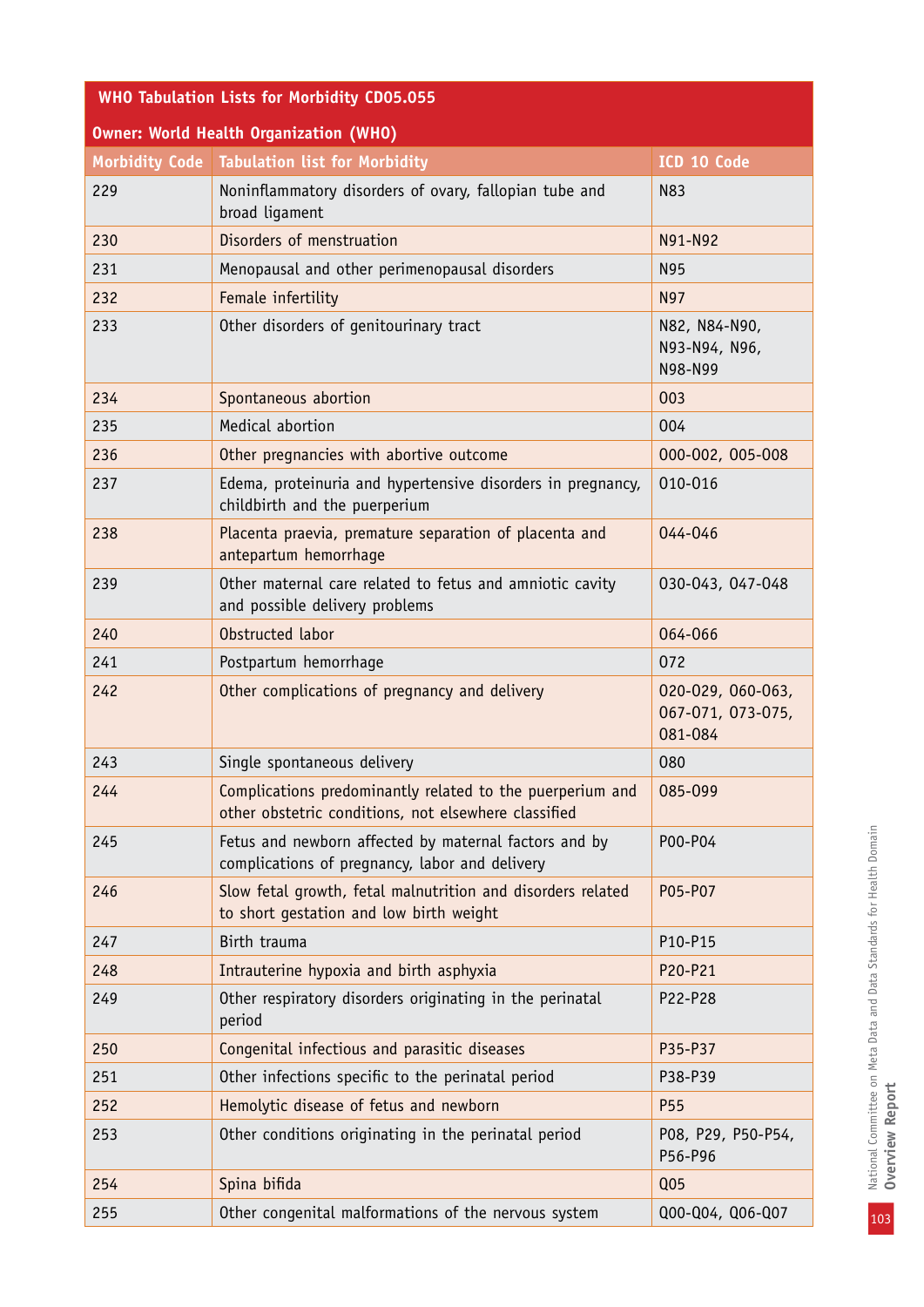| <b>WHO Tabulation Lists for Morbidity CD05.055</b> |                                                                                                  |                                                                                                       |  |
|----------------------------------------------------|--------------------------------------------------------------------------------------------------|-------------------------------------------------------------------------------------------------------|--|
| <b>Owner: World Health Organization (WHO)</b>      |                                                                                                  |                                                                                                       |  |
|                                                    | Morbidity Code   Tabulation list for Morbidity                                                   | ICD 10 Code                                                                                           |  |
| 256                                                | Congenital malformations of the circulatory system                                               | Q20-Q28                                                                                               |  |
| 257                                                | Cleft lip and cleft palate                                                                       | Q35-Q37                                                                                               |  |
| 258                                                | Absence, atresia and stenosis of small intestine                                                 | Q41                                                                                                   |  |
| 259                                                | Other congenital malformations of the digestive system                                           | Q38-Q40, Q42-Q45                                                                                      |  |
| 260                                                | Undescended testicle                                                                             | Q53                                                                                                   |  |
| 261                                                | Other malformations of the genitourinary system                                                  | Q50-Q52, Q54-Q64                                                                                      |  |
| 262                                                | Congenital deformities of hip                                                                    | Q65                                                                                                   |  |
| 263                                                | Congenital deformities of feet                                                                   | Q66                                                                                                   |  |
| 264                                                | Other congenital malformations and deformations of the<br>musculoskeletal system                 | Q67-Q79                                                                                               |  |
| 265                                                | Other congenital malformations                                                                   | Q10-Q18, Q30-Q34,<br>Q80-Q89                                                                          |  |
| 266                                                | Chromosomal abnormalities, not elsewhere classified                                              | Q90-Q99                                                                                               |  |
| 267                                                | Abdominal and pelvic pain                                                                        | R <sub>10</sub>                                                                                       |  |
| 268                                                | Fever of unknown origin                                                                          | <b>R50</b>                                                                                            |  |
| 269                                                | Senility                                                                                         | <b>R54</b>                                                                                            |  |
| 270                                                | Other symptoms, signs and abnormal clinical and laboratory<br>findings, not elsewhere classified | R00-R09, R11-R49,<br>R51-R53, R55-R99                                                                 |  |
| 271                                                | Fracture of skull and facial bones                                                               | <b>S02</b>                                                                                            |  |
| 272                                                | Fracture of neck, thorax or pelvis                                                               | S12, S22, S32, T08                                                                                    |  |
| 273                                                | Fracture of femur                                                                                | <b>S72</b>                                                                                            |  |
| 274                                                | Fractures of other limb bones                                                                    | S42, S52, S62, S82,<br>S92, T10, T12                                                                  |  |
| 275                                                | Fractures involving multiple body regions                                                        | T <sub>0</sub> 2                                                                                      |  |
| 276                                                | Dislocations, sprains and strains of specified and multiple<br>body regions                      | S03, S13, S23, S33,<br>S43, S53, S63, S73,<br>S83, S93, T03                                           |  |
| 277                                                | Injury of eye and orbit                                                                          | <b>S05</b>                                                                                            |  |
| 278                                                | Intracranial injury                                                                              | <b>S06</b>                                                                                            |  |
| 279                                                | Injury of other internal organs                                                                  | S26-S27, S36-S37                                                                                      |  |
| 280                                                | Crushing injuries and traumatic amputations of specified<br>and multiple body regions            | S07-S08, S17-S18,<br>S28, S38, S47-S48,<br>S57-S58, S67-S68,<br>S77-S78, S87-S88,<br>S97-S98, T04-T05 |  |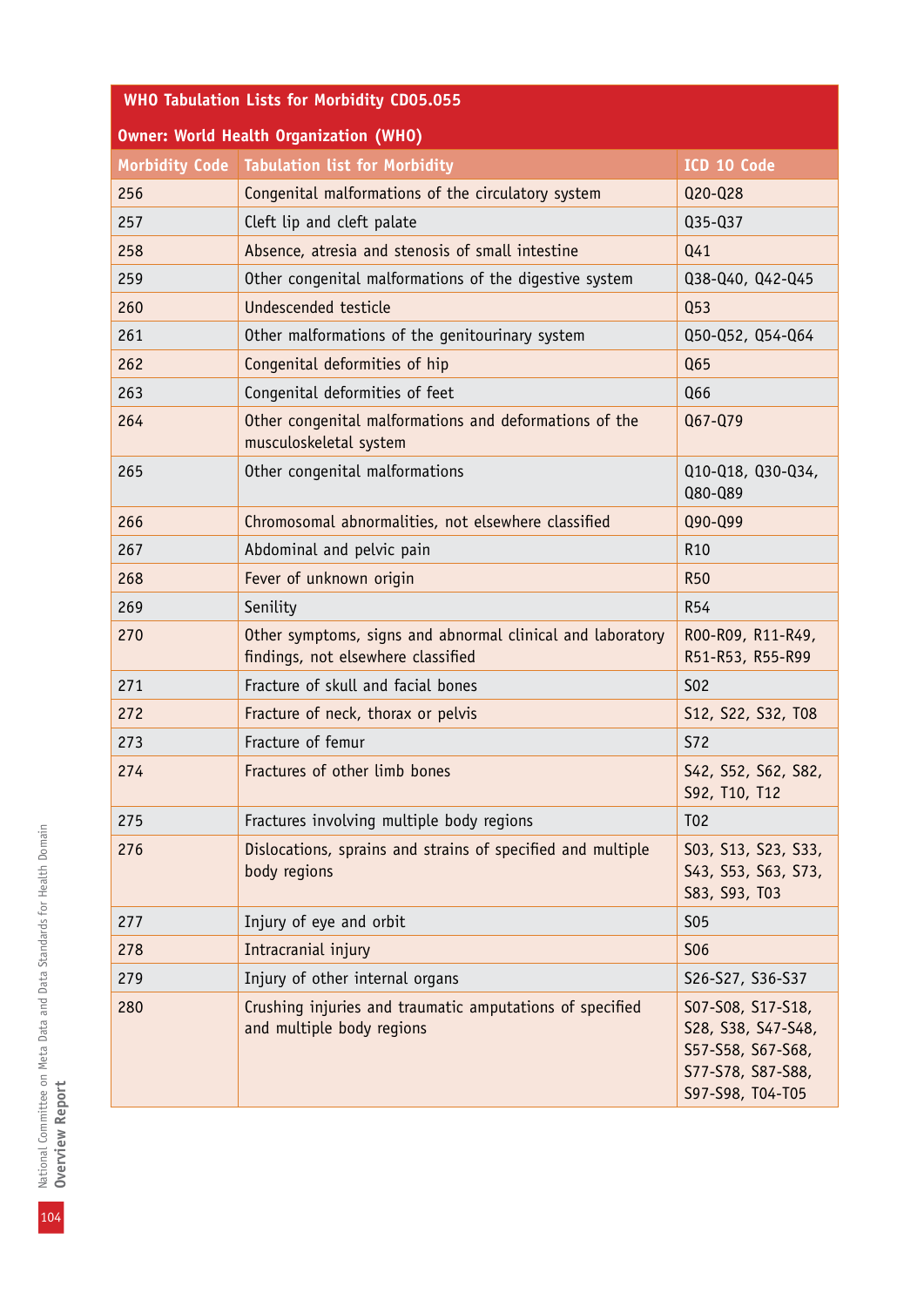| <b>WHO Tabulation Lists for Morbidity CD05.055</b> |                                                                                                                                                                                                                                                                                                                                       |                              |  |
|----------------------------------------------------|---------------------------------------------------------------------------------------------------------------------------------------------------------------------------------------------------------------------------------------------------------------------------------------------------------------------------------------|------------------------------|--|
| <b>Owner: World Health Organization (WHO)</b>      |                                                                                                                                                                                                                                                                                                                                       |                              |  |
|                                                    | Morbidity Code   Tabulation list for Morbidity                                                                                                                                                                                                                                                                                        | ICD 10 Code                  |  |
| 281                                                | Other injuries of specified, unspecified and multiple body<br>S00-S01, S04,<br>S09-S11, S14-S16,<br>regions<br>S19-S21, S24-<br>S25, S29-S31,<br>S34-S35, S39-S41,<br>S44-S46, S49-S51,<br>S54-S56, S59-S61,<br>S64-S66, S69-S71,<br>S74-S76, S79-S81,<br>S84-S86, S89-S91,<br>S94-S96,S99,<br>T00-T01, T06-T07,<br>T09, T11, T13-T14 |                              |  |
| 282                                                | Effects of foreign body entering through natural orifice                                                                                                                                                                                                                                                                              | T15-T19                      |  |
| 283                                                | Burns and corrosions                                                                                                                                                                                                                                                                                                                  | T20-T32                      |  |
| 284                                                | Poisoning by drugs and biological substances                                                                                                                                                                                                                                                                                          | T36-T50                      |  |
| 285                                                | Toxic effects of substances chiefly nonmedicinal as to<br>T51-T65<br>source                                                                                                                                                                                                                                                           |                              |  |
| 286                                                | Maltreatment syndromes                                                                                                                                                                                                                                                                                                                | T74                          |  |
| 287                                                | Other and unspecified effects of external causes                                                                                                                                                                                                                                                                                      | T33-T35, T66-T73,<br>T75-T78 |  |
| 288                                                | Certain early complications of trauma and complications<br>of surgical and medical care, complications of surgical and<br>medical care, not elsewhere classified                                                                                                                                                                      | T79-T88                      |  |
| 289                                                | Sequelae of injuries, poisoning and of other consequences<br>of external causes                                                                                                                                                                                                                                                       | T90-T98                      |  |
| 290                                                | Persons encountering health services for examination and<br>investigation                                                                                                                                                                                                                                                             | Z00-Z13                      |  |
| 291                                                | Asymptomatic human immunodeficiency virus [HIV]<br>infection status                                                                                                                                                                                                                                                                   | Z21                          |  |
| 292                                                | Other persons with potential health hazards related to<br>communicable disease                                                                                                                                                                                                                                                        | Z20, Z22-Z29                 |  |
| 293                                                | Contraceptive management                                                                                                                                                                                                                                                                                                              | Z30                          |  |
| 294                                                | Antenatal screening and other supervision of pregnancy                                                                                                                                                                                                                                                                                | Z34-Z36                      |  |
| 295                                                | Live born infants according to place of birth                                                                                                                                                                                                                                                                                         | Z38                          |  |
| 296                                                | Postpartum care and examination                                                                                                                                                                                                                                                                                                       | Z39                          |  |
| 297                                                | Persons encountering health services for specific procedures<br>and health care                                                                                                                                                                                                                                                       | Z40-Z54                      |  |
| 298                                                | Persons encountering health services for other reasons                                                                                                                                                                                                                                                                                | Z31-Z33, Z37,<br>Z55-Z99     |  |
| 901                                                | <b>SARS</b>                                                                                                                                                                                                                                                                                                                           | U04                          |  |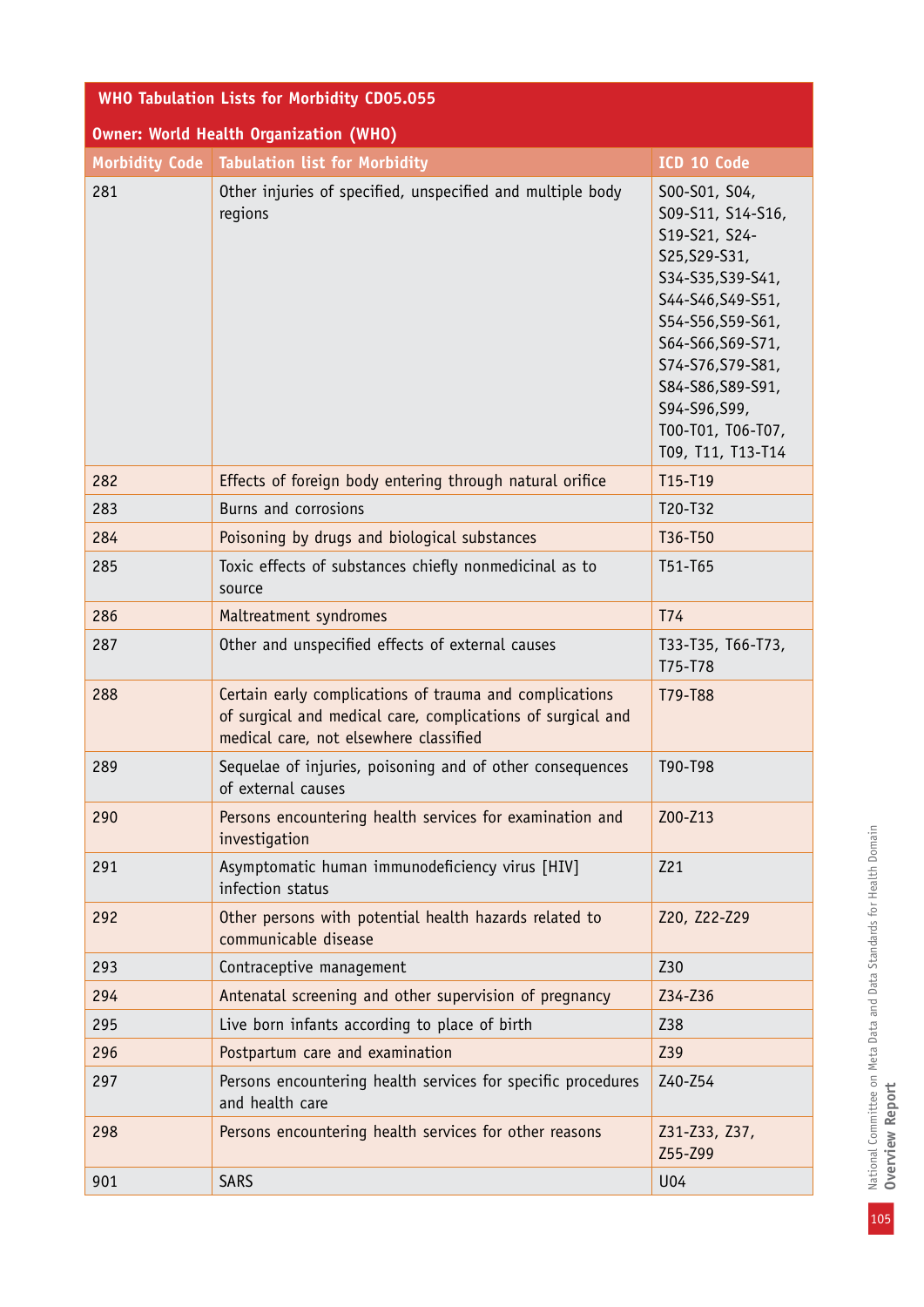## **General Mortality CD05.056**

| <b>Owner: World Health Organization (WHO)</b> |                                                                    |                                                                                                            |  |
|-----------------------------------------------|--------------------------------------------------------------------|------------------------------------------------------------------------------------------------------------|--|
| <b>Cause of</b>                               | <b>General Cause of Death</b>                                      | ICD 10 Code                                                                                                |  |
| <b>Death Code</b>                             |                                                                    |                                                                                                            |  |
| $1 - 001$                                     | Certain infectious and pariseases                                  | A00-B99                                                                                                    |  |
| $1 - 002$                                     | Cholera                                                            | A00                                                                                                        |  |
| $1 - 003$                                     | Diarrhoea and gastroenteritis of presumed infectious origin        | A09                                                                                                        |  |
| $1 - 004$                                     | Other intestinal infectious diseases                               | A01-A08                                                                                                    |  |
| $1 - 005$                                     | Respiratory tuberculosis                                           | A15-A16                                                                                                    |  |
| $1 - 006$                                     | Other tuberculosis                                                 | A17-A19                                                                                                    |  |
| $1 - 007$                                     | Plague                                                             | A20                                                                                                        |  |
| $1 - 008$                                     | Tetanus                                                            | A33-A35                                                                                                    |  |
| $1 - 009$                                     | Diphtheria                                                         | A36                                                                                                        |  |
| $1 - 010$                                     | Whooping cough                                                     | A37                                                                                                        |  |
| $1 - 011$                                     | Meningococcal infection                                            | A39                                                                                                        |  |
| $1 - 012$                                     | Sepsis                                                             | A40-A41                                                                                                    |  |
| $1 - 013$                                     | Infections with a predominantly sexual mode of<br>transmission     | A50-A64                                                                                                    |  |
| $1 - 014$                                     | Acute poliomyelitis                                                | A80                                                                                                        |  |
| $1 - 015$                                     | Rabies                                                             | A82                                                                                                        |  |
| $1 - 016$                                     | Yellow fever                                                       | A95                                                                                                        |  |
| $1 - 017$                                     | Other arthropod-borne viral fevers and viral hemorrhagic<br>fevers | A90-A94, A96-A99                                                                                           |  |
| $1 - 018$                                     | <b>Measles</b>                                                     | <b>B05</b>                                                                                                 |  |
| $1 - 019$                                     | Viral hepatitis                                                    | B15-B19                                                                                                    |  |
| $1 - 020$                                     | Human immunodeficiency virus [HIV] disease                         | B20-B24                                                                                                    |  |
| $1 - 021$                                     | Malaria                                                            | B50-B54                                                                                                    |  |
| $1 - 022$                                     | Leishmaniasis                                                      | <b>B55</b>                                                                                                 |  |
| $1 - 023$                                     | Trypanosomiasis                                                    | B56-B57                                                                                                    |  |
| $1 - 024$                                     | Schistosomiasis                                                    | <b>B65</b>                                                                                                 |  |
| $1 - 025$                                     | Remainder of certain infectious and parasitic diseases             | A21-A32, A38, A42-A49,<br>A65-A79, A81, A83-A89,<br>B00-B04, B06-B09,<br>B25-B49, B58-B64,<br>B66-B94, B99 |  |
| $1 - 026$                                     | <b>Neoplasms</b>                                                   | C00-D48                                                                                                    |  |
| $1 - 027$                                     | Malignant neoplasm of lip, oral cavity and pharynx                 | $COO-C14$                                                                                                  |  |
| $1 - 028$                                     | Malignant neoplasm of oesophagus                                   | C <sub>15</sub>                                                                                            |  |
| $1 - 029$                                     | Malignant neoplasm of stomach                                      | C16                                                                                                        |  |
| $1 - 030$                                     | Malignant neoplasm of colon, rectum and anus                       | $C18-C21$                                                                                                  |  |
| $1 - 031$                                     | Malignant neoplasm of liver and intrahepatic bile ducts            | C <sub>22</sub>                                                                                            |  |
| $1 - 032$                                     | Malignant neoplasm of pancreas                                     | C <sub>25</sub>                                                                                            |  |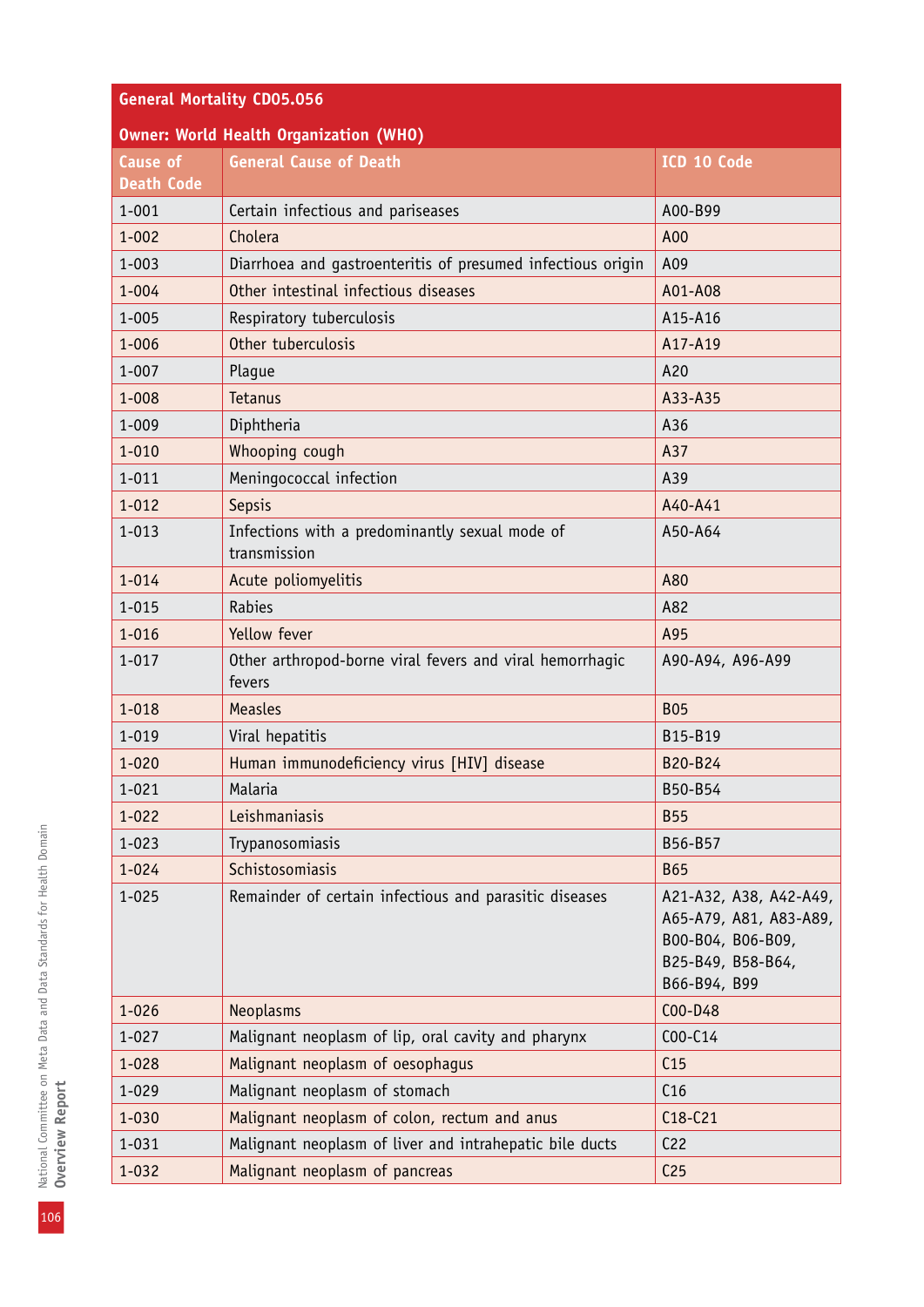| <b>General Mortality CD05.056</b>    |                                                                                                                        |                                                                                                                 |  |
|--------------------------------------|------------------------------------------------------------------------------------------------------------------------|-----------------------------------------------------------------------------------------------------------------|--|
|                                      | <b>Owner: World Health Organization (WHO)</b>                                                                          |                                                                                                                 |  |
| <b>Cause of</b><br><b>Death Code</b> | <b>General Cause of Death</b>                                                                                          | ICD 10 Code                                                                                                     |  |
| $1 - 033$                            | Malignant neoplasm of larynx                                                                                           | C <sub>32</sub>                                                                                                 |  |
| $1 - 034$                            | Malignant neoplasm of trachea, bronchus and lung                                                                       | $C33-C34$                                                                                                       |  |
| $1 - 035$                            | Malignant melanoma of skin                                                                                             | C <sub>43</sub>                                                                                                 |  |
| $1 - 036$                            | Malignant neoplasm of breast                                                                                           | C50                                                                                                             |  |
| $1 - 037$                            | Malignant neoplasm of cervix uteri                                                                                     | C <sub>53</sub>                                                                                                 |  |
| $1 - 038$                            | Malignant neoplasm of other and unspecified parts of<br>uterus                                                         | $C54-C55$                                                                                                       |  |
| $1 - 039$                            | Malignant neoplasm of ovary                                                                                            | C56                                                                                                             |  |
| $1 - 040$                            | Malignant neoplasm of prostate                                                                                         | C61                                                                                                             |  |
| $1 - 041$                            | Malignant neoplasm of bladder                                                                                          | C67                                                                                                             |  |
| $1 - 042$                            | Malignant neoplasm of meninges, brain and other parts of<br>central nervous system                                     | $C70-C72$                                                                                                       |  |
| $1 - 043$                            | Non-Hodgkin lymphoma                                                                                                   | C83-C85                                                                                                         |  |
| $1 - 044$                            | Multiple myeloma and malignant plasma cell neoplasms<br>Leukemia                                                       | C90, C91-C95                                                                                                    |  |
| $1 - 046$                            | Remainder of malignant neoplasms                                                                                       | C17, C23-C24, C26-C31,<br>C37-C41, C44-C49,<br>C51-C52, C57-C60,<br>C62-C66, C68-C69, C73-<br>C81, C88, C96-C97 |  |
| $1 - 047$                            | Remainder of neoplasms                                                                                                 | D00-D48                                                                                                         |  |
| $1 - 048$                            | Diseases of the blood and blood-forming organs and<br>certain disorders involving the immune mechanism                 | D50-D89                                                                                                         |  |
| $1 - 049$                            | Anemia                                                                                                                 | D50-D64                                                                                                         |  |
| $1 - 050$                            | Remainder of diseases of the blood and blood-forming<br>organs and certain disorders involving the immune<br>mechanism | D65-D89                                                                                                         |  |
| $1 - 051$                            | Endocrine, nutritional and metabolic diseases                                                                          | E00-E88                                                                                                         |  |
| $1 - 052$                            | Diabetes mellitus                                                                                                      | E10-E14                                                                                                         |  |
| $1 - 053$                            | Malnutrition                                                                                                           | E40-E46                                                                                                         |  |
| $1 - 054$                            | Remainder of endocrine, nutritional and metabolic diseases                                                             | E00-E07, E15-E34,<br>E50-E88                                                                                    |  |
| $1 - 055$                            | Mental and behavioral disorders                                                                                        | F01-F99                                                                                                         |  |
| $1 - 056$                            | Mental and behavioral disorders due to psychoactive<br>substance use                                                   | F10-F19                                                                                                         |  |
| $1 - 057$                            | Remainder of mental and behavioral disorders                                                                           | F01-F09, F20-F99                                                                                                |  |
| $1 - 058$                            | Diseases of the nervous system                                                                                         | G00-G98                                                                                                         |  |
| $1 - 059$                            | Meningitis                                                                                                             | GOO, GO3                                                                                                        |  |
| 1-060                                | Alzheimer disease                                                                                                      | G30                                                                                                             |  |
| $1 - 061$                            | Remainder of diseases of the nervous system                                                                            | G04-G25, G31-G98                                                                                                |  |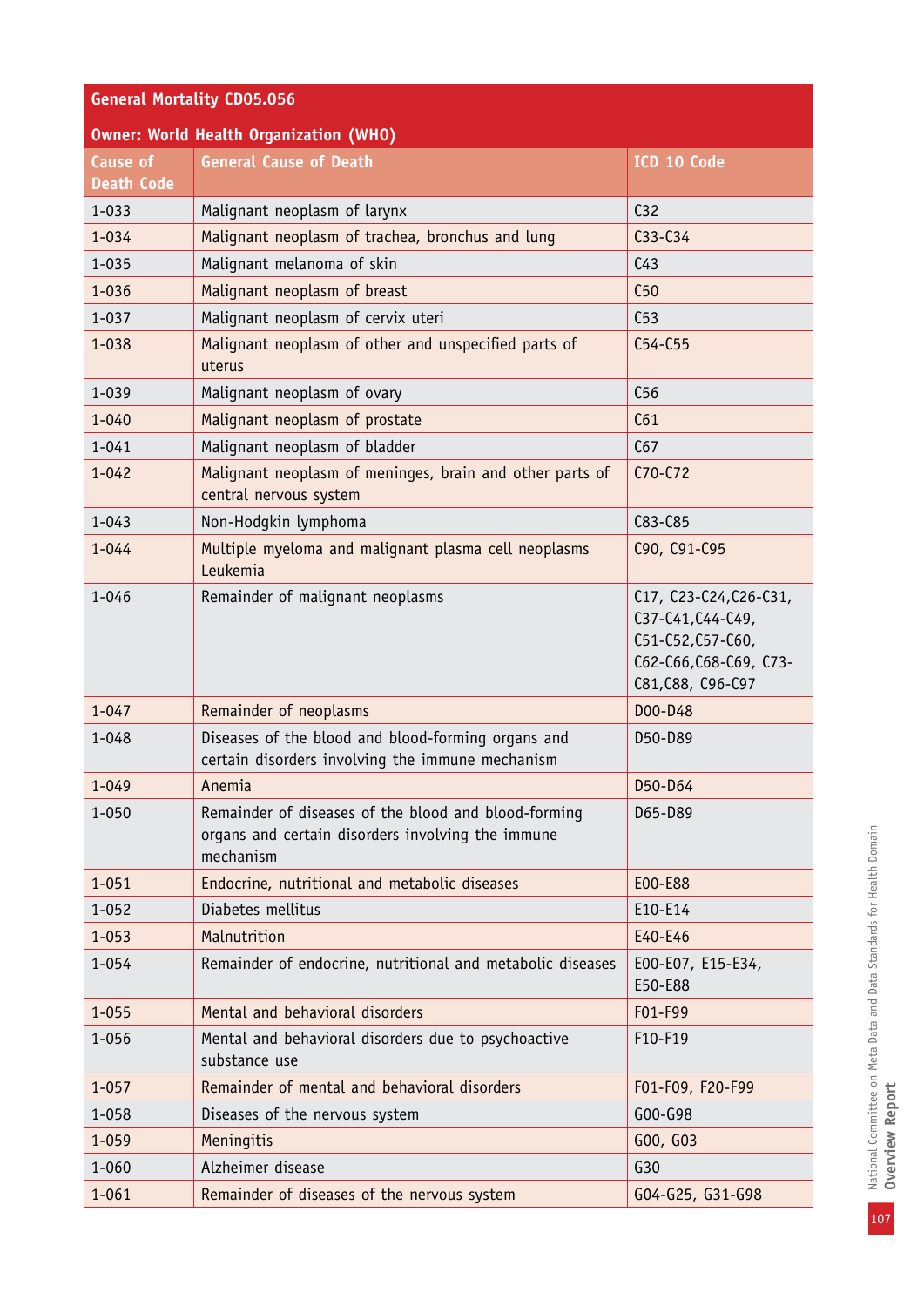| <b>General Mortality CD05.056</b> |  |  |
|-----------------------------------|--|--|
|                                   |  |  |

| <b>Owner: World Health Organization (WHO)</b> |                                                                 |                              |  |
|-----------------------------------------------|-----------------------------------------------------------------|------------------------------|--|
| <b>Cause of</b>                               | <b>General Cause of Death</b>                                   | ICD 10 Code                  |  |
| <b>Death Code</b>                             |                                                                 |                              |  |
| $1 - 062$                                     | Diseases of the eye and adnexa                                  | H00-H57                      |  |
| $1 - 063$                                     | Diseases of the ear and mastoid process                         | H60-H93                      |  |
| $1 - 064$                                     | Diseases of the circulatory system                              | I00-I99                      |  |
| $1 - 065$                                     | Acute rheumatic fever and chronic rheumatic heart diseases      | I00-I09                      |  |
| 1-066                                         | Hypertensive diseases                                           | I10-I13                      |  |
| $1 - 067$                                     | Ischemic heart diseases                                         | I20-I25                      |  |
| $1 - 068$                                     | Other heart diseases                                            | I26-I51                      |  |
| $1 - 069$                                     | Cerebrovascular diseases                                        | I60-I69                      |  |
| $1 - 070$                                     | Atherosclerosis                                                 | I70                          |  |
| $1 - 071$                                     | Remainder of diseases of the circulatory system                 | I71-I99                      |  |
| $1 - 072$                                     | Diseases of the respiratory system                              | J00-J98                      |  |
| $1 - 073$                                     | Influenza                                                       | J09-J11                      |  |
| $1 - 074$                                     | Pneumonia                                                       | J12-J18                      |  |
| $1 - 075$                                     | Other acute lower respiratory infections                        | J20-J22                      |  |
| $1 - 076$                                     | Chronic lower respiratory diseases                              | J40-J47                      |  |
| $1 - 077$                                     | Remainder of diseases of the respiratory system                 | J00-J06, J30-J39,<br>J60-J98 |  |
| $1 - 078$                                     | Diseases of the digestive system                                | K00-K92                      |  |
| $1 - 079$                                     | Gastric and duodenal ulcer                                      | K25-K27                      |  |
| 1-080                                         | Diseases of the liver                                           | K70-K76                      |  |
| $1 - 081$                                     | Remainder of diseases of the digestive system                   | K00-K22, K28-K66,            |  |
| $1 - 082$                                     | Diseases of the skin and subcutaneous tissue                    | L00-L98                      |  |
| $1 - 083$                                     | Diseases of the musculoskeletal system and connective<br>tissue | M00-M99                      |  |
| 1-084                                         | Diseases of the genitourinary system                            | N00-N98                      |  |
| $1 - 085$                                     | Glomerular and renal tubulo-interstitial diseases               | NO0-N15                      |  |
| 1-086                                         | Remainder of diseases of the genitourinary system               | N17-N98                      |  |
| $1 - 087$                                     | Pregnancy, childbirth and the puerperium                        | 000-099                      |  |
| 1-088                                         | Pregnancy with abortive outcome                                 | 000-007                      |  |
| 1-089                                         | Other direct obstetric deaths                                   | 010-092                      |  |
| $1 - 090$                                     | Indirect obstetric deaths                                       | 098-099                      |  |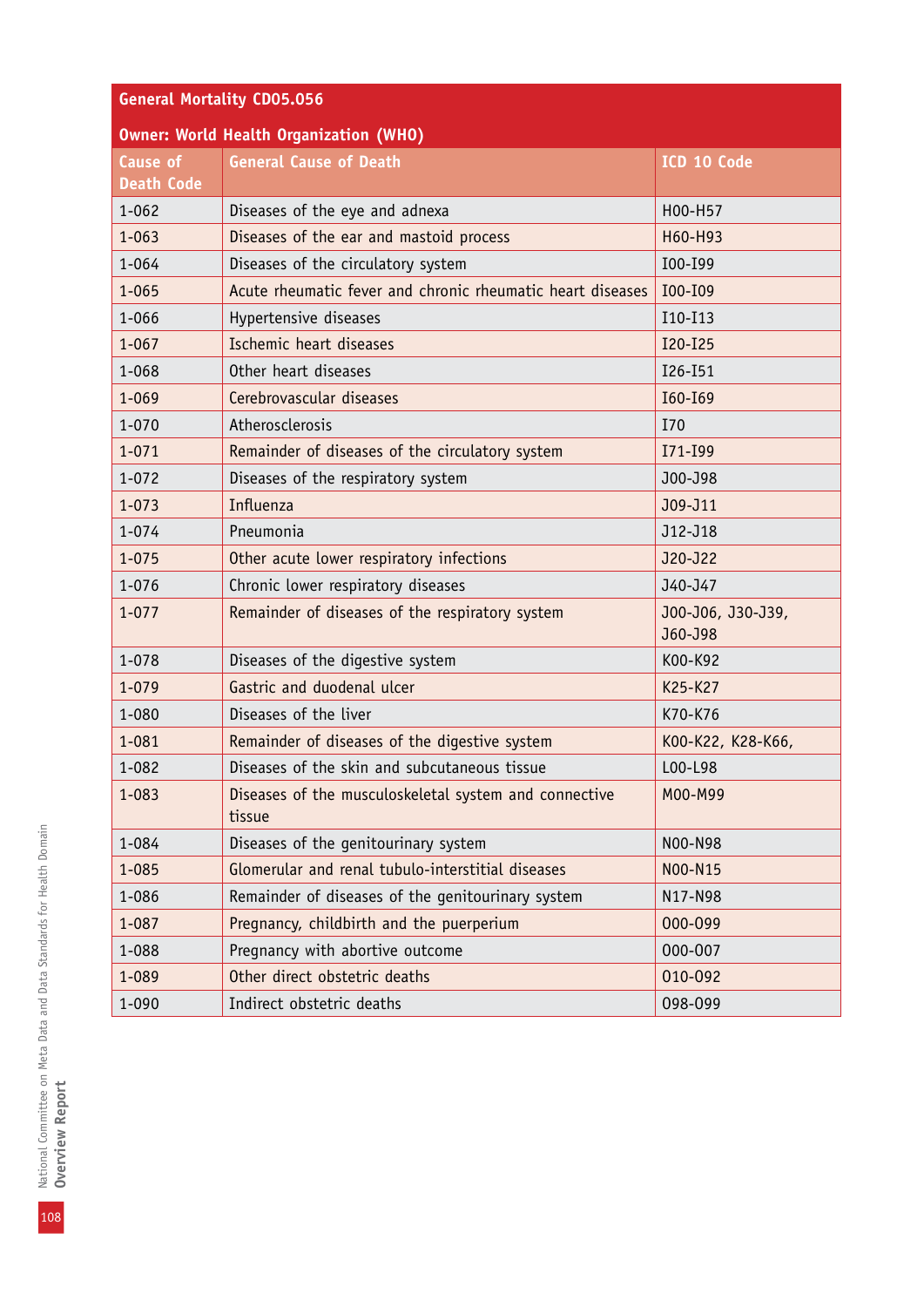| <b>General Mortality CD05.056</b> |                                                                                            |                                                   |  |  |
|-----------------------------------|--------------------------------------------------------------------------------------------|---------------------------------------------------|--|--|
|                                   | <b>Owner: World Health Organization (WHO)</b>                                              |                                                   |  |  |
| Cause of                          | <b>General Cause of Death</b>                                                              | ICD 10 Code                                       |  |  |
| <b>Death Code</b>                 |                                                                                            |                                                   |  |  |
| $1 - 091$                         | Remainder of pregnancy, childbirth and the puerperium                                      | 095-097                                           |  |  |
| $1 - 092$                         | Certain conditions originating in the perinatal period                                     | P00-P96                                           |  |  |
| $1 - 093$                         | Congenital malformations, deformations and chromosomal<br>abnormalities                    | Q00-Q99                                           |  |  |
| $1 - 094$                         | Symptoms, signs and abnormal clinical and laboratory<br>findings, not elsewhere classified | R <sub>00</sub> -R <sub>99</sub>                  |  |  |
| $1 - 095$                         | External causes of morbidity and mortality                                                 | V01-Y89                                           |  |  |
| 1-096                             | Transport accidents                                                                        | V01-V99                                           |  |  |
| $1 - 097$                         | <b>Falls</b>                                                                               | W00-W19                                           |  |  |
| 1-098                             | Accidental drowning and submersion                                                         | W65-W74                                           |  |  |
| $1 - 099$                         | Exposure to smoke, fire and flames                                                         | X00-X09                                           |  |  |
| $1 - 100$                         | Accidental poisoning by and exposure to noxious<br>substances                              | X40-X49                                           |  |  |
| $1 - 101$                         | Intentional self-harm                                                                      | X60-X84                                           |  |  |
| $1 - 102$                         | Assault                                                                                    | X85-Y09                                           |  |  |
| $1 - 103$                         | All other external causes                                                                  | W20-W64, W75-W99,<br>X10-X39, X50-X59,<br>Y10-Y89 |  |  |
| $1 - 901$                         | <b>SARS</b>                                                                                | U04                                               |  |  |

# **Infant Mortality CD05.057**

| Owner: World Health Organization (WHO) |                                                             |             |  |  |  |
|----------------------------------------|-------------------------------------------------------------|-------------|--|--|--|
| Cause of<br>Death Code                 | <b>General Cause of Death</b>                               | ICD 10 Code |  |  |  |
| $3 - 001$                              | Certain infectious and parasitic diseases                   | A00-B99     |  |  |  |
| $3 - 002$                              | Diarrhoea and gastroenteritis of presumed infectious origin | A09         |  |  |  |
| $3 - 003$                              | Other intestinal infectious diseases                        | A00-A08     |  |  |  |
| $3 - 004$                              | <b>Tuberculosis</b>                                         | A15-A19     |  |  |  |
| $3 - 005$                              | Tetanus                                                     | A33, A35    |  |  |  |
| $3 - 006$                              | Diphtheria                                                  | A36         |  |  |  |
| $3 - 007$                              | Whooping cough                                              | A37         |  |  |  |

National Committee on Meta Data and Data Standards for Health Domain<br>**Overview Report** National Committee on Meta Data and Data Standards for Health Domain **Overview Report**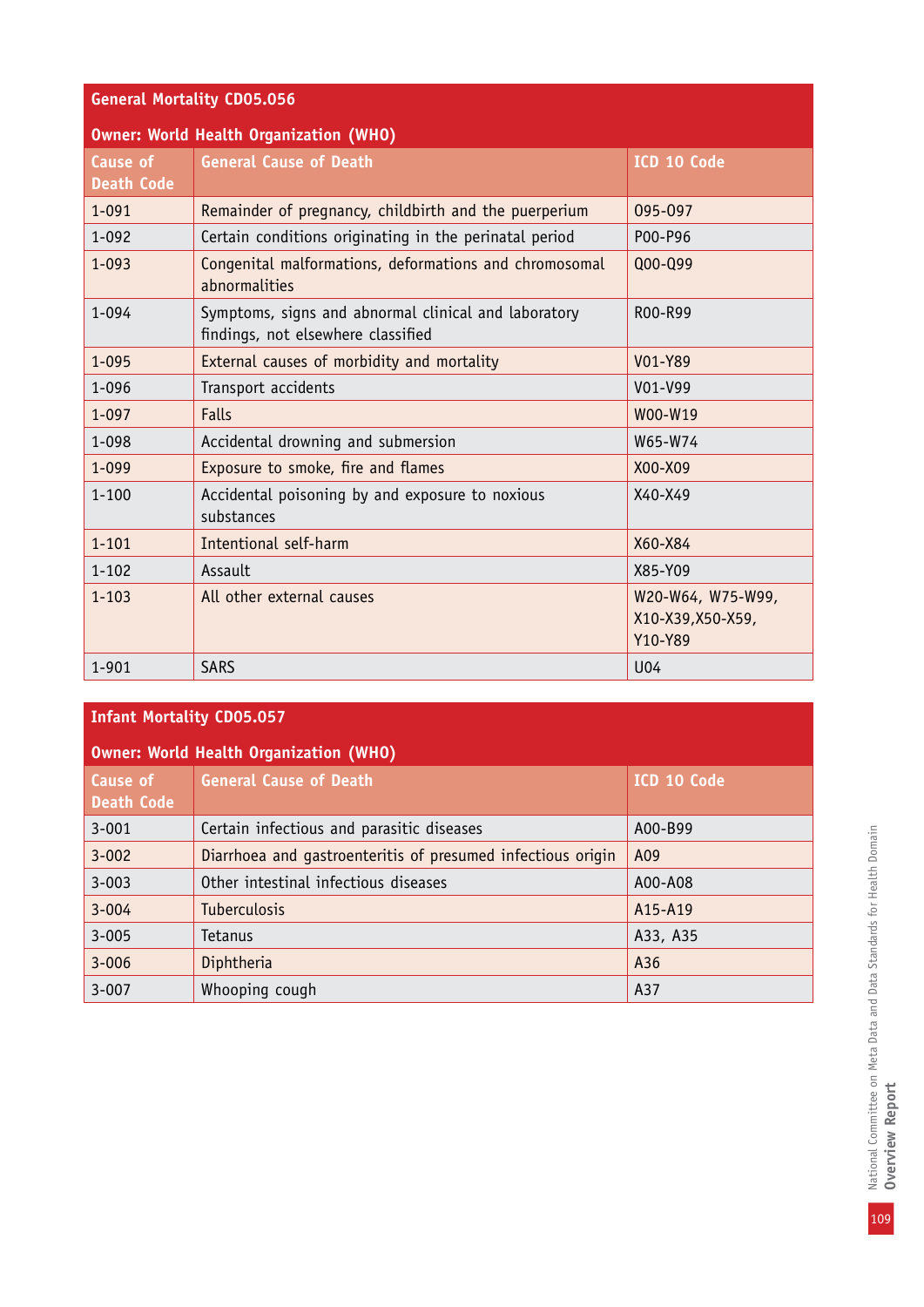## **Infant Mortality CD05.057**

| <b>Owner: World Health Organization (WHO)</b> |                                                                                                                        |                                                 |  |  |
|-----------------------------------------------|------------------------------------------------------------------------------------------------------------------------|-------------------------------------------------|--|--|
| <b>Cause of</b><br><b>Death Code</b>          | <b>General Cause of Death</b>                                                                                          | ICD 10 Code                                     |  |  |
| $3 - 008$                                     | Meningococcal infection                                                                                                | A39                                             |  |  |
| $3 - 009$                                     | Sepsis                                                                                                                 | A40-A41                                         |  |  |
| $3 - 010$                                     | Acute poliomyelitis                                                                                                    | A80                                             |  |  |
| $3 - 011$                                     | Measles                                                                                                                | <b>B05</b>                                      |  |  |
| $3 - 012$                                     | Human immunodeficiency virus [HIV] disease                                                                             | B20-B24                                         |  |  |
| $3 - 013$                                     | Other viral diseases                                                                                                   | A81-B04, B06-B19,<br>B25-B34                    |  |  |
| $3 - 014$                                     | Malaria                                                                                                                | B50-B54                                         |  |  |
| $3 - 015$                                     | Remainder of certain infectious and parasitic diseases                                                                 | A20-A32, A38, A42-A79,<br>B35-B49, B55-B94, B99 |  |  |
| $3 - 016$                                     | Neoplasms                                                                                                              | C00-D48                                         |  |  |
| $3 - 017$                                     | Leukemia                                                                                                               | $C91-C95$                                       |  |  |
| $3 - 018$                                     | Remainder of malignant neoplasms                                                                                       | COO-C90, C96-C97                                |  |  |
| $3 - 019$                                     | Remainder of neoplasms                                                                                                 | D00-D48                                         |  |  |
| $3 - 020$                                     | Diseases of the blood and blood-forming organs and<br>certain disorders involving the immune mechanism                 | D50-D89                                         |  |  |
| $3 - 021$                                     | Anemia                                                                                                                 | D50-D64                                         |  |  |
| $3 - 022$                                     | Remainder of diseases of the blood and blood-forming<br>organs and certain disorders involving the immune<br>mechanism | D65-D89                                         |  |  |
| $3 - 023$                                     | Endocrine, nutritional and metabolic diseases                                                                          | E00-E88                                         |  |  |
| $3 - 024$                                     | Malnutrition and other nutritional deficiencies                                                                        | E40-E64                                         |  |  |
| $3 - 025$                                     | Remainder of endocrine, nutritional and metabolic diseases                                                             | E00-E34, E65-E88                                |  |  |
| $3 - 026$                                     | Diseases of the nervous system                                                                                         | G00-G98                                         |  |  |
| $3 - 027$                                     | Meningitis                                                                                                             | GOO, GO3                                        |  |  |
| $3 - 028$                                     | Remainder of diseases of the nervous system                                                                            | G04-G98                                         |  |  |
| $3 - 029$                                     | Diseases of the ear and mastoid process                                                                                | H60-H93                                         |  |  |
| $3 - 030$                                     | Diseases of the circulatory system                                                                                     | I00-I99                                         |  |  |
| $3 - 031$                                     | Diseases of the respiratory system                                                                                     | J00-J98                                         |  |  |
| $3 - 032$                                     | Pneumonia                                                                                                              | J12-J18                                         |  |  |
| $3 - 033$                                     | Other acute respiratory infections                                                                                     | J00-J11, J20-J22                                |  |  |
| $3 - 034$                                     | Remainder of diseases of the respiratory system                                                                        | J30-J98                                         |  |  |
| $3 - 035$                                     | Diseases of the digestive system                                                                                       | K00-K92                                         |  |  |
| $3 - 036$                                     | Diseases of the genitourinary system                                                                                   | NO0-N98                                         |  |  |
| $3 - 037$                                     | Certain conditions originating in the perinatal period                                                                 | P00-P96                                         |  |  |
| $3 - 038$                                     | Fetus and newborn affected by maternal factors and by<br>complications of pregnancy, labor and delivery                | P00-P04                                         |  |  |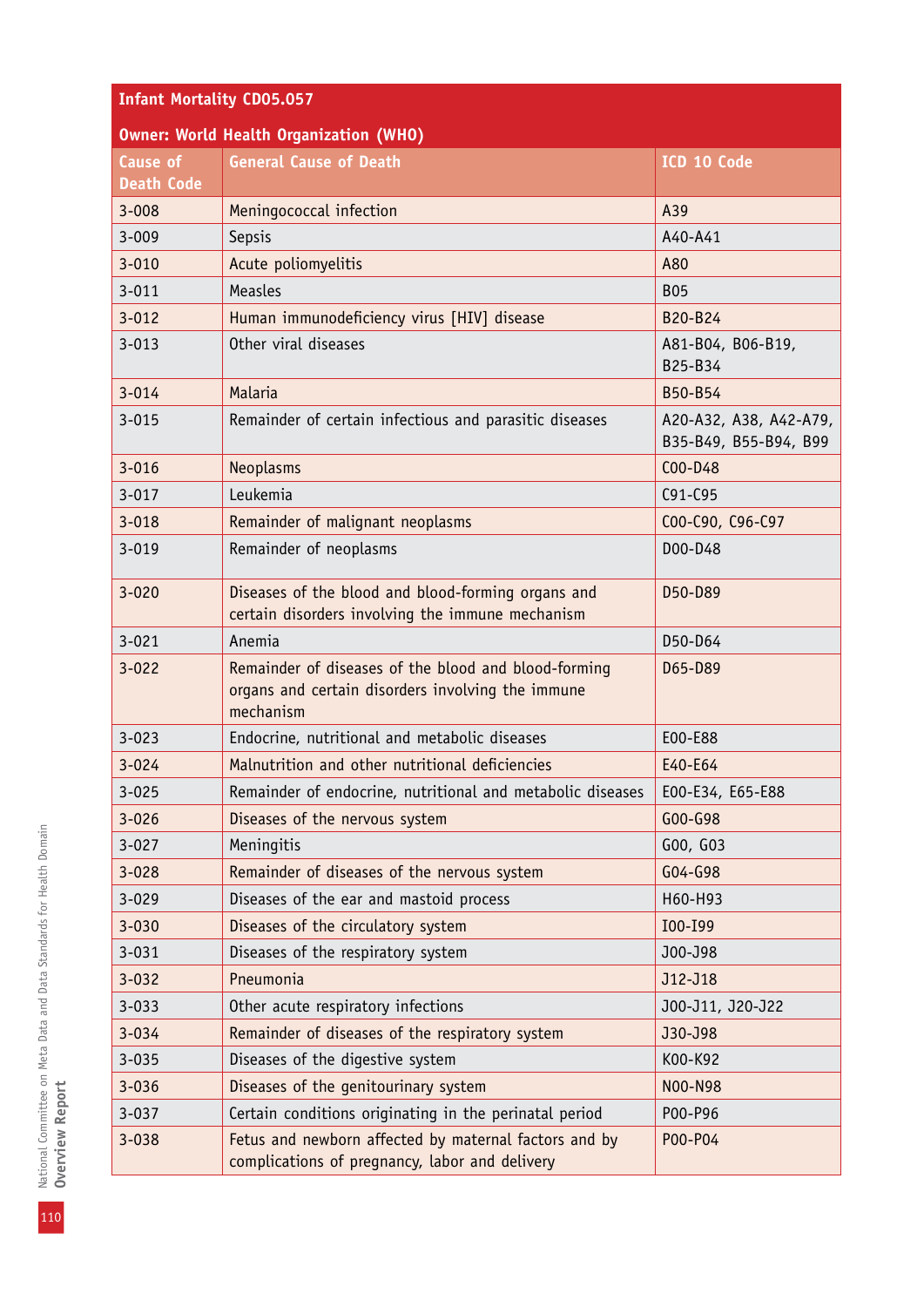| <b>Infant Mortality CD05.057</b>              |                                                                                                  |                                                   |  |  |
|-----------------------------------------------|--------------------------------------------------------------------------------------------------|---------------------------------------------------|--|--|
| <b>Owner: World Health Organization (WHO)</b> |                                                                                                  |                                                   |  |  |
| <b>Cause of</b>                               | <b>General Cause of Death</b>                                                                    | ICD 10 Code                                       |  |  |
| <b>Death Code</b>                             |                                                                                                  |                                                   |  |  |
| 3-039                                         | Disorders relating to length of gestation and fetal growth                                       | P05-P08                                           |  |  |
| $3 - 040$                                     | Birth trauma                                                                                     | P10-P15                                           |  |  |
| $3 - 041$                                     | Intrauterine hypoxia and birth asphyxia                                                          | P20-P21                                           |  |  |
| $3 - 042$                                     | Respiratory distress of newborn                                                                  | P22                                               |  |  |
| $3 - 043$                                     | Congenital pneumonia                                                                             | P23                                               |  |  |
| $3 - 044$                                     | Other respiratory conditions of newborn                                                          | P24-P28                                           |  |  |
| $3 - 045$                                     | Bacterial sepsis of newborn                                                                      | P36                                               |  |  |
| $3 - 046$                                     | Omphalitis of newborn with or without mild hemorrhage                                            | P38                                               |  |  |
| $3 - 047$                                     | Hemorrhagic and hematological disorders of fetus and<br>newborn                                  | P50-P61                                           |  |  |
| $3 - 048$                                     | Remainder of perinatal conditions                                                                | P29, P35, P37, P39,<br>P70-P96                    |  |  |
| $3 - 049$                                     | Congenital malformations, deformations and chromosomal<br>abnormalities                          | Q00-Q99                                           |  |  |
| $3 - 050$                                     | Congenital hydrocephalus and spina bifida                                                        | Q03, Q05                                          |  |  |
| $3 - 051$                                     | Other congenital malformations of the nervous system                                             | Q00-Q02, Q04, Q06-Q07                             |  |  |
| $3 - 052$                                     | Congenital malformations of the heart                                                            | Q20-Q24                                           |  |  |
| $3 - 053$                                     | Other congenital malformations of the nervous system                                             | Q25-Q28                                           |  |  |
| $3 - 054$                                     | Down's syndrome and other chromosomal abnormalities                                              | Q90-Q99                                           |  |  |
| $3 - 055$                                     | Other congenital malformations                                                                   | Q10-Q18, Q30-Q89                                  |  |  |
| $3 - 056$                                     | Symptoms, signs and abnormal clinical and laboratory<br>findings, not elsewhere classified       | R00-R99                                           |  |  |
| $3 - 057$                                     | Sudden infant death syndrome                                                                     | <b>R95</b>                                        |  |  |
| $3 - 058$                                     | Other symptoms, signs and abnormal clinical and<br>laboratory findings, not elsewhere classified | R00-R94, R96-R99                                  |  |  |
| $3 - 059$                                     | All other diseases                                                                               | F01-F99, H00-H59,<br>LOO-L98, MOO-M99             |  |  |
| $3 - 060$                                     | External causes of morbidity and mortality                                                       | V01-Y89                                           |  |  |
| $3 - 061$                                     | Transport accidents                                                                              | V01-V99                                           |  |  |
| $3 - 062$                                     | Accidental drowning and submersion                                                               | W65-W74                                           |  |  |
| $3 - 063$                                     | Other accidental threats to breathing                                                            | W75-W84                                           |  |  |
| $3 - 064$                                     | Exposure to smoke, fire and flames                                                               | X00-X09                                           |  |  |
| $3 - 065$                                     | Accidental poisoning by and exposure to noxious<br>substances                                    | X40-X49                                           |  |  |
| $3 - 066$                                     | Assault                                                                                          | X85-Y09                                           |  |  |
| $3 - 067$                                     | All other external causes                                                                        | W00-W64, W85-W99,<br>X10-X39, X50-X84,<br>Y10-Y89 |  |  |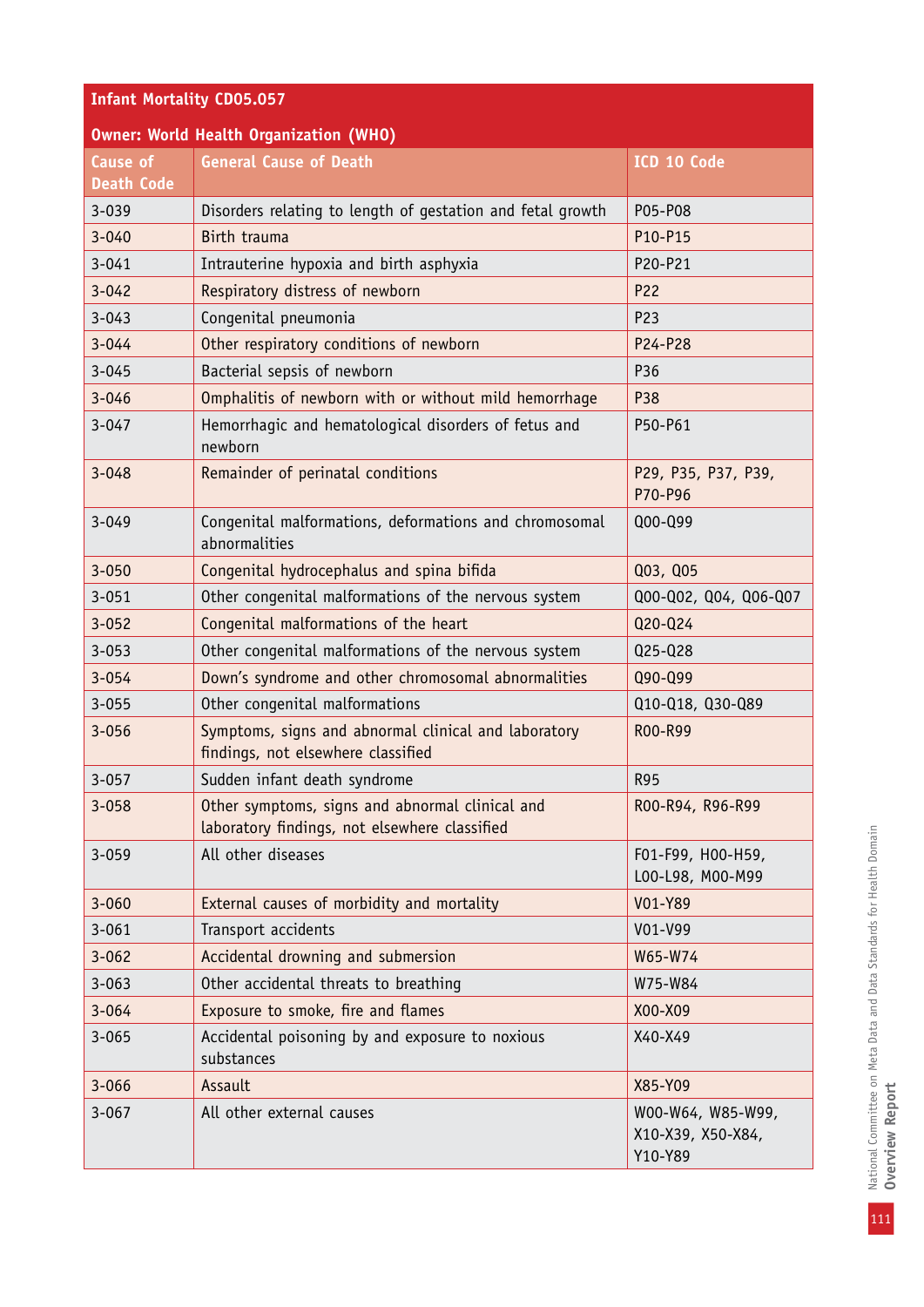#### **Infant Mortality CD05.057**

| Owner: World Health Organization (WHO) |                               |             |  |
|----------------------------------------|-------------------------------|-------------|--|
| <b>Cause of</b><br><b>Death Code</b>   | <b>General Cause of Death</b> | ICD 10 Code |  |
| $3 - 901$                              | <b>SARS</b>                   | U04         |  |

### **Disability Classification Type (CD05.058)**

| Owner: World Health Organization (WHO) |                              |                      |  |  |
|----------------------------------------|------------------------------|----------------------|--|--|
| <b>Disability</b><br><b>Type Code</b>  | Name of the Disability Type  | <b>ICF Type Code</b> |  |  |
| 01                                     | <b>Body Functions</b>        | b                    |  |  |
| 02                                     | <b>Body Structures</b>       | S                    |  |  |
| 03                                     | Activities and Participation | a                    |  |  |
| 04                                     | <b>Environmental Factors</b> | e                    |  |  |

### **WHO International Classification of Functioning, Disability and Health (ICF) Codes (CD05.059)**

| Owner: World Health Organization (WHO)        |                                                     |                 |  |  |
|-----------------------------------------------|-----------------------------------------------------|-----------------|--|--|
| <b>Disability</b><br><b>Condition</b><br>Code | <b>Disability Condition Name</b>                    | <b>ICF Code</b> |  |  |
| 01                                            | <b>State of consciousness</b>                       | B1100           |  |  |
| 02                                            | <b>Continuity of consciousness</b>                  | B1101           |  |  |
|                                               | For more values, please refer to below<br>source    |                 |  |  |
|                                               | http://apps.who.int/classifications/<br>icfbrowser/ |                 |  |  |

| Homeopathic Brand Drug (CD05.060)<br><b>Owner: MDDS - Health Domain Committee</b> |  |  |  |  |
|-----------------------------------------------------------------------------------|--|--|--|--|
| Homeopathic Brand Drug Code Homeopathic Brand Drug Name                           |  |  |  |  |
|                                                                                   |  |  |  |  |
|                                                                                   |  |  |  |  |
| Note: To be populated by Implementer                                              |  |  |  |  |
|                                                                                   |  |  |  |  |
|                                                                                   |  |  |  |  |
|                                                                                   |  |  |  |  |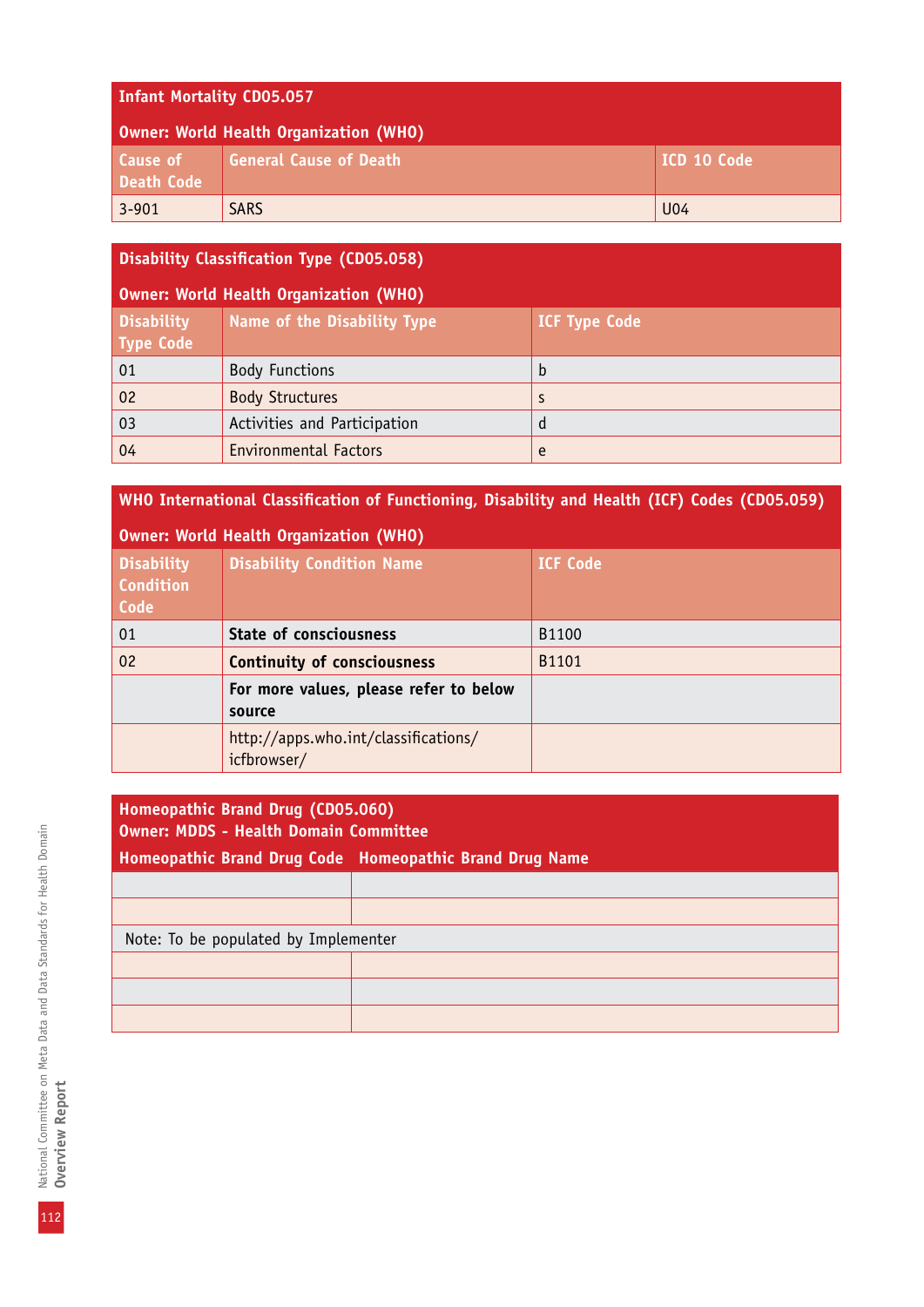## **Examination Type (CD05.061)**

| Owner: MDDS - Health Domain Committee |                                     |  |  |
|---------------------------------------|-------------------------------------|--|--|
| Examination<br><b>Type Code</b>       | <b>Examination Type Description</b> |  |  |
| 01                                    | Inspection                          |  |  |
| 02                                    | Palpation                           |  |  |
| 03                                    | Percussion                          |  |  |
| 04                                    | Auscultation                        |  |  |

| <b>Facility Beds (CD05.062)</b>                                            |                                              |                       |                      |  |  |
|----------------------------------------------------------------------------|----------------------------------------------|-----------------------|----------------------|--|--|
|                                                                            | <b>Owner: MDDS - Health Domain Committee</b> |                       |                      |  |  |
| <b>Unique</b><br><b>Facility</b><br><b>Identification</b><br><b>Number</b> | <b>Facility Name</b>                         | <b>Number of Beds</b> | <b>Bed Type Code</b> |  |  |
|                                                                            |                                              |                       |                      |  |  |
| Note: To be populated by MDDS - Health Domain Committee                    |                                              |                       |                      |  |  |
|                                                                            |                                              |                       |                      |  |  |
|                                                                            |                                              |                       |                      |  |  |

| <b>Facility Human Resources Type (CD05.063)</b>                            |                                                                                           |  |  |  |  |  |
|----------------------------------------------------------------------------|-------------------------------------------------------------------------------------------|--|--|--|--|--|
|                                                                            | <b>Owner: MDDS - Health Domain Committee</b>                                              |  |  |  |  |  |
| <b>Unique</b><br><b>Facility</b><br><b>Identification</b><br><b>Number</b> | <b>Facility Name</b><br><b>Number of personnel</b><br><b>Employee Designation</b><br>code |  |  |  |  |  |
|                                                                            |                                                                                           |  |  |  |  |  |
| Note: To be populated by MDDS - Health Domain Committee                    |                                                                                           |  |  |  |  |  |
|                                                                            |                                                                                           |  |  |  |  |  |
|                                                                            |                                                                                           |  |  |  |  |  |

| Administrative Linked or Referral Facility (CD05.064)<br><b>Owner: MDDS - Health Domain Committee</b> |                      |                                                                                             |  |                                                                               |                                              |
|-------------------------------------------------------------------------------------------------------|----------------------|---------------------------------------------------------------------------------------------|--|-------------------------------------------------------------------------------|----------------------------------------------|
| <b>Unique</b><br><b>Facility</b><br>Identifi-<br>cation<br><b>Number</b>                              | <b>Facility Name</b> | <b>Administrative Linked or</b><br><b>Referral Facility Identification</b><br><b>Number</b> |  | Administrative<br><b>Linked or</b><br><b>Referral</b><br><b>Facility Name</b> | Administrative<br>or Referral<br><b>Flag</b> |
|                                                                                                       |                      |                                                                                             |  |                                                                               |                                              |
| Note: To be populated by MDDS - Health Domain Committee                                               |                      |                                                                                             |  |                                                                               |                                              |
|                                                                                                       |                      |                                                                                             |  |                                                                               |                                              |

National Committee on Meta Data and Data Standards for Health Domain<br>Overview Report National Committee on Meta Data and Data Standards for Health Domain **Overview Report**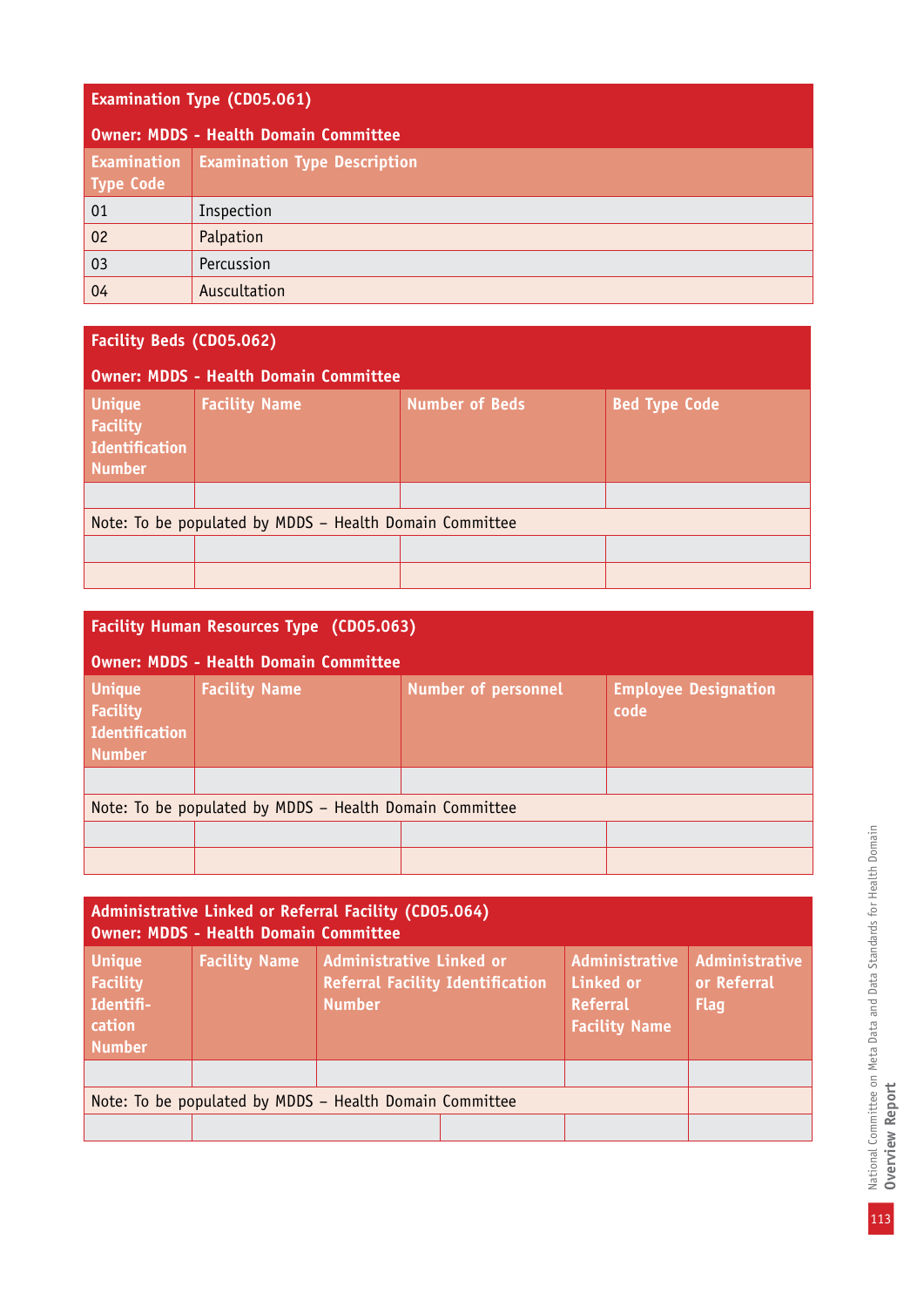| Ambulatory Status (CD05.065)            |                                              |  |
|-----------------------------------------|----------------------------------------------|--|
|                                         | <b>Owner: MDDS - Health Domain Committee</b> |  |
| <b>Ambulatory</b><br><b>Status Code</b> | <b>Ambulatory Status Name</b>                |  |
| A <sub>0</sub>                          | No functional limitations                    |  |
| A <sub>1</sub>                          | Ambulates with assistive device              |  |
| A2                                      | Wheelchair/stretcher bound                   |  |
| A <sub>3</sub>                          | Comatose; non-responsive                     |  |
| A <sub>4</sub>                          | Disoriented                                  |  |
| A <sub>5</sub>                          | Vision impaired                              |  |
| A <sub>6</sub>                          | Hearing impaired                             |  |
| A7                                      | Speech impaired                              |  |
| A <sub>8</sub>                          | Non-English speaking                         |  |
| A <sub>9</sub>                          | Functional level unknown                     |  |
| B1                                      | Oxygen therapy                               |  |
| <b>B2</b>                               | Special equipment (tubes, IVs, catheters)    |  |
| <b>B3</b>                               | Amputee                                      |  |
| <b>B4</b>                               | Mastectomy                                   |  |
| <b>B5</b>                               | Paraplegic                                   |  |
| <b>B6</b>                               | Pregnant                                     |  |

| Cause of Injury (CD05.066) |                                              |
|----------------------------|----------------------------------------------|
|                            | <b>Owner: MDDS - Health Domain Committee</b> |
| Cause of<br>Injury Code    | <b>Cause of Injury Name</b>                  |
| 01                         | Earthquake                                   |
| 02                         | Tsumani                                      |
| 03                         | Cyclones                                     |
| 04                         | Flood                                        |
| 05                         | Drought                                      |
| 06                         | Landslide                                    |
| 09                         | Terrorist attack                             |
| 10                         | Road Traffic Accident                        |
| 11                         | Railway Accident                             |
| 12                         | Air Accident                                 |
| 13                         | Ship Accident                                |
| 14                         | Volcanic Eruption                            |
| 15                         | <b>CBRN</b>                                  |
| 16                         | <b>Others</b>                                |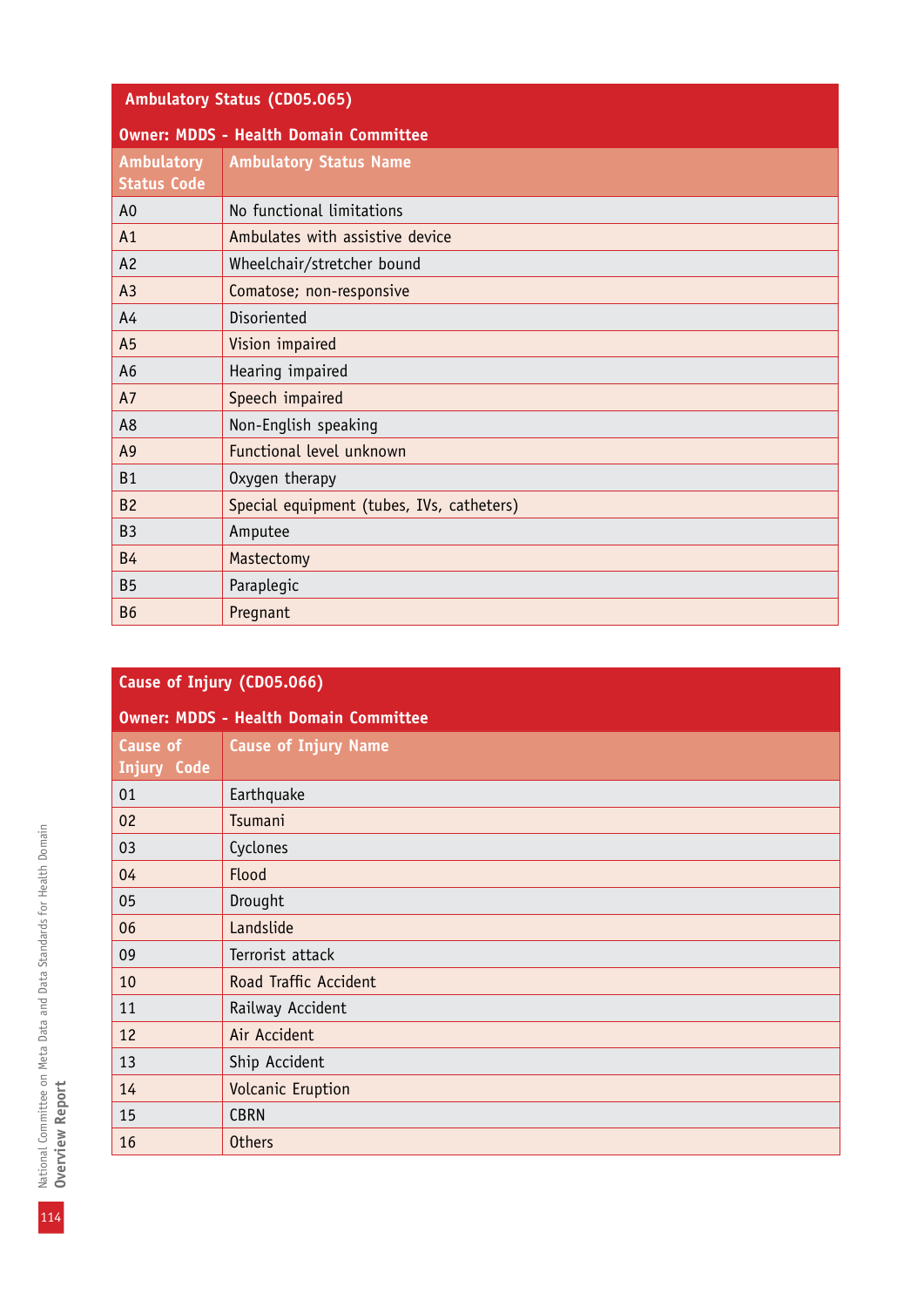### **Referral Category (CD05.067)**

| <b>Owner: MDDS - Health Domain Committee</b> |                               |
|----------------------------------------------|-------------------------------|
| <b>Referral</b><br><b>Category</b><br>Code   | <b>Referral Category Name</b> |
| $\Lambda$                                    | Ambulatory                    |
| E                                            | Emergency                     |
| I                                            | Inpatient                     |
| $\boldsymbol{0}$                             | Outpatient                    |

## **Room Type (CD05.068)**

| <b>Owner: MDDS - Health Domain Committee</b> |                              |
|----------------------------------------------|------------------------------|
| <b>Room Type</b>                             | <b>Room Type Name</b>        |
| Code                                         |                              |
| 01                                           | Day Care                     |
| 02                                           | <b>Intensive Care Unit</b>   |
| 03                                           | Private Room                 |
| 04                                           | Twin Sharing Room            |
| 05                                           | General Ward                 |
| 06                                           | Luxury Room                  |
| 07                                           | Neonatal Intensive Care Unit |
| 08                                           | <b>Others</b>                |

### **Bed Status (CD05.069)**

| <b>Owner: MDDS - Health Domain Committee</b> |                        |
|----------------------------------------------|------------------------|
| <b>Bed Status</b><br>Code                    | <b>Bed Status Name</b> |
| 01                                           | <b>Blocked</b>         |
| 02                                           | House Keeping          |
| 03                                           | Under Repair           |
| 04                                           | <b>Occupied</b>        |
| 05                                           | Vacant                 |
| 06                                           | <b>Others</b>          |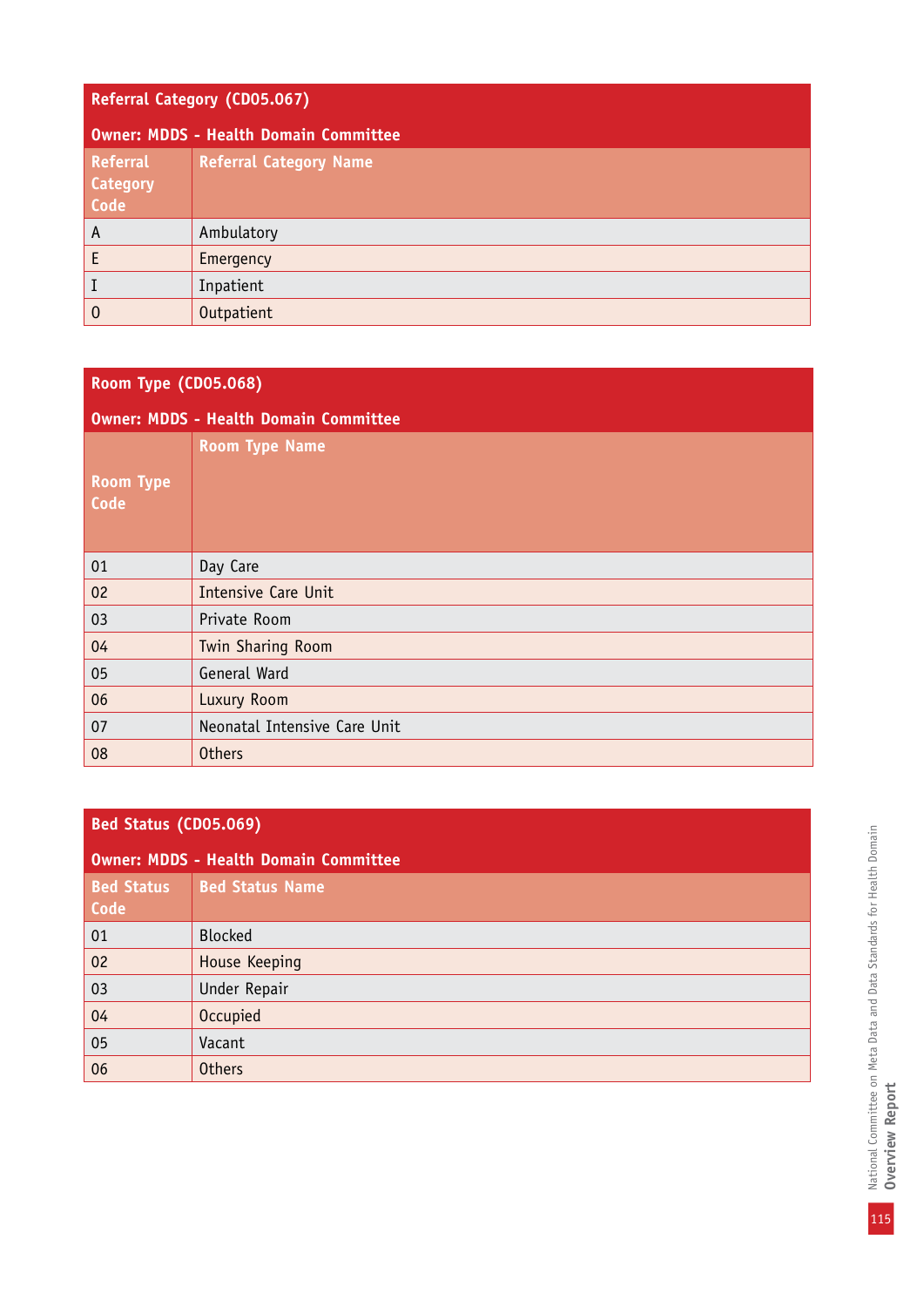## **Discharge Type (CD05.070)**

| <b>Owner: MDDS - Health Domain Committee</b> |                                         |
|----------------------------------------------|-----------------------------------------|
| <b>Discharge</b><br>Type Code                | <b>Discharge Type Name</b>              |
| 01                                           | Cured                                   |
| 02                                           | Expired                                 |
| 03                                           | <b>Transferred</b>                      |
| 04                                           | DAMA (Discharge Against Medical Advice) |
| 05                                           | LAMA (Leave Against Medical Advice)     |
| 06                                           | Absconded                               |
| 07                                           | Referral                                |

| <b>Functional Dependence (CD05.071)</b>      |                                   |
|----------------------------------------------|-----------------------------------|
| <b>Owner: MDDS - Health Domain Committee</b> |                                   |
| Functional<br><b>Dependence</b><br>Code      | <b>Functional Dependence Name</b> |
| 01                                           | Not Applicable                    |
| 02                                           | 25% of Care                       |
| 03                                           | 50% of Care                       |
| 04                                           | 75% of Care                       |
| 05                                           | 100% of Care                      |

# **Pain Character (CD05.072)**

| <b>Owner: MDDS - Health Domain Committee</b> |                            |
|----------------------------------------------|----------------------------|
| Pain<br><b>Character</b><br>Code             | <b>Pain Character Name</b> |
| 01                                           | Ache                       |
| 02                                           | Dull                       |
| 03                                           | Sharp                      |
| 04                                           | Stabbing                   |
| 05                                           | Throbbing                  |
| 06                                           | Cramping                   |
| 07                                           | <b>Burning</b>             |
| 08                                           | Shooting                   |
| 09                                           | Pressure                   |
| 10                                           | Radiating                  |
| 11                                           | <b>Other</b>               |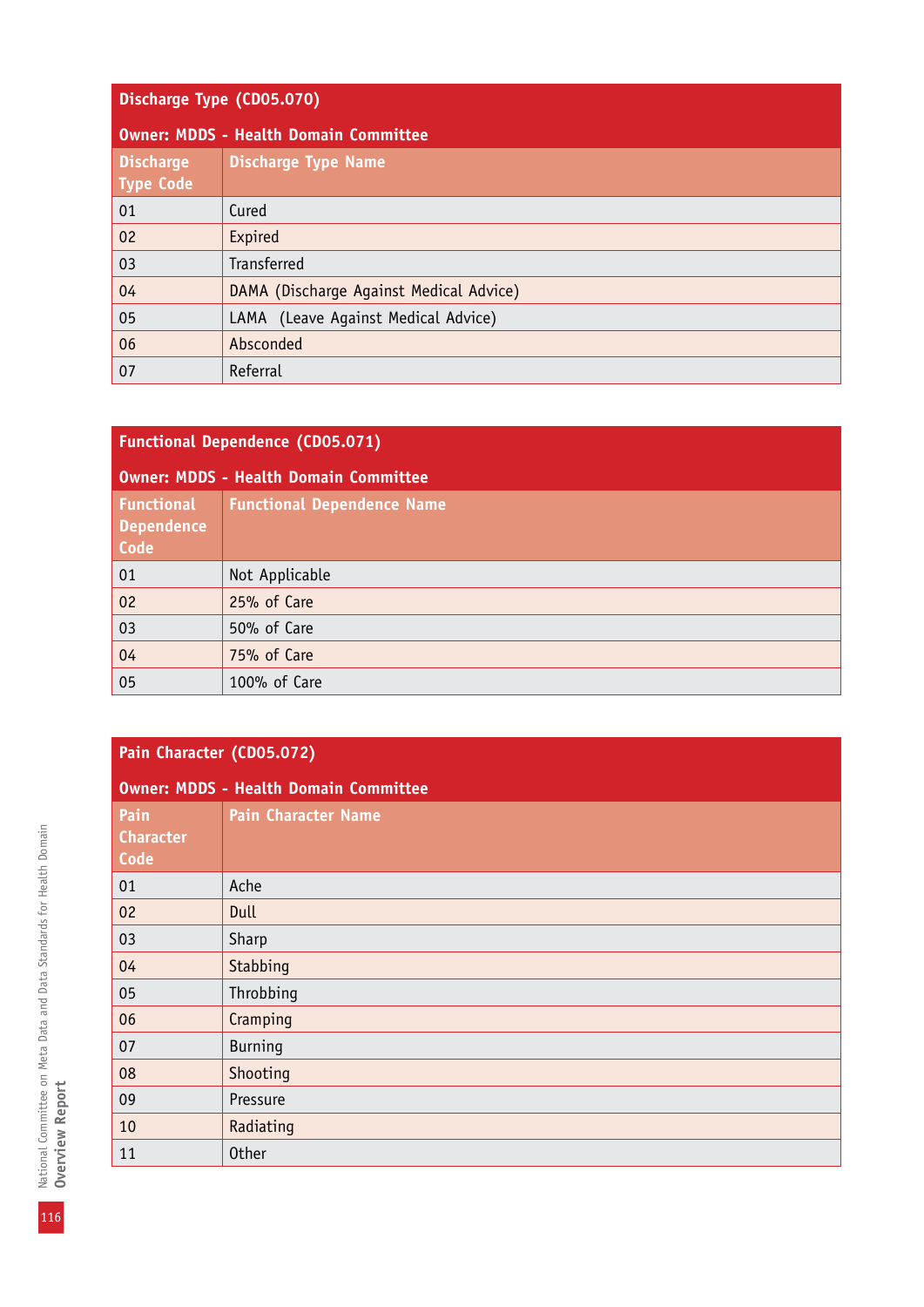| Pain Aggravating Factors (CD05.073)          |                                     |
|----------------------------------------------|-------------------------------------|
| <b>Owner: MDDS - Health Domain Committee</b> |                                     |
| Pain<br>Aggravating<br><b>Factor Code</b>    | <b>Pain Aggravating Factor Name</b> |
| 01                                           | Light                               |
| 02                                           | <b>Dark</b>                         |
| 03                                           | Movement                            |
| 04                                           | Lying Down                          |
| 05                                           | <b>Others</b>                       |

| Pain Relieving Factors (CD05.074)            |                                   |
|----------------------------------------------|-----------------------------------|
| <b>Owner: MDDS - Health Domain Committee</b> |                                   |
| Pain<br>Relieving<br><b>Factor Code</b>      | <b>Pain Relieving Factor Name</b> |
| 01                                           | Eating                            |
| 02                                           | Heat                              |
| 03                                           | Cold                              |
| 04                                           | Quiet                             |
| 05                                           | <b>Others</b>                     |

| <b>Effects of Pain (CD05.075)</b>            |                         |
|----------------------------------------------|-------------------------|
| <b>Owner: MDDS - Health Domain Committee</b> |                         |
| <b>Pain Effect</b><br>Code                   | <b>Pain Effect Name</b> |
| 01                                           | Sleep                   |
| 02                                           | Appetite                |
| 03                                           | Activity                |
| 04                                           | <b>Emotions</b>         |
| 05                                           | Relationships           |
| 06                                           | <b>Others</b>           |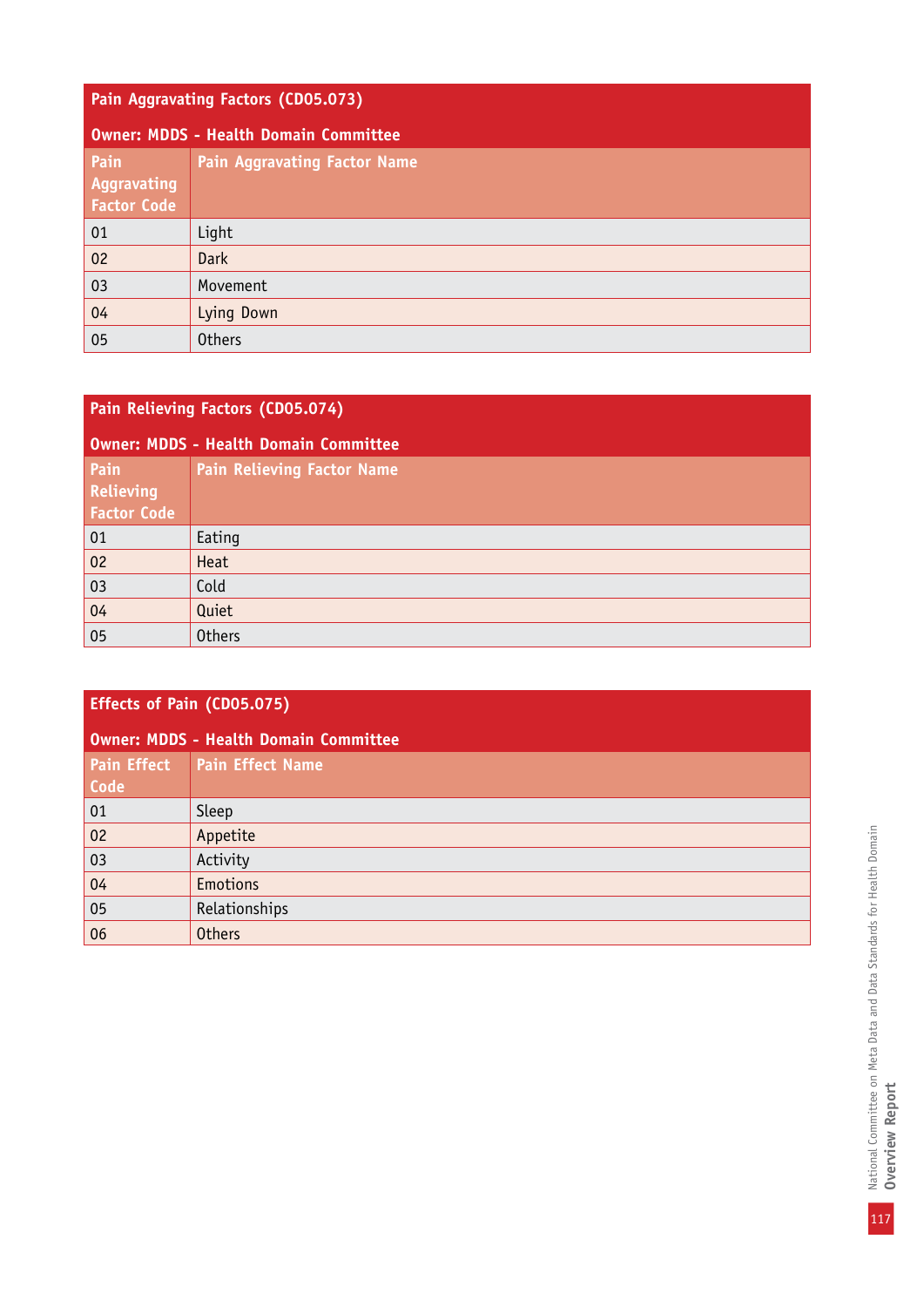| OT Type (CD05.076)                    |                     |
|---------------------------------------|---------------------|
| Owner: MDDS - Health Domain Committee |                     |
| $\vert$ OT Type<br>Code               | <b>OT Type Name</b> |
| 01                                    | General Surgery OT  |
| 02                                    | Neurosurgery OT     |
| 03                                    | ENT OT              |
| 04                                    | Orthopedic OT       |
| 05                                    | <b>Others</b>       |

| <b>Scheduling Status (CD05.077)</b>          |                                      |  |
|----------------------------------------------|--------------------------------------|--|
| <b>Owner: MDDS - Health Domain Committee</b> |                                      |  |
| Scheduling<br><b>Status Code</b>             | <b>Scheduling Status Description</b> |  |
| 01                                           | Scheduled                            |  |
| 02                                           | Postponed                            |  |
| 03                                           | Not available                        |  |

| Type of Anesthesia (CD05.078)                |                                |
|----------------------------------------------|--------------------------------|
| <b>Owner: MDDS - Health Domain Committee</b> |                                |
| Type of<br>Anesthesia<br>Code                | <b>Type of Anesthesia Name</b> |
| 01                                           | General                        |
| 02                                           | Spinal                         |
| 03                                           | Local                          |

|                             | OT Checklist (CD05.079)                      |  |
|-----------------------------|----------------------------------------------|--|
|                             | <b>Owner: MDDS - Health Domain Committee</b> |  |
| <b>OT Checklist</b><br>Code | <b>OT Checklist Name</b>                     |  |
| 01                          | Dressed in OT Gown                           |  |
| 02                          | Nail paint Removed                           |  |
| 03                          | Hairs Shaved                                 |  |
| 04                          | Glasses Removed                              |  |
| 05                          | Dentures Removed                             |  |
| 06                          | <b>Ornaments Removed</b>                     |  |
| 07                          | Implantable or Implant Devices Noted         |  |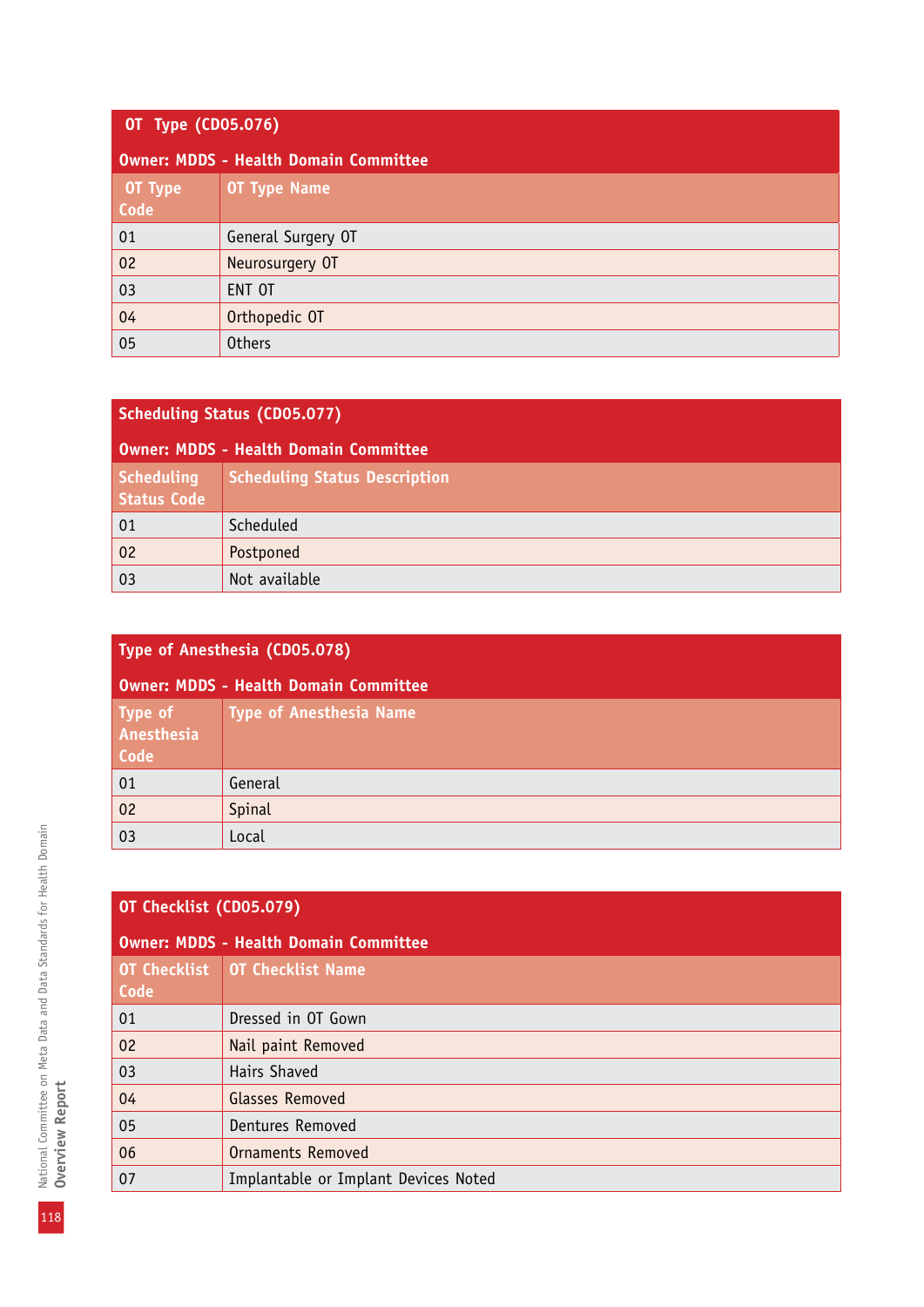| <b>Service Type</b>                          | (CD05.080)                     |                                  |  |
|----------------------------------------------|--------------------------------|----------------------------------|--|
| <b>Owner: MDDS - Health Domain Committee</b> |                                |                                  |  |
| <b>Service Type</b>                          | <b>Service Type Name</b>       | <b>Reference Value</b>           |  |
| <b>Code</b>                                  |                                |                                  |  |
| 01                                           | Room Rent                      | CD05.068 Room Type               |  |
| 02                                           | <b>Nursing</b>                 |                                  |  |
| 03                                           | Consultation                   |                                  |  |
| 04                                           | Surgery                        | CD05.043 Procedure Code          |  |
| 05                                           | Pharmacy                       | CD05.104 Generic Drug            |  |
| 06                                           | Consumables and<br>Disposables | CD05.104 Generic Drug            |  |
| 07                                           | 0T                             | CD05.043 Procedure Code          |  |
| 08                                           | Diet                           |                                  |  |
| 09                                           | Food & Beverages               |                                  |  |
| 10                                           | House Keeping (Laundry)        |                                  |  |
| 11                                           | Ambulance                      | CD05.131 Ambulance Type          |  |
| 12                                           | Telephone Expenses             |                                  |  |
| 13                                           | Administration                 |                                  |  |
| 14                                           | First-Aids                     | CD05.043 Procedure Codes         |  |
| 15                                           | Lab Orders                     | CD05.024 LOINC Codes             |  |
| 16                                           | Radiology Orders               | CD05.043 Procedure Code          |  |
| 17                                           | <b>Blood Bank</b>              | CD05.024 LOINC Codes             |  |
| 18                                           | <b>Immunization Orders</b>     | CD05.036 Immunization<br>Product |  |
| 19                                           | Package                        |                                  |  |
| 20                                           | <b>CSSD</b>                    | CD05.092 Sterilization<br>Cycle  |  |
| 21                                           | Procedures                     | CD05.043 Procedure Code          |  |
| 22                                           | <b>Others</b>                  |                                  |  |

| OT Preference Card (CD05.081)                |                                           |                                           |
|----------------------------------------------|-------------------------------------------|-------------------------------------------|
| <b>Owner: MDDS - Health Domain Committee</b> |                                           |                                           |
| Item Code                                    | Item Description                          | <b>Item Category (Standard/Preferred)</b> |
|                                              | Note: Need to be populated by Implementer |                                           |
|                                              |                                           |                                           |
|                                              |                                           |                                           |
|                                              |                                           |                                           |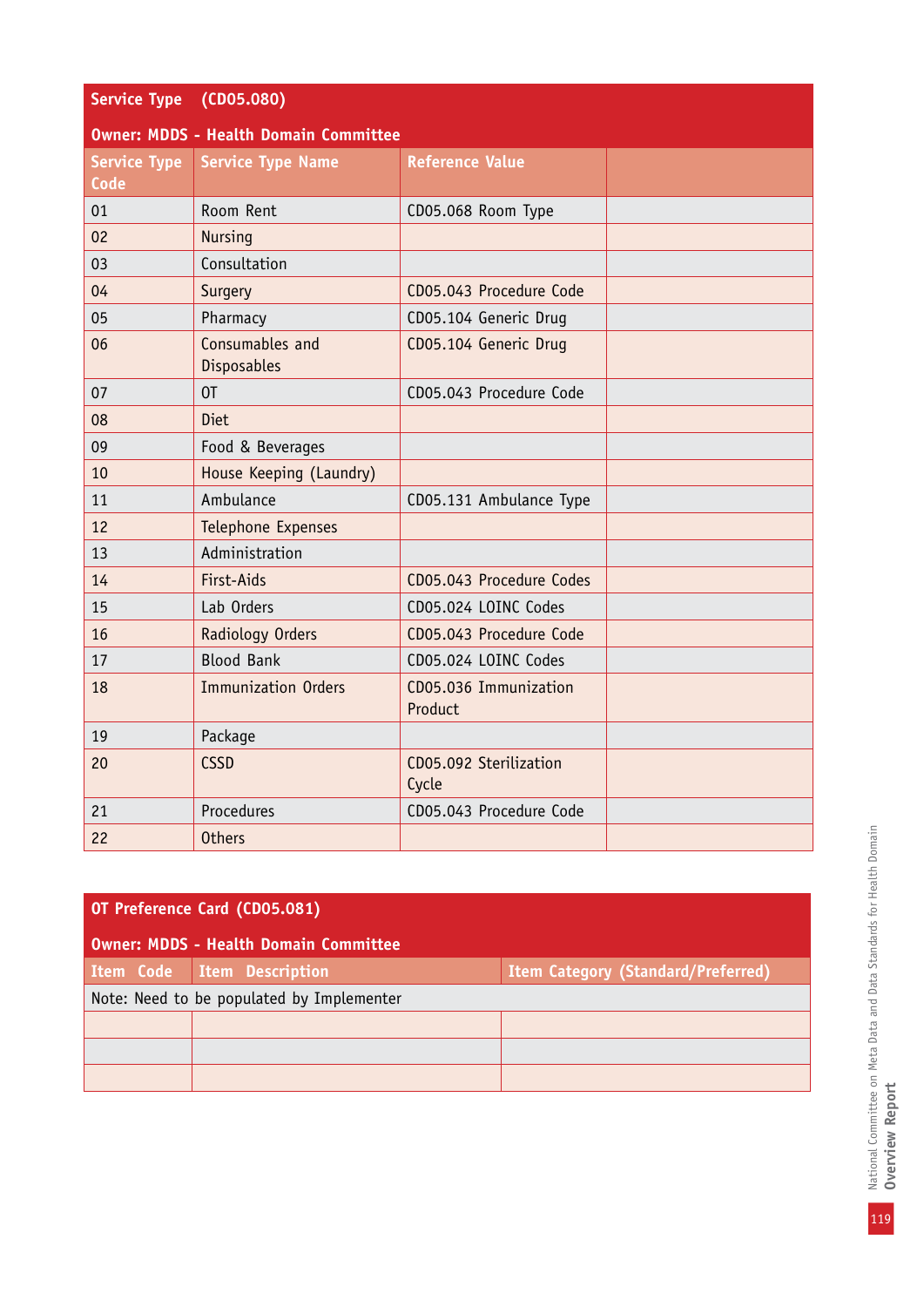|                                        | Inventory Store Type 00(CD05.082)     |  |  |
|----------------------------------------|---------------------------------------|--|--|
|                                        | Owner: MDDS - Health Domain Committee |  |  |
| Inventory<br><b>Store Type</b><br>Code | <b>Inventory Store Type</b>           |  |  |
| 01                                     | 0P                                    |  |  |
| 02                                     | IP                                    |  |  |
| 03                                     | 0T                                    |  |  |
| 04                                     | Main                                  |  |  |
| 05                                     | Emergency                             |  |  |
| 06                                     | <b>Others</b>                         |  |  |

| <b>Blood Components (CD05.083)</b>       |                                       |  |
|------------------------------------------|---------------------------------------|--|
|                                          | Owner: MDDS - Health Domain Committee |  |
| <b>Blood</b><br><b>Component</b><br>Code | <b>Blood Component Name</b>           |  |
| 01                                       | Packed RBCs                           |  |
| 02                                       | Plasma                                |  |
| 03                                       | Platelets                             |  |
| 04                                       | Fresh frozen Plasma (FPP)             |  |

|  | Donation Type (CD05.084) |  |
|--|--------------------------|--|
|  |                          |  |

| Owner: MDDS - Health Domain Committee |                           |
|---------------------------------------|---------------------------|
| <b>Donation</b><br><b>Type Code</b>   | <b>Donation Type Name</b> |
| 01                                    | Voluntary through Camp    |
| 02                                    | Voluntary                 |
| 03                                    | Replacement               |

| <b>Transfusion Status (CD05.085)</b>     |                                              |  |
|------------------------------------------|----------------------------------------------|--|
|                                          | <b>Owner: MDDS - Health Domain Committee</b> |  |
| <b>Transfusion</b><br><b>Status Code</b> | <b>Transfusion Status Name</b>               |  |
| 01                                       | Returned                                     |  |
| 02                                       | <b>Unused</b>                                |  |
| 03                                       | Wasted                                       |  |
| 04                                       | <b>Transfused</b>                            |  |
| 05                                       | Transfused with Adverse Reaction             |  |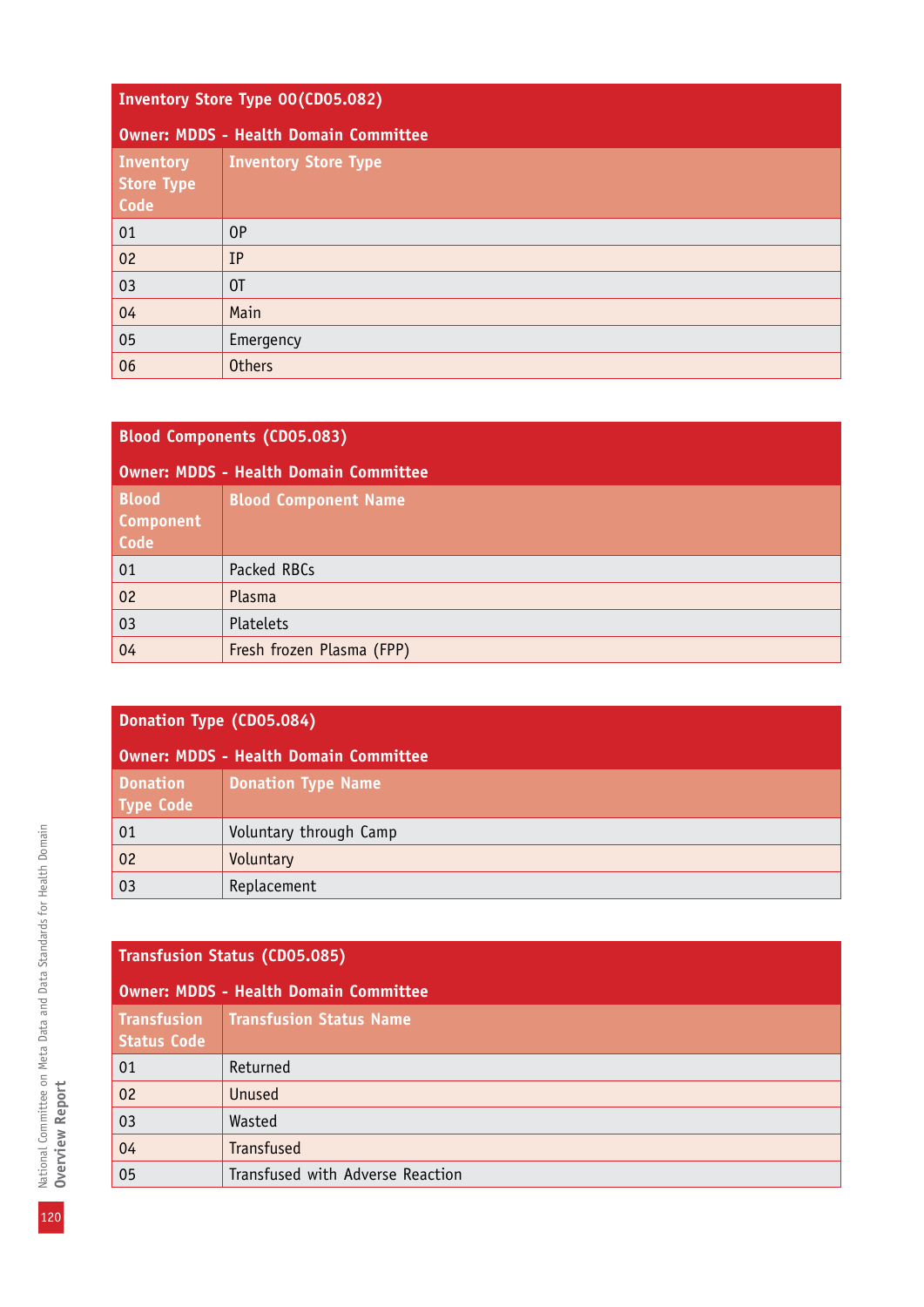| <b>Blood Bank Master (CD05.086)</b><br>Owner: MDDS - Health Domain Committee |                        |                        |
|------------------------------------------------------------------------------|------------------------|------------------------|
| <b>Blood Bank</b><br>$\overline{1}$                                          | <b>Blood Bank Name</b> | <b>Blood Bank Type</b> |
|                                                                              |                        |                        |
| Note: To be populated by Implementer                                         |                        |                        |
|                                                                              |                        |                        |
|                                                                              |                        |                        |
|                                                                              |                        |                        |
|                                                                              |                        |                        |

| <b>Transfusion Adverse Reaction Type (CD05.087)</b> |                                                            |  |
|-----------------------------------------------------|------------------------------------------------------------|--|
| <b>Owner: MDDS - Health Domain Committee</b>        |                                                            |  |
| <b>Adverse</b>                                      | <b>Adverse Reaction Type Name</b>                          |  |
| <b>Reaction</b>                                     |                                                            |  |
| <b>Type Code</b>                                    |                                                            |  |
| 01                                                  | ABO Incompatible Transfusion Reaction                      |  |
| 02                                                  | Acute Hemolytic Transfusion Reaction                       |  |
| 03                                                  | Allergic Reaction - First                                  |  |
| 04                                                  | Allergic Reaction - Recurrent                              |  |
| 05                                                  | Allergic Reaction - Repeating                              |  |
| 06                                                  | Anaphylactic Reaction                                      |  |
| 07                                                  | Delayed Hemolytic Transfusion Reaction                     |  |
| 08                                                  | Delayed Serological Transfusion Reaction                   |  |
| 09                                                  | Graft vs. Host Disease - Transfusion - Associated          |  |
| 10                                                  | No Evidence of Transfusion Reaction                        |  |
| 11                                                  | Non-Hemolytic Fever Chill Transfusion Reaction - First     |  |
| 12                                                  | Non-Hemolytic Fever Chill Transfusion Reaction - Recurrent |  |
| 13                                                  | Non-Hemolytic Fever Chill Transfusion Reaction - Repeating |  |
| 14                                                  | Non-hemolytic Hypotensive Reaction                         |  |
| 15                                                  | Non-Immune Hemolysis                                       |  |
| 16                                                  | Non-Specific, Non-Hemolytic Transfusion Reaction           |  |
| 17                                                  | Post transfusion Purpura                                   |  |
| 18                                                  | Reaction to Bacterial Contamination                        |  |
| 19                                                  | Symptoms most likely due to volume                         |  |

| <b>Ward (CD05.088)</b>                 |                  |  |
|----------------------------------------|------------------|--|
| Owner: MDDS - Health Domain Committee  |                  |  |
| <b>Ward Code</b>                       | <b>Ward Name</b> |  |
|                                        |                  |  |
| Note: Need to populated by Implementer |                  |  |
|                                        |                  |  |
|                                        |                  |  |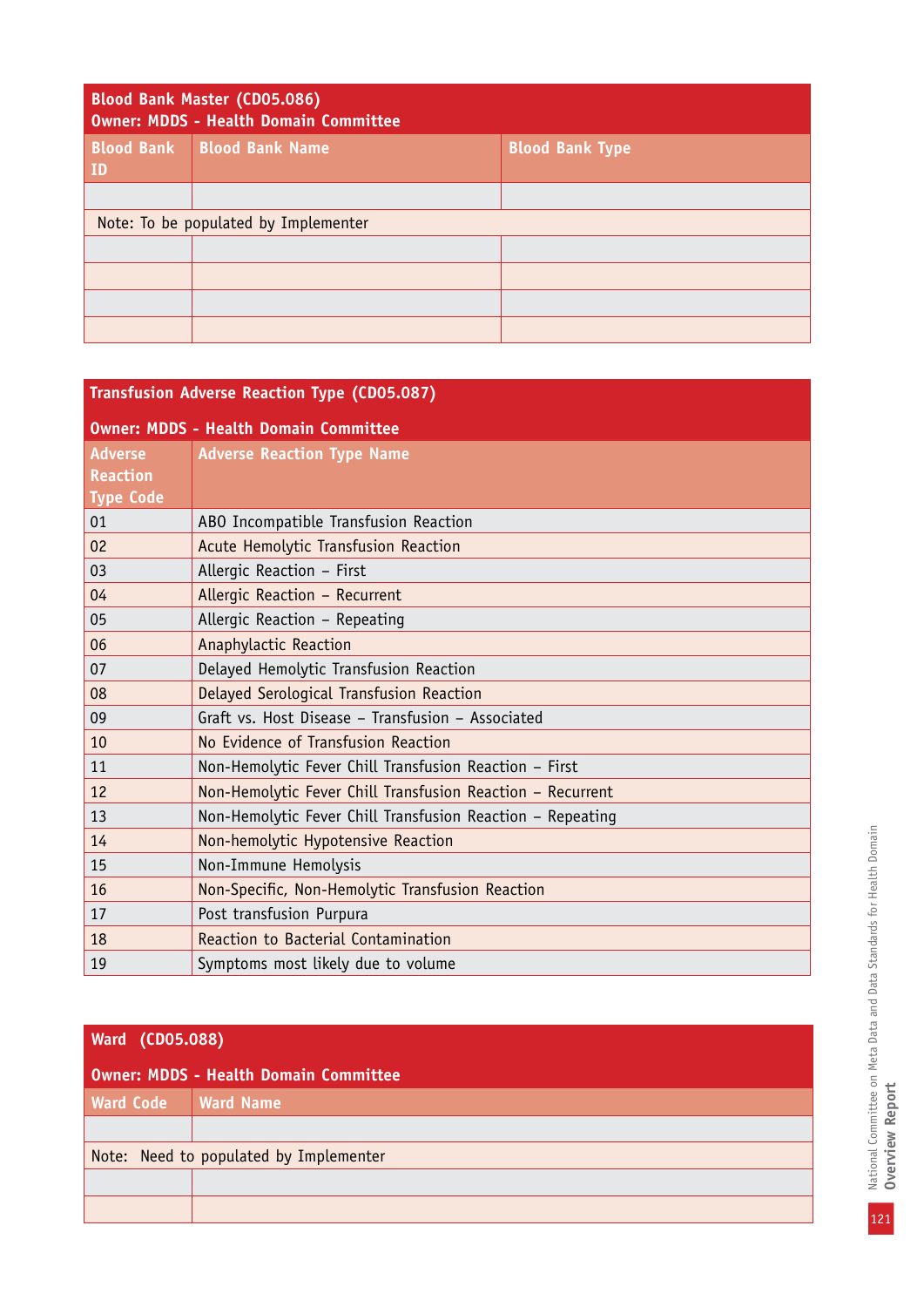| <b>Bed (CD05.089)</b>                  |                 |
|----------------------------------------|-----------------|
| Owner: MDDS - Health Domain Committee  |                 |
| <b>Bed Code</b>                        | <b>Bed Name</b> |
|                                        |                 |
| Note: Need to populated by Implementer |                 |
|                                        |                 |
|                                        |                 |

### **Department (CD05.090)**

| <b>Owner: MDDS - Health Domain Committee</b> |                                      |  |
|----------------------------------------------|--------------------------------------|--|
| <b>Department</b>                            | <b>Department Name</b>               |  |
| <b>Code</b>                                  |                                      |  |
| 01                                           | Anaesthesiology                      |  |
| 02                                           | Anatomy                              |  |
| 03                                           | Biochemistry                         |  |
| 04                                           | <b>Biomedical Engineering</b>        |  |
| 05                                           | <b>Biophysics</b>                    |  |
| 06                                           | <b>Biostatistics</b>                 |  |
| 07                                           | Biotechnology                        |  |
| 08                                           | Cardiology                           |  |
| 09                                           | Centre for Community Medicine        |  |
| 10                                           | College of Nursing                   |  |
| 11                                           | Dermatology & Venereology            |  |
| 12                                           | <b>Dietetics</b>                     |  |
| 13                                           | Endocrinology, Metabolism & Diabetes |  |
| 14                                           | <b>Finance Division</b>              |  |
| 15                                           | Forensic Medicine and Toxicology     |  |
| 16                                           | Gastroenterology and Human Nutrition |  |
| 17                                           | Gastrointestinal Surgery             |  |
| 18                                           | Haematology                          |  |
| 19                                           | Hospital Administration              |  |
| 20                                           | Laboratory Medicine                  |  |
| 21                                           | Medicine                             |  |
| 22                                           | Microbiology                         |  |
| 23                                           | Nephrology                           |  |
| 24                                           | <b>Nuclear Medicine</b>              |  |
| 25                                           | Nuclear Magnetic Resonance Imaging   |  |
| 26                                           | Obstetrics and Gynaecology           |  |
| 26                                           | Orthopaedics                         |  |
| 27                                           | Otorhinolaryngology                  |  |
| 28                                           | Paediatrics                          |  |
| 29                                           | Paediatric Surgery                   |  |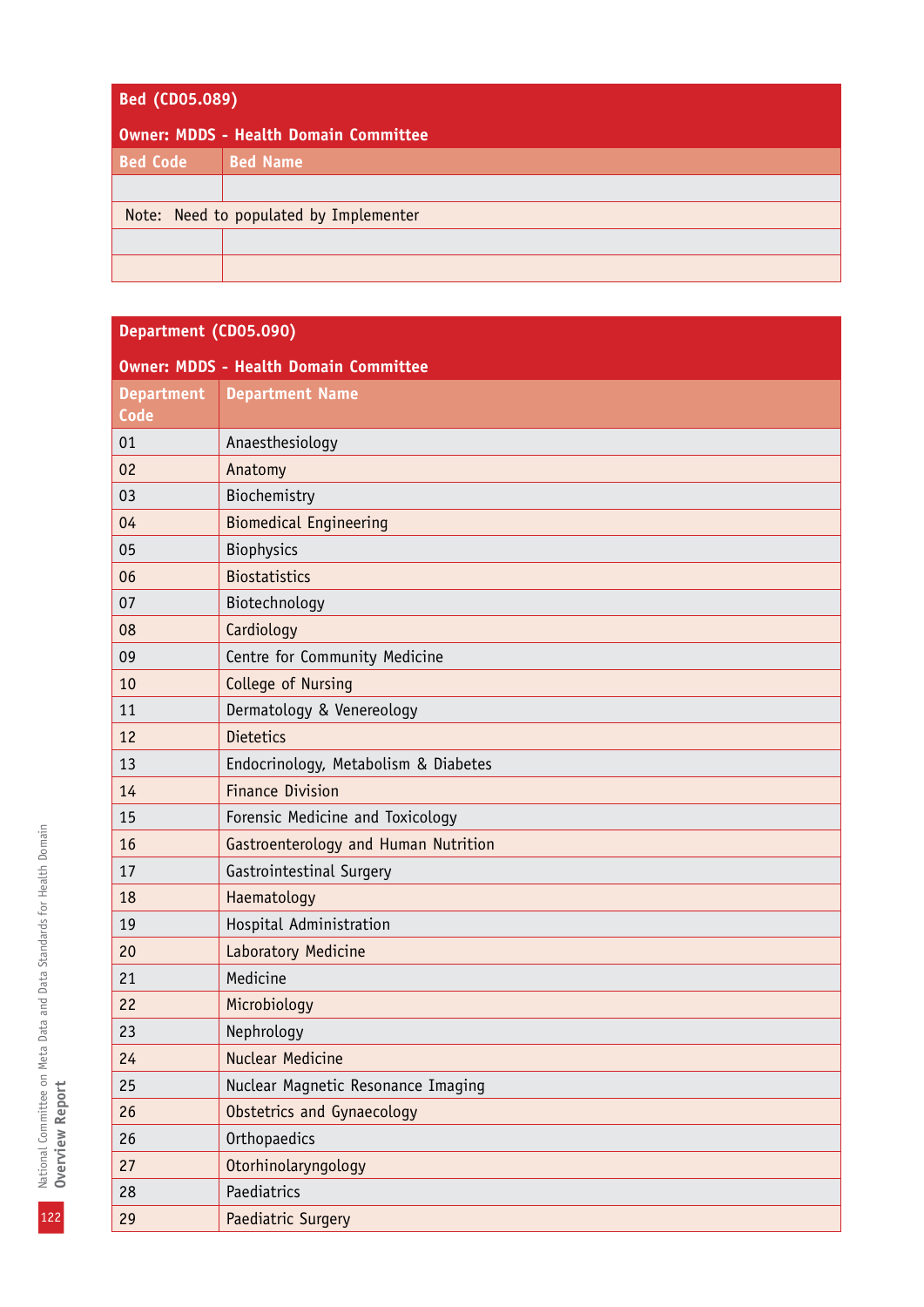| Department (CD05.090)                        |                                        |  |
|----------------------------------------------|----------------------------------------|--|
| <b>Owner: MDDS - Health Domain Committee</b> |                                        |  |
| <b>Department</b><br>Code                    | <b>Department Name</b>                 |  |
| 30                                           | Pathology                              |  |
| 31                                           | Pharmacology                           |  |
| 32                                           | Physiology                             |  |
| 33                                           | Physical Medicine & Rehabilitation     |  |
| 34                                           | Psychiatry                             |  |
| 35                                           | Radio Diagnosis                        |  |
| 36                                           | Reproductive Biology                   |  |
| 37                                           | Surgical Disciplines                   |  |
| 38                                           | Transplant Immunology & Immunogenetics |  |
| 39                                           | Transfusion Medicine (Blood Bank)      |  |
| 40                                           | Urology                                |  |

## **Bed Type (CD05.091)**

### **Owner: MDDS - Health Domain Committee**

| <b>Bed Type</b><br>Code | <b>Bed Type Name</b> |
|-------------------------|----------------------|
| 01                      | Sanctioned           |
| 02                      | Available            |
| 03                      | Functional           |
| 04                      | Non-Functional       |

## **Sterilization Cycle (CD05.092)**

| <b>Owner: MDDS - Health Domain Committee</b> |                                           |                                                                                                                                |
|----------------------------------------------|-------------------------------------------|--------------------------------------------------------------------------------------------------------------------------------|
| <b>Sterilization</b><br><b>Cycle Code</b>    | <b>Sterilization Cycle</b><br><b>Name</b> | <b>Comments</b>                                                                                                                |
| 01                                           | <b>Flash</b>                              | Used to quickly sterilize instruments that were dropped during<br>surgery.                                                     |
| 02                                           | <b>Prevac</b>                             | A prevac cycle is vacuum assisted.                                                                                             |
| 03                                           | Gravity                                   | A gravity cycle is executed at atmospheric pressure.                                                                           |
| 04                                           | Liquid                                    | A cycle specific to sterilizing liquids.                                                                                       |
| 05                                           | <b>Express</b>                            | An express cycle is similar to a flash cycle but the supply item<br>is wrapped.                                                |
| 06                                           | Dart                                      | A dart cycle is a special cycle used to test the integrity of the<br>sterilizer chamber to hold a vacuum.                      |
| 07                                           | Dart Warm-up Cycle                        | A dart warm-up cycle is used to bring the sterilizer chamber<br>up to operating temperature in order to run a dart test cycle. |
| 08                                           | Thermal                                   |                                                                                                                                |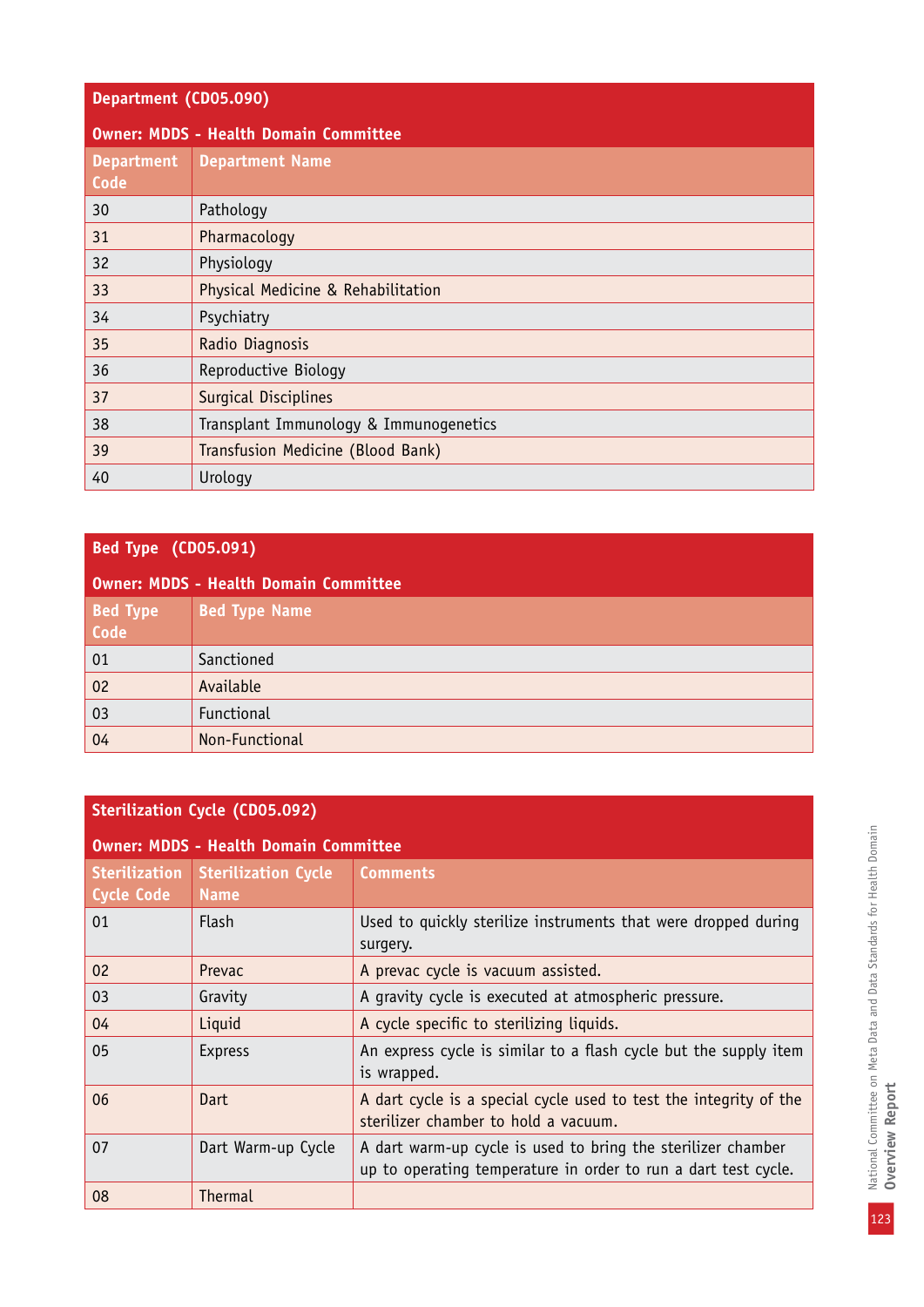| <b>Sterilization Cycle (CD05.092)</b>        |                                                   |                                                                                                                                             |  |
|----------------------------------------------|---------------------------------------------------|---------------------------------------------------------------------------------------------------------------------------------------------|--|
| <b>Owner: MDDS - Health Domain Committee</b> |                                                   |                                                                                                                                             |  |
| <b>Sterilization</b><br><b>Cycle Code</b>    | <b>Sterilization Cycle</b><br><b>Name</b>         | <b>Comments</b>                                                                                                                             |  |
| 09                                           | Isothermal                                        |                                                                                                                                             |  |
| 10                                           | <b>Bowie-Dick Test</b>                            | A Bowie-Dick test cycle is a special cycle used to test the<br>integrity of the sterilizer chamber to hold a vacuum.                        |  |
| 11                                           | Leak Test                                         | A leak test cycle tests the integrity of the sterilizer chamber<br>to hold a vacuum over a specific period of time.                         |  |
| 12                                           | Wrap/Steam Flush<br>Pressure Pulse<br>(Wrap/SFPP) | A Wrap/SFPP cycle uses steam pulses instead of a vacuum<br>during the conditioning phase of the cycle when the supply<br>item is unwrapped. |  |
| 13                                           | Steam Flush Pressure<br>Pulse                     | An SFPP cycle uses steam pulses instead of a vacuum during<br>the conditioning phase of the cycle when the supply item is<br>wrapped.       |  |
| 14                                           | Chemical Wash                                     | A chemical wash cycle.                                                                                                                      |  |
| 15                                           | Peracetic Acid                                    | A peracetic acid cycle.                                                                                                                     |  |
| 16                                           | EO High Temperature                               |                                                                                                                                             |  |
| 17                                           | EO Low Temperature                                |                                                                                                                                             |  |
| 18                                           | Cart Wash                                         |                                                                                                                                             |  |
| 19                                           | Utensil Wash                                      |                                                                                                                                             |  |
| 20                                           | <b>Instrument Wash</b>                            |                                                                                                                                             |  |
| 21                                           | Glassware                                         |                                                                                                                                             |  |
| 22                                           | <b>Plastic Goods Wash</b>                         |                                                                                                                                             |  |
| 23                                           | Anesthesia/<br>Respiratory                        | Special Wash cycle                                                                                                                          |  |
| 24                                           | Gentle                                            | Any Optional Wash cycle                                                                                                                     |  |
| 25                                           | Optional Wash                                     |                                                                                                                                             |  |
| 26                                           | <b>Bedpans</b>                                    |                                                                                                                                             |  |
| 27                                           | Tray/Basin                                        |                                                                                                                                             |  |
| 28                                           | Gen. Purpose                                      |                                                                                                                                             |  |
| 29                                           | Code                                              |                                                                                                                                             |  |
| 30                                           | Rinse                                             |                                                                                                                                             |  |
| 31                                           | Second Rinse                                      |                                                                                                                                             |  |
| 32                                           | Decontamination                                   |                                                                                                                                             |  |
| 33                                           | Autoclave                                         |                                                                                                                                             |  |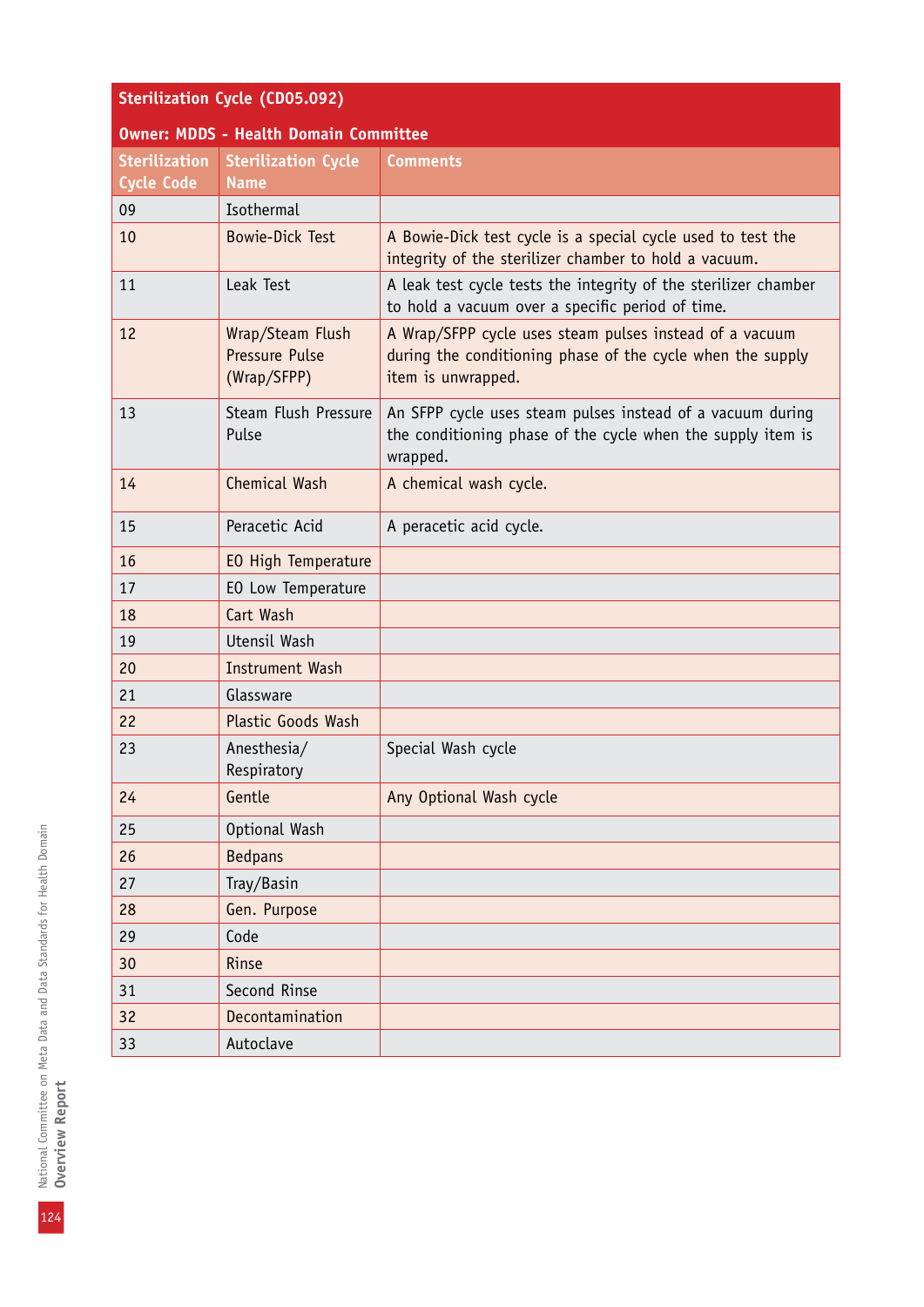| Maintenance Cycle (CD05.093)          |                                      |  |
|---------------------------------------|--------------------------------------|--|
| Owner: MDDS - Health Domain Committee |                                      |  |
| Cycle Code                            | Maintenance   Maintenance Cycle Name |  |
| 01                                    | Sharpening                           |  |
| 02                                    | Polishing                            |  |

| Radiology Center Master (CD05.094)<br><b>Owner: MDDS - Health Domain Committee</b> |                              |                              |
|------------------------------------------------------------------------------------|------------------------------|------------------------------|
| Radiology<br>Center ID                                                             | <b>Radiology Center Name</b> | <b>Radiology Center Type</b> |
|                                                                                    |                              |                              |
| Note: To be populated by Implementer                                               |                              |                              |
|                                                                                    |                              |                              |
|                                                                                    |                              |                              |
|                                                                                    |                              |                              |

| <b>Academic Qualification Level (CD05.095)</b> |                                 |  |
|------------------------------------------------|---------------------------------|--|
| <b>Owner: MDDS - Health Domain Committee</b>   |                                 |  |
| <b>Qualification</b><br><b>Level Code</b>      | <b>Qualification Level Name</b> |  |
| 01                                             | Primary                         |  |
| 02                                             | <b>High School</b>              |  |
| 03                                             | <b>Higher Secondary</b>         |  |
| 04                                             | Graduation                      |  |
| 05                                             | Post-Graduation                 |  |
| 06                                             | Doctorate                       |  |
| 07                                             | Specialization                  |  |
| 08                                             | Certification                   |  |
| 09                                             | Diploma                         |  |
| 10                                             | PG Diploma                      |  |
| 11                                             | Advance Diploma                 |  |
| 12                                             | Post-Doctoral Fellowship        |  |
| 13                                             | Fellowship                      |  |
| 14                                             | Dual Degree Program             |  |

National Committee on Meta Data and Data Standards for Health Domain<br>Overview Report National Committee on Meta Data and Data Standards for Health Domain **Overview Report**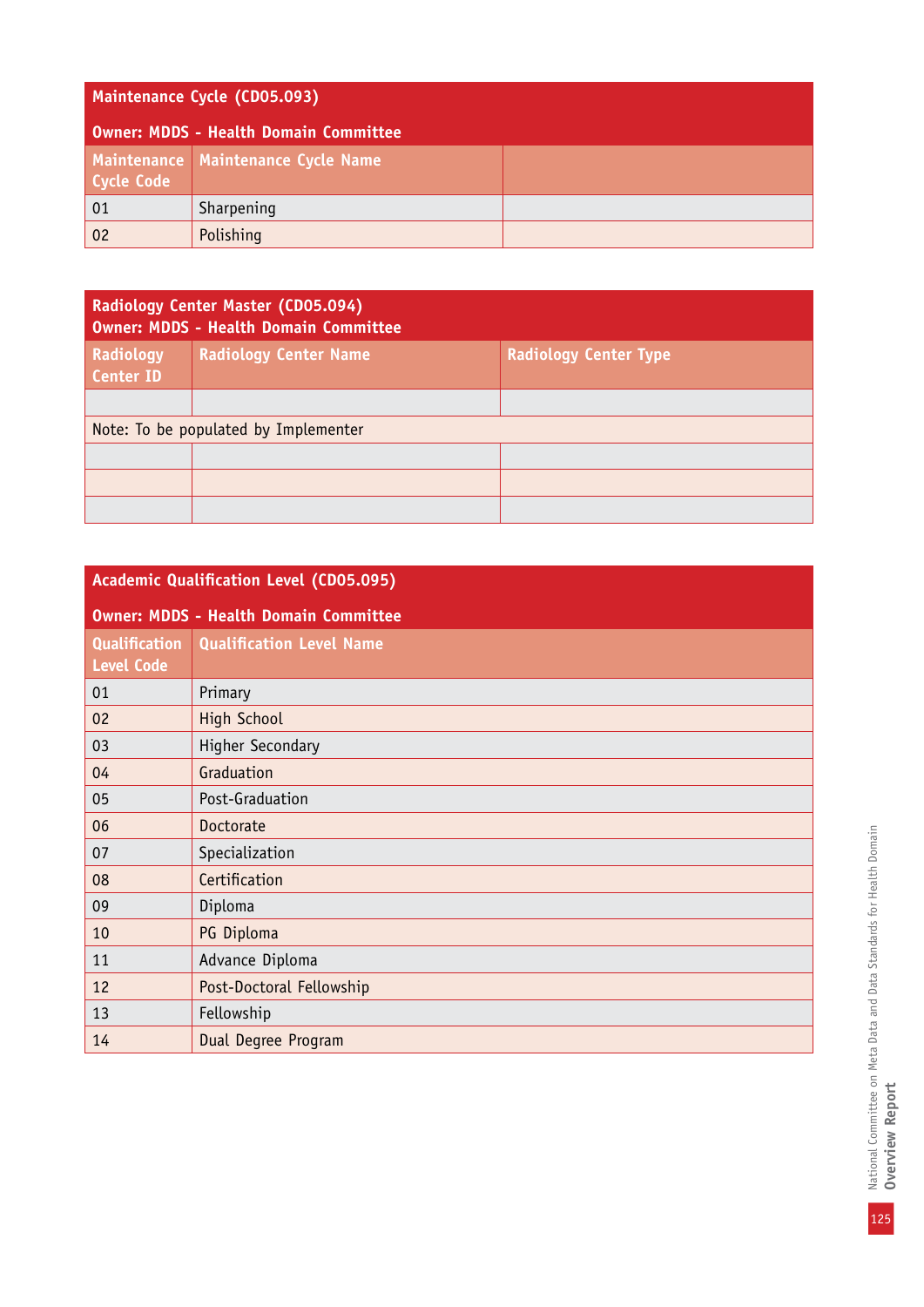| <b>Academic Qualification Type (CD05.096)</b> |                                |  |
|-----------------------------------------------|--------------------------------|--|
| <b>Owner: MDDS - Health Domain Committee</b>  |                                |  |
| Qualification                                 | <b>Qualification Type Name</b> |  |
| <b>Type Code</b>                              |                                |  |
| 01                                            | <b>MBBS</b>                    |  |
| 02                                            | <b>BDS</b>                     |  |
| 03                                            | <b>BAMS</b>                    |  |
| 04                                            | <b>BHMS</b>                    |  |
| 05                                            | <b>BUMS</b>                    |  |
| 06                                            | <b>BSc</b>                     |  |
| 07                                            | <b>B</b> Pharma                |  |
| 08                                            | <b>BPT</b>                     |  |
| 09                                            | <b>LLB</b>                     |  |
| 10                                            | <b>BA</b>                      |  |
| 11                                            | <b>B</b> Com                   |  |
| 12                                            | <b>B</b> Tech                  |  |
| 13                                            | <b>BBA</b>                     |  |
| 14                                            | <b>BCA</b>                     |  |
| 15                                            | <b>BE</b>                      |  |
| 16                                            | <b>MD</b>                      |  |
| 17                                            | <b>MS</b>                      |  |
| 18                                            | M Pharma                       |  |
| 19                                            | <b>MSc</b>                     |  |
| 20                                            | M Phil                         |  |
| 21                                            | <b>MHA</b>                     |  |
| 22                                            | <b>MPH</b>                     |  |

| <b>Academic Qualification Type (CD05.096)</b> |                                |  |
|-----------------------------------------------|--------------------------------|--|
| <b>Owner: MDDS - Health Domain Committee</b>  |                                |  |
| <b>Qualification</b>                          | <b>Qualification Type Name</b> |  |
| <b>Type Code</b>                              |                                |  |
| 23                                            | <b>MBA</b>                     |  |
| 24                                            | <b>MA</b>                      |  |
| 25                                            | M Tech                         |  |
| 26                                            | <b>MDS</b>                     |  |
| 27                                            | <b>LLM</b>                     |  |
| 28                                            | <b>MCA</b>                     |  |
| 29                                            | M Com                          |  |
| 30                                            | <b>ME</b>                      |  |
| 31                                            | D Phil                         |  |
| 32                                            | MCh                            |  |
| 33                                            | <b>DM</b>                      |  |
| 34                                            | PhD                            |  |
| 35                                            | <b>ANM Certification</b>       |  |
| 36                                            | <b>GNM Diploma</b>             |  |
| 37                                            | <b>B</b> Arch                  |  |
| 38                                            | <b>B</b> Ed                    |  |
| 39                                            | <b>BVSc</b>                    |  |
| 40                                            | CA                             |  |
| 41                                            | CS                             |  |
| 42                                            | <b>MVSc</b>                    |  |
| 43                                            | <b>MCM</b>                     |  |
| 44                                            | <b>Others</b>                  |  |

# **Employment Type (CD05.097)**

| <b>Owner: MDDS - Health Domain Committee</b> |                             |  |  |
|----------------------------------------------|-----------------------------|--|--|
| <b>Employment</b><br><b>Type Code</b>        | <b>Employment Type Name</b> |  |  |
| 01                                           | Permanent                   |  |  |
| 02                                           | Contractual                 |  |  |
| 03                                           | Casual                      |  |  |
| 04                                           | Part Time                   |  |  |
| 05                                           | <b>Others</b>               |  |  |

| Authority (CD05.098)                         |                       |  |
|----------------------------------------------|-----------------------|--|
| <b>Owner: MDDS - Health Domain Committee</b> |                       |  |
| <b>Authority</b><br>Code                     | <b>Authority Name</b> |  |
|                                              |                       |  |
|                                              |                       |  |
| Note: To be populated by Implementer         |                       |  |
|                                              |                       |  |
|                                              |                       |  |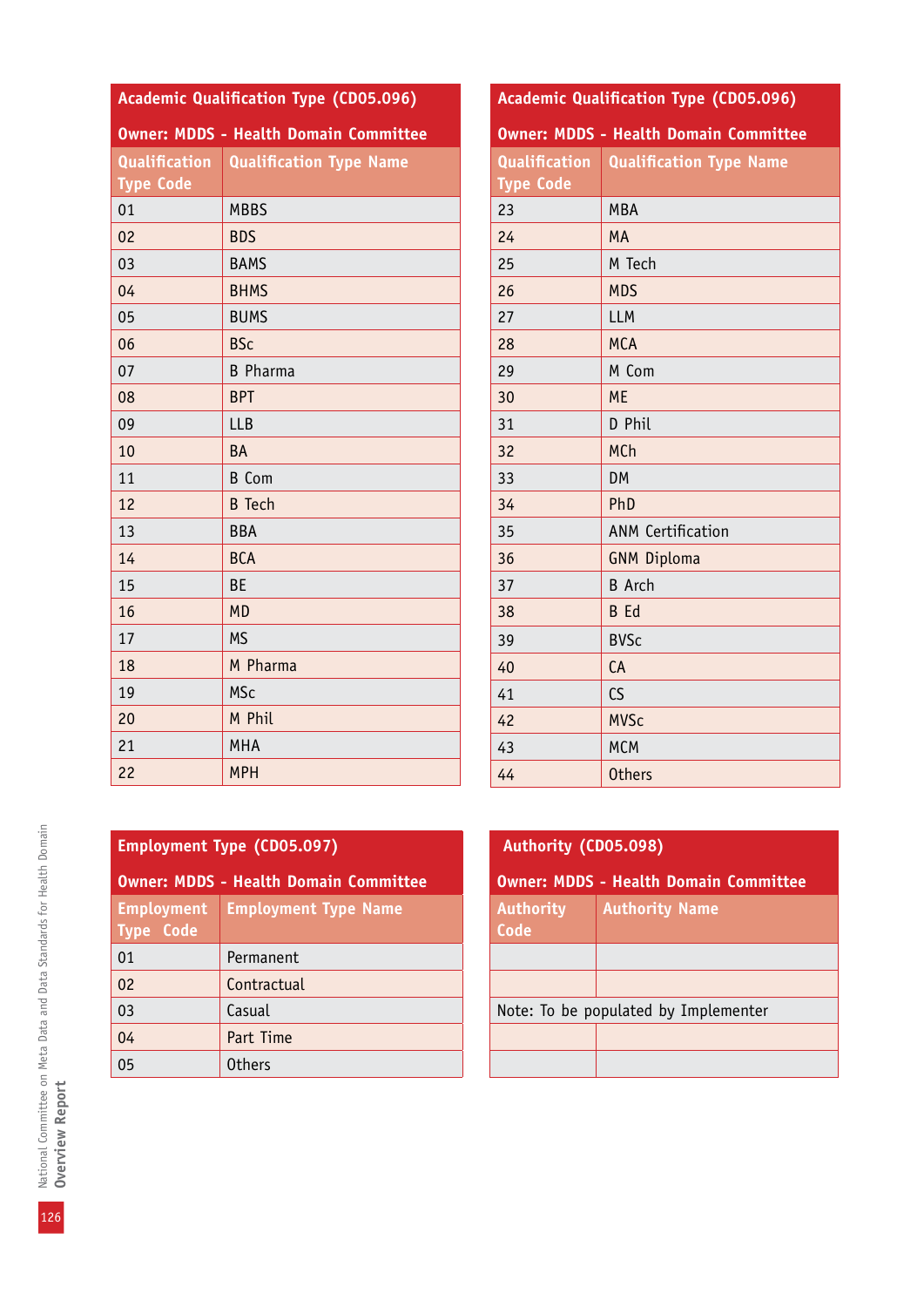| <b>Employee Designation (CD05.099)</b>       |                                                   |  |  |
|----------------------------------------------|---------------------------------------------------|--|--|
| <b>Owner: MDDS - Health Domain Committee</b> |                                                   |  |  |
| <b>Designation</b><br>Code                   | <b>Designation Name</b>                           |  |  |
| 01                                           | Accountant                                        |  |  |
| 02                                           | <b>Accounts Assistant</b>                         |  |  |
| 03                                           | <b>Accounts Manager</b>                           |  |  |
| 04                                           | Peon                                              |  |  |
| 05                                           | <b>Additional Director</b>                        |  |  |
| 06                                           | Anesthetist                                       |  |  |
| 07                                           | <b>ANM</b>                                        |  |  |
| 08                                           | <b>Assistant Clinical Pathologist</b>             |  |  |
| 09                                           | Assistant Director                                |  |  |
| 10                                           | Assistant Drug Controller                         |  |  |
| 11                                           | Assistant Engineer                                |  |  |
| 12                                           | <b>Ayurvedic Medical Officer</b>                  |  |  |
| 13                                           | Bacteriologist                                    |  |  |
| 14                                           | <b>Basic Health Inspector</b>                     |  |  |
| 15                                           | <b>Basic Health Worker</b>                        |  |  |
| 16                                           | <b>Bio-Medical Engineer</b>                       |  |  |
| 17                                           | Bio-Medical Engineering Expert                    |  |  |
| 18                                           | <b>Bio-Medical Waste Management</b><br>Expert     |  |  |
| 19                                           | Block Accounts-cum-M&E Officer                    |  |  |
| 20                                           | <b>Block Community Mobilizer</b>                  |  |  |
| 21                                           | <b>Block Extension Educator</b>                   |  |  |
| 22                                           | <b>Block Health Manager</b>                       |  |  |
| 23                                           | <b>Chartered Accountant</b>                       |  |  |
| 24                                           | Chaukidar (Night Guard)                           |  |  |
| 25                                           | Chief Medical Officer                             |  |  |
| 26                                           | Cholera Invigilator                               |  |  |
| 27                                           | Civil Assistant Surgeon                           |  |  |
| 28                                           | Civil Surgeon                                     |  |  |
| 29                                           | Civil Surgeon-cum-Chief Medical<br><b>Officer</b> |  |  |
| 30                                           | <b>Clerk</b>                                      |  |  |
| 31                                           | Compounder                                        |  |  |
| 32                                           | Computer (Compiler)                               |  |  |
| 33                                           | Computer Operator/Computer                        |  |  |
| 34                                           | <b>Computer Programmer</b>                        |  |  |
| 35                                           | Consultant                                        |  |  |
| 36                                           | Cook/Cook Servant                                 |  |  |
| 37                                           | Councellor                                        |  |  |

| <b>Employee Designation (CD05.099)</b> |                                              |  |  |
|----------------------------------------|----------------------------------------------|--|--|
|                                        | <b>Owner: MDDS - Health Domain Committee</b> |  |  |
| <b>Designation</b>                     | <b>Designation Name</b>                      |  |  |
| Code                                   |                                              |  |  |
| 38                                     | Curator                                      |  |  |
| 39                                     | Data Assistant                               |  |  |
| 40                                     | Data Entry Operator/Data<br><b>Operator</b>  |  |  |
| 41                                     | Data Manager                                 |  |  |
| 42                                     | Dental Doctor                                |  |  |
| 43                                     | Dental Surgeon                               |  |  |
| 44                                     | Deputy Director                              |  |  |
| 45                                     | Deputy Superintendent                        |  |  |
| 46                                     | Dispenser                                    |  |  |
| 47                                     | Dietician                                    |  |  |
| 48                                     | Director                                     |  |  |
| 49                                     | District Accounts Manager                    |  |  |
| 50                                     | District Community Mobilizer<br>(ASHA)       |  |  |
| 51                                     | District Data Assistant (ASHA)               |  |  |
| 52                                     | District Data Manager                        |  |  |
| 53                                     | District IDD/Filaria Officer                 |  |  |
| 54                                     | District Immunization Officer                |  |  |
| 55                                     | District AYUSH Medical Officer               |  |  |
| 56                                     | District Leprosy Officer                     |  |  |
| 57                                     | District Malaria Officer                     |  |  |
| 58                                     | District Planning Coordinator                |  |  |
| 59                                     | District Programme Manager                   |  |  |
| 60                                     | District Tuberculosis Officer                |  |  |
| 61                                     | Divisional ASHA Coordinator                  |  |  |
| 62                                     | <b>Dresser</b>                               |  |  |
| 63                                     | <b>Driver</b>                                |  |  |
| 64                                     | Drug Inspector                               |  |  |
| 65                                     | <b>ECG Technician</b>                        |  |  |
| 66                                     | Electrician                                  |  |  |
| 67                                     | Epidemiologist-Medico                        |  |  |
| 68                                     | Epidemiologist-Non Medico                    |  |  |
| 69                                     | Eye Assistant                                |  |  |
| 70                                     | Eye Surgeon                                  |  |  |
| 71                                     | Family Welfare Worker                        |  |  |
| 72                                     | <b>Female Paramedical Worker</b>             |  |  |
| 73                                     | Female Ward Attendant                        |  |  |
| 74                                     | <b>Field Coordinator</b>                     |  |  |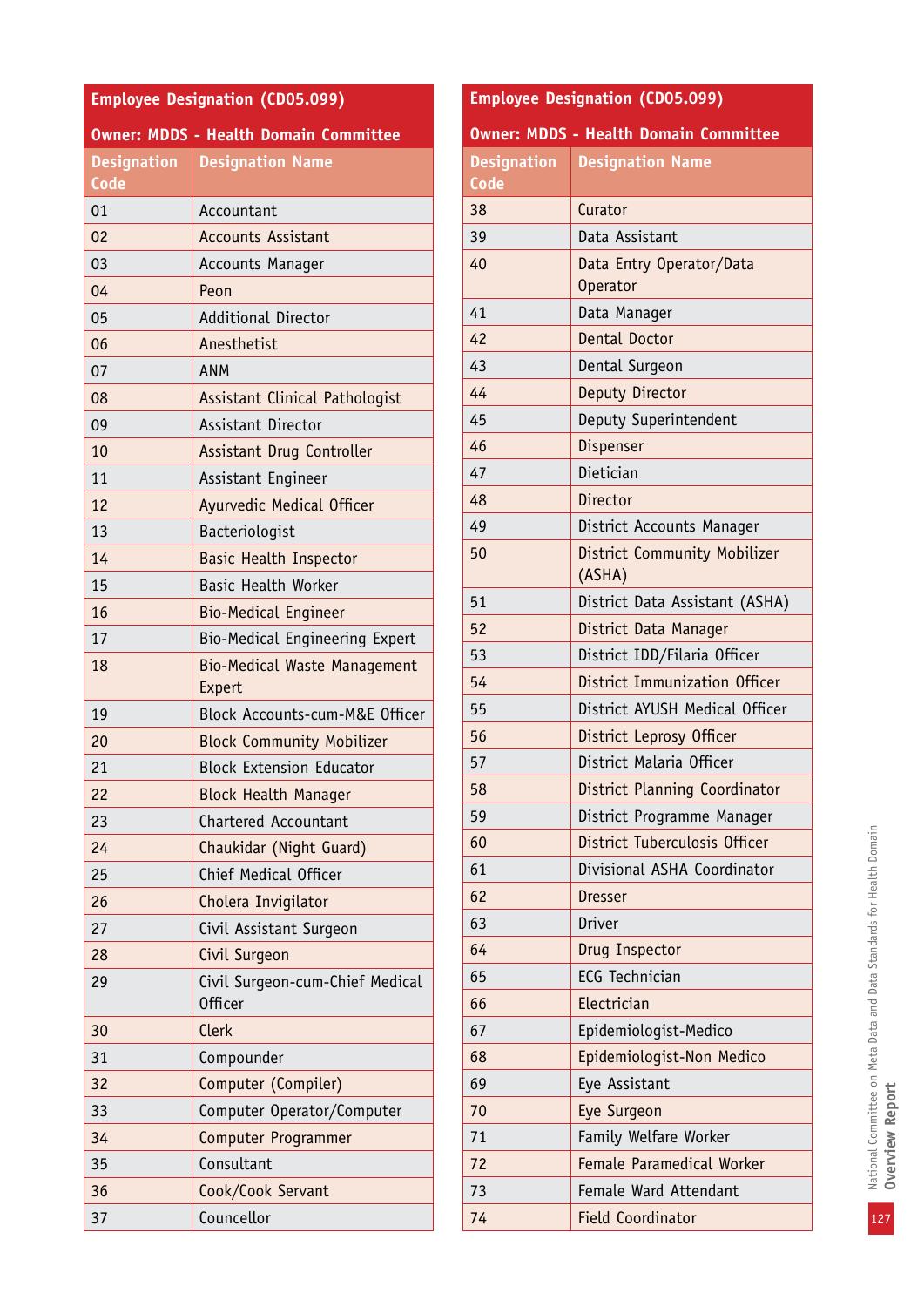| <b>Employee Designation (CD05.099)</b>       |                                              |  |  |  |
|----------------------------------------------|----------------------------------------------|--|--|--|
| <b>Owner: MDDS - Health Domain Committee</b> |                                              |  |  |  |
| <b>Designation</b>                           | <b>Designation Name</b>                      |  |  |  |
| Code                                         |                                              |  |  |  |
| 75                                           | Field Worker                                 |  |  |  |
| 76                                           | Filaria Inspector                            |  |  |  |
| 77                                           | Filaria officer                              |  |  |  |
| 78                                           | <b>Finance Analyst</b>                       |  |  |  |
| 79                                           | Finance Manager                              |  |  |  |
| 80                                           | <b>Head Clerk</b>                            |  |  |  |
| 81                                           | <b>HMIS Supervisor</b>                       |  |  |  |
| 82                                           | Homeopathy Medical Officer                   |  |  |  |
| 83                                           | Hospital Manager                             |  |  |  |
| 84                                           | <b>IDSP Officer</b>                          |  |  |  |
| 85                                           | Joint Director                               |  |  |  |
| 86                                           | Lab Assistant                                |  |  |  |
| 87                                           | Lab Technician                               |  |  |  |
| 88                                           | Laboratory Attendant                         |  |  |  |
| 89                                           | Ladies Health Visitor                        |  |  |  |
| 90                                           | Legal Expert                                 |  |  |  |
| 91                                           | Male Ward Attendant                          |  |  |  |
| 92                                           | Matron                                       |  |  |  |
| 93                                           | <b>Medical Officer</b>                       |  |  |  |
| 94                                           | Medical Officer (Trainee Reserve<br>Posting) |  |  |  |
| 95                                           | Medical Officer -in -Charge                  |  |  |  |
| 96                                           | Microbiologist                               |  |  |  |
| 97                                           | MIS Assistant                                |  |  |  |
| 98                                           | Monitoring and Evaluation<br><b>Officer</b>  |  |  |  |
| 99                                           | <b>Nurse</b>                                 |  |  |  |
| 100                                          | Nurse "A Grade"                              |  |  |  |
| 101                                          | Occupational Therapist                       |  |  |  |
| 102                                          | Office Assistant                             |  |  |  |
| 103                                          | Office Attendant                             |  |  |  |
| 104                                          | <b>Operation Theatre Assistant</b>           |  |  |  |
| 105                                          | Ophthalmic Assistant                         |  |  |  |
| 106                                          | Pathologist                                  |  |  |  |
| 107                                          | Pharmacist                                   |  |  |  |
| 108                                          | PHN (Public Health Nurse)                    |  |  |  |
| 109                                          | Physiotherapist                              |  |  |  |
| 110                                          | Procurement Expert                           |  |  |  |

| <b>Employee Designation (CD05.099)</b>       |                                                    |  |  |  |
|----------------------------------------------|----------------------------------------------------|--|--|--|
| <b>Owner: MDDS - Health Domain Committee</b> |                                                    |  |  |  |
| <b>Designation</b>                           | <b>Designation Name</b>                            |  |  |  |
| Code                                         |                                                    |  |  |  |
| 111                                          | Programme Officer                                  |  |  |  |
| 112                                          | <b>Public Health Manager</b>                       |  |  |  |
| 113                                          | <b>Quality Assurance Manager</b>                   |  |  |  |
| 114                                          | Refractionists                                     |  |  |  |
| 115                                          | Resident Clinical Pathologist                      |  |  |  |
| 116                                          | <b>Resident Medical Officer</b>                    |  |  |  |
| 117                                          | Resident Medical Officer<br>- AYUSH                |  |  |  |
| 118                                          | Senior Consultant                                  |  |  |  |
| 119                                          | Senior Medical Officer                             |  |  |  |
| 120                                          | Senior Resident                                    |  |  |  |
| 121                                          | Senior Sister Tutor                                |  |  |  |
| 122                                          | Senior Treatment Supervisor                        |  |  |  |
| 123                                          | Senior Tuberculosis Laboratory<br>Supervisor       |  |  |  |
| 124                                          | Sonologist                                         |  |  |  |
| 125                                          | <b>State Consultant</b>                            |  |  |  |
| 126                                          | <b>State Immunization Officer</b>                  |  |  |  |
| 127                                          | State Programme Manager                            |  |  |  |
| 128                                          | <b>State Programme Officer</b>                     |  |  |  |
| 129                                          | <b>Statistical Assistant</b>                       |  |  |  |
| 130                                          | Statistician                                       |  |  |  |
| 131                                          | Store Keeper                                       |  |  |  |
| 132                                          | Surgeon                                            |  |  |  |
| 133                                          | Sweeper                                            |  |  |  |
| 134                                          | <b>Trend Dai</b>                                   |  |  |  |
| 135                                          | Typist                                             |  |  |  |
| 136                                          | Unani Medical Officer                              |  |  |  |
| 137                                          | Vaccinator                                         |  |  |  |
| 138                                          | Vaccine Logistic Manager                           |  |  |  |
| 139                                          | Vector Bond Disease (VBD)<br>Consultant            |  |  |  |
| 140                                          | <b>Ward Attendant</b>                              |  |  |  |
| 141                                          | <b>Ward Sister</b>                                 |  |  |  |
| 142                                          | X Ray Technician                                   |  |  |  |
| 143                                          | <b>Accredited Social Health</b><br>Activist (ASHA) |  |  |  |
| 144                                          | <b>Other Community Health</b><br><b>Workers</b>    |  |  |  |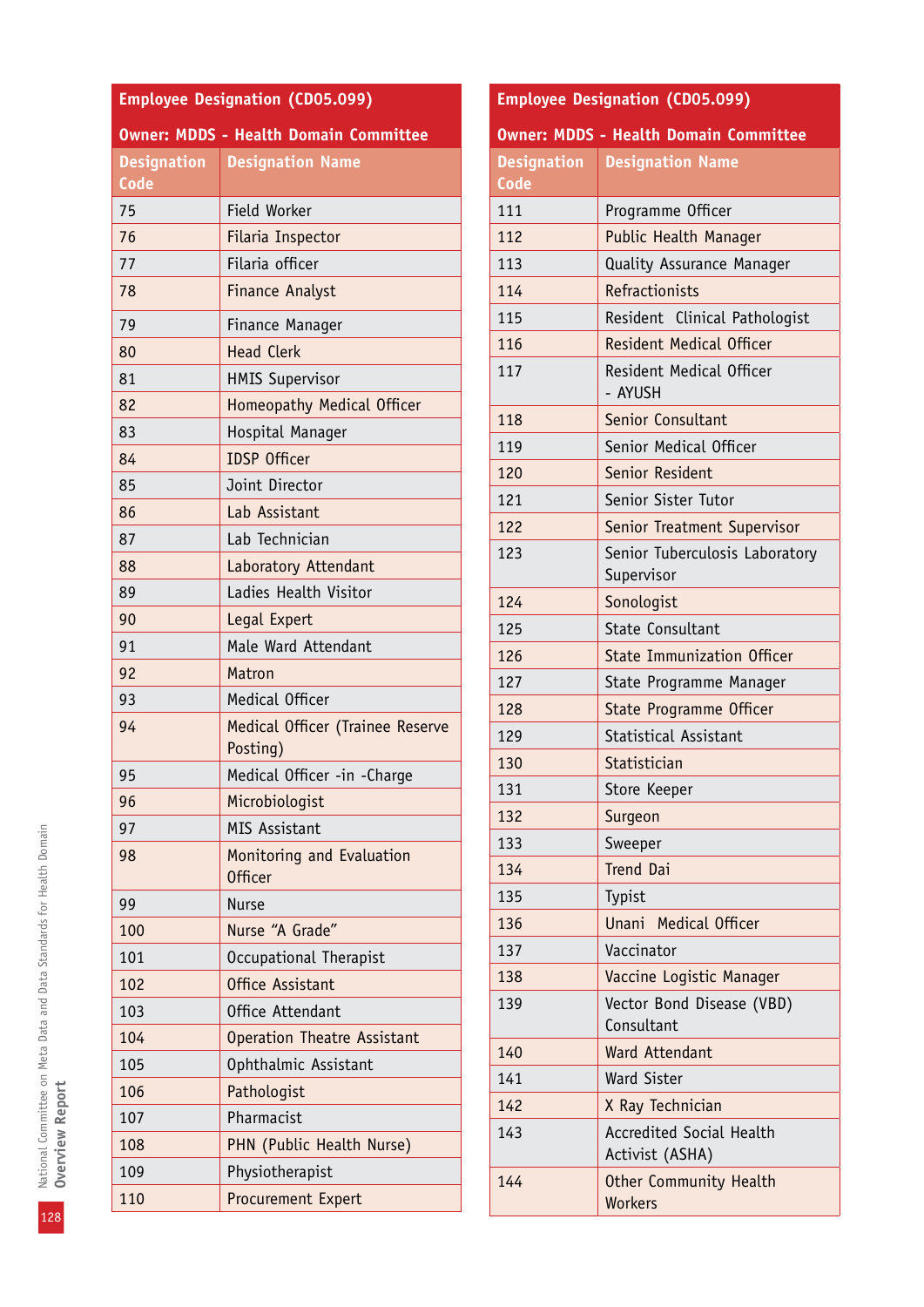| <b>HR Training Program (CD05.100)</b>        |                                |  |  |
|----------------------------------------------|--------------------------------|--|--|
| <b>Owner: MDDS - Health Domain Committee</b> |                                |  |  |
| <b>Training</b>                              | <b>Training Program Name</b>   |  |  |
| <b>Program</b>                               |                                |  |  |
| Code                                         |                                |  |  |
| 01                                           | Pre-IMNCI                      |  |  |
| 02                                           | <b>General IMNCI</b>           |  |  |
| 03                                           | F-IMNCI                        |  |  |
| 04                                           | <b>HBNC</b>                    |  |  |
| 05                                           | <b>LBW Protocols</b>           |  |  |
| 06                                           | <b>NBSU</b>                    |  |  |
| 07                                           | SAM/MAM                        |  |  |
| 08                                           | <b>AMTSL</b>                   |  |  |
| 09                                           | <b>SBA</b>                     |  |  |
| 10                                           | <b>EMOC</b>                    |  |  |
| 11                                           | <b>LSAS</b>                    |  |  |
| 12                                           | <b>BEmONC</b>                  |  |  |
| 13                                           | <b>IUCD</b> insertion training |  |  |
| 14                                           | PPIUCD                         |  |  |
| 15                                           | <b>NSV</b>                     |  |  |
| 16                                           | Contraceptive update           |  |  |
| 17                                           | Mini Lap                       |  |  |
| 18                                           | Laparoscopic                   |  |  |
| 19                                           | <b>MVA</b>                     |  |  |
| 20                                           | RTI/STI                        |  |  |

| <b>HR Training Program (CD05.100)</b>        |                                      |  |  |
|----------------------------------------------|--------------------------------------|--|--|
| <b>Owner: MDDS - Health Domain Committee</b> |                                      |  |  |
| <b>Training</b>                              | <b>Training Program Name</b>         |  |  |
| Program                                      |                                      |  |  |
| Code                                         |                                      |  |  |
| 21                                           | <b>Blood Storage</b>                 |  |  |
| 22                                           | <b>Integrated Refresher Training</b> |  |  |
| 23                                           | <b>ARSH</b>                          |  |  |
| 24                                           | <b>Gender Sensitization</b>          |  |  |
| 25                                           | USG training for Congenital          |  |  |
|                                              | anomaly                              |  |  |
| 26                                           | Skill based training for Lab         |  |  |
|                                              | Technician                           |  |  |
| 27                                           | Skill based training for             |  |  |
|                                              | Pharmacist                           |  |  |
| 28                                           | <b>VHSC</b> members                  |  |  |
| 29                                           | Managerial Skills                    |  |  |
| 30                                           | <b>Accounts</b>                      |  |  |
| 31                                           | Tally                                |  |  |
| 32                                           | <b>Bio-Medical Waste Management</b>  |  |  |
| 33                                           | <b>HMIS</b>                          |  |  |
| 34                                           | <b>MCTS</b>                          |  |  |
| 35                                           | Leadership and motivation            |  |  |
| 36                                           | MCH Skill Lab Training               |  |  |

## **Mode of Payment (CD05.101)**

| <b>Owner: MDDS - Health Domain Committee</b> |  |  |  |
|----------------------------------------------|--|--|--|
| <b>Mode of Payment Name</b>                  |  |  |  |
| Cheque                                       |  |  |  |
| <b>NEFT</b>                                  |  |  |  |
| <b>RTGS</b>                                  |  |  |  |
| Demand Draft                                 |  |  |  |
| Cash                                         |  |  |  |
| Credit Card                                  |  |  |  |
| Debit Card                                   |  |  |  |
| <b>Vouchers</b>                              |  |  |  |
| Paypal                                       |  |  |  |
| Cash Card                                    |  |  |  |
| Mobile Money                                 |  |  |  |
| Netbanking                                   |  |  |  |
| <b>Others</b>                                |  |  |  |
|                                              |  |  |  |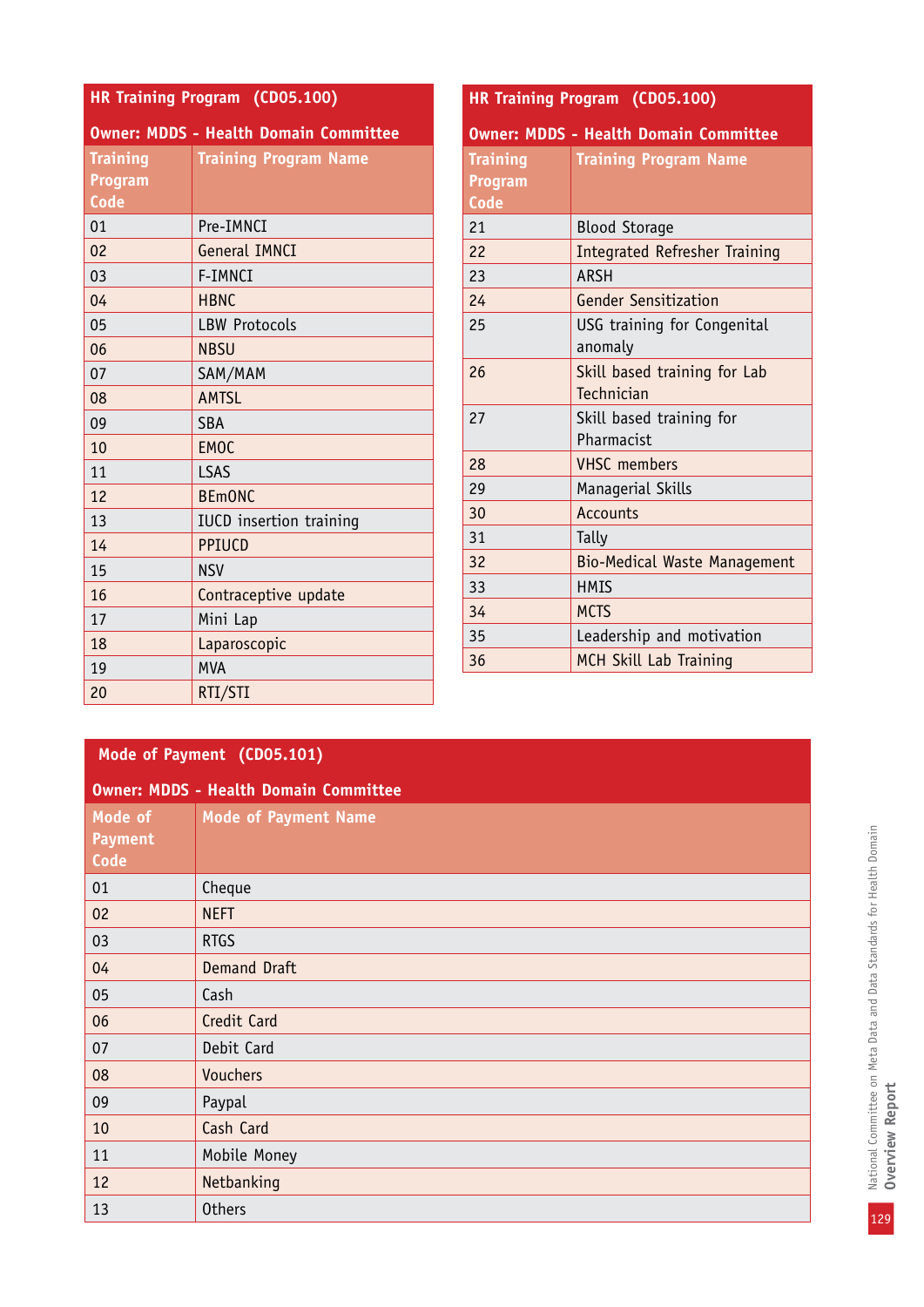| <b>Board or University (CD05.102)</b>        |                                                                       |                                                     |                                |
|----------------------------------------------|-----------------------------------------------------------------------|-----------------------------------------------------|--------------------------------|
| <b>Owner: MDDS - Health Domain Committee</b> |                                                                       |                                                     |                                |
| <b>Board or</b><br><b>University</b><br>Code | <b>Board or University Name</b>                                       | <b>Board or</b><br><b>University</b><br><b>Flag</b> | <b>Deemed</b><br><b>Status</b> |
| 01                                           | Board of Intermediate Education Andhra Pradesh                        | <b>Board</b>                                        | N/A                            |
| 02                                           | Board of Secondary Education Andhra Pradesh                           | <b>Board</b>                                        | N/A                            |
| 03                                           | Assam Higher Secondary Education Council                              | <b>Board</b>                                        | N/A                            |
| 04                                           | Board of Secondary Education Assam                                    | <b>Board</b>                                        | N/A                            |
| 05                                           | Bihar Intermediate Education Council                                  | <b>Board</b>                                        | N/A                            |
| 06                                           | <b>Bihar School Examination Board</b>                                 | <b>Board</b>                                        | N/A                            |
| 07                                           | Central Board of Secondary Education                                  | <b>Board</b>                                        | N/A                            |
| 08                                           | Council for the Indian School Certificate Examinations                | <b>Board</b>                                        | N/A                            |
| 09                                           | Goa Board of Secondary And Higher Secondary Education                 | <b>Board</b>                                        | N/A                            |
| 10                                           | Gujrat Secondary and Higher Secondary Education Board                 | <b>Board</b>                                        | N/A                            |
| 11                                           | Haryana Board of School Education                                     | <b>Board</b>                                        | N/A                            |
| 12                                           | H.P. Board of School Education                                        | <b>Board</b>                                        | N/A                            |
| 13                                           | J&K State Board of School Education                                   | <b>Board</b>                                        | N/A                            |
| 14                                           | Government of Karnataka Dept. of Pre-University Education             | <b>Board</b>                                        | N/A                            |
| 15                                           | Karnataka Secondary Education Examination Board                       | <b>Board</b>                                        | N/A                            |
| 16                                           | Kerala Board of Public Examination Pareeksha Bhawan,<br>Poojapura     | <b>Board</b>                                        | N/A                            |
| 17                                           | Kerala Board of Higher Secondary Education                            | <b>Board</b>                                        | N/A                            |
| 18                                           | Maharastra State Board Of Secondary and Higher Secondary<br>Education | <b>Board</b>                                        | N/A                            |
| 19                                           | Board of Secondary Education                                          | <b>Board</b>                                        | N/A                            |
| 20                                           | M.P. State Open School Board of Secondary Education<br>Campus         | <b>Board</b>                                        | N/A                            |
| 21                                           | Board of Education Manipur                                            | <b>Board</b>                                        | N/A                            |
| 22                                           | Council of Higher Secondary Education, Manipur                        | <b>Board</b>                                        | N/A                            |
| 23                                           | Meghalaya Board of School Education                                   | <b>Board</b>                                        | N/A                            |
| 24                                           | Mizoram Board of School Education                                     | <b>Board</b>                                        | N/A                            |
| 25                                           | Nagaland Board of School Education                                    | <b>Board</b>                                        | N/A                            |
| 26                                           | National Institute of Open Schooling                                  | <b>Board</b>                                        | N/A                            |
| 27                                           | Council of Higher Secondary Education, Orissa                         | <b>Board</b>                                        | N/A                            |
| 28                                           | Board of Secondary Education, Orrisa                                  | <b>Board</b>                                        | N/A                            |
| 29                                           | Punjab School Education Board                                         | <b>Board</b>                                        | N/A                            |
| 30                                           | Board of Secondary Education, Rajasthan                               | <b>Board</b>                                        | N/A                            |
| 31                                           | Tamilnadu State Board of School Examinations                          | <b>Board</b>                                        | N/A                            |
| 32                                           | Tamilnadu Board of Higher Secondary Education                         | <b>Board</b>                                        | N/A                            |
| 33                                           | Tripurra Board of Secondary Education                                 | <b>Board</b>                                        | N/A                            |
| 34                                           | U.P. Board of High School & Intermediate Education                    | <b>Board</b>                                        | N/A                            |
| 35                                           | West Bengal Board of Secondary Education                              | <b>Board</b>                                        | N/A                            |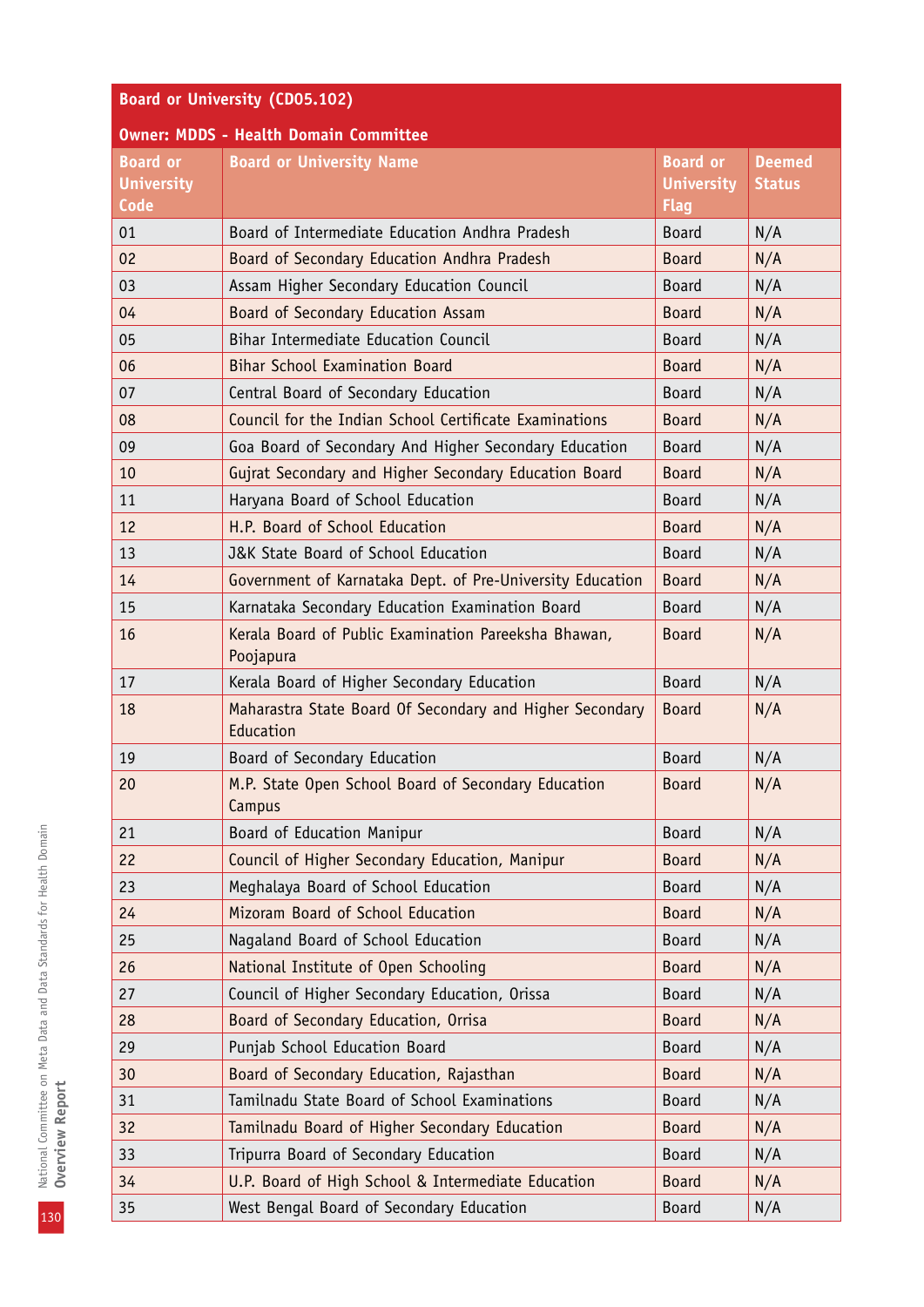| <b>Board or University (CD05.102)</b>               |                                                                          |                                                     |                                |
|-----------------------------------------------------|--------------------------------------------------------------------------|-----------------------------------------------------|--------------------------------|
|                                                     | <b>Owner: MDDS - Health Domain Committee</b>                             |                                                     |                                |
| <b>Board or</b><br><b>University</b><br><b>Code</b> | <b>Board or University Name</b>                                          | <b>Board or</b><br><b>University</b><br><b>Flag</b> | <b>Deemed</b><br><b>Status</b> |
| 36                                                  | West Bengal Council of Higher Secondary Education                        | <b>Board</b>                                        | N/A                            |
| 37                                                  | West Bengal Board of Primary Education                                   | <b>Board</b>                                        | N/A                            |
| 38                                                  | West Bengal Board of Madrasah Education                                  | <b>Board</b>                                        | N/A                            |
| 39                                                  | Ravindra Mukta Vidyalaya (West Bengal State Open School)                 | <b>Board</b>                                        | N/A                            |
| 40                                                  | Chhatisgarh Board of Secondary Education                                 | <b>Board</b>                                        | N/A                            |
| 41                                                  | Uttranchal Shiksha Evm Pariksha Prishad                                  | <b>Board</b>                                        | N/A                            |
| 42                                                  | Jharkand Academic Council Ranchi                                         | <b>Board</b>                                        | N/A                            |
| 43                                                  | Acharya N.G. Ranga Agricultural University, Hyderabad                    | University                                          | N <sub>0</sub>                 |
| 44                                                  | Andhra Pradesh University of Health Sciences, Vijayawada                 | University                                          | N <sub>O</sub>                 |
| 45                                                  | Andhra University, Visakhapatnam                                         | University                                          | N <sub>0</sub>                 |
| 46                                                  | Dr. B.R. Ambedkar Open University, Jubilee Hills,<br>Hyderabad           | University                                          | N <sub>0</sub>                 |
| 47                                                  | Dravidian University, Kuppam                                             | University                                          | N <sub>0</sub>                 |
| 48                                                  | Hyderabad University, Hyderabad (Central University)                     | <b>University</b>                                   | N <sub>0</sub>                 |
| 49                                                  | Jawaharlal Nehru Technological University, Hyderabad                     | University                                          | N <sub>O</sub>                 |
| 50                                                  | Kakatiya University, Warangal                                            | University                                          | N <sub>0</sub>                 |
| 51                                                  | Maulana Azad National Urdu University, Hyderabad (Central<br>University) | University                                          | N <sub>O</sub>                 |
| 52                                                  | Nagarjuna University, Guntur                                             | University                                          | N <sub>O</sub>                 |
| 53                                                  | National Academy of Legal Studies & Research University,<br>Hyderabad    | University                                          | N <sub>O</sub>                 |
| 54                                                  | Osmania University, Hyderabad                                            | University                                          | N <sub>O</sub>                 |
| 55                                                  | Potti Sreeramulu Telugu University, Hyderabad                            | University                                          | N <sub>0</sub>                 |
| 56                                                  | Sri Krishnadevaraya University, Anantapur                                | University                                          | N <sub>O</sub>                 |
| 57                                                  | Sri Padmavathi Mahila Vishwavidyalayam, Tirupati                         | University                                          | N <sub>O</sub>                 |
| 58                                                  | Sri Venkateswara University, Tirupati                                    | <b>University</b>                                   | N <sub>O</sub>                 |
| 59                                                  | Arunachal University, Itanagar                                           | University                                          | N <sub>O</sub>                 |
| 60                                                  | Assam Agricultural University, Jorhat                                    | University                                          | N <sub>0</sub>                 |
| 61                                                  | Assam University, Silchar (Central University)                           | University                                          | N <sub>0</sub>                 |
| 62                                                  | Dibrugarh University, Dibrugarh                                          | University                                          | N <sub>0</sub>                 |
| 63                                                  | Gauhati University, Guwahati                                             | University                                          | N <sub>0</sub>                 |
| 64                                                  | Tezpur University, Tezpur (Central University)                           | <b>University</b>                                   | N <sub>O</sub>                 |
| 65                                                  | Babasaheb Bhimrao Ambedkar Bizaree University,<br>Muzaffarpur            | University                                          | N <sub>0</sub>                 |
| 66                                                  | Bhupendra Narayana Mandal University, Madhepura                          | University                                          | N <sub>O</sub>                 |
| 67                                                  | Jai Prakash Narian University, Chhapra                                   | University                                          | N <sub>0</sub>                 |
| 68                                                  | K.S. Darbhanga Sanskrit Vishwavidyalaya, Darbanga                        | University                                          | N <sub>O</sub>                 |
| 69                                                  | Lalit Naryan Mithila University, Darbhanga                               | University                                          | N <sub>0</sub>                 |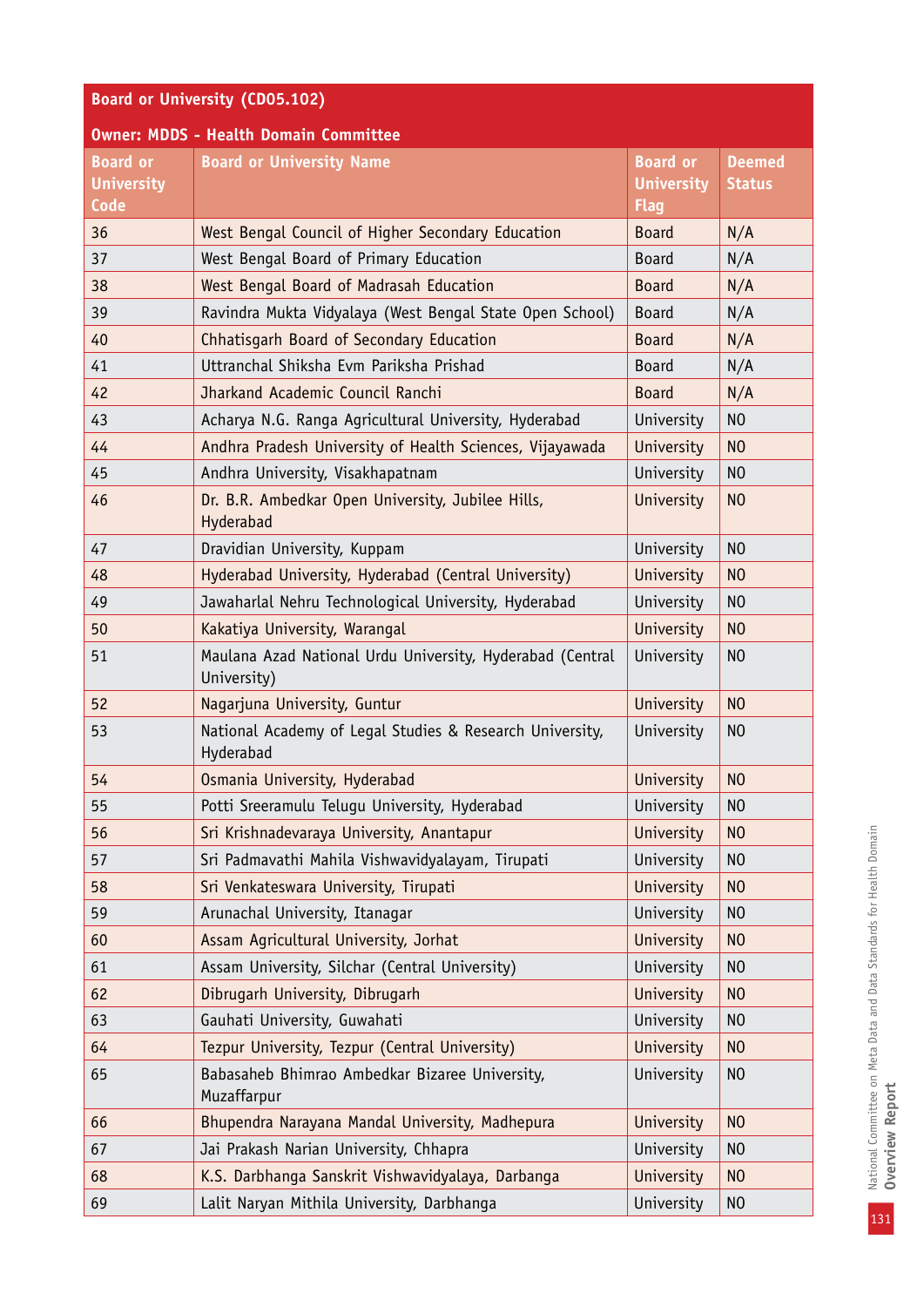| <b>Board or University (CD05.102)</b>        |                                                                               |                                                     |                                |
|----------------------------------------------|-------------------------------------------------------------------------------|-----------------------------------------------------|--------------------------------|
| <b>Owner: MDDS - Health Domain Committee</b> |                                                                               |                                                     |                                |
| <b>Board or</b><br><b>University</b><br>Code | <b>Board or University Name</b>                                               | <b>Board</b> or<br><b>University</b><br><b>Flag</b> | <b>Deemed</b><br><b>Status</b> |
| 70                                           | Magadh University, Bodh Gaya                                                  | University                                          | N <sub>O</sub>                 |
| 71                                           | Nalanda Open University, Patna                                                | University                                          | N <sub>O</sub>                 |
| 72                                           | Patna University, Patna                                                       | University                                          | N <sub>O</sub>                 |
| 73                                           | Rajendra Agricultural University, Samastipur                                  | University                                          | N <sub>O</sub>                 |
| 74                                           | T.M. Bhagalpur University, Bhagalpur                                          | University                                          | N <sub>O</sub>                 |
| 75                                           | Veer Kunwar Singh University, Arrah                                           | University                                          | N <sub>O</sub>                 |
| 76                                           | Guru Ghasidas University, Bilaspur                                            | University                                          | N <sub>O</sub>                 |
| 77                                           | Hidayatullah National Law University, Civil Lines, Raipur                     | University                                          | N <sub>O</sub>                 |
| 78                                           | Indira Gandhi Krishi Vishwavidyalaya, Raipur                                  | University                                          | N <sub>O</sub>                 |
| 79                                           | Indira Kala Sangeet Vishwavidyalaya, Khairagarh                               | University                                          | N <sub>O</sub>                 |
| 80                                           | Pt. Ravishaar Shukla University, Raipur                                       | University                                          | N <sub>O</sub>                 |
| 81                                           | Goa University, Goa                                                           | University                                          | N <sub>O</sub>                 |
| 82                                           | Bhavnagar University, Bhavnagar                                               | <b>University</b>                                   | N <sub>O</sub>                 |
| 83                                           | Dr. Babasaheb Ambedkar Open University, Ahmedabad                             | University                                          | N <sub>0</sub>                 |
| 84                                           | Gujarat Agricultural University, Sardar Krushinagar,<br><b>Banaskantha</b>    | <b>University</b>                                   | N <sub>O</sub>                 |
| 85                                           | Gujarat Ayurveda University, Jamnagar                                         | University                                          | N <sub>O</sub>                 |
| 86                                           | Gujarat University, Ahmedabad                                                 | University                                          | N <sub>O</sub>                 |
| 87                                           | Maharaja Sayajirao University of Baroda, Vadodara                             | University                                          | N <sub>0</sub>                 |
| 88                                           | Hemchandracharya North Gujarat University,<br>PBNo.21, University Road, Patan | University                                          | N <sub>O</sub>                 |
| 89                                           | Sardar Patel University, Vallabh Vidyanagar                                   | University                                          | N <sub>0</sub>                 |
| 90                                           | Saurashtra University, Rajkot                                                 | University                                          | N <sub>O</sub>                 |
| 91                                           | South Gujarat University, Surat                                               | University                                          | N <sub>O</sub>                 |
| 92                                           | Kachchh University, CS-60, Jubilee Ground, Bhuj-<br>Kachchh-370 001           | University                                          | N <sub>O</sub>                 |
| 93                                           | Chaudhary Devi Lal University, Sirsa                                          | University                                          | N <sub>O</sub>                 |
| 94                                           | Choudhary Charan Singh Haryana Agricultural University,<br><b>Hisar</b>       | University                                          | N <sub>O</sub>                 |
| 95                                           | Guru Jhambeshwar University, Hisar                                            | University                                          | N <sub>O</sub>                 |
| 96                                           | Kurukshetra University, Kurukshetra                                           | University                                          | N <sub>O</sub>                 |
| 97                                           | Maharishi Dayanand University, Rohtak                                         | University                                          | N <sub>0</sub>                 |
| 98                                           | Dr. Y.S. Parmar University of Horticulture & Forestry, Nauni                  | <b>University</b>                                   | N <sub>O</sub>                 |
| 99                                           | Himachal Pradesh Agricultural University, Palampur                            | University                                          | N <sub>0</sub>                 |
| 100                                          | Himachal Pradesh University, Shimla                                           | University                                          | N <sub>O</sub>                 |
| 101                                          | Jaypee University of Information Technology, District-Solan                   | University                                          | N <sub>0</sub>                 |
| 102                                          | Jammu University, Jammu Tawi                                                  | University                                          | N <sub>0</sub>                 |
| 103                                          | Kashmir University, Srinagar                                                  | University                                          | N <sub>0</sub>                 |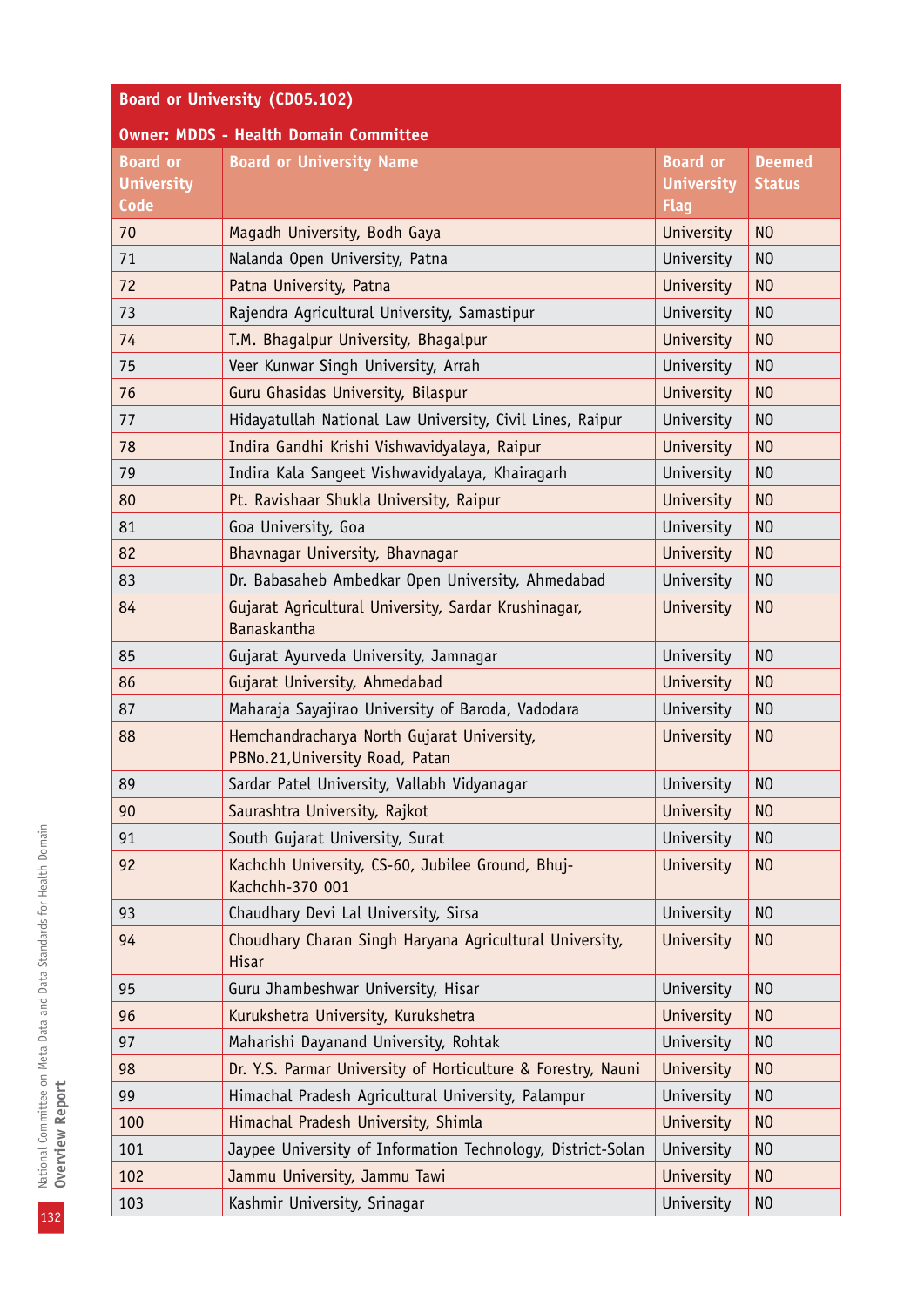| <b>Board or University (CD05.102)</b>               |                                                                                         |                                                     |                                |  |  |  |  |
|-----------------------------------------------------|-----------------------------------------------------------------------------------------|-----------------------------------------------------|--------------------------------|--|--|--|--|
|                                                     | <b>Owner: MDDS - Health Domain Committee</b>                                            |                                                     |                                |  |  |  |  |
| <b>Board or</b><br><b>University</b><br><b>Code</b> | <b>Board or University Name</b>                                                         | <b>Board or</b><br><b>University</b><br><b>Flag</b> | <b>Deemed</b><br><b>Status</b> |  |  |  |  |
| 104                                                 | Sher-e-Kashmir Unersity of Agricultural Science &<br>Technology, Srinagar               | University                                          | N <sub>O</sub>                 |  |  |  |  |
| 105                                                 | N <sub>O</sub><br>Birsa Agricultural University, Ranchi<br>University                   |                                                     |                                |  |  |  |  |
| 106                                                 | Ranchi University, Ranchi                                                               | University                                          | N <sub>O</sub>                 |  |  |  |  |
| 107                                                 | Sidhu Kanhu University, Dumka                                                           | University                                          | N <sub>O</sub>                 |  |  |  |  |
| 108                                                 | Vinoba Bhave University, Hazaribagh                                                     | University                                          | N <sub>O</sub>                 |  |  |  |  |
| 109                                                 | Bangalore University, Bangalore                                                         | University                                          | N <sub>0</sub>                 |  |  |  |  |
| 110                                                 | Gulbarga University, Gulbarga                                                           | University                                          | N <sub>0</sub>                 |  |  |  |  |
| 111                                                 | Kannada University, Kamalapura                                                          | University                                          | N <sub>0</sub>                 |  |  |  |  |
| 112                                                 | Karnataka University, Dharwad                                                           | University                                          | N <sub>O</sub>                 |  |  |  |  |
| 113                                                 | Karnataka State Open University, Mysore                                                 | University                                          | N <sub>0</sub>                 |  |  |  |  |
| 114                                                 | Kuvempu University, Shankaraghatta                                                      | University                                          | N <sub>O</sub>                 |  |  |  |  |
| 115                                                 | Mangalore University, Mangalore                                                         | University                                          | N <sub>O</sub>                 |  |  |  |  |
| 116                                                 | Mysore University, Mysore                                                               | University                                          | N <sub>O</sub>                 |  |  |  |  |
| 117                                                 | National Law School of India University, Bangalore                                      | University                                          | N <sub>0</sub>                 |  |  |  |  |
| 118                                                 | Rajiv Gandhi University of Health Sciences, Bangalore                                   | University                                          | N <sub>0</sub>                 |  |  |  |  |
| 119                                                 | University of Agricultural Sciences, Bangalore                                          | University                                          | N <sub>O</sub>                 |  |  |  |  |
| 120                                                 | University of Agricultural Sciences, Dharwad                                            | University                                          | N <sub>O</sub>                 |  |  |  |  |
| 121                                                 | Vesveswaraiah Technological University, Belgaum                                         | University                                          | N <sub>0</sub>                 |  |  |  |  |
| 122                                                 | Women University, Bijapur                                                               | University                                          | N <sub>0</sub>                 |  |  |  |  |
| 123                                                 | Calicut University, Kozhikode                                                           | University                                          | N <sub>O</sub>                 |  |  |  |  |
| 124                                                 | Cochin University of Science & Technology, Kochi                                        | University                                          | N <sub>0</sub>                 |  |  |  |  |
| 125                                                 | Kannur University, Kannur                                                               | University                                          | N <sub>O</sub>                 |  |  |  |  |
| 126                                                 | Kerala Agricultural University, Thrissur                                                | University                                          | N <sub>O</sub>                 |  |  |  |  |
| 127                                                 | Kerala University, Thiruvananthapuram                                                   | University                                          | N <sub>O</sub>                 |  |  |  |  |
| 128                                                 | Mahatma Gandhi University, Kottayam                                                     | University                                          | N <sub>0</sub>                 |  |  |  |  |
| 129                                                 | Shree Sankaracharya University of Sanskrit, Kalady                                      | University                                          | N <sub>0</sub>                 |  |  |  |  |
| 130                                                 | Awadesh Pratap Singh University, Rewa                                                   | University                                          | N <sub>O</sub>                 |  |  |  |  |
| 131                                                 | Barkatullah University, Bhopal                                                          | University                                          | N <sub>O</sub>                 |  |  |  |  |
| 132                                                 | Devi Ahilya Vishwavidyalaya, Indore                                                     | University                                          | N <sub>0</sub>                 |  |  |  |  |
| 133                                                 | Dr. Hari Singh Gour Vishwavidyalaya, Sagar                                              | University                                          | N <sub>0</sub>                 |  |  |  |  |
| 134                                                 | Jawaharlal Nehru Krishi Vishwavidyalaya, Jabalpur                                       | University                                          | N <sub>O</sub>                 |  |  |  |  |
| 135                                                 | Jiwaji University, Gwalior                                                              | University                                          | N <sub>0</sub>                 |  |  |  |  |
| 136                                                 | M.G. Gramodaya Vishwavidyalaya, Chitrakoot                                              | University                                          | N <sub>O</sub>                 |  |  |  |  |
| 137                                                 | M.P. Bhoj University, Bhopal                                                            | University                                          | N <sub>0</sub>                 |  |  |  |  |
| 138                                                 | Maharishi Mahesh Yogi Vedic Vishwavidyalaya, Jabalpur                                   | University                                          | N <sub>O</sub>                 |  |  |  |  |
| 139                                                 | Makhanlal Chaturvedi Rashtriya Patrakarita National<br>University of Journalism, Bhopal | University                                          | N <sub>O</sub>                 |  |  |  |  |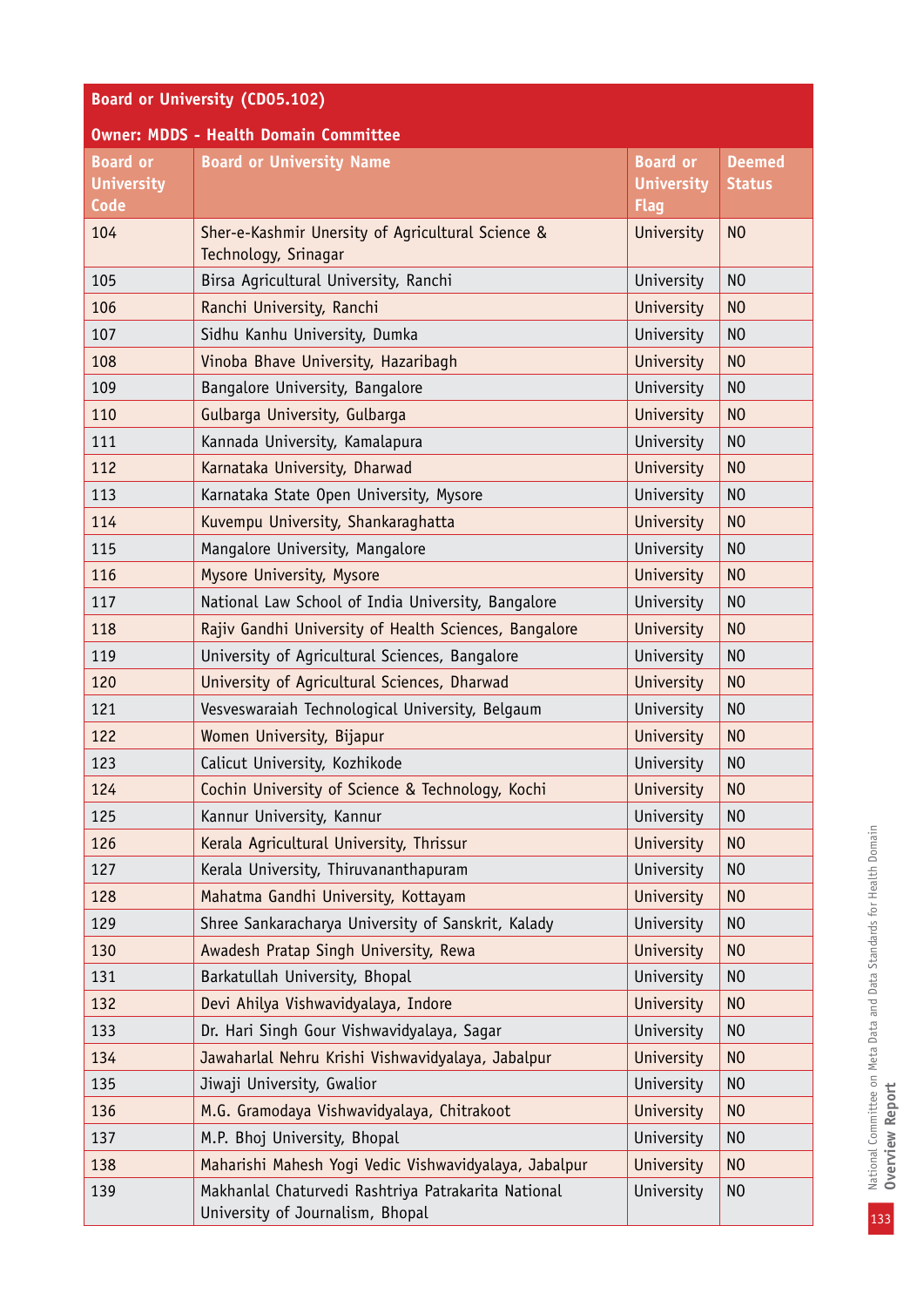| <b>Board or University (CD05.102)</b>        |                                                                                                                   |                                                     |                                |  |  |  |  |
|----------------------------------------------|-------------------------------------------------------------------------------------------------------------------|-----------------------------------------------------|--------------------------------|--|--|--|--|
| <b>Owner: MDDS - Health Domain Committee</b> |                                                                                                                   |                                                     |                                |  |  |  |  |
| <b>Board or</b><br><b>University</b><br>Code | <b>Board or University Name</b>                                                                                   | <b>Board or</b><br><b>University</b><br><b>Flag</b> | <b>Deemed</b><br><b>Status</b> |  |  |  |  |
| 140                                          | National Law Institute University, Bhopal                                                                         | N <sub>O</sub>                                      |                                |  |  |  |  |
| 141                                          | Rajiv Gandhi Prodoyogiki Vishwavidyalaya, Bhopal                                                                  | University                                          | N <sub>O</sub>                 |  |  |  |  |
| 142                                          | Rani Durgavati Vishwavidyalaya, Jabalpur<br>University<br>N <sub>O</sub>                                          |                                                     |                                |  |  |  |  |
| 143                                          | Vikram University, Ujjain<br>University<br>N <sub>0</sub>                                                         |                                                     |                                |  |  |  |  |
| 144                                          | Amravati University, Amravati                                                                                     | University                                          | N <sub>O</sub>                 |  |  |  |  |
| 145                                          | Dr. Babasaheb Ambedkar Marathwada University,<br>Aurangabad                                                       | University                                          | N <sub>0</sub>                 |  |  |  |  |
| 146                                          | Dr. Babasaheb Ambedkar Technological University, Lonere                                                           | University                                          | N <sub>O</sub>                 |  |  |  |  |
| 147                                          | Dr. Punjabrao Deshmukh Krishi Vidyapeeth, Akola                                                                   | University                                          | N <sub>0</sub>                 |  |  |  |  |
| 148                                          | Kavi Gulguru Kalidas Sanskrit Vishwavidyalaya, Nagpur                                                             | University                                          | N <sub>O</sub>                 |  |  |  |  |
| 149                                          | Konkan Krishi Vidyapeeth, Dapoli                                                                                  | University                                          | N <sub>0</sub>                 |  |  |  |  |
| 150                                          | Maharashtra Animal & Fishery Sciences University, Seminary<br>Hills, Nagpur                                       | University                                          | N <sub>O</sub>                 |  |  |  |  |
| 151                                          | Maharashtra University of Health Sciences, Nashik                                                                 | University                                          | N <sub>O</sub>                 |  |  |  |  |
| 152                                          | Mahatma Gandhi Antrrashtriya Hindi Vishwavidyalay,<br>N <sub>O</sub><br>University<br>Wardha (Central University) |                                                     |                                |  |  |  |  |
| 153                                          | Mahatma Phule Krishi Vidyapeeth, Rahuri                                                                           | University                                          | N <sub>O</sub>                 |  |  |  |  |
| 154                                          | Marathwada Agricultural University, Parbhani                                                                      | University                                          | N <sub>0</sub>                 |  |  |  |  |
| 155                                          | Mumbai University, Mumbai                                                                                         | University                                          | N <sub>0</sub>                 |  |  |  |  |
| 156                                          | Nagpur University, Nagpur                                                                                         | University                                          | N <sub>0</sub>                 |  |  |  |  |
| 157                                          | North Maharashtra University, Jalgaon                                                                             | University                                          | N <sub>0</sub>                 |  |  |  |  |
| 158                                          | Pune University, Pune                                                                                             | University                                          | N <sub>O</sub>                 |  |  |  |  |
| 159                                          | Shivaji University, Kolhapur                                                                                      | University                                          | N <sub>O</sub>                 |  |  |  |  |
| 160                                          | Smt. Nathibai Damodar Thackersey Women's University,<br>Mumbai                                                    | University                                          | N <sub>O</sub>                 |  |  |  |  |
| 161                                          | Swami Ramanand Teerth Marathwada University, Nanded                                                               | University                                          | N <sub>0</sub>                 |  |  |  |  |
| 162                                          | Yashwant Rao Chavan Maharashtra Open University, Nashik                                                           | University                                          | N <sub>0</sub>                 |  |  |  |  |
| 163                                          | Central Agricultural University, Imphal (Central University)                                                      | University                                          | N <sub>0</sub>                 |  |  |  |  |
| 164                                          | Manipur University, Imphal                                                                                        | University                                          | N <sub>0</sub>                 |  |  |  |  |
| 165                                          | North Eastern Hiiversity, Shilong (Central University)                                                            | University                                          | N <sub>0</sub>                 |  |  |  |  |
| 166                                          | Mizoram Universit, Aizawal (Central University)                                                                   | University                                          | N <sub>0</sub>                 |  |  |  |  |
| 167                                          | Nagaland Univrsity, Nagaland (Central University)                                                                 | University                                          | N <sub>0</sub>                 |  |  |  |  |
| 168                                          | Berhampur University, Berhampur                                                                                   | University                                          | N <sub>0</sub>                 |  |  |  |  |
| 169                                          | Biju Patnaik University of Technology, Rourkela                                                                   | University                                          | N <sub>0</sub>                 |  |  |  |  |
| 170                                          | Fakir Mohan University, Balasore                                                                                  | University                                          | N <sub>0</sub>                 |  |  |  |  |
| 171                                          | North Orissa University, Bhubaneswar                                                                              | University                                          | N <sub>0</sub>                 |  |  |  |  |
| 172                                          | Orissa University of Agriculture & Technology, Bhubaneswar                                                        | University                                          | N <sub>0</sub>                 |  |  |  |  |
| 173                                          | Sambalpur University, Sambalpur                                                                                   | University                                          | N <sub>0</sub>                 |  |  |  |  |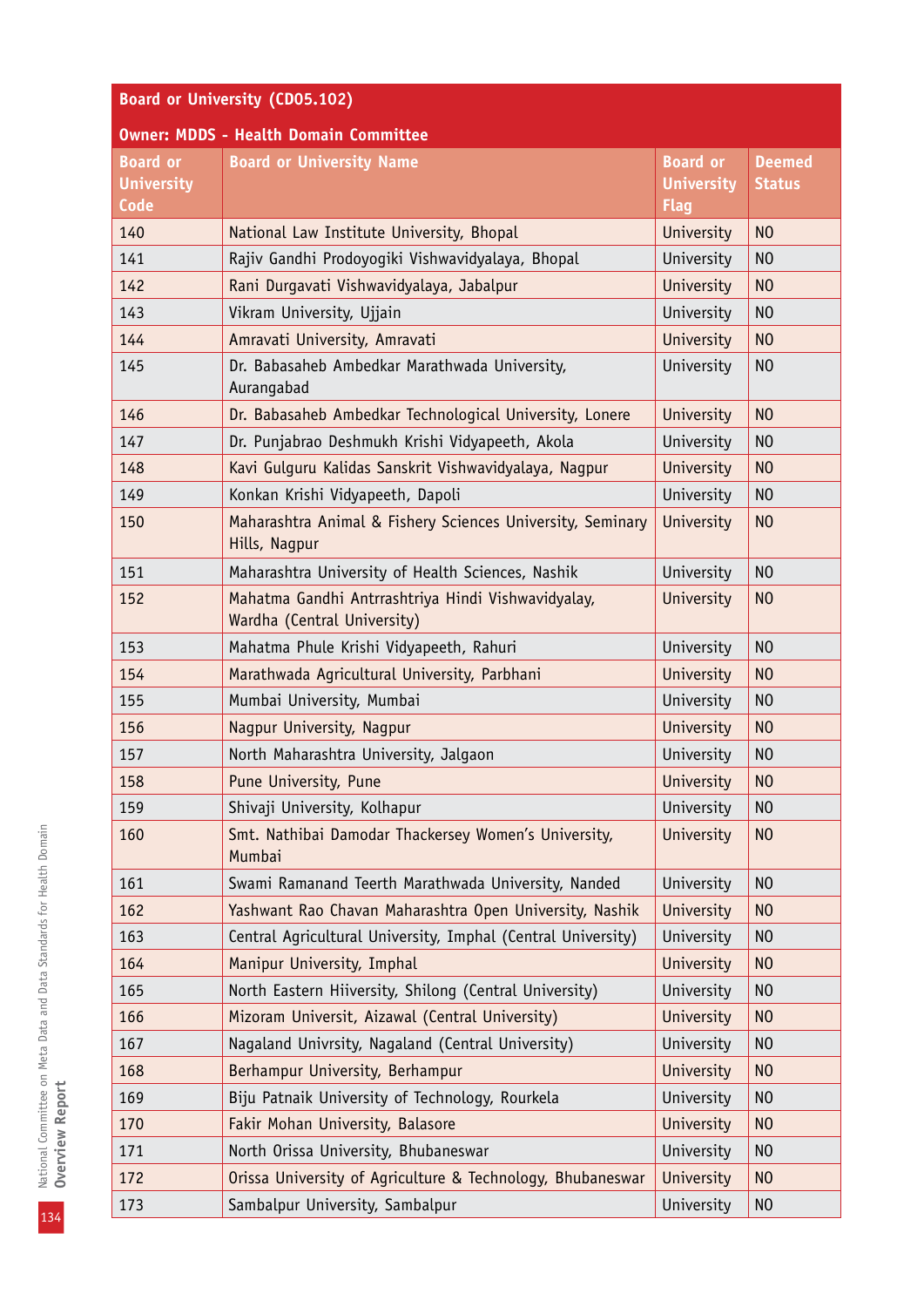| <b>Board or University (CD05.102)</b>        |                                                                                                   |                                                     |                                |  |  |  |
|----------------------------------------------|---------------------------------------------------------------------------------------------------|-----------------------------------------------------|--------------------------------|--|--|--|
|                                              | <b>Owner: MDDS - Health Domain Committee</b>                                                      |                                                     |                                |  |  |  |
| <b>Board or</b><br><b>University</b><br>Code | <b>Board or University Name</b>                                                                   | <b>Board or</b><br><b>University</b><br><b>Flag</b> | <b>Deemed</b><br><b>Status</b> |  |  |  |
| 174                                          | Shri Jagannath Sanskrit Vishwavidyalaya, Puri                                                     | University                                          | N <sub>0</sub>                 |  |  |  |
| 175                                          | Utkal University, Bhubaneswar                                                                     | University<br>N <sub>0</sub>                        |                                |  |  |  |
| 176                                          | Utkal University of Culture, Bhubaneswar                                                          | University                                          | N <sub>O</sub>                 |  |  |  |
| 177                                          | Baba Farid University of Health & Medical Sciences,<br>University<br>N <sub>0</sub><br>Kotkapura, |                                                     |                                |  |  |  |
| 178                                          | Guru Nanak Dev University, Amritsar                                                               | University                                          | N <sub>O</sub>                 |  |  |  |
| 179                                          | Punjab Agricultural University, Ludhiana                                                          | University                                          | N <sub>0</sub>                 |  |  |  |
| 180                                          | Punjab Technical University, Jalandhar                                                            | University                                          | N <sub>O</sub>                 |  |  |  |
| 181                                          | Punjabi University, Patiala Rajasthan                                                             | University                                          | N <sub>0</sub>                 |  |  |  |
| 182                                          | Jai Narain Vyas University, Jodhpur                                                               | University                                          | N <sub>O</sub>                 |  |  |  |
| 183                                          | Kota Open University, Kota                                                                        | University                                          | N <sub>0</sub>                 |  |  |  |
| 184                                          | Maharishi Dayanand Saraswati University, Ajmer                                                    | University                                          | N <sub>O</sub>                 |  |  |  |
| 185                                          | Mohan Lal Sukhadia University, Udaipur                                                            | University                                          | N <sub>0</sub>                 |  |  |  |
| 186                                          | Rajasthan Agricultural University, Bikaner                                                        | University                                          | N <sub>O</sub>                 |  |  |  |
| 187                                          | Rajasthan University, Jaipur                                                                      | University                                          | N <sub>O</sub>                 |  |  |  |
| 188                                          | Maharana Pratap University of Agriculture & Technology,<br>Udaipur                                | University                                          | N <sub>O</sub>                 |  |  |  |
| 189                                          | Rajasthan Sanskrit University, 2-2A, Jhalana Doongari,<br>Jaipur-302 004                          | University                                          | N <sub>O</sub>                 |  |  |  |
| 190                                          | University of Bikaner, 23, Civil Lines, Bikaner                                                   | University                                          | N <sub>O</sub>                 |  |  |  |
| 191                                          | University of Kota, Kota (Rajashtan)                                                              | University                                          | N <sub>O</sub>                 |  |  |  |
| 192                                          | Rajasthan Ayurveda University, Jodhpur                                                            | University                                          | N <sub>O</sub>                 |  |  |  |
| 193                                          | National Law Uversity, Jodhpur                                                                    | University                                          | N <sub>0</sub>                 |  |  |  |
| 194                                          | Sikkim-Manipal University of Health, Medical &<br>Technological Sciences, Gangtok                 | University                                          | N <sub>O</sub>                 |  |  |  |
| 195                                          | Alagappa University, Alagappa Nagar, Karaikudi                                                    | University                                          | N <sub>O</sub>                 |  |  |  |
| 196                                          | Anna University, Guindy, Chennai                                                                  | University                                          | N <sub>O</sub>                 |  |  |  |
| 197                                          | Annamalai University, Annamalainagar                                                              | University                                          | N <sub>O</sub>                 |  |  |  |
| 198                                          | Bharathiar University, Coimbatore                                                                 | University                                          | N <sub>O</sub>                 |  |  |  |
| 199                                          | Bharathidasan University, Tiruchirappalli                                                         | University                                          | N <sub>O</sub>                 |  |  |  |
| 200                                          | Madras University, Chennai                                                                        | University                                          | N <sub>O</sub>                 |  |  |  |
| 201                                          | Madurai Kamraj University, Madurai                                                                | University                                          | N <sub>0</sub>                 |  |  |  |
| 202                                          | Manonmaniam Sundarnar University, Thirunelveli                                                    | University                                          | N <sub>O</sub>                 |  |  |  |
| 203                                          | Mother Teresa Women's University, Kodaikanal                                                      | University                                          | N <sub>O</sub>                 |  |  |  |
| 204                                          | Periyar University, Salem                                                                         | University                                          | N <sub>O</sub>                 |  |  |  |
| 205                                          | Tamil University, Thanjavur                                                                       | University                                          | N <sub>O</sub>                 |  |  |  |
| 206                                          | Tamilnadu Agricultural University, Coimbatore                                                     | University                                          | N <sub>O</sub>                 |  |  |  |
| 207                                          | Tamilnadu Dr. Ambedkar Law University, Chennai                                                    | University                                          | N <sub>0</sub>                 |  |  |  |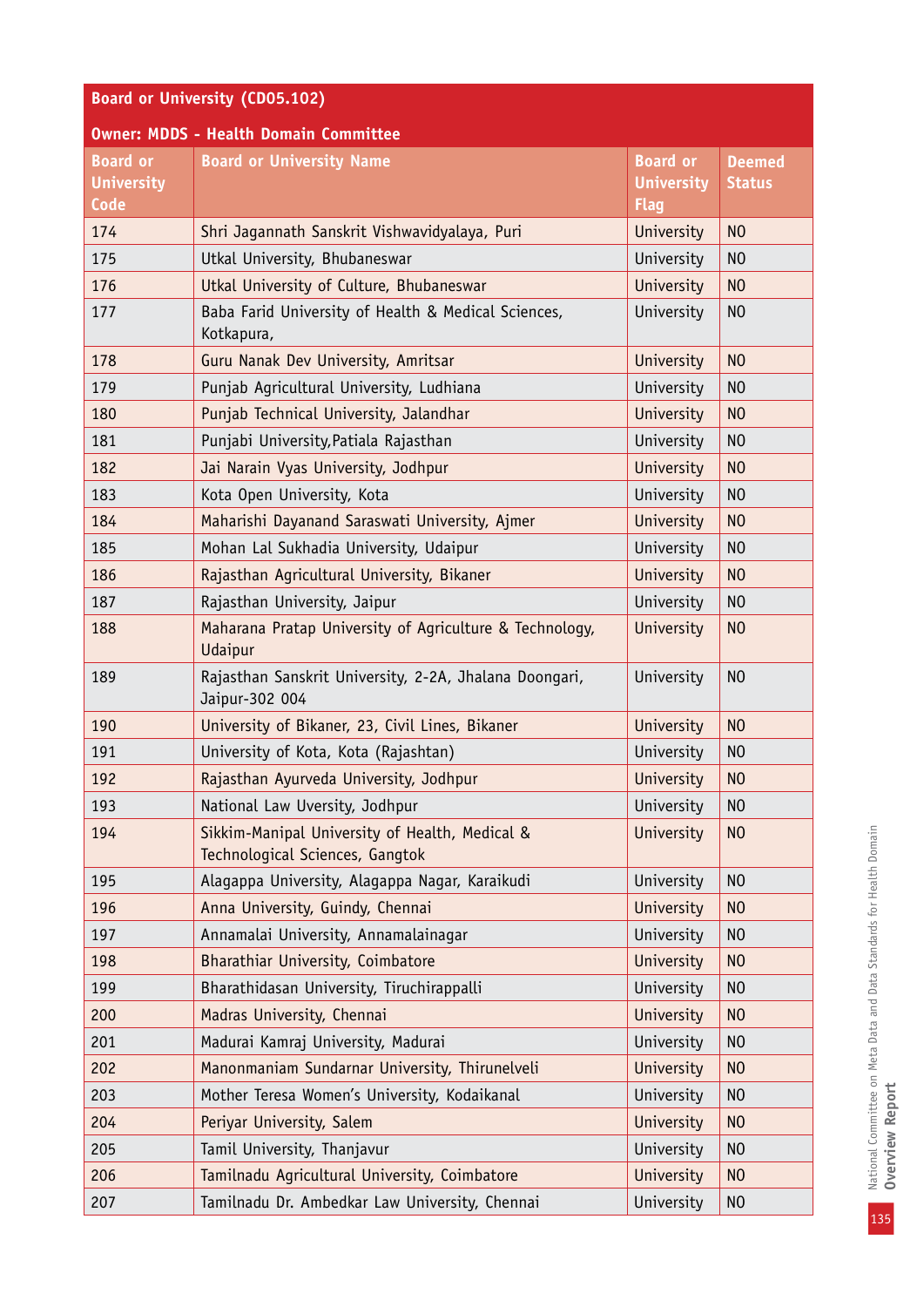| <b>Board or University (CD05.102)</b> |                                                                                                        |                   |                |  |  |  |  |
|---------------------------------------|--------------------------------------------------------------------------------------------------------|-------------------|----------------|--|--|--|--|
|                                       | <b>Owner: MDDS - Health Domain Committee</b>                                                           |                   |                |  |  |  |  |
| <b>Board or</b>                       | <b>Board or University Name</b>                                                                        | <b>Board or</b>   | <b>Deemed</b>  |  |  |  |  |
| <b>University</b><br>Code             |                                                                                                        | <b>University</b> | <b>Status</b>  |  |  |  |  |
| 208                                   |                                                                                                        | <b>Flag</b>       | N <sub>O</sub> |  |  |  |  |
|                                       | Tamilnadu Dr. M.G.R. Medical University, Anna Salai,<br>University<br>Chennai                          |                   |                |  |  |  |  |
| 209                                   | N <sub>O</sub><br>Tamilnadu Veterinary & Animal Sciences University, Chennai<br>University             |                   |                |  |  |  |  |
| 210                                   | Thiruvalluvar University, Fort, Vellore - 632 004<br>University<br>N <sub>O</sub>                      |                   |                |  |  |  |  |
| 211                                   | Tripura University, Agartala                                                                           | University        | N <sub>O</sub> |  |  |  |  |
| 212                                   | Allahabad University, Allahabad                                                                        | University        | N <sub>O</sub> |  |  |  |  |
| 213                                   | Banaras Hindu University, Varanasi (Central University)                                                | University        | N <sub>O</sub> |  |  |  |  |
| 214                                   | Aligarh Muslim University, Aligarh (Central University)                                                | University        | N <sub>O</sub> |  |  |  |  |
| 215                                   | Lucknow University, Lucknow                                                                            | University        | N <sub>0</sub> |  |  |  |  |
| 216                                   | Dr. B.R. Ambedkar University, Agra                                                                     | University        | N <sub>O</sub> |  |  |  |  |
| 217                                   | Deen Dayal Upadhyay Gorakhpur University, Gorakhpur                                                    | University        | N <sub>0</sub> |  |  |  |  |
| 218                                   | Sampurnanand Sanskrit Vishwavidyalaya, Varanasi                                                        | University        | N <sub>O</sub> |  |  |  |  |
| 219                                   | Choudhary Charan Singh University, Meerut                                                              | University        | N <sub>O</sub> |  |  |  |  |
| 220                                   | Chatrapati Sahuji Maharaj Kanpur University, Kanpur                                                    | University        | N <sub>O</sub> |  |  |  |  |
| 221                                   | Chandra Shekhar Azad University of Agriculture &<br>University<br>N <sub>O</sub><br>Technology, Kanpur |                   |                |  |  |  |  |
| 222                                   | Mahatma Gandhi Kashi Vidyapeeth, Varanasi                                                              | University        | N <sub>O</sub> |  |  |  |  |
| 223                                   | Babasaheb Bhimrao Ambedkar University, Lucknow (Central<br>University)                                 | University        | N <sub>O</sub> |  |  |  |  |
| 224                                   | Bundelkhand University, Jhansi                                                                         | University        | N <sub>O</sub> |  |  |  |  |
| 225                                   | Chhatrapati Shahu Ji Maharaj Medical University, Lucknow                                               | University        | N <sub>0</sub> |  |  |  |  |
| 226                                   | Dr. Ram Manohar Lohia Awadh University, Faizabad                                                       | University        | N <sub>0</sub> |  |  |  |  |
| 227                                   | Jagadguru Rambhadracharya Handicapped University,<br>Chitrakoot Dham                                   | University        | N <sub>0</sub> |  |  |  |  |
| 228                                   | M.J.P. Rohilkhand University, Bareilly                                                                 | University        | N <sub>O</sub> |  |  |  |  |
| 229                                   | Narendra Deo University of Agriculture & Technology,<br>Faizabad                                       | University        | N <sub>O</sub> |  |  |  |  |
| 230                                   | Uttar Pradesh Technical University, Sitapur Raod, Lucknow                                              | University        | N <sub>O</sub> |  |  |  |  |
| 231                                   | Veer Bahadur Singh Purvanchal University, Jaunpur                                                      | University        | N <sub>0</sub> |  |  |  |  |
| 232                                   | Dev Sanskriti Vishwavidyalaya, Gayatrikunj, Shantikunj,<br>Hardwar                                     | University        | N <sub>O</sub> |  |  |  |  |
| 233                                   | G.B. Pant University of Agriculture and Technology,<br>Pantnagar                                       | University        | N <sub>O</sub> |  |  |  |  |
| 234                                   | H.N. Bahuguna Garhwal University, Srinagar                                                             | University        | N <sub>O</sub> |  |  |  |  |
| 235                                   | Kumaun University, Nainital                                                                            | University        | N <sub>0</sub> |  |  |  |  |
| 236                                   | Bidhan Chandra Krishi Vishwavidyalaya, Mohanpur, Nadia                                                 | University        | N <sub>O</sub> |  |  |  |  |
| 237                                   | Burdwan University, Rajbati, Burdwan                                                                   | University        | N <sub>O</sub> |  |  |  |  |
| 238                                   | Calcutta University, Kolkata                                                                           | University        | N <sub>O</sub> |  |  |  |  |
| 239                                   | Jadavpur University, Calcutta                                                                          | University        | N <sub>0</sub> |  |  |  |  |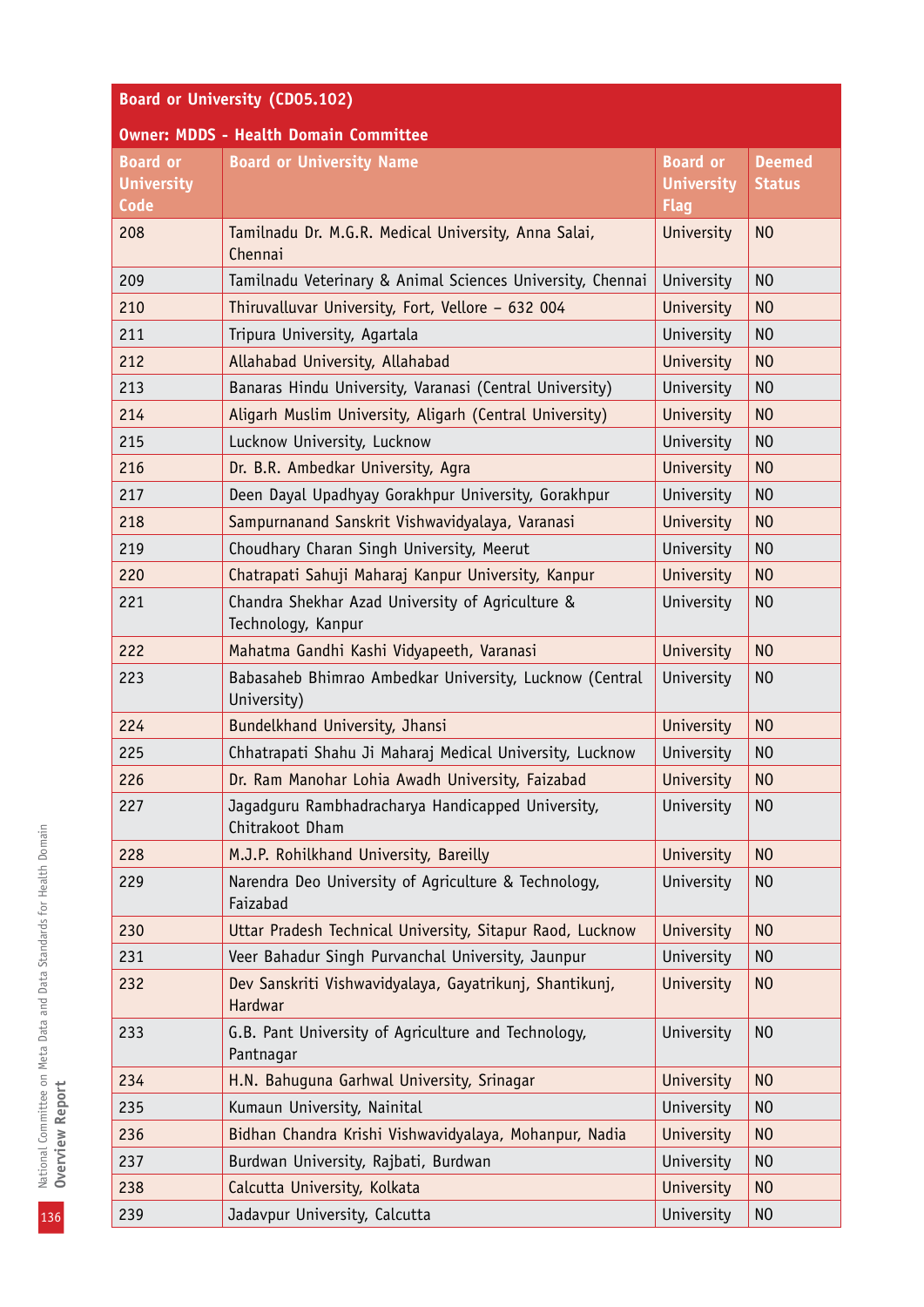| <b>Board or University (CD05.102)</b>        |                                                                              |                                                     |                                |  |  |
|----------------------------------------------|------------------------------------------------------------------------------|-----------------------------------------------------|--------------------------------|--|--|
|                                              | <b>Owner: MDDS - Health Domain Committee</b>                                 |                                                     |                                |  |  |
| <b>Board or</b><br><b>University</b><br>Code | <b>Board or University Name</b>                                              | <b>Board or</b><br><b>University</b><br><b>Flag</b> | <b>Deemed</b><br><b>Status</b> |  |  |
| 240                                          | Kalyani University, Kalyani                                                  | University                                          | N <sub>O</sub>                 |  |  |
| 241                                          | Netaji Subhash Open University, Kolkata                                      | University                                          | N <sub>0</sub>                 |  |  |
| 242                                          | North Bengal University, Raja Ram Mohanpur, Darjeeling                       | University                                          | N <sub>O</sub>                 |  |  |
| 243                                          | Rabindra Bharati University, Kolkata                                         | University                                          | N <sub>0</sub>                 |  |  |
| 244                                          | Uttar Banga Krishi Vishwavidyalaya, District-Cooch Behar                     | University                                          | N <sub>0</sub>                 |  |  |
| 245                                          | Vidya Sagar University, Midnapore                                            | University                                          | N <sub>0</sub>                 |  |  |
| 246                                          | Vishwa Bharati University, Shanti Niketan (Central<br>University)            | University                                          | N <sub>0</sub>                 |  |  |
| 247                                          | West Bengal University of Animal and Fishery Sciences,<br>Belgachia, Kolkata | University                                          | N <sub>0</sub>                 |  |  |
| 248                                          | West Bengal University of Technology, Kolkata                                | University                                          | N <sub>O</sub>                 |  |  |
| 249                                          | Delhi University, Delhi (Central University)                                 | University                                          | N <sub>0</sub>                 |  |  |
| 250                                          | Guru Gobind Singh Indraprastha Vishwavidyalaya, Kashmere<br>Gate, Delhi      | University                                          | N <sub>0</sub>                 |  |  |
| 251                                          | Indira Gandhi National Open University, New Delhi (Central<br>University)    | University                                          | N <sub>0</sub>                 |  |  |
| 252                                          | Jamia Mallia Islamia University, New Delhi (Central<br>University)           | University                                          | N <sub>O</sub>                 |  |  |
| 253                                          | Jawaharlal Nehru University, New Delhi (Central University)                  | University                                          | N <sub>O</sub>                 |  |  |
| 254                                          | Punjab University, Chandigarh                                                | University                                          | N <sub>O</sub>                 |  |  |
| 255                                          | Pondicherry University, Pondicherry (Central University)                     | University                                          | N <sub>O</sub>                 |  |  |
| 256                                          | School of Planning and Architecture, New Delhi                               | University                                          | N <sub>O</sub>                 |  |  |
| 257                                          | Cuttak University, Cuttak, Orissa                                            | University                                          | N <sub>O</sub>                 |  |  |
| 258                                          | Ravenshaw University, Cuttak, Orissa                                         | <b>University</b>                                   | N <sub>0</sub>                 |  |  |
| 259                                          | Central Institute of Hindi in Agra, Uttar Pradesh & in Delhi                 | University                                          | N <sub>0</sub>                 |  |  |
| 259                                          | Gandhi Institute of Technology and Management (GITAM)                        | <b>University</b>                                   | <b>YES</b>                     |  |  |
| 260                                          | International Institute of Information Technology                            | University                                          | <b>YES</b>                     |  |  |
| 261                                          | ICFAI Foundation for Higher Education                                        | University                                          | <b>YES</b>                     |  |  |
| 262                                          | Vignan's Foundation of Science, Technology & Research                        | University                                          | <b>YES</b>                     |  |  |
| 263                                          | Koneru Lakshmaiah Education Foundation                                       | <b>University</b>                                   | <b>YES</b>                     |  |  |
| 264                                          | North Eastern Regional Institute of Science & Technology                     | University                                          | <b>YES</b>                     |  |  |
| 265                                          | Bihar Yoga Bharati                                                           | University                                          | <b>YES</b>                     |  |  |
| 266                                          | Nava Nalanda Mahavihara                                                      | University                                          | <b>YES</b>                     |  |  |
| 267                                          | <b>Punjab Engineering College</b>                                            | University                                          | <b>YES</b>                     |  |  |
| 268                                          | Indian Institute of Foreign Trade                                            | University                                          | <b>YES</b>                     |  |  |
| 269                                          | Indian Law Institute                                                         | University                                          | <b>YES</b>                     |  |  |
| 270                                          | National School of Drama, Bahawalpur House                                   | University                                          | <b>YES</b>                     |  |  |
| 271                                          | National University of Educational Planning &<br>Administration              | University                                          | <b>YES</b>                     |  |  |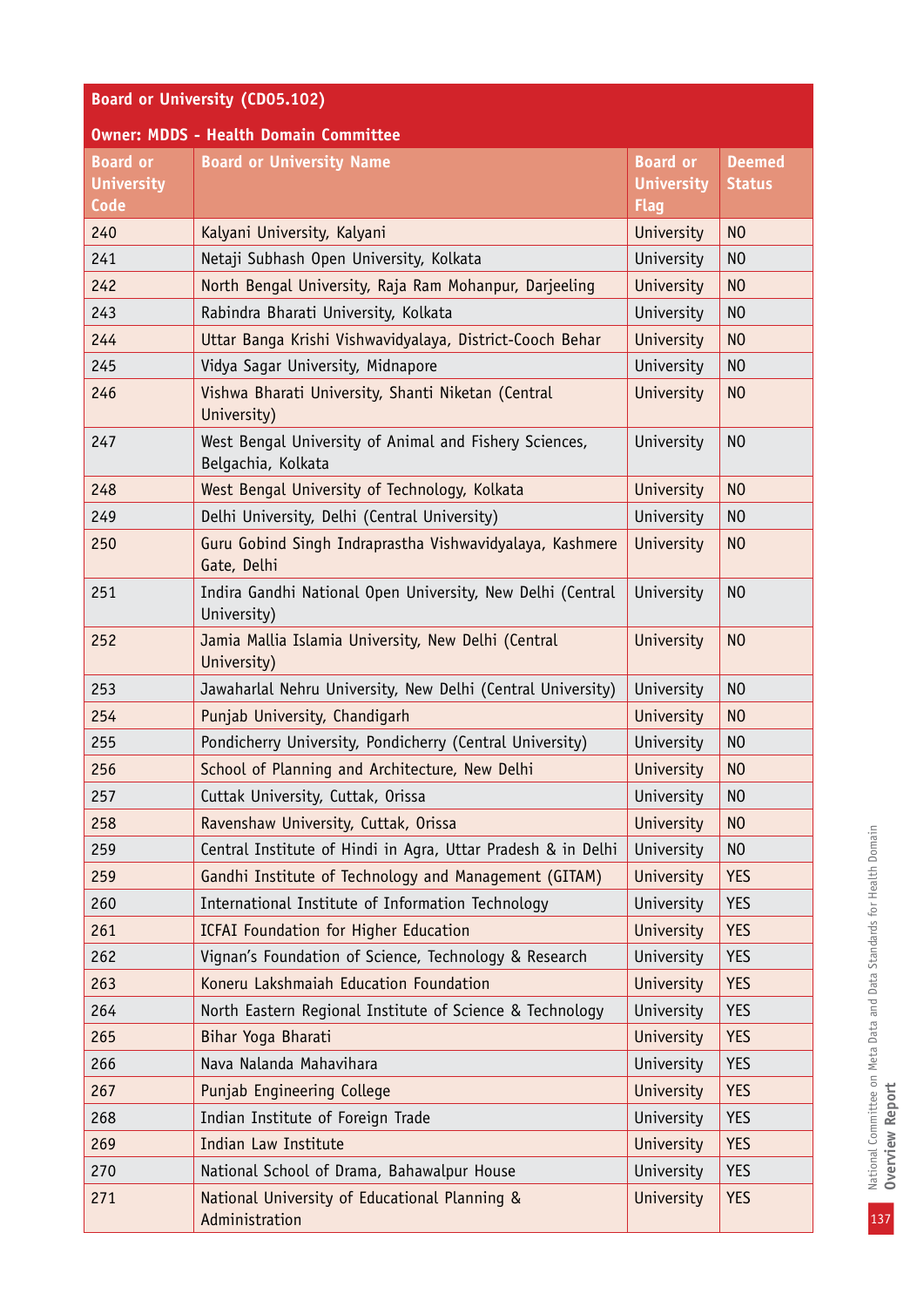| <b>Board or University (CD05.102)</b>        |                                                                        |                                                     |                                |  |  |  |  |
|----------------------------------------------|------------------------------------------------------------------------|-----------------------------------------------------|--------------------------------|--|--|--|--|
| <b>Owner: MDDS - Health Domain Committee</b> |                                                                        |                                                     |                                |  |  |  |  |
| <b>Board or</b><br><b>University</b><br>Code | <b>Board or University Name</b>                                        | <b>Board or</b><br><b>University</b><br><b>Flag</b> | <b>Deemed</b><br><b>Status</b> |  |  |  |  |
| 272                                          | Rashtriya Sanskrit Sansthana                                           | University                                          | <b>YES</b>                     |  |  |  |  |
| 273                                          | Shri Lal Bahadur Shastri Rashtriya Sanskrit Vidyapith                  | University                                          | <b>YES</b>                     |  |  |  |  |
| 274                                          | <b>TERI School of Advanced Studies</b><br>University<br><b>YES</b>     |                                                     |                                |  |  |  |  |
| 275                                          | Sumandeep Vidyapeeth<br>University<br><b>YES</b>                       |                                                     |                                |  |  |  |  |
| 276                                          | Maharishi Markandeshwar University                                     | University                                          | <b>YES</b>                     |  |  |  |  |
| 277                                          | Lingaya's University                                                   | University                                          | <b>YES</b>                     |  |  |  |  |
| 278                                          | National Brain Research Centre                                         | University                                          | <b>YES</b>                     |  |  |  |  |
| 279                                          | Manav Rachna International University                                  | University                                          | <b>YES</b>                     |  |  |  |  |
| 280                                          | B.L.D.E. University                                                    | University                                          | <b>YES</b>                     |  |  |  |  |
| 281                                          | International Institute of Information Technology                      | University                                          | <b>YES</b>                     |  |  |  |  |
| 282                                          | Jagadguru Sri Shivarathreeswara University                             | University                                          | <b>YES</b>                     |  |  |  |  |
| 283                                          | Jawaharlal Nehru Centre for Advanced Scientific Research               | University                                          | <b>YES</b>                     |  |  |  |  |
| 284                                          | K.L.E. Academy of Higher Education and Research                        | University                                          | <b>YES</b>                     |  |  |  |  |
| 285                                          | <b>NITTE University</b>                                                | University                                          | <b>YES</b>                     |  |  |  |  |
| 286                                          | Sri Devraj Urs Academy of Higher Education and Research                | University                                          | <b>YES</b>                     |  |  |  |  |
| 287                                          | Sri Siddhartha Academy of Higher Education                             | University                                          | <b>YES</b>                     |  |  |  |  |
| 288                                          | Swami Vivekananda Yoga Anusandhana Samsthana                           | University                                          | <b>YES</b>                     |  |  |  |  |
| 289                                          | Yenepoya University                                                    | University                                          | <b>YES</b>                     |  |  |  |  |
| 290                                          | Christ Universitys                                                     | University                                          | <b>YES</b>                     |  |  |  |  |
| 291                                          | Jain University                                                        | University                                          | <b>YES</b>                     |  |  |  |  |
| 292                                          | Kerala Kalamandalam                                                    | University                                          | <b>YES</b>                     |  |  |  |  |
| 293                                          | Indian Institute of Space Science and Technology                       | University                                          | <b>YES</b>                     |  |  |  |  |
| 294                                          | Indian Institute of Information Technology and<br>Management           | University                                          | <b>YES</b>                     |  |  |  |  |
| 295                                          | Bharati Vidyapeeth                                                     | University                                          | <b>YES</b>                     |  |  |  |  |
| 296                                          | D.Y. Patil Educational Society                                         | University                                          | <b>YES</b>                     |  |  |  |  |
| 297                                          | Datta Meghe Institute of Medical Sciences Dr. D.Y. Patil<br>Vidyapeeth | University                                          | <b>YES</b>                     |  |  |  |  |
| 298                                          | Gokhale Institute of Politics & Economics                              | University                                          | <b>YES</b>                     |  |  |  |  |
| 299                                          | Krishna Institute of Medical Sciences                                  | University                                          | <b>YES</b>                     |  |  |  |  |
| 300                                          | MGM Institute of Health Sciences                                       | University                                          | <b>YES</b>                     |  |  |  |  |
| 301                                          | Narsee Monjee Institute of Management Studies                          | University                                          | <b>YES</b>                     |  |  |  |  |
| 302                                          | Padmashree Dr. D.Y. Patl Vidyapeeth                                    | University                                          | <b>YES</b>                     |  |  |  |  |
| 303                                          | Pravara Institute of Medical Sciences                                  | University                                          | <b>YES</b>                     |  |  |  |  |
| 304                                          | SYMBIOSIS International University                                     | University                                          | <b>YES</b>                     |  |  |  |  |
| 305                                          | Tata Institute of Fundamental Research                                 | University                                          | <b>YES</b>                     |  |  |  |  |
| 306                                          | Tilak Maharashtra Vidyapeeth                                           | University                                          | <b>YES</b>                     |  |  |  |  |
| 307                                          | Institute of Chemical Technology                                       | University                                          | <b>YES</b>                     |  |  |  |  |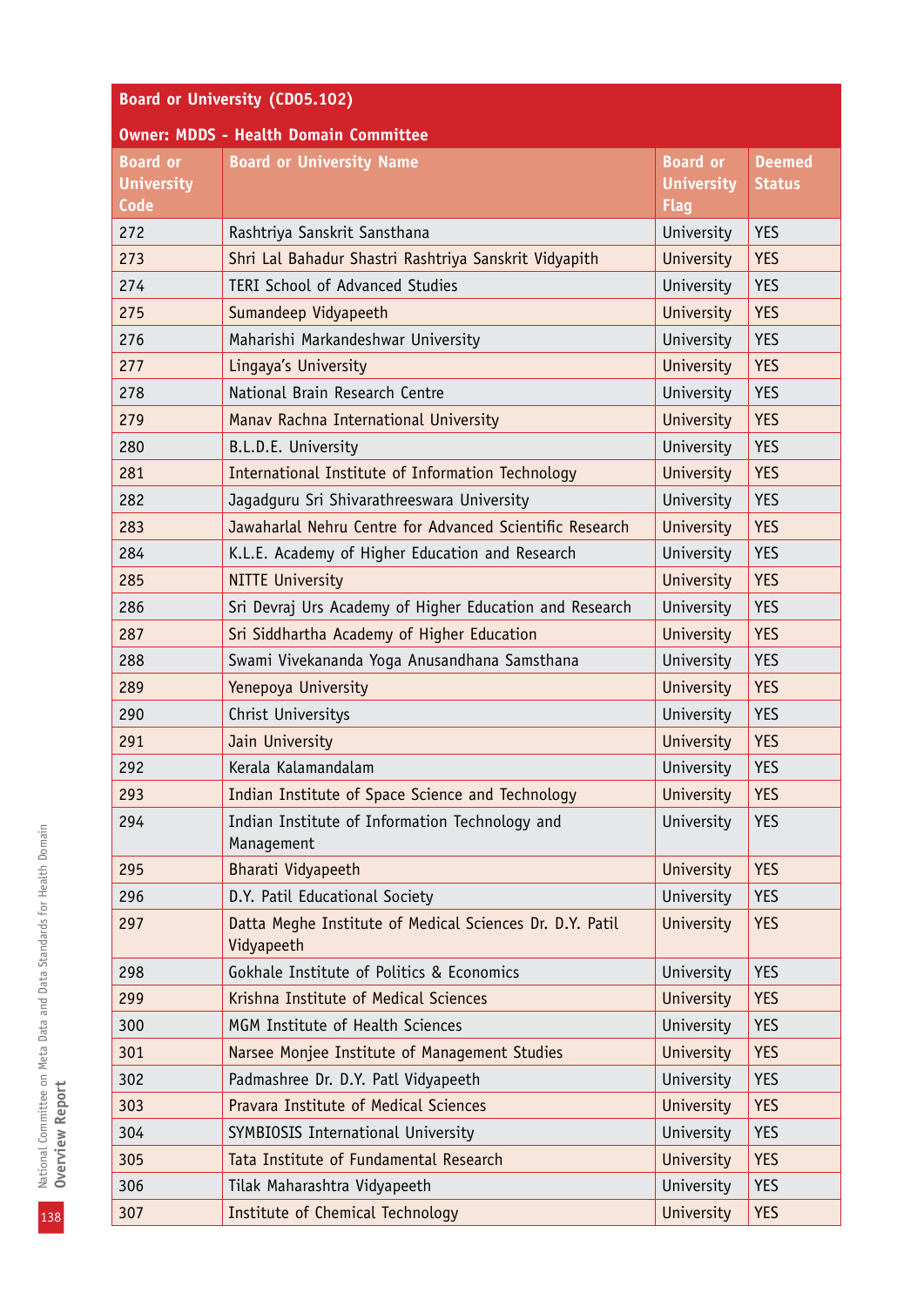| <b>Board or University (CD05.102)</b>        |                                                                                              |                                                     |                                |  |  |  |  |
|----------------------------------------------|----------------------------------------------------------------------------------------------|-----------------------------------------------------|--------------------------------|--|--|--|--|
|                                              | <b>Owner: MDDS - Health Domain Committee</b>                                                 |                                                     |                                |  |  |  |  |
| <b>Board or</b><br><b>University</b><br>Code | <b>Board or University Name</b>                                                              | <b>Board or</b><br><b>University</b><br><b>Flag</b> | <b>Deemed</b><br><b>Status</b> |  |  |  |  |
| 308                                          | Shiksha 'O' Anusandhan, 224, Dharmavihar                                                     | University                                          | <b>YES</b>                     |  |  |  |  |
| 309                                          | Sant Longowal Institute of Engineering and Technology<br>University<br><b>YES</b><br>(SLIET) |                                                     |                                |  |  |  |  |
| 310                                          | Sri Balaji Vidyapeeth                                                                        | University                                          | <b>YES</b>                     |  |  |  |  |
| 311                                          | Mahatama Gandhi Medical College Campus                                                       | University                                          | <b>YES</b>                     |  |  |  |  |
| 312                                          | Institute of Advanced Studies in Education                                                   | University                                          | <b>YES</b>                     |  |  |  |  |
| 313                                          | Janardan Rai Nagar Rajasthan Vidyapeeth                                                      | University                                          | <b>YES</b>                     |  |  |  |  |
| 314                                          | LNM Institute of Information Technology                                                      | University                                          | <b>YES</b>                     |  |  |  |  |
| 315                                          | I.I.S. University                                                                            | University                                          | <b>YES</b>                     |  |  |  |  |
| 316                                          | Mody Institute of Technology & Science                                                       | University                                          | <b>YES</b>                     |  |  |  |  |
| 317                                          | Academy of Maritime Education and Training                                                   | University                                          | <b>YES</b>                     |  |  |  |  |
| 318                                          | Amrita Vishwa Vidyapeetham                                                                   | University                                          | <b>YES</b>                     |  |  |  |  |
| 319                                          | Avinashilingam Institute for Home Science & Higher<br><b>Education for Women</b>             | University                                          | <b>YES</b>                     |  |  |  |  |
| 320                                          | Bharath Institute of Higher Education & Research                                             | University                                          | <b>YES</b>                     |  |  |  |  |
| 321                                          | B.S. Abdul Rahman Institute of Science & Technology.                                         | University                                          | <b>YES</b>                     |  |  |  |  |
| 322                                          | Chennai Mathematical Institute                                                               | University                                          | <b>YES</b>                     |  |  |  |  |
| 323                                          | Chettinad Academy of Research and Education (CARE)                                           | University                                          | <b>YES</b>                     |  |  |  |  |
| 324                                          | Hindustan Institute of Technology and Science (HITS)                                         | University                                          | <b>YES</b>                     |  |  |  |  |
| 325                                          | Arulmigu Kalasalingam Academy of Research and Higher<br>Education                            | University                                          | <b>YES</b>                     |  |  |  |  |
| 326                                          | Karunya Institute of Technology and Sciences                                                 | University                                          | <b>YES</b>                     |  |  |  |  |
| 327                                          | M.G.R. Educational and Research Institute.                                                   | University                                          | <b>YES</b>                     |  |  |  |  |
| 328                                          | Meenakshi Academy of Higher Education and Research.                                          | University                                          | <b>YES</b>                     |  |  |  |  |
| 329                                          | Periyar Maniammai Institute of Science & Technology<br>(PMIST)                               | University                                          | <b>YES</b>                     |  |  |  |  |
| 330                                          | Ponnaiyah Ramajayam Institute of Science & Technology<br>(PRIST)                             | University                                          | <b>YES</b>                     |  |  |  |  |
| 331                                          | S.R.M Institute of Science and Technology                                                    | University                                          | <b>YES</b>                     |  |  |  |  |
| 332                                          | Sathyabama Institute of Science and Technology                                               | University                                          | <b>YES</b>                     |  |  |  |  |
| 333                                          | Saveetha Institute of Medical and Technical Sciences                                         | University                                          | <b>YES</b>                     |  |  |  |  |
| 334                                          | Shanmugha Arts, Science, Technology & Research Academy<br>(SASTRA).                          | University                                          | <b>YES</b>                     |  |  |  |  |
| 335                                          | Sri Chandrasekharendra Saraswathi Vishwa Mahavidyalaya                                       | University                                          | <b>YES</b>                     |  |  |  |  |
| 336                                          | Sri Ramachandra Medical College and Research Institute                                       | University                                          | <b>YES</b>                     |  |  |  |  |
| 337                                          | St. Peter's Institute of Higher Education and Research.                                      | University                                          | <b>YES</b>                     |  |  |  |  |
| 338                                          | Vel's Institute of Science, Technology & Advanced Studies<br>(VISTAS)                        | University                                          | <b>YES</b>                     |  |  |  |  |
| 339                                          | Vellore Institute of Technology                                                              | University                                          | <b>YES</b>                     |  |  |  |  |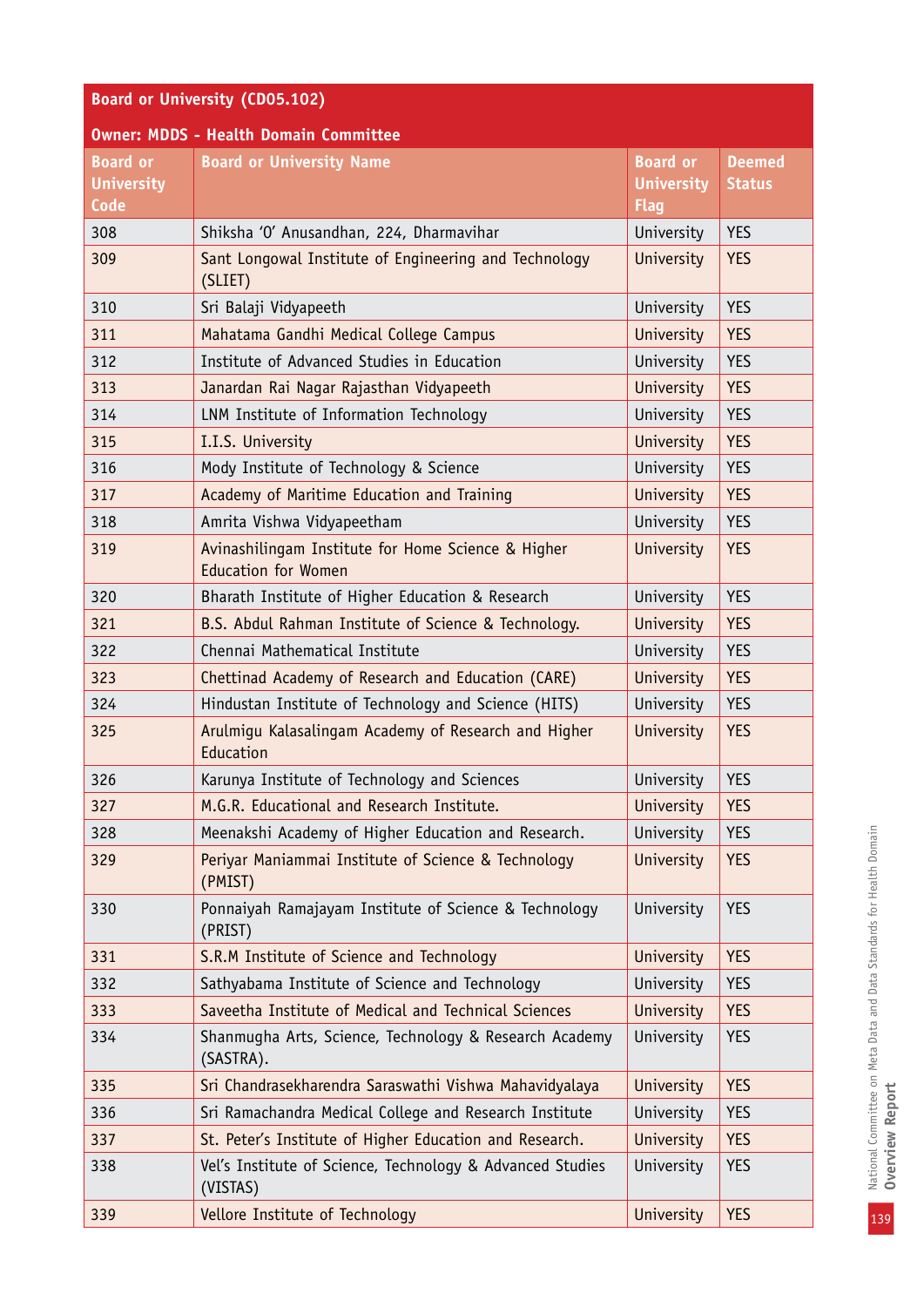| <b>Board or University (CD05.102)</b>        |                                                                            |                                                     |                                |  |  |
|----------------------------------------------|----------------------------------------------------------------------------|-----------------------------------------------------|--------------------------------|--|--|
|                                              | <b>Owner: MDDS - Health Domain Committee</b>                               |                                                     |                                |  |  |
| <b>Board or</b><br><b>University</b><br>Code | <b>Board or University Name</b>                                            | <b>Board or</b><br><b>University</b><br><b>Flag</b> | <b>Deemed</b><br><b>Status</b> |  |  |
| 340                                          | Vinayaka Mission's Research Foundation.                                    | University                                          | <b>YES</b>                     |  |  |
| 341                                          | Noorul Islam Center for Higher Education                                   | University                                          | <b>YES</b>                     |  |  |
| 342                                          | Rajiv Gandhi National Institute of Youth Development                       | University                                          | <b>YES</b>                     |  |  |
| 343                                          | Vel Tech Rangrajan Dr. Sagunthala R&D Institute of Science<br>& Technology | University                                          | <b>YES</b>                     |  |  |
| 344                                          | Allahabad Agricultural Institute.                                          | University                                          | <b>YES</b>                     |  |  |
| 345                                          | <b>Bhatkhande Music Institute</b>                                          | University                                          | <b>YES</b>                     |  |  |
| 346                                          | Indian Institute of Information Technology                                 | University                                          | <b>YES</b>                     |  |  |
| 347                                          | Jaypee Institute of Information Technology                                 | University                                          | <b>YES</b>                     |  |  |
| 348                                          | Shobit Institute of Engineering & Technology                               | University                                          | <b>YES</b>                     |  |  |
| 349                                          | Nehru Gram Bharati                                                         | University                                          | <b>YES</b>                     |  |  |
| 350                                          | Forest Research Institute                                                  | University                                          | <b>YES</b>                     |  |  |
| 351                                          | <b>Graphic Era University</b>                                              | University                                          | <b>YES</b>                     |  |  |
| 352                                          | Ramakrishna Mission Vivekananda Educational and Research<br>Institute      | University                                          | <b>YES</b>                     |  |  |

| <b>Ownership Authority Type (CD05.103)</b>               |                                              |  |  |  |
|----------------------------------------------------------|----------------------------------------------|--|--|--|
|                                                          | <b>Owner: MDDS - Health Domain Committee</b> |  |  |  |
| <b>Ownership</b><br><b>Authority</b><br><b>Type Code</b> | <b>Ownership Authority Type Name</b>         |  |  |  |
| 01                                                       | Facility                                     |  |  |  |
| 02                                                       | Person                                       |  |  |  |
| 03                                                       | Central -ESI                                 |  |  |  |
| 04                                                       | Central - CGHS                               |  |  |  |
| 05                                                       | Central - HRD                                |  |  |  |
| 06                                                       | Central - other ministries                   |  |  |  |
| 07                                                       | Central - Railways                           |  |  |  |
| 08                                                       | Central - Military                           |  |  |  |
| 09                                                       | State Government                             |  |  |  |
| 10                                                       | Private - for profit                         |  |  |  |
| 11                                                       | Private - Not for profit                     |  |  |  |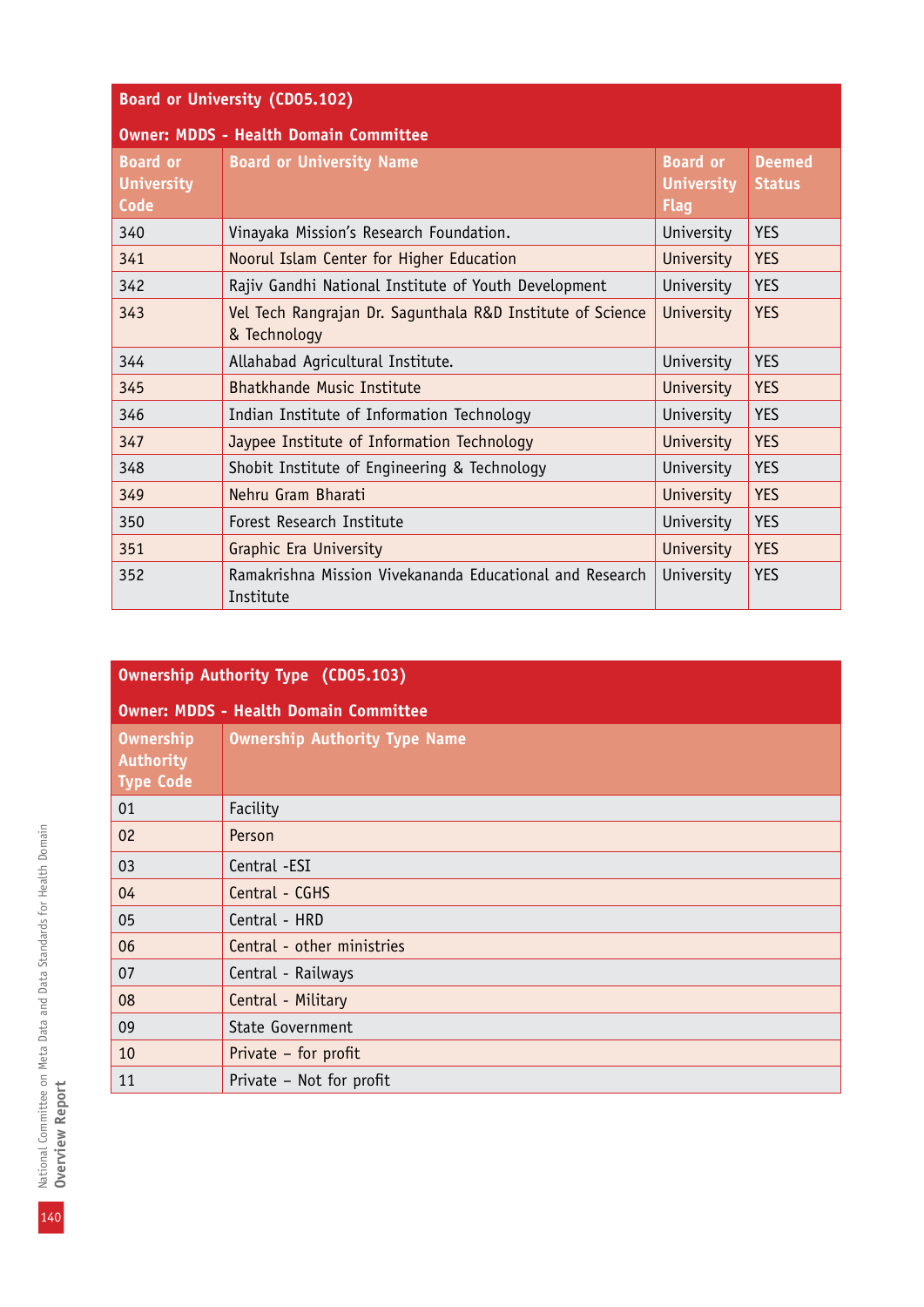| Generic Drugs (CD05.104)<br><b>Owner: MDDS - Health Domain Committee</b> |                                     |                                          |                                              |                                                                                                    |  |  |
|--------------------------------------------------------------------------|-------------------------------------|------------------------------------------|----------------------------------------------|----------------------------------------------------------------------------------------------------|--|--|
| <b>Generic</b><br><b>Drug Code</b>                                       | <b>Generic Drug Name</b><br>$-$ NFI | <b>NELM</b><br><b>Indicator</b><br>(Y/N) | <b>Usage</b><br><b>Category</b><br>(P, S, T) | <b>Drug Class</b>                                                                                  |  |  |
| 01                                                                       | Abacavir                            | $\mathsf{N}$                             |                                              | Anti-infectives                                                                                    |  |  |
| 02                                                                       | Abciximab                           | N                                        |                                              | Cardiovascular Drugs                                                                               |  |  |
| 03                                                                       | Acetazolamide                       | Y                                        | S, T                                         | Opthalmological Preparation                                                                        |  |  |
| 04                                                                       | Acetylsalicylic Acid                | Y                                        | P,S,T                                        | Analgesics, Antipyretics, Non-Steroidal<br>Anti-Inflammatory Drugs                                 |  |  |
| 05                                                                       | Actinomycin D                       | Y                                        | T                                            | Antineoplastics & Immunosuppressives                                                               |  |  |
| 06                                                                       | <b>Activated Charcoal</b>           | Y                                        | P, S, T                                      | Antidotes and Substances Used in<br>Poisoning                                                      |  |  |
| 07                                                                       | Acyclovir                           | Y                                        | S, T                                         | Anti-infectives                                                                                    |  |  |
| 08                                                                       | Adenosine                           | Y                                        | S, T                                         | Cardiovascular Drugs                                                                               |  |  |
| 09                                                                       | Adrenaline<br>(Epinephrine)         | Y                                        | P, S, T                                      | Analgesics, Antipyretics, Non-Steroidal<br>Anti-Inflammatory<br>Drugs, Opthalmological Preparation |  |  |
| 10                                                                       | Albendazole                         | Y                                        | P, S, T                                      | Anti-infectives                                                                                    |  |  |
| 11                                                                       | Albumin                             | Y                                        | S, T                                         | Cardiovascular Drugs                                                                               |  |  |
| 12                                                                       | Alendronate                         | N                                        |                                              | Drug in Osteoporosis                                                                               |  |  |
| 13                                                                       | Allopurinol                         | Y                                        | S,T                                          | Disease Modifying Anti-Rheumatic<br>Drugs(DMARDs) and Drugs for Gout                               |  |  |
| 14                                                                       | Alpha Interferon                    | Y                                        | $\mathsf{T}$                                 | Antineoplastics & Immunosuppressives                                                               |  |  |
| 15                                                                       | Alprazolam                          | Y                                        | P, S, T                                      | Psychotherauptic Drugs                                                                             |  |  |
| 16                                                                       | Alteplase                           | <sub>N</sub>                             |                                              | Cardiovascular Drugs                                                                               |  |  |
| 17                                                                       | Aluminium Hydroxide                 | $\mathsf{N}$                             |                                              | Antacid and Antiulcer Drugs                                                                        |  |  |
| 18                                                                       | Amikacin                            | Y                                        | S, T                                         | Anti-infectives                                                                                    |  |  |
| 19                                                                       | Amiloride                           | $\mathsf{N}$                             |                                              | Disease Modifying Anti-Rheumatic<br>Drugs(DMARDs) and Drugs for Gout                               |  |  |
| 20                                                                       | Aminophylline                       | $\mathsf{N}$                             |                                              | Drugs for Respiratory disease                                                                      |  |  |
| 21                                                                       | Amiodarone                          | Y                                        | S, T                                         | Cardiovascular Drugs                                                                               |  |  |
| 22                                                                       | Amitriptyline                       | Y                                        | P, S, T                                      | Psychotherauptic Drugs                                                                             |  |  |
| 23                                                                       | Amlodipine                          | Y                                        | P,S,T                                        | Cardiovascular Drugs                                                                               |  |  |
| 24                                                                       | Amodiaquine                         | $\mathsf{N}$                             |                                              | Anti-infectives                                                                                    |  |  |
| 25                                                                       | Amoxycillin                         | Y                                        | S, T                                         | Anti-infectives                                                                                    |  |  |
| 26                                                                       | Amphotericin B                      | Y                                        | S, T                                         | Anti-infectives                                                                                    |  |  |
| 27                                                                       | Ampicillin                          | Y                                        | P,S,T                                        | Anti-infectives                                                                                    |  |  |
| 28                                                                       | Arteether                           | $\mathsf{N}$                             |                                              | Anti-infectives                                                                                    |  |  |
| 29                                                                       | Artemether                          | $\mathsf{N}$                             |                                              | Anti-infectives                                                                                    |  |  |
| 30                                                                       | Artesunate                          | Y                                        | P, S, T                                      | Anti-infectives                                                                                    |  |  |
| 31                                                                       | L-Asparaginase                      | Y                                        | T                                            | Antineoplastics & Immunosuppressives                                                               |  |  |
| 32                                                                       | Atenolol                            | Y                                        | P, S, T                                      | Cardiovascular Drugs                                                                               |  |  |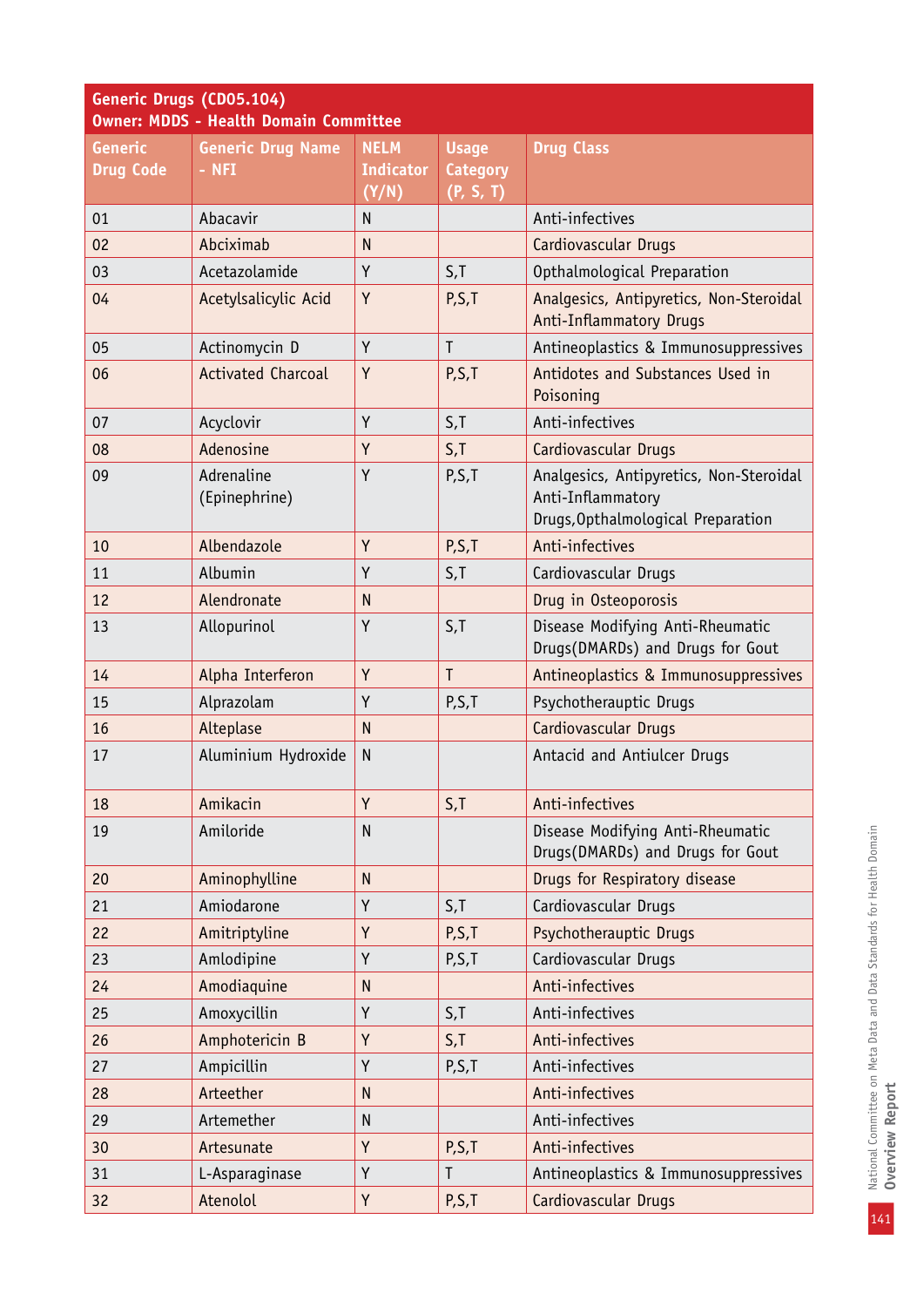| Generic Drugs (CD05.104)<br><b>Owner: MDDS - Health Domain Committee</b> |                                 |                  |                 |                                                      |  |  |
|--------------------------------------------------------------------------|---------------------------------|------------------|-----------------|------------------------------------------------------|--|--|
| <b>Generic</b>                                                           | <b>Generic Drug Name</b>        | <b>NELM</b>      | <b>Usage</b>    | <b>Drug Class</b>                                    |  |  |
| <b>Drug Code</b>                                                         | $-$ NFI                         | <b>Indicator</b> | <b>Category</b> |                                                      |  |  |
|                                                                          |                                 | (Y/N)            | (P, S, T)       |                                                      |  |  |
| 33                                                                       | Atorvastatin                    | Y                | P, S, T         | Cardiovascular Drugs                                 |  |  |
| 34                                                                       | Atracurium Besylate             | Y                | S, T            | Muscle Relaxent                                      |  |  |
| 35                                                                       | Atropine                        | Y                | P, S, T         | Antidotes and Substances Used in<br>Poisoning        |  |  |
| 36                                                                       | Azathioprine                    | Y                | S, T            | Antineoplastics & Immunosuppressives                 |  |  |
| 37                                                                       | Azithromycin                    | Y                | S, T            | Anti-infectives                                      |  |  |
| 38                                                                       | <b>Baclofen</b>                 | <sub>N</sub>     |                 | Muscle Relaxent                                      |  |  |
| 39                                                                       | Barium Sulphate                 | Y                | S, T            | Diagnostic Agents                                    |  |  |
| 40                                                                       | Beclomethasone                  | Y                | P, S, T         | Drugs for Respiratory disease                        |  |  |
| 41                                                                       | Benzathine Benzyl<br>Penicillin | Y                | P, S, T         | Anti-infectives                                      |  |  |
| 42                                                                       | Benzyl Benzoate                 | Y                | P, S, T         | Deramatological Drugs                                |  |  |
| 43                                                                       | Benzyl Penicillin               | $\mathsf{N}$     |                 | Anti-infectives                                      |  |  |
| 44                                                                       | Betamethasone                   | Y                | P, S, T         | Deramatological Drugs                                |  |  |
| 45                                                                       | Betaxolol                       | Y                | T               | Opthalmological Preparation                          |  |  |
| 46                                                                       | <b>Biperiden</b>                | $\mathsf{N}$     |                 | Anti-Alzheimer and Anti-Parkinsonism<br>Drugs        |  |  |
| 47                                                                       | Bisacodyl                       | Y                | P, S, T         | Antidiarrhoeals and Laxatives                        |  |  |
| 48                                                                       | <b>Bleaching Powder</b>         | Y                | P, S, T         | Antiseptics and Disinfectants                        |  |  |
| 49                                                                       | Bleomycin                       | Y                | T               | Antineoplastics & Immunosuppressives                 |  |  |
| 50                                                                       | <b>Bromocriptine</b>            | Y                | S, T            | Anti-Alzheimer and Anti-Parkinsonism<br><b>Drugs</b> |  |  |
| 51                                                                       | <b>Budesonide</b>               | N                |                 | Drugs for Respiratory disease                        |  |  |
| 52                                                                       | <b>Bupivacaine</b>              | Y                | S, T            | Drugs for Anaesthesia                                |  |  |
| 53                                                                       | <b>Busulphan</b>                | Y                | T               | Antineoplastics & Immunosuppressives                 |  |  |
| 54                                                                       | Calamine                        | Y                | P, S, T         | Deramatological Drugs                                |  |  |
| 55                                                                       | Calcium Disodium<br>Edetate     | $\mathsf{N}$     |                 | Antidotes and Substances Used in<br>Poisoning        |  |  |
| 56                                                                       | Calcium Gluconate               | Y                | P, S, T         | Vitamins, Minerals and Antianaemic<br><b>Drugs</b>   |  |  |
| 57                                                                       | Capreomycin                     | $\mathsf{N}$     |                 | Anti-infectives                                      |  |  |
| 58                                                                       | Carbamazepine                   | Y                | P, S, T         | Anticonvulsants/Antiepileptics.                      |  |  |
| 59                                                                       | Carbimazole                     | Υ                | P,S,T           | Hormones, Contraceptives and Related<br><b>Drugs</b> |  |  |
| 60                                                                       | Cefazolin                       | $\mathsf{N}$     |                 | Anti-infectives                                      |  |  |
| 61                                                                       | Cefixime                        | Y                | T               | Anti-infectives                                      |  |  |
| 62                                                                       | Cefoperazone                    | $\mathsf{N}$     |                 | Anti-infectives                                      |  |  |
| 63                                                                       | Cefotaxime                      | Y                | S, T            | Anti-infectives                                      |  |  |
| 64                                                                       | Ceftazidime                     | Υ                | S, T            | Anti-infectives                                      |  |  |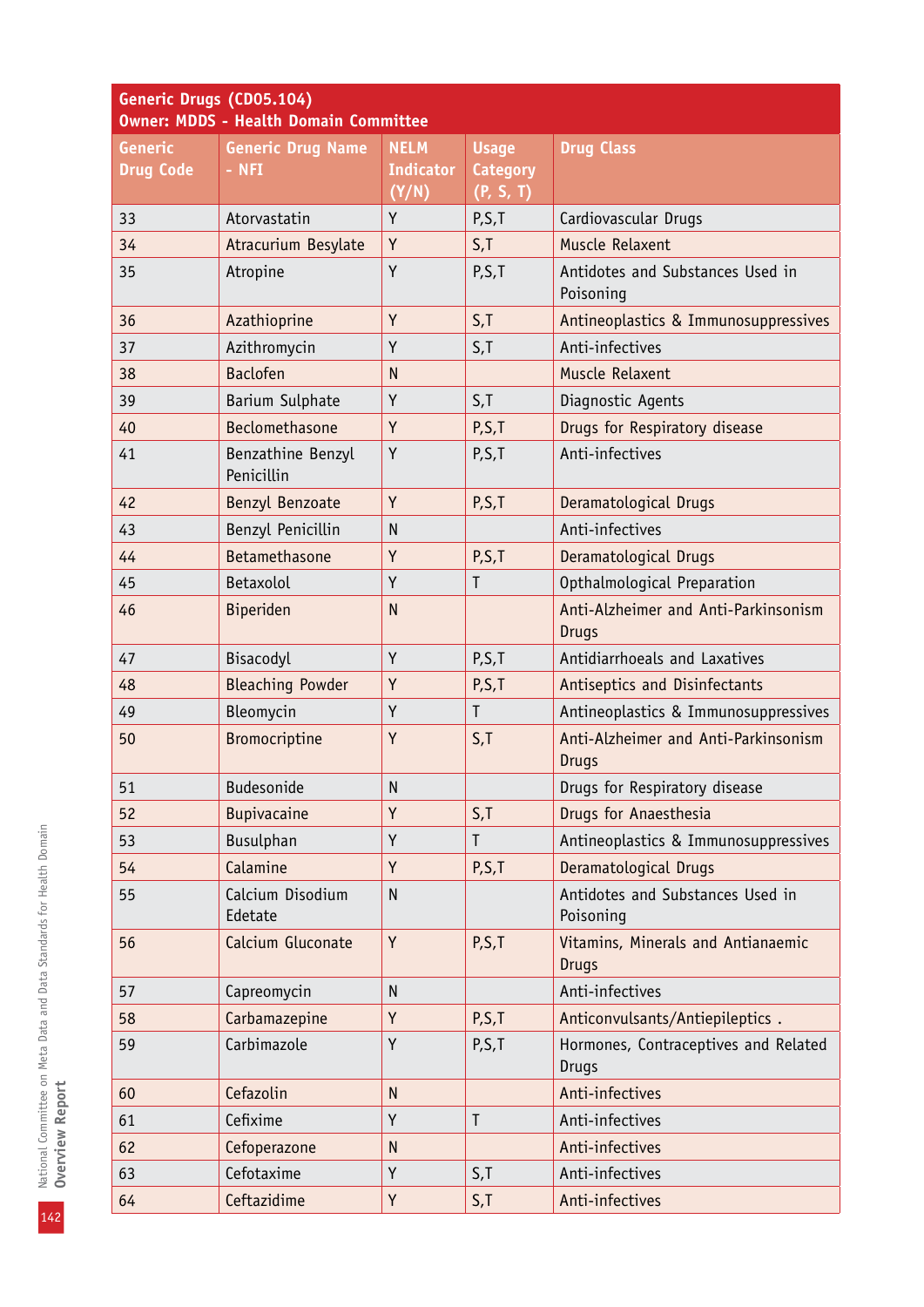| Generic Drugs (CD05.104)<br><b>Owner: MDDS - Health Domain Committee</b> |                                                       |                                          |                                              |                                                                                 |  |
|--------------------------------------------------------------------------|-------------------------------------------------------|------------------------------------------|----------------------------------------------|---------------------------------------------------------------------------------|--|
| <b>Generic</b><br><b>Drug Code</b>                                       | <b>Generic Drug Name</b><br>- NFI                     | <b>NELM</b><br><b>Indicator</b><br>(Y/N) | <b>Usage</b><br><b>Category</b><br>(P, S, I) | <b>Drug Class</b>                                                               |  |
| 65                                                                       | Ceftriaxone                                           | Y                                        | S, T                                         | Anti-infectives                                                                 |  |
| 66                                                                       | Centchroman (Non-<br>steroidal oral<br>contraceptive) | $\mathsf{N}$                             |                                              | Hormones, Contraceptives and Related<br><b>Drugs</b>                            |  |
| 67                                                                       | Cephalexin                                            | Y                                        | P, S, T                                      | Anti-infectives                                                                 |  |
| 68                                                                       | Cetrimide                                             | Y                                        | P, S, T                                      | Antiseptics and Disinfectants                                                   |  |
| 69                                                                       | Chlorambucil                                          | Y                                        | T                                            | Antineoplastics & Immunosuppressives                                            |  |
| 70                                                                       | Chloramphenicol                                       | Y                                        | P, S, T                                      | Anti-infectives                                                                 |  |
| 71                                                                       | Chlorhexidine                                         | Y                                        | P, S, T                                      | Antiseptics and Disinfectants                                                   |  |
| 72                                                                       | Chloroquine                                           | Y                                        | P, S, T                                      | Anti-infectives                                                                 |  |
| 73                                                                       | Chloroxylenol                                         | N                                        |                                              | Antiseptics and Disinfectants                                                   |  |
| 74                                                                       | Chlorpheniramine                                      | Y                                        | P, S, T                                      | Antiallergics and Drugs used in<br>Anaphylaxis                                  |  |
| 75                                                                       | Chlorpromazine                                        | Y                                        | P,S,T                                        | Psychotherauptic Drugs                                                          |  |
| 76                                                                       | Cinnarizine                                           | $\overline{N}$                           |                                              | Antiallergics and Drugs used in<br>Anaphylaxis                                  |  |
| 77                                                                       | Ciprofloxacin                                         | Y                                        | P, S, T                                      | Anti-infectives                                                                 |  |
| 78                                                                       | Cisplatin                                             | Y                                        | T                                            | Antineoplastics & Immunosuppressives                                            |  |
| 79                                                                       | Clarithromycin                                        | N                                        |                                              | Anti-infectives                                                                 |  |
| 80                                                                       | Clindamycin                                           | Y                                        | S, T                                         | Anti-infectives                                                                 |  |
| 81                                                                       | Clobazam                                              | $\mathsf{N}$                             |                                              | Anticonvulsants/Antiepileptics.                                                 |  |
| 82                                                                       | Clofazimine                                           | Y                                        | P, S, T                                      | Anti-infectives                                                                 |  |
| 83                                                                       | Clomifene                                             | Y                                        |                                              | Hormones, Contraceptives and Related<br><b>Drugs</b>                            |  |
| 84                                                                       | Clomipramine                                          | $\mathsf{N}$                             |                                              | Psychotherauptic Drugs                                                          |  |
| 85                                                                       | Clonazepam                                            | $\mathsf{N}$                             |                                              | Anticonvulsants/Antiepileptics.                                                 |  |
| 86                                                                       | Clonidine                                             | $\mathsf{N}$                             |                                              | Cardiovascular Drugs                                                            |  |
| 87                                                                       | Clopidogrel                                           | Y                                        | T                                            | Cardiovascular Drugs                                                            |  |
| 88                                                                       | Clotrimazole                                          | Y                                        | P, S, T                                      | Anti-infectives                                                                 |  |
| 89                                                                       | Cloxacillin                                           | Υ                                        | P,S,T                                        | Anti-infectives                                                                 |  |
| 90                                                                       | Coaltar                                               | Y                                        | P, S, T                                      | Deramatological Drugs                                                           |  |
| 91                                                                       | Codeine                                               | Y                                        | S, T                                         | Analgesics, Antipyretics, Non-Steroidal<br>Anti-Inflammatory Drugs              |  |
| 92                                                                       | Colchicine                                            | Y                                        | S, T                                         | Disease Modifying Anti-Rheumatic<br><b>Drugs</b><br>(DMARDs) and Drugs for Gout |  |
| 93                                                                       | Cyclophosphamide                                      | Y                                        | $\mathsf{T}$                                 | Antineoplastics & Immunosuppressives                                            |  |
| 94                                                                       | Cycloserine                                           | N                                        |                                              | Anti-infectives                                                                 |  |
| 95                                                                       | Cyclosporine                                          | Υ                                        | $\mathsf T$                                  | Antineoplastics & Immunosuppressives                                            |  |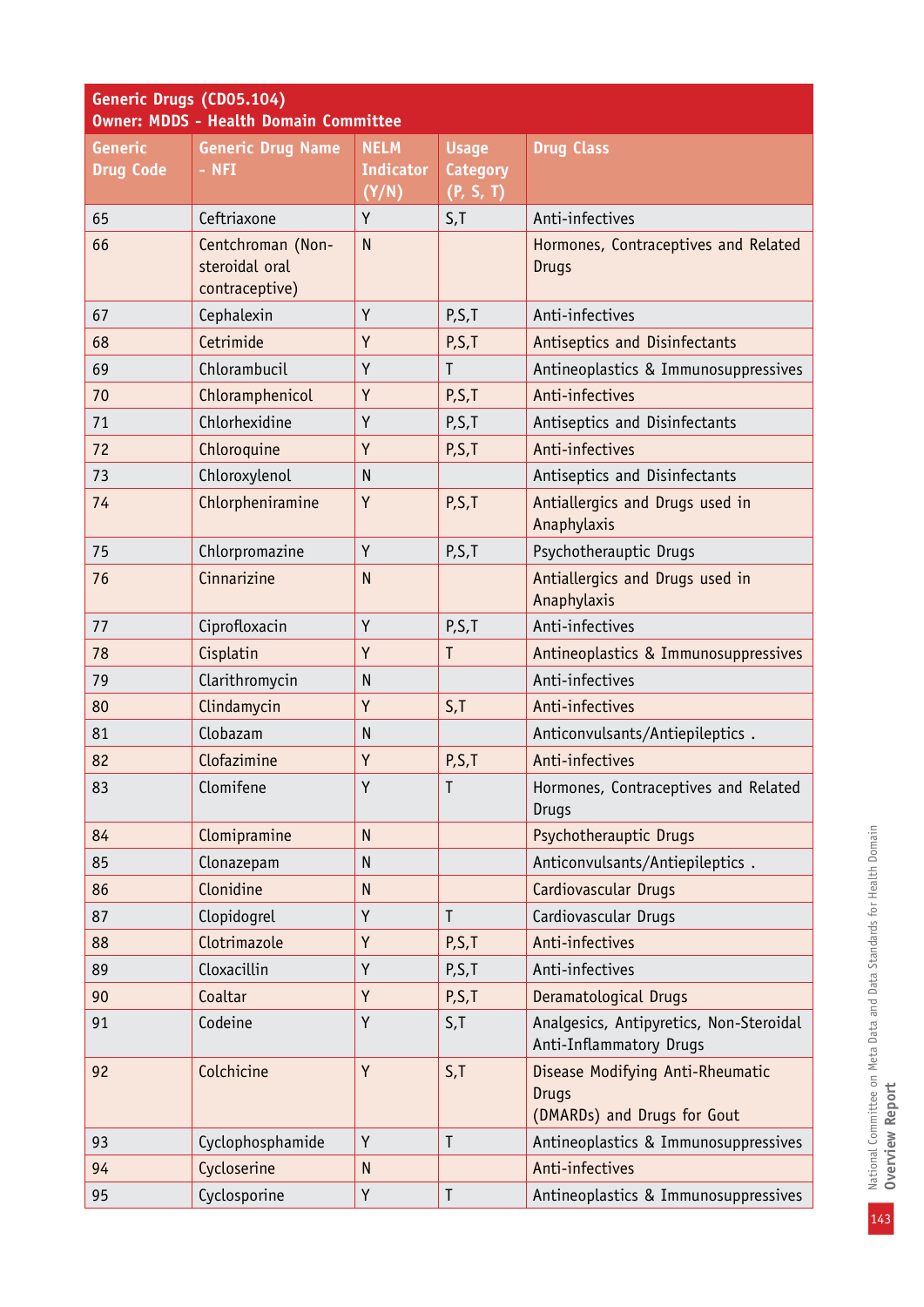| Generic Drugs (CD05.104)<br><b>Owner: MDDS - Health Domain Committee</b> |                                             |                                          |                                              |                                                                    |
|--------------------------------------------------------------------------|---------------------------------------------|------------------------------------------|----------------------------------------------|--------------------------------------------------------------------|
| <b>Generic</b><br><b>Drug Code</b>                                       | <b>Generic Drug Name</b><br>- NFI           | <b>NELM</b><br><b>Indicator</b><br>(Y/N) | <b>Usage</b><br><b>Category</b><br>(P, S, T) | <b>Drug Class</b>                                                  |
| 96                                                                       | <b>Cytosine Arabinoside</b><br>(Cytarabine) | Y                                        | $\mathsf{T}$                                 | Antineoplastics & Immunosuppressives                               |
| 97                                                                       | Danazol                                     | Y                                        | T                                            | Hormones, Contraceptives and Related<br><b>Drugs</b>               |
| 98                                                                       | Dapsone                                     | Y                                        | P, S, T                                      | Anti-infectives                                                    |
| 99                                                                       | Desferrioxamine<br>Mesylate                 | Y                                        | S, T                                         | Antidotes and Substances Used in<br>Poisoning                      |
| 100                                                                      | Dexamethasone                               | Y                                        | P, S, T                                      | Antiallergics and Drugs used in<br>Anaphylaxis                     |
| 101                                                                      | Dextran                                     | Y                                        | P, S, T                                      | Cardiovascular Drugs                                               |
| 102                                                                      | Dextromethorphan                            | Y                                        | P, S, T                                      | Drugs of respiratory disease                                       |
| 103                                                                      | Diazepam                                    | Υ                                        | P, S, T                                      | Anticonvulsants/Antiepileptics.                                    |
| 104                                                                      | Diclofenac                                  | Y                                        | T                                            | Analgesics, Antipyretics, Non-Steroidal<br>Anti-Inflammatory Drugs |
| 105                                                                      | Dicyclomine                                 | Y                                        | P, S, T                                      | Drugs for Inflammatory Bowel Disease                               |
| 106                                                                      | Didanosine                                  | Y                                        | S, T                                         | Anti-infectives                                                    |
| 107                                                                      | Diethylcarbamazine                          | Y                                        | P, S, T                                      | Anti-infectives                                                    |
| 108                                                                      | Digoxin                                     | Y                                        | S, T                                         | Cardiovascular Drugs                                               |
| 109                                                                      | Dihydroergotamine                           | Y                                        | S, T                                         | Antimigraine Drugs                                                 |
| 110                                                                      | Diloxanide Furoate                          | Y                                        | P, S, T                                      | Anti-infectives                                                    |
| 111                                                                      | Diltiazem                                   | Y                                        | S, T                                         | Cardiovascular Drugs                                               |
| 112                                                                      | Dimercaprol (BAL)                           | Y                                        | S,T                                          | Antidotes and Substances Used in<br>Poisoning                      |
| 113                                                                      | Dithranol                                   | Y                                        | $\mathsf{T}$                                 | Deramatological Drugs                                              |
| 114                                                                      | Dobutamine                                  | Y                                        | S, T                                         | Cardiovascular Drugs                                               |
| 115                                                                      | Domperidone                                 | Y                                        | P, S, T                                      | Antiemetics                                                        |
| 116                                                                      | Donepezil                                   | $\mathsf{N}$                             |                                              | Anti-Alzheimer and Anti-Parkinsonism<br><b>Drugs</b>               |
| 117                                                                      | Dopamine                                    | Y                                        | S, T                                         | Cardiovascular Drugs                                               |
| 118                                                                      | Doxorubicin                                 | Y                                        | $\mathsf{T}$                                 | Antiseptics and Disinfectants                                      |
| 119                                                                      | Doxycycline                                 | Y                                        | P, S, T                                      | Anti-infectives                                                    |
| 120                                                                      | Efavirenz                                   | Y                                        | S, T                                         | Anti-infectives                                                    |
| 121                                                                      | Emtricitabine                               | N                                        |                                              | Anti-infectives                                                    |
| 122                                                                      | Enalapril                                   | Y                                        | P,S,T                                        | Cardiovascular Drugs                                               |
| 123                                                                      | Ergometrine                                 | $\mathsf{N}$                             |                                              | Hormones, Contraceptives and Related<br><b>Drugs</b>               |
| 124                                                                      | Erythromycin                                | Y                                        | P,S,T                                        | Anti-infectives                                                    |
| 125                                                                      | Erythropoietin                              | $\mathsf{N}$                             |                                              | Vitamins, Minerals and Antianaemic<br><b>Drugs</b>                 |
| 126                                                                      | Escitalopram                                | $\mathsf{N}$                             |                                              | Psychotherauptic Drugs                                             |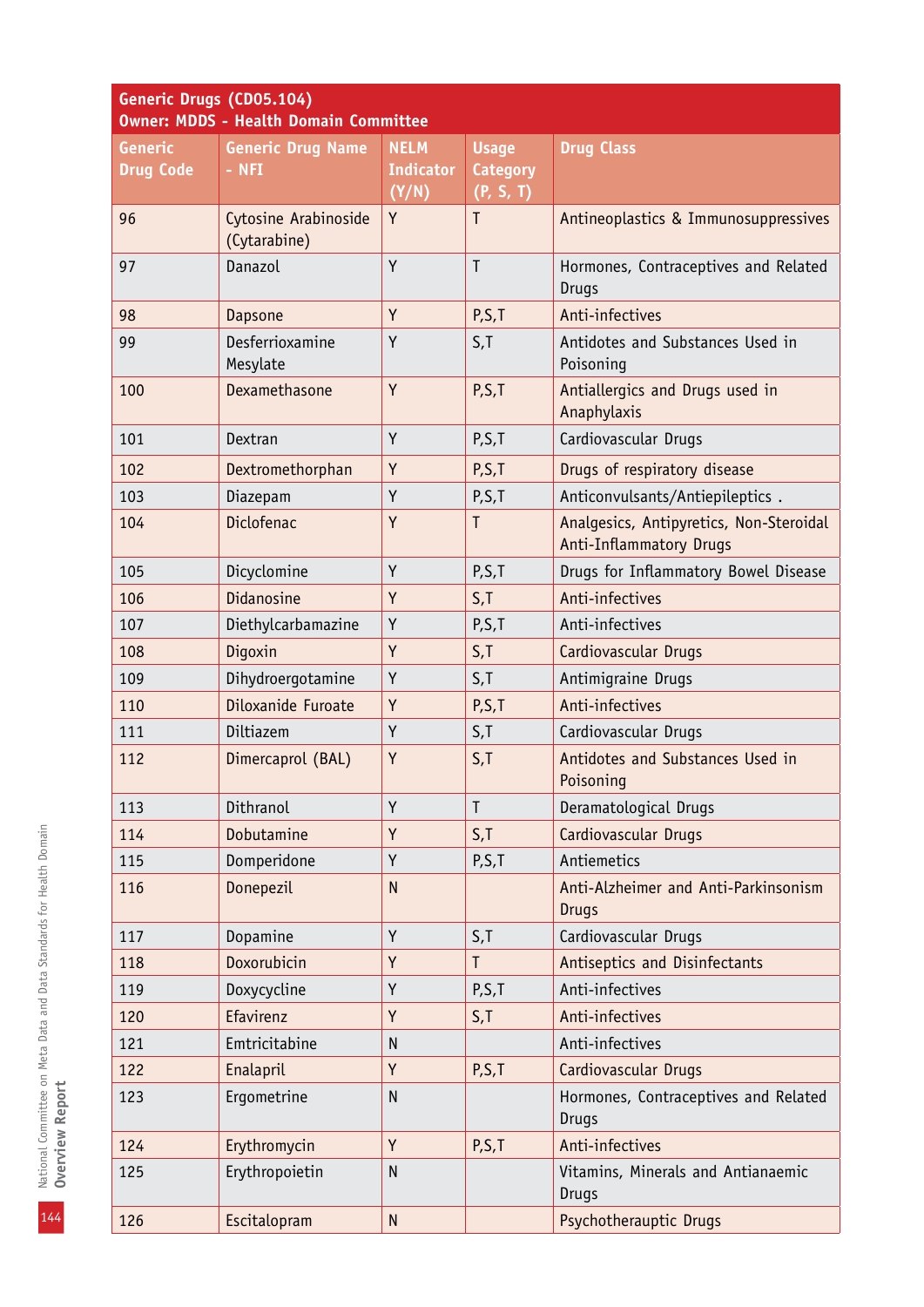|                                    | Generic Drugs (CD05.104)<br><b>Owner: MDDS - Health Domain Committee</b>       |                                          |                                              |                                                      |  |
|------------------------------------|--------------------------------------------------------------------------------|------------------------------------------|----------------------------------------------|------------------------------------------------------|--|
| <b>Generic</b><br><b>Drug Code</b> | <b>Generic Drug Name</b><br>$-$ NFI                                            | <b>NELM</b><br><b>Indicator</b><br>(Y/N) | <b>Usage</b><br><b>Category</b><br>(P, S, T) | <b>Drug Class</b>                                    |  |
| 127                                | Esmolol                                                                        | Y                                        | T                                            | Cardiovascular Drugs                                 |  |
| 128                                | Ethambutol                                                                     | Y                                        | P, S, T                                      | Anti-infectives                                      |  |
| 129                                | Ethinylestradiol                                                               | Y                                        | P, S, T                                      | Hormones, Contraceptives and Related<br>Drugs        |  |
| 130                                | Ethyl Alcohol                                                                  | Y                                        | P, S, T                                      | Antiseptics and Disinfectants                        |  |
| 131                                | Etoposide                                                                      | Y                                        | T                                            | Antineoplastics & Immunosuppressives                 |  |
| 132                                | Ezetimibe                                                                      | $\mathsf{N}$                             |                                              | Cardiovascular Drugs                                 |  |
| 133                                | <b>Factor VIII</b><br>Concentrate                                              | Y                                        | S, T                                         | Cardiovascular Drugs                                 |  |
| 134                                | Factor IX Complex<br>(Coagulation Factors<br>II, VII, IX, $X$ )<br>Concentrate | Y                                        | S, T                                         | Cardiovascular Drugs                                 |  |
| 135                                | Famotidine                                                                     | Y                                        | P, S, T                                      | Antacid and Antiulcer Drugs                          |  |
| 136                                | Fenofibrate                                                                    | N                                        |                                              | Cardiovascular Drugs                                 |  |
| 137                                | Fexofenadine                                                                   | $\mathsf{N}$                             |                                              | Antiallergics and Drugs used in<br>Anaphylaxis       |  |
| 138                                | Fluconazole                                                                    | Y                                        | S, T                                         | Anti-infectives                                      |  |
| 139                                | Flucytosine                                                                    | $\mathsf{N}$                             |                                              | Anti-infectives                                      |  |
| 140                                | Flumazenil                                                                     | Y                                        | T                                            | Antidotes and Substances Used in<br>Poisoning        |  |
| 141                                | Flunarizine                                                                    | $\mathsf{N}$                             |                                              | Antimigraine Drugs                                   |  |
| 142                                | Fluorescein                                                                    | Y                                        | S, T                                         | Diagnostic Agents                                    |  |
| 143                                | 5-Fluorouracil                                                                 | Y                                        | T                                            | Antineoplastics & Immunosuppressives                 |  |
| 144                                | Fluoxetine                                                                     | Y                                        | P, S, T                                      | Psychotherauptic Drugs                               |  |
| 145                                | Fluphenazine                                                                   | $\mathsf{N}$                             |                                              | Psychotherauptic Drugs                               |  |
| 146                                | Folinic Acid                                                                   | Y                                        | T                                            | Antineoplastics & Immunosuppressives                 |  |
| 147                                | Formaldehyde                                                                   | Y                                        | P, S, T                                      | Antiseptics and Disinfectants                        |  |
| 148                                | Fosphenytoin                                                                   | ${\sf N}$                                |                                              | Anticonvulsants/Antiepileptics.                      |  |
| 149                                | Framycetin                                                                     | Y                                        | P, S, T                                      | Anti-infectives                                      |  |
| 150                                | Furazolidone                                                                   | $\mathsf{N}$                             |                                              | Antidiarrhoeals and Laxatives                        |  |
| 151                                | Furosemide                                                                     | Y                                        | P,S,T                                        | Cardiovascular Drugs                                 |  |
| 152                                | Gabapentin                                                                     | $\mathsf{N}$                             |                                              | Anticonvulsants/Antiepileptics.                      |  |
| 153                                | Galantamine                                                                    | $\mathsf{N}$                             |                                              | Anti-Alzheimer and Anti-Parkinsonism<br><b>Drugs</b> |  |
| 154                                | Gamma Benzene<br>Hexachloride                                                  | $\mathsf{N}$                             |                                              | Deramatological Drugs                                |  |
| 155                                | Gemcitabine                                                                    | Y                                        | T                                            | Antineoplastics & Immunosuppressives                 |  |
| 156                                | Gentamicin                                                                     | Y                                        | P, S, T                                      | Anti-infectives                                      |  |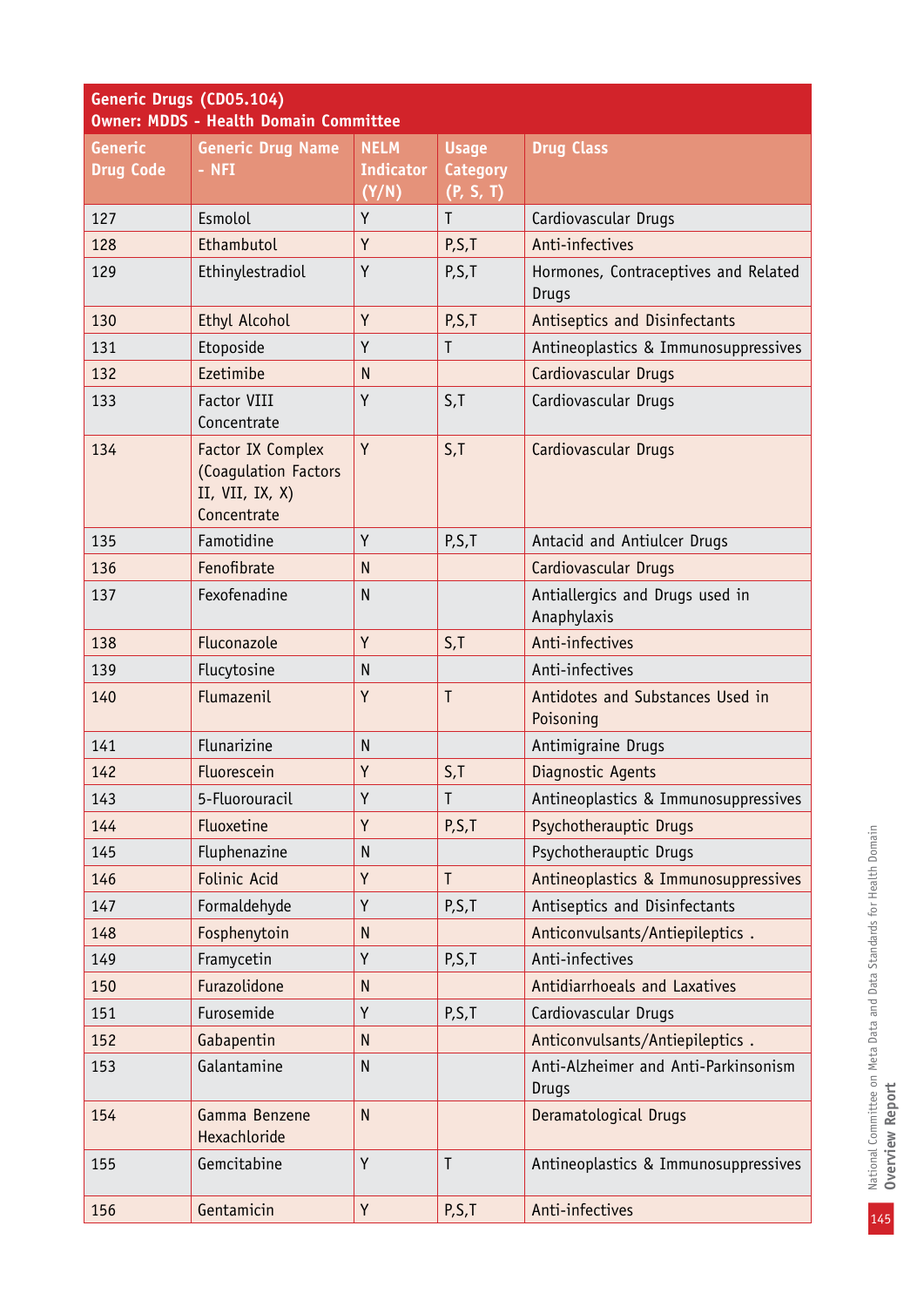| Generic Drugs (CD05.104)<br><b>Owner: MDDS - Health Domain Committee</b> |                          |                  |                 |                                                                       |
|--------------------------------------------------------------------------|--------------------------|------------------|-----------------|-----------------------------------------------------------------------|
| <b>Generic</b>                                                           | <b>Generic Drug Name</b> | <b>NELM</b>      | <b>Usage</b>    | <b>Drug Class</b>                                                     |
| <b>Drug Code</b>                                                         | - NFI                    | <b>Indicator</b> | <b>Category</b> |                                                                       |
|                                                                          |                          | (Y/N)            | (P, S, T)       |                                                                       |
| 157                                                                      | Gentian Violet           | Y                | P, S, T         | Deramatological Drugs                                                 |
| 158                                                                      | Glibenclamide            | Y                | P, S, T         | Hormones, Contraceptives and Related<br><b>Drugs</b>                  |
| 159                                                                      | Gliclazide               | N                |                 | Hormones, Contraceptives and Related<br><b>Drugs</b>                  |
| 160                                                                      | Glimepiride              | $\mathsf{N}$     |                 | Hormones, Contraceptives and Related<br><b>Drugs</b>                  |
| 161                                                                      | Glucagon                 | Y                | $\mathsf{T}$    | Hormones, Contraceptives and Related<br><b>Drugs</b>                  |
| 162                                                                      | Glucose                  | Y                | P, S, T         | Solutions Correcting Water, Electrolyte<br>and Acid Base Disturbances |
| 163                                                                      | Glipizide                | $\mathsf{N}$     |                 | Hormones, Contraceptives and Related<br><b>Drugs</b>                  |
| 164                                                                      | Glutaraldehyde           | Y                | S, T            | Antiseptics and Disinfectants                                         |
| 165                                                                      | Glycerol                 | $\mathsf{N}$     |                 | Solutions Correcting Water, Electrolyte<br>and Acid Base Disturbances |
| 166                                                                      | Glyceryl Trinitrate      | Y                | P, S, T         | Cardiovascular Drugs                                                  |
| 167                                                                      | Griseofulvin             | Y                | P, S, T         | Anti-infectives                                                       |
| 168                                                                      | Haloperidol              | Y                | S, T            | Psychotherauptic Drugs                                                |
| 169                                                                      | Halothane                | Y                | S, T            | Drugs for Anaesthesia                                                 |
| 170                                                                      | Heparin                  | Y                | S, T            | Cardiovascular Drugs                                                  |
| 171                                                                      | Homatropine              | Y                | P,S,T           | Opthalmological Preparation                                           |
| 172                                                                      | Hormone Releasing<br>IUD | Y                | $\mathsf T$     | Hormones, Contraceptives and Related<br><b>Drugs</b>                  |
| 173                                                                      | Hydralazine              | $\mathsf{N}$     |                 | Cardiovascular Drugs                                                  |
| 174                                                                      | Hydrochlorothiazide      | Y                | P, S, T         | Cardiovascular Drugs                                                  |
| 175                                                                      | Hydrocortisone           | Y                | P, S, T         | Antiallergics and Drugs used in<br>Anaphylaxis                        |
| 176                                                                      | Hydroxy Ethyl Starch     | Y                | S, T            | Cardiovascular Drugs                                                  |
| 177                                                                      | Hypertonic Saline        | ${\sf N}$        |                 | Solutions Correcting Water, Electrolyte<br>and Acid Base Disturbances |
| 178                                                                      | Ibuprofen                | Y                | P, S, T         | Analgesics, Antipyretics, Non-Steroidal<br>Anti-Inflammatory Drugs    |
| 179                                                                      | Imatinib                 | Y                | $\mathsf{T}$    | Antineoplastics & Immunosuppressives                                  |
| 180                                                                      | Imipramine               | Y                | P, S, T         | Psychotherauptic Drugs                                                |
| 181                                                                      | Indinavir                | Y                | S,T             | Anti-infectives                                                       |
| 182                                                                      | Insulin                  | Y                | P, S, T         | Hormones, Contraceptives and Related<br><b>Drugs</b>                  |
| 183                                                                      | Insulin Zinc             | Y                | P,S,T           | Hormones, Contraceptives and Related<br><b>Drugs</b>                  |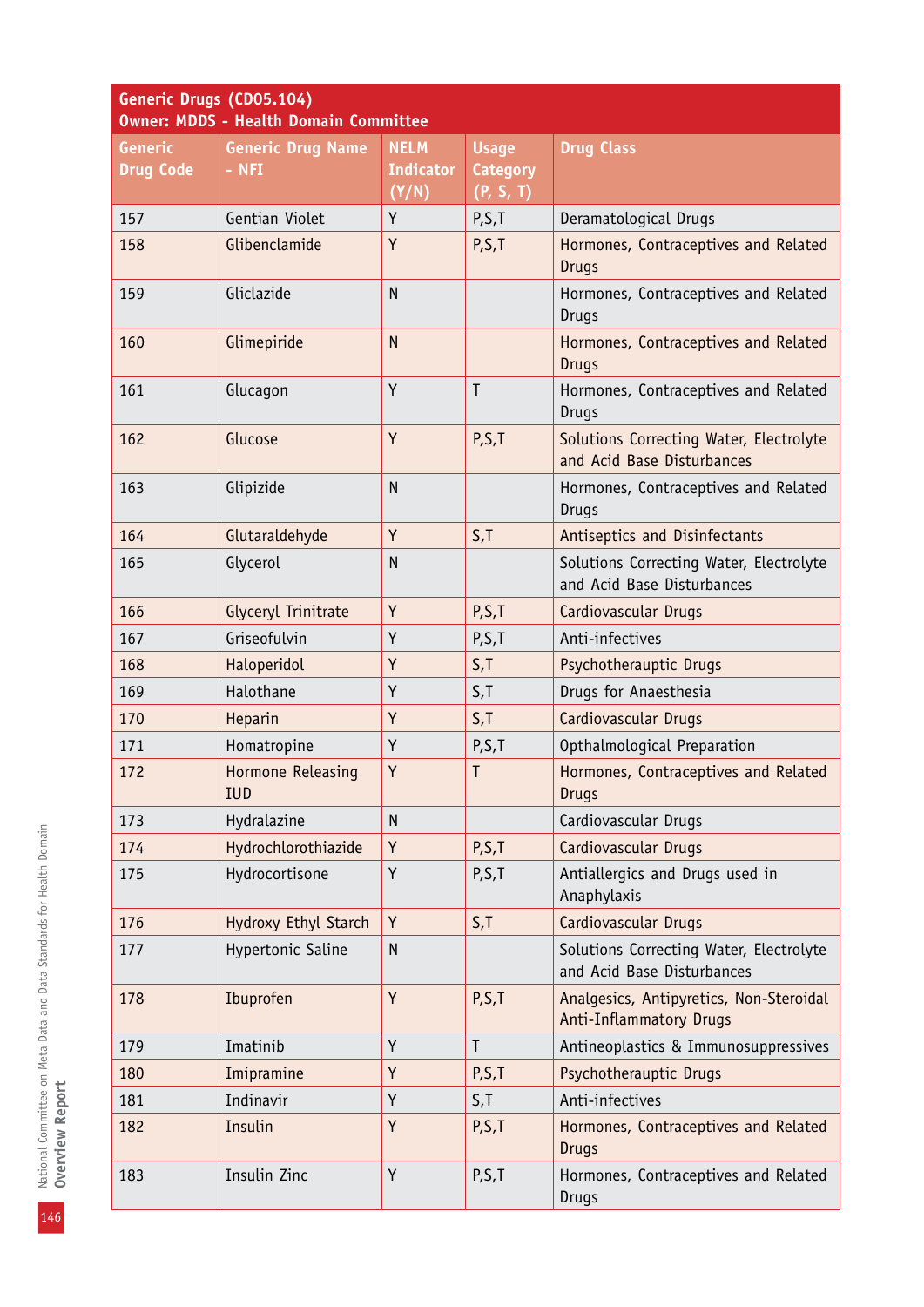| Generic Drugs (CD05.104)<br><b>Owner: MDDS - Health Domain Committee</b> |                                      |                  |                 |                                                                                 |
|--------------------------------------------------------------------------|--------------------------------------|------------------|-----------------|---------------------------------------------------------------------------------|
| <b>Generic</b>                                                           | <b>Generic Drug Name</b>             | <b>NELM</b>      | <b>Usage</b>    | <b>Drug Class</b>                                                               |
| <b>Drug Code</b>                                                         | - NFI                                | <b>Indicator</b> | <b>Category</b> |                                                                                 |
|                                                                          |                                      | (Y/N)            | (P, S, T)       |                                                                                 |
| 184                                                                      | Intraperitoneal<br>Dialysis Solution | Y                | T               | Dialysis fluid                                                                  |
| 185                                                                      | Iodine                               | Y                | S, T            | Hormones, Contraceptives and Related<br>Drugs                                   |
| 186                                                                      | Iopanoic Acid                        | Y                | S, T            | Diagnostic Agents                                                               |
| 187                                                                      | Ipratropium                          | Y                | P,S,T           | drugs for respiratory disease                                                   |
| 188                                                                      | Iron Dextran                         | Y                | S, T            | Vitamins, Minerals and Antianaemic<br><b>Drugs</b>                              |
| 189                                                                      | <b>Iron Salts</b>                    | $\mathsf{N}$     |                 | Vitamins, Minerals and Antianaemic<br><b>Drugs</b>                              |
| 190                                                                      | Isoniazid                            | Y                | P, S, T         | Anti-infectives                                                                 |
| 191                                                                      | Isophane Insulin                     | $\mathsf{N}$     |                 | Hormones, Contraceptives and Related<br><b>Drugs</b>                            |
| 192                                                                      | Isoprenaline                         | $\overline{N}$   |                 | Cardiovascular Drugs                                                            |
| 193                                                                      | Isosorbide Dinitrate                 | Y                | P, S, T         | Cardiovascular Drugs                                                            |
| 194                                                                      | Isosorbide-5-<br>Mononitrate         | Y                | P, S, T         | Cardiovascular Drugs                                                            |
| 195                                                                      | Isotretinoin                         | $\mathsf{N}$     |                 | Deramatological Drugs                                                           |
| 196                                                                      | Isoxsuprine                          | $\mathsf{N}$     |                 | Hormones, Contraceptives and Related<br><b>Drugs</b>                            |
| 197                                                                      | Ispaghula                            | Y                | P, S, T         | Antidiarrhoeals and Laxatives                                                   |
| 198                                                                      | <b>IUD Containing</b><br>Copper      | Y                | P, S, T         | Hormones, Contraceptives and Related<br><b>Drugs</b>                            |
| 199                                                                      | Ivermectin                           | $\mathsf{N}$     |                 | Anti-infectives                                                                 |
| 200                                                                      | Kanamycin                            | $\mathsf{N}$     |                 | Anti-infectives                                                                 |
| 201                                                                      | Ketamine                             | Y                | P,S,T           | Drugs for Anaesthesia                                                           |
| 202                                                                      | Ketoconazole                         | $\mathsf{N}$     |                 | Anti-infectives                                                                 |
| 203                                                                      | Lactulose                            | N                |                 | Antidiarrhoeals and Laxatives                                                   |
| 204                                                                      | Lamivudine                           | Y                | S, T            | Anti-infectives                                                                 |
| 205                                                                      | Lamotrigine                          | $\mathsf{N}$     |                 | Anticonvulsants/Antiepileptics.                                                 |
| 206                                                                      | Latanoprost                          | $\mathsf{N}$     |                 | Opthalmological Preparation                                                     |
| 207                                                                      | Leflunomide                          | Y                | S, T            | Disease Modifying Anti-Rheumatic<br><b>Drugs</b><br>(DMARDs) and Drugs for Gout |
| 208                                                                      | Levetiracetam                        | $\mathsf{N}$     |                 | Anticonvulsants/Antiepileptics.                                                 |
| 209                                                                      | Levocetirizine                       | $\mathsf{N}$     |                 | Antiallergics and Drugs used in<br>Anaphylaxis                                  |
| 210                                                                      | Levonorgestrel                       | $\mathsf{N}$     |                 | Hormones, Contraceptives and Related<br><b>Drugs</b>                            |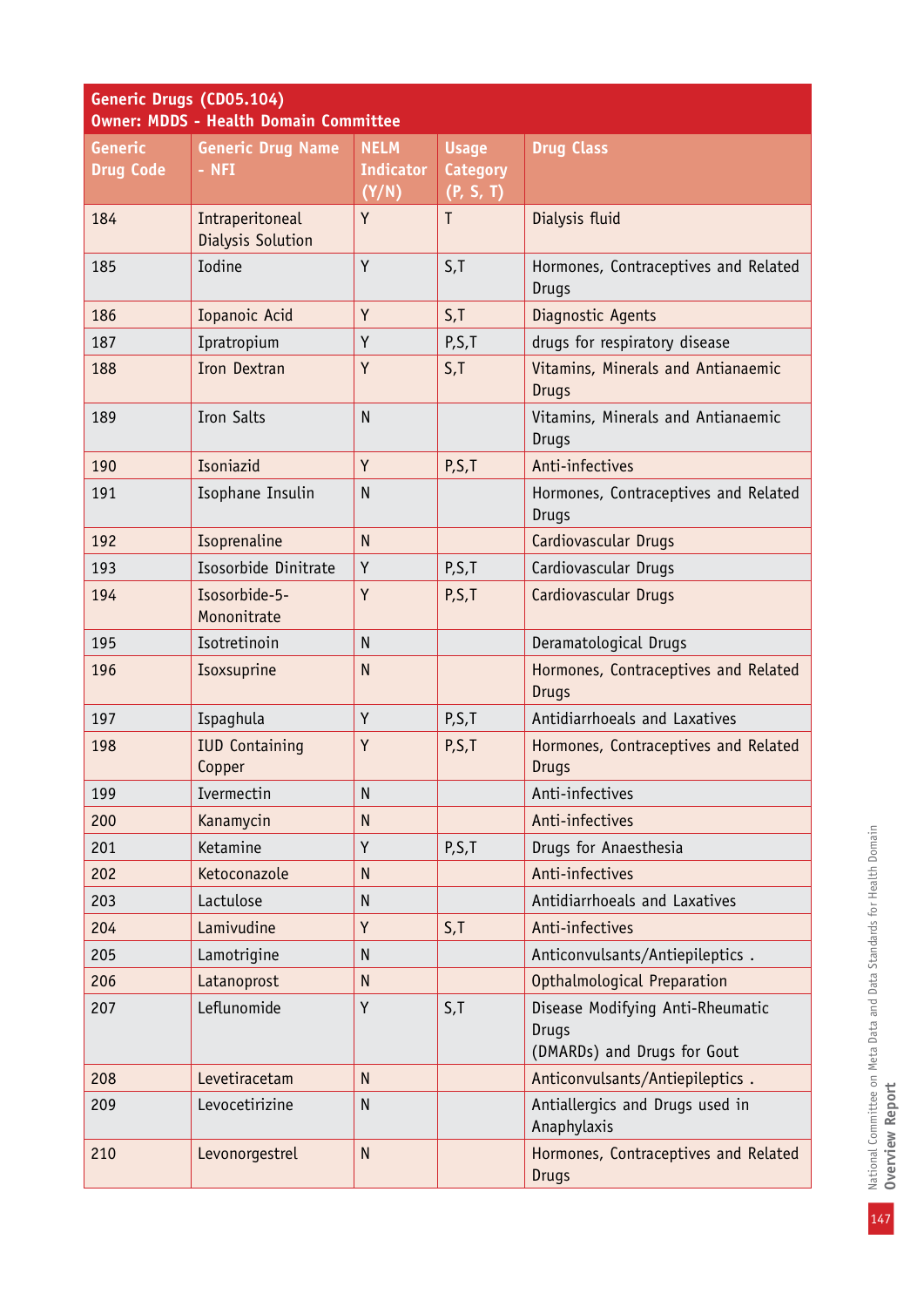| Generic Drugs (CD05.104)<br><b>Owner: MDDS - Health Domain Committee</b> |                                                  |              |                 |                                                                           |
|--------------------------------------------------------------------------|--------------------------------------------------|--------------|-----------------|---------------------------------------------------------------------------|
| <b>Generic</b>                                                           | <b>Generic Drug Name</b>                         | <b>NELM</b>  | <b>Usage</b>    | <b>Drug Class</b>                                                         |
| <b>Drug Code</b>                                                         | - NFI                                            | Indicator    | <b>Category</b> |                                                                           |
|                                                                          |                                                  | (Y/N)        | (P, S, T)       |                                                                           |
| 211                                                                      | Levothyroxine                                    | Y            | P, S, T         | Hormones, Contraceptives and Related<br>Drugs                             |
| 212                                                                      | Lidocaine                                        | Y            | S, T            | Cardiovascular Drugs                                                      |
|                                                                          | (Lignocaine)                                     |              |                 |                                                                           |
| 213                                                                      | Lithium Carbonate                                | Y            | $\mathsf{T}$    | Psychotherauptic Drugs                                                    |
| 214                                                                      | Loperamide                                       | $\mathsf{N}$ |                 | Antidiarrhoeals and Laxatives                                             |
| 215                                                                      | Lorazepam                                        | Y            | $\mathsf{T}$    | Psychotherauptic Drugs                                                    |
| 216                                                                      | Losartan                                         | Y            | S, T            | Cardiovascular Drugs                                                      |
| 217                                                                      | Magnesium<br>Hydroxide                           | $\mathsf{N}$ |                 | Antacid and Antiulcer Drugs                                               |
| 218                                                                      | Magnesium Sulphate                               | Y            | S, T            | Anticonvulsants/Antiepileptics                                            |
| 219                                                                      | Mannitol                                         | Y            | P, S, T         | <b>Diuretics</b>                                                          |
| 220                                                                      | Mebendazole                                      | $\mathsf{N}$ |                 | Anti-infectives                                                           |
| 221                                                                      | Medroxyprogesterone                              | Υ            | P, S, T         | Hormones, Contraceptives and Related<br><b>Drugs</b>                      |
| 222                                                                      | Mefenamic Acid                                   | $\mathsf{N}$ |                 | Analgesics, Antipyretics, Non-Steroidal<br><b>Anti-Inflammatory Drugs</b> |
| 223                                                                      | Meglumine Iotroxate                              | Y            | S, T            | Diagnostic Agents                                                         |
| 224                                                                      | Melphalan                                        | Y            | $\mathsf{T}$    | Antineoplastics & Immunosuppressives                                      |
| 225                                                                      | Memantine                                        | $\mathsf{N}$ |                 | Anti-Alzheimer and Anti-Parkinsonism<br>Drugs                             |
| 226                                                                      | Menadione Sodium<br>Sulphate                     | $\mathsf{N}$ |                 | Cardiovascular Drugs                                                      |
| 227                                                                      | 6-Mercaptopurine                                 | Y            | $\mathsf{T}$    | Antineoplastics & Immunosuppressives                                      |
| 228                                                                      | Meropenem                                        | $\mathsf{N}$ |                 | Anti-infectives                                                           |
| 229                                                                      | Metformin                                        | Y            | P, S, T         | Hormones, Contraceptives and Related<br><b>Drugs</b>                      |
| 230                                                                      | Methadone                                        | $\mathsf{N}$ |                 | Psychotherauptic Drugs                                                    |
| 231                                                                      | Methotrexate                                     | Y            | S, T            | Antineoplastics & Immunosuppressives                                      |
| 232                                                                      | Methyldopa                                       | Y            | P,S,T           | Cardiovascular Drugs                                                      |
| 233                                                                      | Methylene Blue<br>(Methylthioninium<br>Chloride) | Y            | S, T            | Antidotes and Substances Used in<br>Poisoning                             |
| 234                                                                      | Methyl Prednisolone                              | Y            | S, T            | Hormones, Contraceptives and Related<br><b>Drugs</b>                      |
| 235                                                                      | Metoclopramide                                   | Y            | P, S, T         | Antiemetics                                                               |
| 236                                                                      | Metoprolol                                       | Y            | P, S, T         | Cardiovascular Drugs                                                      |
| 237                                                                      | Metronidazole                                    | Y            | P, S, T         | Anti-infectives                                                           |
| 238                                                                      | Mexiletine                                       | $\mathsf{N}$ |                 | Cardiovascular Drugs                                                      |
| 239                                                                      | Miconazole                                       | Y            | P, S, T         | Deramatological Drugs                                                     |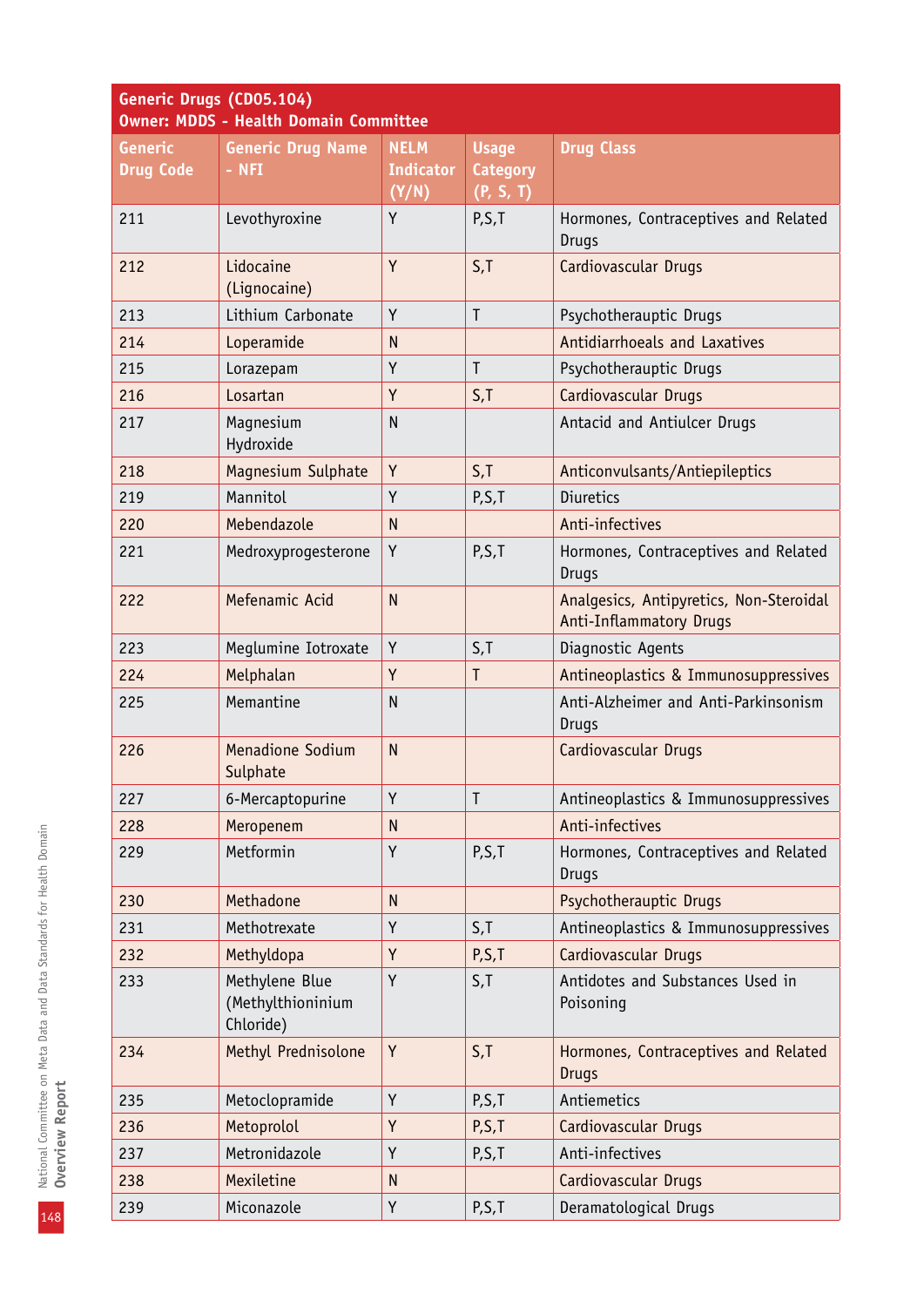| Generic Drugs (CD05.104)<br><b>Owner: MDDS - Health Domain Committee</b> |                                         |                                          |                                              |                                                                    |
|--------------------------------------------------------------------------|-----------------------------------------|------------------------------------------|----------------------------------------------|--------------------------------------------------------------------|
| <b>Generic</b><br><b>Drug Code</b>                                       | <b>Generic Drug Name</b><br>$-$ NFI     | <b>NELM</b><br><b>Indicator</b><br>(Y/N) | <b>Usage</b><br><b>Category</b><br>(P, S, T) | <b>Drug Class</b>                                                  |
| 240                                                                      | Midazolam                               | Y                                        | P, S, T                                      | Drugs for Anaesthesia                                              |
| 241                                                                      | Miltefosine                             | $\mathsf{N}$                             |                                              | Anti-infectives                                                    |
| 242                                                                      | Mitomycin                               | Y                                        | T                                            | Antineoplastics & Immunosuppressives                               |
| 243                                                                      | Mometasone                              | $\mathsf{N}$                             |                                              | Drugs for respiratory disease                                      |
| 244                                                                      | Montelukast                             | $\mathsf{N}$                             |                                              | Drugs for respiratory disease                                      |
| 245                                                                      | Morphine                                | Y                                        | S, T                                         | Analgesics, Antipyretics, Non-Steroidal<br>Anti-Inflammatory Drugs |
| 246                                                                      | Mycophenolate<br>Mofetil                | $\mathsf{N}$                             |                                              | Drugs for Inflammatory Bowel Disease                               |
| 247                                                                      | Nalidixic Acid                          | $\mathsf{N}$                             |                                              | Anti-infectives                                                    |
| 248                                                                      | Naloxone                                | Y                                        | P, S, T                                      | Antidotes and Substances Used in<br>Poisoning                      |
| 249                                                                      | Nelfinavir                              | Y                                        | S, T                                         | Anti-infectives                                                    |
| 250                                                                      | Neostigmine                             | Y                                        | S, T                                         | Drugs for mysthenia gravis                                         |
| 251                                                                      | Nevirapine                              | Y                                        | S, T                                         | Anti-infectives                                                    |
| 252                                                                      | Niclosamide                             | $\mathsf{N}$                             |                                              | Anti-infectives                                                    |
| 253                                                                      | Nicotinic Acid                          | N                                        |                                              | Cardiovascular Drugs                                               |
| 254                                                                      | Nifedipine                              | Y                                        | S, T                                         | Cardiovascular Drugs                                               |
| 255                                                                      | Nitrazepam                              | $\mathsf{N}$                             |                                              | Psychotherauptic Drugs                                             |
| 256                                                                      | Nitrofurantoin                          | Y                                        | P, S, T                                      | Anti-infectives                                                    |
| 257                                                                      | Nitrous Oxide                           | Y                                        | P, S, T                                      | Drugs for Anaesthesia                                              |
| 258                                                                      | Noradrenaline                           | $\mathsf{N}$                             |                                              | Antiallergics and Drugs used in<br>Anaphylaxis                     |
| 259                                                                      | Norethisterone                          | Y                                        | P, S, T                                      | Hormones, Contraceptives and Related<br><b>Drugs</b>               |
| 260                                                                      | Norfloxacin                             | $\mathsf{N}$                             |                                              | Anti-infectives                                                    |
| 261                                                                      | Nystatin                                | Y                                        | P, S, T                                      | Anti-infectives                                                    |
| 262                                                                      | <b>Ofloxacin</b>                        | Y                                        | S, T                                         | Anti-infectives                                                    |
| 263                                                                      | Olanzapine                              | Y                                        | T                                            | Psychotherauptic Drugs                                             |
| 264                                                                      | Omeprazole                              | Y                                        | P, S, T                                      | Antacid and Antiulcer Drugs                                        |
| 265                                                                      | Ondansetron                             | Y                                        | S, T                                         | Antiemetics                                                        |
| 266                                                                      | <b>Oral Rehydration</b><br><b>Salts</b> | Y                                        | P, S, T                                      | Antidiarrhoeals and Laxatives                                      |
| 267                                                                      | Oseltamivir                             | $\mathsf{N}$                             |                                              | Anti-infectives                                                    |
| 268                                                                      | Oxcarbamazepine                         | $\mathsf{N}$                             |                                              | Anticonvulsants/Antiepileptics.                                    |
| 269                                                                      | <b>Oxygen</b>                           | Y                                        | P,S,T                                        | Drugs for Anaesthesia                                              |
| 270                                                                      | Oxytetracycline                         | $\mathsf{N}$                             |                                              | Opthalmological Preparation                                        |
| 271                                                                      | <b>Oxytocin</b>                         | Y                                        | S, T                                         | Hormones, Contraceptives and Related<br><b>Drugs</b>               |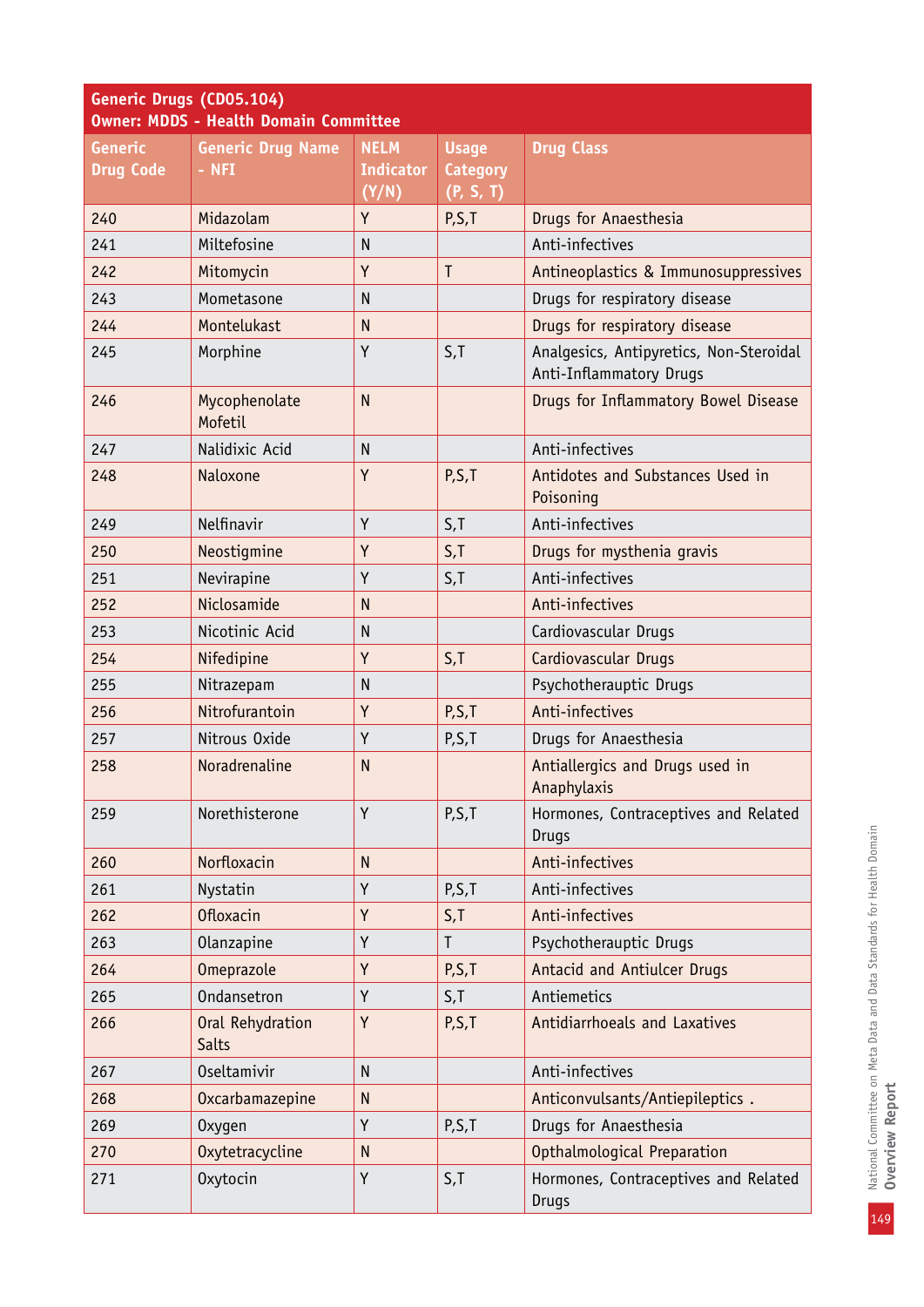| Generic Drugs (CD05.104)<br><b>Owner: MDDS - Health Domain Committee</b> |                                                          |                  |                 |                                                                           |
|--------------------------------------------------------------------------|----------------------------------------------------------|------------------|-----------------|---------------------------------------------------------------------------|
| <b>Generic</b>                                                           | <b>Generic Drug Name</b>                                 | <b>NELM</b>      | <b>Usage</b>    | <b>Drug Class</b>                                                         |
| <b>Drug Code</b>                                                         | - NFI                                                    | <b>Indicator</b> | <b>Category</b> |                                                                           |
|                                                                          |                                                          | (Y/N)            | (P, S, T)       |                                                                           |
| 272                                                                      | Paclitaxel                                               | Y                | T               | Antineoplastics & Immunosuppressives                                      |
| 273                                                                      | Pancuronium                                              | $\mathsf{N}$     |                 | Muscle Relaxent                                                           |
| 274                                                                      | Pantoprazole                                             | Y                | $\mathsf{T}$    | Antacid and Antiulcer Drugs                                               |
| 275                                                                      | Paracetamol                                              | Y                | P, S, T         | Analgesics, Antipyretics, Non-Steroidal<br>Anti-Inflammatory Drugs        |
| 276                                                                      | D-Penicillamine                                          | Y                | S, T            | Antidotes and Substances Used in<br>Poisoning                             |
| 277                                                                      | Pentamidine                                              | Y                | S, T            | Anti-infectives                                                           |
| 278                                                                      | Pentazocine                                              | $\mathsf{N}$     |                 | Analgesics, Antipyretics, Non-Steroidal<br><b>Anti-Inflammatory Drugs</b> |
| 279                                                                      | Pheniramine                                              | Y                | P, S, T         | Antiallergics and Drugs used in<br>Anaphylaxis                            |
| 280                                                                      | Phenobarbitone                                           | Y                | P, S, T         | Anticonvulsants/Antiepileptics.                                           |
| 281                                                                      | Phenoxymethyl<br>Penicillin<br>(Penicillin V)            | $\mathsf{N}$     |                 | Anti-infectives                                                           |
| 282                                                                      | Phenylephrine                                            | Y                | P, S, T         | Opthalmological Preparation                                               |
| 283                                                                      | Phenytoin                                                | Y                | P, S, T         | Anticonvulsants/Antiepileptics.                                           |
| 284                                                                      | Physostigmine                                            | $\mathsf{N}$     |                 | Opthalmological Preparation                                               |
| 285                                                                      | Pilocarpine                                              | Y                | S, T            | Opthalmological Preparation                                               |
| 286                                                                      | Pioglitazone                                             | $\mathsf{N}$     |                 | Hormones, Contraceptives and Related<br><b>Drugs</b>                      |
| 287                                                                      | Potassium Chloride                                       | Y                | P,S,T           | Solutions Correcting Water, Electrolyte<br>and Acid Base Disturbances     |
| 288                                                                      | Potassium<br>Permanganate                                | Y                | P, S, T         | Deramatological Drugs                                                     |
| 289                                                                      | Povidone Iodine                                          | Y                | P, S, T         | Antiseptics and Disinfectants                                             |
| 290                                                                      | Pralidoxime (2-PAM)                                      | Y                | P, S, T         | Antidotes and Substances Used in<br>Poisoning                             |
| 291                                                                      | Praziquantel                                             | Y                | S, T            | Anti-infectives                                                           |
| 292                                                                      | Prednisolone                                             | Y                | P, S, T         | Antiallergics and Drugs used in<br>Anaphylaxis                            |
| 293                                                                      | Primaquine                                               | Y                | P, S, T         | Anti-infectives                                                           |
| 294                                                                      | Procainamide                                             | Y                | T               | Cardiovascular Drugs                                                      |
| 295                                                                      | Procaine Benzyl<br>Penicillin (Procaine<br>Penicillin G) | $\mathsf{N}$     |                 | Anti-infectives                                                           |
| 296                                                                      | Procarbazine                                             | Y                | T               | Antineoplastics & Immunosuppressives                                      |
| 297                                                                      | Prochlorperazine                                         | N                |                 | Antiemetics                                                               |
| 298                                                                      | Proguanil                                                | $\mathsf{N}$     |                 | Anti-infectives                                                           |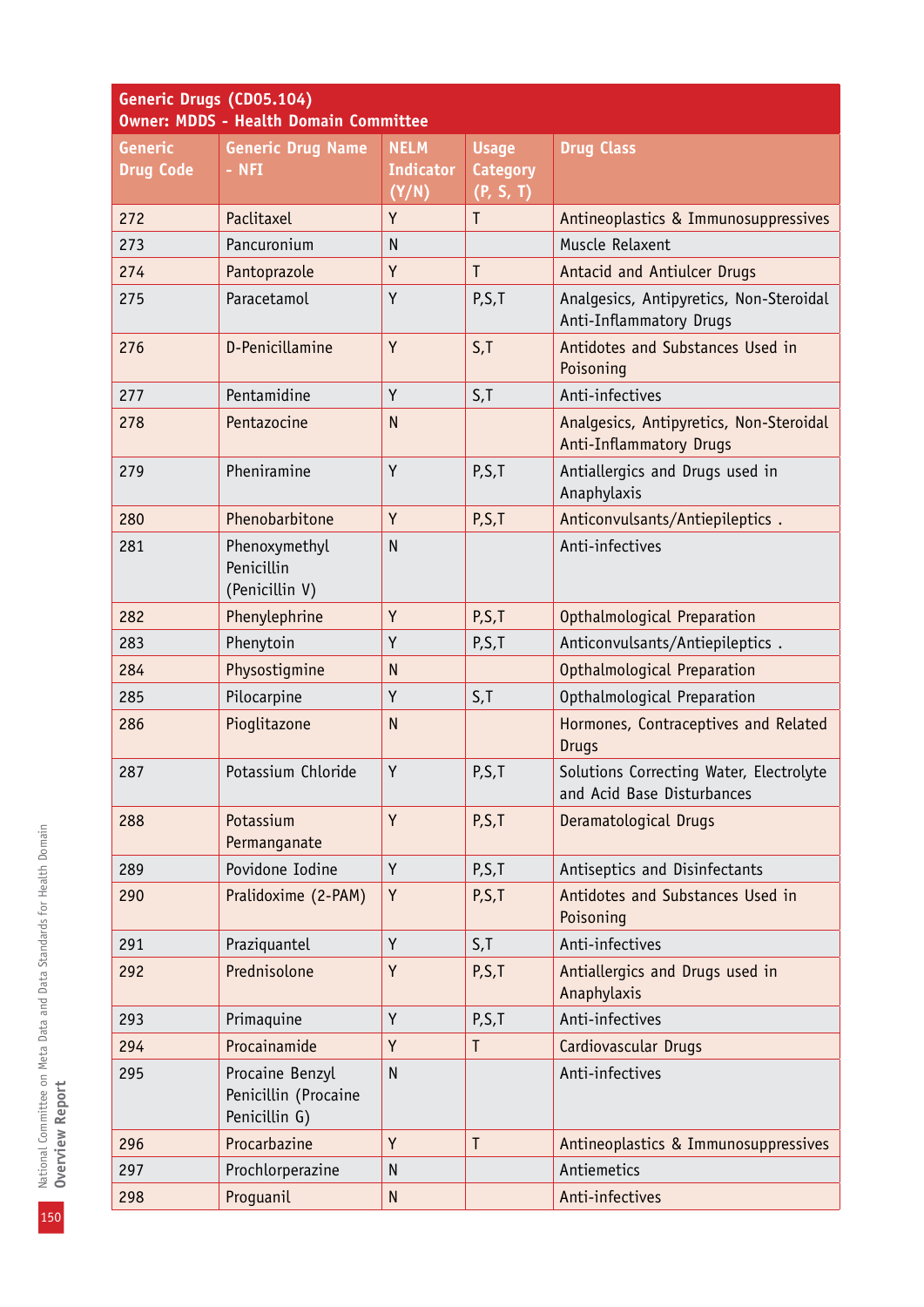| Generic Drugs (CD05.104)<br><b>Owner: MDDS - Health Domain Committee</b> |                                     |                                 |                                 |                                                                       |
|--------------------------------------------------------------------------|-------------------------------------|---------------------------------|---------------------------------|-----------------------------------------------------------------------|
| <b>Generic</b><br><b>Drug Code</b>                                       | <b>Generic Drug Name</b><br>$-$ NFI | <b>NELM</b><br><b>Indicator</b> | <b>Usage</b><br><b>Category</b> | <b>Drug Class</b>                                                     |
|                                                                          |                                     | (Y/N)                           | (P, S, T)                       |                                                                       |
| 299                                                                      | Promethazine                        | Y                               | P,S,T                           | Drugs for Anaesthesia                                                 |
| 300                                                                      | Propofol                            | Y                               | P,S,T                           | Drugs for Anaesthesia                                                 |
| 301                                                                      | Propranolol                         | Y                               | P,S,T                           | Antimigraine Drugs                                                    |
| 302                                                                      | Propyliodone                        | Y                               | S, T                            | Diagnostic Agents                                                     |
| 303                                                                      | Protamine                           | Y                               | S, T                            | Cardiovascular Drugs                                                  |
| 304                                                                      | Pyrantel Pamoate                    | $\mathsf{N}$                    |                                 | Anti-infectives                                                       |
| 305                                                                      | Pyrazinamide                        | Y                               | P, S, T                         | Anti-infectives                                                       |
| 306                                                                      | Pyridostigmine                      | Y                               | S, T                            | Drugs for mysthenia gravis                                            |
| 307                                                                      | Quinidine                           | $\mathsf{N}$                    |                                 | Cardiovascular Drugs                                                  |
| 308                                                                      | Quinine                             | Y                               | P, S, T                         | Anti-infectives                                                       |
| 309                                                                      | Raloxifene                          | Y                               | T                               | Drugs in Osteoporosis                                                 |
| 310                                                                      | Ramipril                            | $\mathsf{N}$                    |                                 | Cardiovascular Drugs                                                  |
| 311                                                                      | Ranitidine                          | Y                               | P, S, T                         | Analgesics, Antipyretics, Non-Steroidal<br>Anti-Inflammatory Drugs    |
| 312                                                                      | Rifampicin                          | Y                               | P, S, T                         | Anti-infectives                                                       |
| 313                                                                      | Ritonavir                           | Y                               | S, T                            | Anti-infectives                                                       |
| 314                                                                      | Rivastigmine                        | $\mathsf{N}$                    |                                 | Anti-Alzheimer and Anti-Parkinsonism<br><b>Drugs</b>                  |
| 315                                                                      | Roxithromycin                       | $\mathsf{N}$                    |                                 | Anti-infectives                                                       |
| 316                                                                      | Salbutamol                          | Y                               | P, S, T                         | Drugs for respiratory disease                                         |
| 317                                                                      | Salicylic Acid                      | Υ                               | P,S,T                           | Deramatological Drugs                                                 |
| 318                                                                      | Saquinavir                          | Y                               | S, T                            | Anti-infectives                                                       |
| 319                                                                      | Senna                               | N                               |                                 | Antidiarrhoeals and Laxatives                                         |
| 320                                                                      | Sildenafil                          | $\mathsf{N}$                    |                                 | Hormones, Contraceptives and Related<br><b>Drugs</b>                  |
| 321                                                                      | Silver Sulfadiazine                 | Y                               | P,S,T                           | Deramatological Drugs                                                 |
| 322                                                                      | Sodium Bicarbonate                  | Y                               | P,S,T                           | Solutions Correcting Water, Electrolyte<br>and Acid Base Disturbances |
| 323                                                                      | Sodium Chloride                     | N                               |                                 | Solutions Correcting Water, Electrolyte<br>and Acid Base Disturbances |
| 324                                                                      | Sodium Lactate                      | N                               |                                 | Solutions Correcting Water, Electrolyte<br>and Acid Base Disturbances |
| 325                                                                      | Sodium Nitrite                      | Y                               | S, T                            | Antidotes and Substances Used in<br>Poisoning                         |
| 326                                                                      | Sodium Nitroprusside                | Y                               | T                               | Cardiovascular Drugs                                                  |
| 327                                                                      | Sodium<br>Stibogluconate            | Y                               | S, T                            | Anti-infectives                                                       |
| 328                                                                      | Sodium Thiosulphate                 | Y                               | S, T                            | Antidotes and Substances Used in<br>Poisoning                         |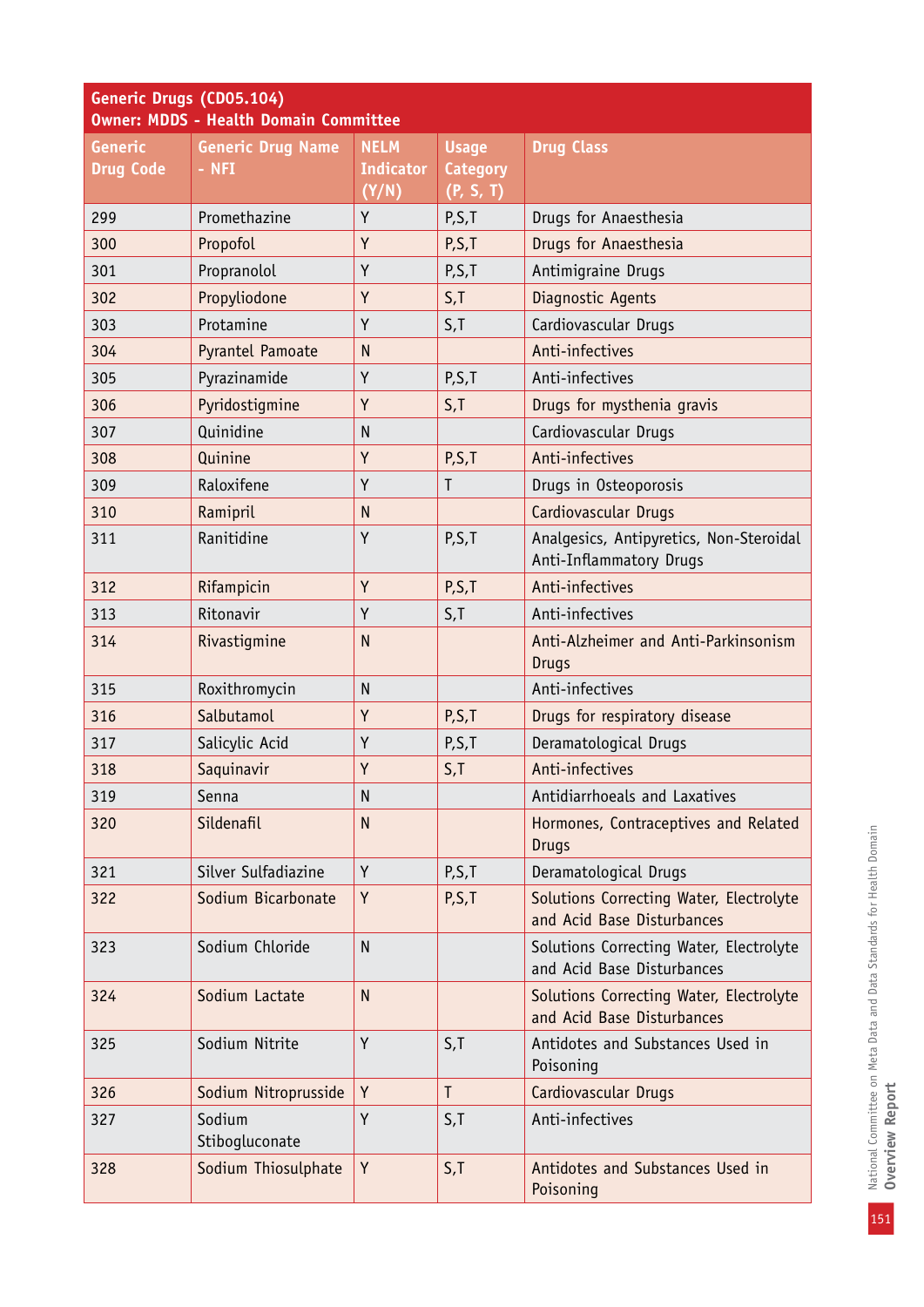|                  | Generic Drugs (CD05.104)<br><b>Owner: MDDS - Health Domain Committee</b> |                  |                 |                                                                                 |  |
|------------------|--------------------------------------------------------------------------|------------------|-----------------|---------------------------------------------------------------------------------|--|
| <b>Generic</b>   | <b>Generic Drug Name</b>                                                 | <b>NELM</b>      | <b>Usage</b>    | <b>Drug Class</b>                                                               |  |
| <b>Drug Code</b> | $-$ NFI                                                                  | <b>Indicator</b> | <b>Category</b> |                                                                                 |  |
|                  |                                                                          | (Y/N)            | (P, S, T)       |                                                                                 |  |
| 329              | Sodium Valporate                                                         | Y                | P, S, T         | Anticonvulsants/Antiepileptics.                                                 |  |
| 330              | Spironolactone                                                           | Y                | P, S, T         | <b>Diuretics</b>                                                                |  |
| 331              | Stavudine                                                                | Y                | S, T            | Anti-infectives                                                                 |  |
| 332              | Streptokinase                                                            | Y                | S, T            | Cardiovascular Drugs                                                            |  |
| 333              | Streptomycin                                                             | Y                | P, S, T         | Anti-infectives                                                                 |  |
| 334              | <b>Strontium Ranelate</b>                                                | $\mathsf{N}$     |                 | Drugs in Osteoporosis                                                           |  |
| 335              | Succinyl Choline<br>Chloride                                             | Y                | S, T            | Muscle Relaxent                                                                 |  |
| 336              | Sulfasalazine                                                            | Y                | S, T            | Disease Modifying Anti-Rheumatic<br><b>Drugs</b><br>(DMARDs) and Drugs for Gout |  |
| 337              | Sulphacetamide                                                           | Y                | P, S, T         | Opthalmological Preparation                                                     |  |
| 338              | Sulphadiazine                                                            | Y                | S, T            | Anti-infectives                                                                 |  |
| 339              | Sumatriptan                                                              | $\mathsf{N}$     |                 | Antimigraine Drugs                                                              |  |
| 340              | <b>Tacrine</b>                                                           | $\mathsf{N}$     |                 | Anti-Alzheimer and Anti-Parkinsonism<br><b>Drugs</b>                            |  |
| 341              | Tacrolimus                                                               | $\mathsf{N}$     |                 | Antineoplastics & Immunosuppressives                                            |  |
| 342              | Tamoxifen                                                                | Y                | T               | Hormones, Contraceptives and Related<br><b>Drugs</b>                            |  |
| 343              | Telmisartan                                                              | N                |                 | Cardiovascular Drugs                                                            |  |
| 344              | Tenofovir                                                                | $\mathsf{N}$     |                 | Anti-infectives                                                                 |  |
| 345              | Terazosin                                                                | ${\sf N}$        |                 | Cardiovascular Drugs                                                            |  |
| 346              | Terbutaline                                                              | Y                | S, T            | Hormones, Contraceptives and Related<br><b>Drugs</b>                            |  |
| 347              | Testosterone                                                             | Y                | P, S, T         | Hormones, Contraceptives and Related<br><b>Drugs</b>                            |  |
| 348              | Tetracaine                                                               | Y                | P, S, T         | Opthalmological Preparation                                                     |  |
| 349              | Tetracycline                                                             | N                |                 | Anti-infectives                                                                 |  |
| 350              | Thalidomide                                                              | N                |                 | Antineoplastics & Immunosuppressives                                            |  |
| 351              | Theophylline                                                             | N                |                 | Drugs for respiratory disease                                                   |  |
| 352              | Thiopental                                                               | $\mathsf{N}$     |                 | Drugs for Anaesthesia                                                           |  |
| 353              | Timolol                                                                  | Y                | P,S,T           | Opthalmological Preparation                                                     |  |
| 354              | Tinidazole                                                               | $\mathsf{N}$     |                 | Anti-infectives                                                                 |  |
| 355              | Tolnaftate                                                               | N                |                 | Anti-infectives                                                                 |  |
| 356              | Topiramate                                                               | $\mathsf{N}$     |                 | Anticonvulsants/Antiepileptics.                                                 |  |
| 357              | Tramadol                                                                 | Y                | S, T            | Analgesics, Antipyretics, Non-Steroidal<br>Anti-Inflammatory Drugs              |  |
| 358              | Tranexamic Acid                                                          | ${\sf N}$        |                 | Cardiovascular Drugs                                                            |  |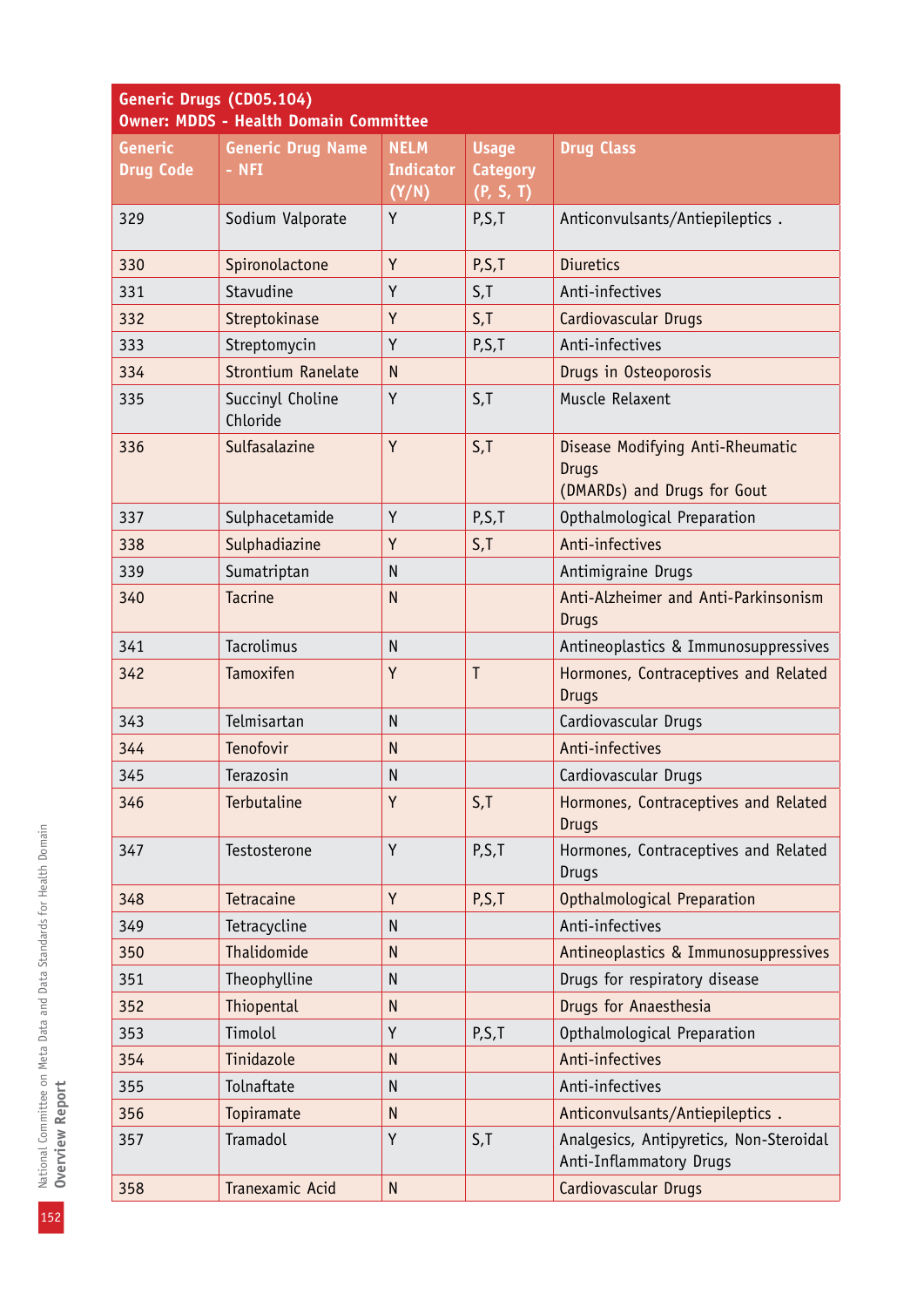| Generic Drugs (CD05.104)<br><b>Owner: MDDS - Health Domain Committee</b> |                                   |                                          |                                              |                                                                       |
|--------------------------------------------------------------------------|-----------------------------------|------------------------------------------|----------------------------------------------|-----------------------------------------------------------------------|
| <b>Generic</b><br><b>Drug Code</b>                                       | <b>Generic Drug Name</b><br>- NFI | <b>NELM</b><br><b>Indicator</b><br>(Y/N) | <b>Usage</b><br><b>Category</b><br>(P, S, T) | <b>Drug Class</b>                                                     |
| 359                                                                      | Trifluoperazine                   | N                                        |                                              | Psychotherauptic Drugs                                                |
| 360                                                                      | Trihexyphenidyl<br>(Benzhexol)    | Y                                        | P, S, T                                      | Anti-Alzheimer and Anti-Parkinsonism<br><b>Drugs</b>                  |
| 361                                                                      | Trimethoprim                      | N                                        |                                              | Anti-infectives                                                       |
| 362                                                                      | Tropicamide                       | Y                                        | S, T                                         | Diagnostic Agents                                                     |
| 363                                                                      | Urea                              | N                                        |                                              | Deramatological Drugs                                                 |
| 364                                                                      | <b>Urokinase</b>                  | Y                                        | T                                            | Cardiovascular Drugs                                                  |
| 365                                                                      | Vancomycin                        | Y                                        | T                                            | Anti-infectives                                                       |
| 366                                                                      | Verapamil                         | Y                                        | S,T                                          | Cardiovascular Drugs                                                  |
| 367                                                                      | Vigabatrin                        | N                                        |                                              | Anticonvulsants/Antiepileptics.                                       |
| 368                                                                      | Vinblastine                       | Y                                        | T                                            | Antineoplastics & Immunosuppressives                                  |
| 369                                                                      | Vincristine                       | Y                                        | T                                            | Antineoplastics & Immunosuppressives                                  |
| 370                                                                      | Warfarin                          | Y                                        | S, T                                         | Cardiovascular Drugs                                                  |
| 371                                                                      | Water for Injection               | Y                                        | P, S, T                                      | Solutions Correcting Water, Electrolyte<br>and Acid Base Disturbances |
| 372                                                                      | Xylometazoline                    | $\mathsf{N}$                             |                                              | Opthalmological Preparation                                           |
| 373                                                                      | Zanamivir                         | $\mathsf{N}$                             |                                              | Anti-infectives                                                       |
| 374                                                                      | Zidovudine (AZT)                  | Y                                        | S, T                                         | Anti-infectives                                                       |
| 375                                                                      | Zinc Oxide                        | Y                                        | P,S,T                                        | Deramatological Drugs                                                 |
| 376                                                                      | Zolpidem                          | $\mathsf{N}$                             |                                              | Psychotherauptic Drugs                                                |
| 377                                                                      | Zonisamide                        | $\mathsf{N}$                             |                                              | Anticonvulsants/Antiepileptics.                                       |
| 378                                                                      | Ascorbic Acid<br>(Vitamin C)      | Y                                        | P, S, T                                      | Vitamins, Minerals and Antianaemic<br><b>Drugs</b>                    |
| 379                                                                      | Cyanocobalamin<br>(Vitamin B12)   | Y                                        | P, S, T                                      | Vitamins, Minerals and Antianaemic<br>Drugs                           |
| 380                                                                      | Ergocalciferol<br>(Vitamin D2)    | Y                                        | P, S, T                                      | Vitamins, Minerals and Antianaemic<br><b>Drugs</b>                    |
| 381                                                                      | Folic Acid                        | Y                                        | P,S,T                                        | Vitamins, Minerals and Antianaemic<br>Drugs                           |
| 382                                                                      | Hydroxocobalamin                  | $\mathsf{N}$                             |                                              | Vitamins, Minerals and Antianaemic<br><b>Drugs</b>                    |
| 383                                                                      | Methylcobalamin                   | $\mathsf{N}$                             |                                              | Vitamins, Minerals and Antianaemic<br><b>Drugs</b>                    |
| 384                                                                      | Nicotinamide                      | Y                                        | P, S, T                                      | Vitamins, Minerals and Antianaemic<br><b>Drugs</b>                    |
| 385                                                                      | Phytomenadione                    | Y                                        | P,S,T                                        | Vitamins, Minerals and Antianaemic<br><b>Drugs</b>                    |
| 386                                                                      | Pyridoxine                        | Y                                        | P,S,T                                        | Vitamins, Minerals and Antianaemic<br><b>Drugs</b>                    |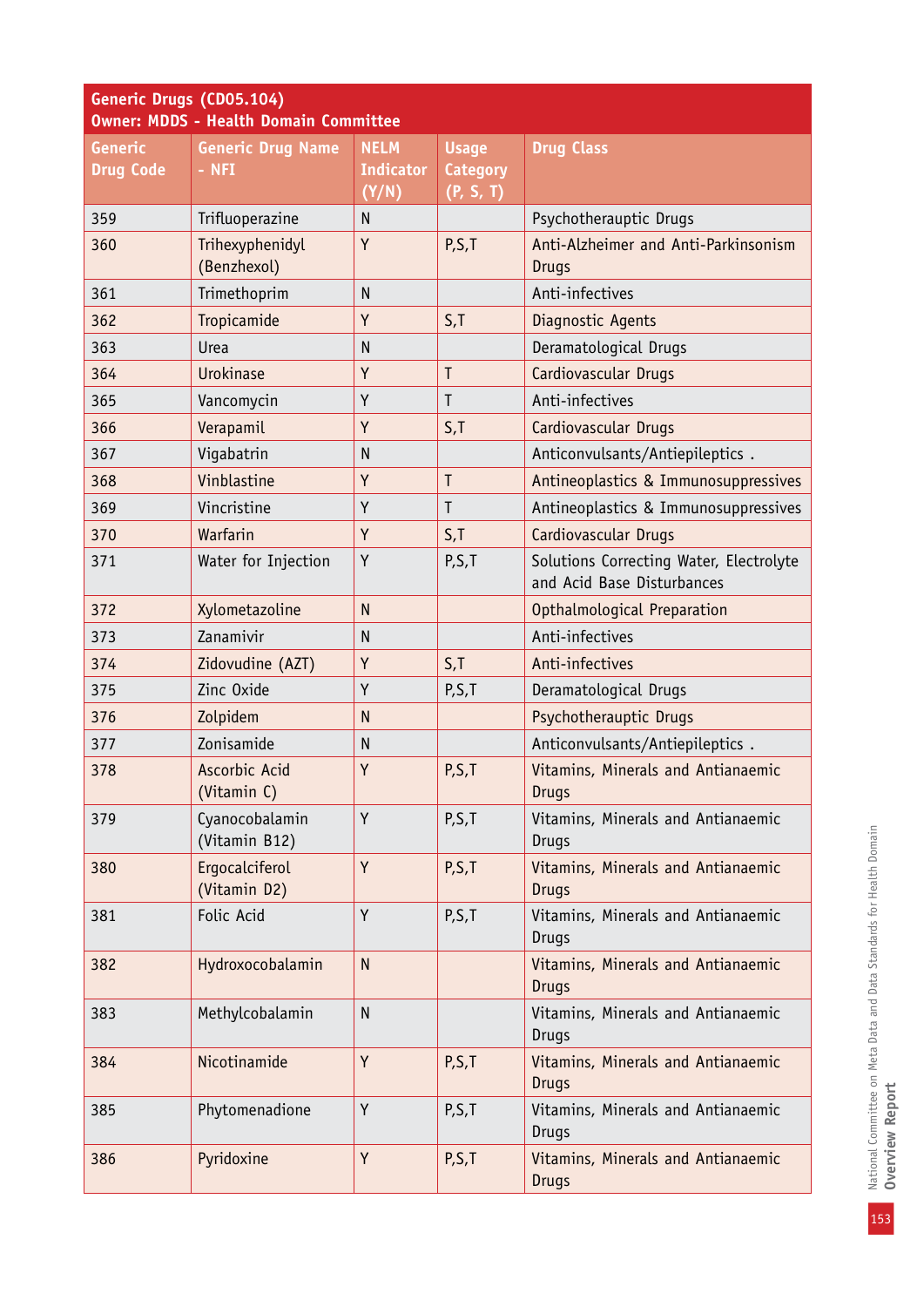| Generic Drugs (CD05.104)<br><b>Owner: MDDS - Health Domain Committee</b> |                                                                                     |                                          |                                              |                                                                       |
|--------------------------------------------------------------------------|-------------------------------------------------------------------------------------|------------------------------------------|----------------------------------------------|-----------------------------------------------------------------------|
| <b>Generic</b><br><b>Drug Code</b>                                       | <b>Generic Drug Name</b><br>$-$ NFI                                                 | <b>NELM</b><br><b>Indicator</b><br>(Y/N) | <b>Usage</b><br><b>Category</b><br>(P, S, T) | <b>Drug Class</b>                                                     |
| 387                                                                      | Riboflavin                                                                          | Y                                        | P, S, T                                      | Vitamins, Minerals and Antianaemic<br><b>Drugs</b>                    |
| 388                                                                      | Thiamine                                                                            | Y                                        | P, S, T                                      | Vitamins, Minerals and Antianaemic<br><b>Drugs</b>                    |
| 389                                                                      | Vitamin A                                                                           | Y                                        | P, S, T                                      | Vitamins, Minerals and Antianaemic<br>Drugs                           |
| 390                                                                      | Amoxycillin +<br>Clavulanic acid                                                    | Y                                        | $\mathsf{T}$                                 | Anti-infectives                                                       |
| 391                                                                      | Benzoic Acid +<br>Salicylic Acid                                                    | $\mathsf{N}$                             |                                              | Deramatological Drugs                                                 |
| 392                                                                      | Calcium Carbonate +<br>Vitamin D3                                                   | N                                        |                                              | Vitamins, Minerals and Antianaemic<br><b>Drugs</b>                    |
| 393                                                                      | Cotrimoxazole<br>(Trimethoprim and<br>Sulphamethoxazole)                            | Y                                        | P, S, T                                      | Anti-infectives                                                       |
| 394                                                                      | Ethinylestradiol +<br>Levonorgestrel' and<br>'Ethinylestradiol +<br>Norethisterone' | Y                                        | P, S, T                                      | Hormones, Contraceptives and Related<br><b>Drugs</b>                  |
| 395                                                                      | Formoterol +<br>Fluticasone<br>propionate                                           | $\overline{N}$                           |                                              | Drugs for respiratory disease                                         |
| 396                                                                      | Glucose + Sodium<br>Chloride                                                        | Y                                        | P, S, T                                      | Solutions Correcting Water, Electrolyte<br>and Acid Base Disturbances |
| 397                                                                      | Imipenem $+$<br>Cilastatin                                                          | N                                        |                                              | Anti-infectives                                                       |
| 398                                                                      | Lamivudine $+$<br>Nevirapine +<br>Stavudine                                         | Y                                        | S, T                                         | Anti-infectives                                                       |
| 399                                                                      | Lamivudine +<br>Zidovudine                                                          | Y                                        | S, T                                         | Anti-infectives                                                       |
| 400                                                                      | Levodopa +<br>Carbidopa                                                             | Y                                        | P, S, T                                      | Anti-Alzheimer and Anti-Parkinsonism<br><b>Drugs</b>                  |
| 401                                                                      | Lopinavir + Ritonavir                                                               | ${\sf N}$                                |                                              | Anti-infectives                                                       |
| 402                                                                      | Mifepristone +<br>Misoprostol                                                       | $\mathsf{N}$                             |                                              | Hormones, Contraceptives and Related<br><b>Drugs</b>                  |
| 403                                                                      | Neomycin $+$<br>Bacitracin                                                          | $\overline{N}$                           |                                              | Deramatological Drugs                                                 |
| 404                                                                      | Piperacillin +<br>Tazobactam                                                        | $\mathsf{N}$                             |                                              | Anti-infectives                                                       |
| 405                                                                      | Rifampicin +<br>Isoniazid                                                           | $\mathsf{N}$                             |                                              | Anti-infectives                                                       |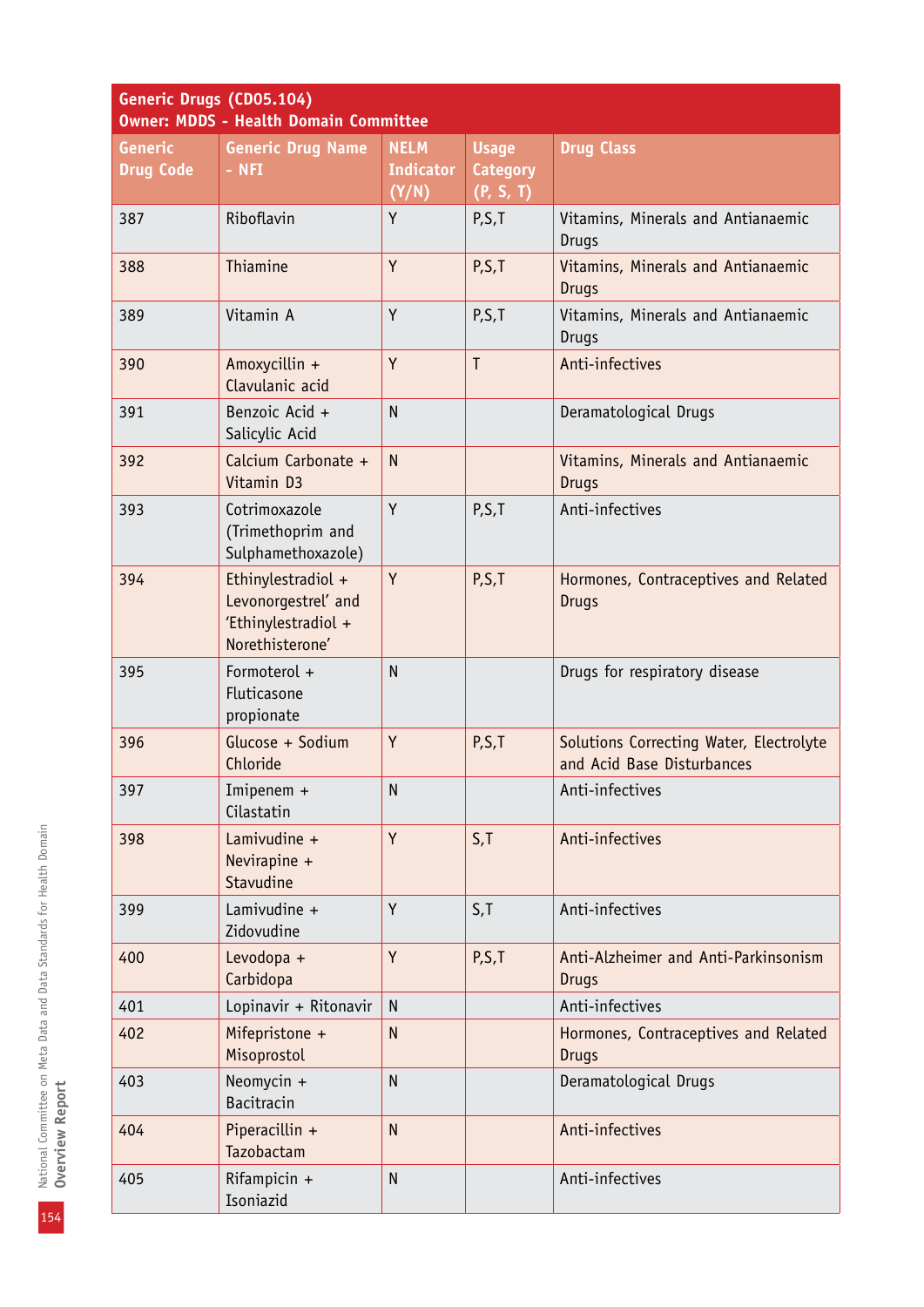| Generic Drugs (CD05.104)<br><b>Owner: MDDS - Health Domain Committee</b> |                                                             |                  |                 |                   |
|--------------------------------------------------------------------------|-------------------------------------------------------------|------------------|-----------------|-------------------|
| <b>Generic</b>                                                           | <b>Generic Drug Name</b>                                    | <b>NELM</b>      | <b>Usage</b>    | <b>Drug Class</b> |
| <b>Drug Code</b>                                                         | $-$ NFI                                                     | <b>Indicator</b> | <b>Category</b> |                   |
|                                                                          |                                                             | (Y/N)            | (P, S, T)       |                   |
| 406                                                                      | Rifampicin +<br>Isoniazid +<br>Ethambutol                   | $\overline{N}$   |                 | Anti-infectives   |
| 407                                                                      | Rifampicin +<br>Isoniazid +<br>Pyrazinamide                 | $\overline{N}$   |                 | Anti-infectives   |
| 408                                                                      | Rifampicin +<br>Isoniazid +<br>Pyrazinamide +<br>Ethambutol | $\overline{N}$   |                 | Anti-infectives   |
| 409                                                                      | Sulfadoxine +<br>Pyrimethamine                              | Y                | P,S,T           | Anti-infectives   |
| 410                                                                      | Thiacetazone +<br>Isoniazid                                 | N                |                 | Anti-infectives   |
| 411                                                                      | Zidovudine +<br>Lamivudine +<br>Nevirapine                  | Y                | S, T            | Anti-infectives   |
| 412                                                                      | Anti-D<br>Immunoglobulin<br>(Human)                         | Y                | S, T            | Immunological     |
| 413                                                                      | Antitetanus<br>Immunoglobulin<br>(Human)                    | Y                | P, S, T         | Immunological     |
| 414                                                                      | Antivenom Sera                                              | Y                | P, S, T         | Immunological     |
| 415                                                                      | <b>BCG Vaccine</b>                                          | Υ                | P,S,T           | Immunological     |
| 416                                                                      | Diphtheria Antitoxin                                        | Y                | S, T            | Immunological     |
| 417                                                                      | Diphtheria, Pertussis<br>and Tetanus (DPT)<br>Vaccine       | Y                | P, S, T         | Immunological     |
| 418                                                                      | Haemophilus<br>Influenza Type B<br>Vaccine                  | $\mathsf{N}$     |                 | Immunological     |
| 419                                                                      | Hepatitis A Vaccine                                         | $\mathsf{N}$     |                 | Immunological     |
| 420                                                                      | Hepatitis B Vaccine                                         | Y                | P, S, T         | Immunological     |
| 421                                                                      | Influenza Vaccine                                           | $\mathsf{N}$     |                 | Immunological     |
| 422                                                                      | <b>Measles Vaccine</b>                                      | Y                | P, S, T         | Immunological     |
| 423                                                                      | Polio Vaccine (OPV/<br>IPV)                                 | Y                | P,S,T           | Immunological     |
| 424                                                                      | Rabies<br>Immunoglobulin                                    | Y                | P, S, T         | Immunological     |
| 425                                                                      | Rabies Vaccine                                              | Y                | P, S, T         | Immunological     |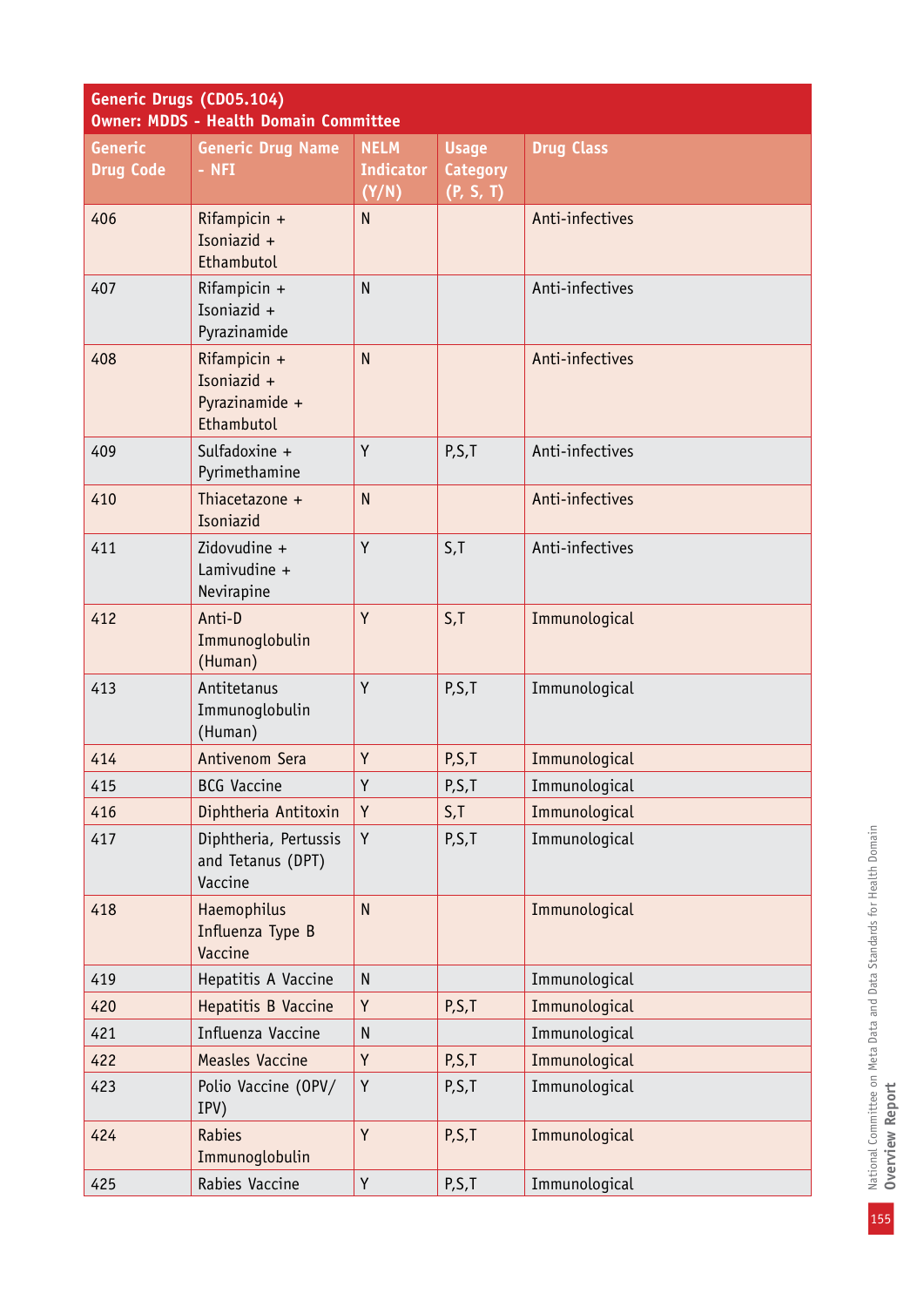| Generic Drugs (CD05.104)<br><b>Owner: MDDS - Health Domain Committee</b> |                                                                      |                                   |                                              |                   |  |
|--------------------------------------------------------------------------|----------------------------------------------------------------------|-----------------------------------|----------------------------------------------|-------------------|--|
| <b>Generic</b><br><b>Drug Code</b>                                       | <b>Generic Drug Name</b><br>- NFI                                    | <b>NELM</b><br>Indicator<br>(Y/N) | <b>Usage</b><br><b>Category</b><br>(P, S, T) | <b>Drug Class</b> |  |
| 426                                                                      | Rubella Vaccine                                                      | N                                 |                                              | Immunological     |  |
| 427                                                                      | Tetanus Vaccine                                                      | Υ                                 | P, S, T                                      | Immunological     |  |
| 428                                                                      | <b>Tuberculin Purified</b><br>Protein Derivative<br>(Tuberculin PPD) | Y                                 | P, S, T                                      | Immunological     |  |
| 429                                                                      | <b>Typhoid Vaccine</b>                                               | N                                 |                                              | Immunological     |  |
| 430                                                                      | Varicella Vaccine                                                    | N                                 |                                              | Immunological     |  |
| 431                                                                      | Yellow Fever Vaccine                                                 | N                                 |                                              | Immunological     |  |

| <b>Brand Drugs (CD05.105)</b>                |                        |                        |
|----------------------------------------------|------------------------|------------------------|
| <b>Owner: MDDS - Health Domain Committee</b> |                        |                        |
| <b>Brand Drug</b><br>ID                      | <b>Brand Drug Name</b> | <b>Manufacturer ID</b> |
|                                              |                        |                        |
| Note: To be populated by Implementer         |                        |                        |
|                                              |                        |                        |
|                                              |                        |                        |
|                                              |                        |                        |

# **Drug Classification (CD05.106)**

| <b>Owner: National Formulary of India</b>                |                                                                          |
|----------------------------------------------------------|--------------------------------------------------------------------------|
| <b>Drug</b><br><b>Classification</b><br><b>Type Code</b> | <b>Drug Classification Type Name</b>                                     |
| 01                                                       | Analgesics, Antipyretics, Nonsteroidal Anti-inflammatory Medicines.      |
| 02                                                       | Antacids and Antiulcer Drugs.                                            |
| 03                                                       | Antiallergics and Medicines used in Anaphylaxis                          |
| 04                                                       | Anti-Alzheimer and Anti-Parkinsonism Drugs                               |
| 05                                                       | Anticonvulsants/ Antiepileptics                                          |
| 06                                                       | Antidiarrheal and Laxatives                                              |
| 07                                                       | Antidotes and Other Substances used in Poisonings                        |
| 08                                                       | Antiemetics                                                              |
| 09                                                       | Anti-infective Medicines                                                 |
| 10                                                       | Antimigraine medicines                                                   |
| 11                                                       | Antineoplastic, immunosuppressives and medicines used in palliative care |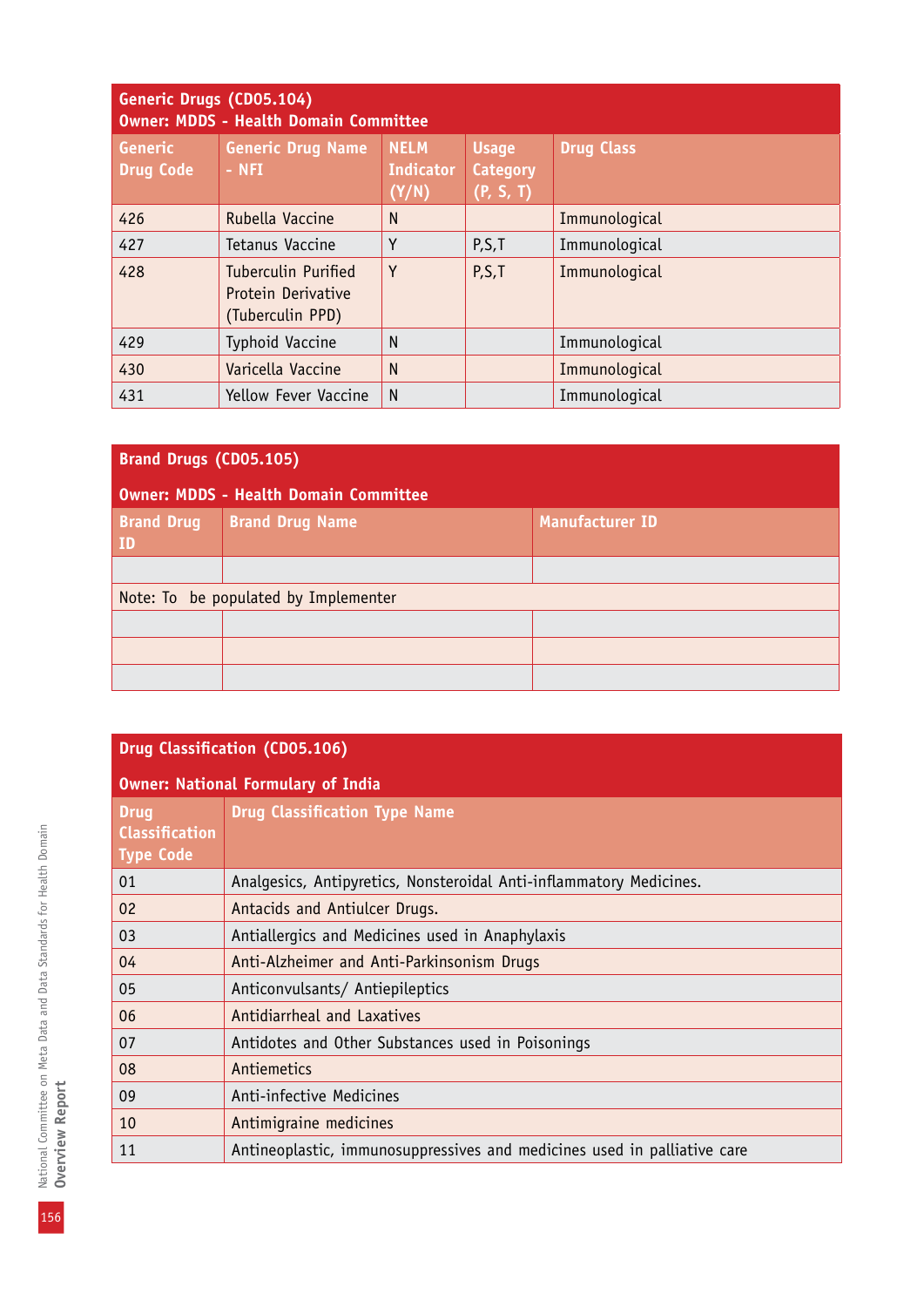| <b>Drug Classification (CD05.106)</b>                                |  |
|----------------------------------------------------------------------|--|
| <b>Owner: National Formulary of India</b>                            |  |
| <b>Drug Classification Type Name</b>                                 |  |
| Antiseptics and Disinfectants                                        |  |
| Cardiovascular medicines                                             |  |
| Dermatological medicines                                             |  |
| Diagnostic agents                                                    |  |
| Dialysis Fluids                                                      |  |
| Disease Modifying Anti-Rheumatic Drugs (DMARDs) and Drugs of Gout    |  |
| <b>Diuretics</b>                                                     |  |
| Drug in Osteoporosis                                                 |  |
| Drugs for Anaesthesia                                                |  |
| Drugs for Inflammatory Bowel Disease                                 |  |
| Drugs for Myasthenia Gravis                                          |  |
| Drugs for Respiratory Diseases                                       |  |
| Hormones, other endocrine medicines and contraceptives               |  |
| Immunologicals                                                       |  |
| Muscle Relaxants (Peripherally acting) and Cholinesterase Inhibitors |  |
| Ophthalmological Preparations                                        |  |
| Psychotherapeutic Medicines                                          |  |
| Solutions correcting water, electrolyte and acid-base disturbances   |  |
| <b>Vitamins and Minerals</b>                                         |  |
|                                                                      |  |

# **Drug Marketing Status (CD05.107)**

| <b>Owner: MDDS - Health Domain Committee</b>          |                                   |
|-------------------------------------------------------|-----------------------------------|
| <b>Drug</b><br><b>Marketing</b><br><b>Status Code</b> | <b>Drug Marketing Status Name</b> |
| 01                                                    | Over-the-Counter                  |
| 02                                                    | Prescription                      |
| 03                                                    | Discontinued                      |
| 04                                                    | Tentatively approved              |

National Committee on Meta Data and Data Standards for Health Domain<br>Overview Report National Committee on Meta Data and Data Standards for Health Domain **Overview Report**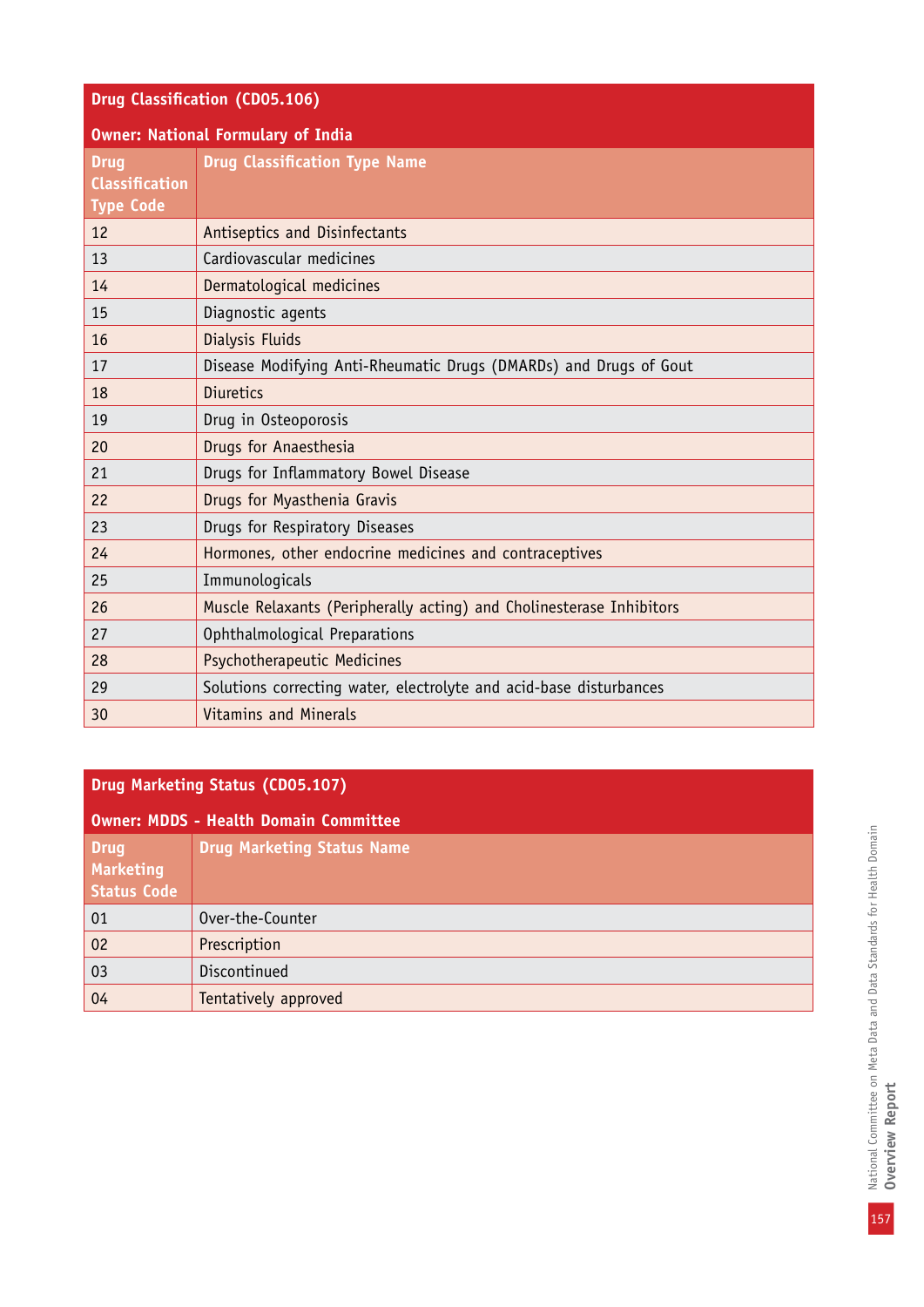| <b>Medication Physical Form (CD05.108)</b> |                                        |  |
|--------------------------------------------|----------------------------------------|--|
| <b>Owner: Food and Drug Administration</b> |                                        |  |
| <b>Physical</b>                            | <b>Physical Form Name</b>              |  |
| <b>Form Code</b>                           |                                        |  |
| C42887                                     | Aerosol                                |  |
| C42888                                     | Aerosol, Foam                          |  |
| C42960                                     | Aerosol, Metered                       |  |
| C42971                                     | Aerosol, Powder                        |  |
| C42889                                     | Aerosol, Spray                         |  |
| C42892                                     | Bar, Chewable                          |  |
| C42890                                     | <b>Bead</b>                            |  |
| C25158                                     | Capsule                                |  |
| C42895                                     | Capsule, Coated                        |  |
| C42896                                     | Capsule, Coated Pellets                |  |
| C42917                                     | Capsule, Coated, Extended Release      |  |
| C42902                                     | Capsule, Delayed Release               |  |
| C42904                                     | Capsule, Delayed Release Pellets       |  |
| C42916                                     | Capsule, Extended Release              |  |
| C42928                                     | Capsule, Film Coated, Extended Release |  |
| C42936                                     | Capsule, Gelatin Coated                |  |
| C42954                                     | Capsule, Liquid Filled                 |  |
| C100103                                    | <b>Cellular Sheet</b>                  |  |
| C60884                                     | Cloth                                  |  |
| C60891                                     | Concentrate                            |  |
| C28944                                     | Cream                                  |  |
| C60897                                     | Cream, Augmented                       |  |
| C42901                                     | Crystal                                |  |
| C43525                                     | <b>Disc</b>                            |  |
| C42679                                     | Douche                                 |  |
| C42763                                     | Dressing                               |  |
| C17423                                     | Drug Delivery System                   |  |
| C42912                                     | Elixir                                 |  |
| C42913                                     | Emulsion                               |  |
| C42915                                     | Enema                                  |  |
| C42929                                     | Extract                                |  |
| C60926                                     | Fiber, Extended Release                |  |
| C42932                                     | Film                                   |  |
| C42920                                     | Film, Extended Release                 |  |
| C42984                                     | Film, Soluble                          |  |
| C60927                                     | For Solution                           |  |
| C60928                                     | For Suspension                         |  |
| C60929                                     | For Suspension, Extended Release       |  |
| C42933                                     | Gas                                    |  |
| C42934                                     | Gel                                    |  |
| C42906                                     | Gel, Dentifrice                        |  |
| C60930                                     | Gel, Metered                           |  |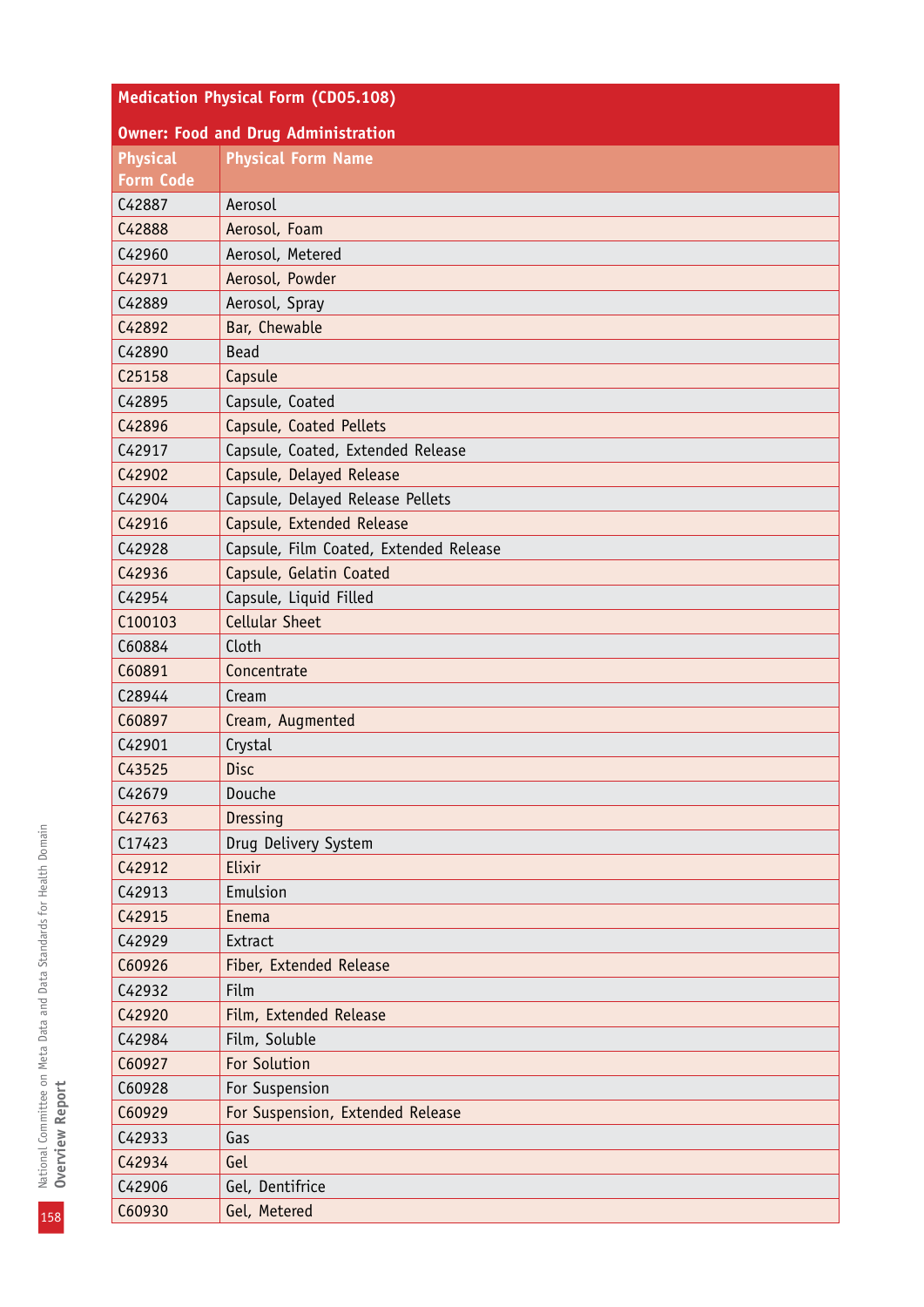| <b>Medication Physical Form (CD05.108)</b> |                                                                  |  |
|--------------------------------------------|------------------------------------------------------------------|--|
|                                            | <b>Owner: Food and Drug Administration</b>                       |  |
| <b>Physical</b>                            | <b>Physical Form Name</b>                                        |  |
| <b>Form Code</b>                           |                                                                  |  |
| C42937                                     | Globule                                                          |  |
| C42938                                     | Granule                                                          |  |
| C42903                                     | Granule, Delayed Release                                         |  |
| C42909                                     | Granule, Effervescent                                            |  |
| C42939                                     | Granule, for Solution                                            |  |
| C42940                                     | Granule, for Suspension                                          |  |
| C42921                                     | Granule, for Suspension, Extended Release                        |  |
| C42894                                     | Gum, Chewing                                                     |  |
| C42942                                     | Implant                                                          |  |
| C42944                                     | Inhalant                                                         |  |
| C60931                                     | Injectable, Liposomal                                            |  |
| C42946                                     | Injection                                                        |  |
| C42914                                     | Injection, Emulsion                                              |  |
| C42950                                     | Injection, Lipid Complex                                         |  |
| C42974                                     | Injection, Powder, For Solution                                  |  |
| C42976                                     | Injection, Powder, for Suspension                                |  |
| C42977                                     | Injection, Powder, for Suspension, Extended Release              |  |
| C42959                                     | Injection, Powder, Lyophilized, for Liposomal Suspension         |  |
| C42957                                     | Injection, Powder, Lyophilized, for Solution                     |  |
| C42958                                     | Injection, Powder, Lyophilized, for Suspension                   |  |
| C42956                                     | Injection, Powder, Lyophilized, for Suspension, Extended Release |  |
| C42945                                     | Injection, Solution                                              |  |
| C42899                                     | Injection, Solution, Concentrate                                 |  |
| C42995                                     | Injection, Suspension                                            |  |
| C42926                                     | Injection, Suspension, Extended Release                          |  |
| C42951                                     | Injection, Suspension, Liposomal                                 |  |
| C42988                                     | Injection, Suspension, Sonicated                                 |  |
| C60933                                     | Insert                                                           |  |
| C42922                                     | Insert, Extended Release                                         |  |
| C47915                                     | <b>Intrauterine Device</b>                                       |  |
| C42947                                     | Irrigant                                                         |  |
| C42948                                     | <b>Jelly</b>                                                     |  |
| C47916                                     | Kit                                                              |  |
| C42949                                     | Liniment                                                         |  |
| C42952                                     | Lipstick                                                         |  |
| C42953                                     | Liquid                                                           |  |
| C60934                                     | Liquid, Extended Release                                         |  |
| C29167                                     | Lotion                                                           |  |
| C60957                                     | Lotion, Augmented                                                |  |
| C60958                                     | Lotion/Shampoo                                                   |  |
| C42955                                     | Lozenge                                                          |  |
| C29269                                     | Mouthwash                                                        |  |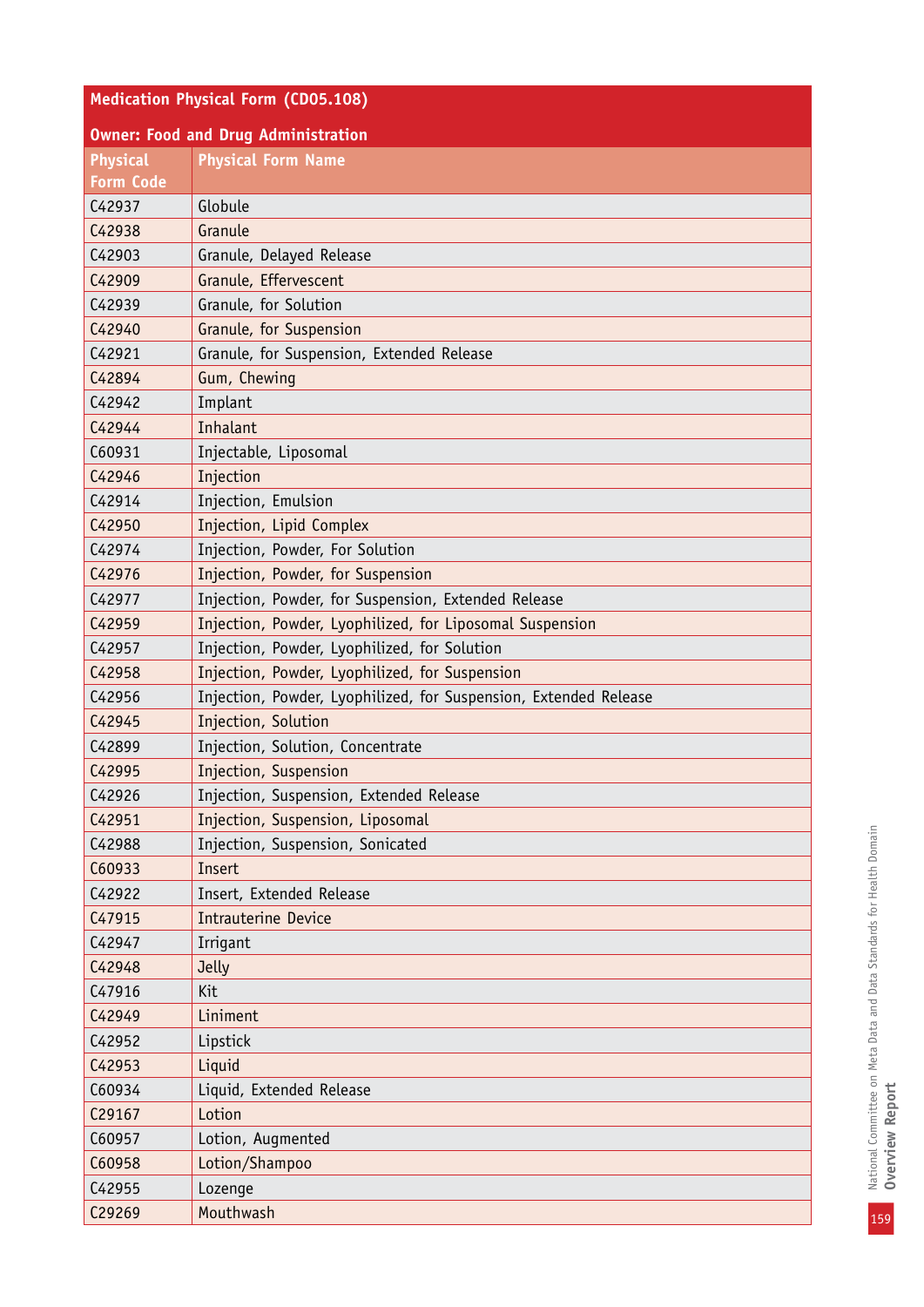| <b>Medication Physical Form (CD05.108)</b> |                                                  |  |
|--------------------------------------------|--------------------------------------------------|--|
| <b>Owner: Food and Drug Administration</b> |                                                  |  |
| <b>Physical</b>                            | <b>Physical Form Name</b>                        |  |
| <b>Form Code</b>                           |                                                  |  |
| C42965                                     | 0 <sub>il</sub>                                  |  |
| C42966                                     | <b>Ointment</b>                                  |  |
| C60984                                     | Ointment, Augmented                              |  |
| C42967                                     | Paste                                            |  |
| C42907                                     | Paste, Dentifrice                                |  |
| C60985                                     | Pastille                                         |  |
| C42968                                     | Patch                                            |  |
| C42923                                     | Patch, Extended Release                          |  |
| C42911                                     | Patch, Extended Release, Electrically Controlled |  |
| C42969                                     | Pellet                                           |  |
| C42943                                     | Pellet, Implantable                              |  |
| C42918                                     | Pellets, Coated, Extended Release                |  |
| C25394                                     | Pill                                             |  |
| C42970                                     | Plaster                                          |  |
| C47913                                     | Poultice                                         |  |
| C42972                                     | Powder                                           |  |
| C42908                                     | Powder, Dentifrice                               |  |
| C42973                                     | Powder, for Solution                             |  |
| C42975                                     | Powder, for Suspension                           |  |
| C42961                                     | Powder, Metered                                  |  |
| C60988                                     | Ring                                             |  |
| C42979                                     | Rinse                                            |  |
| C42980                                     | Salve                                            |  |
| C42981                                     | Shampoo                                          |  |
| C42982                                     | Shampoo, Suspension                              |  |
| C42983                                     | Soap                                             |  |
| C42986                                     | Solution                                         |  |
| C42898                                     | Solution, Concentrate                            |  |
| C42987                                     | Solution, for Slush                              |  |
| C60994                                     | Solution, Gel Forming/Drops                      |  |
| C42935                                     | Solution, Gel Forming, Extended Release          |  |
| C60992                                     | Solution/Drops                                   |  |
| C47912                                     | Sponge                                           |  |
| C42989                                     | Spray                                            |  |
| C42962                                     | Spray, Metered                                   |  |
| C42990                                     | Spray, Suspension                                |  |
| C42991                                     | <b>Stick</b>                                     |  |
| C47914                                     | Strip                                            |  |
| C42993                                     | Suppository                                      |  |
| C42924                                     | Suppository, Extended Release                    |  |
| C42994                                     | Suspension                                       |  |
| C42925                                     | Suspension, Extended Release                     |  |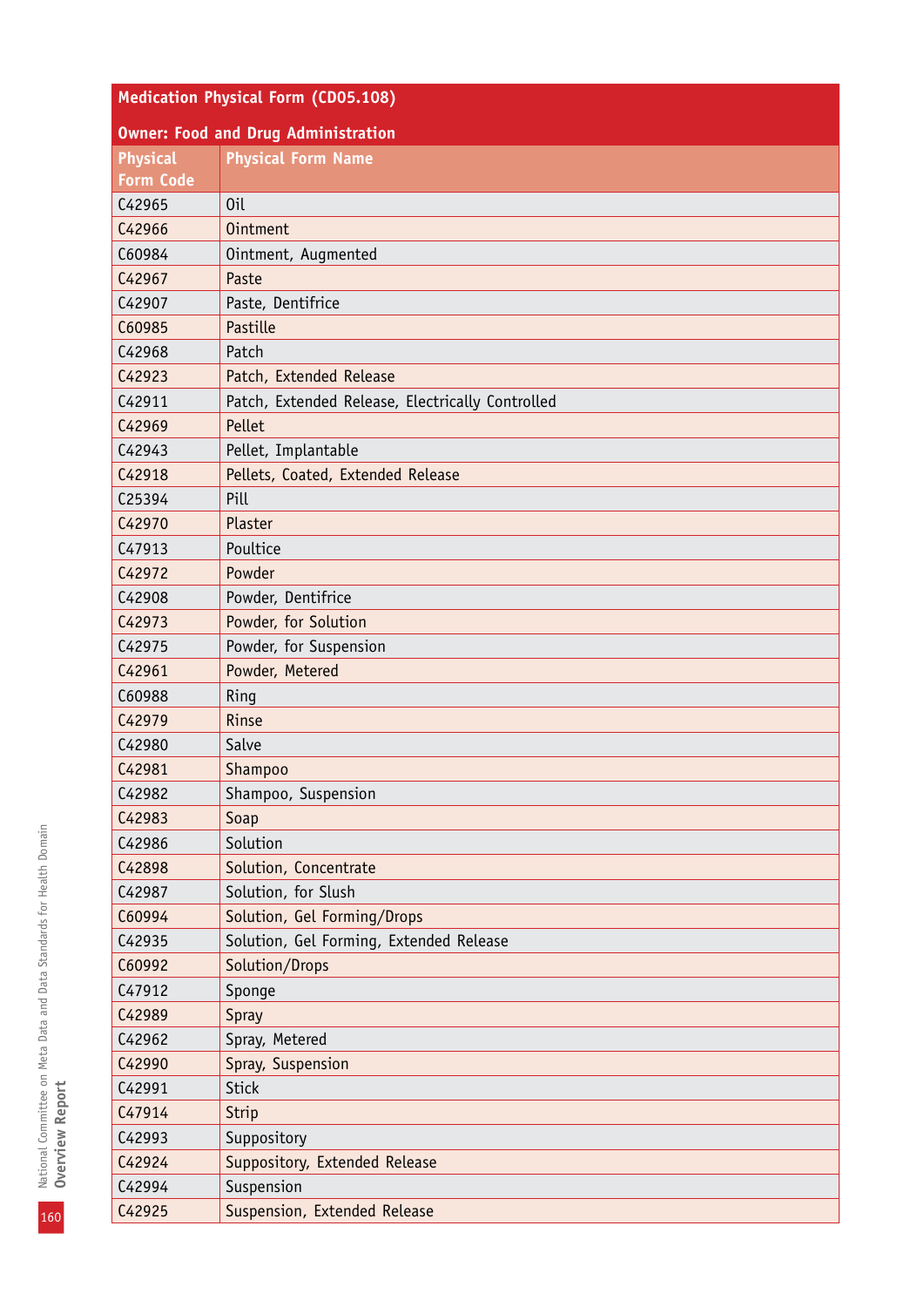| <b>Medication Physical Form (CD05.108)</b> |                                                |
|--------------------------------------------|------------------------------------------------|
| <b>Owner: Food and Drug Administration</b> |                                                |
| <b>Physical</b>                            | <b>Physical Form Name</b>                      |
| <b>Form Code</b>                           |                                                |
| C60995                                     | Suspension/ Drops                              |
| C47898                                     | Swab                                           |
| C42996                                     | Syrup                                          |
| C42998                                     | <b>Tablet</b>                                  |
| C42893                                     | Tablet, Chewable                               |
| C42897                                     | Tablet, Coated                                 |
| C60997                                     | Tablet, Coated Particles                       |
| C42905                                     | Tablet, Delayed Release                        |
| C42997                                     | Tablet, Delayed Release Particles              |
| C42910                                     | Tablet, Effervescent                           |
| C42927                                     | Tablet, Extended Release                       |
| C42931                                     | Tablet, Film Coated                            |
| C42930                                     | Tablet, Film Coated, Extended Release          |
| C61004                                     | Tablet, for Solution                           |
| C61005                                     | Tablet, for Suspension                         |
| C42964                                     | Tablet, Multilayer                             |
| C42963                                     | Tablet, Multilayer, Extended Release           |
| C42999                                     | Tablet, Orally Disintegrating                  |
| C61006                                     | Tablet, Orally Disintegrating, Delayed Release |
| C42985                                     | Tablet, Soluble                                |
| C42992                                     | Tablet, Sugar Coated                           |
| C47892                                     | Tampon                                         |
| C47897                                     | Tape                                           |
| C43000                                     | Tincture                                       |
| C43001                                     | Troche                                         |
| C43003                                     | Wafer                                          |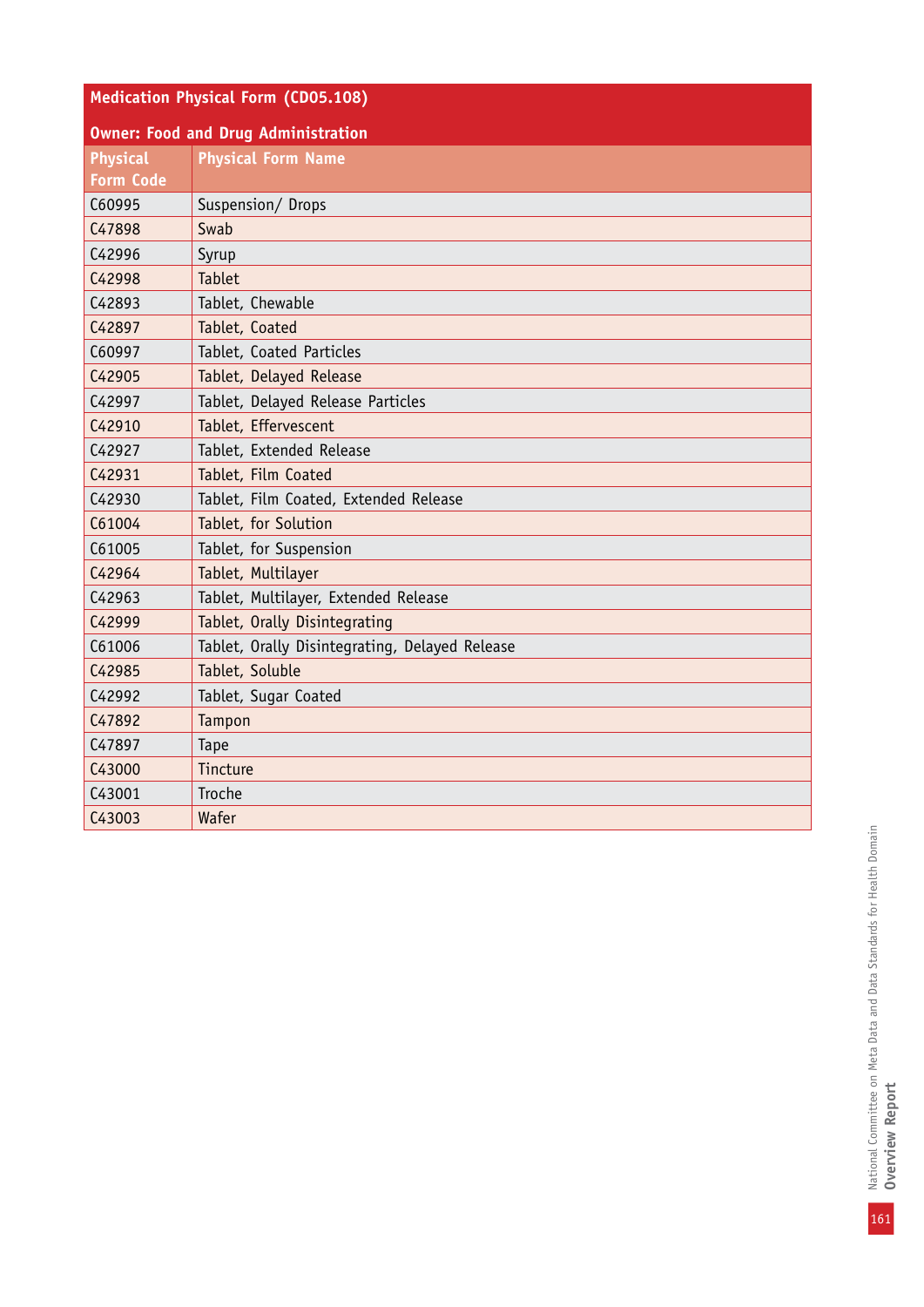| <b>Pharmaceutical Unit of Measurement (CD05.109)</b> |                                                      |  |
|------------------------------------------------------|------------------------------------------------------|--|
| <b>Owner: Food and Drug Administration</b>           |                                                      |  |
| <b>Unit of</b>                                       | <b>Unit of Measurement Type Name</b>                 |  |
| <b>Measurement</b>                                   |                                                      |  |
| <b>Type Code</b>                                     |                                                      |  |
| $\mathbf{1}$                                         | $1*$                                                 |  |
| [AU]                                                 | <b>Allergy Units</b>                                 |  |
| [Amb'a'1'U]                                          | Abm a 1 Units                                        |  |
| [BAU]                                                | <b>Bioequivalent Allergy Units</b>                   |  |
| [arb'U]                                              | Arbitrary Units                                      |  |
| $[CCID_50]$                                          | Cell Culture Infectious Dose 50%                     |  |
| [CFU]                                                | Colony Forming Units                                 |  |
| Ci                                                   | Curie                                                |  |
| ${\sf d}$                                            | Day                                                  |  |
| [D'ag'U]                                             | D-Antigen Units                                      |  |
| dL                                                   | Deciliter                                            |  |
| [FFU]                                                | Focus-Forming Units                                  |  |
| g                                                    | Gram                                                 |  |
| $[hp_C]$                                             | Homeopathic Potency of Centesimal Series             |  |
| $\{kp_C\}$                                           | Homeopathic Potency of Centesimal Korsakovian Series |  |
| $[hp_M]$                                             | Homeopathic Potency of Millesimal Series             |  |
| $[hp_0]$                                             | Homeopathic Potency of Quintamillesimal Series       |  |
| $[hp_X]$                                             | Homeopathic Potency of Decimal Series                |  |
| h                                                    | Hour                                                 |  |
| [iU]                                                 | <b>International Units</b>                           |  |
| kg                                                   | Kilogram                                             |  |
| [Lf]                                                 | Limit Of Flocculation                                |  |
| L                                                    | Liter                                                |  |
| uCi                                                  | Microcurie                                           |  |
| ug                                                   | Microgram                                            |  |
| uL                                                   | Microliter                                           |  |
| umol                                                 | Micromole                                            |  |
| um                                                   | Micron                                               |  |
| mCi                                                  | Millicurie                                           |  |
| meq                                                  | Milliequivalent                                      |  |
| mg                                                   | Milligram                                            |  |
| m <sub>L</sub>                                       | Milliliter                                           |  |
| mm                                                   | Millimeter                                           |  |
| mmol                                                 | Millimole                                            |  |
| min                                                  | Minute                                               |  |
| mol                                                  | Mole                                                 |  |
| mo                                                   | Month                                                |  |
| ng                                                   | Nanogram                                             |  |
| nmol                                                 | Nanomole                                             |  |
| $[$ PFU $]$                                          | Plaque-Forming Units                                 |  |
| [PNU]                                                | Protein Nitrogen Units                               |  |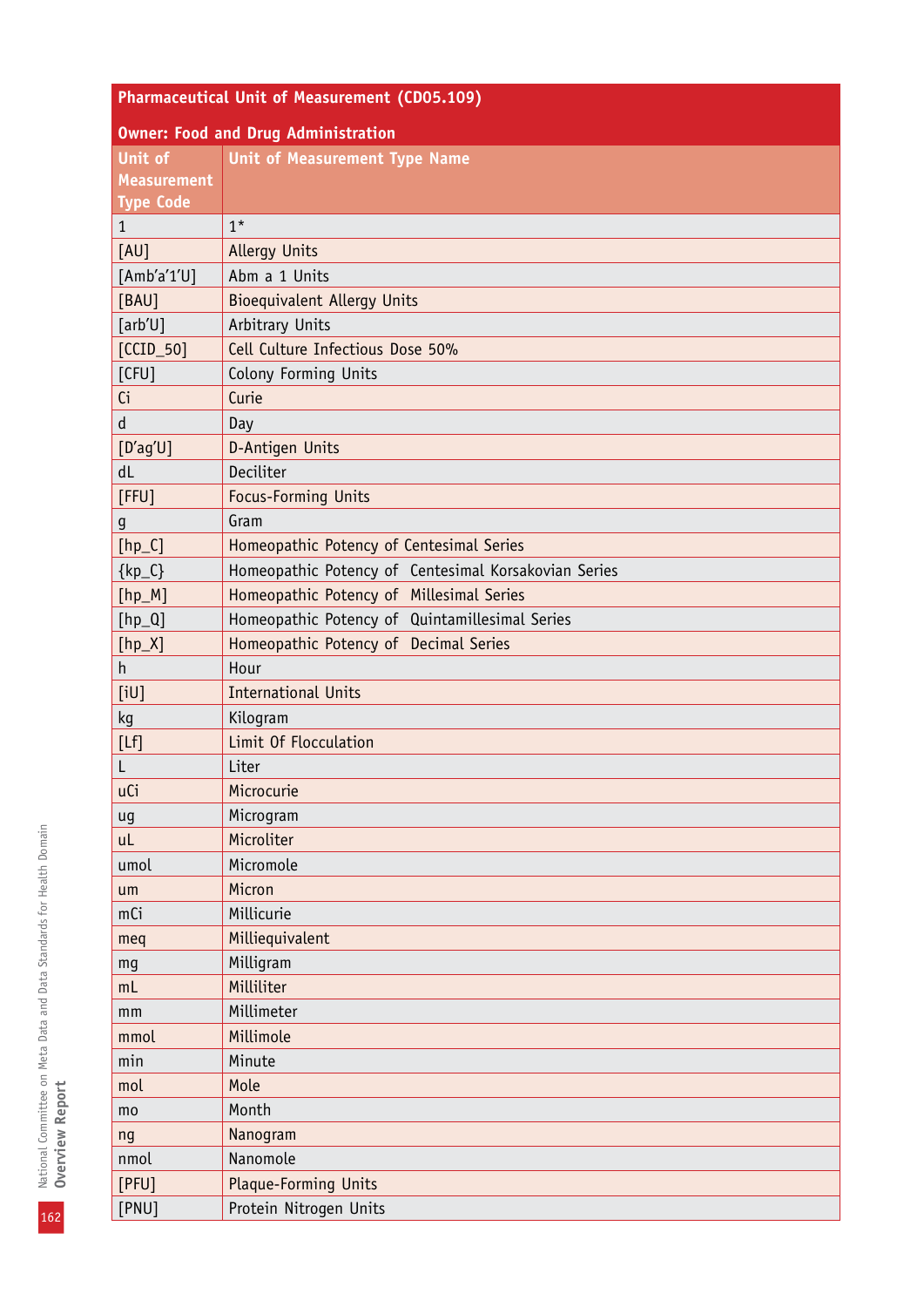#### **Pharmaceutical Unit of Measurement (CD05.109)**

| Owner: Food and Drug Administration |                                    |
|-------------------------------------|------------------------------------|
| Unit of                             | Unit of Measurement Type Name      |
| Measurement                         |                                    |
| <b>Type Code</b>                    |                                    |
| l s                                 | Second                             |
| cm <sub>2</sub>                     | Square Centimeter                  |
| $\vert$ [TCID_50]                   | Tissue Culture Infectious Dose 50% |
| l U                                 | Unit - Catalytic Activity          |
| [USP'U]                             | United States Pharmacopeia Unit    |
| wk                                  | Week                               |
| a                                   | Year                               |

| <b>Medication Package Type (CD05.110)</b> |                                            |  |
|-------------------------------------------|--------------------------------------------|--|
|                                           | <b>Owner: Food and Drug Administration</b> |  |
| <b>Medication</b>                         | <b>Medication Package Type Name</b>        |  |
| <b>Package</b>                            |                                            |  |
| <b>Type Code</b>                          |                                            |  |
| C43165                                    | Ampule                                     |  |
| C43166                                    | Applicator                                 |  |
| C43167                                    | <b>Bag</b>                                 |  |
| C43168                                    | <b>Blister Pack</b>                        |  |
| C43169                                    | <b>Bottle</b>                              |  |
| C43170                                    | Bottle, Dispensing                         |  |
| C43171                                    | Bottle, Dropper                            |  |
| C43172                                    | Bottle, Glass                              |  |
| C43173                                    | Bottle, Plastic                            |  |
| C43174                                    | Bottle, Pump                               |  |
| C43175                                    | Bottle, Spray                              |  |
| C43176                                    | Bottle, Unit-Dose                          |  |
| C43177                                    | Bottle, With Applicator                    |  |
| C43178                                    | Box                                        |  |
| C43179                                    | Box, Unit-Dose                             |  |
| C43180                                    | Can                                        |  |
| C43181                                    | Canister                                   |  |
| C92708                                    | Capsule                                    |  |
| C43182                                    | Carton                                     |  |
| C43183                                    | Cartridge                                  |  |
| C43184                                    | Case                                       |  |
| C43185                                    | Cello Pack                                 |  |
| C43186                                    | Container                                  |  |
| C79135                                    | Container, Flexible Intermediate Bulk      |  |
| C43187                                    | Cup                                        |  |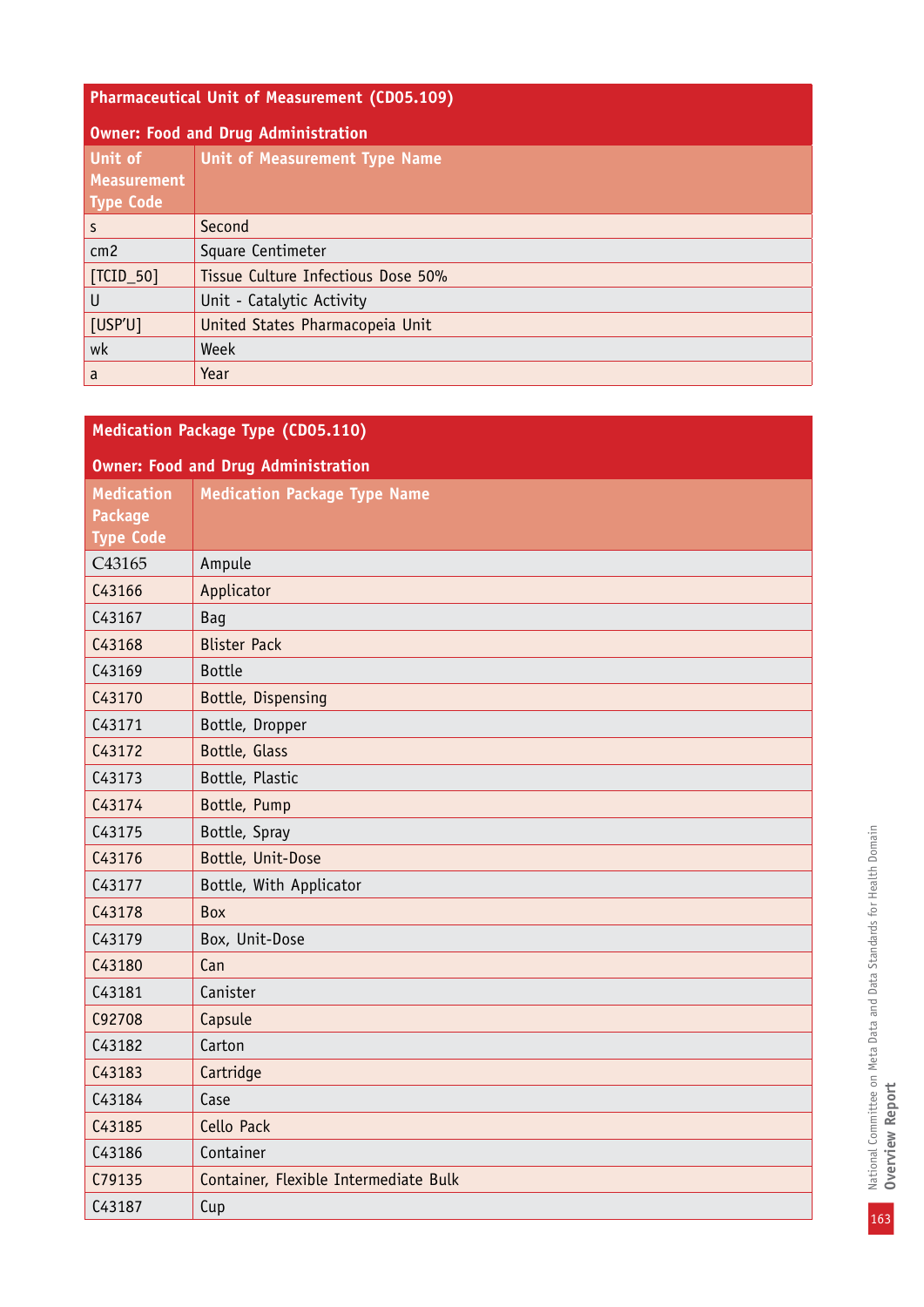| Medication Package Type (CD05.110) |                                            |  |  |
|------------------------------------|--------------------------------------------|--|--|
|                                    | <b>Owner: Food and Drug Administration</b> |  |  |
| <b>Medication</b>                  | <b>Medication Package Type Name</b>        |  |  |
| <b>Package</b>                     |                                            |  |  |
| <b>Type Code</b>                   |                                            |  |  |
| C43188                             | Cup, Unit-Dose                             |  |  |
| C43189                             | Cylinder                                   |  |  |
| C43190                             | Dewar                                      |  |  |
| C43191                             | Dialpack                                   |  |  |
| C43192                             | Dose Pack                                  |  |  |
| C43193                             | Drum                                       |  |  |
| C16738                             | Inhaler                                    |  |  |
| C43194                             | Inhaler, Refill                            |  |  |
| C43195                             | Jar                                        |  |  |
| C43196                             | Jug                                        |  |  |
| C43197                             | Kit                                        |  |  |
| C43233                             | Package                                    |  |  |
| C43198                             | Package, Combination                       |  |  |
| C43199                             | Packet                                     |  |  |
| C79136                             | Pail                                       |  |  |
| C82332                             | Patch                                      |  |  |
| C43200                             | Pouch                                      |  |  |
| C43201                             | Supersack                                  |  |  |
| C43202                             | Syringe                                    |  |  |
| C43203                             | Syringe, Glass                             |  |  |
| C43204                             | Syringe, Plastic                           |  |  |
| C43205                             | Tabminder                                  |  |  |
| C43206                             | Tank                                       |  |  |
| C53438                             | <b>Tray</b>                                |  |  |
| C42794                             | Tube                                       |  |  |
| C43207                             | Tube, With Applicator                      |  |  |
| C43226                             | Vial                                       |  |  |
| C43208                             | Vial, Dispensing                           |  |  |
| C43209                             | Vial, Glass                                |  |  |
| C43210                             | Vial, Multi-Dose                           |  |  |
| C43211                             | Vial, Patent Delivery System               |  |  |
| C43212                             | Vial, Pharmacy Bulk Package                |  |  |
| C43213                             | Vial, Piggyback                            |  |  |
| C43214                             | Vial, Plastic                              |  |  |
| C43215                             | Vial, Single-Dose                          |  |  |
| C43216                             | Vial, Single-Use                           |  |  |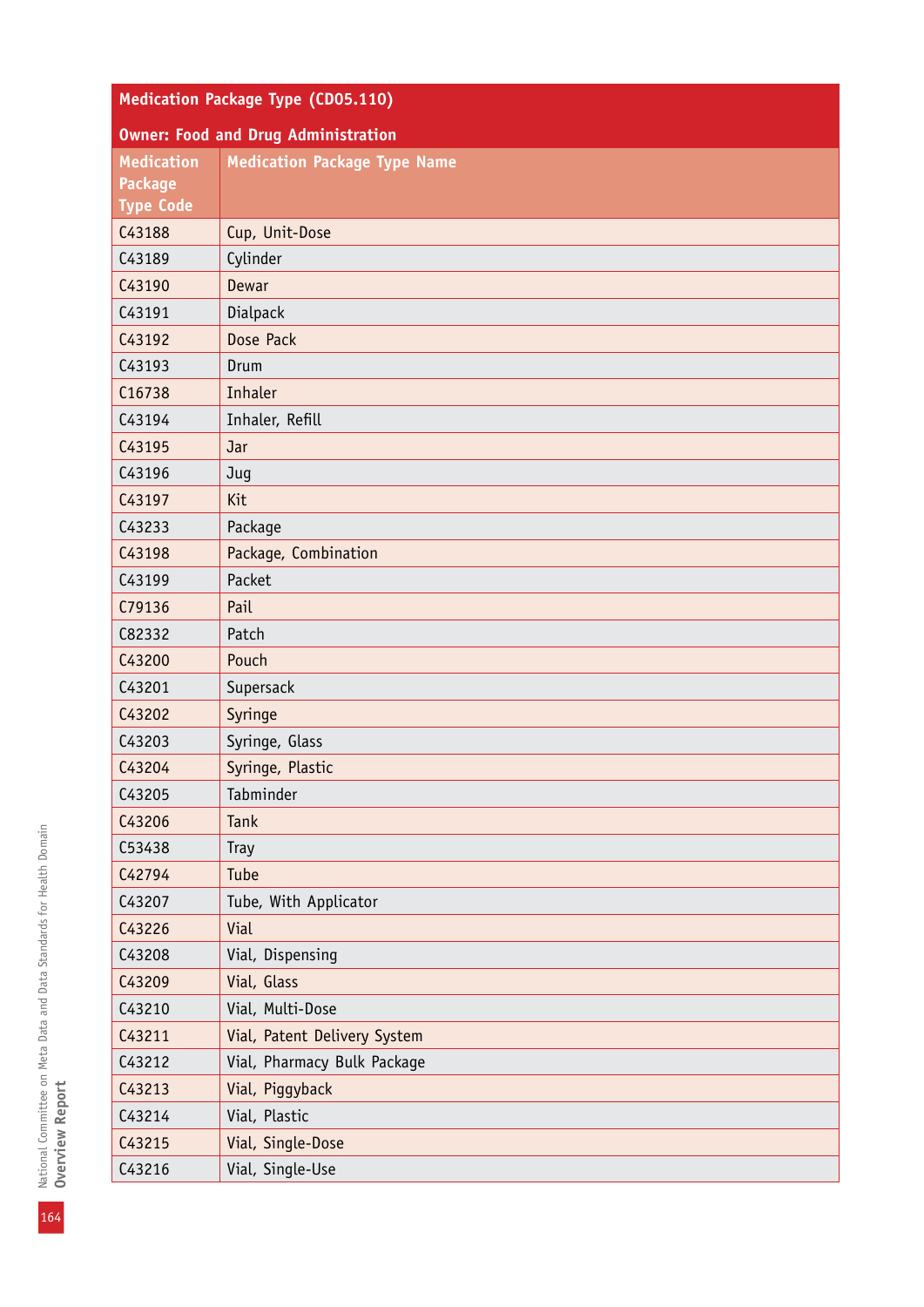| Route of Administration (CD05.111) |                                            |  |  |
|------------------------------------|--------------------------------------------|--|--|
|                                    | <b>Owner: Food and Drug Administration</b> |  |  |
| <b>Route of</b>                    | <b>Route of Administration Type</b>        |  |  |
| <b>Administration</b>              | <b>Name</b>                                |  |  |
| <b>Type Code</b>                   |                                            |  |  |
| C38192                             | Auricular (Otic)                           |  |  |
| C38193                             | <b>Buccal</b>                              |  |  |
| C38194                             | Conjunctival                               |  |  |
| C38675                             | Cutaneous                                  |  |  |
| C38197                             | Dental                                     |  |  |
| C38633                             | Electro-Osmosis                            |  |  |
| C38205                             | Endocervical                               |  |  |
| C38206                             | Endosinusial                               |  |  |
| C38208                             | Endotracheal                               |  |  |
| C38209                             | <b>Enteral</b>                             |  |  |
| C38210                             | Epidural                                   |  |  |
| C38211                             | Extra-Amniotic                             |  |  |
| C38212                             | Extracorporeal                             |  |  |
| C38200                             | Hemodialysis                               |  |  |
| C38215                             | Infiltration                               |  |  |
| C38219                             | Interstitial                               |  |  |
| C38220                             | Intra-Abdominal                            |  |  |
| C38221                             | Intra-Amniotic                             |  |  |
| C38222                             | Intra-Arterial                             |  |  |
| C38223                             | Intra-Articular                            |  |  |
| C38224                             | Intrabiliary                               |  |  |
| C38225                             | Intrabronchial                             |  |  |
| C38226                             | Intrabursal                                |  |  |
| C38227                             | Intracardiac                               |  |  |
| C38228                             | Intracartilaginous                         |  |  |
| C38229                             | Intracaudal                                |  |  |
| C38230                             | Intracavernous                             |  |  |
| C38231                             | Intracavitary                              |  |  |
| C38232                             | Intracerebral                              |  |  |
| C38233                             | Intracisternal                             |  |  |
| C38234                             | Intracorneal                               |  |  |
| C38217                             | Intracoronal, Dental                       |  |  |
| C38218                             | Intracoronary                              |  |  |
| C38235                             | <b>Intracorporus Cavernosum</b>            |  |  |
| C38236                             | Intracranial                               |  |  |
| C38238                             | <b>Intradermal</b>                         |  |  |
| C38239                             | Intradiscal                                |  |  |
| C38240                             | Intraductal                                |  |  |
| C38241                             | Intraduodenal                              |  |  |
| C38242                             | Intradural                                 |  |  |
| C79144                             | Intraepicardial                            |  |  |

# **Route of Administration (CD05.111)**

| <b>Owner: Food and Drug Administration</b> |                                     |  |
|--------------------------------------------|-------------------------------------|--|
| <b>Route of</b>                            | <b>Route of Administration Type</b> |  |
| <b>Administration</b>                      | <b>Name</b>                         |  |
| <b>Type Code</b>                           |                                     |  |
| C38243                                     | Intraepidermal                      |  |
| C38245                                     | Intraesophageal                     |  |
| C38246                                     | Intragastric                        |  |
| C38247                                     | Intragingival                       |  |
| C38248                                     | Intrahepatic                        |  |
| C38249                                     | Intraileal                          |  |
| C38250                                     | <b>Intralesional</b>                |  |
| C79138                                     | Intralingual                        |  |
| C38251                                     | <b>Intraluminal</b>                 |  |
| C38252                                     | Intralymphatic                      |  |
| C79137                                     | Intramammary                        |  |
| C38253                                     | Intramedullary                      |  |
| C38254                                     | Intrameningeal                      |  |
| C28161                                     | Intramuscular                       |  |
| C79141                                     | Intranodal                          |  |
| C38255                                     | Intraocular                         |  |
| C79142                                     | Intraomentum                        |  |
| C38256                                     | Intraovarian                        |  |
| C38257                                     | Intrapericardial                    |  |
| C38258                                     | Intraperitoneal                     |  |
| C38259                                     | Intrapleural                        |  |
| C38260                                     | Intraprostatic                      |  |
| C38261                                     | Intrapulmonary                      |  |
| C79139                                     | Intraruminal                        |  |
| C38262                                     | Intrasinal                          |  |
| C38263                                     | Intraspinal                         |  |
| C38264                                     | Intrasynovial                       |  |
| C38265                                     | Intratendinous                      |  |
| C38266                                     | Intratesticular                     |  |
| C38267                                     | Intrathecal                         |  |
| C38207                                     | Intrathoracic                       |  |
| C38268                                     | Intratubular                        |  |
| C38269                                     | Intratumor                          |  |
| C38270                                     | Intratympanic                       |  |
| C38272                                     | Intrauterine                        |  |
| C38273                                     | Intravascular                       |  |
| C38276                                     | Intravenous                         |  |
| C38277                                     | Intraventricular                    |  |
| C38278                                     | Intravesical                        |  |
| C38280                                     | Intravitreal                        |  |
| C38203                                     | Iontophoresis                       |  |
|                                            |                                     |  |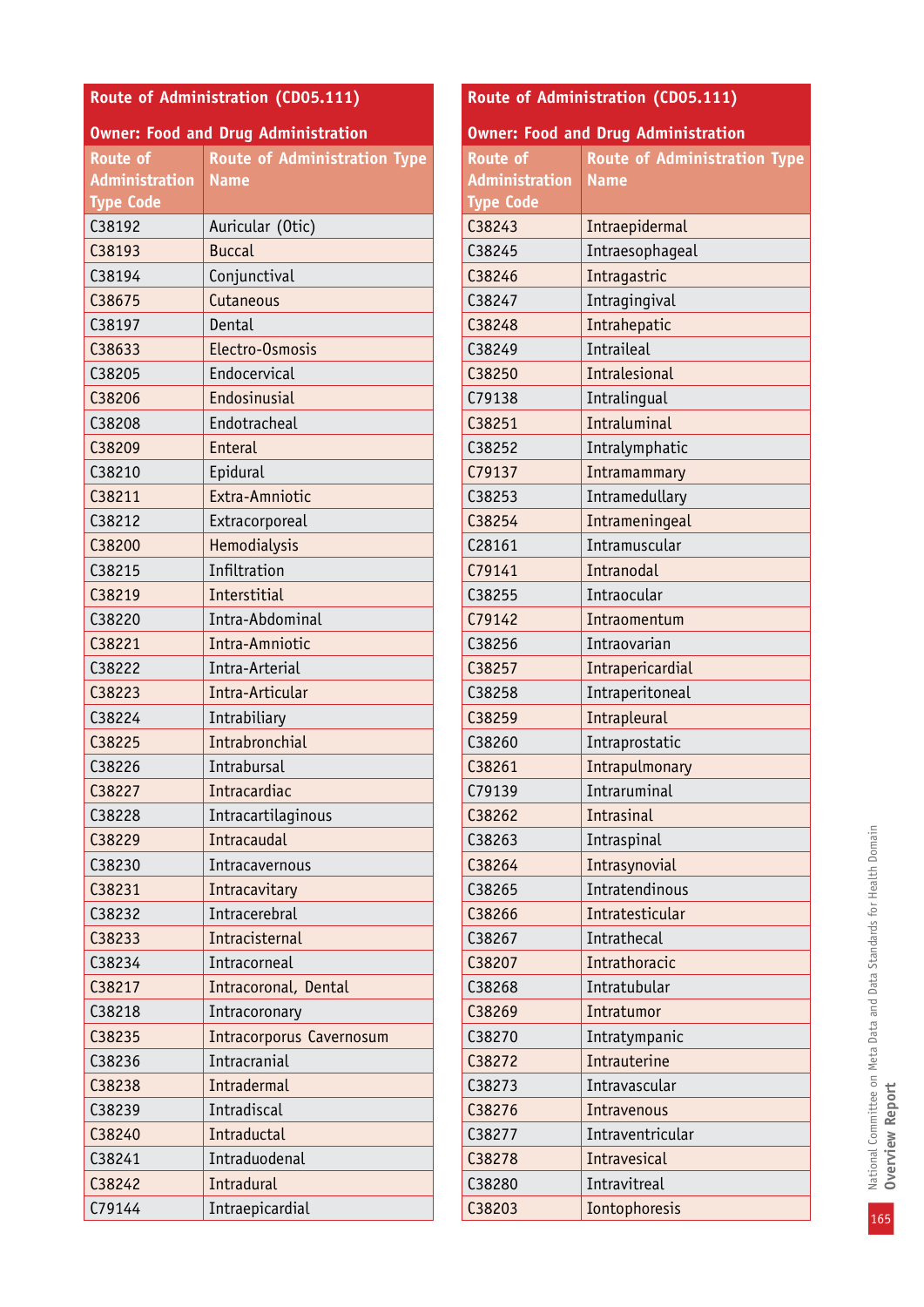| Route of Administration (CD05.111)         |                                     | Route of Administration (CD05.111)         |                                     |
|--------------------------------------------|-------------------------------------|--------------------------------------------|-------------------------------------|
| <b>Owner: Food and Drug Administration</b> |                                     | <b>Owner: Food and Drug Administration</b> |                                     |
| <b>Route of</b>                            | <b>Route of Administration Type</b> | <b>Route of</b>                            | <b>Route of Administration Type</b> |
| <b>Administration</b>                      | <b>Name</b>                         | <b>Administration</b>                      | <b>Name</b>                         |
| <b>Type Code</b>                           |                                     | <b>Type Code</b>                           |                                     |
| C38281                                     | Irrigation                          | C38198                                     | Soft Tissue                         |
| C38282                                     | Laryngeal                           | C38297                                     | Subarachnoid                        |
| C38284                                     | <b>Nasal</b>                        | C38298                                     | Subconjunctival                     |
| C38285                                     | Nasogastric                         | C38299                                     | Subcutaneous                        |
| C48623                                     | Not Applicable                      | C65103                                     | Subgingival                         |
| C38286                                     | <b>Occlusive Dressing Technique</b> | C38300                                     | Sublingual                          |
| C38287                                     | Ophthalmic                          | C38301                                     | Submucosal                          |
| C38288                                     | <b>Oral</b>                         | C79143                                     | Subretinal                          |
| C38289                                     | Oropharyngeal                       | C38304                                     | Topical                             |
| C38291                                     | Parenteral                          | C38305                                     | <b>Transdermal</b>                  |
| C38676                                     | Percutaneous                        | C79145                                     | Transendocardial                    |
| C38292                                     | Periarticular                       | C38283                                     | Transmucosal                        |
| C38677                                     | Peridural                           | C38307                                     | Transplacental                      |
| C38293                                     | Perineural                          | C38308                                     | Transtracheal                       |
| C38294                                     | Periodontal                         | C38309                                     | Transtympanic                       |
| C38295                                     | Rectal                              | C38312                                     | Ureteral                            |
| C38216                                     | Respiratory (Inhalation)            | C38271                                     | Urethral                            |
| C38296                                     | Retrobulbar                         | C38313                                     | Vaginal                             |

## **Manufacturer Master (CD05.112)**

| Owner: MDDS - Health Domain Committee |                                |                             |  |
|---------------------------------------|--------------------------------|-----------------------------|--|
|                                       | Manufacturer Manufacturer Name | <b>Manufacturer Address</b> |  |
| ID                                    |                                |                             |  |
| Note: To be populated by Implementer  |                                |                             |  |
|                                       |                                |                             |  |
|                                       |                                |                             |  |
|                                       |                                |                             |  |
|                                       |                                |                             |  |

## **Non-Drug Item Classification (CD05.113)**

| <b>Owner: MDDS - Health Domain Committee</b> |                                          |  |
|----------------------------------------------|------------------------------------------|--|
| Non-Drug                                     | <b>Non-Drug Item Classification Name</b> |  |
| Item                                         |                                          |  |
| <b>Classification</b>                        |                                          |  |
| <b>Code</b>                                  |                                          |  |
| 01                                           | Surgical Supplies                        |  |
| 02                                           | Consumables                              |  |
| 03                                           | <b>Disposables</b>                       |  |
| 04                                           | Durable                                  |  |
| 05                                           | Semi-durable                             |  |
| 06                                           | <b>Others</b>                            |  |

National Committee on Meta Data and Data Standards for Health Domain<br>**Overview Report** 166National Committee on Meta Data and Data Standards for Health Domain **Overview Report**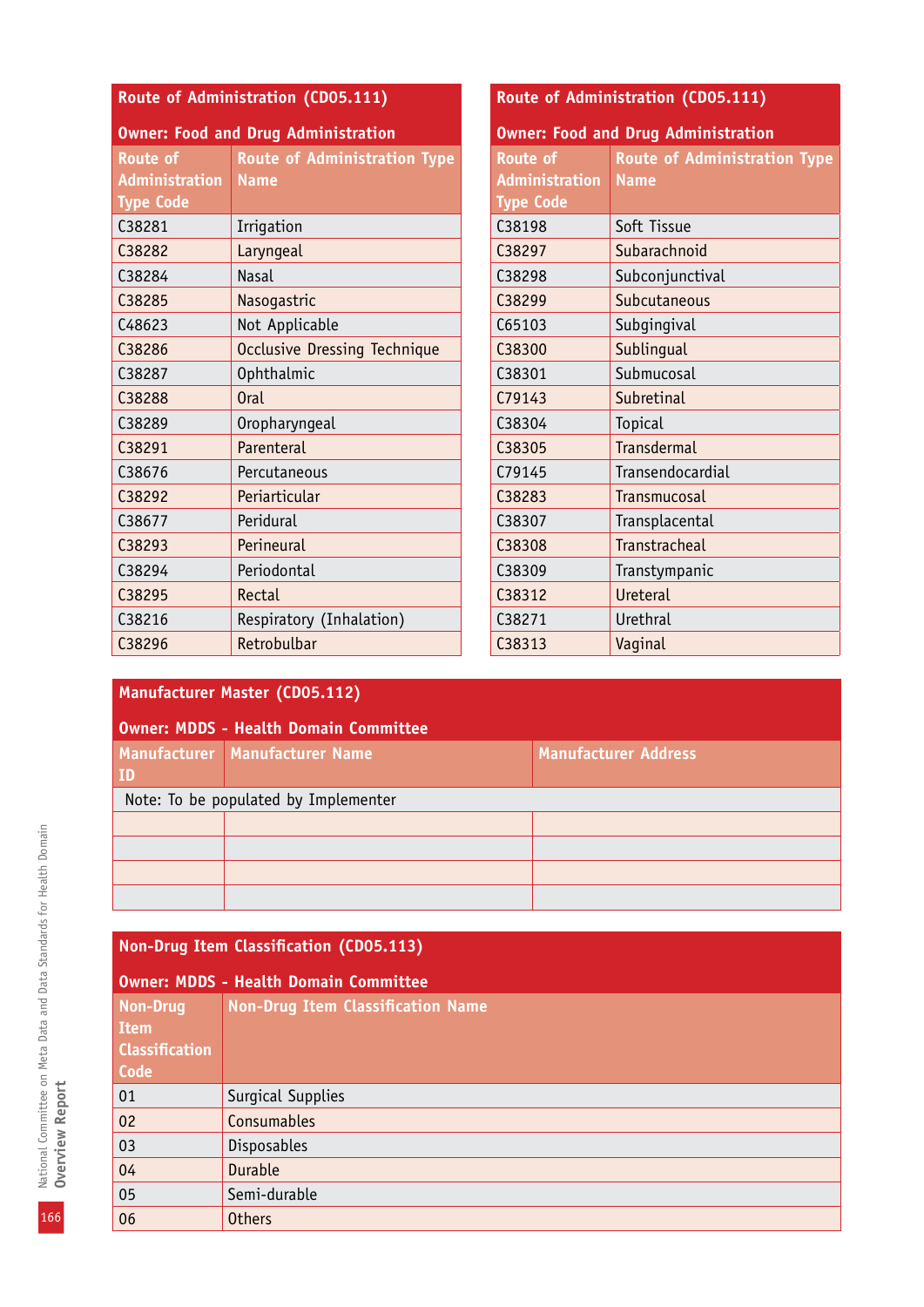| Non-Drug Item (CD05.114) |                                                    |  |  |
|--------------------------|----------------------------------------------------|--|--|
|                          | <b>Owner: MDDS - Health Domain Committee</b>       |  |  |
| <b>Non-Drug</b>          | <b>Non-Drug Item Name</b>                          |  |  |
| <b>Item Code</b>         |                                                    |  |  |
| 01                       | Disposable Hypodermic Syringes                     |  |  |
| 02                       | Disposable Hypodermic Needles                      |  |  |
| 03                       | Disposable Perfusion Sets                          |  |  |
| 04                       | In vitro Diagnostic Devices for HIV, HBsAg and HCV |  |  |
| 05                       | Cardiac Stents                                     |  |  |
| 06                       | Drug Eluting Stents                                |  |  |
| 07                       | Catheters                                          |  |  |
| 08                       | <b>Intraocular Lenses</b>                          |  |  |
| 09                       | I.V. Cannulae                                      |  |  |
| 10                       | <b>Bone Cements</b>                                |  |  |
| 11                       | <b>Heart Valves</b>                                |  |  |
| 12                       | Scalp Vein Set                                     |  |  |
| 13                       | Orthopedic Implants                                |  |  |
| 14                       | <b>Internal Prosthetic Replacements</b>            |  |  |
| 15                       | Blood Grouping Serum used for cross matching       |  |  |
| 16                       | Ligatures                                          |  |  |
| 17                       | Intrauterine Devices                               |  |  |
| 18                       | <b>Tubal Rings</b>                                 |  |  |
| 19                       | Surgical Dressings                                 |  |  |
| 20                       | <b>Umbilical Tapes</b>                             |  |  |
| 21                       | Cotton                                             |  |  |
| 22                       | <b>Bandages</b>                                    |  |  |
| 23                       | <b>Others</b>                                      |  |  |

#### **Equipment Classification (CD05.115)**

| <b>Owner: MDDS - Health Domain Committee</b> |                                                         |  |  |
|----------------------------------------------|---------------------------------------------------------|--|--|
| <b>Equipment</b>                             | <b>Equipment Classification Name</b>                    |  |  |
| <b>Classification</b>                        |                                                         |  |  |
| Code                                         |                                                         |  |  |
| GSI                                          | List of Essential General Surgery Instruments           |  |  |
| <b>GYN</b>                                   | Gynecological Equipment & Instrument                    |  |  |
| A0T                                          | Anesthetic and Operation Theatre Equipment & Instrument |  |  |
| <b>OPE</b>                                   | Orthopedic & Physiotherapy Equipment & Instrument       |  |  |
| 0EI                                          | Ophthalmology Equipment & Instrument                    |  |  |
| DEI                                          | Dental Equipment & Instrument                           |  |  |
| <b>CVS</b>                                   | Cardio Vascular Surgery Equipment & Instrument          |  |  |
| <b>LEA</b>                                   | Laboratory Equipment & Instrument                       |  |  |
| <b>RXY</b>                                   | Radiology X-Rays and Accessories and film Developer etc |  |  |
| <b>HFS</b>                                   | Hospital Furniture and other Hospital Supplies          |  |  |
| <b>FWP</b>                                   | Family welfare and planning instruments                 |  |  |
| <b>ENT</b>                                   | <b>ENT Equipment &amp; Instrument</b>                   |  |  |
| GIS                                          | General Items & Hospital Supplies                       |  |  |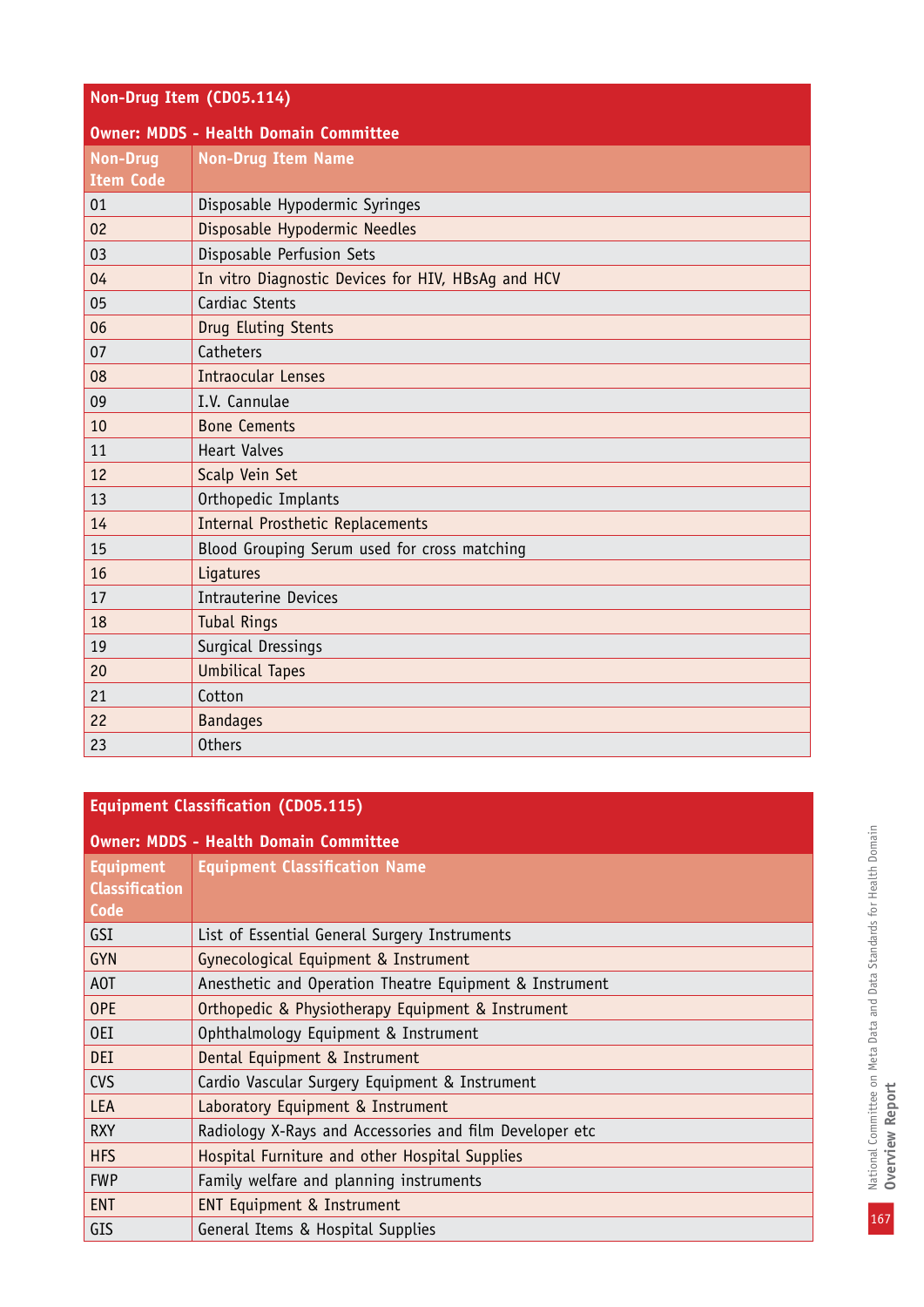| Equipments (CD05.116)                        |                                                                                              |  |  |
|----------------------------------------------|----------------------------------------------------------------------------------------------|--|--|
| <b>Owner: MDDS - Health Domain Committee</b> |                                                                                              |  |  |
| <b>Equipment</b><br>Code                     | <b>Equipment Name</b>                                                                        |  |  |
| GSI 001                                      | Intermittent Pneumatic Compression system as a Mechanical                                    |  |  |
| GSI 002                                      | Prophylaxis for DVT & PE                                                                     |  |  |
| GSI 003                                      | Vessel Sealing System With Bipolar Plasma Resection                                          |  |  |
| GSI 004                                      | Operating Laparoscope Set With Co2 Insufflator & Cold Light Source                           |  |  |
| GSI 005                                      | Adult cystoscope & resectoscope for TURP                                                     |  |  |
| GSI 011                                      | Vessel Sealing System with Bipolar Plasma Resection                                          |  |  |
| GSI 012                                      | Artery forceps criles straight box joint 5", 6", 7", 8",                                     |  |  |
| GSI 013                                      | Artery forceps criles curved on flat box joint 5", 6", 7", 8", 12" & 15"                     |  |  |
| GSI 014                                      | Artery forceps straight Kelly 5" 6"7"8"                                                      |  |  |
| GSI 015                                      | Dissecting Forceps, Toothed Size- 10, 12, 15 & 18cms.                                        |  |  |
| GSI 016                                      | Randel's pattern: Renal Stone Forceps Small, Medium & Large                                  |  |  |
| GSI 017                                      | Non Tooth Cushing pattern size 5", 6", 7" & 8".                                              |  |  |
| GSI 018                                      | Rectal Grasping & Biopsy Forceps                                                             |  |  |
| GSI 019                                      | Green Armitez Forceps (L.Scs)                                                                |  |  |
| GSI 020                                      | Tongue holding forceps 165mm                                                                 |  |  |
| GSI 021                                      | Punch Biopsy Forcep 7".                                                                      |  |  |
| GSI 022                                      | Anal Retractors Self Retaining                                                               |  |  |
| GSI 023                                      | Lloyd danis Rectal Clamp                                                                     |  |  |
| GSI 024                                      | Sponge Holding forceps foerster's Pattern 6", 8" & 10".                                      |  |  |
| GSI 025                                      | Sterilizer Forceps Cheatle's Pattern 10"                                                     |  |  |
| GSI 026                                      | Allis Tissue Holding Forceps Size 12, 15, 19,20,25cms.                                       |  |  |
| GSI 027                                      | Babcook's Tissue Holding Forceps size 16, 18,20,24cms                                        |  |  |
| GSI 028                                      | Gall Stone Forceps Desjardine's Pattern Size 21, 23 cms.                                     |  |  |
| GSI 029                                      | Spence well's pattern Straight/Curved size , 15.5, 18 & 20cms.                               |  |  |
| GSI 030                                      | Kochar's Pattern Straight/Curved size: 16 &20 cm.                                            |  |  |
| GSI 031                                      | Halsted's Pattern Mosquito Straight/Curved Size 4" & 5"                                      |  |  |
| GSI 032                                      | Robert's Pattern artery forceps size 22cms.                                                  |  |  |
| GSI 033                                      | Bulldog's Vascular clamps- Straight/Curved size: 7.5, 8.5, 10cms.                            |  |  |
| GSI 034                                      | Cystotechotomy forceps bile duct dilators Set of 9, 6" & 8"                                  |  |  |
| GSI 035                                      | Self-Retaining Mouth Gauge with Tongue Blades                                                |  |  |
| GSI 036                                      | Pyelolethotomy forceps                                                                       |  |  |
| GSI 037                                      | Sinus forceps LISTER's Straight bos joint 6" (15.24cms)                                      |  |  |
| GSI 038                                      | Sterilizer forceps for bowls etc HARRISON with bow handle screw joint 16' (40.64<br>$cms$ ). |  |  |
| GSI 039                                      | Setensky's Vascular Clamp                                                                    |  |  |
| GSI 040                                      | Needle Holder Hegar's Pattern 5", 6", 7", 8" & 9"                                            |  |  |
| GSI 041                                      | Scissors straight with blunt point 5" (12.70cms), 6", 7", 8", 10" S.S                        |  |  |
| GSI 042                                      | Scissors (Tailor) for cutting gauze & Bandage.                                               |  |  |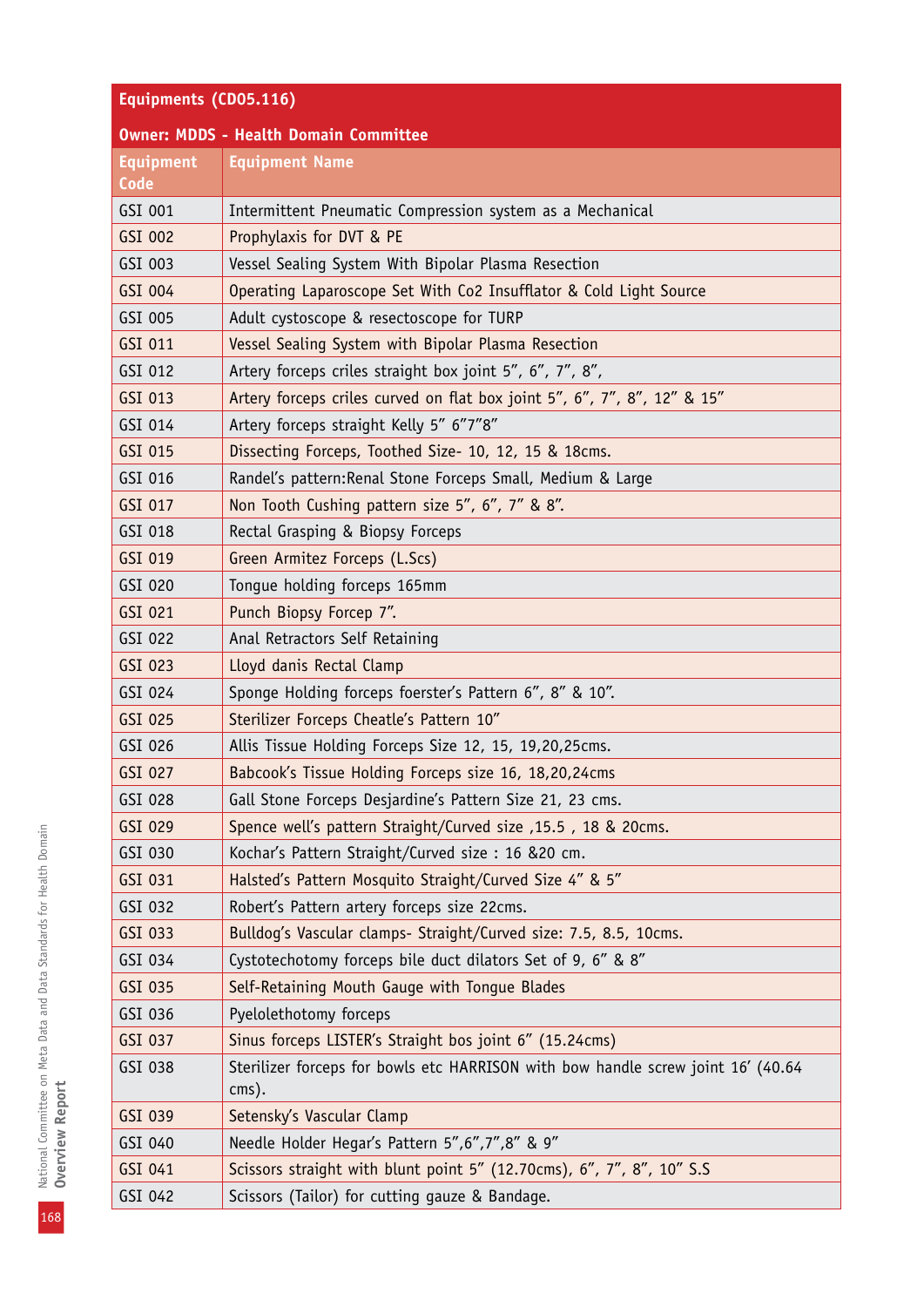# **Equipments (CD05.116)**

| <b>Owner: MDDS - Health Domain Committee</b> |                                                                                                                          |  |  |
|----------------------------------------------|--------------------------------------------------------------------------------------------------------------------------|--|--|
| <b>Equipment</b><br>Code                     | <b>Equipment Name</b>                                                                                                    |  |  |
| GSI 043                                      | Scissors smiths Pattern S.S Size: 16,18,20 & 23 cm.                                                                      |  |  |
| GSI 044                                      | Scissors Listser Pattern S.S. Size: 18 cms                                                                               |  |  |
| GSI 045                                      | Scissors Dissecting curved on flat pattern S.S. 5"                                                                       |  |  |
| GSI 046                                      | Scissors curved on Flat S.S 6"                                                                                           |  |  |
| GSI 047                                      | Fine Scissors 4" Straight & Curved                                                                                       |  |  |
| GSI 048                                      | Dissecting Mayo's Pattern straight/Curved S.S. Size :15,18,&20 cm.                                                       |  |  |
| GSI 049                                      | Dissecting Metzebaum's Straight/Curved S.S Size: 14.5,15,16,21 cm.                                                       |  |  |
| GSI 050                                      | Bard Parker Pattern Handle S.S No. 3,4,7                                                                                 |  |  |
| GSI 051                                      | Bard Parker Pattern Blade : Size 10, 11, 15, 20, 21, 22, 23, & 24 ISI Marked IS No. 3319-<br>1995 and amended up to date |  |  |
| GSI 052                                      | Skin Grafting Knife Handle with Blade S.S size 30cms. (Hamfe's)                                                          |  |  |
| GSI 053                                      | Bougles Lister & cluton's Pattern Dilators method Set of 12 & 15                                                         |  |  |
| GSI 054                                      | Introducer for catheters size 46cms.                                                                                     |  |  |
| GSI 055                                      | Anal dilators NO 1 to 5                                                                                                  |  |  |
| GSI 056                                      | Mallealde (Fistula) Probe                                                                                                |  |  |
| GSI 057                                      | Proctoscope Adult, Child & Infant                                                                                        |  |  |
| GSI 058                                      | Skin Retractor right angle - small, medium & large                                                                       |  |  |
| GSI 059                                      | Devers Pattern Retractor with Blade size 18cmx19mm, 21.5cms x 22mm, 30cm x<br>25mm, 33cm. X 25mm, 35cm x 38mm            |  |  |
| GSI 060                                      | Retractor Balfour's self-retaining with adjustable counter blade S.S.                                                    |  |  |
| GSI 061                                      | Kelly's Retractor (Make / Brand -SISCO, BRT 780                                                                          |  |  |
| GSI 062                                      | Morris Retractor                                                                                                         |  |  |
| GSI 063                                      | S. Retractors                                                                                                            |  |  |
| GSI 064                                      | Malleable Retractor Curved                                                                                               |  |  |
| GSI 065                                      | Intestinal clamps- Crushing :- Straight & Curved,                                                                        |  |  |
|                                              | Size: 5", 6.5", 8", 9" & 10"                                                                                             |  |  |
| GSI 066                                      | Intestinal clamps Non- Crushing :- Straight Size : Size :                                                                |  |  |
|                                              | 5", 6.5", 8", 9" & 10" & Curved                                                                                          |  |  |
| GSI 067                                      | Clamp Kochers Pattern Straight & Curved Size: 22,25 & 28cms.                                                             |  |  |
| GSI 068                                      | Mayo's Towel Clip 5" & 6"                                                                                                |  |  |
| GSI 069                                      | Cryo Surgical Unit with Hemorrhoid General Purpose Probe round and Double side Flat                                      |  |  |
| GSI 070                                      | Adult & Child Tongue depressor S.S                                                                                       |  |  |
| GSI 071                                      | Formalin Chamber 26" (Three Tray)                                                                                        |  |  |
| GSI 072                                      | Laparotomy Set                                                                                                           |  |  |
| GSI 073                                      | Leparoscopic Mesh Fixation device (Tacker)                                                                               |  |  |
| GSI 074                                      | Post Mortem Set                                                                                                          |  |  |
| GSI 075                                      | Metallic Catheter Male 6-24f size                                                                                        |  |  |
| GSI 076                                      | Metallic Catheter Female 6-24f size                                                                                      |  |  |
| GSI 077                                      | Suction Cannula 9" set of 4                                                                                              |  |  |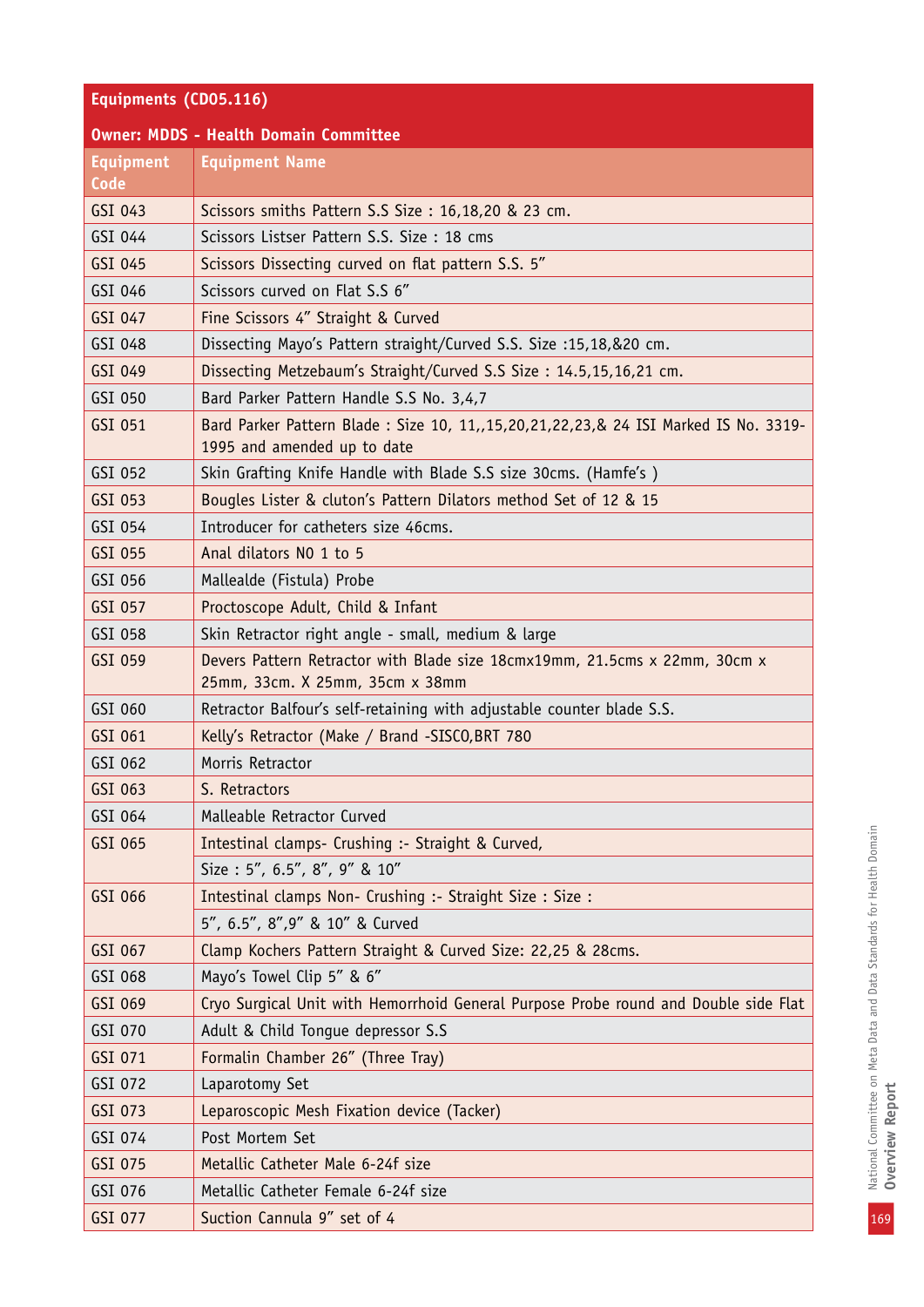| Equipments (CD05.116)                        |                                                                                                                                                                                                                                                                                                                          |  |  |
|----------------------------------------------|--------------------------------------------------------------------------------------------------------------------------------------------------------------------------------------------------------------------------------------------------------------------------------------------------------------------------|--|--|
| <b>Owner: MDDS - Health Domain Committee</b> |                                                                                                                                                                                                                                                                                                                          |  |  |
| <b>Equipment</b>                             | <b>Equipment Name</b>                                                                                                                                                                                                                                                                                                    |  |  |
| Code                                         |                                                                                                                                                                                                                                                                                                                          |  |  |
| GSI 078                                      | Skin staplers (Stainless Steel) with 35 Staplers                                                                                                                                                                                                                                                                         |  |  |
| GSI 079                                      | Skin Hook Gille's patter 16 cm.- Single Hook                                                                                                                                                                                                                                                                             |  |  |
|                                              | Double Hook Skin Retractor                                                                                                                                                                                                                                                                                               |  |  |
| GSI 080                                      | Bladder Sound Size 29 FR                                                                                                                                                                                                                                                                                                 |  |  |
| GSI 081                                      | First Aid Surgical Kit/Dressing Kit                                                                                                                                                                                                                                                                                      |  |  |
| GSI 082                                      | Randal's pattern: Bladder Stone Forceps                                                                                                                                                                                                                                                                                  |  |  |
| GSI 111                                      | (1) Linear stappler varius sizes- 30,45,60mm- (+5mm) Linear stappler with single<br>lever operation & thumb push button for opening the jons. langer shaft                                                                                                                                                               |  |  |
| GSI 112                                      | (1) Stapple Cartridges(DLU). Various size- Compatible c linear Stapple 30, 45, 60 mm.<br>(+5mm), Blue/Green/Wight Colour- Cartridges to linear stappler in different colors<br>Blue/Green/White with                                                                                                                     |  |  |
| GSI 113                                      | (1) Linear cutter for gastrointestinal Anastasias size- 55, 75, 100, $\pm$ 5mm.- Multifire<br>Linear cutter with or without integrative knife with teal/carnelian stappler push<br>button for opening the stapplers in size 55, 75, 100 + 5 (each size)                                                                  |  |  |
| GSI 114                                      | (1) Linear cutter cartridges (DLU) for gastro intest. anaestamosio. Blue/Green/White<br>Colour in various sizes 55, 75, 100 $\pm$ 5.- cartridges (Disposable loading units) for<br>multifire Linear Cutter in sizes- 55, 75, 100 + 5 (each size) with/ without - inbuilt -<br>blade Blue/Green/Wight Color (each sizes). |  |  |
| GSI 115                                      | Curved circular stappler for end to end anaestamosis with detachable anvil with<br>double sequeering handle in various size- 21, 25, 28, 33 + 1mm.                                                                                                                                                                       |  |  |
| GSI 116                                      | Skin stapper with 35 staple- Disposable skin stappler with 35 stapplers.                                                                                                                                                                                                                                                 |  |  |
| GSI 117                                      | Skin Stapple Extractor - Squeeze handle staple extrados.                                                                                                                                                                                                                                                                 |  |  |
| GSI 118                                      | (1) Laparoscopic Linear cutter 30, 45, 60mm (+5mm) - With/without Knife with 360o<br>rotation & 0-450 articulation in both direction : for use with cartridge in size: 30,<br>45, 60mm.                                                                                                                                  |  |  |
| GSI 119                                      | (1) Laparoscopic Linear cutter Cartridge- Straight cartridge with/without knife for<br>use with laparoscopic linear cutter in size of 30, 45, 60mm.- Gray 2.0mm., white<br>2.5mm., Blue 3.5mm & Green 4.8 mm./eg.                                                                                                        |  |  |
| GSI 120                                      | Haemarrhoid (Piles) Stappler Haemarrhoidal Stappler, Circular and dilator, Anoscope,<br>purse string suture, Suture threads.                                                                                                                                                                                             |  |  |
| GYN001                                       | Foot Operated Suction Machine with vertical Heavy Pump                                                                                                                                                                                                                                                                   |  |  |
| <b>GYN 002</b>                               | <b>Instrument Sterilizer</b>                                                                                                                                                                                                                                                                                             |  |  |
| <b>GYN 003</b>                               | Cryo Surgical Unit                                                                                                                                                                                                                                                                                                       |  |  |
| <b>GYN 004</b>                               | Obstetric Lab our Table Telescopic (Fixed Height) with Mattresses                                                                                                                                                                                                                                                        |  |  |
| <b>GYN 005</b>                               | Heat Warmer LED/Halogen type :                                                                                                                                                                                                                                                                                           |  |  |
| <b>GYN 006</b>                               | Phototherapy source unit with infant care trolley :                                                                                                                                                                                                                                                                      |  |  |
| <b>GYN 007</b>                               | Foetal Monitor Continuous monitoring of FHR, Toco and Maternally                                                                                                                                                                                                                                                         |  |  |
| <b>GYN 008</b>                               | Ultrasonic Foetal Heart Monitor transducer. Handy and attractive Cabinet                                                                                                                                                                                                                                                 |  |  |
| <b>GYN 009</b>                               | Ultrasonic Foetal Heart Monitor                                                                                                                                                                                                                                                                                          |  |  |
|                                              | display of FHR for continuous monitoring                                                                                                                                                                                                                                                                                 |  |  |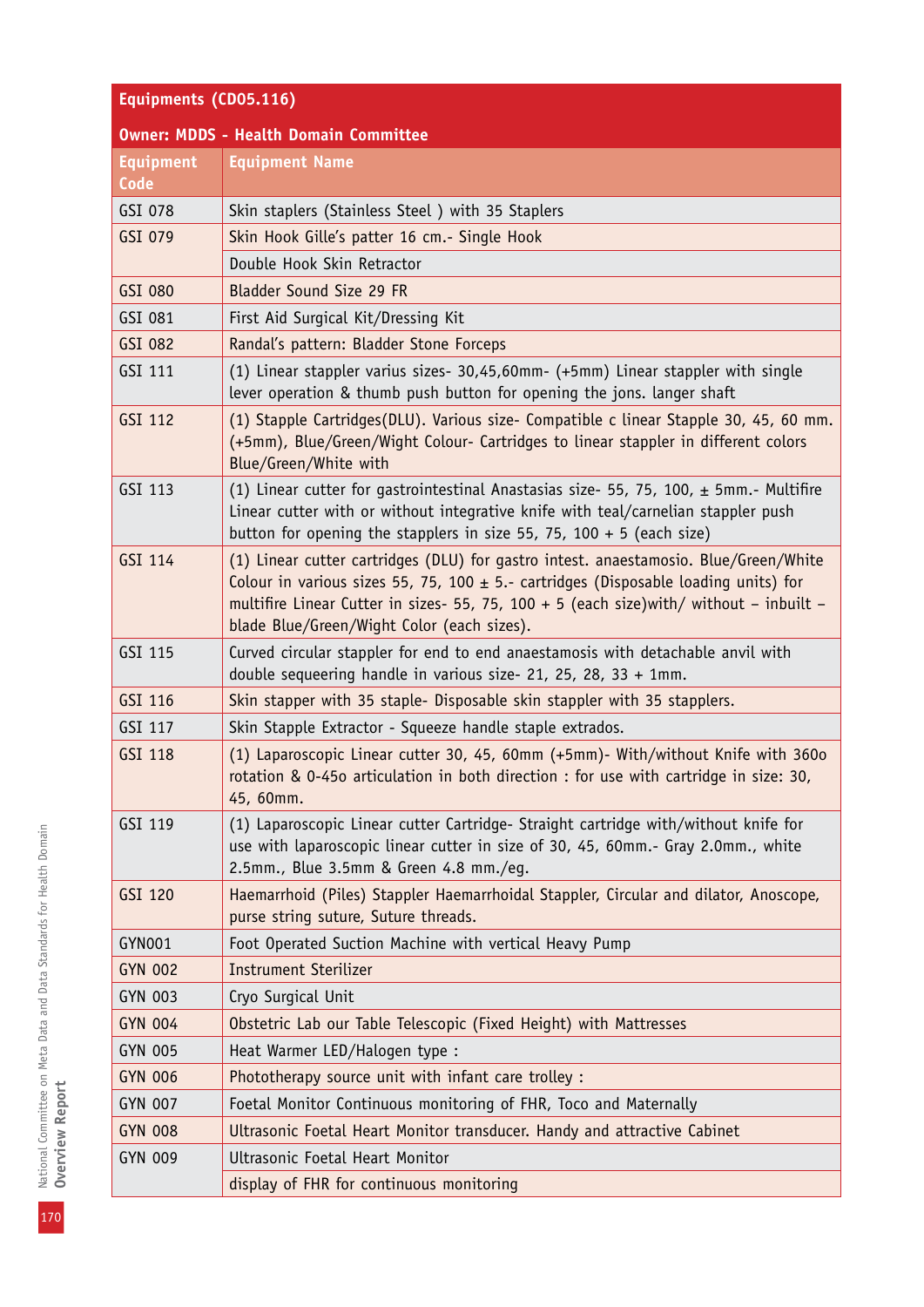| Equipments (CD05.116)           |                                                                                                               |  |
|---------------------------------|---------------------------------------------------------------------------------------------------------------|--|
|                                 | <b>Owner: MDDS - Health Domain Committee</b>                                                                  |  |
| <b>Equipment</b><br><b>Code</b> | <b>Equipment Name</b>                                                                                         |  |
| GYN 010                         | Single Puncture Laparoscope for Laparoscopic Sterilization with CO2 Insufflators and<br>Cold Light Source     |  |
| GYN 011                         | Electro Surgical Unit 250 Watt                                                                                |  |
| GYN 012                         | Haemoglobin meter:                                                                                            |  |
| <b>GYN 013</b>                  | MVA syringe with accessories.                                                                                 |  |
| GYN 014                         | Electro Surgical Unit 100 Watt                                                                                |  |
| GYN 015                         | Argon Plasma Coagulator                                                                                       |  |
| GYN 016                         | Colpo-Micro Hysteroscopy                                                                                      |  |
| GYN 017                         | Laparoscope set for Training with CO2 Insufflators                                                            |  |
| <b>GYN 018</b>                  | Ultrasonic Cutting and Coagulating Device for Open &                                                          |  |
|                                 | Laparoscopic Surgery                                                                                          |  |
| GYN 019                         | MTP Suction apparatus electrically operated                                                                   |  |
| <b>GYN 020</b>                  | Suction apparatus double bottle manually operated                                                             |  |
| GYN 031                         | Uterine Curettes Sims sharp & Blunt S.S. 10 <sup>1</sup> /2 (26.25 cm.) size- 6mm, 8mm, 9mm, &<br>11mm.       |  |
| <b>GYN 032</b>                  | Vaginal speculum, Cusco Pattern solid blades and folding handles and chromium<br>Plated Large, Medium, Small. |  |
| GYN 033                         | Uterine Sims speculum double Blade, ```Duck bill 1/8", 1.5/16" Large                                          |  |
| <b>GYN 034</b>                  | Uterine Sims speculum double Blade medium                                                                     |  |
| GYN 035                         | Uterine Depressor Sims 27cms & 33cms.                                                                         |  |
| <b>GYN 036</b>                  | Uterine Dilator Hager's set of 13 from 2mm to 13mm in heavy in weight                                         |  |
| GYN 037                         | Uterine Dilator Hager's double ended set of 8heavy weight                                                     |  |
| <b>GYN 038</b>                  | Episiotomy Scissor.                                                                                           |  |
| GYN 039                         | Ovum forceps Haywood, Smiths Box Joints S.S. straight & Curved                                                |  |
|                                 | 8" size small, medium and large                                                                               |  |
| GYN 040                         | Vallsellum Forceps 9" & 10"                                                                                   |  |
| <b>GYN 041</b>                  | Vento use (Vacuum Extractor) Silicon Small, Medium & Large                                                    |  |
| GYN 042                         | Perforator                                                                                                    |  |
| GYN 043                         | Decapitation Hook 325 mm.                                                                                     |  |
| GYN 044                         | Uterine Clamps                                                                                                |  |
| GYN 045                         | Craniotomy Forceps.                                                                                           |  |
| GYN 046                         | Green Army age Forceps 8" & 9"                                                                                |  |
| <b>GYN 047</b>                  | Chital Forceps Jar S.S. Grade 304/18/8 Size 5" & 7"                                                           |  |
| GYN 048                         | Endometrial Uterine Biopsy curette.                                                                           |  |
| <b>GYN 049</b>                  | Cervical Biopsy Punch forceps medium size                                                                     |  |
| GYN 050                         | D&C Set                                                                                                       |  |
| GYN 051                         | MTP Suction cannulas Plastic Disposable Size: 6,8,10,12 Nos.                                                  |  |
| GYN 052                         | Catheter Rubber 16 No.                                                                                        |  |
| <b>GYN 053</b>                  | Instruments of LSCS sets                                                                                      |  |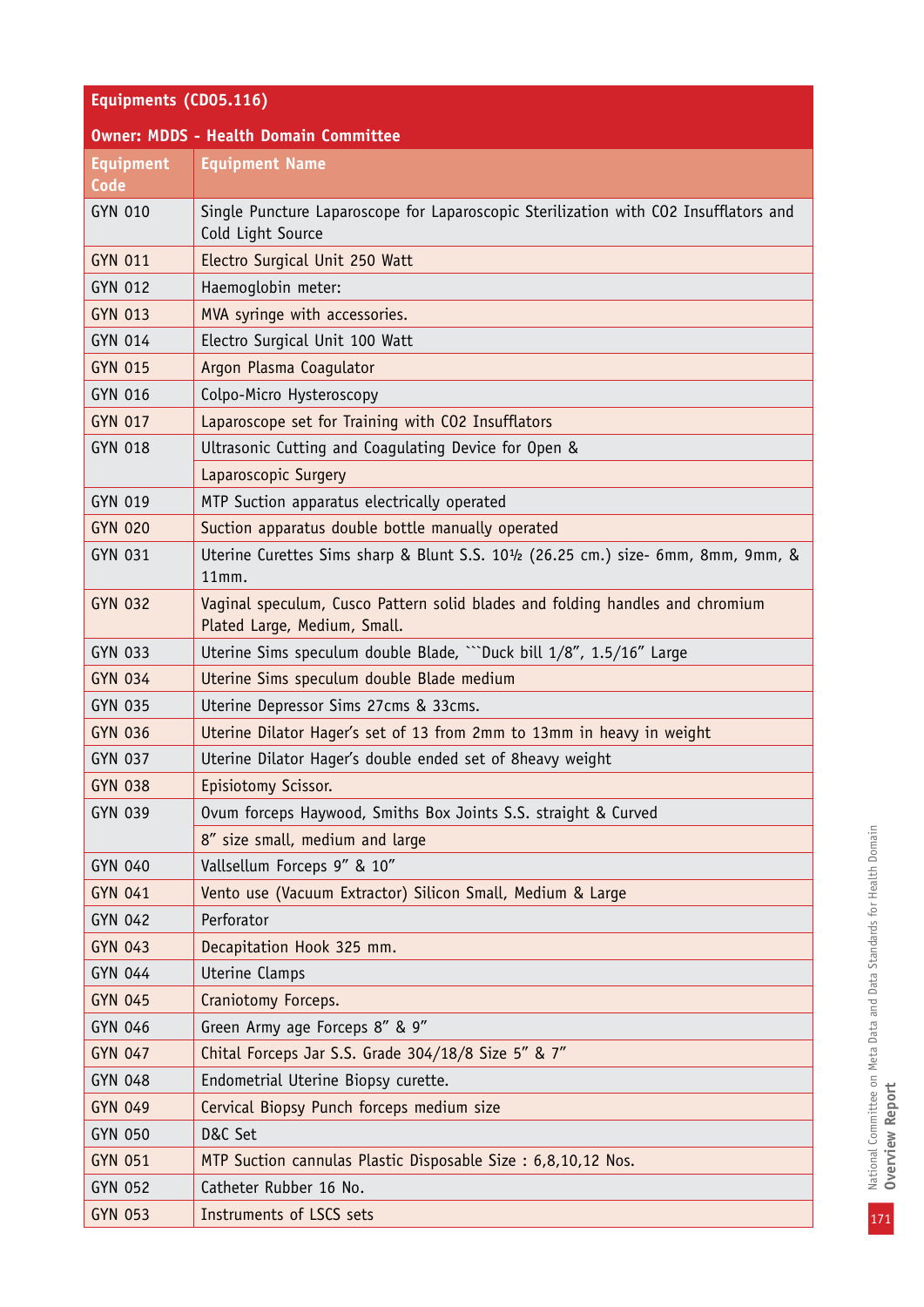| Equipments (CD05.116)                        |                                                                                                                                                         |  |  |
|----------------------------------------------|---------------------------------------------------------------------------------------------------------------------------------------------------------|--|--|
| <b>Owner: MDDS - Health Domain Committee</b> |                                                                                                                                                         |  |  |
| <b>Equipment</b>                             | <b>Equipment Name</b>                                                                                                                                   |  |  |
| Code                                         |                                                                                                                                                         |  |  |
| GYN 054                                      | Curette, Endometrial Biopsy, Suction Type.                                                                                                              |  |  |
| <b>GYN 055</b>                               | Hysterical pingography Leich Wilkinson Cannula, Intra- uterine                                                                                          |  |  |
| GYN 056                                      | Menstrual regulation syringe                                                                                                                            |  |  |
| <b>GYN 057</b>                               | <b>Catheters Metal Female</b>                                                                                                                           |  |  |
| <b>GYN 058</b>                               | Bladder sound.                                                                                                                                          |  |  |
| <b>GYN 059</b>                               | Delivery Set                                                                                                                                            |  |  |
| <b>GYN 060</b>                               | Umbilical cord clamps Disposable                                                                                                                        |  |  |
| GYN 061                                      | Plastic Aprons                                                                                                                                          |  |  |
| GYN 062                                      | SS Steel bucket                                                                                                                                         |  |  |
| <b>GYN 063</b>                               | Basin steel 36cm. With stand and wheels                                                                                                                 |  |  |
| GYN064                                       | Oxygen hood                                                                                                                                             |  |  |
| <b>GYN065</b>                                | Aseptic labor and neonate kit                                                                                                                           |  |  |
| A0T001                                       | Non Hydraulic Operation Table                                                                                                                           |  |  |
| A0T002                                       | Hydraulic Operation Table ISI Marked                                                                                                                    |  |  |
| A0T003                                       | Portable Monitor High resolution glare-free Screen Size                                                                                                 |  |  |
| A0T 004                                      | Pulse Oximeter                                                                                                                                          |  |  |
| A0T 005                                      | Syringe Infusion Pump                                                                                                                                   |  |  |
| AOT 006                                      | O.T. Light Single Dome                                                                                                                                  |  |  |
| A0T 007                                      | O.T. Light Double Dome                                                                                                                                  |  |  |
| A0T 008                                      | Spot Light                                                                                                                                              |  |  |
| A0T 009                                      | Multi Para Monitor                                                                                                                                      |  |  |
| A0T 010                                      | Vertical autoclave single drum                                                                                                                          |  |  |
| A0T 011                                      | Vertical autoclave double drum                                                                                                                          |  |  |
| A0T 012                                      | Cardiac Monitor With Defibrillator                                                                                                                      |  |  |
| A0T 013                                      | Electro Surgical Unit 400 Watt                                                                                                                          |  |  |
| AOT 014                                      | Anaesthesia Machine ISI Marked, IS: 11378: 2002 and amended up to date.                                                                                 |  |  |
| AOT 015                                      | Ultra-Sonic Cleaner System                                                                                                                              |  |  |
| AOT 016                                      | Oxygen regulator                                                                                                                                        |  |  |
| A0T 017                                      | Bulk conversion unit for oxygen                                                                                                                         |  |  |
| A0T 018                                      | Bulk conversion unit for nitrous oxide                                                                                                                  |  |  |
| A0T 019                                      | Temperature, Pressure & Flow compensated anaesthesia vaporizer Halothane/<br>Isoflurane. (Quote Separate Rates for HALOTHANE/ ISOFLURANE Vaporizer)     |  |  |
| A0T 020                                      | Medical Oxygen Cylinder with valve 20CFT ISI Marked IS No. 7285-1988 and amended<br>up to date/ISO 9809 (A- Type Medical Oxygen Cylinder ISI Marked) :  |  |  |
| AOT 021                                      | Medical Oxygen Cylinder with valve 40CFT ISI Marked IS No. 7285-1988 and amended<br>up to date / ISO 9809 (B-type Medical Oxygen Cylinder ISI Marked)   |  |  |
| AOT 022                                      | Medical Oxygen Cylinder with valve 220CFT ISI Marked IS No. 7285-1988 and<br>amended up to date/ ISO 9809 (Big Size Medical Oxygen Cylinder ISI Marked) |  |  |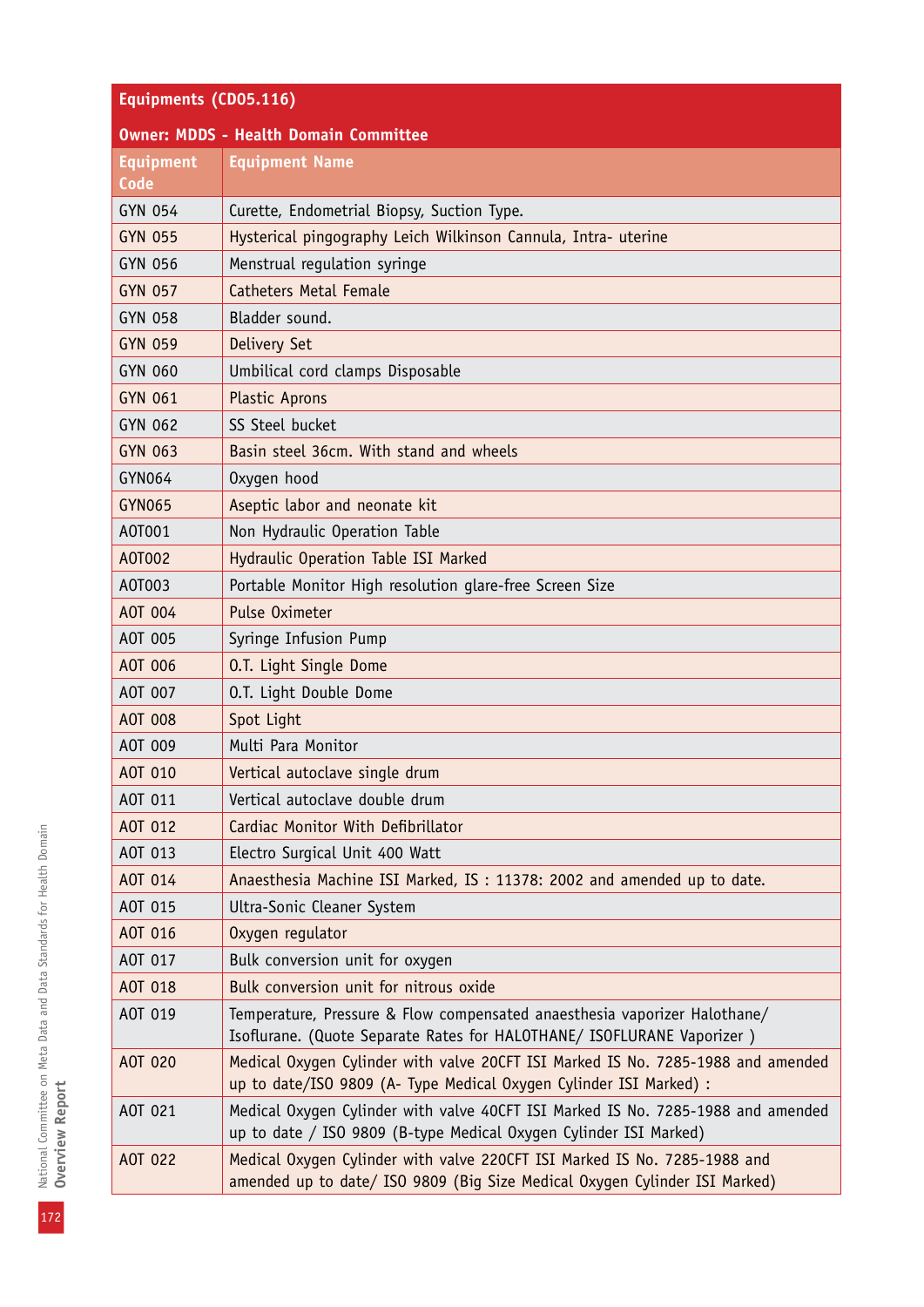## **Equipments (CD05.116)**

#### **Owner: MDDS - Health Domain Committee**

| <b>Equipment</b><br>Code | <b>Equipment Name</b>                                                                                                                                                  |
|--------------------------|------------------------------------------------------------------------------------------------------------------------------------------------------------------------|
| AOT 023                  | Nitrous Oxide Cylinder with valve 5Ltr. Water capacity ISI Marked IS No. 7285-1988<br>and amended up to date/ ISO 9809 (A-type Nitrous Oxide Cylinder ISI Marked)      |
| A0T 024                  | Nitrous Oxide Cylinder with valve 10.2Ltr. Water capacity ISI Marked IS No. 7285-<br>1988 and amended up to date/ ISO 9809 (B-type Nitrous Oxide Cylinder ISI Marked)  |
| AOT 025                  | Nitrous Oxide Cylinder with valve 46.7Ltr. Water capacity ISI Marked IS No. 7285-<br>1988 and amended up to date/ ISO 9809 (D-type Nitrous Oxide Cylinder ISI Marked ) |
| AOT 026                  | USG machine for Nerve Blocks                                                                                                                                           |
| AOT 027                  | Fiberoptic Laryngoscope (closed suction system)                                                                                                                        |
| AOT 028                  | Peripheral Nerve Stimulator with mapping pen                                                                                                                           |
| AOT 029                  | Neuro Muscular Block Monitor                                                                                                                                           |
| A0T 041                  | Adult laryngoscope with handle and blade (Mackintosh type) S.S. Size : 1,2,3 & 4                                                                                       |
| A0T 042                  | Paed. laryngoscope with handle and blade (Miller type) S.S. Size: 0 & 1                                                                                                |
| AOT 049                  | Tracheostomy tube Plain all sizes                                                                                                                                      |
| A0T 050                  | Tracheostomy tube Cuff all sizes                                                                                                                                       |
| AOT 051                  | Epidural needle, (Touchy) Size: 16 & 18                                                                                                                                |
| AOT 052                  | Adult silicon Resuscitator                                                                                                                                             |
| AOT 053                  | Child silicon Resuscitator                                                                                                                                             |
| AOT 054                  | Infant silicon Resuscitator                                                                                                                                            |
| AOT 055                  | Adult Bain Circuit Complete                                                                                                                                            |
| AOT 056                  | Pediatric Jackson Rees Modified T-piece Circuit                                                                                                                        |
| AOT 057                  | Magill Circuit Complete                                                                                                                                                |
| AOT 058                  | Magill Forceps                                                                                                                                                         |
| AOT 059                  | Circle Absorber Capacity (1800 Gm.) double chamber                                                                                                                     |
| A0T 060                  | Chrome Plating Cylinder Key - For A type Cylinder & For B & D type Cylinder 4 in<br>one                                                                                |
| AOT 061                  | Laryngeal Mask Airway                                                                                                                                                  |
| A0T 062                  | Incubating Laryngeal Mask Airway                                                                                                                                       |
| AOT 063                  | Visualizing Airway                                                                                                                                                     |
| AOT 064                  | Flexible Airway                                                                                                                                                        |
| AOT 065                  | Airway with Drain tube                                                                                                                                                 |
| AOT 066                  | Stelette for endo tracheal tubes set of three.                                                                                                                         |
| AOT 067                  | Percutaneous Tracheostomy Set                                                                                                                                          |
| AOT 068                  | Epidural Set (with catheter)                                                                                                                                           |
| AOT 069                  | Epidural kit- disposable                                                                                                                                               |
| A0T 070                  | Pediatric Epidural kit- disposable                                                                                                                                     |
| A0T 071                  | Pediatric spinal needle nos 25 & 27 - disposable                                                                                                                       |
| A0T 072                  | Pediatric patient warming blankets & suit                                                                                                                              |
| AOT 073                  | Pediatric LMA classic & proseal                                                                                                                                        |
| AOT 074                  | I gel-airway-all sizes                                                                                                                                                 |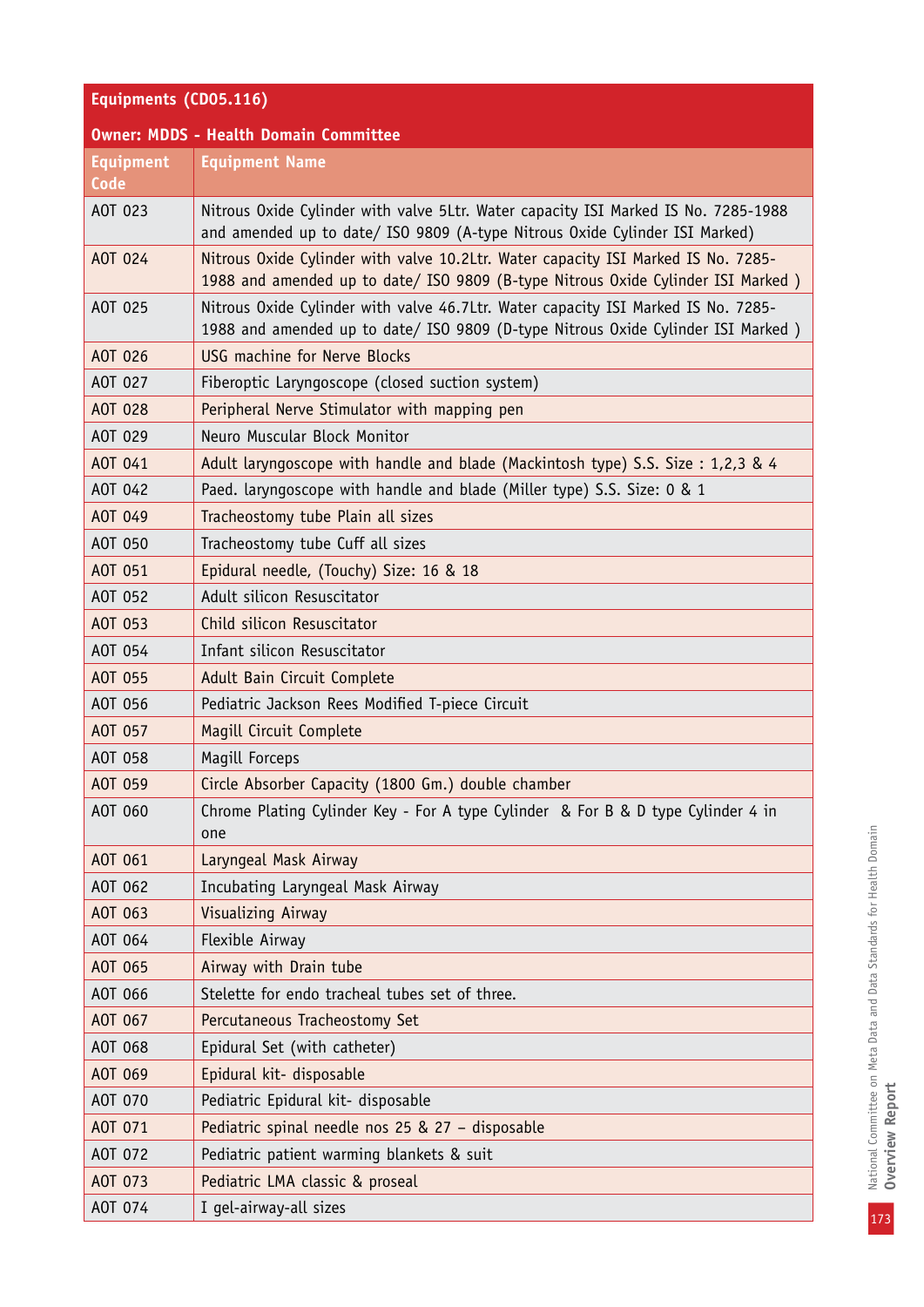| Equipments (CD05.116)                        |                                                                          |
|----------------------------------------------|--------------------------------------------------------------------------|
| <b>Owner: MDDS - Health Domain Committee</b> |                                                                          |
| <b>Equipment</b>                             | <b>Equipment Name</b>                                                    |
| Code                                         |                                                                          |
| AOT 075                                      | Insulated needles for peripheral nerve stimulators                       |
| A0T 076                                      | Sequential pneumatic compressions device for DVT mechanical prophylaxis  |
| A0T 077                                      | <b>Emergency First Aid Kit</b>                                           |
| 0PE001                                       | C-arm with Orthopaedic Table                                             |
| <b>OPE002</b>                                | <b>Battery Operated Bone Drill</b>                                       |
| <b>OPE003</b>                                | Electronic Pneumatic Tourniquet                                          |
| <b>OPE 012</b>                               | Smith - Peterson Osteotome Straight Size: 1/4", , 1/2 ", 5/8", 1", 11/4" |
| OPE 013                                      | Hibbs chisels- Straight size : 1/4", 1/2", 3/4", 1", 1 1/4"              |
| <b>OPE 014</b>                               | Smith - Peterson Gouges- Size: 3/8", 5/8"                                |
| <b>OPE 015</b>                               | Hibbs- Gouges size: 1/4", 3/4", 1/2", 1", 1 1/2"                         |
| <b>OPE 016</b>                               | Cobb Curette 00, 1,2,3,4,5,&6                                            |
| <b>OPE 017</b>                               | Plaster Scissors Bohler's 101/4" S.S. Saw.                               |
| <b>OPE 018</b>                               | SPICA / FRACTURE table : SS with cushion (detachable)                    |
| <b>OPE 019</b>                               | Table Operation Orthopaedic                                              |
| <b>OPE020</b>                                | K Wire & Steinman Pin Instrument Set                                     |
| 0PE021                                       | Plaster Cutting Instruments set                                          |
| <b>OPE022</b>                                | Instruments for Femoral Head                                             |
| <b>OPE023</b>                                | Small Fragment Instrument Set                                            |
| <b>OPE024</b>                                | Large Fragment Set (OSCO)                                                |
| <b>OPE025</b>                                | External Fixator Set (Tubular)                                           |
| <b>OPE026</b>                                | Instruments for Square Nails & Rush Nail                                 |
| <b>OPE027</b>                                | Instruments & Unokabt Set for K. Nails                                   |
| <b>OPE028</b>                                | Instrument & Implant set for Dynamic Hip Screw                           |
| <b>OPE029</b>                                | Instruments & Implant Set for Cannulated Screws 4mm & 7mm                |
| <b>OPE030</b>                                | Instruments & Implant Set for Ender's Nails                              |
| 0PE031                                       | Screw Set (Small Fragment)                                               |
| <b>OPE032</b>                                | Screw Set (Large Fragment)                                               |
| <b>OPE033</b>                                | Plate set (Small Fragment)                                               |
| <b>OPE034</b>                                | Plate Set (Large Fragment                                                |
| <b>OPE034</b>                                | Plate Set (Large Fragment                                                |
| <b>OPE035</b>                                | Implant & Instrument Set for Inter Locking Nail Humrus                   |
| <b>OPE036</b>                                | Instrument Set for Humrus Interlocking Nails                             |
| <b>OPE037</b>                                | Implant & Instrument Set for Inter Locking Nail P.F.N.                   |
| <b>OPE038</b>                                | Instrument Set for Proximal Femoral Interlocking Nails                   |
| <b>OPE039</b>                                | Implants for Inter Locking Nail Tibia/ Femur Tibia Nail:                 |
| 0PE040                                       | Instrument Set for Tibia/ Femur Interlocking Nail                        |
| <b>OPE041</b>                                | Spine                                                                    |
| <b>OPE042</b>                                | Cervical Palate:                                                         |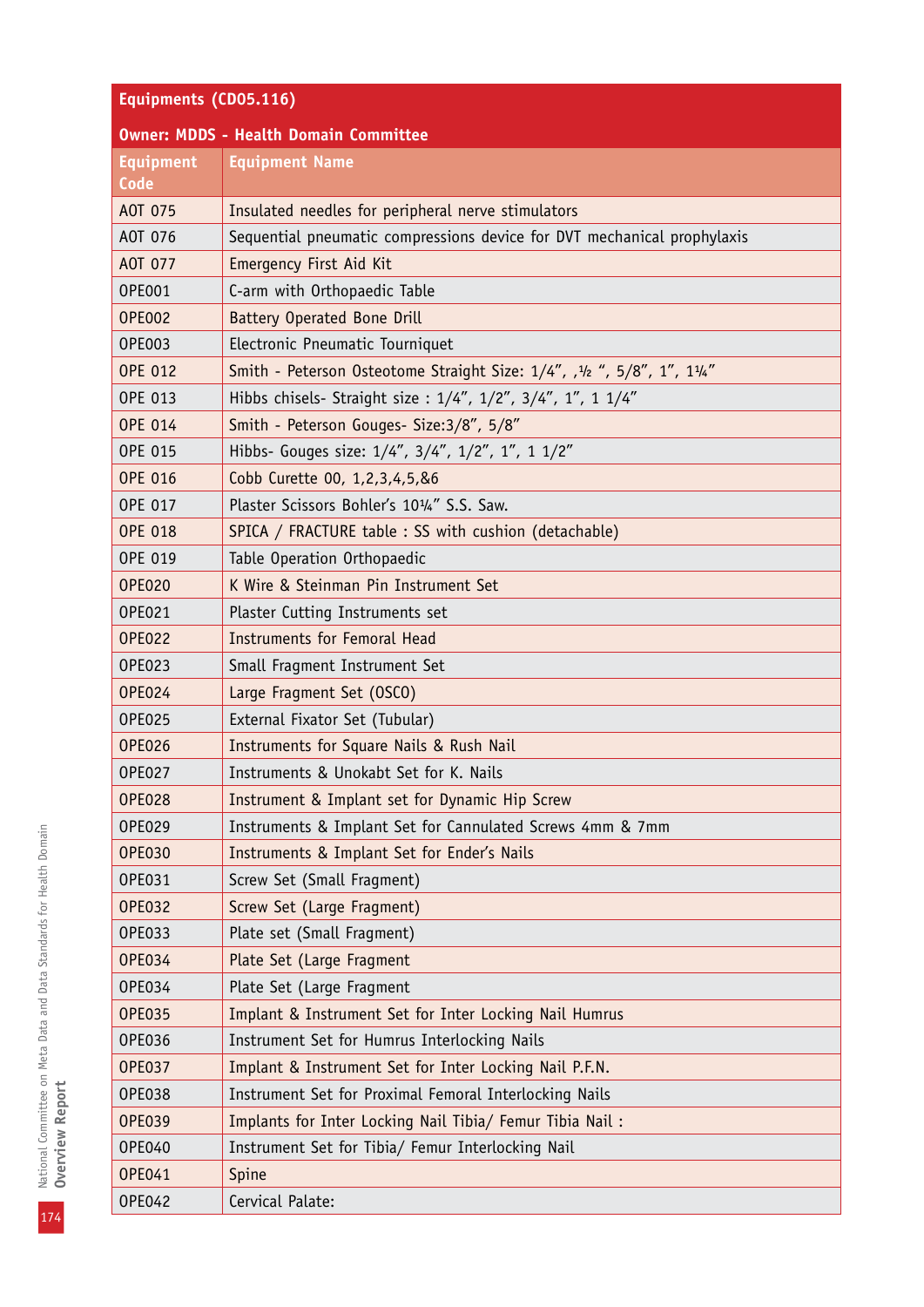| Equipments (CD05.116)                        |                       |  |
|----------------------------------------------|-----------------------|--|
| <b>Owner: MDDS - Health Domain Committee</b> |                       |  |
| <b>Equipment</b><br>Code                     | <b>Equipment Name</b> |  |
| <b>OPE043</b>                                | Laminectomy:          |  |
| DPE044                                       | lizarov:              |  |

| <b>OPE044</b>  | Ilizarov:                                                                                                                                                                                                                                                                                   |
|----------------|---------------------------------------------------------------------------------------------------------------------------------------------------------------------------------------------------------------------------------------------------------------------------------------------|
| <b>OPE045</b>  | Monorail:                                                                                                                                                                                                                                                                                   |
| <b>OPE046</b>  | Locking compression Platess:                                                                                                                                                                                                                                                                |
| <b>OPE047</b>  | Arthroscopy:                                                                                                                                                                                                                                                                                |
| 0PE048         | Hip prosthesis:                                                                                                                                                                                                                                                                             |
| <b>OPE049</b>  | Knee Prosthese:                                                                                                                                                                                                                                                                             |
| <b>OPE050</b>  | Jess:                                                                                                                                                                                                                                                                                       |
| <b>OPE051</b>  | Misc:                                                                                                                                                                                                                                                                                       |
| <b>OPE052</b>  | Herbert Screw set:                                                                                                                                                                                                                                                                          |
| <b>OEI 001</b> | <b>Phacoemulsification Machine</b>                                                                                                                                                                                                                                                          |
| <b>OEI 002</b> | YAG Laser                                                                                                                                                                                                                                                                                   |
| <b>OEI 003</b> | Slit Lamp                                                                                                                                                                                                                                                                                   |
| <b>OEI 004</b> | Keratometer                                                                                                                                                                                                                                                                                 |
| <b>OEI 005</b> | A Scan                                                                                                                                                                                                                                                                                      |
| <b>OEI 006</b> | Corneal Topography                                                                                                                                                                                                                                                                          |
| <b>OEI 007</b> | Electric Bipolar CAUTARY with cutting spray & Bipolar mode at least 400 W (for<br>general surgery use)                                                                                                                                                                                      |
| <b>OEI 008</b> | Cryophalmic unit providing controlled freezing & defrosting by use of freon or<br>Nitrous oxide as refrigerants unit to be supplied with pencils for cataract Extraction,<br>glaucoma & retinal detachment. Foot switch with two way control for efficient<br>freezing and rapid defrosting |
| <b>OEI 009</b> | Bipolar cautery (wet field)                                                                                                                                                                                                                                                                 |
| <b>OEI 010</b> | Phoco Emulsi Fication System with Vitrectomy Basic                                                                                                                                                                                                                                          |
| <b>OEI 011</b> | Clinical Specular Microscope                                                                                                                                                                                                                                                                |
| <b>OEI 012</b> | Autorefractometer                                                                                                                                                                                                                                                                           |
| <b>OEI 013</b> | Autorefractometer with Keratometer                                                                                                                                                                                                                                                          |
| <b>OEI 014</b> | Streak Retinoscope                                                                                                                                                                                                                                                                          |
| OEI 015        | Flash Autoclave                                                                                                                                                                                                                                                                             |
| OEI 016        | Operating Microscope                                                                                                                                                                                                                                                                        |
| OEI 017        | Vitrectomy Machine                                                                                                                                                                                                                                                                          |
| <b>OEI 018</b> | Corneal Topograph                                                                                                                                                                                                                                                                           |
| <b>OEI 019</b> | Optical Coherence Tomography                                                                                                                                                                                                                                                                |
| OEI 021        | Eye-lid retractor-Des, Marres Pattern solid blades, small, Medium & Large ISI Marked                                                                                                                                                                                                        |
| <b>OEI 022</b> | Dilators, Punctum (Wilders Pattern) Infant & Adult                                                                                                                                                                                                                                          |
| OEI 023        | Lacrimal Sac Dissector Lang's Pattern ISI Marked                                                                                                                                                                                                                                            |
| <b>OEI 024</b> | Lacrimal rougine                                                                                                                                                                                                                                                                            |
| OEI 025        | Muscle Hook Stevens ISI Marked                                                                                                                                                                                                                                                              |
|                |                                                                                                                                                                                                                                                                                             |
| <b>OEI 026</b> | Iris Repositer-Thin Blade ISI Marked                                                                                                                                                                                                                                                        |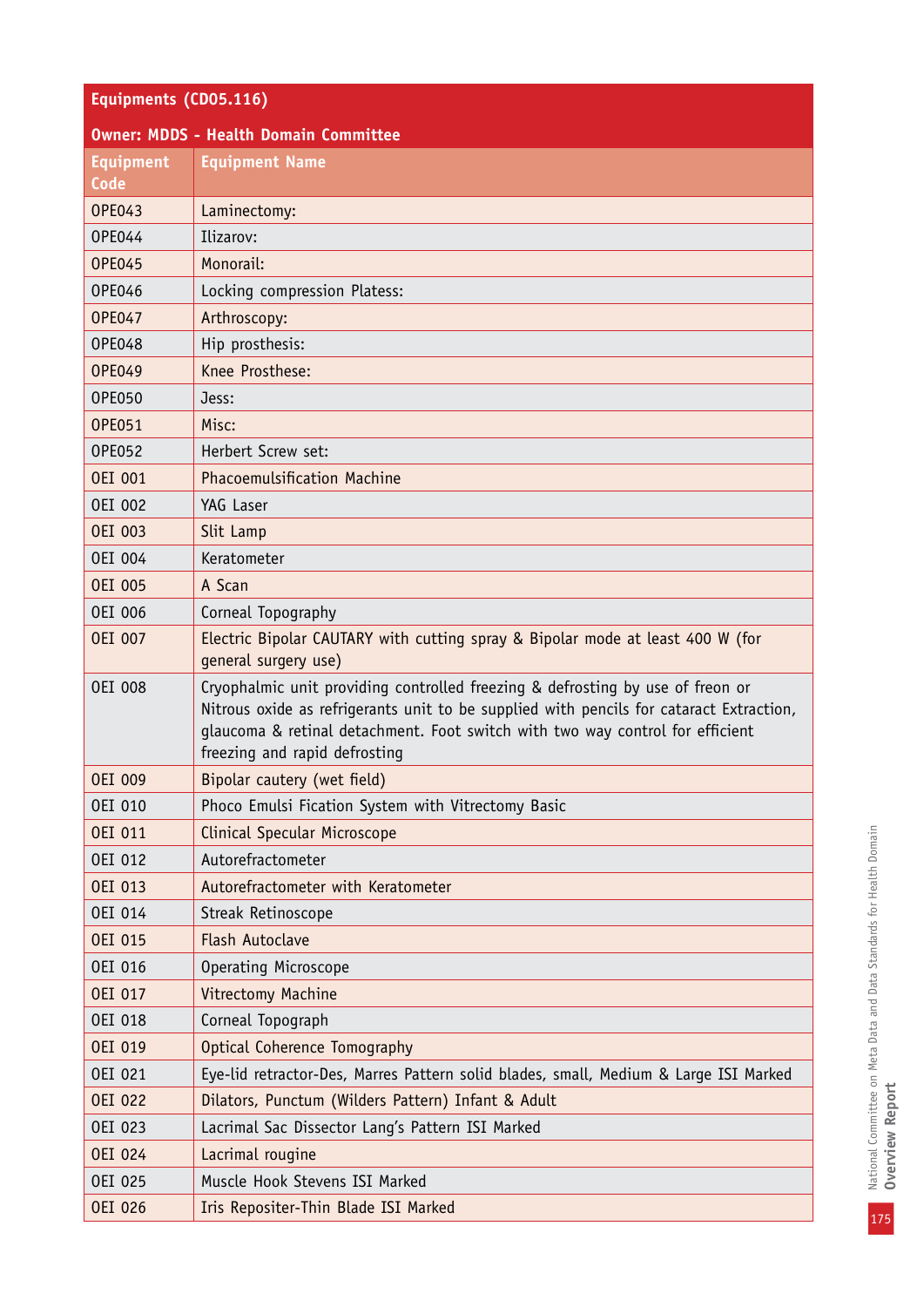| Equipments (CD05.116)                        |                                                                                                                                                                                                                                                                                                                                                                                                                                                                                                                                                                |
|----------------------------------------------|----------------------------------------------------------------------------------------------------------------------------------------------------------------------------------------------------------------------------------------------------------------------------------------------------------------------------------------------------------------------------------------------------------------------------------------------------------------------------------------------------------------------------------------------------------------|
| <b>Owner: MDDS - Health Domain Committee</b> |                                                                                                                                                                                                                                                                                                                                                                                                                                                                                                                                                                |
| <b>Equipment</b><br>Code                     | <b>Equipment Name</b>                                                                                                                                                                                                                                                                                                                                                                                                                                                                                                                                          |
| <b>OEI 027</b>                               | Fixation forceps grafe's Pattern fine toothed S.S. 1:2 & 3:4 ISI Marked                                                                                                                                                                                                                                                                                                                                                                                                                                                                                        |
| <b>OEI 028</b>                               | Tenotomy Scissors, Stevens curve, Blunt or Straight ISI Marked                                                                                                                                                                                                                                                                                                                                                                                                                                                                                                 |
| <b>OEI 029</b>                               | Enucleation scissor slightly curved or strongly curved S.S. ISI Marked                                                                                                                                                                                                                                                                                                                                                                                                                                                                                         |
| <b>OEI 030</b>                               | Eye dissecting fine forceps, serrated ISI marked                                                                                                                                                                                                                                                                                                                                                                                                                                                                                                               |
| <b>OEI 031</b>                               | Colour blindness book ishiharas colour testing book                                                                                                                                                                                                                                                                                                                                                                                                                                                                                                            |
| <b>OEI 032</b>                               | Trial set major : In well-Polished wooden case with lock & keys spheres as below:<br>Complete spheres in pairs concave & convex viz: 0.25,0.50,0.75,1.0,1.25,<br>1.50,1.75,2.0,2.25,2.50,2.75, 3.0,3.25, 3.50,4.0,4.50,5.0, 5.50,6.0, 7.0,8.0,9.0,10.0,<br>11.0,12.0,14.0, 16.0,18.0,20.0 D-Cylinders convex & concave in pairs or 0.25, 0.50<br>0.75,1.0,1.25,1.50,1.75,2.0,2.25, 2.50,3.0,3.50,4.0,5.0, 6.0, following accessories<br>Black Pinholes ft. one red, One green, One crossed cylinder prism 1/2, 1,2,3,4,5,6<br>prism dioptoes & one Maddox rod. |
| <b>OEI 033</b>                               | Distant vision Snellen's chart & near vision (Jaeger chart)                                                                                                                                                                                                                                                                                                                                                                                                                                                                                                    |
| <b>OEI 034</b>                               | Revolving self-illuminating testing drums, drum should have English, Hind dots, "E"<br>type letter type on plastic panels with well-polished metal frame to be fitted in the<br>wall with worth four dot test, friend test.                                                                                                                                                                                                                                                                                                                                    |
| OEI 035                                      | Trial frame interpupillary distance adjustable for three lenses suitable for adults/<br>Children.                                                                                                                                                                                                                                                                                                                                                                                                                                                              |
| <b>OEI 036</b>                               | Castroviejo knife blade holder & Blade cutter (Breaker)                                                                                                                                                                                                                                                                                                                                                                                                                                                                                                        |
| OEI 037                                      | Capsule forceps (Arrugas)                                                                                                                                                                                                                                                                                                                                                                                                                                                                                                                                      |
| <b>OEI 038</b>                               | Cylinder of freezing gas with dial for reading                                                                                                                                                                                                                                                                                                                                                                                                                                                                                                                 |
| <b>OEI 039</b>                               | Cryo pencil (Spare) Washers                                                                                                                                                                                                                                                                                                                                                                                                                                                                                                                                    |
| <b>OEI 040</b>                               | Maddox wing                                                                                                                                                                                                                                                                                                                                                                                                                                                                                                                                                    |
| OEI 041                                      | Artificial Eyes set with different size for right & left eye                                                                                                                                                                                                                                                                                                                                                                                                                                                                                                   |
| <b>OEI 042</b>                               | Evisceration spoon small & large                                                                                                                                                                                                                                                                                                                                                                                                                                                                                                                               |
| OEI 043                                      | Metal lid spatula jeeger                                                                                                                                                                                                                                                                                                                                                                                                                                                                                                                                       |
| <b>OEI 044</b>                               | Dastoors superior rectus forceps S.S.                                                                                                                                                                                                                                                                                                                                                                                                                                                                                                                          |
| OEI 045                                      | West Bonegouge for lacrimalsac                                                                                                                                                                                                                                                                                                                                                                                                                                                                                                                                 |
| <b>OEI 046</b>                               | Freer Periosteal elevator twin S.S.                                                                                                                                                                                                                                                                                                                                                                                                                                                                                                                            |
| OEI 047                                      | Ronguer forceps for DCR size 1,2,3 S.S. (Kerri son)                                                                                                                                                                                                                                                                                                                                                                                                                                                                                                            |
| <b>OEI 048</b>                               | Tono meter (Shiotz)                                                                                                                                                                                                                                                                                                                                                                                                                                                                                                                                            |
| OEI 049                                      | Ophthalmoscope specialist model with case and one spare bulbe                                                                                                                                                                                                                                                                                                                                                                                                                                                                                                  |
| <b>OEI 050</b>                               | Ophthalmoscope Spare bulb                                                                                                                                                                                                                                                                                                                                                                                                                                                                                                                                      |
| OEI 051                                      | Streak Retinoscope Dustproof. Single control for vergence and rotation. 3.5 V<br>Halogen Bulb. One Spare bulb. Convertible rechargeable Power handle.                                                                                                                                                                                                                                                                                                                                                                                                          |
| <b>OEI 052</b>                               | Retioncope spare bulbs                                                                                                                                                                                                                                                                                                                                                                                                                                                                                                                                         |
| OEI 053                                      | Binocular loop (Binocular) with plastic Band adjustable/ Binocular magnifier with<br>plastic frame                                                                                                                                                                                                                                                                                                                                                                                                                                                             |
| <b>OEI 054</b>                               | Aqueous chamber irrigation cannulae for fitting in ordinary syringe, (Disposable)                                                                                                                                                                                                                                                                                                                                                                                                                                                                              |
| OEI 055                                      | Double way A.C. irrigating cannule (Reverse Simcoe)                                                                                                                                                                                                                                                                                                                                                                                                                                                                                                            |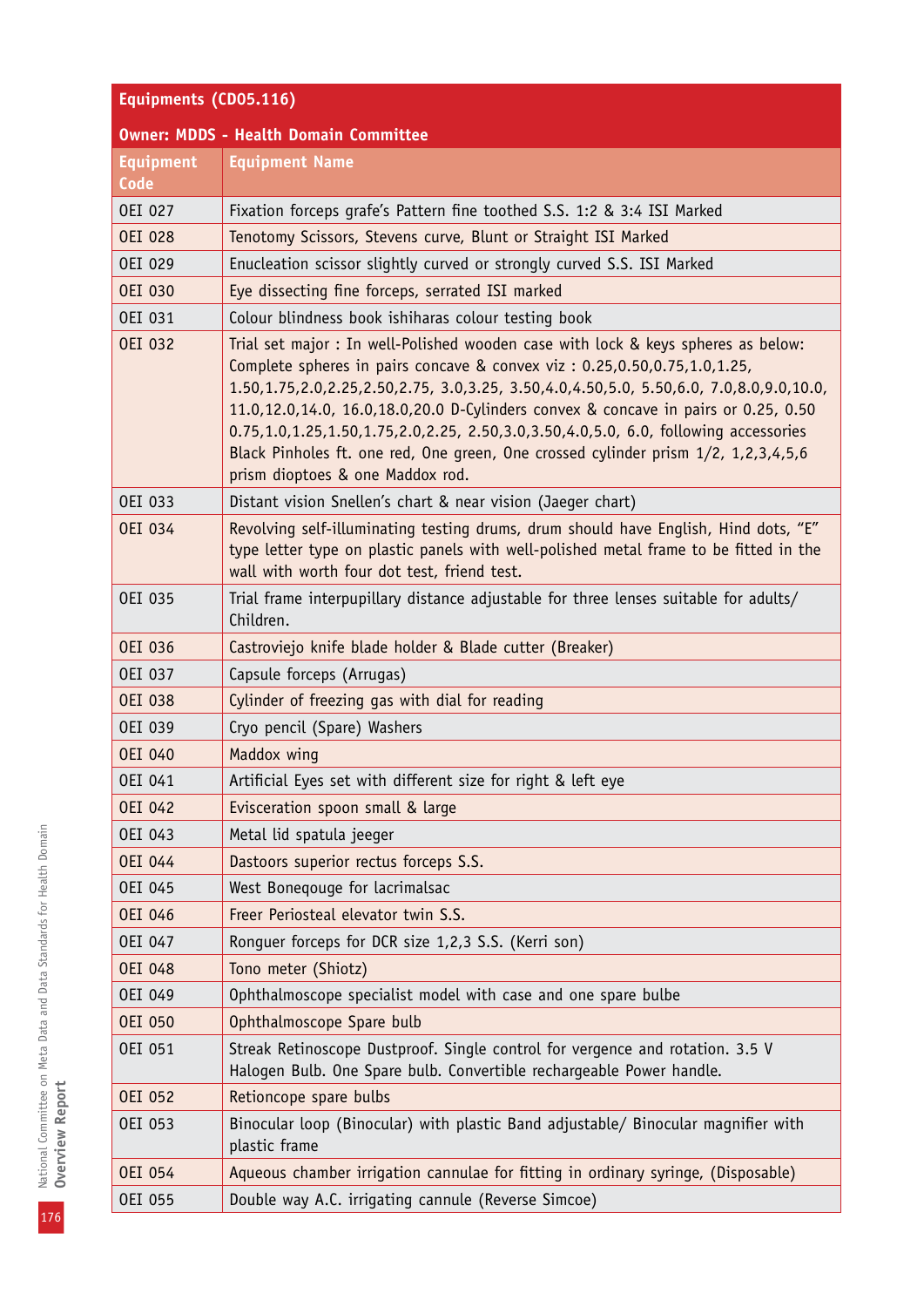# **Equipments (CD05.116)**

| <b>Owner: MDDS - Health Domain Committee</b> |                                                                                                                               |
|----------------------------------------------|-------------------------------------------------------------------------------------------------------------------------------|
| <b>Equipment</b><br>Code                     | <b>Equipment Name</b>                                                                                                         |
| <b>OEI 056</b>                               | Mosquito Artery forceps (Hartman)                                                                                             |
| <b>OEI 057</b>                               | Wire speculum for Children 4mm wide blade                                                                                     |
| <b>OEI 058</b>                               | Wire speculum for Adult                                                                                                       |
| OEI 059                                      | Lacrimal sac retractor (Stevenson) Self retaing                                                                               |
| <b>OEI 060</b>                               | Lacrimal sac retractor (Knapp) (Blunt)                                                                                        |
| OEI 061                                      | Lacrimal sac protector                                                                                                        |
| <b>OEI 062</b>                               | Muscle hook (Jameson) small & large                                                                                           |
| OEI 063                                      | Lens Expresser & spatulas (Kirby)                                                                                             |
| <b>OEI 064</b>                               | Corneal scissors S.S. curved Blunt tips, medium blade (Castroviejo) Universal                                                 |
| <b>OEI 065</b>                               | Kerato plasty scissors, universal Blunt Tips, Medium blades curved (Castroviejo)                                              |
| <b>OEI 066</b>                               | Vanna's scissors long handle extra thin sharp points 10mm, Long Blades                                                        |
| <b>OEI 067</b>                               | Capsulotomy scissors Extra thin long blades                                                                                   |
| <b>OEI 068</b>                               | Vitreous scissors vertical cut 600 with gauge Gills vannas with Irrigation                                                    |
| OEI 069                                      | Tenotomy scissors curved Blunt tips medium Blades, (West cott)                                                                |
| <b>OEI 070</b>                               | Strabismus scissors Blunt tips, Ring, handle straight & curved (Knapp)                                                        |
| OEI 071                                      | Needle Holder extra delicate micro jaw short model without lock straight 7 curved<br>(Barraquer)                              |
| <b>OEI 072</b>                               | Super sharp Blade, Lance tip Blade for side port, 1.5mm. Straight                                                             |
| OEI 073                                      | Tunnel Blade 3mm angle 600 for making tunnels                                                                                 |
| <b>OEI 074</b>                               | Slit blade 3mm angle 450 to enter in to anterior chamber                                                                      |
| <b>OEI 075</b>                               | Slit enlarging Blade, Blunt 5mm angle 450 for extension of slit                                                               |
| <b>OEI 076</b>                               | Bard Parker blade No. 11,15                                                                                                   |
| OEI 077                                      | Chalazion forceps oval, 13mm & 20mm diameter (Desmarras)                                                                      |
| <b>OEI 078</b>                               | Lens Expresser & Vectis (Kirby)                                                                                               |
| OEI 079                                      | Lens Expresser and repository (Kirby)                                                                                         |
| <b>OEI 080</b>                               | Cilia forceps lightly angled, smooth jaws 9Barraquer)                                                                         |
| <b>OEI 081</b>                               | Cilia forceps (Beer)                                                                                                          |
| <b>OEI 082</b>                               | Corneal forceps, Castroviejo Colibri/ or Mc Pherson very Delicate 1x2 Teeth 0.12mm<br>with tying plate form straight & curved |
| <b>OEI 083</b>                               | Suturing forceps Castroviejo 1x2 Teeth tying plate form straight 0.5mm.                                                       |
| <b>OEI 084</b>                               | Suture tying forceps smooth jaws 5mm platform straight Mc Pherson                                                             |
| OEI 085                                      | Micro corneal forceps (Hosking) straight fine (Pierce type)                                                                   |
| <b>OEI 086</b>                               | Plain forceps with criss cross serrated tips (bishop Harmon)                                                                  |
| <b>OEI 087</b>                               | Iris forceps very delicate curved (Colibri)                                                                                   |
| <b>OEI 088</b>                               | Nasal speculum, Infant child & adult                                                                                          |
| OEI 089                                      | Descement's membrane Punch 1mm diameter tip (Kelly's)                                                                         |
| <b>OEI 090</b>                               | Lacrimal trephines with centre pin & without centre Pin                                                                       |
| OEI 091                                      | Lacrimal chisel straight                                                                                                      |
| OEI 092                                      | Lacrimal mallet for DCR                                                                                                       |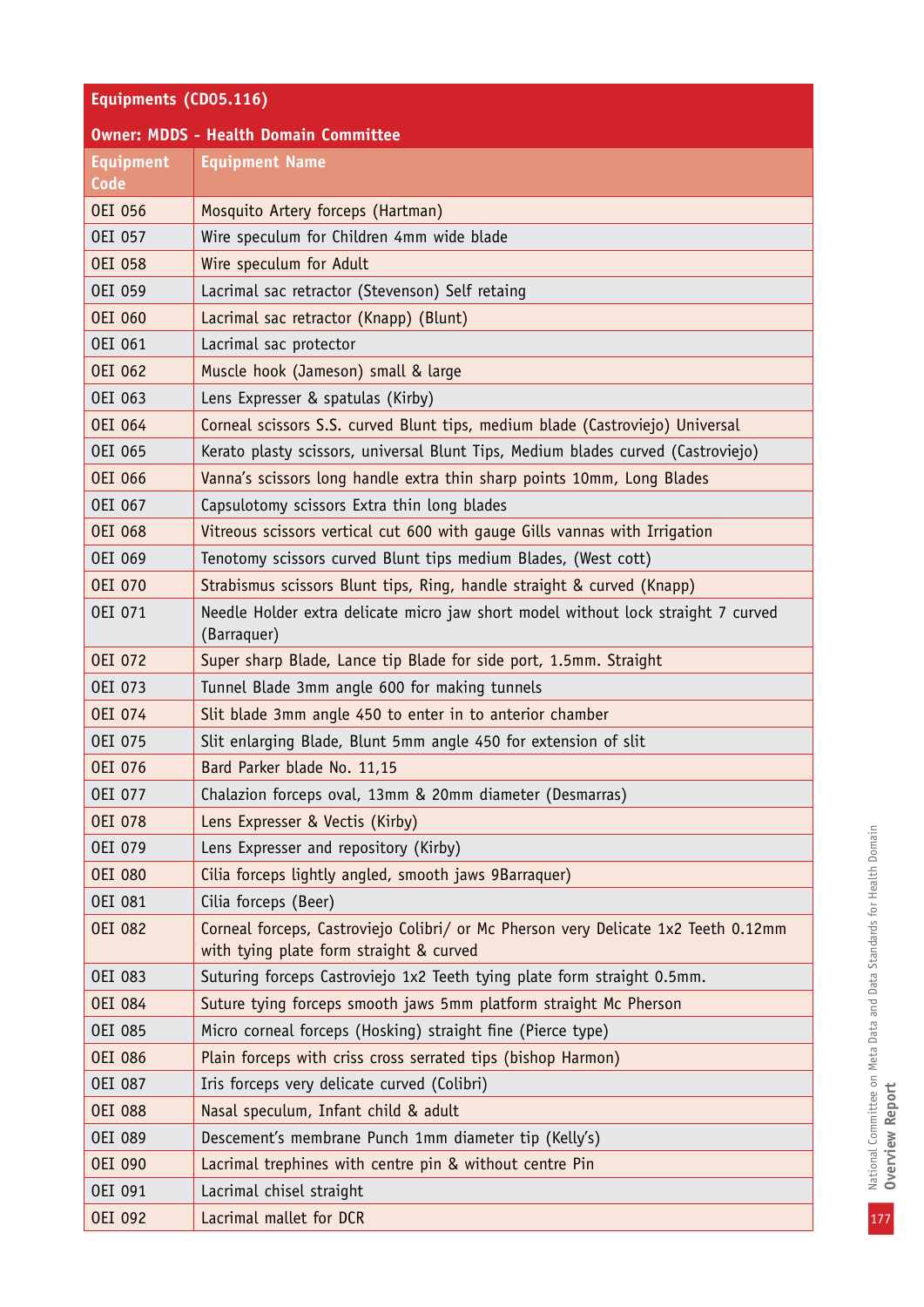| Equipments (CD05.116)                        |                                                                                                                                                                                                                                                                                                                    |
|----------------------------------------------|--------------------------------------------------------------------------------------------------------------------------------------------------------------------------------------------------------------------------------------------------------------------------------------------------------------------|
| <b>Owner: MDDS - Health Domain Committee</b> |                                                                                                                                                                                                                                                                                                                    |
| <b>Equipment</b>                             | <b>Equipment Name</b>                                                                                                                                                                                                                                                                                              |
| Code                                         |                                                                                                                                                                                                                                                                                                                    |
| OEI 093                                      | Lens manipulators Sinsky type 0.2mm diameter Blunt tip angled round handle                                                                                                                                                                                                                                         |
| OEI 094                                      | Heat cautey coppr-conetype                                                                                                                                                                                                                                                                                         |
| OEI 095                                      | Capsulorhexis forceps very delicate extrauely thin 11mm long shanks (UTRATA)                                                                                                                                                                                                                                       |
| <b>OEI 096</b>                               | Lens holding forceps- (Mc Pherson) smooth jws, 5mm long Plateform 11mm angled<br>for implanting IOL                                                                                                                                                                                                                |
| OEI 097                                      | Ptosis forceps (Berke) with side lock                                                                                                                                                                                                                                                                              |
| <b>OEI 098</b>                               | Enteropion forceps (SNELLEN)                                                                                                                                                                                                                                                                                       |
| <b>OEI 099</b>                               | Mosquito forceps delicate 145mm long curued                                                                                                                                                                                                                                                                        |
| <b>OEI 100</b>                               | Bulldog clips- (Serra fine) 1.5" long straight                                                                                                                                                                                                                                                                     |
| OEI 101                                      | Keratoplasty scissors (Castroviejo angled toside-medium)                                                                                                                                                                                                                                                           |
| <b>OEI 102</b>                               | Iris scissors- Barraquer blunt tips 7mm long blades                                                                                                                                                                                                                                                                |
| <b>OEI 103</b>                               | Eye scissors-standers, pointed tips, curved, ring handle 4.5 long                                                                                                                                                                                                                                                  |
| <b>OEI 104</b>                               | BP handle No. 3 flat                                                                                                                                                                                                                                                                                               |
| <b>OEI 105</b>                               | Irrigating wire vectis (Simcoe)                                                                                                                                                                                                                                                                                    |
| <b>OEI 106</b>                               | Bone nibbling Ronguer forceps (kerrison) 9mm opening Size : 1,2,3                                                                                                                                                                                                                                                  |
| <b>OEI 107</b>                               | Lacrimal probe set of 4 sizes 0000 & 000, 00&0, 1&2, 3&4                                                                                                                                                                                                                                                           |
| <b>OEI 108</b>                               | Lacrimal dilator (Castroviejo) double ended fine & medium tapers                                                                                                                                                                                                                                                   |
| OEI 109                                      | Lacrimal dilator infant                                                                                                                                                                                                                                                                                            |
| <b>OEI 110</b>                               | Simcoe cannula S.S. for Irrigation & Aspiration                                                                                                                                                                                                                                                                    |
| <b>OEI 111</b>                               | Kerato Plasty knife- Pear shaped (Barraquer)                                                                                                                                                                                                                                                                       |
| <b>OEI 112</b>                               | Kerato Plasty spatula (dastoor)                                                                                                                                                                                                                                                                                    |
| <b>OEI 113</b>                               | Corneal graft stand-brass chrome (Tudor Thomas)                                                                                                                                                                                                                                                                    |
| <b>OEI 114</b>                               | Teflon Block for Corneal cutting (Lieberman)                                                                                                                                                                                                                                                                       |
| OEI 115                                      | Corneal graft holding forceps (Dastoor)                                                                                                                                                                                                                                                                            |
| OEI 116                                      | Corneal trephine size 5,5.5,6,6.5,7,7.5,8,8.5,9,9.5,10 & 11mm diameter (Castroviejo)                                                                                                                                                                                                                               |
| OEI 117                                      | Calliper (Castroviejo) straight 20mm spread                                                                                                                                                                                                                                                                        |
| <b>OEI 118</b>                               | Enucleation spoon                                                                                                                                                                                                                                                                                                  |
| OEI 119                                      | Lens dilator (Lewicky) Lens Manupulating Hook                                                                                                                                                                                                                                                                      |
| <b>OEI 120</b>                               | Keener-Arlt Small Size. Lens loop for SICS                                                                                                                                                                                                                                                                         |
| OEI 121                                      | Castro ergo blade breaker & Holder                                                                                                                                                                                                                                                                                 |
| <b>OEI 122</b>                               | Trial set<br>A. Lenses having power from + 0.25d To +25 D Sphare. Cylindrical Lenses from +0.25<br>$to + 6$ D. Should have aluminium rims. Wooden Box (Illuminated) with Accessories.<br>A. Good Quality Trial Frame.<br>B. IPD Scale.<br>C. Red Glass Green Glass, Occluder, Pin Hole, Stenopic Slit. Maddox Rod. |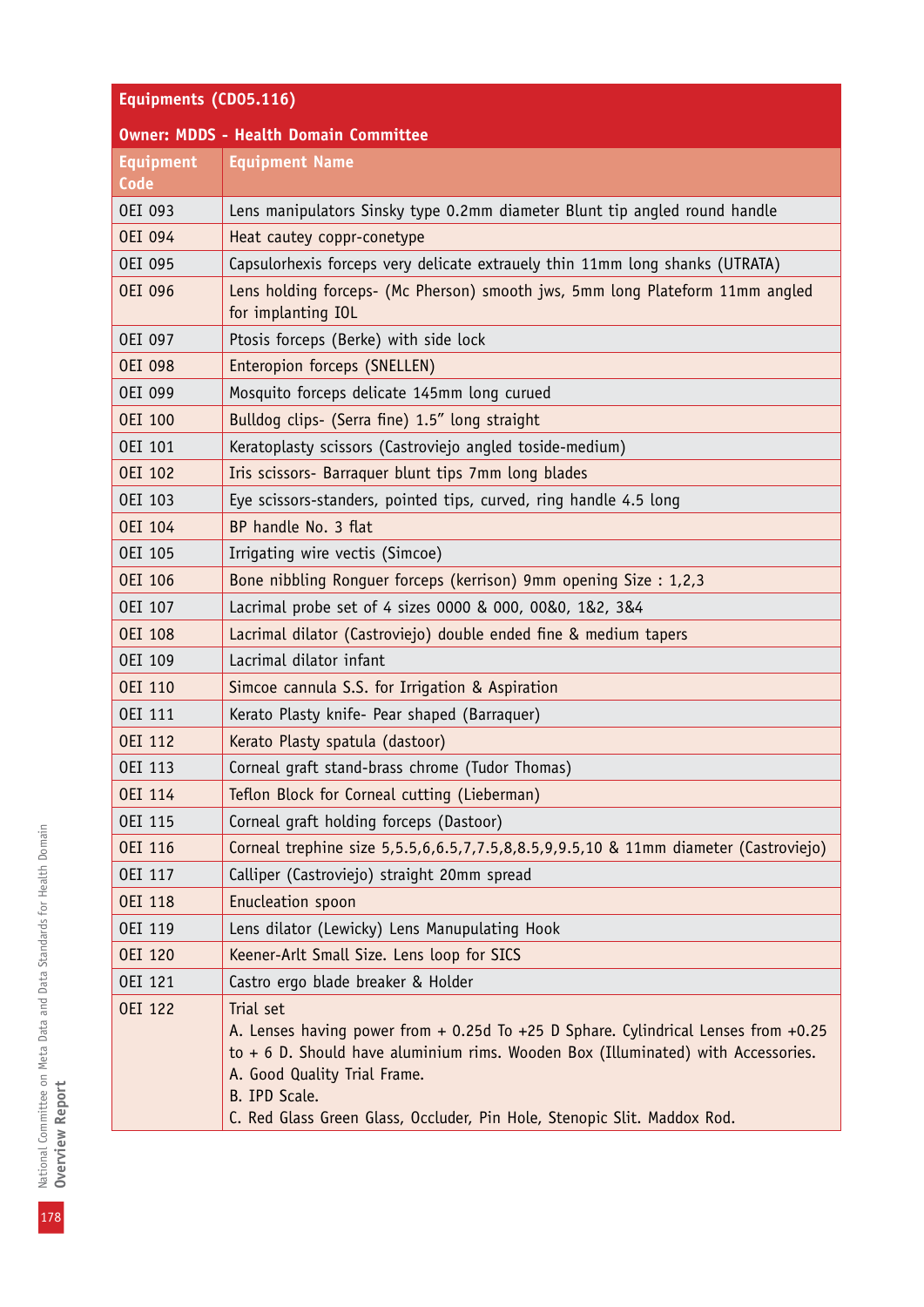# **Equipments (CD05.116) Owner: MDDS - Health Domain Committee**

| <b>Equipment</b><br>Code | <b>Equipment Name</b>                                                                                                                                                                                                                                                                                                                                                                                                                                                                                                                                               |
|--------------------------|---------------------------------------------------------------------------------------------------------------------------------------------------------------------------------------------------------------------------------------------------------------------------------------------------------------------------------------------------------------------------------------------------------------------------------------------------------------------------------------------------------------------------------------------------------------------|
|                          | Snellen's Distance visual Acuity Chart.<br>1. Visual Chart Drum containing English, Hindi, C Chart and E Chart. 2. Chart should<br>be of durable acrylic sheet with black test types on white background. 3. Test should<br>contain Worth 4 Dot Test and Friend test. 4. Should be self-illuminated with buld/<br>CFL, operational at 220 volt. 5. Drum should be calibrated for use at a distance of<br>20feet (6 metres). 6. Test Types should be from 6/60 (20/200) to 6/6(20/20). 7.<br>Drum should be attached to a rotating frame, which can be wall mounted. |
| <b>OEI 124</b>           | Ishihara Chart<br>38 plate Pseudo-is chromatic charts based on ISHIHARA. Plates should be cardboard<br>with plastic coating or plastic material and durable. Guide for Test book should be<br>provided.                                                                                                                                                                                                                                                                                                                                                             |
| <b>OEI 125</b>           | Near Vision Chart<br>Near Vision Chart Drum containing English, Hindi, C. Chart and E Chart. Should<br>be self-illuminated with bulb/CFL and contain switch/button for on-off operation,<br>operational at 220 volt. Test types should be from J1 to J6. Chart should be of<br>durable acrylic sheet with black test types on white background.                                                                                                                                                                                                                     |
| <b>OEI 126</b>           | Indirect Ophthalmoscope                                                                                                                                                                                                                                                                                                                                                                                                                                                                                                                                             |
| <b>OEI 127</b>           | <b>HESS Screen</b>                                                                                                                                                                                                                                                                                                                                                                                                                                                                                                                                                  |
| <b>OEI 128</b>           | Disposable handle for above Cautory                                                                                                                                                                                                                                                                                                                                                                                                                                                                                                                                 |
| <b>OEI 129</b>           | Artificial Anterior chamber for DSEK (KERATOPLSTY)                                                                                                                                                                                                                                                                                                                                                                                                                                                                                                                  |
| <b>OEI 130</b>           | Spatula for DSEK (Small Medium Large)                                                                                                                                                                                                                                                                                                                                                                                                                                                                                                                               |
| <b>OEI 131</b>           | <b>Colour Vision Book</b>                                                                                                                                                                                                                                                                                                                                                                                                                                                                                                                                           |
| <b>DEI001</b>            | Dental Chair with unit                                                                                                                                                                                                                                                                                                                                                                                                                                                                                                                                              |
| <b>DEI002</b>            | <b>Hand Pieces</b><br>(A) Air rotor hand pieces:- Standard head<br>(B) Micro motor hand piece :-<br>(I) Straight<br>(II) Contra angle<br>(C) Motorised Suction machine<br>(D) Oil Free noise free air compressor                                                                                                                                                                                                                                                                                                                                                    |
| <b>DEI003</b>            | Light cure unit                                                                                                                                                                                                                                                                                                                                                                                                                                                                                                                                                     |
| DEI004                   | Ultra Sonic Piezo type scalar                                                                                                                                                                                                                                                                                                                                                                                                                                                                                                                                       |
| <b>DEI005</b>            | Dental X-ray unit                                                                                                                                                                                                                                                                                                                                                                                                                                                                                                                                                   |
| <b>DEI006</b>            | Dual/Multi frequency Apex locater                                                                                                                                                                                                                                                                                                                                                                                                                                                                                                                                   |
| <b>DEI007</b>            | Glass bead sterilizer with glass beads/with auto cut                                                                                                                                                                                                                                                                                                                                                                                                                                                                                                                |
| DE1008                   | Automatic Film Processor for Dental X- Ray                                                                                                                                                                                                                                                                                                                                                                                                                                                                                                                          |
| DE1009                   | CBCT (Cone Beam Computer Tomography)                                                                                                                                                                                                                                                                                                                                                                                                                                                                                                                                |
| DE1010                   | OPG Machine                                                                                                                                                                                                                                                                                                                                                                                                                                                                                                                                                         |
| DE1011                   | RVG (Digital Radiography Machine) Sensor size 0, 1, 2                                                                                                                                                                                                                                                                                                                                                                                                                                                                                                               |
| DE1012                   | Physiodispensor for implant placement with complete Kit and accessories                                                                                                                                                                                                                                                                                                                                                                                                                                                                                             |
| DE1013                   | Ultrasonic Instrument Cleaner System                                                                                                                                                                                                                                                                                                                                                                                                                                                                                                                                |
| DE1014                   | Amalgamator Motorised                                                                                                                                                                                                                                                                                                                                                                                                                                                                                                                                               |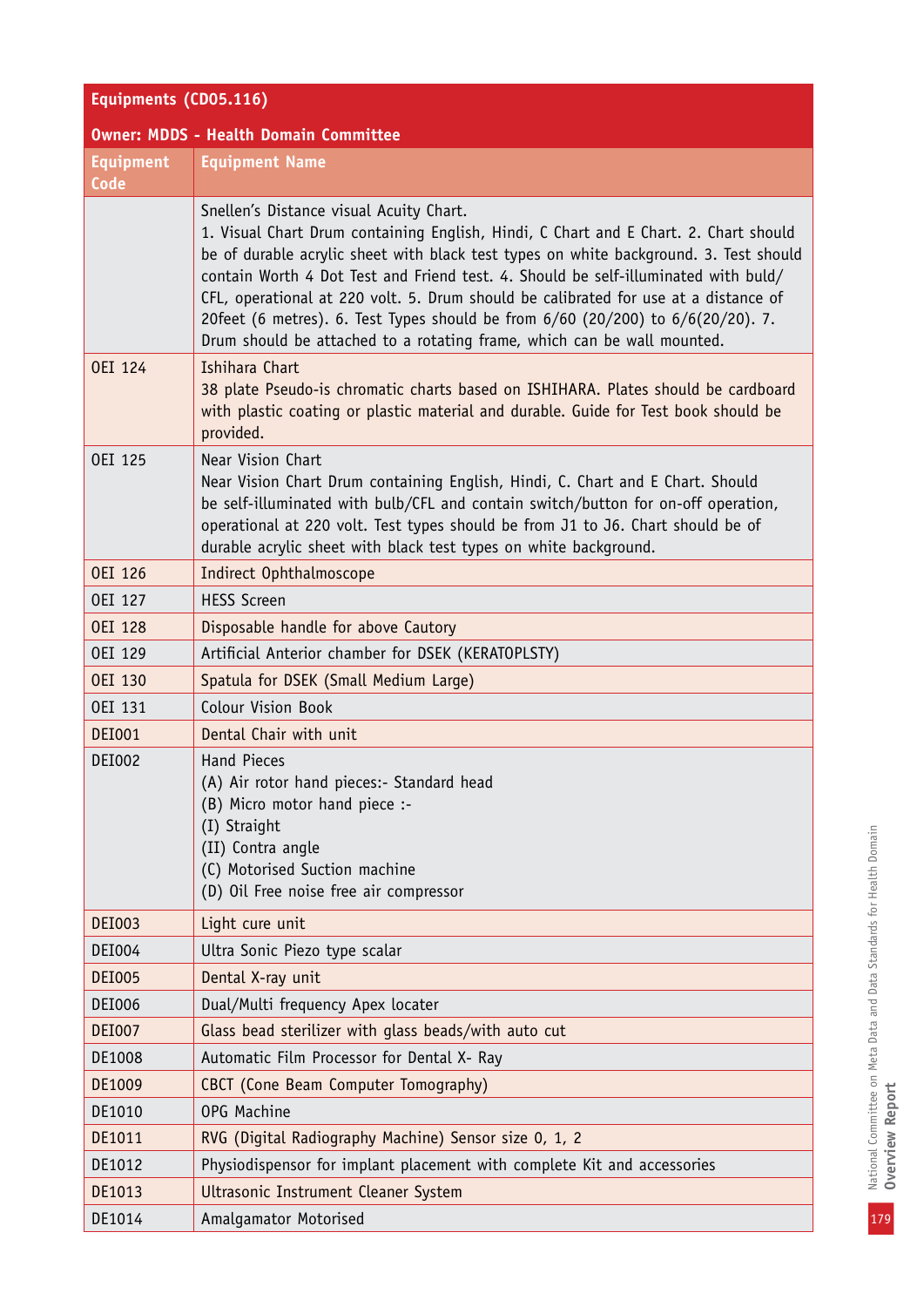| Equipments (CD05.116)                        |                                                                                                                                                                                    |
|----------------------------------------------|------------------------------------------------------------------------------------------------------------------------------------------------------------------------------------|
| <b>Owner: MDDS - Health Domain Committee</b> |                                                                                                                                                                                    |
| <b>Equipment</b>                             | <b>Equipment Name</b>                                                                                                                                                              |
| Code                                         |                                                                                                                                                                                    |
| DE1015                                       | Front Loading Autoclave (fully programmable digital type) Min. 10 Ltr. Capacity with<br>alarm, thermostat, safety valve.                                                           |
| DE1016                                       | UV Chamber with at least 12 SS Trays, magnetic door latch, powder coated paint<br>with Double light, UV light auto on closing door & White tube light auto on opening<br>the door. |
| DE1017                                       | Endo motor with or without inbuilt Apex locator with auto-cleavable hand piece,<br>torque & speed control, warning sounds, auto stop & reverse function, reciprocating<br>motion   |
| DE1021                                       | Diagnostic Sets with Mouth mirror Containing :- mirror top and handle for intra-oral<br>dental examination , Probe, Explorer and Tweezers with serrated end/rust free              |
| DE1022                                       | <b>Extraction forceps</b>                                                                                                                                                          |
| DE1023                                       | Ranger forceps                                                                                                                                                                     |
| DE1024                                       | Elevators                                                                                                                                                                          |
| DE1025                                       | Periosteal Elevator                                                                                                                                                                |
| DE1026                                       | <b>Hand Scalars</b>                                                                                                                                                                |
| DE1027                                       | Mallet (Hammer)                                                                                                                                                                    |
| DE1028                                       | Chisel                                                                                                                                                                             |
| DE1029                                       | Double ended curettes                                                                                                                                                              |
| DE1030                                       | Double ended bone file                                                                                                                                                             |
| DE1031                                       | Tongue Retractor                                                                                                                                                                   |
| DE1032                                       | Cement Spatula                                                                                                                                                                     |
| DE1033                                       | Glass Slab 6" x 3"x 8-10mm in thickness                                                                                                                                            |
| DE1034                                       | Mortar (glass/ ceramic) - for Amalgamation                                                                                                                                         |
| DE1035                                       | Pastel (glass/ ceramic) - for Amalgamation                                                                                                                                         |
| DE1036                                       | Dap pen dish- Glass/ Ceramic                                                                                                                                                       |
| DE1037                                       | Dental Wire cutter                                                                                                                                                                 |
| DE1038                                       | Universal Orthodontic Plier                                                                                                                                                        |
| DE1039                                       | Ligature wire SS No. 26, 28 & 30 (Coil Pkt. Of 10/14gms., Tempered soft, round)                                                                                                    |
| DE1040                                       | Arch bar (Erich)                                                                                                                                                                   |
| DE1041                                       | Reamer No. 15 to 80 in 21 & 25mm (Each Pkt. Set of Six)                                                                                                                            |
| DE1042                                       | File No. 15 to 80 in 21 & 25mm (Each Pkt. Set of Six)                                                                                                                              |
| DEI043                                       | Paper points No. 15 to 80 (120 in qty. in each pkt.)                                                                                                                               |
| DEI044                                       | G.P. Point No. 15 to 80 (120 in qty. in each pkt.)                                                                                                                                 |
| DEI045                                       | Diamond Burs (Round, Tapered, Straight, Inverted Cone, dumbbell shaped etc.)                                                                                                       |
| DEI046                                       | Silver (For dental filling), fine grain, Lathe cut                                                                                                                                 |
| DEI047                                       | Mercury (For dental filling) Chemically purified                                                                                                                                   |
| <b>DEI048</b>                                | Zinc Phosphate Cement (Powder 90gms. & Liquid 30ml.)                                                                                                                               |
| DEI049                                       | Zinc Oxide Powder Super quality hybrid sub-micronized particles arsenic                                                                                                            |
| <b>DEI050</b>                                | Eugenol 30-100ml.                                                                                                                                                                  |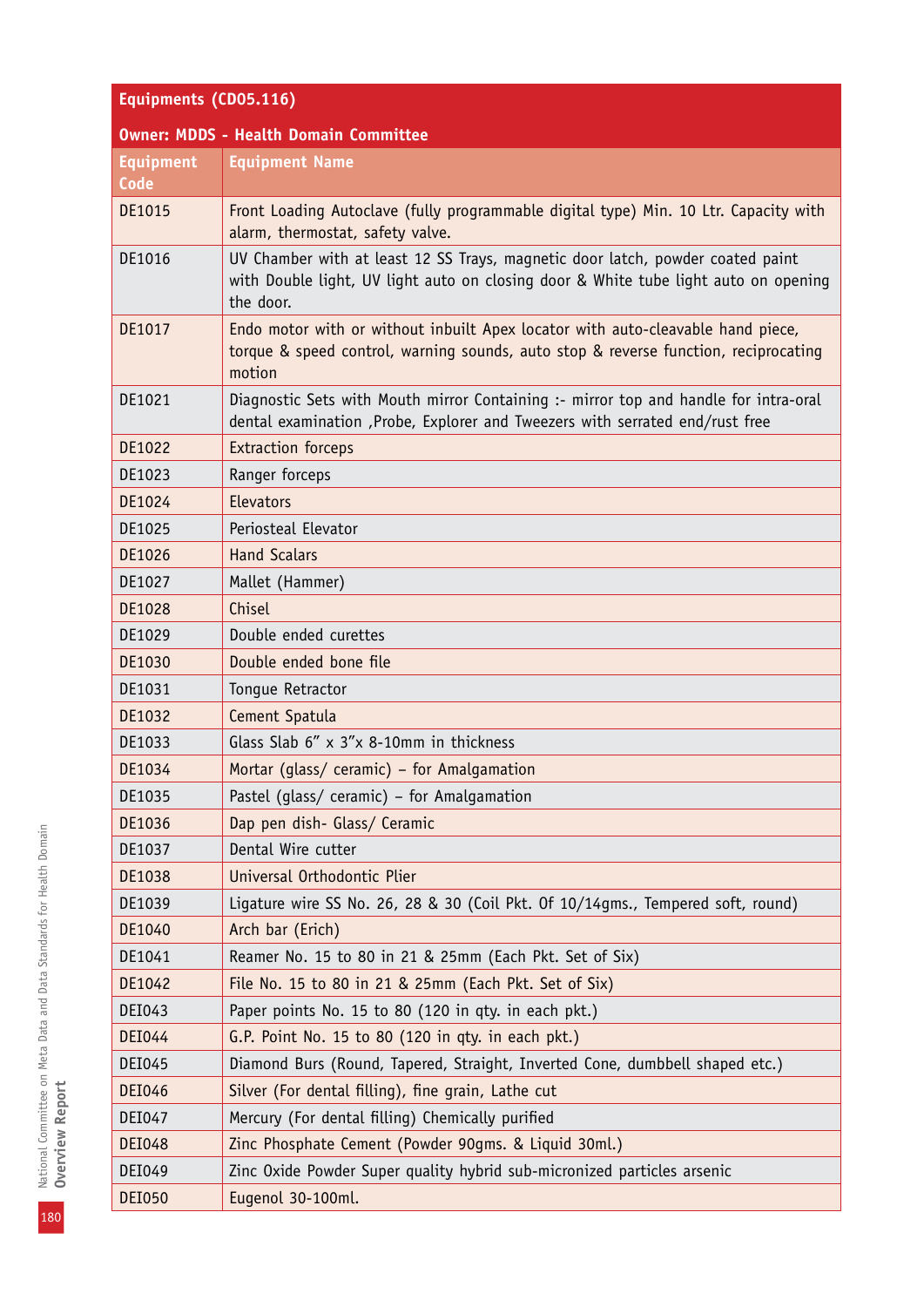#### **Equipments (CD05.116)**

|                  | <b>Owner: MDDS - Health Domain Committee</b>                                                                                                                                                                                                                                                                                                                                                  |  |  |
|------------------|-----------------------------------------------------------------------------------------------------------------------------------------------------------------------------------------------------------------------------------------------------------------------------------------------------------------------------------------------------------------------------------------------|--|--|
| <b>Equipment</b> | <b>Equipment Name</b>                                                                                                                                                                                                                                                                                                                                                                         |  |  |
| Code             |                                                                                                                                                                                                                                                                                                                                                                                               |  |  |
| DEI051           | Glass Ionomer cement for restoration (Powder 12-15gm. With Liquid 6-9ml.)                                                                                                                                                                                                                                                                                                                     |  |  |
| <b>DEI052</b>    | Composite pack with<br>A. Composite material of different shades in syringe packing<br>a) Non-Sticky, no-slump paste.<br>b) Long working time of up to 180 seconds.<br>c) High fracture toughness, natural appearance with smooth and easy to polish<br>d) Organic/in-organic hybrid resin containing 10-15% nano particles.<br>Etchant<br>В.<br>C. Prime & Bond liquid<br>D. Accessories lik |  |  |
| DEI053           | Finishing and Polishing kit for composite filling<br>(I) Plastic filling Instrument with high glaze police<br>(II) Molar strips (Light cure)<br>1. Muslin cloth<br>2. 12 burs each in finishing & polishing kit                                                                                                                                                                               |  |  |
| DEI054           | Matrix Band No. 1 and 8 (Ivory's Pattern) with Retainer                                                                                                                                                                                                                                                                                                                                       |  |  |
| <b>DEI055</b>    | Silver filing instrument Set (SS) each containing:<br>(A) Amalgam carrier<br>(B) Condenser Serrated<br><sup>©</sup> Ball Burnisher<br>(D) Spoon shaped excavator<br>(E) Amalgam Carver Both Maxillary & Man dilator<br>(F) Amalgam Condenser for class II cavities<br>(G) Amalgam polishing Cups & Disc.<br>(H) Hatchet bin angle                                                             |  |  |
| <b>DEI056</b>    | Calcium Hydroxide<br>(A) Powder form 10-15gms.<br>(B) Paste Form: 10-15gm. Base: 10-12gm. Catalyst                                                                                                                                                                                                                                                                                            |  |  |
| <b>DEI057</b>    | Paste for devitalisation of PUIP                                                                                                                                                                                                                                                                                                                                                              |  |  |
| <b>DEI058</b>    | Chelating agent 3ml. Thick gel in syringe                                                                                                                                                                                                                                                                                                                                                     |  |  |
| DEI059           | Chip Syringe/ Blower with autoclavable SS tip                                                                                                                                                                                                                                                                                                                                                 |  |  |
| <b>DEI060</b>    | Disposable Items, Suction tips, Applicator tips, Cotton rolls (small, medium, large)                                                                                                                                                                                                                                                                                                          |  |  |
| DEI061           | Cotton wool holder made up of SS, Autoclavable (for Dental use)                                                                                                                                                                                                                                                                                                                               |  |  |
| <b>DEI062</b>    | Waste Receiver made up of SS, Autoclavable (for Dental use)                                                                                                                                                                                                                                                                                                                                   |  |  |
| DEI063           | Compact Distil water Plant for dental use approx 4 litrs capacity                                                                                                                                                                                                                                                                                                                             |  |  |
| DEI064           | Suction tips all size of S.S.                                                                                                                                                                                                                                                                                                                                                                 |  |  |
| CVS 001          | ECG Machine(3 channel)                                                                                                                                                                                                                                                                                                                                                                        |  |  |
| <b>CVS 002</b>   | ECG Machine(6 channel)                                                                                                                                                                                                                                                                                                                                                                        |  |  |
| <b>CVS 003</b>   | ECG Machine (12 Channel)                                                                                                                                                                                                                                                                                                                                                                      |  |  |
| <b>CVS 004</b>   | Oxygen Concentrator                                                                                                                                                                                                                                                                                                                                                                           |  |  |
| <b>CVS 005</b>   | Ventilator & BiPAP                                                                                                                                                                                                                                                                                                                                                                            |  |  |
| <b>CVS 006</b>   | Ventilator                                                                                                                                                                                                                                                                                                                                                                                    |  |  |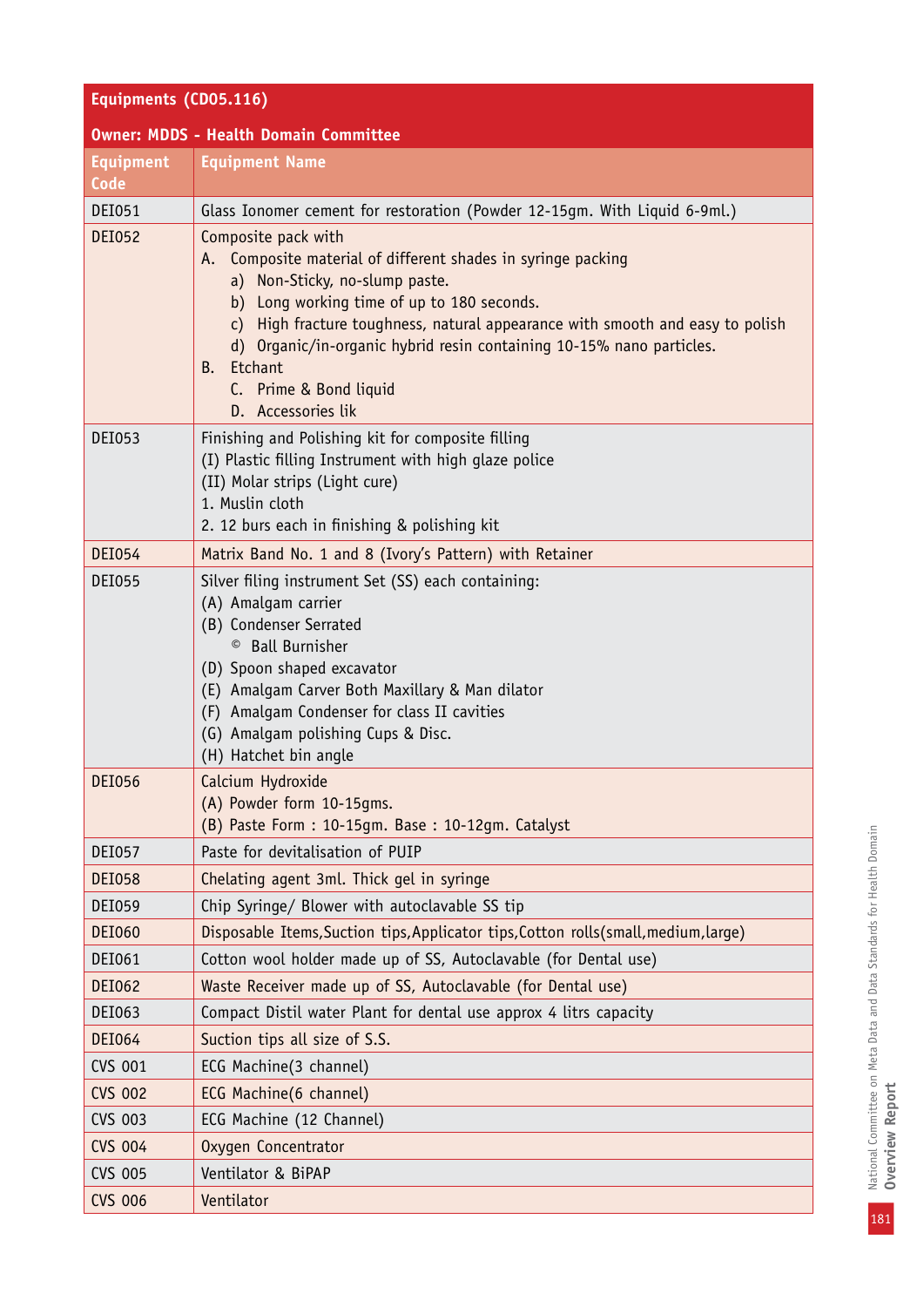| Equipments (CD05.116)                        |                                                                         |  |
|----------------------------------------------|-------------------------------------------------------------------------|--|
| <b>Owner: MDDS - Health Domain Committee</b> |                                                                         |  |
| <b>Equipment</b>                             | <b>Equipment Name</b>                                                   |  |
| Code                                         |                                                                         |  |
| <b>CVS 007</b>                               | CTMT machine                                                            |  |
| <b>CVS 008</b>                               | ECHO (Cardiograph) machine                                              |  |
| <b>CVS 011</b>                               | ECG Gel                                                                 |  |
| <b>CVS 012</b>                               | ECG Paper Roll (50mmx30 mtr.)                                           |  |
| <b>CVS 013</b>                               | Disposable ECG solid Gel Electrode                                      |  |
| <b>CVS 014</b>                               | Electro Cardiograph Paper rolls 50 mm x 20 mtr (Single Channel Machine) |  |
| <b>CVS 015</b>                               | Electro Cardiograph Paper rolls 80 mm x 20 mtr (Three Channel Machine)  |  |
| <b>CVS 016</b>                               | Electro Cardiograph Paper rolls 108 mm x 20 mtr (Three Channel Machine) |  |
| <b>CVS 017</b>                               | VSO Retractor - Various Size                                            |  |
| <b>CVS 018</b>                               | RA Retractor - Large Medium Small                                       |  |
| <b>CVS 019</b>                               | LA Retractor - Large Medium Small                                       |  |
| <b>CVS 020</b>                               | Cardiac Scissors'                                                       |  |
| <b>CVS 021</b>                               | Sternal Retractor Large Medium Small                                    |  |
| <b>CVS 022</b>                               | Needle Holder Value 12" 14" TC Tip                                      |  |
| <b>CVS 010</b>                               | Needle Holder TC Tip 6", 7", 8" 9"                                      |  |
| <b>CVS 010</b>                               | Cardiac Suture Large Medium Small                                       |  |
| <b>CVS 010</b>                               | Debe key, Fine & Blunt 7" 9"                                            |  |
| <b>CVS 010</b>                               | Pot's Scessor's                                                         |  |
| <b>CVS 010</b>                               | <b>Ring Forceps</b>                                                     |  |
| <b>CVS 010</b>                               | Carbide forceps                                                         |  |
| <b>CVS 010</b>                               | Castroviejo 7, 8, 9                                                     |  |
| <b>CVS 010</b>                               | Probe Set , 1, 1, 2, mm                                                 |  |
| <b>CVS 010</b>                               | RA Retractor (Aortic Retractor)                                         |  |
| <b>CVS 010</b>                               | Valculum                                                                |  |
| <b>CVS 010</b>                               | Adison forceps                                                          |  |
| <b>CVS 010</b>                               | Dera Debekey back's Large Medium Small                                  |  |
| <b>CVS 010</b>                               | Angle Debekey                                                           |  |
| <b>LEA001</b>                                | <b>Binocular Microscope</b>                                             |  |
| <b>LEA002</b>                                | Monocular Microscope Inclined                                           |  |
| <b>LEA003</b>                                | (a)Centrifuge Machine - (8 Tubes)                                       |  |
| <b>LEA004</b>                                | (b) Centrifuge Machine - (16 Tubes)                                     |  |
| <b>LEA005</b>                                | Sahli S Hemoglobin Meter                                                |  |
| <b>LEA006</b>                                | Three part automatic hematology analyzer (blood cell counter)           |  |
| <b>LEA007</b>                                | Five part differential hematology analyzer (blood cell counter)         |  |
| <b>LEA008</b>                                | Semi auto bio chemistry analyzer :                                      |  |
| <b>LEA009</b>                                | Fully Automated Clinical Chemistry Analyzer                             |  |
| LEA010                                       | Automated ESR Analyzer                                                  |  |
| <b>LEA011</b>                                | Glucometer                                                              |  |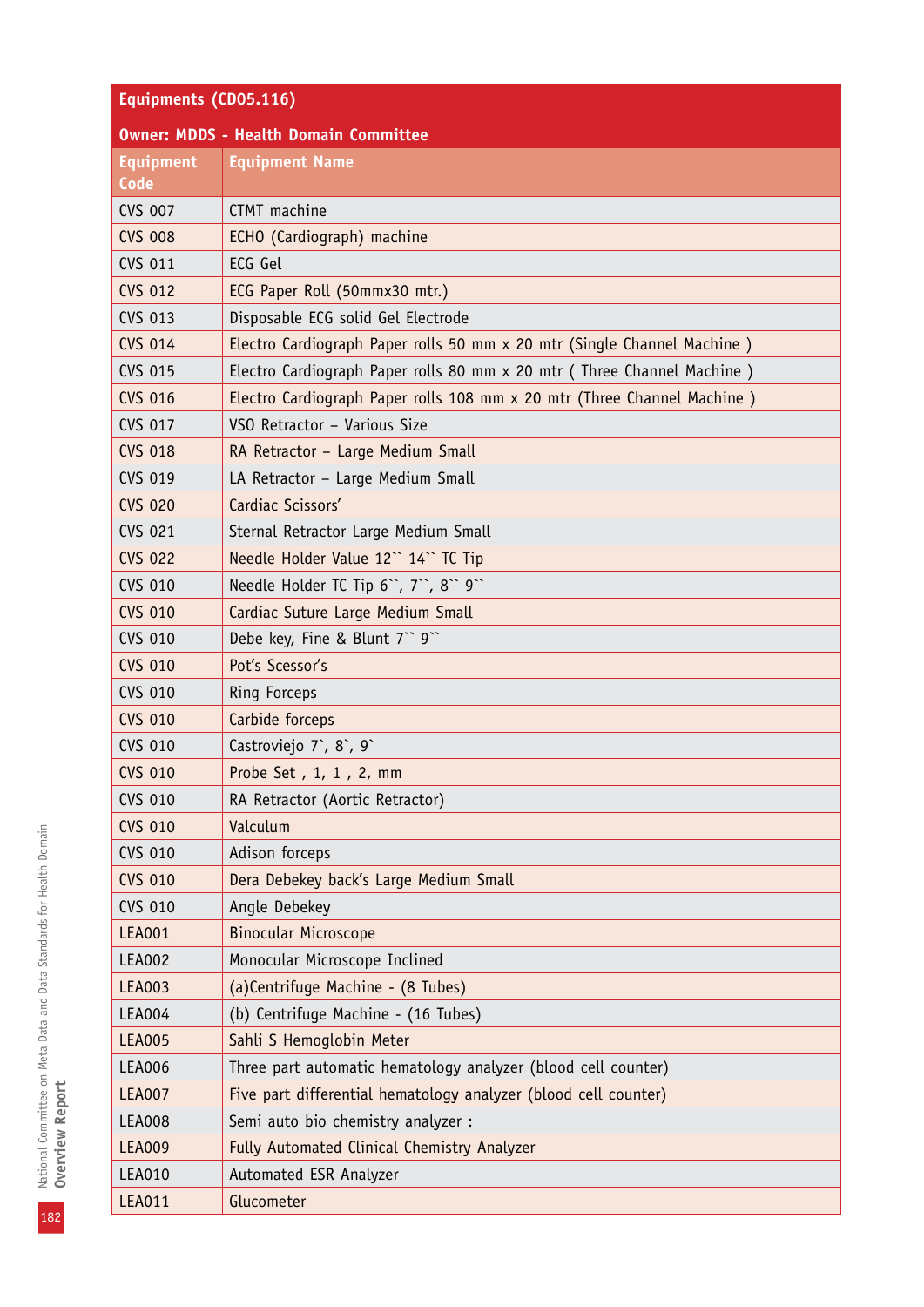# **Equipments (CD05.116)**

| <b>Owner: MDDS - Health Domain Committee</b> |                                                                                                                                                        |  |  |
|----------------------------------------------|--------------------------------------------------------------------------------------------------------------------------------------------------------|--|--|
| <b>Equipment</b><br>Code                     | <b>Equipment Name</b>                                                                                                                                  |  |  |
| LEA012                                       | Semi-Automated Coagulation Analyser                                                                                                                    |  |  |
| <b>LEA013</b>                                | Bacteriological Incubators ISI Mark IS:3118:1978                                                                                                       |  |  |
| <b>LEA014</b>                                | Electrolyte Analyzer                                                                                                                                   |  |  |
| <b>LEA015</b>                                | <b>Blood Gas Analyser</b>                                                                                                                              |  |  |
| <b>LEA016</b>                                | Semi-Automated Urine Test Strip Analyzer                                                                                                               |  |  |
| <b>LEA017</b>                                | Haemoglobin Spectrophotometer                                                                                                                          |  |  |
| <b>LEA018</b>                                | Haemoglobin Meter (Digital Microprocessor Based)                                                                                                       |  |  |
| <b>LEA019</b>                                | Adhm Key For Cell Count - (Digital)                                                                                                                    |  |  |
| <b>LEA020</b>                                | Horizontal Laminar Flow                                                                                                                                |  |  |
| <b>LEA021</b>                                | Dry Bath Incubator                                                                                                                                     |  |  |
| <b>LEA022</b>                                | Serological Water Bath: (ISI Mark 6593-1978)                                                                                                           |  |  |
| <b>LEA023</b>                                | Hot Air Oven ISI Mark                                                                                                                                  |  |  |
| <b>LEA024</b>                                | Portable Autoclave ISI Marked Is:8462                                                                                                                  |  |  |
| LEA0251                                      | Autoclave vertical (22 ltr./40 ltr.)                                                                                                                   |  |  |
| <b>LEA026</b>                                | <b>VDRL Rotator</b>                                                                                                                                    |  |  |
| <b>LEA027</b>                                | Kahn Shaker -                                                                                                                                          |  |  |
| <b>LEA028</b>                                | Water Deionizer For Laboratory Grade Water                                                                                                             |  |  |
| <b>LEA029</b>                                | Microprocessor controlled micro typing centrifuge machine & incubator for combos<br>cross match, antibody screening, blood grouping and syphilis test. |  |  |
| <b>LEA030</b>                                | Blood Bank Refrigerator                                                                                                                                |  |  |
| <b>LEA031</b>                                | Refrigerator 240,280, 340 ltr.                                                                                                                         |  |  |
| <b>LEA032</b>                                | Syringe & Needle Destroyer                                                                                                                             |  |  |
| <b>LEA033</b>                                | Bio- Medical Waste Automatic Shredding Machine Capacity 15kg/Hr                                                                                        |  |  |
| LEA034                                       | Dielectric Tube Sealer For Blood Bags                                                                                                                  |  |  |
| <b>LEA035</b>                                | <b>Blood Collection Monitor</b>                                                                                                                        |  |  |
| LEA036                                       | Blood Mixer (Roller Mixer)                                                                                                                             |  |  |
| <b>LEA037</b>                                | ELISA Reader (Fully Automated)                                                                                                                         |  |  |
| LEA038                                       | ELISA Reader with washer multi scan SSX-washer 4 MK-2 (Plate reader)                                                                                   |  |  |
| <b>RXA 001</b>                               | MRI Machine 3.0 Tasla                                                                                                                                  |  |  |
| <b>RXA 002</b>                               | C.T. Scanner 128 Slice/256 Slice                                                                                                                       |  |  |
| <b>RXA 003</b>                               | Cone Beam Computer Tomography Machine (CBCT)                                                                                                           |  |  |
| RXA 004                                      | Panoramic/Ortho-Pentagram (OPG) X-ray Machine Digital                                                                                                  |  |  |
| <b>RXA 005</b>                               | 100 mA Digital X-ray machine with CR System(Digital) with film (High Frequency)                                                                        |  |  |
| <b>RXA 006</b>                               | 300mA Digital X-ray machine with CR System(Digital) with film (High Frequency)                                                                         |  |  |
| <b>RXA 007</b>                               | 500mA Digital X-ray machine with CR System(Digital) with film (High Frequency)                                                                         |  |  |
| <b>RXA 008</b>                               | Mobile X-RAY machine High Frequency Machine                                                                                                            |  |  |
| <b>RXA 009</b>                               | C. R. -machine Multi Logan with film                                                                                                                   |  |  |
| <b>RXA 010</b>                               | Cobalt Radiotherapy machine                                                                                                                            |  |  |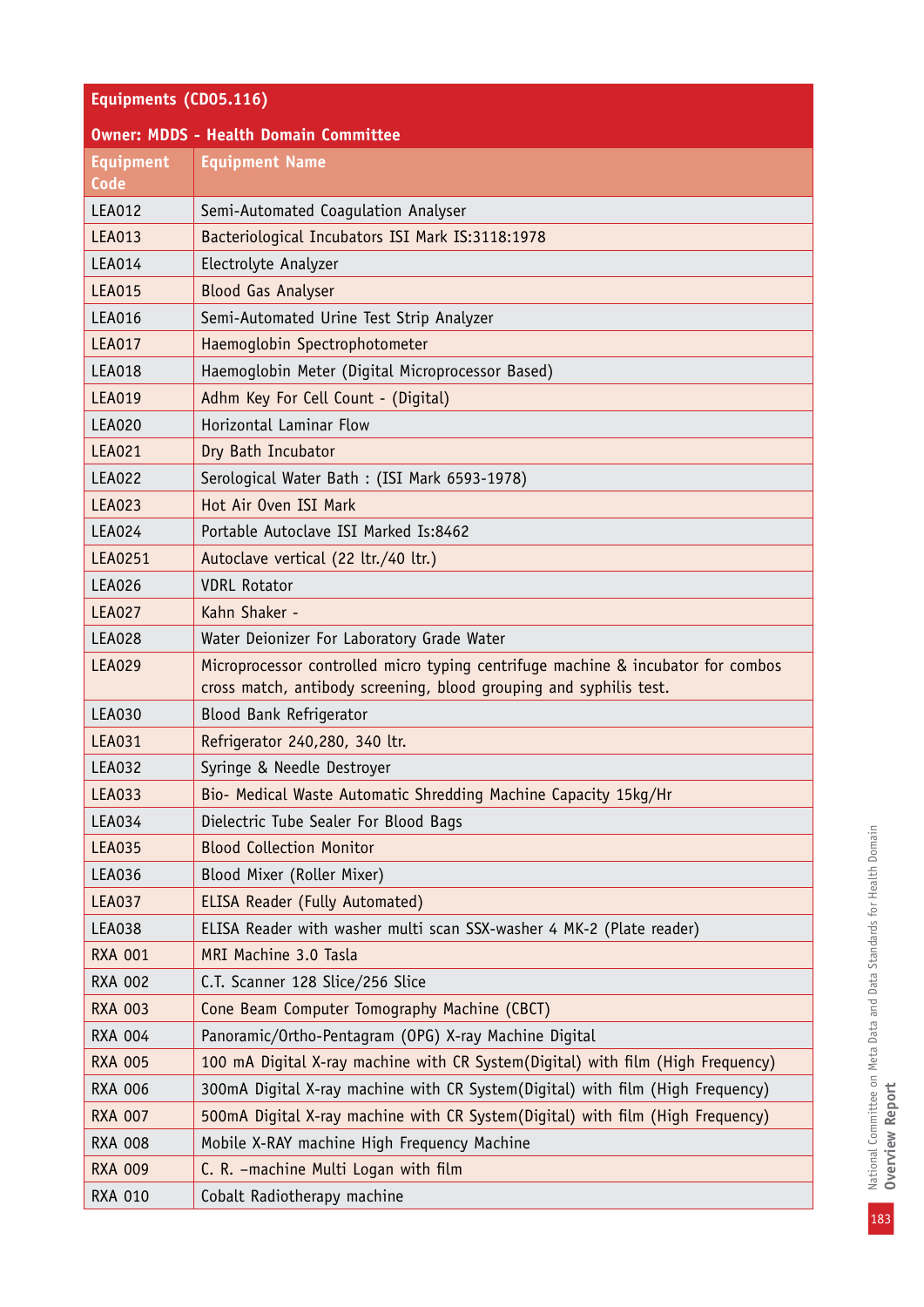| Equipments (CD05.116)                        |                                                                                                                                                                         |  |
|----------------------------------------------|-------------------------------------------------------------------------------------------------------------------------------------------------------------------------|--|
| <b>Owner: MDDS - Health Domain Committee</b> |                                                                                                                                                                         |  |
| <b>Equipment</b><br>Code                     | <b>Equipment Name</b>                                                                                                                                                   |  |
| <b>RXA 011</b>                               | 500mA, 300mA & 100 mA X-ray machine (Non-Digital)                                                                                                                       |  |
| <b>RXA 012</b>                               | Sonography Colour Doppler Machine with 4 probe                                                                                                                          |  |
| <b>RXA 013</b>                               | Ultra Sonography (USG) with 3 probe                                                                                                                                     |  |
| <b>RXA 014</b>                               | PET CT Scan Ultra                                                                                                                                                       |  |
| <b>RXA 015</b>                               | Electrograph Sonography machine                                                                                                                                         |  |
| <b>RXA 016</b>                               | Mobile (Portable) CT Scan Machine                                                                                                                                       |  |
| <b>RXA 017</b>                               | X-Ray Digital Radiography (fixed) Machine                                                                                                                               |  |
| <b>RXA 018</b>                               | Flat panel Detection System for Digital Radiography                                                                                                                     |  |
| <b>RXA 019</b>                               | Automatic Film Processor                                                                                                                                                |  |
| <b>RXA 020</b>                               | Mammography Unit                                                                                                                                                        |  |
| <b>RXA 021</b>                               | <b>DEXA Machine</b>                                                                                                                                                     |  |
| <b>RXA 022</b>                               | Lead rubber gloves Lead equivalent up to 0.5 mm various 200 pairs size of low<br>weight and should be flexible.                                                         |  |
| <b>RXA 023</b>                               | X- Ray protective apron coat type light weight vinyl lead apron flexible lead<br>equivalent to 0.25 mm to 0.5 mm. ISI Marked IS No. 7620- 1988 & amended up to<br>date. |  |
| <b>RXA 024</b>                               | Chest Stand (A) Wall mounted.                                                                                                                                           |  |
| <b>RXA 025</b>                               | Lead letter "A" to "Z" and Lead Figure 'o' to '9' and L & R set.                                                                                                        |  |
| <b>RXA 026</b>                               | Fluorescent illuminator to view on a stand 4 film of 14" x 17" LED View Box                                                                                             |  |
| <b>RXA 027</b>                               | Lead rubber sheet size 1`x3`                                                                                                                                            |  |
| <b>RXA 028</b>                               | Blue sensitive polyester base, double emulsion coated X-ray film                                                                                                        |  |
| <b>RXA 029</b>                               | Extra Oral Film                                                                                                                                                         |  |
| <b>RXA 030</b>                               | LX Intra Oral Occlusal X-Ray Film                                                                                                                                       |  |
| <b>RXA 031</b>                               | Intra Oral Periapical X Ray Film Adult Size-2                                                                                                                           |  |
| RXA 032                                      | Digital X Ray film Single coated                                                                                                                                        |  |
| <b>RXA 033</b>                               | X ray cassettes with KG8                                                                                                                                                |  |
| <b>RXA 034</b>                               | Single emultion films for memography                                                                                                                                    |  |
| <b>RXA 035</b>                               | Dry view Laser films Kodak                                                                                                                                              |  |
| <b>RXA 036</b>                               | Dry view Laser films Fuzi                                                                                                                                               |  |
| <b>RXA 037</b>                               | X ray Developer liquid for auto processing to make20 liters                                                                                                             |  |
| <b>RXA 038</b>                               | X ray Fixer liquid for auto processing to make 20 liters                                                                                                                |  |
| <b>RXA 039</b>                               | X Ray Developer Powder                                                                                                                                                  |  |
| RXA 040                                      | X Ray Fixer Powder                                                                                                                                                      |  |
| <b>RXA 041</b>                               | X Ray Developer Liquid                                                                                                                                                  |  |
| <b>RXA 042</b>                               | X Ray Fixer Liquid                                                                                                                                                      |  |
| <b>RXA 043</b>                               | X Ray film Developer Powder                                                                                                                                             |  |
| <b>RXA 044</b>                               | X-Ray Film Fixer Powder                                                                                                                                                 |  |
| <b>RXA 045</b>                               | Ultrasound Jelly (Gel)                                                                                                                                                  |  |
| <b>RXA 046</b>                               | USG Paper Roll                                                                                                                                                          |  |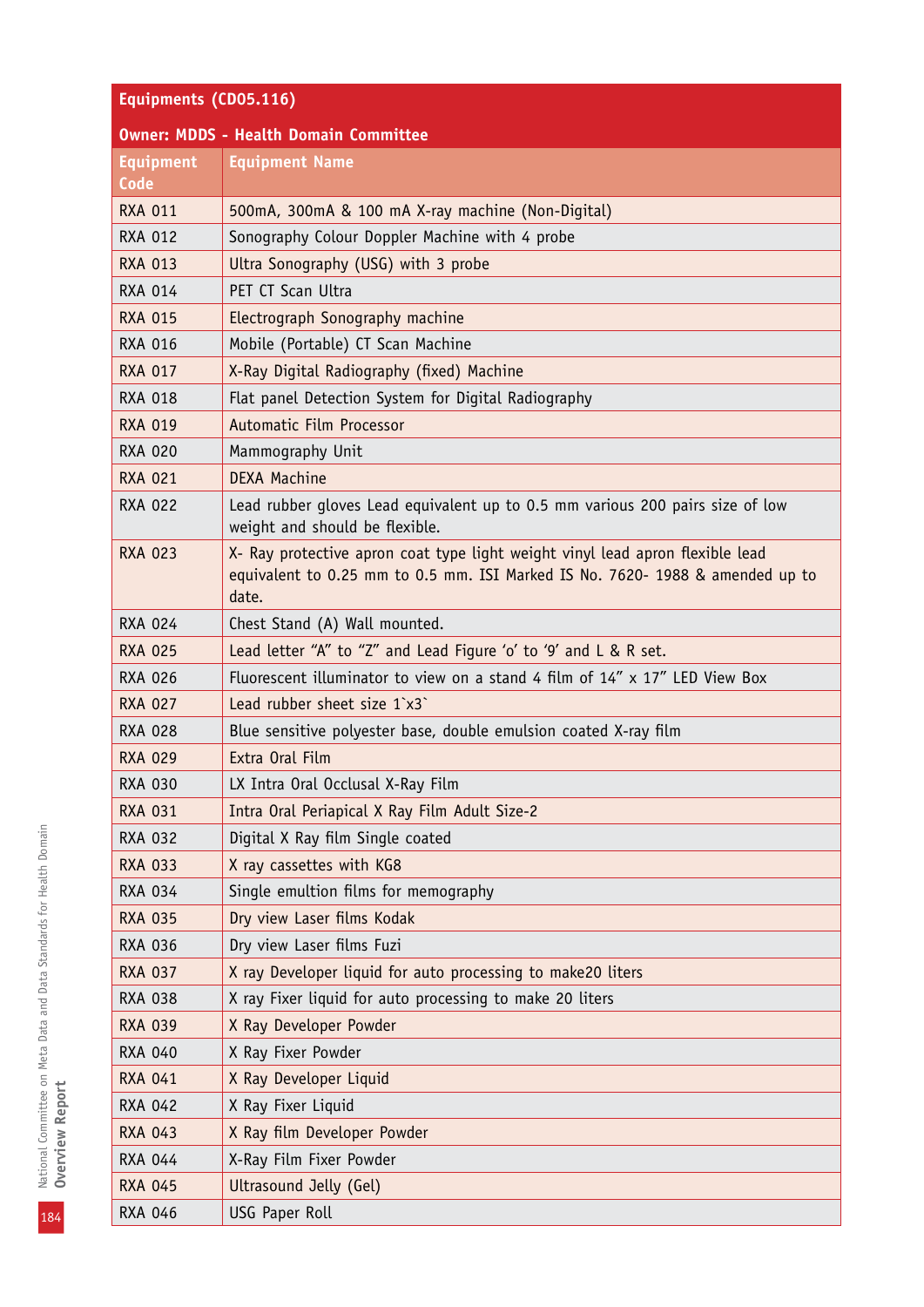## **Equipments (CD05.116)**

| <b>Owner: MDDS - Health Domain Committee</b> |                                                                                                                   |  |  |
|----------------------------------------------|-------------------------------------------------------------------------------------------------------------------|--|--|
| <b>Equipment</b>                             | <b>Equipment Name</b>                                                                                             |  |  |
| Code                                         |                                                                                                                   |  |  |
| <b>HFS 001</b>                               | ICU Bed (motorized)                                                                                               |  |  |
| <b>HFS 002</b>                               | ICU Bed (semi motorized)                                                                                          |  |  |
| <b>HFS 011</b>                               | <b>Fowlers Bed</b>                                                                                                |  |  |
| <b>HFS 012</b>                               | Operation Table Side End Control ISI Marked                                                                       |  |  |
| <b>HFS 013</b>                               | Stead Bed ISI Marked IS No. 5029-1979 and amended up to date                                                      |  |  |
| <b>HFS 114</b>                               | Wheel Chair fix type with arm rest and swinging foot rest                                                         |  |  |
| <b>HFS 015</b>                               | <b>Cylinder Trolley</b>                                                                                           |  |  |
| <b>HFS 016</b>                               | Bed Side Locker ISI Marked IS No. 4266-1969 and amended up to date                                                |  |  |
| <b>HFS 017</b>                               | Bed Side Locker with wheel for ICU                                                                                |  |  |
| <b>HFS 018</b>                               | Receptable Waste                                                                                                  |  |  |
| <b>HFS 019</b>                               | Screen Bed Side (3 panels)                                                                                        |  |  |
| <b>HFS 020</b>                               | Stand saline cum irrigator                                                                                        |  |  |
| <b>HFS 021</b>                               | Revolving Stool                                                                                                   |  |  |
| <b>HFS 022</b>                               | Table examination ISI Marked IS No. 4787- 1968 and amended up to date                                             |  |  |
| <b>HFS 023</b>                               | Table over bed                                                                                                    |  |  |
| <b>HFS 024</b>                               | Trolley for Dressing Drum                                                                                         |  |  |
| <b>HFS 025</b>                               | Trolley for Dressing                                                                                              |  |  |
| <b>HFS 026</b>                               | Trolley for instruments.                                                                                          |  |  |
| <b>HFS 027</b>                               | Trolley for solid linen with plastic bucket.                                                                      |  |  |
| <b>HFS 028</b>                               | Single Foot step                                                                                                  |  |  |
| <b>HFS 029</b>                               | Adjustable bed side table for ICU                                                                                 |  |  |
| <b>HFS 030</b>                               | Stretcher Trolley                                                                                                 |  |  |
| <b>HFS 031</b>                               | <b>Cylinder Trolley</b>                                                                                           |  |  |
| <b>HFS 032</b>                               | Monitor Trolley for ICU and O.T.                                                                                  |  |  |
| <b>HFS 033</b>                               | Attendant Bed for Cottage & cubicles.                                                                             |  |  |
| <b>HFS 034</b>                               | Crash Cart for ICU                                                                                                |  |  |
| <b>HFS 035</b>                               | Medicine Trolley with 4 drawer                                                                                    |  |  |
| <b>HFS 036</b>                               | Ward Lockers with Legs                                                                                            |  |  |
| <b>HFS 037</b>                               | Waiting area chair four seats (Fixed)                                                                             |  |  |
| <b>HFS 038</b>                               | Dressing Drum                                                                                                     |  |  |
| <b>HFS 039</b>                               | Kidney Tray S.S. ISI Marked IS No. 3992-1982 and amended up to date                                               |  |  |
| <b>HFS 040</b>                               | Catheter Tray S.S.                                                                                                |  |  |
| <b>HFS 041</b>                               | Instrument Tray with lead made with thick gauge S.S. sheet ISI Marked IS No. 3993-<br>1982 and amended up to date |  |  |
| <b>HFS 042</b>                               | Basin S.S.                                                                                                        |  |  |
| <b>HFS 043</b>                               | Urine Pot Male & Female S.S.10", 12", 14", & 16".                                                                 |  |  |
| <b>HFS 044</b>                               | Stirrup Pump hand operated ISI Marked IS No. 1971-1982 & amended up to date                                       |  |  |
| <b>HFS 045</b>                               | Micro Glass Slips & Slide with ground polished edges measuring ISI Marked                                         |  |  |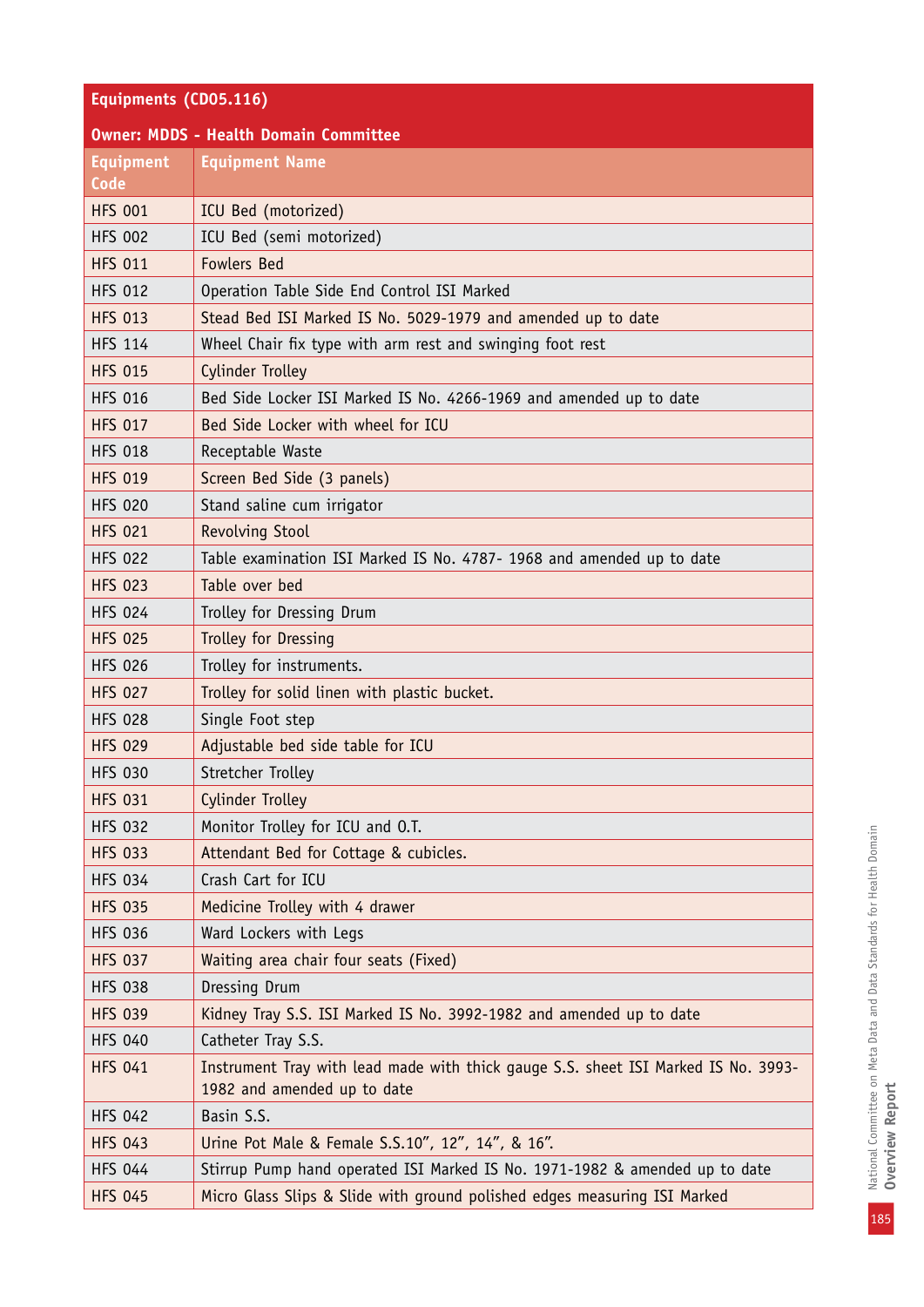| Equipments (CD05.116) |                                                                                                                                       |  |
|-----------------------|---------------------------------------------------------------------------------------------------------------------------------------|--|
|                       | <b>Owner: MDDS - Health Domain Committee</b>                                                                                          |  |
| <b>Equipment</b>      | <b>Equipment Name</b>                                                                                                                 |  |
| Code                  |                                                                                                                                       |  |
| <b>HFS 046</b>        | Foam Mattress size 72"X20"X4" with resin cover both ISI Marked IS No. 1741- 1960<br>and amended up to date                            |  |
| <b>HFS 047</b>        | Foam Mattress size 72"X36"X4" with resin cover both ISI Marked IS No. 1741- 1960<br>and amended up to date                            |  |
| <b>HFS 048</b>        | Foam Mattress size 72"X 36"X 4" with resin cover. ISI Marked IS No. 1741- 1960 and<br>amended up to date.                             |  |
| <b>HFS 049</b>        | Coir Mattress size 72"X 36"X4" with resin cover ISI Marked IS No. 8391- 1987 and<br>amended up to date. (Medium & firm grade)         |  |
| <b>HFS 050</b>        | Stethoscope (pediatrics & adult)                                                                                                      |  |
| <b>HFS 051</b>        | Sphygmonameter Mercury type ISI Marked IS No. 3390-1988 & amended up to date<br>(BP Instrument)                                       |  |
| <b>HFS 052</b>        | Weighing Machine Portable Personal weighing machine with magnifying mirror<br>capacity 125Kg. Stamping by weight & Measurement Deptt. |  |
| <b>HFS 053</b>        | Baby weighing Machine with removable tray weighing capacity 10 Kg.                                                                    |  |
| <b>HFS 054</b>        | Table Post-Martum                                                                                                                     |  |
| FWP001                | Set of Instruments of tubectomy abdominal                                                                                             |  |
| <b>FWP002</b>         | Set of Instruments for I.U.C.D.                                                                                                       |  |
| FWP003                | Set of Instruments for vasectomy                                                                                                      |  |
| <b>FWP004</b>         | Ice bag Medical Rubber, round, 4 0.Z. Capacity                                                                                        |  |
| <b>FWP005</b>         | Hot water bottle Medical Rubber, One sided ribbed, 28X20 cm. 2 Lit. Capacity                                                          |  |
| <b>FWP006</b>         | Apron rubber with eye- lets (PVC - sheet)                                                                                             |  |
| <b>FWP007</b>         | Pads for labor Table size 1¼ " (8.81cms) Rubber foam with resin cover $72''(\pm 2'')$<br>x35" (±1")x 11/4 ".                          |  |
| <b>FWP008</b>         | Basin size as 32cms Dia., 34cms Dia., 40cms Dia., SS                                                                                  |  |
| <b>FWP009</b>         | Tray Stainless Steel with cover for boiling of syringes size 200mm x 150mm                                                            |  |
| <b>FWP010</b>         | Bowles 10cm S.S.                                                                                                                      |  |
| <b>FWP011</b>         | Hospital rubber clothing sheeting (Mackintosh).                                                                                       |  |
| <b>FWP012</b>         | Anti-Decubitus Air Mattresses to prevent Bed Sores                                                                                    |  |
| <b>FWP013</b>         | Anti-Decubitus Water Mattresses to prevent Bed Sores                                                                                  |  |
| <b>ENT 001</b>        | Cutting Burr/Diamond Burr different size 5 to 6 mm, 400 to 1000 RPM                                                                   |  |
| <b>ENT 002</b>        | Dental Drill Machine                                                                                                                  |  |
| <b>ENT 003</b>        | Dental Drill Machine- Hand Piece                                                                                                      |  |
| <b>ENT 004</b>        | <b>Operating Microscope</b>                                                                                                           |  |
| <b>ENT 005</b>        | <b>ENT Patient Chair</b>                                                                                                              |  |
| <b>ENT 006</b>        | Cochlear Implants                                                                                                                     |  |
| <b>ENT 016</b>        | Laryngoscope- Rigid All sizes                                                                                                         |  |
| <b>ENT 017</b>        | Oesophagoscope different sizes                                                                                                        |  |
| <b>ENT 018</b>        | St. Clair Thomson Nasal Speculum                                                                                                      |  |
| <b>ENT 019</b>        | Killian Nasal Speculum                                                                                                                |  |
| <b>ENT 020</b>        | <b>Tilley Nasal Forceps</b>                                                                                                           |  |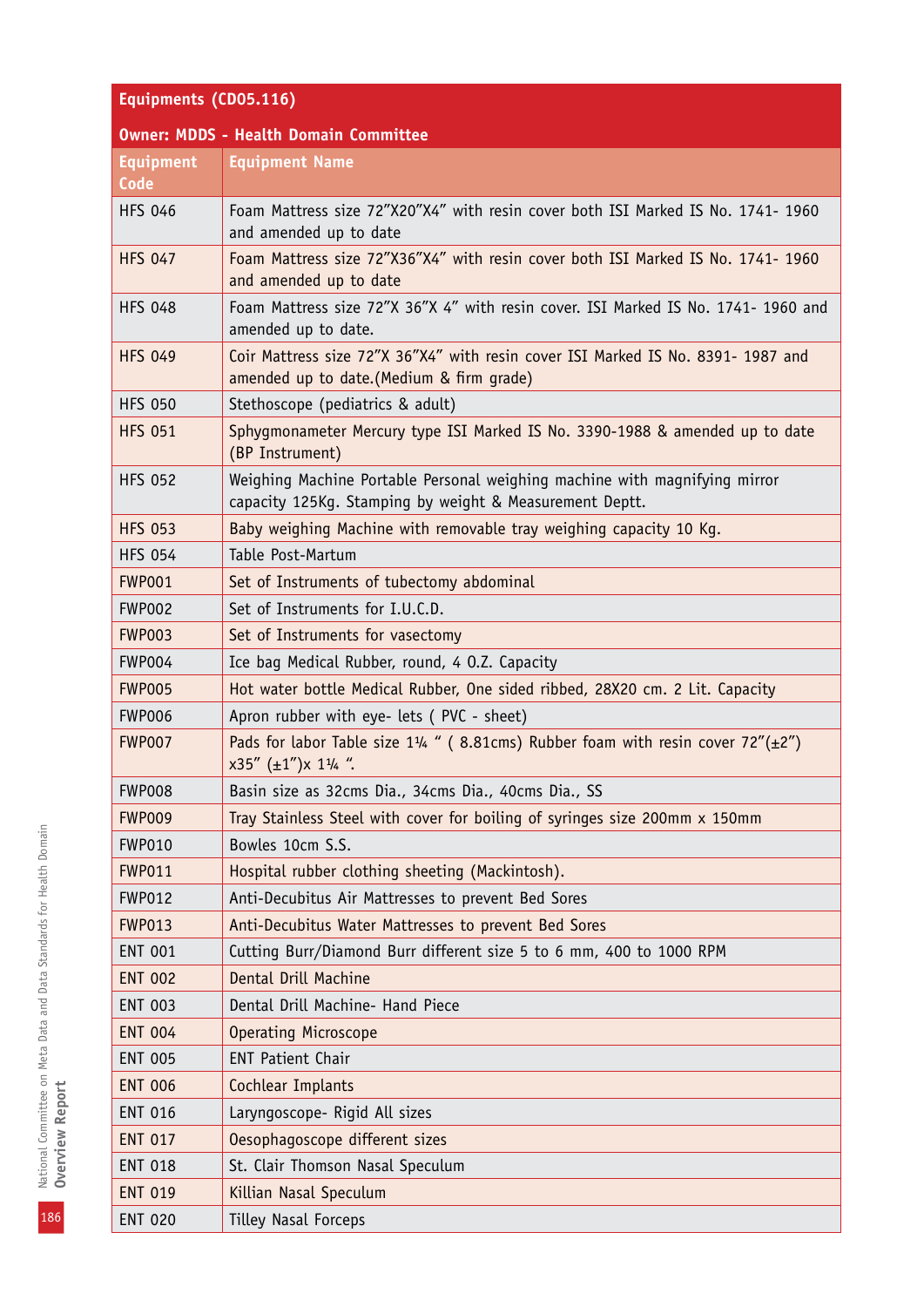| Equipments (CD05.116) |  |
|-----------------------|--|
|-----------------------|--|

|                  | <b>Owner: MDDS - Health Domain Committee</b> |
|------------------|----------------------------------------------|
| <b>Equipment</b> | <b>Equipment Name</b>                        |
| Code             |                                              |
| <b>ENT 021</b>   | <b>Nasal Snare</b>                           |
| <b>ENT 022</b>   | Luc/s Forceps                                |
| <b>ENT 023</b>   | Freer Elevator D/E                           |
| <b>ENT 024</b>   | Chisel                                       |
| <b>ENT 025</b>   | Gauge Killian                                |
| <b>ENT 026</b>   | Ballenger Knife                              |
| <b>ENT 027</b>   | <b>Turbinectomy Scissors</b>                 |
| <b>ENT 028</b>   | Ant rum Trocar Cannula                       |
| <b>ENT 029</b>   | Hammer 20mm                                  |
| <b>ENT 030</b>   | FO head band                                 |
| <b>ENT 031</b>   | Mouth gag D.B. with 5 blades                 |
| <b>ENT 032</b>   | D.B. Tonsil Holding forceps                  |
| <b>ENT 033</b>   | <b>Negus Tonsil Holding forceps</b>          |
| <b>ENT 034</b>   | Tonsil Dissector & Pillar Retractor          |
| <b>ENT 035</b>   | Forceps wough Dissecting 7"                  |
| <b>ENT 036</b>   | Metzenbaum Scissor 7"                        |
| <b>ENT 037</b>   | <b>Tonsil Snare</b>                          |
| <b>ENT 038</b>   | Needle Tonsil Irwin Moore Rt/Lt (Any type)   |
| <b>ENT 039</b>   | Pusher/Knot tier                             |
| <b>ENT 040</b>   | Adenoid Curetter W/D cage                    |
| <b>ENT 041</b>   | Adenoid curetter with cage                   |
| <b>ENT 042</b>   | <b>Yankaur Suction Cannual</b>               |
| <b>ENT 043</b>   | Tracheotomy Tube M                           |
| <b>ENT 044</b>   | Draffin Bipods                               |
| <b>ENT 045</b>   | <b>Quinsy Forceps</b>                        |
| <b>ENT 046</b>   | Draffin Bipods.                              |
| <b>ENT 047</b>   | Quinsy Forceps                               |
| <b>ENT 048</b>   | Killan Nasal Speculum                        |
| <b>ENT 049</b>   | Affright Retractor 4 mm                      |
| <b>ENT 050</b>   | Affright Retractor 6 mm                      |
| <b>ENT 051</b>   | Alae Retractor                               |
| <b>ENT 052</b>   | Skin Hook                                    |
| <b>ENT 053</b>   | Joseph Knife                                 |
| <b>ENT 054</b>   | Elevator D/E                                 |
| <b>ENT 055</b>   | <b>Adson Forceps</b>                         |
| <b>ENT 056</b>   | Fine Scissor                                 |
| <b>ENT 057</b>   | <b>Chisel Cattle Graduated</b>               |
| <b>ENT 058</b>   | Osteotome Walter                             |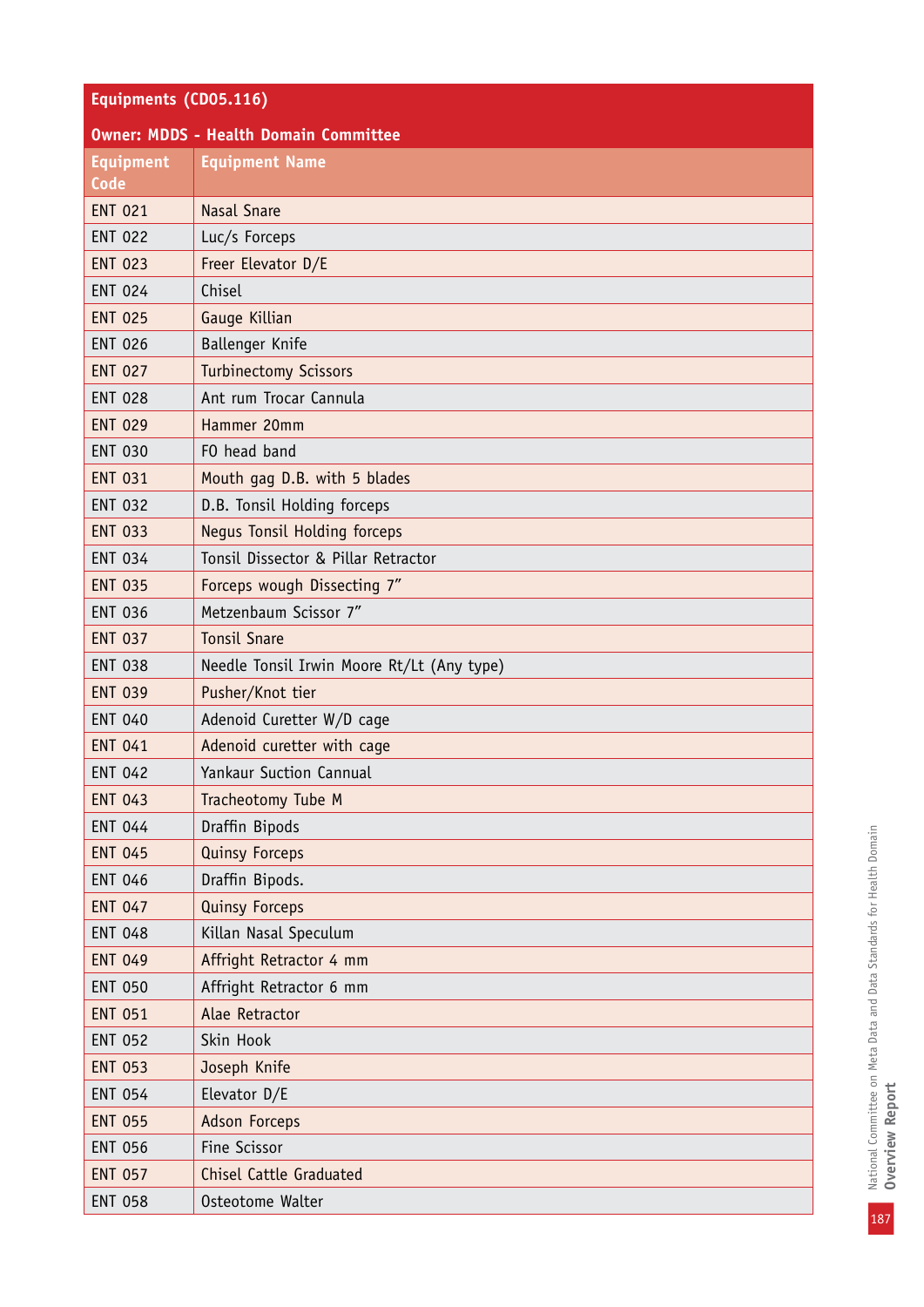| Equipments (CD05.116)                        |                                            |  |
|----------------------------------------------|--------------------------------------------|--|
| <b>Owner: MDDS - Health Domain Committee</b> |                                            |  |
| <b>Equipment</b><br>Code                     | <b>Equipment Name</b>                      |  |
| <b>ENT 059</b>                               | Gauge Walter                               |  |
| <b>ENT 060</b>                               | Saw Nasal                                  |  |
| <b>ENT 061</b>                               | Rasp. Nasal                                |  |
| <b>ENT 062</b>                               | Walsham Forceps                            |  |
| <b>ENT 063</b>                               | Asch Forceps                               |  |
| <b>ENT 064</b>                               | Ear Speculum Black Set of 4                |  |
| <b>ENT 065</b>                               | Sickle Knife                               |  |
| <b>ENT 066</b>                               | Round Knife                                |  |
| <b>ENT 067</b>                               | Knife D/E                                  |  |
| <b>ENT 068</b>                               | Pick Str/Cvd. (Any Type)                   |  |
| <b>ENT 069</b>                               | <b>Ball Probe</b>                          |  |
| <b>ENT 070</b>                               | Piston Depth Gauge                         |  |
| <b>ENT 071</b>                               | Teflon Piston Cutting Zip                  |  |
| <b>ENT 072</b>                               | Curette S/E                                |  |
| <b>ENT 073</b>                               | Cu/Piston Holding/serrated forceps         |  |
| <b>ENT 074</b>                               | <b>Scissors</b>                            |  |
| <b>ENT 075</b>                               | Milieus Nipper                             |  |
| <b>ENT 076</b>                               | Grommet Applicator                         |  |
| <b>ENT 077</b>                               | Micro Suction Tip set                      |  |
| <b>ENT 078</b>                               | Adapter for above                          |  |
| <b>ENT 079</b>                               | Artery forceps - different sizes and types |  |
| <b>ENT 080</b>                               | Gigli saw                                  |  |
| <b>ENT 081</b>                               | Needle holders different sizes             |  |
| <b>ENT 082</b>                               | Suture cutting summon                      |  |
| <b>ENT 083</b>                               | Indirect laryngoscope mirror               |  |
| <b>ENT 084</b>                               | Tongue depressor                           |  |
| <b>ENT 085</b>                               | Farabual Periosteal elevator               |  |
| <b>ENT 086</b>                               | Graft spreader                             |  |

| Supplier Master (CD05.117)                   |                                      |                                      |                     |                     |                                   |
|----------------------------------------------|--------------------------------------|--------------------------------------|---------------------|---------------------|-----------------------------------|
| <b>Owner: MDDS - Health Domain Committee</b> |                                      |                                      |                     |                     |                                   |
| <b>Supplier ID</b>                           | <b>Supplier Name</b>                 | Supplier<br>License<br><b>Number</b> | <b>Supplier PAN</b> | <b>Supplier TIN</b> | <b>Supplier</b><br><b>Address</b> |
|                                              | Note: To be populated by Implementer |                                      |                     |                     |                                   |
|                                              |                                      |                                      |                     |                     |                                   |
|                                              |                                      |                                      |                     |                     |                                   |
|                                              |                                      |                                      |                     |                     |                                   |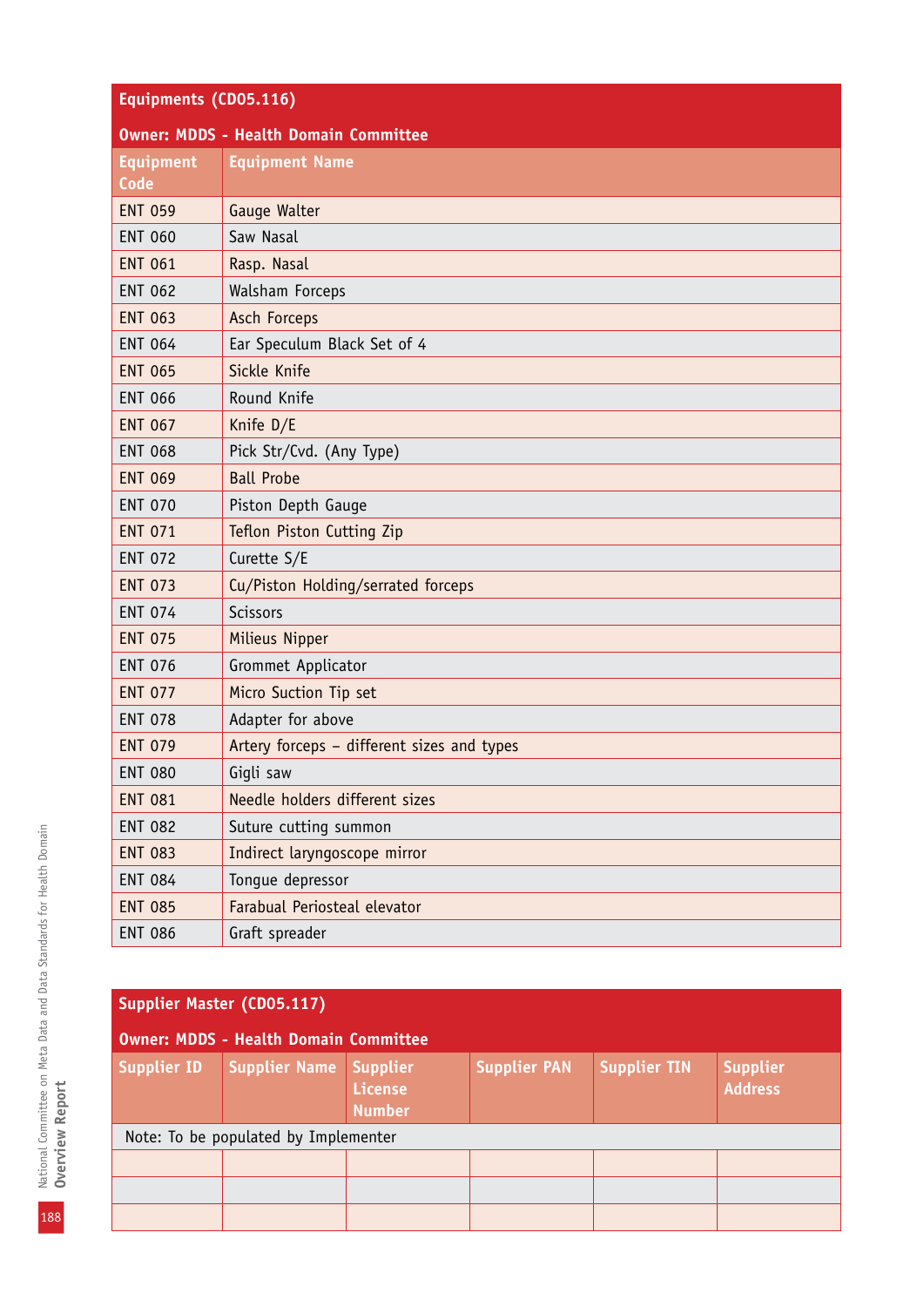## **Third Party Administrator (CD05.118)**

#### **Owner: IRDA**

| <b>TPA Code</b> | <b>TPA Name</b>                                            |  |
|-----------------|------------------------------------------------------------|--|
| 002             | United Healthcare Parekh TPA Pvt. Ltd.                     |  |
| 003             | Medi Assist India TPA Pvt. Ltd.                            |  |
| 005             | MD India Healthcare (TPA) Services (Pvt.) Ltd.             |  |
| 006             | Paramount Health Services (TPA) Pvt. Ltd.                  |  |
| 007             | E Meditek (TPA) Services Ltd.                              |  |
| 008             | Heritage Health TPA Pvt. Ltd.                              |  |
| 009             | Universal Medi-Aid Services Ltd.                           |  |
| 010             | Focus Healthservices TPA Pvt. Ltd.                         |  |
| 012             | Medicare TPA Services (I) Pvt. Ltd.                        |  |
| 013             | Family Health Plan (TPA) Ltd.                              |  |
| 015             | Raksha TPA Pvt. Ltd.                                       |  |
| 016             | TTK Healthcare TPA Private Limited                         |  |
| 017             | Anyuta Medinet Healthcare TPA in Healthcare Pvt. Ltd.      |  |
| 018             | East West Assist TPA Pvt. Ltd.                             |  |
| 019             | Med Save Health Care TPA Ltd.                              |  |
| 020             | Genins India TPA Ltd.                                      |  |
| 021             | Alankit Health Care TPA Limited                            |  |
| 022             | Health India TPA Services Private Limited                  |  |
| 023             | Good Healthplan Ltd.                                       |  |
| 024             | Vipul Med Corp TPA. Pvt. Ltd.                              |  |
| 025             | Park Mediclaim TPA Private Ltd.                            |  |
| 026             | Safeway TPA Services Pvt. Ltd                              |  |
| 027             | Anmol Medicare TPA Ltd.                                    |  |
| 028             | Dedicated Healthcare Services TPA (India) Private Limited, |  |
| 029             | Grand Healthcare Services TPA Private Limited              |  |
| 030             | Rothshield Healthcare (TPA) Services Limited               |  |
| 031             | Sri Gokulam Health Services TPA (P) Ltd                    |  |
| 032             | I Care Health Maangement & TPA Services Pvt. Ltd           |  |
| 033             | Spurthi Meditech TPA Solutions Pvt. Ltd.                   |  |
| 034             | Happy Insurance TPA Pvt. Ltd.                              |  |
| 035             | Ericson TPA Healthcare Pvt. Ltd.                           |  |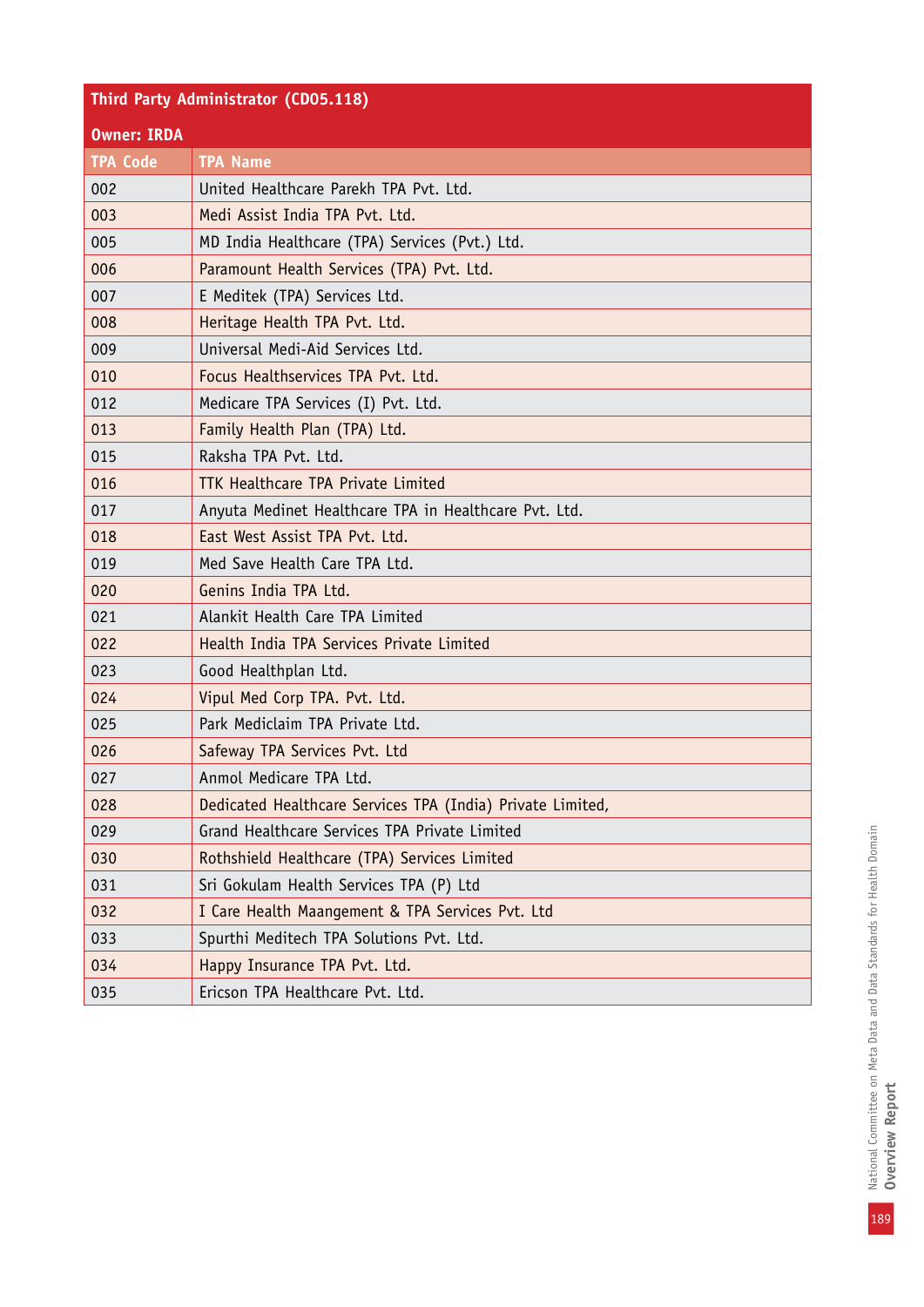| <b>Insurance Company (CD05.119)</b> |                                                                   |  |
|-------------------------------------|-------------------------------------------------------------------|--|
| <b>Owner: IRDA</b>                  |                                                                   |  |
| <b>Insurance</b>                    | <b>Insurance Company Name</b>                                     |  |
| Company                             |                                                                   |  |
| Code                                |                                                                   |  |
| 01                                  | Bajaj Allianz General Insurance Co. Ltd.                          |  |
| 02                                  | ICICI Lombard General Insurance Co. Ltd.                          |  |
| 03                                  | IFFCO Tokio General Insurance Co. Ltd.                            |  |
| 04                                  | National Insurance Co. Ltd.                                       |  |
| 05                                  | The New India Assurance Co. Ltd.                                  |  |
| 06                                  | The Oriental Insurance Co. Ltd.                                   |  |
| 07                                  | United India Insurance Co. Ltd.                                   |  |
| 08                                  | Reliance General Insurance Co. Ltd.                               |  |
| 09                                  | Royal Sundaram Alliance Insurance Co. Ltd                         |  |
| 10                                  | Tata AIG General Insurance Co. Ltd.                               |  |
| 11                                  | Cholamandalam MS General Insurance Co. Ltd.                       |  |
| 12                                  | HDFC ERGO General Insurance Co. Ltd.                              |  |
| 13                                  | Export Credit Guarantee Corporation of India Ltd.                 |  |
| 14                                  | Agriculture Insurance Co. of India Ltd.                           |  |
| 15                                  | Star Health and Allied Insurance Company Limited                  |  |
| 16                                  | Apollo Munich Health Insurance Company Limited                    |  |
| 17                                  | Universal Sompo General Insurance Co. Ltd.                        |  |
| 18                                  | Future Generali India Insurance Company Limited                   |  |
| 19                                  | Shriram General Insurance Company Limited                         |  |
| 20                                  | Bharti AXA General Insurance Company Limited                      |  |
| 21                                  | Raheja QBE General Insurance Company Limited                      |  |
| 22                                  | SBI General Insurance Company Limited                             |  |
| 23                                  | Max Bupa Health Insurance Company Ltd.2nd Floor, Salcon Rasvilas, |  |
| 24                                  | L&T General Insurance Company Limited                             |  |
| 25                                  | Religare Health Insurance Company Limited                         |  |
| 26                                  | Magma HDI General Insurance Company Limited                       |  |
| 27                                  | Liberty Videocon General Insurance Company Limited,               |  |
| 28                                  | Bajaj Allianz Life Insurance Company Limited                      |  |
| 29                                  | Birla Sun Life Insurance Co. Ltd                                  |  |
| 30                                  | HDFC Standard Life Insurance Co. Ltd                              |  |
| 31                                  | ICICI Prudential Life Insurance Co. Ltd                           |  |
| 32                                  | ING Vysya Life Insurance Company Ltd.                             |  |
| 33                                  | Life Insurance Corporation of India                               |  |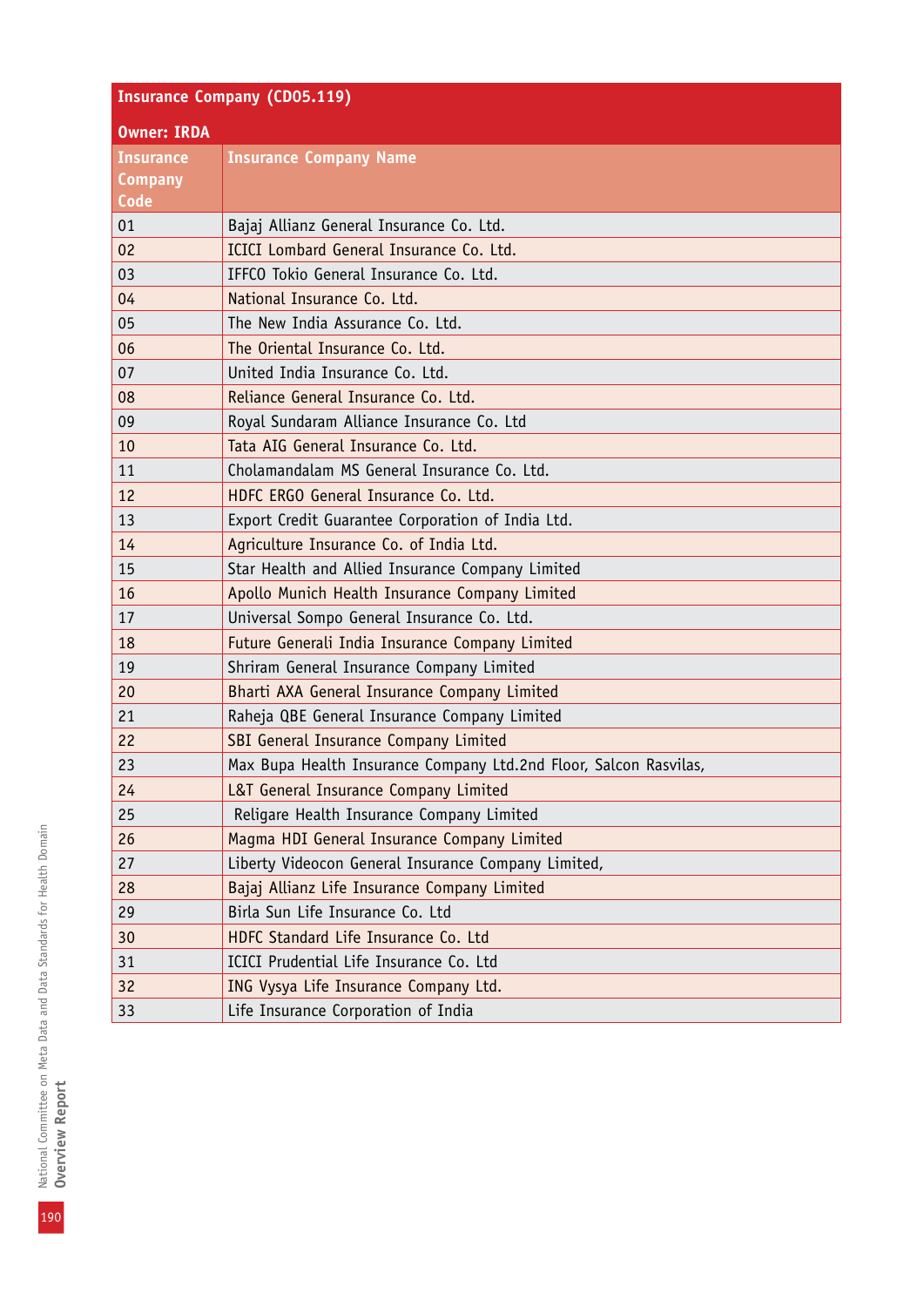| <b>Insurance Company (CD05.119)</b> |                                                                   |  |
|-------------------------------------|-------------------------------------------------------------------|--|
| <b>Owner: IRDA</b>                  |                                                                   |  |
| <b>Insurance</b>                    | <b>Insurance Company Name</b>                                     |  |
| <b>Company</b>                      |                                                                   |  |
| Code                                |                                                                   |  |
| 34                                  | Max Life Insurance Co. Ltd                                        |  |
| 35                                  | PNB Metlife India Insurance Co. Ltd.                              |  |
| 36                                  | Kotak Mahindra Old Mutual Life Insurance Limited                  |  |
| 37                                  | SBI Life Insurance Co. Ltd                                        |  |
| 38                                  | Tata AIA Life Insurance Company Limited                           |  |
| 39                                  | Reliance Life Insurance Company Limited.                          |  |
| 40                                  | Aviva Life Insurance Company India Limited                        |  |
| 41                                  | Sahara India Life Insurance Co, Ltd.                              |  |
| 42                                  | Shriram Life Insurance Co, Ltd.                                   |  |
| 43                                  | Bharti AXA Life Insurance Company Ltd.                            |  |
| 44                                  | Future Generali India Life Insurance Company Limited              |  |
| 45                                  | IDBI Federal Life Insurance Company Ltd                           |  |
| 46                                  | Canara HSBC Oriental Bank of Commerce Life Insurance Company Ltd. |  |
| 47                                  | AEGON Religare Life Insurance Company Limited.                    |  |
| 48                                  | DLF Pramerica Life Insurance Co. Ltd.                             |  |
| 49                                  | Star Union Dai-ichi Life Insurance Co.                            |  |
| 50                                  | IndiaFirst Life Insurance Company Limited                         |  |
| 51                                  | Edelweiss Tokio Life Insurance Co. Ltd.                           |  |

| Address Type (CD05.120)                      |                          |
|----------------------------------------------|--------------------------|
| <b>Owner: MDDS - Health Domain Committee</b> |                          |
| <b>Address</b><br><b>Type Code</b>           | <b>Address Type Name</b> |
| P                                            | <b>Permanent Address</b> |
|                                              | Current Address          |
| D                                            | Domicile Address         |
| T                                            | <b>Temporary Address</b> |
| $\mathsf{V}$                                 | Previous Address         |
| $\overline{0}$                               | Other Address            |
| U                                            | Address Unknown          |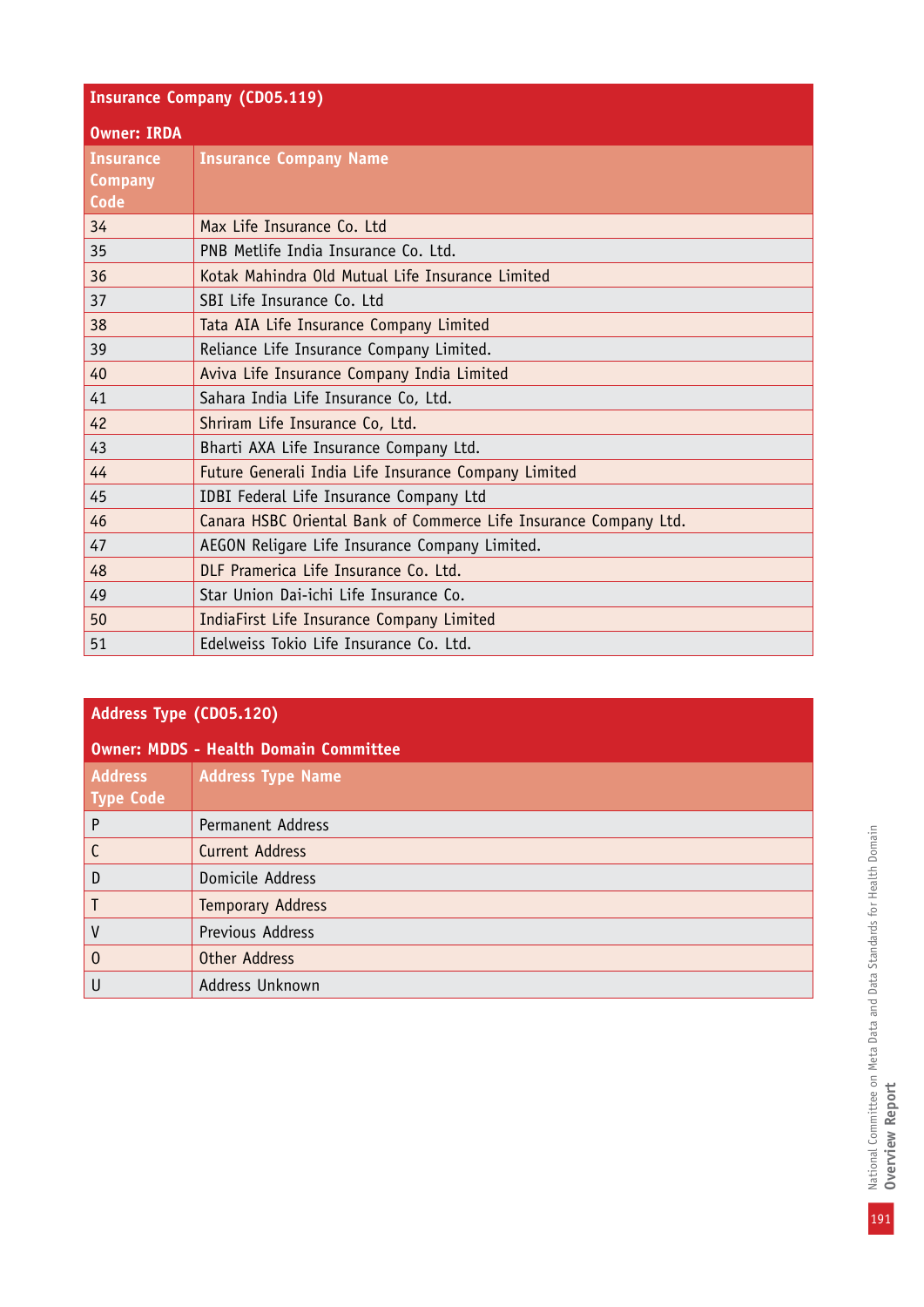| Order Status (CD05.121) |                                              |  |
|-------------------------|----------------------------------------------|--|
|                         | <b>Owner: MDDS - Health Domain Committee</b> |  |
| Code                    | Order Status   Order Status Name             |  |
| A                       | Some, but not all, Results available         |  |
| CA                      | Order was cancelled                          |  |
| <b>CM</b>               | Order is completed                           |  |
| DC                      | Order was discontinued                       |  |
| ER                      | Error, order not found                       |  |
| HD                      | Order is on hold                             |  |
| IP                      | In Process, Unspecified                      |  |
| <b>RP</b>               | Order has been replaced                      |  |
| <b>SC</b>               | In Process, Scehduled                        |  |

| Laboratory Master (CD05.122)<br><b>Owner: MDDS - Health Domain Committee</b> |                 |          |
|------------------------------------------------------------------------------|-----------------|----------|
| Lab ID                                                                       | <b>Lab Name</b> | Lab Type |
|                                                                              |                 |          |
| Note: To be populated by Implementer                                         |                 |          |
|                                                                              |                 |          |
|                                                                              |                 |          |
|                                                                              |                 |          |

| <b>Medication Status (CD05.123)</b>     |                                              |  |
|-----------------------------------------|----------------------------------------------|--|
|                                         | <b>Owner: MDDS - Health Domain Committee</b> |  |
| <b>Medication</b><br><b>Status Code</b> | <b>Medication Status Name</b>                |  |
| 01                                      | Active                                       |  |
| 02                                      | Inactive                                     |  |
| 03                                      | Discontinued                                 |  |
| 04                                      | Renewed                                      |  |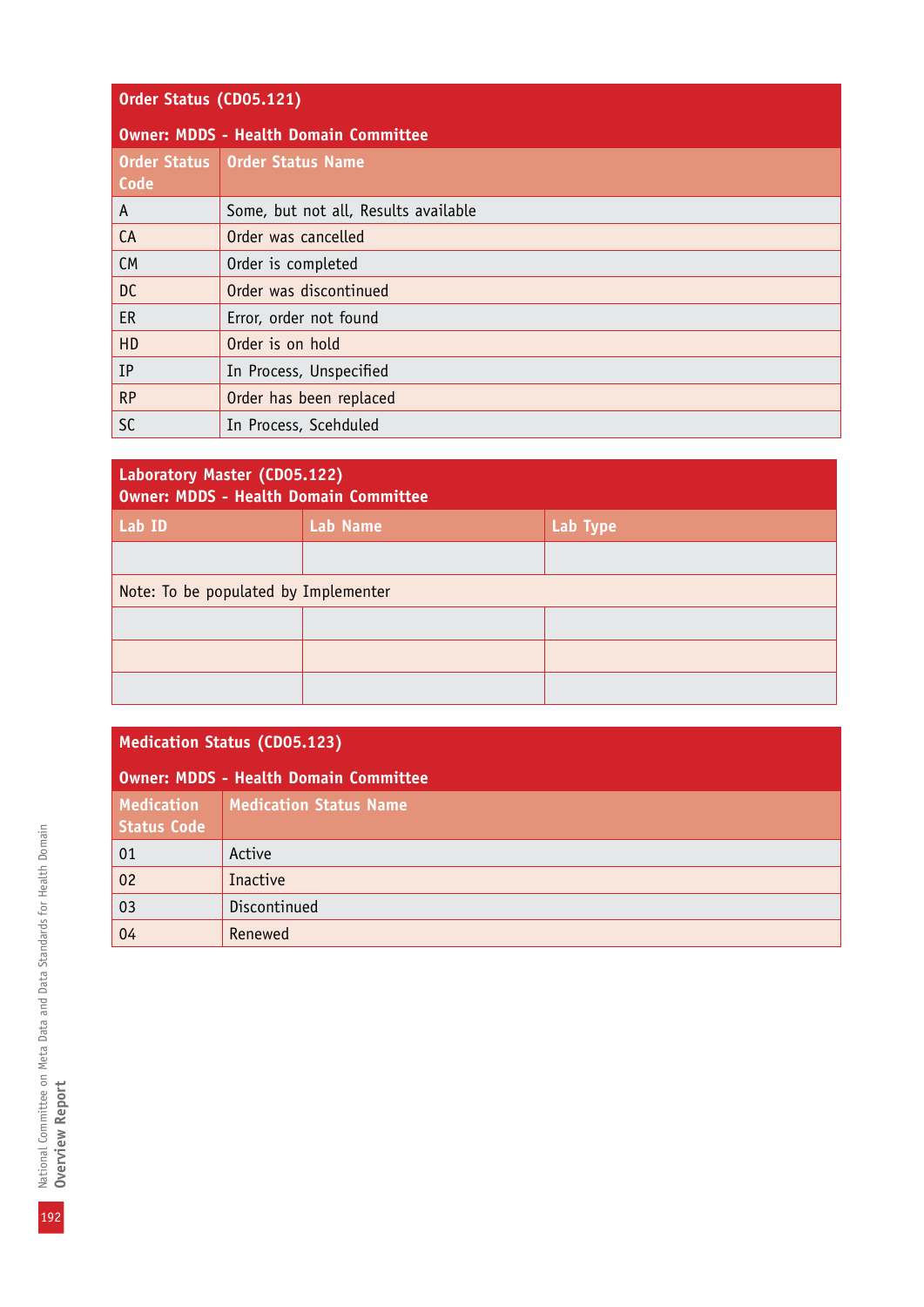| Verbal Autopsy (CD05.124)                      |                                                  |                                        |
|------------------------------------------------|--------------------------------------------------|----------------------------------------|
| <b>Owner: World Health Organization (WHO)</b>  |                                                  |                                        |
| <b>Verbal</b><br><b>Autopsy</b><br><b>Code</b> | <b>Verbal Autopsy Name</b>                       | ICD-10 code                            |
| VAs-01.01                                      | Sepsis                                           | A41                                    |
| VAs-01.02                                      | Acute respiratory infection, including pneumonia | J22 or J18                             |
| VAs-01.03                                      | HIV/AIDS related death                           | <b>B24</b>                             |
| VAs-01.04                                      | Diarrheal diseases                               | A09                                    |
| VAs-01.05                                      | Malaria                                          | <b>B54</b>                             |
| VAs-01.06                                      | <b>Measles</b>                                   | <b>B05</b>                             |
| VAs-01.07                                      | Meningitis and encephalitis                      | G03 or G04                             |
| VAs-01.08                                      | Tetanus (Excludes: Neonatal tetanus VAs-10.05)   | A35 (obstetrical A34)                  |
| VAs-01.09                                      | Pulmonary tuberculosis                           | A16                                    |
| VAs-01.10                                      | Pertussis                                        | A37                                    |
| VAs-01.11                                      | Hemorrhagic fever                                | A99                                    |
| VAs-01.99                                      | Other and unspecified infectious disease         | <b>B99</b>                             |
| VAs-02.01                                      | Oral neoplasms                                   | C <sub>06</sub>                        |
| VAs-02.02                                      | Digestive neoplasms                              | C <sub>26</sub>                        |
| VAs-02.03                                      | Respiratory neoplasms                            | C39                                    |
| VAs-02.04                                      | Breast neoplasms                                 | C50                                    |
| VAs-02.05                                      | Female reproductive neoplasms                    | C <sub>57</sub>                        |
| VAs-02.06                                      | Male reproductive neoplasms                      | C63                                    |
| VAs-02.99                                      | Other and unspecified neoplasms                  | C80                                    |
| VAs-03.01                                      | Severe anaemia                                   | D64                                    |
| VAs-03.02                                      | Severe malnutrition                              | E46                                    |
| VAs-03.03                                      | Diabetes mellitus                                | E14                                    |
| VAs-04.01                                      | Acute cardiac disease                            | I24 (acute ischemic)                   |
| VAs-04.02                                      | <b>Stroke</b>                                    | I64                                    |
| VAs-04.03                                      | Sickle cell with crisis                          | D <sub>57</sub>                        |
| VAs-04.99                                      | Other and unspecified cardiac disease            | I99                                    |
| VAs-05.01                                      | Chronic obstructive pulmonary disease (COPD)     | J44                                    |
| VAs-05.02                                      | Asthma                                           | J45 (J46)                              |
| VAs-06.01                                      | Acute abdomen                                    | R <sub>10</sub>                        |
| VAs-06.02                                      | Liver cirrhosis                                  | K74                                    |
| VAs-07.01                                      | Renal failure                                    | N19                                    |
| VAs-08.01                                      | Epilepsy                                         | G40                                    |
| VAs-09.01                                      | Ectopic pregnancy                                | 000                                    |
| VAs-09.02                                      | Abortion-related death                           | 006                                    |
| VAs-09.03                                      | Pregnancy-induced hypertension                   | 013 (or 015 for<br>eclampsia)          |
| VAs-09.04                                      | Obstetric hemorrhage                             | 046 (ante partum)<br>072 (post-partum) |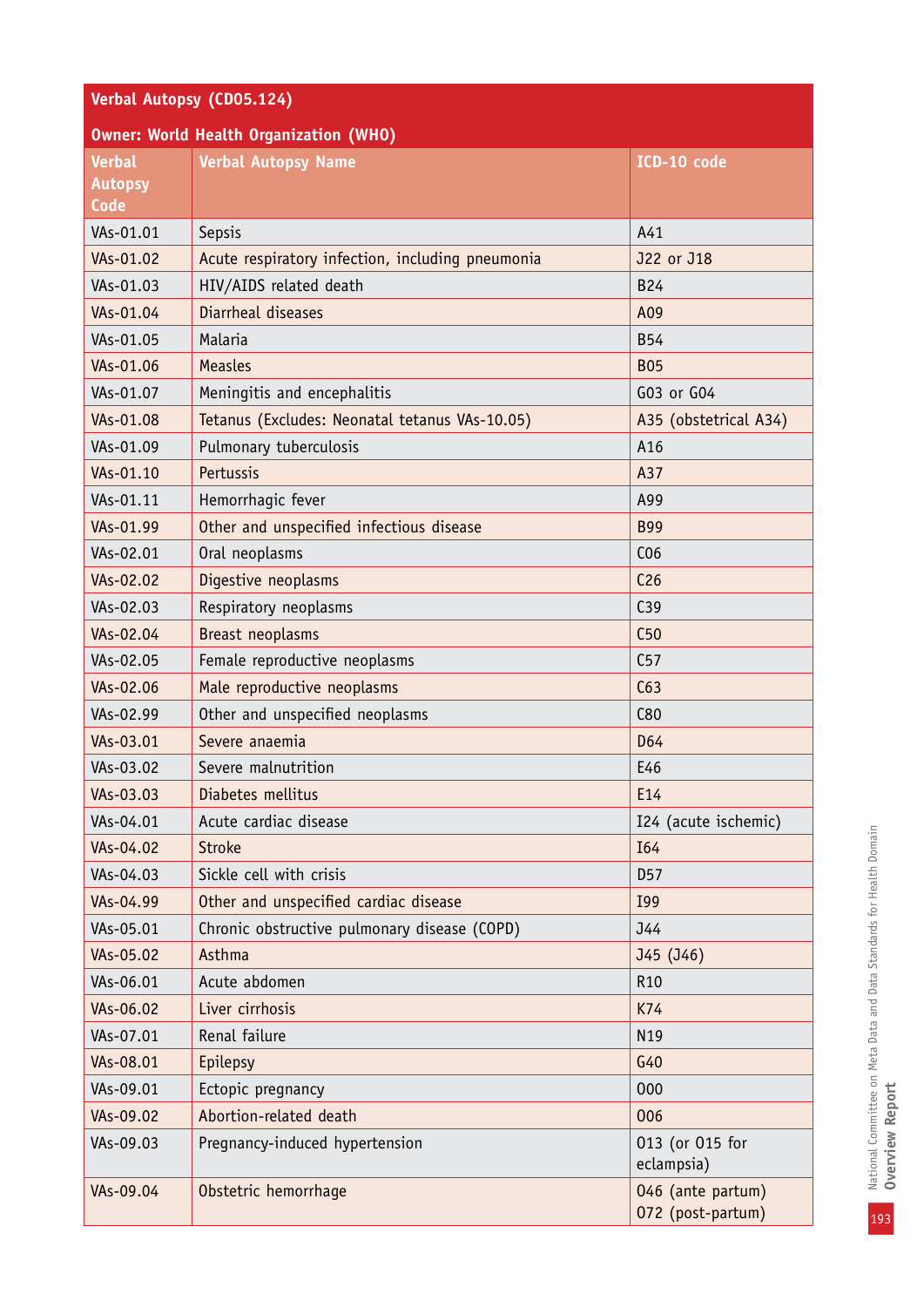| Verbal Autopsy (CD05.124)                     |                                                        |                                          |
|-----------------------------------------------|--------------------------------------------------------|------------------------------------------|
| <b>Owner: World Health Organization (WHO)</b> |                                                        |                                          |
| <b>Verbal</b>                                 | <b>Verbal Autopsy Name</b>                             | ICD-10 code                              |
| <b>Autopsy</b>                                |                                                        |                                          |
| Code                                          |                                                        |                                          |
| VAs-09.05                                     | Obstructed labor                                       | 066                                      |
| VAs-09.06                                     | Pregnancy-related sepsis                               | 075.3 (ante partum)<br>085 (post-partum) |
| VAs-09.07                                     | Anaemia of pregnancy                                   | 099                                      |
| VAs-09.08                                     | Ruptured uterus                                        | 071                                      |
| VAs-09.99                                     | Other and unspecified maternal cause                   | 005                                      |
| VAs-10.01                                     | Prematurity                                            | <b>P07</b>                               |
| VAs-10.02                                     | Birth asphyxia                                         | P21                                      |
| VAs-10.03                                     | Neonatal pneumonia                                     | P23                                      |
| VAs-10.04                                     | Neonatal sepsis                                        | P63                                      |
| VAs-10.05                                     | Neonatal tetanus                                       | A33                                      |
| VAs-10.06                                     | Congenital malformation                                | Q89                                      |
| VAs-10.99                                     | Other and unspecified perinatal cause of death         | P96                                      |
| VAs-11.01                                     | Fresh stillbirth                                       | P95                                      |
| VAs-11.02                                     | Macerated stillbirth                                   | P95                                      |
| VAs-12.01                                     | Road traffic accident                                  | <b>V89</b>                               |
| VAs-12.02                                     | Other transport accident                               | <b>V99</b>                               |
| VAs-12.03                                     | Accidental fall                                        | W19                                      |
| VAs-12.04                                     | Accidental drowning and submersion                     | W74                                      |
| VAs-12.05                                     | Accidental exposure to smoke, fire and flames          | X09                                      |
| VAs-12.06                                     | Contact with venomous animals and plants               | X29                                      |
| VAs-12.07                                     | Accidental poisoning and exposure to noxious substance | X49                                      |
| VAs-12.08                                     | Intentional self-harm                                  | X84                                      |
| VAs-12.09                                     | Assault                                                | Y09                                      |
| VAs-12.10                                     | Exposure to force of nature                            | X39                                      |
| VAs-12.99                                     | Other and unspecified external cause of death          | X59                                      |
| <b>VAs-99</b>                                 | Cause of death unknown                                 | R99                                      |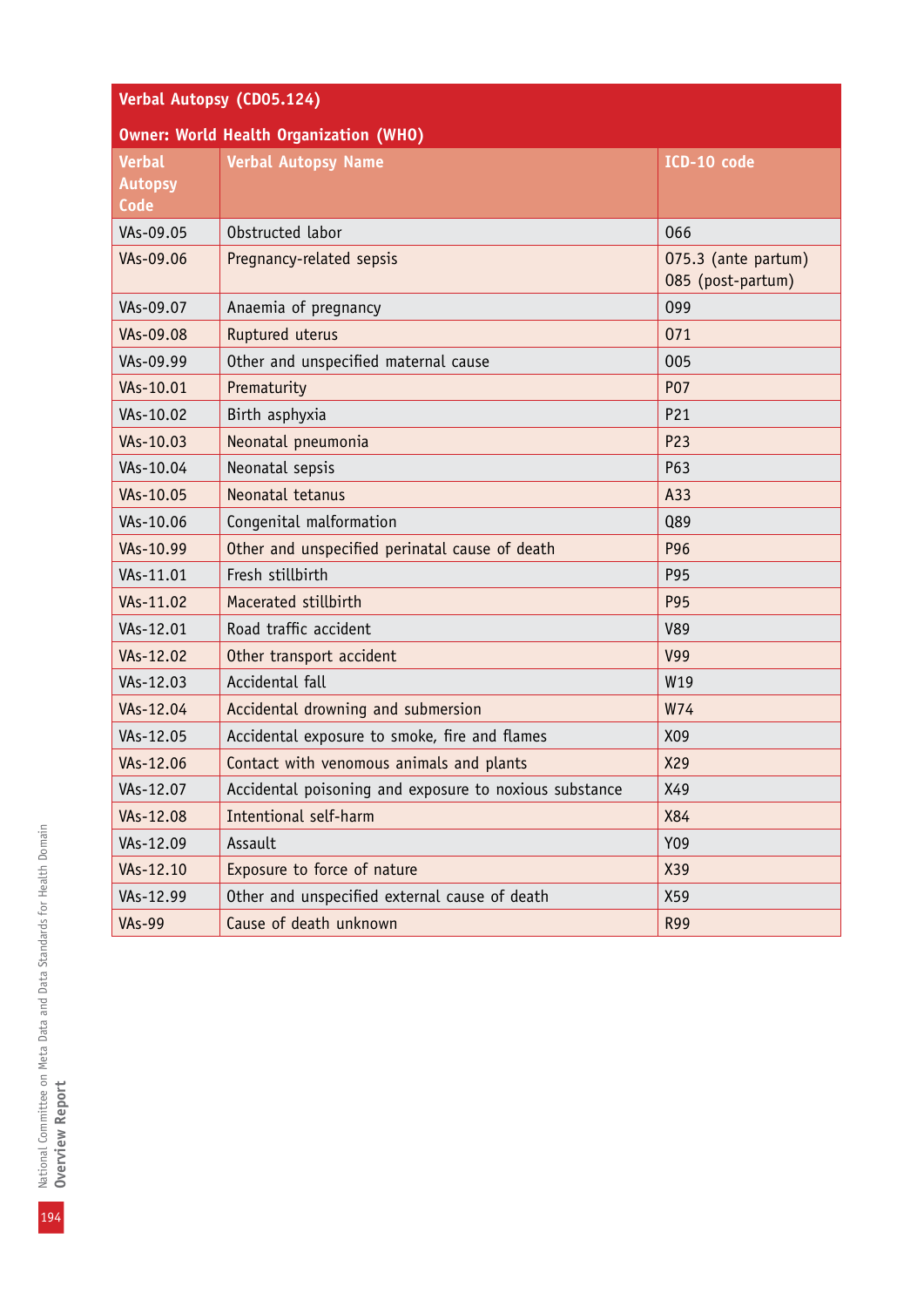| Line of Treatment (CD05.125)        |                                              |
|-------------------------------------|----------------------------------------------|
|                                     | <b>Owner: MDDS - Health Domain Committee</b> |
| Line of<br><b>Treatment</b><br>Code | <b>Line of Treatment Name</b>                |
| 01                                  | Medical Management                           |
| 02                                  | Surgical Management                          |
| 03                                  | <b>Intensive Care</b>                        |
| 04                                  | Non-allopathic Treatment                     |
| 05                                  | First Aid                                    |
| 06                                  | Resuscitation                                |
| 07                                  | <b>Others</b>                                |

|                                           | Floor (CD05.126)                             |  |
|-------------------------------------------|----------------------------------------------|--|
|                                           | <b>Owner: MDDS - Health Domain Committee</b> |  |
| <b>Floor</b><br>Code                      | <b>Floor Name</b>                            |  |
| Note: Need to be populated by Implementer |                                              |  |
|                                           |                                              |  |
|                                           |                                              |  |
|                                           |                                              |  |

| <b>Outreach Service Purpose (CD05.127)</b>    |                                      |  |
|-----------------------------------------------|--------------------------------------|--|
| <b>Owner: MDDS - Health Domain Committee</b>  |                                      |  |
| Outreach<br>Service<br><b>Purpose</b><br>Code | <b>Outreach Service Purpose Name</b> |  |
| 01                                            | Follow-up care                       |  |
| 02                                            | <b>Health Education</b>              |  |
| 03                                            | Immunization                         |  |
| 04                                            | Medication Administration            |  |
| 05                                            | Lab Sample Collection                |  |
| 06                                            | Counseling                           |  |
| 07                                            | Delivery                             |  |
| 08                                            | New Born Care                        |  |
| 09                                            | Routine Visit                        |  |

| <b>Outreach Service Purpose (CD05.127)</b>                  |                                              |  |
|-------------------------------------------------------------|----------------------------------------------|--|
|                                                             | <b>Owner: MDDS - Health Domain Committee</b> |  |
| <b>Outreach</b><br><b>Service</b><br><b>Purpose</b><br>Code | <b>Outreach Service Purpose Name</b>         |  |
| 10                                                          | <b>Nutritional Support</b>                   |  |
| 11                                                          | Maternity Care                               |  |
| 12                                                          | Screening                                    |  |
| 13                                                          | Growth Measurement                           |  |
| 14                                                          | Pain Management                              |  |
| 15                                                          | Surgery                                      |  |
| 16                                                          | First Aid                                    |  |
| 17                                                          | Rehabilitation                               |  |
| 18                                                          | <b>Others</b>                                |  |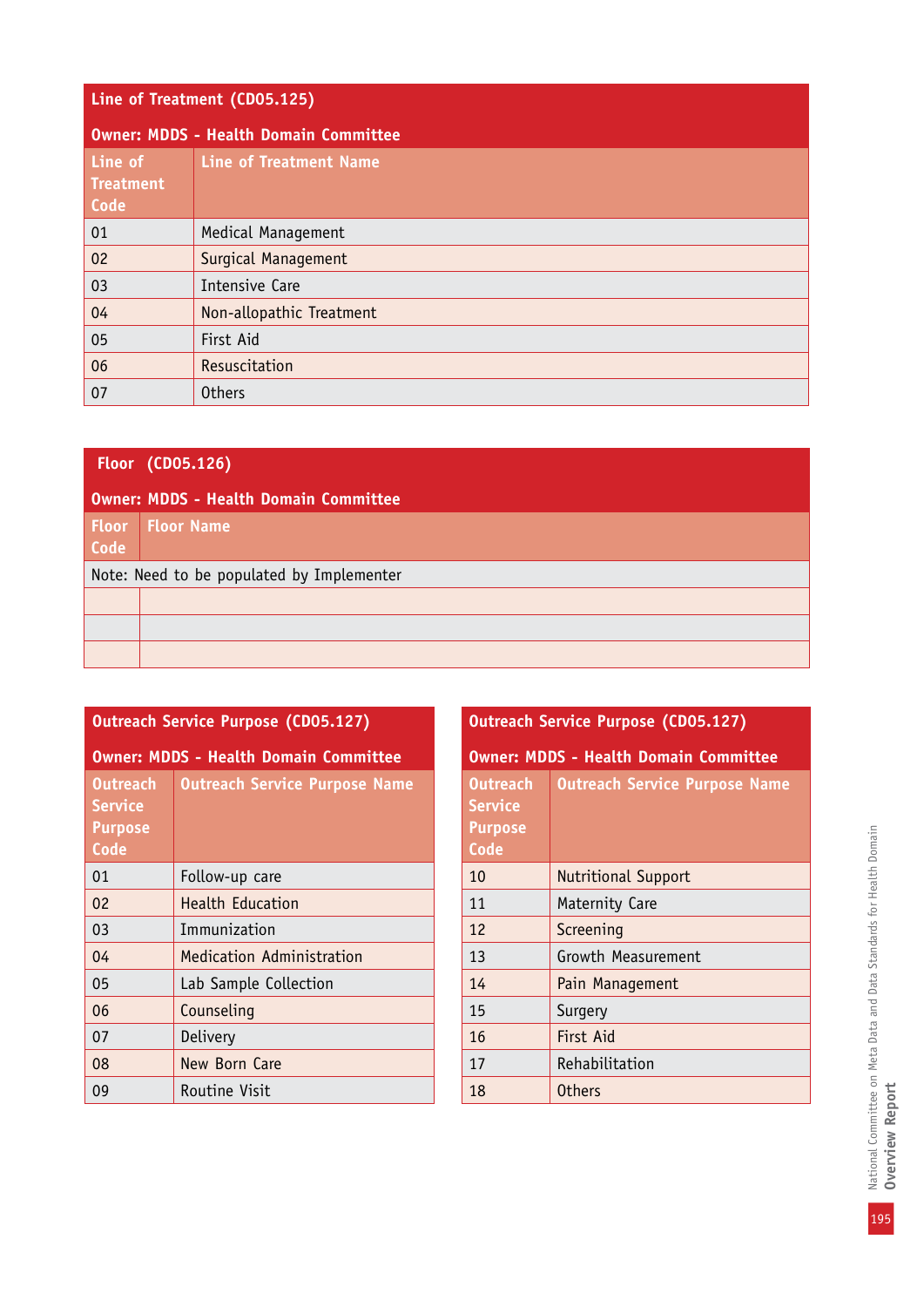| <b>Employment Status (CD05.128)</b>     |                                              |  |
|-----------------------------------------|----------------------------------------------|--|
|                                         | <b>Owner: MDDS - Health Domain Committee</b> |  |
| <b>Employment</b><br><b>Status Code</b> | <b>Employment Status Name</b>                |  |
| 01                                      | <b>Under Probation</b>                       |  |
| 02                                      | Confirmed                                    |  |
| 03                                      | Terminated                                   |  |
| 04                                      | Resigned                                     |  |
| 05                                      | Retired                                      |  |
| 06                                      | <b>Voluntary Retirement</b>                  |  |
| 07                                      | <b>Under Training</b>                        |  |
| 08                                      | Apprentice                                   |  |
| 09                                      | Internship                                   |  |
| 10                                      | Attached                                     |  |
| 11                                      | On Deputation                                |  |
| 12                                      | <b>Transferred</b>                           |  |
| 13                                      | Suspended                                    |  |
| 14                                      | <b>Other</b>                                 |  |

| Medical Reasons for Unscheduled Trip (CD05.129)                                  |                                                    |  |
|----------------------------------------------------------------------------------|----------------------------------------------------|--|
| <b>Owner: MDDS - Health Domain Committee</b>                                     |                                                    |  |
| <b>Medication</b><br><b>Reason for</b><br><b>Unscheduled</b><br><b>Trip Code</b> | <b>Medication Reason for Unscheduled Trip Name</b> |  |
| 01                                                                               | Abdominal pain / problems                          |  |
| 02                                                                               | Accident, possible injury                          |  |
| 03                                                                               | Acute infectious process                           |  |
| 04                                                                               | Acute metabolic disorder                           |  |
| 05                                                                               | Acute respiratory distress                         |  |
| 06                                                                               | Acute surgical emergency non-trauma                |  |
| 07                                                                               | Airway obstruction                                 |  |
| 08                                                                               | Allergic reaction                                  |  |
| 09                                                                               | Altered level of consciousness                     |  |
| 10                                                                               | Bed bound                                          |  |
| 11                                                                               | Behavioral / psychiatric disorder                  |  |
| 12                                                                               | <b>Burns</b>                                       |  |
| 13                                                                               | Cardiac arrest                                     |  |
| 14                                                                               | Cardiac incident                                   |  |
| 15                                                                               | Cardiac rhythm disturbance                         |  |
| 16                                                                               | Chest pain / discomfort                            |  |
| 17                                                                               | Diabetic symptoms (hypoglycemia)                   |  |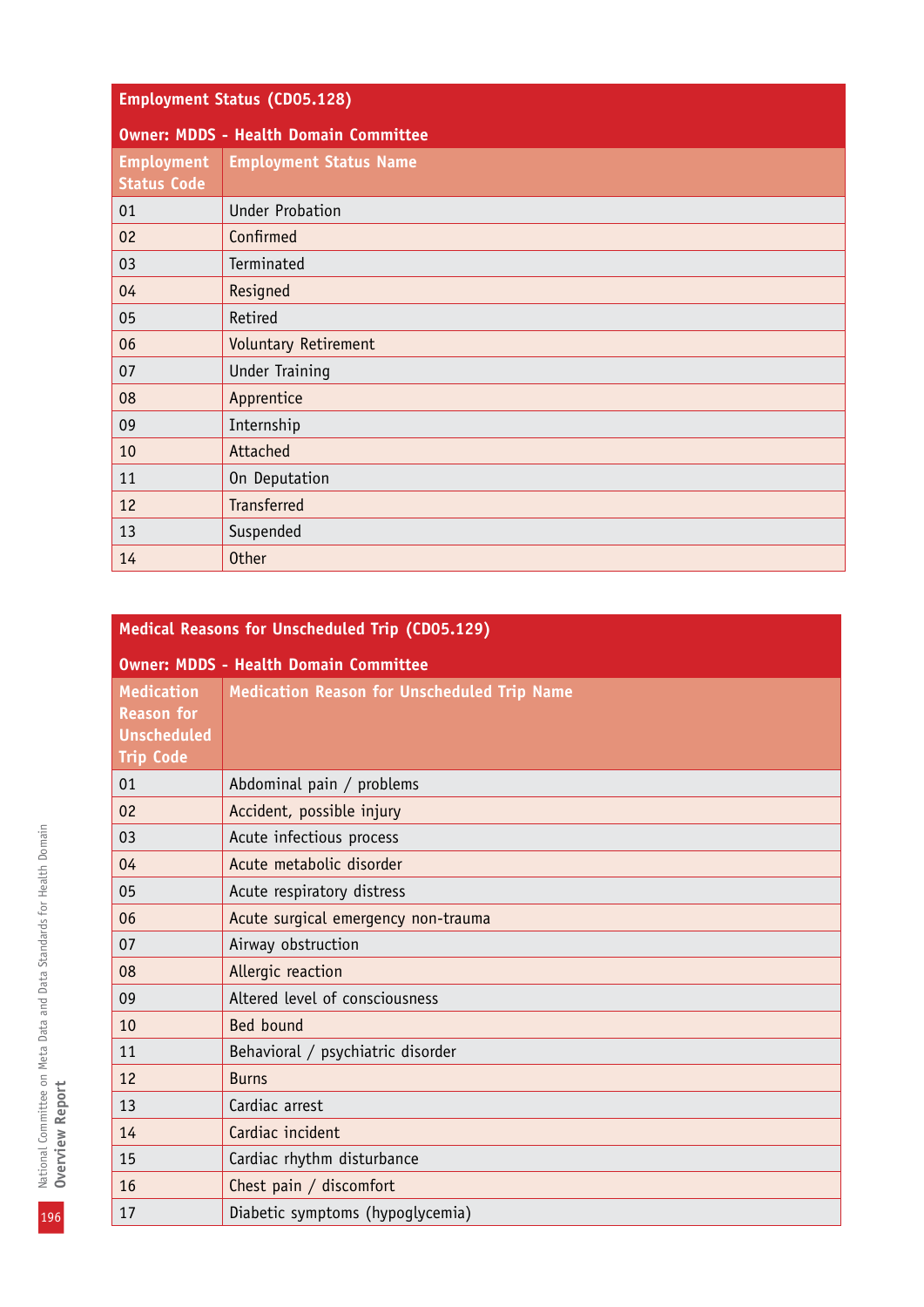| Medical Reasons for Unscheduled Trip (CD05.129)                                  |                                                                                               |  |  |
|----------------------------------------------------------------------------------|-----------------------------------------------------------------------------------------------|--|--|
| <b>Owner: MDDS - Health Domain Committee</b>                                     |                                                                                               |  |  |
| <b>Medication</b><br><b>Reason for</b><br><b>Unscheduled</b><br><b>Trip Code</b> | <b>Medication Reason for Unscheduled Trip Name</b>                                            |  |  |
| 18                                                                               | Disorder of endocrine system                                                                  |  |  |
| 19                                                                               | D <sub>O</sub> A                                                                              |  |  |
| 20                                                                               | Electrocution                                                                                 |  |  |
| 21                                                                               | Hemodynamic instability                                                                       |  |  |
| 22                                                                               | Hyperthermia                                                                                  |  |  |
| 23                                                                               | Hypothermia                                                                                   |  |  |
| 24                                                                               | Hypovolemia / shock                                                                           |  |  |
| 25                                                                               | Inhalation injury (toxic gas)                                                                 |  |  |
| 26                                                                               | Neurological/neurovascular                                                                    |  |  |
| 27                                                                               | Obvious death                                                                                 |  |  |
| 28                                                                               | Organ procurement                                                                             |  |  |
| 29                                                                               | Overdose                                                                                      |  |  |
| 30                                                                               | Poisoning                                                                                     |  |  |
| 31                                                                               | Poisoning / drug ingestion                                                                    |  |  |
| 32                                                                               | Pregnancy / OB delivery                                                                       |  |  |
| 33                                                                               | Respiratory arrest                                                                            |  |  |
| 34                                                                               | Respiratory distress                                                                          |  |  |
| 35                                                                               | Response to call/non-transport - deceased patient                                             |  |  |
| 36                                                                               | Response to call/non-transport - patient refuses                                              |  |  |
| 37                                                                               | Response to call/non-transport - transport not needed                                         |  |  |
| 38                                                                               | Rotary aircraft used instead of fixed wing because faster response time needed                |  |  |
| 39                                                                               | Rotary aircraft used instead of fixed wing because fixed wing craft not available             |  |  |
| 40                                                                               | Rotary aircraft used instead of fixed wing because no landing strip available                 |  |  |
| 41                                                                               | Rotary aircraft used instead of fixed wing because pilot not available for rotary<br>aircraft |  |  |
| 42                                                                               | Restraining psychiatric patient                                                               |  |  |
| 43                                                                               | Seizure                                                                                       |  |  |
| 44                                                                               | Severe hemorrhage                                                                             |  |  |
| 45                                                                               | Sexual assault / rape                                                                         |  |  |
| 46                                                                               | <b>Shock</b>                                                                                  |  |  |
| 47                                                                               | Smoke inhalation                                                                              |  |  |
| 48                                                                               | Spinal injury                                                                                 |  |  |
| 49                                                                               | Stings                                                                                        |  |  |
| 50                                                                               | Stroke / CVA                                                                                  |  |  |
| 51                                                                               | Syncope / fainting                                                                            |  |  |
| 52                                                                               | Trauma other than vehicle                                                                     |  |  |
| 53                                                                               | Traumatic injury                                                                              |  |  |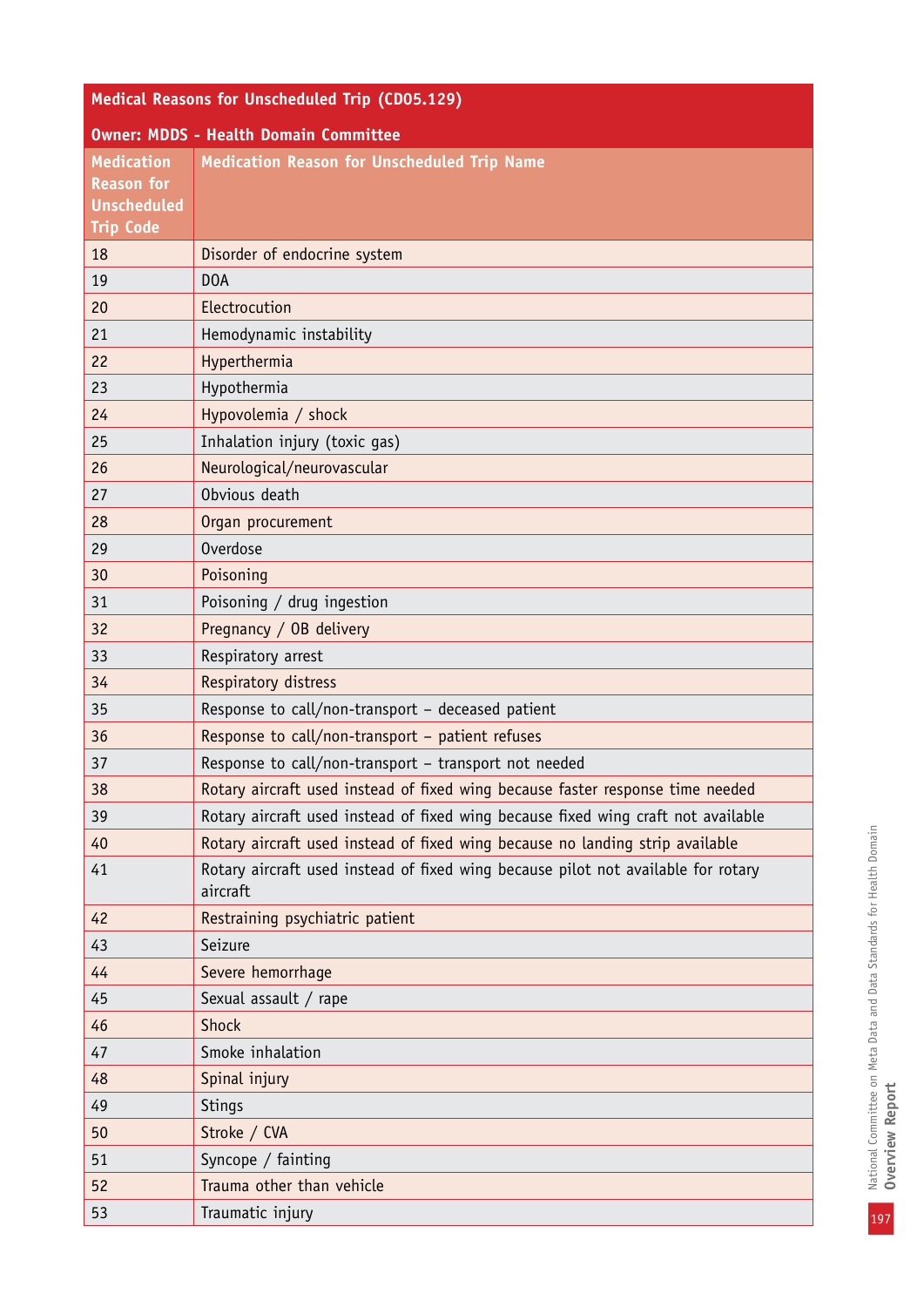| Medical Reasons for Unscheduled Trip (CD05.129) |  |  |
|-------------------------------------------------|--|--|
|                                                 |  |  |

| <b>Owner: MDDS - Health Domain Committee</b>                              |                                                    |  |
|---------------------------------------------------------------------------|----------------------------------------------------|--|
| Medication<br><b>Reason for</b><br><b>Unscheduled</b><br><b>Trip Code</b> | <b>Medication Reason for Unscheduled Trip Name</b> |  |
| 54                                                                        | Unconsciousness                                    |  |
| 55                                                                        | Vaginal hemorrhage                                 |  |
| 56                                                                        | Vehicle Accident                                   |  |
| 57                                                                        | Venomous Bites                                     |  |
| 58                                                                        | Non-Emergency                                      |  |

| Medication Reasons for Scheduled Trip (CD05.130) |                                                       |  |
|--------------------------------------------------|-------------------------------------------------------|--|
| <b>Owner: MDDS - Health Domain Committee</b>     |                                                       |  |
| <b>Medication</b>                                | <b>Medication Reason for Scheduled Trip Name</b>      |  |
| <b>Reason for</b>                                |                                                       |  |
| <b>Scheduled</b><br><b>Trip Code</b>             |                                                       |  |
| 01                                               | <b>Arterial Blood Gases</b>                           |  |
| 02                                               | <b>Blood Transfusions</b>                             |  |
| 03                                               | <b>Bone Scans</b>                                     |  |
| 04                                               | Cardiac Catheterization                               |  |
| 05                                               | Cardiac Stress Testing                                |  |
| 06                                               |                                                       |  |
| 07                                               | Cast Application<br>Cast Removal                      |  |
| 08                                               | <b>CAT Scans</b>                                      |  |
| 09                                               |                                                       |  |
|                                                  | Cataract Surgery                                      |  |
| 10                                               | Chemotherapy                                          |  |
| 11                                               | Detoxification                                        |  |
| 12                                               | Diagnostic Mammography                                |  |
| 13                                               | EEG                                                   |  |
| 14                                               | EKG/ECG                                               |  |
| 15                                               | Electroconvulsive Therapy (ECT)                       |  |
| 16                                               | Endoscopy                                             |  |
| 17                                               | Evaluation and Management                             |  |
| 18                                               | <b>MRI Scans</b>                                      |  |
| 19                                               | Nerve Blocks                                          |  |
| 20                                               | No one available to receive the patient               |  |
| 21                                               | <b>Nuclear Medicine Tests</b>                         |  |
| 22                                               | Occupational Therapy                                  |  |
| 23                                               | Other Ambulatory Surgery: Biopsy                      |  |
| 24                                               | Other Ambulatory Surgery: Debridement Decubitis Ulcer |  |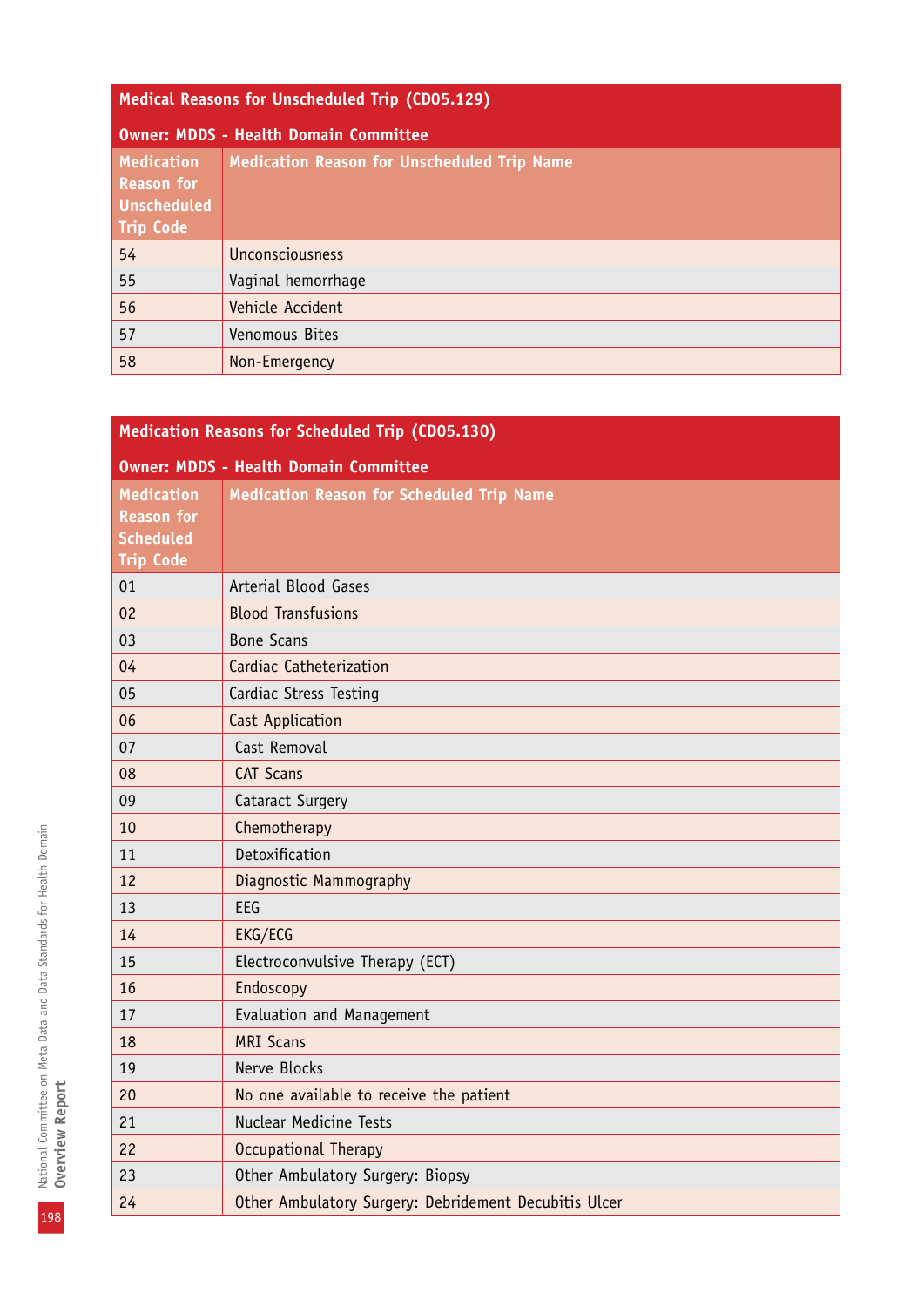| Medication Reasons for Scheduled Trip (CD05.130)                               |                                                                                               |  |  |
|--------------------------------------------------------------------------------|-----------------------------------------------------------------------------------------------|--|--|
| <b>Owner: MDDS - Health Domain Committee</b>                                   |                                                                                               |  |  |
| <b>Medication</b><br><b>Reason for</b><br><b>Scheduled</b><br><b>Trip Code</b> | <b>Medication Reason for Scheduled Trip Name</b>                                              |  |  |
| 25                                                                             | Other Ambulatory Surgery: Lithotripsy                                                         |  |  |
| 26                                                                             | Other Ambulatory Surgery: Shunt declotting                                                    |  |  |
| 27                                                                             | Other Ambulatory Surgery: Vascular Shunt Maintenance                                          |  |  |
| 28                                                                             | Other Ambulatory Surgery: Ventricular Shunt Maintenance                                       |  |  |
| 29                                                                             | Other Hyperbaric Therapy                                                                      |  |  |
| 30                                                                             | Other Intravenous Therapy: Antibiotic                                                         |  |  |
| 31                                                                             | Other Intravenous Therapy: Hydration                                                          |  |  |
| 32                                                                             | Other Laboratory Testing (Specify Type of Lab Test)                                           |  |  |
| 33                                                                             | Other Psychiatric/Psychological Services (Specify Type of Service)                            |  |  |
| 34                                                                             | <b>PET Scans</b>                                                                              |  |  |
| 35                                                                             | Physical Therapy                                                                              |  |  |
| 36                                                                             | Pre-Surgical Testing                                                                          |  |  |
| 37                                                                             | <b>Pulmonary Function Testing</b>                                                             |  |  |
| 38                                                                             | Radiation Oncology and/or Radiotherapy                                                        |  |  |
| 39                                                                             | Rehabilitation                                                                                |  |  |
| 40                                                                             | Renal Dialysis                                                                                |  |  |
| 41                                                                             | Respiratory Therapy                                                                           |  |  |
| 42                                                                             | Response to call/non-transport - deceased patient                                             |  |  |
| 43                                                                             | Response to call/non-transport - patient refuses                                              |  |  |
| 44                                                                             | Rotary aircraft used instead of fixed wing because faster response time needed                |  |  |
| 45                                                                             | Rotary aircraft used instead of fixed wing because fixed wing craft not available             |  |  |
| 46                                                                             | Rotary aircraft used instead of fixed wing because no landing strip available                 |  |  |
| 47                                                                             | Rotary aircraft used instead of fixed wing because pilot not available for rotary<br>aircraft |  |  |
| 48                                                                             | Speech-Language Pathology                                                                     |  |  |
| 49                                                                             | Trach Tube/GI Tube Insertion/Placement                                                        |  |  |
| 50                                                                             | <b>Ultrasounds</b>                                                                            |  |  |
| 51                                                                             | Whole Body Hyperbaric Therapy                                                                 |  |  |
| 52                                                                             | X-Rays                                                                                        |  |  |
| 53                                                                             | Non-Emergency Medical Condition                                                               |  |  |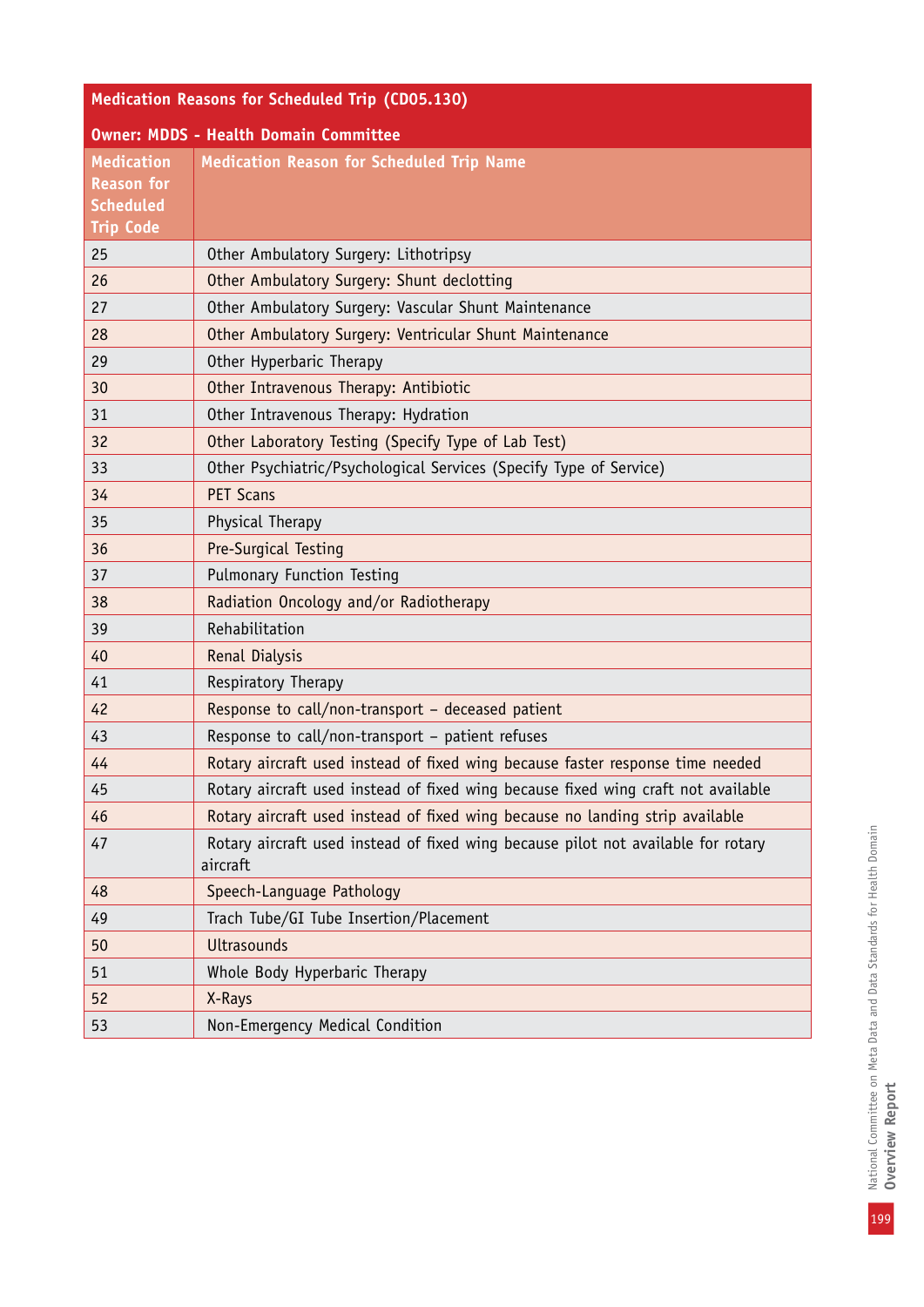|  | Ambulance Type (CD05.131) |  |
|--|---------------------------|--|
|  |                           |  |

| <b>Owner: MDDS - Health Domain Committee</b> |                                          |  |
|----------------------------------------------|------------------------------------------|--|
| <b>Ambulance</b>                             | <b>Ambulance Type Name</b>               |  |
| Type Code                                    |                                          |  |
| 01                                           | Two-wheeler Patient Transport System     |  |
| 02                                           | Four Wheeler Patient Transport System    |  |
| 03                                           | Four wheeler Basic Life Support System   |  |
| 04                                           | Four Wheeler Advance Life Support System |  |
| 05                                           | Boat Ambulance- BLS                      |  |
| 06                                           | Boat Ambulance- ALS                      |  |
| 07                                           | Air Ambulance- BLS                       |  |
| 08                                           | Air Ambulance-ALS                        |  |
| 09                                           | Train Ambulance                          |  |
| 10                                           | <b>Others</b>                            |  |

| <b>Triage Prioritization (CD05.132)</b>      |                                                                                                            |  |
|----------------------------------------------|------------------------------------------------------------------------------------------------------------|--|
| <b>Owner: MDDS - Health Domain Committee</b> |                                                                                                            |  |
| <b>Triage</b><br>Prioritization<br>Code      | <b>Triage Prioritization Name</b>                                                                          |  |
| 01                                           | PI (Red) Requires immediate Life Saving Measures                                                           |  |
| 02                                           | PII(Yellow) Do not require life saving measures but require treatment for injuries or<br>medical ailments. |  |
| 03                                           | PIII (Green) Require observation & Follow-up.                                                              |  |
| 04                                           | PIV(Black) Deceased                                                                                        |  |

| <b>Owner: MDDS - Health Domain Committee</b> |                               |  |
|----------------------------------------------|-------------------------------|--|
| <b>Employee</b><br>Pay Band<br>Code          | <b>Employee Pay Band Name</b> |  |
| 01                                           | Pay Band I                    |  |
| 02                                           | Pay Band II                   |  |
| 03                                           | Pay Band III                  |  |
| 04                                           | Pay Band IV                   |  |
| 05                                           | Pay Band -1S                  |  |
| 06                                           | <b>Others</b>                 |  |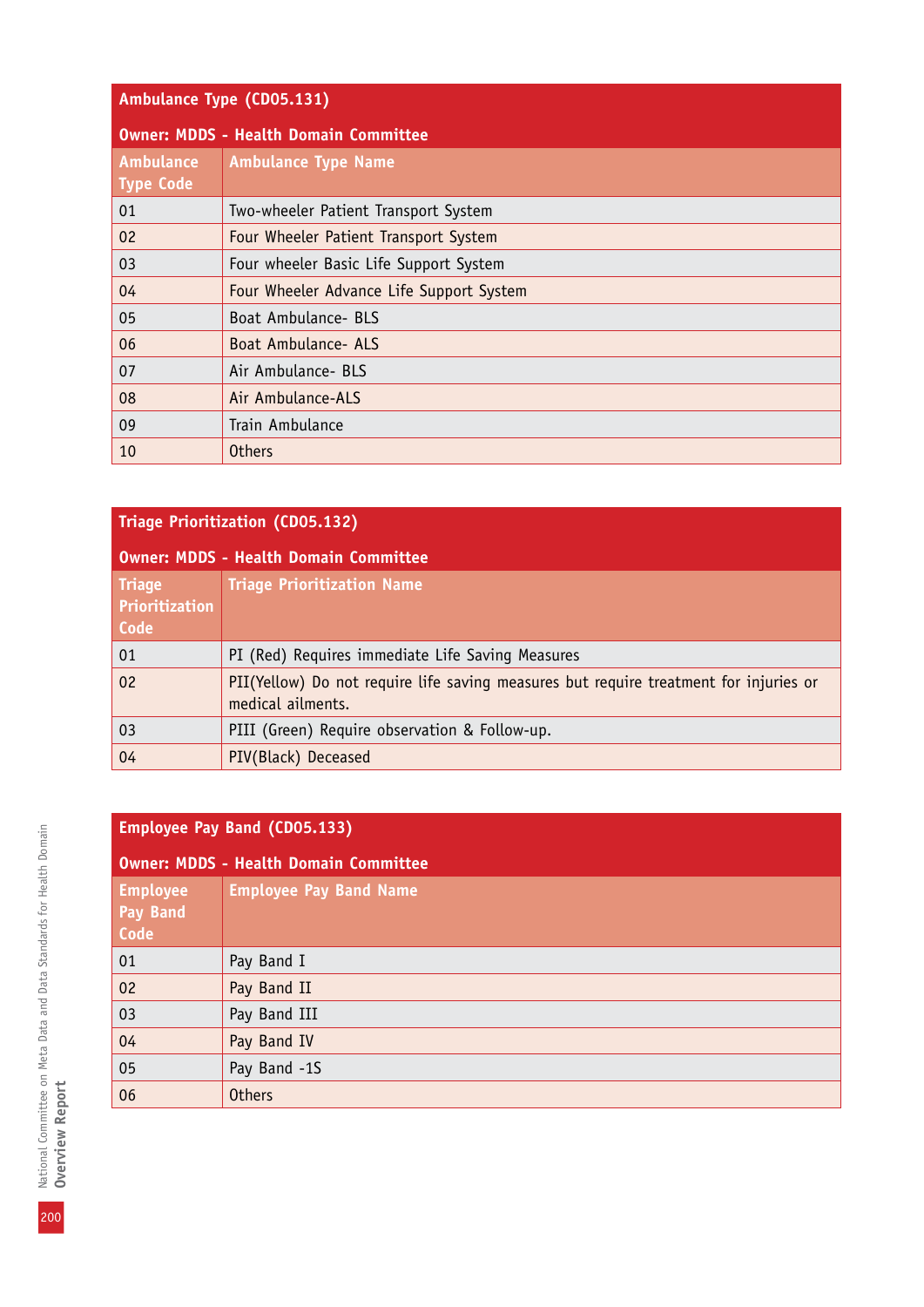| Employee Grade Pay (CD05.134)                |                            |  |
|----------------------------------------------|----------------------------|--|
| <b>Owner: MDDS - Health Domain Committee</b> |                            |  |
| <b>Employee</b><br><b>Grade Code</b>         | <b>Employee Grade Name</b> |  |
| 01                                           | Grade I                    |  |
| 02                                           | Grade II                   |  |
| 03                                           | Grade III                  |  |
| 04                                           | Grade IV                   |  |
| 05                                           | Grade V                    |  |
| 06                                           | Grade VI                   |  |
| 07                                           | Grade VII                  |  |
| 08                                           | Grade VIII                 |  |
| 09                                           | Grade IX                   |  |
| 10                                           | Grade X                    |  |
| 11                                           | Grade XI                   |  |
| 12                                           | Grade XII                  |  |
| 13                                           | Grade XIII                 |  |
| 14                                           | Grade XIV                  |  |
| 15                                           | Grade XV                   |  |
| 16                                           | Grade XVI                  |  |
| 17                                           | Grade XVII                 |  |
| 18                                           | Grade XVIII                |  |
| 19                                           | Grade XIX                  |  |
| 20                                           | Grade XX                   |  |
| 21                                           | Apex Scale                 |  |
| 22                                           | Cab. Sec or Equivalent     |  |
| 23                                           | <b>Others</b>              |  |

| <b>Test Result Interpretation (CD05.135)</b> |                                                     |  |
|----------------------------------------------|-----------------------------------------------------|--|
| <b>Owner: MDDS - Health Domain Committee</b> |                                                     |  |
| <b>Test Result</b><br>Interpretation<br>Code | <b>Test Result Interpretation Description</b>       |  |
| 01                                           | Normal                                              |  |
| 02                                           | Low                                                 |  |
| 03                                           | High                                                |  |
| 04                                           | Positive                                            |  |
| 05                                           | Negative                                            |  |
| 06                                           | Inconclusive                                        |  |
| 07                                           | Abnormal                                            |  |
| 08                                           | Insufficient quantity of specimen/unusable specimen |  |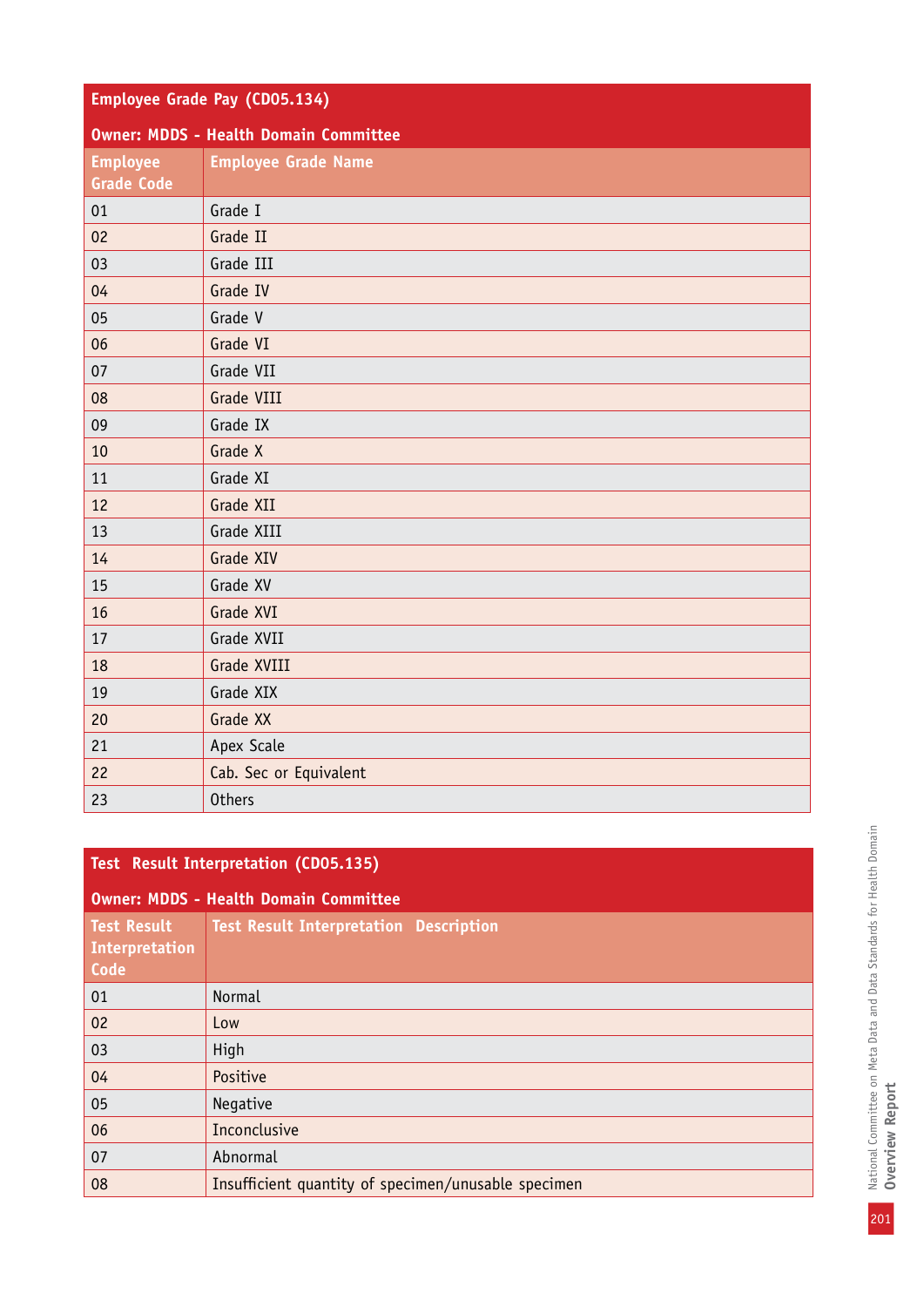| Ayurvedic Generic Drugs (CD05.136)           |                                    |
|----------------------------------------------|------------------------------------|
| <b>Owner: MDDS - Health Domain Committee</b> |                                    |
| Ayurvedic<br><b>Generic Drug</b><br>Code     | <b>Ayurvedic Generic Drug Name</b> |
|                                              |                                    |
| Note: To be populated by Implementer         |                                    |
|                                              |                                    |
|                                              |                                    |
|                                              |                                    |
|                                              |                                    |

| <b>Ayurvedic Brand Drugs (CD05.137)</b>      |                                  |
|----------------------------------------------|----------------------------------|
| <b>Owner: MDDS - Health Domain Committee</b> |                                  |
| Ayurvedic<br><b>Brand Drug</b><br>Code       | <b>Ayurvedic Brand Drug Name</b> |
|                                              |                                  |
| Note: To be populated by Implementer         |                                  |
|                                              |                                  |
|                                              |                                  |
|                                              |                                  |

| Unani Generic Drugs (CD05.138)               |                                      |  |
|----------------------------------------------|--------------------------------------|--|
| <b>Owner: MDDS - Health Domain Committee</b> |                                      |  |
| <b>Unani</b><br><b>Generic Drug</b><br>Code  | <b>Unani Generic Drug Name</b>       |  |
|                                              |                                      |  |
|                                              | Note: To be populated by Implementer |  |
|                                              |                                      |  |
|                                              |                                      |  |
|                                              |                                      |  |
|                                              |                                      |  |